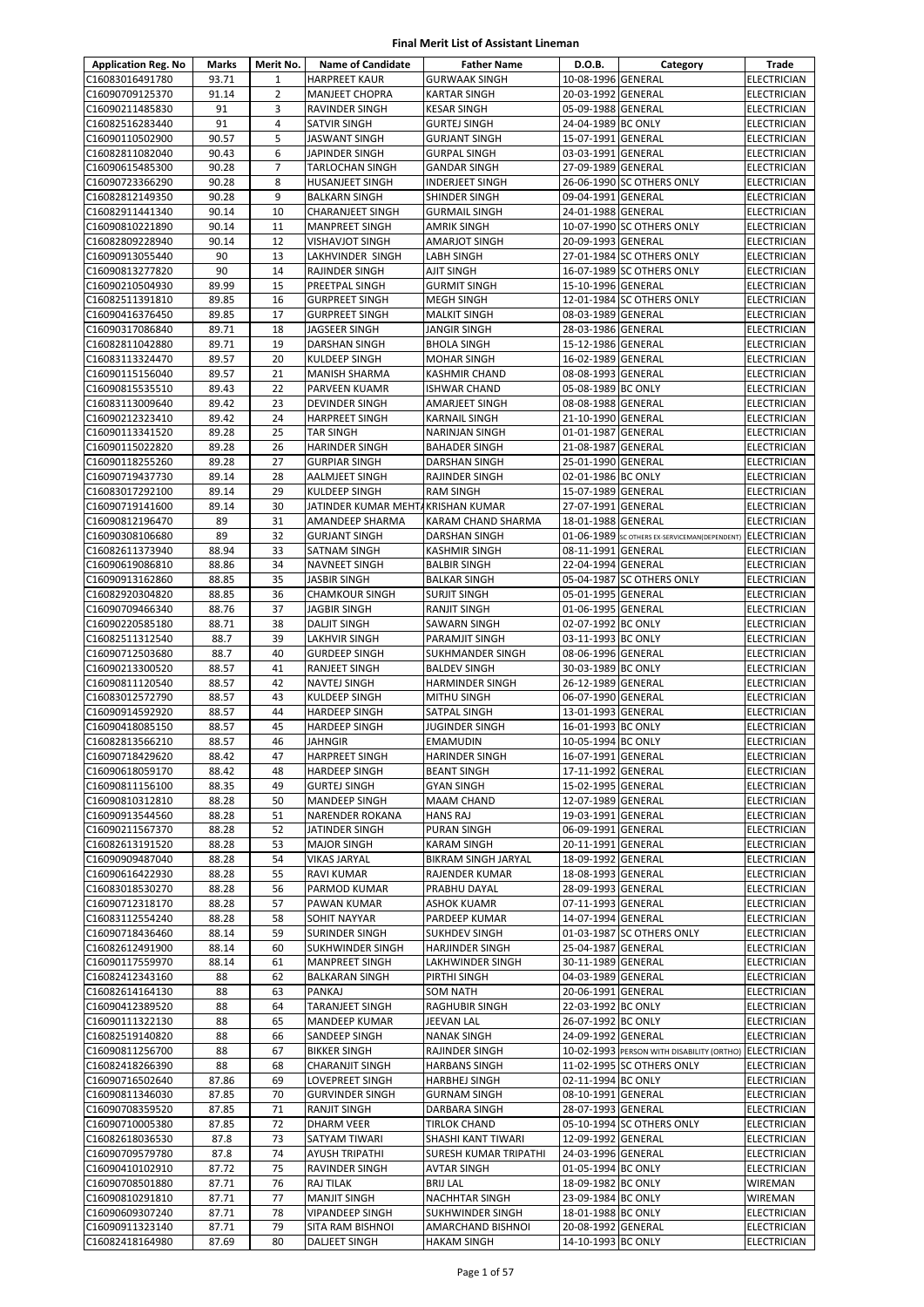| <b>Application Reg. No</b>         | Marks          | Merit No.  | <b>Name of Candidate</b>               | <b>Father Name</b>                          | D.O.B.                                   | Category                                          | Trade                                    |
|------------------------------------|----------------|------------|----------------------------------------|---------------------------------------------|------------------------------------------|---------------------------------------------------|------------------------------------------|
| C16090712531480                    | 87.57          | 81         | SARABJIT SINGH                         | <b>MALKIT SINGH</b>                         | 23-12-1984 BC ONLY                       |                                                   | <b>ELECTRICIAN</b>                       |
| C16090720088510                    | 87.57          | 82         | <b>GURPREET SINGH</b>                  | <b>DARSHAN SINGH</b>                        | 08-02-1985 BC ONLY                       |                                                   | <b>ELECTRICIAN</b>                       |
| C16082512277280                    | 87.57          | 83         | <b>MANDEEP SINGH</b>                   | <b>HARBANS SINGH</b>                        | 20-01-1989 GENERAL                       |                                                   | <b>ELECTRICIAN</b>                       |
| C16082817335870                    | 87.57          | 84         | SATPAL SINGH                           | <b>MUKHTIAR SINGH</b>                       |                                          | 15-10-1991 SC OTHERS ONLY                         | ELECTRICIAN                              |
| C16090809323310                    | 87.57          | 85         | <b>HARDEEP SINGH</b>                   | <b>RAJINDER SINGH</b>                       | 13-12-1992 GENERAL                       |                                                   | ELECTRICIAN                              |
| C16090819400750                    | 87.57          | 86         | GOURAV                                 | SUBHASH CHANDER                             |                                          | 26-02-1997 SC OTHERS ONLY                         | <b>ELECTRICIAN</b>                       |
| C16083112539800                    | 87.5           | 87         | <b>AMEER SINGH</b>                     | PRITPAL SINGH                               | 25-02-1990 BC ONLY                       |                                                   | <b>ELECTRICIAN</b>                       |
| C16083112415420                    | 87.5           | 88         | SANDEEP SINGH                          | <b>JASVEER SINGH</b>                        | 10-08-1992 BC ONLY                       |                                                   | <b>ELECTRICIAN</b>                       |
| C16090112234450                    | 87.48          | 89         | RAJAT                                  | <b>RAJINDER PAL</b>                         |                                          | 18-08-1995 SC OTHERS ONLY                         | ELECTRICIAN                              |
| C16090909239270                    | 87.45          | 90         | MANINDERJIT RAM                        | <b>KULDEEP CHAND</b>                        |                                          | 03-03-1994 SC OTHERS ONLY                         | ELECTRICIAN                              |
| C16090609215370                    | 87.43          | 91         | PARMJEET SINGH                         | <b>GURDEEP SINGH</b>                        |                                          | 14-09-1988 SC OTHERS ONLY                         | ELECTRICIAN                              |
| C16083120325350                    | 87.42          | 92         | <b>NAVDEEP SINGH</b>                   | <b>BALKAR SINGH</b>                         |                                          | 11-02-1989 SC MB(MAZABI-BALMIKI) ONLY ELECTRICIAN |                                          |
| C16090709528300<br>C16090610527220 | 87.42<br>87.42 | 93<br>94   | PREM PARKASH<br>JUJJ SINGH             | <b>KISHAN LAL</b><br><b>MAJOR SINGH</b>     | 18-03-1991 BC ONLY<br>01-05-1994 GENERAL |                                                   | <b>ELECTRICIAN</b><br><b>ELECTRICIAN</b> |
| C16090718391690                    | 87.42          | 95         | INDERPAL SINGH                         | <b>INDERJIT SINGH</b>                       | 05-05-1995 GENERAL                       |                                                   | <b>ELECTRICIAN</b>                       |
| C16090519423910                    | 87.4           | 96         | KARAMJEET KAUR                         | RASHPAL SINGH                               | 13-09-1993 GENERAL                       |                                                   | <b>ELECTRICIAN</b>                       |
| C16090819465550                    | 87.33          | 97         | JASPAL SINGH                           | <b>JAGIR SINGH</b>                          | 16-01-1994 BC ONLY                       |                                                   | <b>ELECTRICIAN</b>                       |
| C16090210413510                    | 87.29          | 98         | PRINCE SHARMA                          | PARVEEN KUMAR                               | 17-10-1995 GENERAL                       |                                                   | <b>ELECTRICIAN</b>                       |
| C16090810361540                    | 87.28          | 99         | <b>SURAJ BAHADUR</b>                   | <b>RAM BAHADUR</b>                          | 10-11-1980 GENERAL                       |                                                   | <b>ELECTRICIAN</b>                       |
| C16090913077970                    | 87.28          | 100        | <b>HARMINDER SINGH</b>                 | <b>GURMEET SINGH</b>                        | 05-12-1980 BC ONLY                       |                                                   | <b>ELECTRICIAN</b>                       |
| C16090213198600                    | 87.28          | 101        | <b>GURJANT SINGH</b>                   | <b>GURDEV SINGH</b>                         | 15-03-1989 GENERAL                       |                                                   | ELECTRICIAN                              |
| C16083110443870                    | 87.28          | 102        | <b>VIRENDER SINGH</b>                  | <b>BHANWAR SINGH</b>                        | 06-01-1992 GENERAL                       |                                                   | ELECTRICIAN                              |
| C16090818431430                    | 87.28          | 103        | JAGDEEP SINGH                          | <b>RANDHIR SINGH</b>                        | 27-08-1994 BC ONLY                       |                                                   | <b>ELECTRICIAN</b>                       |
| C16090916565730                    | 87.14          | 104        | <b>MITHUN KUMAR</b>                    | <b>VIPIN KUMAR</b>                          | 05-12-1987 BC ONLY                       |                                                   | <b>ELECTRICIAN</b>                       |
| C16090617013380                    | 87.14          | 105        | SANJEEV KUMAR                          | AMRITPAL                                    | 13-03-1990 GENERAL                       |                                                   | <b>ELECTRICIAN</b>                       |
| C16090119401880                    | 87.14          | 106        | <b>GURINDERJEET SINGH</b>              | <b>INDERJEET SINGH</b>                      | 02-08-1991 GENERAL                       |                                                   | ELECTRICIAN                              |
| C16090816544490                    | 87.14          | 107        | ROHIT KUMAR                            | <b>HARISH CHANDER</b>                       | 03-03-1994 BC ONLY                       |                                                   | <b>ELECTRICIAN</b>                       |
| C16090809477800                    | 87.11          | 108        | <b>GURJANT SINGH</b>                   | <b>BALKAR SINGH</b>                         | 24-09-1992 GENERAL                       |                                                   | <b>ELECTRICIAN</b>                       |
| C16090314580050                    | 87.1           | 109        | <b>RAMAN KUMAR</b>                     | SATPAL                                      | 20-12-1992 GENERAL                       |                                                   | <b>ELECTRICIAN</b>                       |
| C16082514440740                    | 87.07          | 110        | <b>GURDIT SINGH</b>                    | <b>SHAMSHER SINGH</b>                       | 27-06-1994 BC ONLY                       |                                                   | <b>ELECTRICIAN</b>                       |
| C16090214437330                    | 87.03          | 111        | ASHWANI KUMAR TIWARJATA SHANKAR TIWARI |                                             | 28-01-1995 GENERAL                       |                                                   | ELECTRICIAN                              |
| C16090115376260                    | 87             | 112        | KULDEEP SINGH                          | <b>NARANG SINGH</b>                         | 20-01-1984 BC ONLY                       |                                                   | ELECTRICIAN                              |
| C16090613047210                    | 87             | 113        | <b>HEERA SINGH</b>                     | <b>OM PARKASH</b>                           |                                          | 07-07-1985 SC OTHERS ONLY                         | <b>ELECTRICIAN</b>                       |
| C16090711189300                    | 87             | 114        | AMRINDER SINGH                         | <b>TARSEM SINGH</b>                         | 18-06-1986 GENERAL                       |                                                   | ELECTRICIAN                              |
| C16090910003080                    | 87             | 115        | KIRTPAL                                | <b>ROSHAN LAL</b>                           | 19-07-1986 GENERAL                       |                                                   | ELECTRICIAN                              |
| C16090611151570                    | 87             | 116        | <b>TARSEM SINGH</b>                    | RAJINDER SINGH                              | 05-02-1988 GENERAL                       |                                                   | ELECTRICIAN                              |
| C16083014019750                    | 87             | 117        | <b>RISHU BRAR</b>                      | <b>BALWINDER SINGH</b>                      | 19-09-1988 GENERAL                       |                                                   | <b>ELECTRICIAN</b>                       |
| C16090517226340                    | 87             | 118        | <b>GURDIT SINGH</b>                    | <b>JAGTAR SINGH</b>                         | 28-02-1989 GENERAL                       |                                                   | <b>ELECTRICIAN</b>                       |
| C16090316267000                    | 87             | 119        | <b>GURDEEP SINGH</b>                   | <b>JARNAIL SINGH</b>                        | 06-02-1990 GENERAL                       |                                                   | WIREMAN                                  |
| C16090915197010                    | 87             | 120        | <b>HARDEEP SINGH</b>                   | <b>MITHU SINGH</b>                          | 04-10-1990 GENERAL                       |                                                   | ELECTRICIAN                              |
| C16090812193680                    | 87<br>87       | 121<br>122 | PARMVEER SINGH                         | <b>MAGHAR SINGH</b><br><b>BALVEER SINGH</b> | 26-02-1992 GENERAL                       |                                                   | ELECTRICIAN                              |
| C16090911490630<br>C16090317341940 | 87             | 123        | RACHHPAL SINGH<br>NIRJODH SINGH        | <b>GURMEET SINGH</b>                        | 14-04-1992 GENERAL<br>16-05-1992 GENERAL |                                                   | <b>ELECTRICIAN</b><br><b>ELECTRICIAN</b> |
| C16090912132830                    | 87             | 124        | <b>GURPREET SINGH</b>                  | <b>RAMPAL SINGH</b>                         | 12-08-1992 GENERAL                       |                                                   | <b>ELECTRICIAN</b>                       |
| C16083019327750                    | 87             | 125        | <b>RAM CHANDER</b>                     | <b>RAI SAHIB</b>                            | 24-11-1992 BC ONLY                       |                                                   | <b>ELECTRICIAN</b>                       |
| C16090914401820                    | 87             | 126        | MUKESH KUMAR                           | LALTA PRASAD                                | 24-05-1993 GENERAL                       |                                                   | <b>ELECTRICIAN</b>                       |
| C16090613578050                    | 87             | 127        | <b>MALKEET SINGH</b>                   | SUKHWINDER SINGH                            | 19-10-1993 GENERAL                       |                                                   | <b>ELECTRICIAN</b>                       |
| C16090617211750                    | 87             | 128        | JAGWINDER SINGH                        | <b>TEHAL SINGH</b>                          | 20-12-1993 GENERAL                       |                                                   | <b>ELECTRICIAN</b>                       |
| C16090713343730                    | 87             | 129        | SATINDERPAL SINGH                      | <b>DARSHAN SINGH</b>                        | 22-10-1994 GENERAL                       |                                                   | <b>ELECTRICIAN</b>                       |
| C16090713055860                    | 87             | 130        | PARVESH                                | <b>ASHOK KUMAR</b>                          | 15-05-1995 BC ONLY                       |                                                   | <b>ELECTRICIAN</b>                       |
| C16083017349700                    | 87             | 131        | CHAHAT JARYAL                          | <b>CHANDEL SINGH</b>                        | 14-05-1996 GENERAL                       |                                                   | <b>ELECTRICIAN</b>                       |
| C16090520346840                    | 86.99          | 132        | RAMESH KUMAR                           | <b>BRIJ MOHAN</b>                           |                                          | 15-05-1993 SC OTHERS ONLY                         | ELECTRICIAN                              |
| C16090608528930                    | 86.97          | 133        | RAJAN KUMAR                            | <b>KULDEEP CHAND</b>                        | 24-06-1995 BC ONLY                       |                                                   | ELECTRICIAN                              |
| C16082620169170                    | 86.86          | 134        | VIKRAM                                 | <b>BHOLA RAM</b>                            | 13-12-1989 GENERAL                       |                                                   | ELECTRICIAN                              |
| C16090116582700                    | 86.85          | 135        | <b>GURBINDER SINGH</b>                 | <b>BHOLA SINGH</b>                          | 01-12-1985 GENERAL                       |                                                   | ELECTRICIAN                              |
| C16082420451580                    | 86.85          | 136        | RAVINDER KUMAR                         | MADHO RAM SHARMA                            | 15-11-1990 GENERAL                       |                                                   | <b>ELECTRICIAN</b>                       |
| C16090910485120                    | 86.85          | 137        | <b>BHUPINDER SINGH</b>                 | <b>KARAM SINGH</b>                          | 22-08-1992 BC ONLY                       |                                                   | ELECTRICIAN                              |
| C16090819364320                    | 86.85          | 138        | <b>LAKHBIR SINGH</b>                   | <b>SUKHDEV SINGH</b>                        | 05-04-1993 BC ONLY                       |                                                   | <b>ELECTRICIAN</b>                       |
| C16090608583720                    | 86.85          | 139        | <b>TEJPAL SINGH</b>                    | JAGDAV SINGH                                | 02-09-1993 GENERAL                       |                                                   | ELECTRICIAN                              |
| C16090612304280                    | 86.8           | 140        | GAGANDEEP SINGH                        | ANGREJ SINGH                                |                                          | 17-01-1994 SC MB(MAZABI-BALMIKI) ONLY WIREMAN     |                                          |
| C16082920126440                    | 86.77          | 141        | JASWINDER SINGH                        | <b>DES SINGH</b>                            |                                          | 04-04-1986 SC OTHERS ONLY                         | <b>ELECTRICIAN</b>                       |
| C16090212186370                    | 86.75          | 142        | <b>SUNIL KUMAR</b>                     | <b>SHOKARN RAM</b>                          | 10-05-1996 BC ONLY                       |                                                   | <b>ELECTRICIAN</b>                       |
| C16090310274640                    | 86.71          | 143        | RANJIT SINGH                           | <b>SUKHDEV SINGH</b>                        | 05-04-1982 GENERAL                       |                                                   | WIREMAN                                  |
| C16090810154360                    | 86.71          | 144        | <b>GURDEV SINGH</b>                    | <b>GURBACHAN SINGH</b>                      |                                          | 01-01-1984 SC OTHERS ONLY                         | ELECTRICIAN                              |
| C16082913112290                    | 86.71          | 145        | <b>GURPREET SINGH</b>                  | <b>GURMAIL SINGH</b>                        | 11-04-1987 GENERAL                       |                                                   | ELECTRICIAN                              |
| C16090914283270                    | 86.71          | 146        | DHARWINDER SINGH                       | <b>MUKHTIAR SINGH</b>                       |                                          | 21-02-1990 SC OTHERS ONLY                         | ELECTRICIAN                              |
| C16082918175960                    | 86.71          | 147        | <b>GURDEEP SINGH</b>                   | <b>GURMAIL SINGH</b>                        |                                          | 11-03-1990 SC OTHERS ONLY                         | ELECTRICIAN                              |
| C16090811255270<br>C16090914055180 | 86.71          | 148<br>149 | NARINDER KUMAR<br><b>NEETAN KUMAR</b>  | <b>DES RAJ</b><br><b>SURINDER PAL</b>       | 11-05-1990 GENERAL                       | 06-09-1990 SC MB(MAZABI-BALMIKI) ONLY ELECTRICIAN | WIREMAN                                  |
| C16090112129970                    | 86.71<br>86.71 | 150        | <b>SUNIL KUMAR</b>                     | <b>MOHAN LAL</b>                            | 01-12-1990 BC ONLY                       |                                                   | ELECTRICIAN                              |
| C16083020341360                    | 86.71          | 151        | <b>BHINDERJEET SINGH</b>               | <b>GURCHARN SINGH</b>                       | 03-05-1991 GENERAL                       |                                                   | <b>ELECTRICIAN</b>                       |
| C16090913207140                    | 86.71          | 152        | <b>GURDEEP SINGH</b>                   | AMARJEET SINGH                              | 10-12-1993 GENERAL                       |                                                   | WIREMAN                                  |
| C16090313040020                    | 86.69          | 153        | <b>GENDA SINGH</b>                     | <b>BHAPPA SINGH</b>                         |                                          | 06-02-1992 SC MB(MAZABI-BALMIKI) ONLY             | WIREMAN                                  |
| C16082413369800                    | 86.59          | 154        | HARMAN SINGH                           | <b>GURCHARN SINGH</b>                       | 26-01-1993 GENERAL                       |                                                   | <b>ELECTRICIAN</b>                       |
| C16090819457150                    | 86.59          | 155        | SHIVDUTT SHARMA                        | PARCHOTAM RAM                               | 17-07-1996 GENERAL                       |                                                   | WIREMAN                                  |
| C16083114239740                    | 86.57          | 156        | <b>MANAJER SINGH</b>                   | <b>LABH SINGH</b>                           | 15-03-1985 GENERAL                       |                                                   | ELECTRICIAN                              |
| C16083012068400                    | 86.57          | 157        | <b>GURJEET SINGH</b>                   | <b>BIKRAM SINGH</b>                         | 01-04-1988 GENERAL                       |                                                   | ELECTRICIAN                              |
| C16090412412260                    | 86.57          | 158        | PARMINDER SINGH                        | AMARJEET SINGH                              | 22-04-1988 GENERAL                       |                                                   | <b>ELECTRICIAN</b>                       |
| C16090310475110                    | 86.57          | 159        | MANPREET SINGH                         | <b>SUKHCHAIN SINGH</b>                      | 13-03-1989 GENERAL                       |                                                   | WIREMAN                                  |
| C16090112454440                    | 86.57          | 160        | JATINDER SINGH                         | <b>HARCHAIN SINGH</b>                       | 26-06-1989 GENERAL                       |                                                   | ELECTRICIAN                              |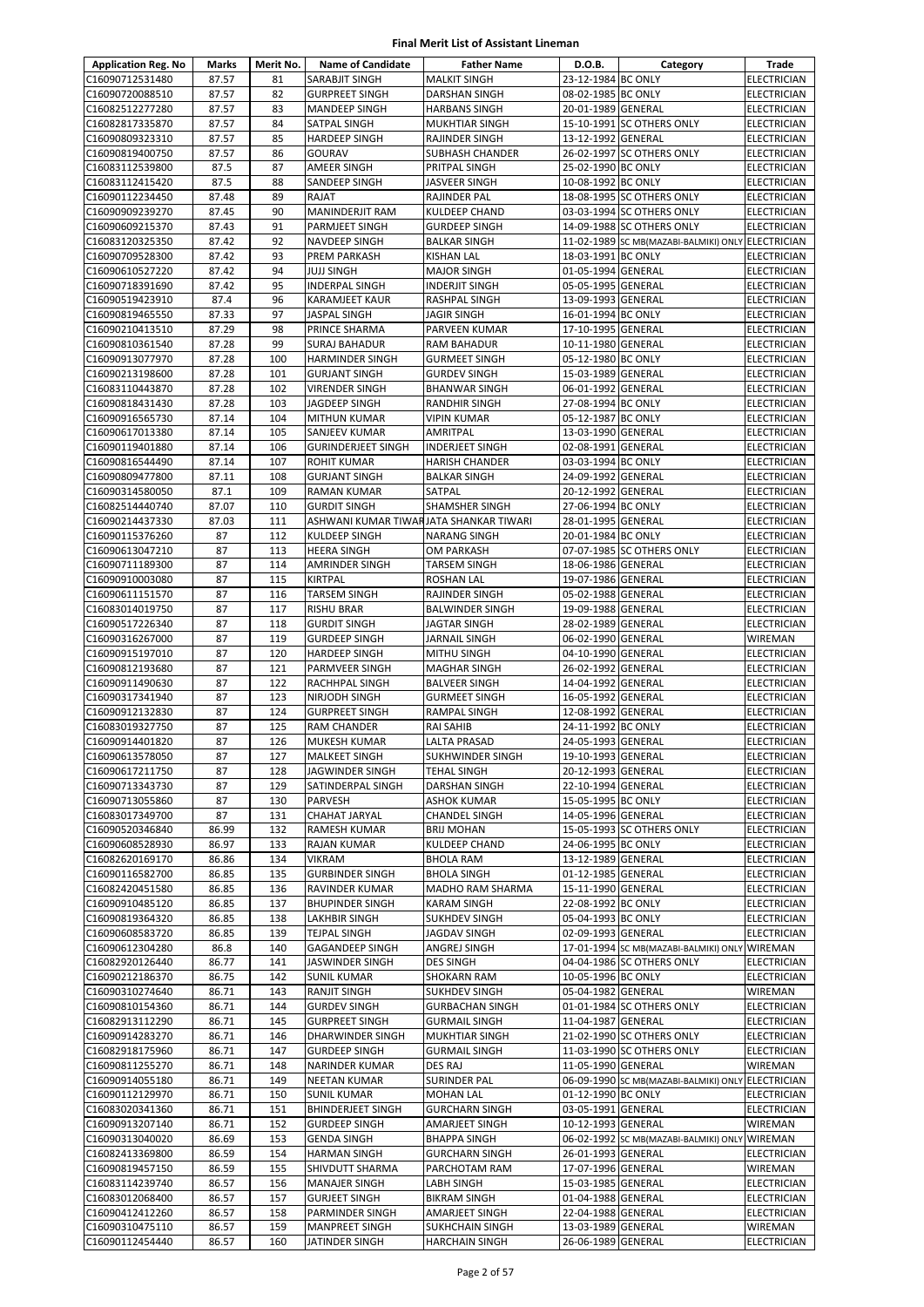| <b>Application Reg. No</b>         | Marks          | Merit No.  | <b>Name of Candidate</b>                     | <b>Father Name</b>                          | D.O.B.                                   | Category                                          | Trade                                    |
|------------------------------------|----------------|------------|----------------------------------------------|---------------------------------------------|------------------------------------------|---------------------------------------------------|------------------------------------------|
| C16090714372540                    | 86.57          | 161        | SATNAM SINGH                                 | <b>JAGROOP SINGH</b>                        | 10-04-1992 GENERAL                       |                                                   | <b>ELECTRICIAN</b>                       |
| C16090514014340                    | 86.55          | 162        | LAKHBIR SINGH                                | <b>GURMUKH SINGH</b>                        |                                          | 02-04-1992 SC OTHERS ONLY                         | ELECTRICIAN                              |
| C16082817533550                    | 86.42          | 163        | AMANDEEP SINGH                               | <b>HARBANS SINGH</b>                        | 25-09-1982 GENERAL                       |                                                   | ELECTRICIAN                              |
| C16090615192450                    | 86.42          | 164        | <b>BALVIR SINGH</b>                          | PRITAM SINGH                                | 01-01-1986 GENERAL                       |                                                   | <b>ELECTRICIAN</b>                       |
| C16090610468950                    | 86.42          | 165        | <b>GURPREET SINGH</b>                        | <b>MITHU SINGH</b>                          |                                          | 13-02-1988 SC OTHERS ONLY                         | <b>ELECTRICIAN</b>                       |
| C16090311595050                    | 86.42          | 166        | <b>RAMANDEEP SINGH</b>                       | <b>BACHITAR SINGH</b>                       |                                          | 20-02-1988 SC MB(MAZABI-BALMIKI) ONLY ELECTRICIAN |                                          |
| C16090819279370                    | 86.42          | 167        | <b>HARPREET SINGH</b>                        | <b>TARLOK SINGH</b>                         | 25-12-1992 BC ONLY                       |                                                   | <b>ELECTRICIAN</b>                       |
| C16090719288720                    | 86.42          | 168        | KARANVEER SINGH                              | <b>HARBHAJAN SINGH</b>                      | 22-12-1993 GENERAL                       |                                                   | <b>ELECTRICIAN</b>                       |
| C16090114145090                    | 86.42          | 169        | <b>GURJEET SINGH</b>                         | <b>GURSEWAK SINGH</b>                       | 27-04-1994 GENERAL                       |                                                   | <b>ELECTRICIAN</b>                       |
| C16090211351220                    | 86.42          | 170        | <b>MALKEET SINGH</b>                         | DALVEER SINGH                               |                                          | 20-02-1995 SC OTHERS ONLY                         | <b>ELECTRICIAN</b>                       |
| C16082516059560                    | 86.34          | 171<br>172 | <b>BALVINDER SINGH</b>                       | <b>GURMEJ SINGH</b>                         |                                          | 09-02-1987 SC OTHERS ONLY                         | <b>ELECTRICIAN</b>                       |
| C16083112267940<br>C16082916578300 | 86.29<br>86.29 | 173        | SANDEEP SINGH<br><b>DHYAN SINGH</b>          | <b>SHARVAN SINGH</b><br><b>GURDEV SINGH</b> | 05-05-1988 GENERAL<br>01-09-1994 BC ONLY |                                                   | <b>ELECTRICIAN</b><br><b>ELECTRICIAN</b> |
| C16090718463930                    | 86.28          | 174        | SARJEET SINGH                                | <b>DALVEER SINGH</b>                        | 07-07-1982 GENERAL                       |                                                   | ELECTRICIAN                              |
| C16090312083300                    | 86.28          | 175        | <b>HARPREET SINGH</b>                        | <b>AVTAR SINGH</b>                          | 09-09-1987 GENERAL                       |                                                   | ELECTRICIAN                              |
| C16082615171700                    | 86.28          | 176        | SUKHWINDER SINGH                             | <b>GURCHARAN SINGH</b>                      | 20-07-1990 BC ONLY                       |                                                   | <b>ELECTRICIAN</b>                       |
| C16082709435070                    | 86.28          | 177        | <b>AJAY KUMAR</b>                            | RATTAN LALL                                 | 10-03-1991 GENERAL                       |                                                   | <b>ELECTRICIAN</b>                       |
| C16090319177680                    | 86.28          | 178        | PAWAN KUMAR                                  | <b>MOHAN LAL</b>                            |                                          | 21-08-1991 SC OTHERS ONLY                         | ELECTRICIAN                              |
| C16090710480810                    | 86.28          | 179        | <b>SUNDER SINGH</b>                          | <b>JOT SINGH</b>                            | 26-08-1992 GENERAL                       |                                                   | <b>ELECTRICIAN</b>                       |
| C16083012283440                    | 86.28          | 180        | GAGANDEEP SINGH                              | RAJ KUMAR                                   |                                          | 10-07-1993 SC OTHERS ONLY                         | ELECTRICIAN                              |
| C16090711147210                    | 86.25          | 181        | PARDEEP KUMAR                                | JOGI RAM                                    | 29-05-1990 GENERAL                       |                                                   | <b>ELECTRICIAN</b>                       |
| C16083012114510                    | 86.25          | 182        | AMANDEEP SINGH                               | <b>BOOTA SINGH</b>                          |                                          | 15-01-1993 SC OTHERS ONLY                         | ELECTRICIAN                              |
| C16090215278100                    | 86.19          | 183        | <b>GURPREET SINGH</b>                        | <b>RAM SINGH</b>                            |                                          | 02-08-1992 SC MB(MAZABI-BALMIKI) ONLY WIREMAN     |                                          |
| C16090817332180                    | 86.14          | 184        | PAWAN KUMAR                                  | <b>BACHITTAR SINGH</b>                      | 02-12-1979 BC ONLY                       |                                                   | <b>ELECTRICIAN</b>                       |
| C16090613189990                    | 86.14          | 185        | <b>JASWANT SINGH</b>                         | <b>JAGDISH SINGH</b>                        |                                          | 20-06-1990 SC OTHERS ONLY                         | ELECTRICIAN                              |
| C16090911149820                    | 86.14          | 186        | VIRENDAR SINGH                               | <b>NAKSHARA SINGH</b>                       | 05-03-1992 GENERAL                       |                                                   | <b>ELECTRICIAN</b>                       |
| C16090712075860                    | 86.14          | 187        | ARVINDER SINGH                               | <b>GURMEET SINGH</b>                        | 06-02-1993 GENERAL                       |                                                   | <b>ELECTRICIAN</b>                       |
| C16090916371140                    | 86.14          | 188        | PAWAN KUMAR                                  | <b>MANGI LAL</b>                            | 06-06-1993 GENERAL                       |                                                   | <b>ELECTRICIAN</b>                       |
| C16090520533400                    | 86.09          | 189        | PAWAN KUMAR                                  | <b>MADAN LAL</b>                            |                                          | 20-08-1997 SC OTHERS ONLY                         | ELECTRICIAN                              |
| C16090811467700                    | 86             | 190        | SUKHWINDER SINGH                             | <b>NEK SINGH</b>                            |                                          | 10-12-1982 EX-SERVICEMAN(DEPENDENT) WIREMAN       |                                          |
| C16090714482070                    | 86             | 191        | <b>GURWINDER SINGH</b>                       | AJMER SINGH                                 | 08-08-1983 BC ONLY                       |                                                   | <b>ELECTRICIAN</b>                       |
| C16090715240580                    | 86             | 192        | <b>BALJINDER SINGH</b>                       | <b>HARDIAL SINGH</b>                        | 16-10-1986 GENERAL                       |                                                   | WIREMAN                                  |
| C16090117342780                    | 86             | 193        | JASVIR SINGH                                 | AJAIB SINGH                                 | 16-03-1987 GENERAL                       |                                                   | <b>ELECTRICIAN</b>                       |
| C16082616568890                    | 86             | 194        | <b>MANPREET SINGH</b>                        | <b>KULWANT SINGH</b>                        | 17-03-1988 GENERAL                       |                                                   | ELECTRICIAN                              |
| C16090411169230                    | 86             | 195        | <b>VIJAY PAL</b>                             | <b>FAKIR CHAND</b>                          | 06-05-1988 GENERAL                       |                                                   | <b>ELECTRICIAN</b>                       |
| C16090913570260                    | 86             | 196        | KAMLESH SINGH                                | <b>MANGAT SINGH</b>                         |                                          | 19-07-1988 SC OTHERS ONLY                         | WIREMAN                                  |
| C16082910367540                    | 86             | 197        | PARGAT SINGH                                 | <b>KARM SINGH</b>                           | 04-02-1990 GENERAL                       |                                                   | ELECTRICIAN                              |
| C16082911056620                    | 86             | 198        | <b>NARINDER SINGH</b>                        | <b>NAZAR SINGH</b>                          |                                          | 19-02-1990 SC OTHERS ONLY                         | <b>ELECTRICIAN</b>                       |
| C16082311426630                    | 86             | 199        | <b>BHIM SAIN</b>                             | SOHAN LAL                                   | 15-03-1990 BC ONLY                       |                                                   | <b>ELECTRICIAN</b>                       |
| C16090418104440<br>C16082619186840 | 86             | 200        | <b>GURNAM SINGH</b><br><b>GURPREET SINGH</b> | DARSHAN SINGH                               | 08-05-1991 BC ONLY<br>29-05-1991 GENERAL |                                                   | <b>ELECTRICIAN</b>                       |
|                                    | 86<br>86       | 201<br>202 | SATENDER KUMAR                               | <b>RANJIT SINGH</b>                         |                                          | 20-08-1991 SC OTHERS ONLY                         | <b>ELECTRICIAN</b>                       |
| C16090413136800<br>C16082315143350 | 86             | 203        | <b>NARINDER SINGH</b>                        | <b>BHOJ RAJ</b><br>SEWA SINGH               | 12-10-1991 GENERAL                       |                                                   | <b>ELECTRICIAN</b><br>ELECTRICIAN        |
| C16090810337470                    | 86             | 204        | <b>RAJVEER SINGH</b>                         | <b>BALJINDER SINGH</b>                      | 23-10-1991 GENERAL                       |                                                   | WIREMAN                                  |
| C16090809558670                    | 86             | 205        | SATGUR SINGH                                 | <b>SUKHDEV SINGH</b>                        | 31-10-1991 BC ONLY                       |                                                   | <b>ELECTRICIAN</b>                       |
| C16082418017730                    | 86             | 206        | AMANDEEP SINGH                               | <b>KARAM SINGH</b>                          | 14-02-1992 GENERAL                       |                                                   | <b>ELECTRICIAN</b>                       |
| C16090713438340                    | 86             | 207        | <b>KULDIP SINGH</b>                          | <b>GURMAIL SINGH</b>                        | 15-03-1992 GENERAL                       |                                                   | <b>ELECTRICIAN</b>                       |
| C16090820482010                    | 86             | 208        | AMIT KUMAR                                   | JAGDISH RAI                                 |                                          | 13-07-1992 SC OTHERS ONLY                         | <b>ELECTRICIAN</b>                       |
| C16082812432830                    | 86             | 209        | <b>JASWANT SINGH</b>                         | <b>GURMALL SINGH</b>                        |                                          | 13-11-1992 SC OTHERS ONLY                         | WIREMAN                                  |
| C16090713094060                    | 86             | 210        | <b>GURINDER SINGH</b>                        | PARNAM SINGH                                | 06-01-1993 GENERAL                       |                                                   | ELECTRICIAN                              |
| C16090712546000                    | 86             | 211        | SARABJEET SINGH                              | SINDER PAL                                  | 08-07-1993 BC ONLY                       |                                                   | <b>ELECTRICIAN</b>                       |
| C16090313402280                    | 86             | 212        | PAWANDEEP SINGH                              | <b>JAGJIT SINGH</b>                         | 03-09-1993 BC ONLY                       |                                                   | WIREMAN                                  |
| C16090517114530                    | 86             | 213        | MANPREET SINGH                               | SUKHDEV SINGH                               |                                          | 11-11-1993 SC OTHERS ONLY                         | ELECTRICIAN                              |
| C16090519159480                    | 86             | 214        | SANDEEP KUMAR                                | <b>ROSHAN LAL</b>                           | 07-12-1993 BC ONLY                       |                                                   | <b>ELECTRICIAN</b>                       |
| C16090313147870                    | 86             | 215        | PARDEEP KUMAR                                | SAHIB RAM                                   | 31-12-1993 BC ONLY                       |                                                   | <b>ELECTRICIAN</b>                       |
| C16090811314550                    | 86             | 216        | <b>GURPREET SINGH</b>                        | <b>KESAR SINGH</b>                          | 08-01-1994 GENERAL                       |                                                   | <b>ELECTRICIAN</b>                       |
| C16090916011450                    | 86             | 217        | VARINDER SINGH                               | <b>LAKHBIR SINGH</b>                        | 17-01-1994 GENERAL                       |                                                   | ELECTRICIAN                              |
| C16083109340190                    | 86             | 218        | LAKHWINDER SINGH                             | <b>TARSEM SINGH</b>                         | 16-10-1994 GENERAL                       |                                                   | ELECTRICIAN                              |
| C16090612171560                    | 86             | 219        | RAMDAS SINGH                                 | <b>MITHU SINGH</b>                          |                                          | 02-02-1995 SC OTHERS ONLY                         | WIREMAN                                  |
| C16090213046520                    | 86             | 220        | VIKRAMJEET                                   | <b>GOPAL KRISHAN</b>                        |                                          | 05-05-1995 SC OTHERS ONLY                         | ELECTRICIAN                              |
| C16090412074960                    | 86             | 221        | GOURAV                                       | PARDEEP KUMAR                               | 08-06-1996 GENERAL                       |                                                   | <b>ELECTRICIAN</b>                       |
| C16090717125270                    | 86             | 222        | ARPENDEEP SINGH                              | <b>RESHAM SINGH</b>                         | 20-03-1997 BC ONLY                       |                                                   | ELECTRICIAN                              |
| C16090910041070                    | 85.86          | 223        | AMAN DEEP                                    | <b>MULKH RAJ</b>                            | 05-08-1985 BC ONLY                       |                                                   | ELECTRICIAN                              |
| C16090719092350                    | 85.86          | 224        | SANDEEP SINGH                                | <b>TARLOCHAN SINGH</b>                      | 26-11-1989 GENERAL                       |                                                   | ELECTRICIAN                              |
| C16090211290610                    | 85.86          | 225        | PAWAN KUMAR                                  | AMEER CHAND                                 | 01-02-1992 BC ONLY                       |                                                   | ELECTRICIAN                              |
| C16082820419740                    | 85.85          | 226        | AMANDEEP SINGH                               | HARJINDER SINGH                             | 03-02-1986 GENERAL                       |                                                   | ELECTRICIAN                              |
| C16090210254670                    | 85.85          | 227        | <b>KEWAL SINGH</b>                           | AMRIK SINGH                                 | 26-11-1986 GENERAL                       |                                                   | ELECTRICIAN                              |
| C16090110573870<br>C16090814549170 | 85.85<br>85.85 | 228<br>229 | WAQIL ALI KHAN<br>DHARWINDER SINGH           | <b>MITHU KHAN</b><br><b>DARSHAN SINGH</b>   | 18-03-1987 BC ONLY<br>20-11-1989 GENERAL |                                                   | ELECTRICIAN<br>ELECTRICIAN               |
| C16090111362810                    | 85.85          | 230        | PRINCE KUMAR SHARMA RAJINDER KUMAR           |                                             | 26-07-1992 GENERAL                       |                                                   | <b>ELECTRICIAN</b>                       |
| C16083114554470                    | 85.85          | 231        | <b>GULSHAN KUMAR</b>                         | PARVINDER PAL                               | 22-08-1994 BC ONLY                       |                                                   | ELECTRICIAN                              |
| C16090811439870                    | 85.84          | 232        | MANPREET SINGH                               | <b>GURCHARN SINGH</b>                       | 22-07-1992 GENERAL                       |                                                   | ELECTRICIAN                              |
| C16090912375450                    | 85.74          | 233        | <b>GURJEET SINGH</b>                         | <b>GOBIND SINGH</b>                         | 14-11-1992 GENERAL                       |                                                   | WIREMAN                                  |
| C16090610178700                    | 85.71          | 234        | <b>EKUM SINGH</b>                            | <b>BANT SINGH</b>                           | 01-08-1984 GENERAL                       |                                                   | WIREMAN                                  |
| C16090811346850                    | 85.71          | 235        | <b>GURSEV SINGH</b>                          | <b>HARBANS SINGH</b>                        | 09-03-1990 GENERAL                       |                                                   | ELECTRICIAN                              |
| C16090318574790                    | 85.71          | 236        | <b>SUKHCHAIN SINGH</b>                       | <b>JASVIR SINGH</b>                         | 04-04-1990 GENERAL                       |                                                   | ELECTRICIAN                              |
| C16090517459310                    | 85.71          | 237        | KULWINDER SINGH                              | <b>MALKEET SINGH</b>                        | 09-02-1992 GENERAL                       |                                                   | ELECTRICIAN                              |
| C16090712281100                    | 85.71          | 238        | AMARPREET SINGH                              | SURJEET SINGH                               | 04-04-1992 BC ONLY                       |                                                   | <b>ELECTRICIAN</b>                       |
| C16090418079520                    | 85.71          | 239        | <b>GURPYAR SINGH</b>                         | <b>RAM SINGH</b>                            | 07-09-1993 GENERAL                       |                                                   | ELECTRICIAN                              |
| C16090110330040                    | 85.71          | 240        | PARVINDER SINGH                              | <b>GURMEET SINGH</b>                        | 24-12-1993 GENERAL                       |                                                   | ELECTRICIAN                              |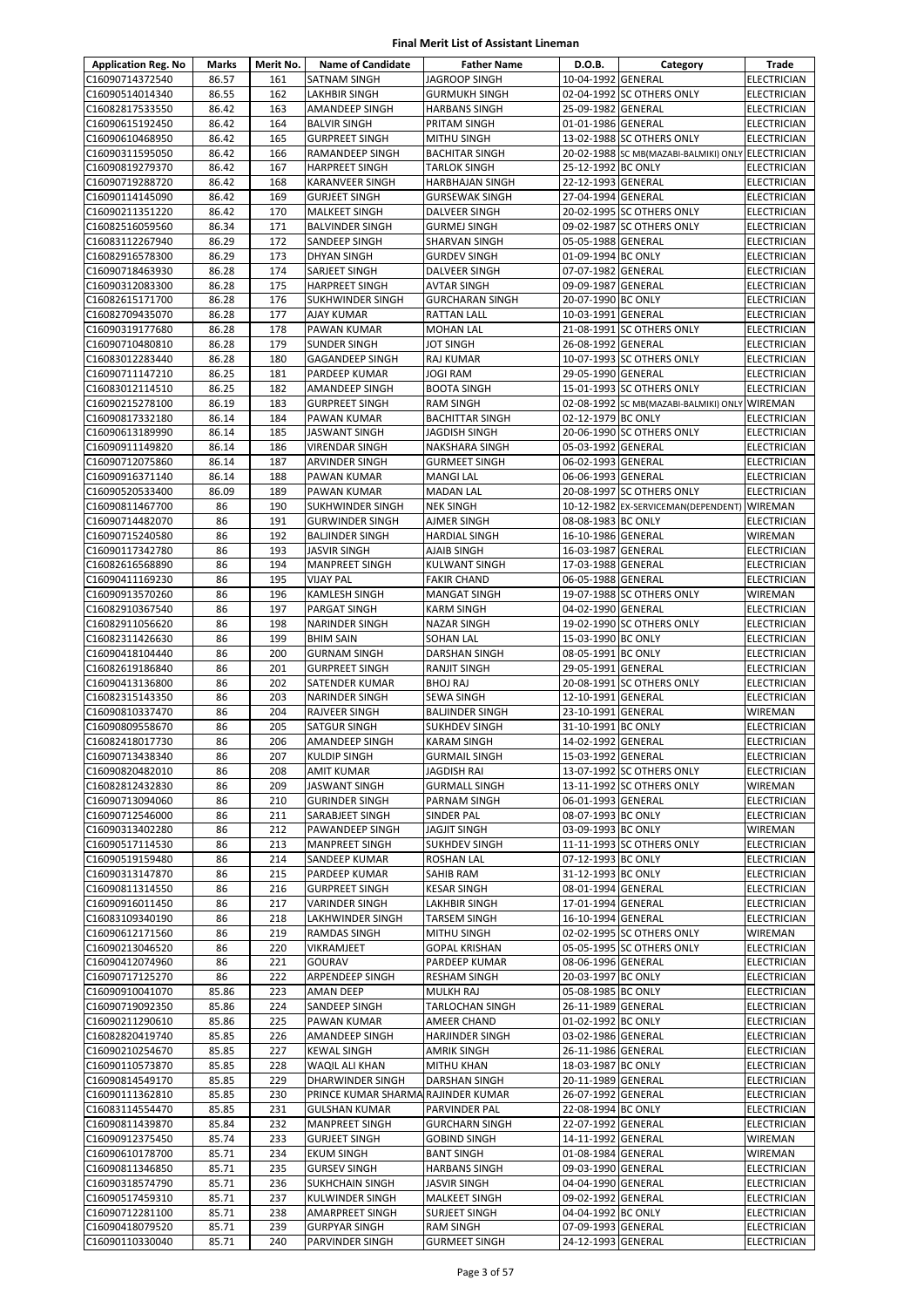| <b>Application Reg. No</b>         | Marks          | Merit No.  | <b>Name of Candidate</b>                    | <b>Father Name</b>                         | D.O.B.                                   | Category                                          | Trade                             |
|------------------------------------|----------------|------------|---------------------------------------------|--------------------------------------------|------------------------------------------|---------------------------------------------------|-----------------------------------|
| C16090613350610                    | 85.71          | 241        | <b>GURTEJ SINGH</b>                         | <b>SUKHDEV SINGH</b>                       | 01-01-1994 BC ONLY                       |                                                   | <b>ELECTRICIAN</b>                |
| C16090511569450                    | 85.71          | 242        | <b>SUNIL KUMAR</b>                          | <b>KHOOBI LAL</b>                          | 07-10-1994 GENERAL                       |                                                   | ELECTRICIAN                       |
| C16090819301790                    | 85.64          | 243        | <b>KHUSHAL SINGH</b>                        | LEKH RAJ                                   |                                          | 30-05-1994 SC OTHERS ONLY                         | ELECTRICIAN                       |
| C16090708530310                    | 85.64          | 244        | <b>KANHIA LAL</b>                           | ATAMA RAM                                  | 20-07-1994 BC ONLY                       |                                                   | ELECTRICIAN                       |
| C16090110597800                    | 85.58          | 245        | PARAMJEET SINGH                             | <b>JAGJEET SINGH</b>                       | 06-12-1993 GENERAL                       |                                                   | ELECTRICIAN                       |
| C16083110313010                    | 85.57          | 246        | <b>GULSHAN KUMAR</b>                        | <b>PURAN KUMAR</b>                         | 06-11-1981 GENERAL                       |                                                   | ELECTRICIAN                       |
| C16090115498220                    | 85.57          | 247        | <b>ANIL KUMAR</b>                           | <b>VIJAY KUMAR</b>                         | 30-09-1982 GENERAL                       |                                                   | <b>ELECTRICIAN</b>                |
| C16090213049160                    | 85.57          | 248        | SHAMSHER SINGH                              | <b>RAMESH CHAND</b>                        | 30-09-1982 GENERAL                       |                                                   | ELECTRICIAN                       |
| C16090714161650                    | 85.57          | 249        | <b>NAVJOT SINGH</b>                         | <b>HARBHAJAN SINGH</b>                     | 30-12-1984 GENERAL                       |                                                   | WIREMAN                           |
| C16090512591810                    | 85.57          | 250        | <b>JASPAL SINGH</b>                         | <b>GURMEET SINGH</b>                       | 20-12-1987 GENERAL                       |                                                   | ELECTRICIAN                       |
| C16090511353560                    | 85.57          | 251        | <b>MANJIT SINGH</b>                         | SOHAN SINGH                                | 18-04-1991 GENERAL                       |                                                   | WIREMAN                           |
| C16090817399310                    | 85.57          | 252        | <b>NAVDEEP SINGH</b>                        | SHINDERPAL SINGH                           | 01-01-1992 GENERAL                       |                                                   | <b>ELECTRICIAN</b>                |
| C16090913229010                    | 85.57          | 253        | <b>SUSHIL KUMAR</b>                         | <b>SURINDER KUMAR</b>                      | 07-03-1992 GENERAL                       |                                                   | <b>ELECTRICIAN</b>                |
| C16090508460410                    | 85.57          | 254        | <b>ROHIT ANAND</b>                          | LAJWINDER KUMAR                            | 09-11-1992 GENERAL                       |                                                   | ELECTRICIAN                       |
| C16083112481360<br>C16090514379380 | 85.57<br>85.57 | 255<br>256 | PRINCE<br><b>DALIP KUMAR</b>                | ASHOK KUMAR SHARMA<br><b>HETRAM</b>        | 08-10-1993 GENERAL<br>01-09-1994 GENERAL |                                                   | ELECTRICIAN<br>ELECTRICIAN        |
| C16082222268550                    | 85.56          | 257        | <b>MANJINDER SINGH</b>                      | <b>HARBANS SINGH</b>                       |                                          | 09-04-1994 SC MB(MAZABI-BALMIKI) ONLY ELECTRICIAN |                                   |
| C16090313227910                    | 85.55          | 258        | <b>HARDEEP SINGH</b>                        | <b>BHOLA SINGH</b>                         |                                          | 24-09-1992 SC OTHERS ONLY                         | WIREMAN                           |
| C16090214240990                    | 85.55          | 259        | SOMJEET SINGH                               | <b>MELA SINGH</b>                          | 09-08-1995 GENERAL                       |                                                   | WIREMAN                           |
| C16090910157720                    | 85.55          | 260        | <b>RAHUL RAI</b>                            | <b>GURMIT RAM</b>                          |                                          | 27-11-1997 SC OTHERS ONLY                         | <b>ELECTRICIAN</b>                |
| C16090719182020                    | 85.5           | 261        | AKBALL SINGHH                               | <b>GURCHARAN SINGH</b>                     | 24-12-1993 GENERAL                       |                                                   | ELECTRICIAN                       |
| C16082308086620                    | 85.44          | 262        | SURINDER SINGH                              | <b>BALDEV SINGH</b>                        |                                          | 20-08-1992 SC OTHERS ONLY                         | ELECTRICIAN                       |
| C16090117474560                    | 85.43          | 263        | <b>MALKEET SINGH</b>                        | <b>RACHHPAL SINGH</b>                      |                                          | 01-05-1989 SC MB(MAZABI-BALMIKI) ONLY             | <b>ELECTRICIAN</b>                |
| C16090715433390                    | 85.42          | 264        | <b>MANDEEP SINGH</b>                        | <b>LABH SINGH</b>                          | 04-08-1988 GENERAL                       |                                                   | ELECTRICIAN                       |
| C16090720527050                    | 85.42          | 265        | SATPAL SINGH                                | JEET SINGH                                 |                                          | 28-08-1988 SC OTHERS ONLY                         | <b>ELECTRICIAN</b>                |
| C16090811079840                    | 85.42          | 266        | <b>AMARJYOT SINGH</b>                       | <b>GURJANT SINGH</b>                       | 10-08-1989 GENERAL                       |                                                   | <b>ELECTRICIAN</b>                |
| C16090111481460                    | 85.42          | 267        | RUPINDER SINGH                              | <b>GURMEET SINGH</b>                       | 26-10-1993 GENERAL                       |                                                   | ELECTRICIAN                       |
| C16090413136500                    | 85.42          | 268        | SANJAY KUMAR                                | SATPAL                                     | 07-02-1994 GENERAL                       |                                                   | ELECTRICIAN                       |
| C16090914058570                    | 85.42          | 269        | <b>GURMUKH SINGH</b>                        | RANJEET SINGH                              | 01-03-1996 GENERAL                       |                                                   | ELECTRICIAN                       |
| C16090810275550                    | 85.4           | 270        | <b>BISHAMBER RAM</b>                        | <b>JAMMU RAM</b>                           | 05-07-1991 BC ONLY                       |                                                   | ELECTRICIAN                       |
| C16090210443550                    | 85.29          | 271        | <b>GURPINDER SINGH</b>                      | LAKHVIR SINGH                              | 04-05-1996 GENERAL                       |                                                   | ELECTRICIAN                       |
| C16082917189040                    | 85.28          | 272        | DARSHAN SINGH                               | <b>RAMESH CHAND</b>                        | 10-07-1980 GENERAL                       |                                                   | ELECTRICIAN                       |
| C16082812388330                    | 85.28          | 273        | <b>KULWINDER SINGH</b>                      | <b>NAIB SINGH</b>                          | 01-05-1987 GENERAL                       |                                                   | ELECTRICIAN                       |
| C16090410583580                    | 85.28          | 274        | <b>MAHAVIR KUMAR</b>                        | <b>MADAN LAL</b>                           | 15-06-1988 BC ONLY                       |                                                   | ELECTRICIAN                       |
| C16090610206160                    | 85.28          | 275        | KAMALDEEP SHARMA                            | VED PRAKASH SHARMA                         | 16-08-1989 GENERAL                       |                                                   | ELECTRICIAN                       |
| C16082710240290                    | 85.28          | 276        | <b>TALJINDER SINGH</b>                      | <b>NACHHATER SINGH</b>                     | 27-08-1989 GENERAL                       |                                                   | ELECTRICIAN                       |
| C16082609059570                    | 85.28          | 277        | <b>JASVIR SINGH</b>                         | <b>KARNAIL SINGH</b>                       | 04-03-1990 BC ONLY                       |                                                   | <b>ELECTRICIAN</b>                |
| C16090516013890                    | 85.28          | 278        | <b>KALLU RAM</b>                            | <b>CHIMAN LAL</b>                          | 05-08-1990 BC ONLY                       |                                                   | ELECTRICIAN                       |
| C16090817331670                    | 85.28          | 279        | <b>SWARAN SINGH</b>                         | JAGTAR SINGH                               | 15-04-1991 GENERAL                       |                                                   | <b>ELECTRICIAN</b>                |
| C16090819039530                    | 85.25          | 280        | <b>SUKHCHAIN SINGH</b>                      | NIRANJAN SINGH                             | 12-09-1989 BC ONLY                       |                                                   | ELECTRICIAN                       |
| C16090513505410                    | 85.25          | 281        | <b>BALJEET SINGH</b>                        | <b>HARJINDER SINGH</b>                     |                                          | 18-12-1992 SC OTHERS ONLY                         | ELECTRICIAN                       |
| C16090514263000                    | 85.2           | 282        | <b>BALWINDER SINGH</b>                      | HARMESH LAL                                | 11-11-1993 BC ONLY                       |                                                   | ELECTRICIAN                       |
| C16090810527820                    | 85.14          | 283        | <b>BALJIT KUMAR</b>                         | <b>BANTA RAM</b>                           |                                          | 21-11-1985 SC OTHERS ONLY                         | <b>ELECTRICIAN</b>                |
| C16090319523370                    | 85.14          | 284        | PAWAN KUMAR                                 | <b>BALDEV RAJ</b>                          | 10-12-1987 BC ONLY                       |                                                   | <b>ELECTRICIAN</b>                |
| C16090116547650                    | 85.14          | 285<br>286 | <b>RAM KRISHAN</b>                          | LIKHMA RAM                                 | 04-04-1990 BC ONLY                       |                                                   | ELECTRICIAN                       |
| C16090314494750<br>C16090915070430 | 85.14<br>85.14 | 287        | <b>SUKHVIR SINGH</b><br><b>SANDEEP KAUR</b> | RAJ BAHADAR<br><b>JAGSEER SINGH</b>        | 07-03-1991 BC ONLY<br>05-04-1991 GENERAL |                                                   | ELECTRICIAN<br><b>ELECTRICIAN</b> |
| C16090119533360                    | 85.14          | 288        | RAVI KUMAR SAINI                            | RAMESHWAR DASS SAINI                       | 13-01-1993 BC ONLY                       |                                                   | <b>ELECTRICIAN</b>                |
| C16090705532360                    | 85.14          | 289        | <b>SATISH SINGH</b>                         | <b>KRISHAN DEV</b>                         | 12-12-1993 GENERAL                       |                                                   | <b>ELECTRICIAN</b>                |
| C16090514527930                    | 85.1           | 290        | <b>GURDHIAN SINGH</b>                       | <b>KULWANT SINGH</b>                       | 05-12-1995 GENERAL                       |                                                   | ELECTRICIAN                       |
| C16082709150640                    | 85.07          | 291        | <b>RAJ SINGH</b>                            | SHINDER SINGH                              |                                          | 04-04-1992 SC OTHERS ONLY                         | ELECTRICIAN                       |
| C16090113241950                    | 85.07          | 292        | <b>SUMIT</b>                                | RAJINDER PAL                               | 19-10-1993 GENERAL                       |                                                   | <b>ELECTRICIAN</b>                |
| C16090520322140                    | 85.03          | 293        | <b>BHUPINDER KUMAR</b>                      | SURJIT SINGH                               |                                          | 13-01-1994 SC OTHERS ONLY                         | ELECTRICIAN                       |
| C16090110269770                    | 85             | 294        | <b>KHUSWANT SINGH</b>                       | <b>GURDYAL SINGH</b>                       | 10-03-1980 GENERAL                       |                                                   | WIREMAN                           |
| C16083010572000                    | 85             | 295        | <b>GURBINDER SINGH</b>                      | <b>AJAIB SINGH</b>                         | 02-04-1981 BC ONLY                       |                                                   | ELECTRICIAN                       |
| C16090113385290                    | 85             | 296        | <b>VIPAN</b>                                | <b>RATTAN LAL</b>                          | 16-11-1984 GENERAL                       |                                                   | ELECTRICIAN                       |
| C16090717252040                    | 85             | 297        | <b>MANJINDER SINGH</b>                      | <b>SUKHWANT SINGH</b>                      | 09-01-1986 GENERAL                       |                                                   | WIREMAN                           |
| C16082312008130                    | 85             | 298        | KULDEEP SINGH                               | <b>BALBIR SINGH</b>                        |                                          | 24-08-1988 SC MB(MAZABI-BALMIKI) ONLY ELECTRICIAN |                                   |
| C16090713234590                    | 85             | 299        | JASBEER SINGH                               | SURINDER SINGH                             | 21-10-1988 GENERAL                       |                                                   | ELECTRICIAN                       |
| C16090309034980                    | 85             | 300        | <b>GAGANDEEP SINGH</b>                      | <b>NIRMAL SINGH</b>                        | 08-12-1988 BC ONLY                       |                                                   | ELECTRICIAN                       |
| C16082511244040                    | 85             | 301        | <b>VARINDER KUMAR</b>                       | <b>LEKH RAJ</b>                            |                                          | 21-09-1989 SC OTHERS ONLY                         | ELECTRICIAN                       |
| C16090911336450                    | 85             | 302        | <b>SUKHWINDER SINGH</b>                     | <b>HARI SINGH</b>                          |                                          | 01-11-1989 SC OTHERS ONLY                         | ELECTRICIAN                       |
| C16082614040530                    | 85             | 303        | LAKHWINDER SINGH                            | AMRIT SINGH                                | 10-02-1990 GENERAL                       |                                                   | ELECTRICIAN                       |
| C16090715433750                    | 85             | 304        | <b>HARVINDER SINGH</b>                      | JAGDEV SINGH                               | 11-02-1990 GENERAL                       |                                                   | ELECTRICIAN                       |
| C16083114142160                    | 85             | 305        | <b>PREM SINGH</b>                           | <b>MAHINDER SINGH</b>                      |                                          | 18-05-1990 SC OTHERS ONLY                         | ELECTRICIAN                       |
| C16090914263380                    | 85             | 306        | <b>GURPINDER SINGH</b>                      | <b>GURMEET SINGH</b>                       | 23-06-1990 GENERAL                       |                                                   | ELECTRICIAN                       |
| C16090316575050                    | 85             | 307        | SUKHVINDER SINGH                            | <b>INDER SINGH</b>                         | 02-07-1990 GENERAL                       |                                                   | ELECTRICIAN                       |
| C16090112101810                    | 85             | 308        | <b>CHAMKAUR SINGH</b>                       | LACHHMAN SINGH                             | 09-07-1990 GENERAL                       |                                                   | WIREMAN                           |
| C16090712207800                    | 85             | 309        | PARVINDER SINGH                             | <b>GURNAM SINGH</b>                        | 08-11-1991 GENERAL                       |                                                   | ELECTRICIAN                       |
| C16090211019560                    | 85             | 310        | <b>KULWANT SINGH</b>                        | <b>AMAR SINGH</b>                          |                                          | 27-01-1992 SC OTHERS ONLY                         | ELECTRICIAN                       |
| C16090817370760                    | 85             | 311        | <b>KULWINDER SINGH</b>                      | <b>SURJIT SINGH</b>                        |                                          | 15-02-1992 SC OTHERS ONLY                         | ELECTRICIAN                       |
| C16083110077650                    | 85             | 312        | KIRANVEER SINGH                             | AJIT SINGH                                 | 07-06-1992 GENERAL                       |                                                   | <b>ELECTRICIAN</b>                |
| C16082509076400                    | 85             | 313        | RAMANDEEP SINGH                             | <b>GURMAIL SINGH</b>                       | 13-10-1992 GENERAL                       |                                                   | ELECTRICIAN                       |
| C16090115424450                    | 85             | 314        | <b>AMANDEEP SINGH</b>                       | <b>SURINDER SINGH</b>                      |                                          | 24-11-1992 SC OTHERS ONLY                         | <b>ELECTRICIAN</b>                |
| C16083109428740                    | 85             | 315<br>316 | AVINASH KUMAR<br><b>SURINDER KUMAR</b>      | <b>KARNAIL DASS</b><br><b>MOHINDER PAL</b> | 13-04-1993 BC ONLY                       | 28-02-1993 SC OTHERS ONLY                         | WIREMAN                           |
| C16090801282210<br>C16083109520770 | 85<br>85       | 317        | <b>GURDIT SINGH</b>                         | <b>JASWANT SINGH</b>                       | 28-05-1993 GENERAL                       |                                                   | ELECTRICIAN<br>ELECTRICIAN        |
| C16090522028550                    | 85             | 318        | SUMINDER                                    | <b>SITA RAM</b>                            | 08-08-1993 BC ONLY                       |                                                   | ELECTRICIAN                       |
| C16090913551870                    | 85             | 319        | <b>INDERVIR SINGH</b>                       | SUKHJIT SINGH                              | 12-11-1993 GENERAL                       |                                                   | ELECTRICIAN                       |
| C16090419186690                    | 85             | 320        | <b>GURSIMRAN SINGH</b>                      | <b>RANJIT SINGH</b>                        | 05-03-1994 GENERAL                       |                                                   | ELECTRICIAN                       |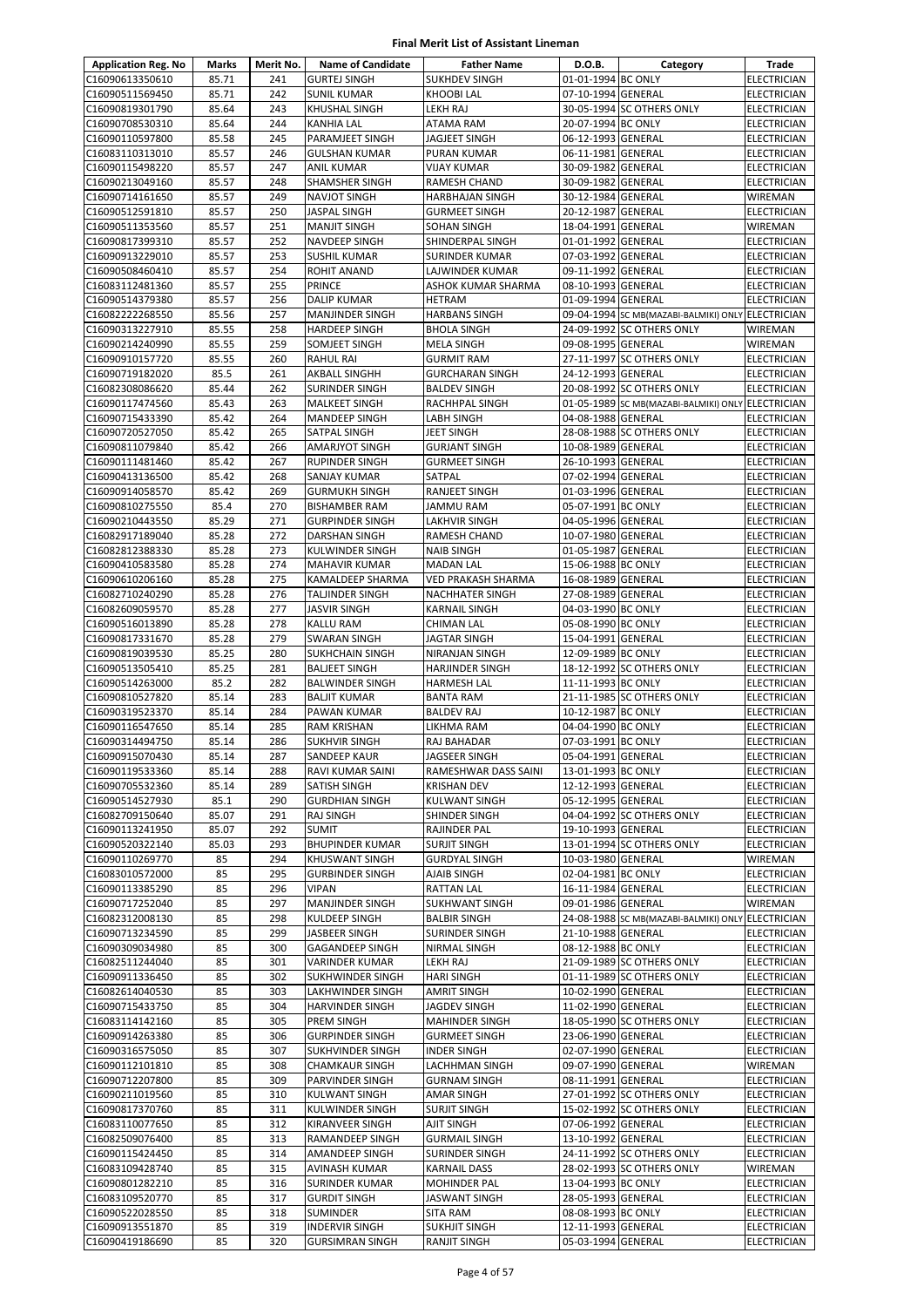| <b>Application Reg. No</b>         | Marks          | Merit No.  | <b>Name of Candidate</b>                        | <b>Father Name</b>                       | D.O.B.                                   | Category                  | Trade                                    |
|------------------------------------|----------------|------------|-------------------------------------------------|------------------------------------------|------------------------------------------|---------------------------|------------------------------------------|
| C16083113559030                    | 85             | 321        | <b>RAJ SINGH</b>                                | <b>RULIA SINGH</b>                       |                                          | 12-05-1994 SC OTHERS ONLY | <b>ELECTRICIAN</b>                       |
| C16082514138060                    | 85             | 322        | <b>VIPAN KUMAR</b>                              | <b>BANWARI LAL</b>                       | 15-05-1994 BC ONLY                       |                           | ELECTRICIAN                              |
| C16090814512960                    | 85             | 323        | <b>HARINDER SINGH</b>                           | <b>BALVIR SINGH</b>                      |                                          | 26-07-1994 SC OTHERS ONLY | ELECTRICIAN                              |
| C16090220171450                    | 85             | 324        | <b>GURWINDER SINGH</b>                          | JASWANT SINGH                            | 27-11-1994 BC ONLY                       |                           | ELECTRICIAN                              |
| C16090513592640                    | 85             | 325        | MUKESH KUMAR                                    | <b>MOHAN LAL</b>                         | 07-12-1994 GENERAL                       |                           | <b>ELECTRICIAN</b>                       |
| C16090613413470                    | 85             | 326        | <b>NARINDER SINGH</b>                           | <b>MANN SINGH</b>                        | 22-02-1995 BC ONLY                       |                           | <b>ELECTRICIAN</b>                       |
| C16083019219290                    | 85             | 327        | <b>GURCHARAN SINGH</b>                          | <b>GURDIP SINGH</b>                      |                                          | 30-04-1995 SC OTHERS ONLY | <b>ELECTRICIAN</b>                       |
| C16082511326150                    | 85             | 328        | PARGAT SINGH                                    | AMARJEET SINGH                           | 02-05-1995 BC ONLY                       |                           | ELECTRICIAN                              |
| C16090817506740                    | 85             | 329        | <b>JASWINDER SINGH</b>                          | <b>NATHU SINGH</b>                       |                                          | 17-10-1995 SC OTHERS ONLY | <b>ELECTRICIAN</b>                       |
| C16083115121940                    | 85             | 330        | <b>KAPIL DEV</b>                                | PARVINDER LAL                            | 22-12-1995 BC ONLY                       |                           | <b>ELECTRICIAN</b>                       |
| C16090712221470<br>C16090914384440 | 85<br>85       | 331<br>332 | AKSHAY KUMAR<br>RAMESH KUMAR                    | <b>MANOJ KUMAR</b><br><b>KRISHAN LAL</b> | 16-10-1996 GENERAL<br>27-02-1997 GENERAL |                           | <b>ELECTRICIAN</b><br><b>ELECTRICIAN</b> |
| C16090509557780                    | 85             | 333        | <b>RAJINDER SINGH</b>                           | <b>BALJEET SINGH</b>                     |                                          | 11-03-1997 SC OTHERS ONLY | WIREMAN                                  |
| C16090819579010                    | 84.96          | 334        | <b>GURWINDER SINGH</b>                          | <b>MALKEET SINGH</b>                     | 18-03-1996 GENERAL                       |                           | <b>ELECTRICIAN</b>                       |
| C16090210541070                    | 84.92          | 335        | <b>RINKU</b>                                    | SURINDERPAL                              | 15-02-1991 GENERAL                       |                           | WIREMAN                                  |
| C16090721456450                    | 84.86          | 336        | LOVEPREET SINGH                                 | <b>SURJEET SINGH</b>                     | 06-11-1995 BC ONLY                       |                           | <b>ELECTRICIAN</b>                       |
| C16082510301270                    | 84.85          | 337        | PARWINDER SINGH                                 | <b>GURDHIAN SINGH</b>                    | 06-09-1978 BC ONLY                       |                           | <b>ELECTRICIAN</b>                       |
| C16082515502540                    | 84.85          | 338        | RAJ KUMAR                                       | PARTAP SINGH                             |                                          | 07-08-1986 SC OTHERS ONLY | ELECTRICIAN                              |
| C16090418084300                    | 84.85          | 339        | <b>HARPREET SINGH</b>                           | <b>SHYAM SINGH</b>                       |                                          | 15-06-1988 SC OTHERS ONLY | <b>ELECTRICIAN</b>                       |
| C16090519360600                    | 84.85          | 340        | <b>BALKAR SINGH</b>                             | <b>HARDEV SINGH</b>                      |                                          | 15-06-1989 SC OTHERS ONLY | WIREMAN                                  |
| C16090216140990                    | 84.85          | 341        | <b>CHAMKAUR SINGH</b>                           | <b>AMRIK SINGH</b>                       |                                          | 11-03-1990 SC OTHERS ONLY | ELECTRICIAN                              |
| C16090709350750                    | 84.85          | 342        | KIRTANPALSINGH                                  | ARJINDER SINGH                           | 07-07-1990 GENERAL                       |                           | ELECTRICIAN                              |
| C16090619336010                    | 84.85          | 343        | <b>JASKIRT SINGH</b>                            | SUKHWINDER SINGH                         | 24-09-1990 GENERAL                       |                           | <b>ELECTRICIAN</b>                       |
| C16090611511880                    | 84.85          | 344        | ARASHPREET SINGH                                | SUKHWINDER SINGH                         | 21-01-1991 GENERAL                       |                           | <b>ELECTRICIAN</b>                       |
| C16090719101480                    | 84.85          | 345        | <b>GURPREET SINGH</b>                           | AJAIB SINGH                              |                                          | 02-03-1992 SC OTHERS ONLY | <b>ELECTRICIAN</b>                       |
| C16083014538950                    | 84.85<br>84.85 | 346        | <b>MANJEET SINGH</b><br>JAGMEET SINGH           | <b>RAM SINGH</b>                         |                                          | 15-06-1992 SC OTHERS ONLY | <b>ELECTRICIAN</b>                       |
| C16090817517430<br>C16090613181160 | 84.85          | 347<br>348 | SATPAL SINGH                                    | DARSHAN SINGH<br>JOGINDER SINGH          | 15-08-1992 GENERAL<br>10-06-1993 BC ONLY |                           | ELECTRICIAN<br><b>ELECTRICIAN</b>        |
| C16090511055710                    | 84.85          | 349        | <b>GURPREET SINGH</b>                           | <b>HARJINDER SINGH</b>                   |                                          | 27-10-1993 SC OTHERS ONLY | ELECTRICIAN                              |
| C16090316398850                    | 84.85          | 350        | SANDEEP KUMAR                                   | <b>TARA CHAND</b>                        | 21-04-1995 BC ONLY                       |                           | <b>ELECTRICIAN</b>                       |
| C16090716128690                    | 84.85          | 351        | <b>KRISHAN SINGH</b>                            | <b>RAM SINGH</b>                         | 05-09-1995 GENERAL                       |                           | <b>ELECTRICIAN</b>                       |
| C16083120080020                    | 84.74          | 352        | <b>BHAGWANT SINGH</b>                           | <b>BHINDER SINGH</b>                     |                                          | 10-03-1996 SC OTHERS ONLY | <b>ELECTRICIAN</b>                       |
| C16083118135910                    | 84.71          | 353        | <b>SURINDER KUMAR</b>                           | <b>BHAGWAN DASS</b>                      | 08-06-1988 BC ONLY                       |                           | ELECTRICIAN                              |
| C16083114377240                    | 84.71          | 354        | <b>GURSEVAK SINGH</b>                           | <b>BHOORA SINGH</b>                      | 30-06-1988 GENERAL                       |                           | WIREMAN                                  |
| C16090112099000                    | 84.71          | 355        | <b>UGGARJEET SINGH</b>                          | JASWANT SINGH                            | 25-07-1988 GENERAL                       |                           | <b>ELECTRICIAN</b>                       |
| C16090217091990                    | 84.71          | 356        | ANAND RATNA MAURYA NATHOO LAL MAURYA            |                                          | 02-07-1989 GENERAL                       |                           | <b>ELECTRICIAN</b>                       |
| C16090211566720                    | 84.71          | 357        | <b>HARPREET KUMAR</b>                           | RAM CHAND                                | 31-03-1993 BC ONLY                       |                           | <b>ELECTRICIAN</b>                       |
| C16090816549040                    | 84.71          | 358        | HARPREET SINGH DHILLO MITHU SINGH               |                                          | 22-12-1993 BC ONLY                       |                           | <b>ELECTRICIAN</b>                       |
| C16090916032080                    | 84.71          | 359        | AMRIT SINGH                                     | TARSEM SINGH                             | 06-01-1994 BC ONLY                       |                           | ELECTRICIAN                              |
| C16083012430870                    | 84.69          | 360        | <b>BEANT SINGH</b>                              | <b>BALJIT SINGH</b>                      | 05-10-1979 BC ONLY                       |                           | <b>ELECTRICIAN</b>                       |
| C16083117099250                    | 84.66          | 361        | DALVEER SINGH                                   | TEJA SINGH                               |                                          | 25-12-1993 SC OTHERS ONLY | ELECTRICIAN                              |
| C16090713271630<br>C16090816135980 | 84.66<br>84.65 | 362<br>363 | <b>MANJINDER SINGH</b><br><b>SUKHDEEP SINGH</b> | <b>BALJIT SINGH</b><br>MAINGAL SINGH     | 27-06-1994 GENERAL<br>19-02-1995 GENERAL |                           | <b>ELECTRICIAN</b><br>WIREMAN            |
| C16083009405530                    | 84.59          | 364        | <b>BALWINDER SINGH</b>                          | <b>BISHAN SINGH</b>                      |                                          | 12-07-1992 SC OTHERS ONLY | <b>ELECTRICIAN</b>                       |
| C16090610150690                    | 84.59          | 365        | AMARJEET SINGH                                  | JASWANT SINGH                            |                                          | 20-12-1995 SC OTHERS ONLY | ELECTRICIAN                              |
| C16083118264570                    | 84.57          | 366        | <b>KARAMJIT SINGH</b>                           | MISHRA SINGH                             | 20-01-1985 GENERAL                       |                           | <b>ELECTRICIAN</b>                       |
| C16090518382950                    | 84.57          | 367        | <b>MANPREET SINGH</b>                           | <b>KEWAL SINGH</b>                       | 12-03-1988 BC ONLY                       |                           | <b>ELECTRICIAN</b>                       |
| C16082612431990                    | 84.57          | 368        | <b>JASPREET SINGH</b>                           | JAGDISH SINGH                            | 30-06-1989 BC ONLY                       |                           | <b>ELECTRICIAN</b>                       |
| C16090820317030                    | 84.57          | 369        | <b>BUTA SINGH</b>                               | <b>GULZAR SINGH</b>                      | 04-10-1990 GENERAL                       |                           | <b>ELECTRICIAN</b>                       |
| C16090718542590                    | 84.57          | 370        | <b>GURPREET SINGH</b>                           | <b>BALDEV SINGH</b>                      | 20-11-1991 BC ONLY                       |                           | ELECTRICIAN                              |
| C16090518378410                    | 84.57          | 371        | ARWIND JOSHI                                    | DATA RAM JOSHI                           | 11-01-1992 GENERAL                       |                           | <b>ELECTRICIAN</b>                       |
| C16083110579100                    | 84.57          | 372        | MUNISH KUMAR                                    | <b>SANATAN SHAH</b>                      | 07-04-1992 GENERAL                       |                           | ELECTRICIAN                              |
| C16090609009100                    | 84.57          | 373        | <b>BHUPINDER SINGH</b>                          | <b>GURMEET SINGH</b>                     | 15-09-1992 GENERAL                       |                           | ELECTRICIAN                              |
| C16090120164030                    | 84.57          | 374        | SIMRANJEET SINGH                                | SUKHDEV SINGH                            | 07-02-1993 GENERAL                       |                           | <b>ELECTRICIAN</b>                       |
| C16090119018290                    | 84.57          | 375        | <b>SARBJOT SINGH</b>                            | <b>GURPAL SINGH</b>                      | 17-04-1993 GENERAL                       |                           | <b>ELECTRICIAN</b>                       |
| C16082511404350<br>C16082812327720 | 84.57<br>84.57 | 376<br>377 | <b>BEANT SINGH</b><br>PAWAN KUMAR               | <b>TEJA SINGH</b><br><b>SOHAN LAL</b>    |                                          | 14-04-1994 SC OTHERS ONLY | WIREMAN<br>ELECTRICIAN                   |
| C16090718007690                    | 84.51          | 378        | ANIL KUMAR                                      | <b>BRIJ LAL</b>                          | 13-07-1994 BC ONLY<br>08-06-1993 BC ONLY |                           | ELECTRICIAN                              |
| C16083016082430                    | 84.5           | 379        | <b>GULJAR SINGH</b>                             | <b>NEK SINGH</b>                         |                                          | 05-07-1978 SC OTHERS ONLY | <b>ELECTRICIAN</b>                       |
| C16090314558980                    | 84.5           | 380        | VIKRAMJEET VERMA                                | RAM KUM AR                               | 12-06-1986 BC ONLY                       |                           | ELECTRICIAN                              |
| C16082520252950                    | 84.5           | 381        | PARDEEP KUMAR                                   | RAMESH KUMAR                             | 15-01-1992 GENERAL                       |                           | <b>ELECTRICIAN</b>                       |
| C16082511426320                    | 84.5           | 382        | <b>GURDEEP SINGH</b>                            | SEWA SINGH                               | 16-03-1993 BC ONLY                       |                           | ELECTRICIAN                              |
| C16082617352440                    | 84.45          | 383        | SHAMSHER SINGH                                  | <b>GURBAJ SINGH</b>                      | 31-05-1995 BC ONLY                       |                           | ELECTRICIAN                              |
| C16090111313380                    | 84.42          | 384        | DINESH KUMAR                                    | SANTOSH KUMAR                            | 15-07-1986 GENERAL                       |                           | WIREMAN                                  |
| C16090511321910                    | 84.42          | 385        | AMARJEET SINGH                                  | KASHMIRI LAL                             | 27-11-1986 GENERAL                       |                           | ELECTRICIAN                              |
| C16090111515410                    | 84.42          | 386        | <b>TARJINDER SINGH</b>                          | <b>GURMEET SINGH</b>                     | 12-10-1989 GENERAL                       |                           | ELECTRICIAN                              |
| C16090913368180                    | 84.42          | 387        | <b>SUNIL KUMAR</b>                              | DEEWAN CHAND                             | 18-11-1989 GENERAL                       |                           | ELECTRICIAN                              |
| C16090517529530                    | 84.42          | 388        | PARGAT SINGH                                    | <b>GURTEJ SINGH</b>                      | 13-01-1990 GENERAL                       |                           | <b>ELECTRICIAN</b>                       |
| C16090112225770                    | 84.42          | 389        | <b>GURWINDER SINGH</b>                          | <b>KRISHAN KUMAR</b>                     | 21-01-1991 BC ONLY                       |                           | ELECTRICIAN                              |
| C16090615341360                    | 84.42          | 390        | SIMBALPAL SINGH                                 | AMRIK SINGH                              |                                          | 05-02-1991 SC OTHERS ONLY | ELECTRICIAN                              |
| C16090710372680                    | 84.42          | 391        | <b>RAVI KUMAR</b>                               | SURJEET KUMAR                            | 21-10-1991 GENERAL                       |                           | <b>ELECTRICIAN</b>                       |
| C16090913569250<br>C16082611579860 | 84.42<br>84.42 | 392<br>393 | <b>GURWINDER SINGH</b><br><b>PRABHJOT SINGH</b> | SOHAN LAL<br>SURINDER SINGH              | 29-04-1992 BC ONLY<br>08-10-1992 GENERAL |                           | ELECTRICIAN<br><b>ELECTRICIAN</b>        |
| C16090611088270                    | 84.42          | 394        | LAKHWINDER SINGH                                | <b>LABH SINGH</b>                        | 06-03-1994 GENERAL                       |                           | WIREMAN                                  |
| C16090318263100                    | 84.42          | 395        | KULDEEP SINGH                                   | <b>GURMEL RAM</b>                        | 08-07-1995 GENERAL                       |                           | ELECTRICIAN                              |
| C16090418193700                    | 84.42          | 396        | RAKESH KUMAR                                    | DALIP KUMAR                              | 08-08-1995 BC ONLY                       |                           | ELECTRICIAN                              |
| C16090110517340                    | 84.4           | 397        | <b>GURJEET SINGH</b>                            | <b>GIAN SINGH</b>                        | 17-04-1989 GENERAL                       |                           | ELECTRICIAN                              |
| C16083111184000                    | 84.4           | 398        | KHUSHWANT SINGH                                 | AJAIB SINGH                              | 09-01-1996 GENERAL                       |                           | ELECTRICIAN                              |
| C16090819291420                    | 84.37          | 399        | <b>VINOD KUMAR</b>                              | <b>BRIJ LAL</b>                          | 08-08-1990 BC ONLY                       |                           | ELECTRICIAN                              |
| C16090319151090                    | 84.33          | 400        | HARJINDER SINGH                                 | <b>BACHAN SINGH</b>                      |                                          | 25-10-1991 SC OTHERS ONLY | ELECTRICIAN                              |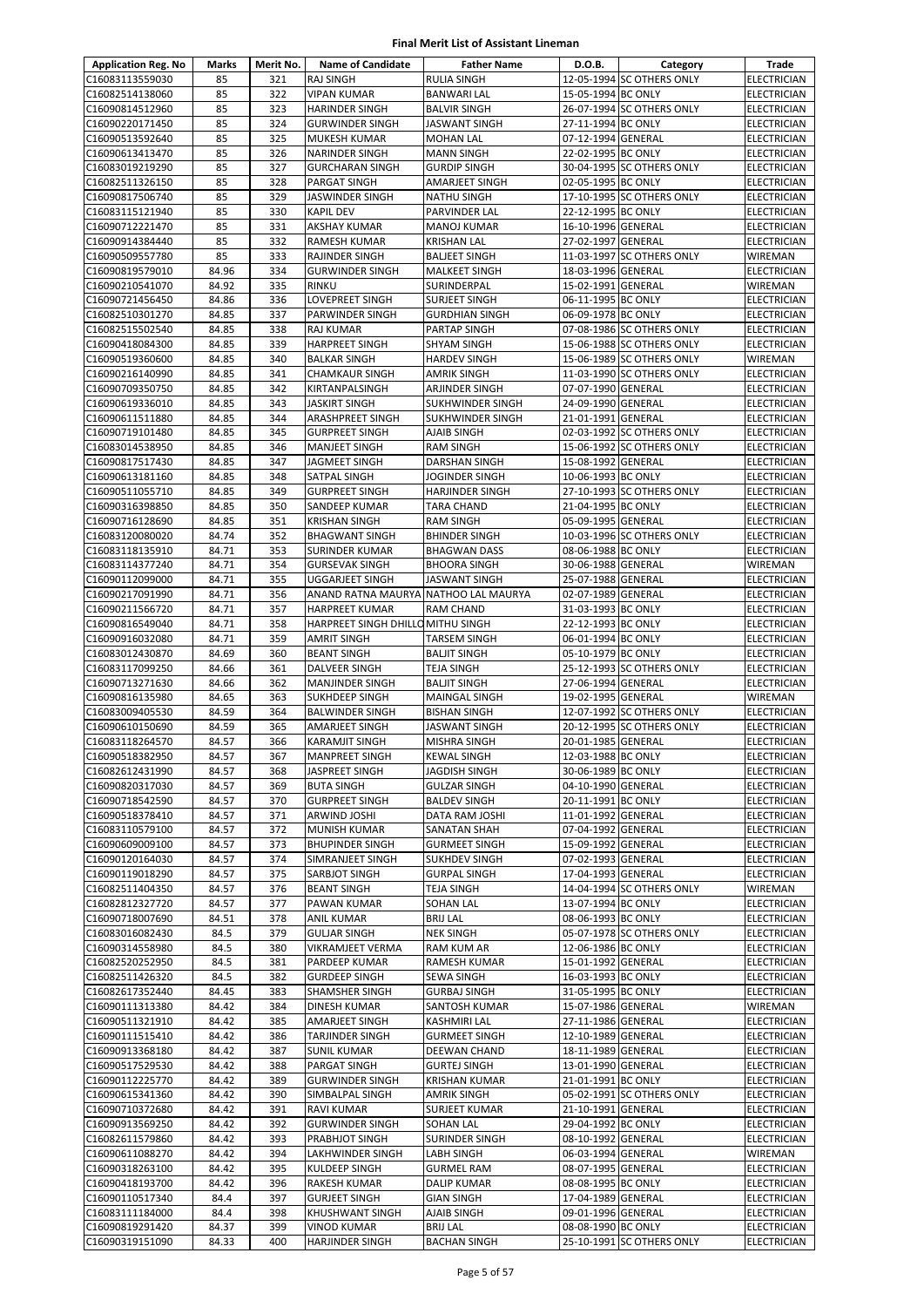| <b>Application Reg. No</b>         | Marks          | Merit No.  | <b>Name of Candidate</b>                         | <b>Father Name</b>                           | D.O.B.                                   | Category                                                                       | Trade                      |
|------------------------------------|----------------|------------|--------------------------------------------------|----------------------------------------------|------------------------------------------|--------------------------------------------------------------------------------|----------------------------|
| C16090909425020                    | 84.3           | 401        | <b>RAVI SHARMA</b>                               | <b>LALI RAM</b>                              | 31-12-1993 GENERAL                       |                                                                                | WIREMAN                    |
| C16090513111410                    | 84.29          | 402        | <b>SUKHPAL SINGH</b>                             | <b>BUTA SINGH</b>                            | 15-10-1992 GENERAL                       |                                                                                | <b>ELECTRICIAN</b>         |
| C16082917094870                    | 84.29          | 403        | <b>MALKEET SINGH</b>                             | CHANCHAL SINGH                               | 28-04-1996 GENERAL                       |                                                                                | ELECTRICIAN                |
| C16090610091220                    | 84.28          | 404        | PARGAT SINGH                                     | DALWARA SINGH                                | 09-02-1983 GENERAL                       |                                                                                | ELECTRICIAN                |
| C16090522240570                    | 84.28          | 405        | NIRPAL SINGH                                     | PIARA SINGH                                  |                                          | 09-09-1986 SC OTHERS ONLY                                                      | WIREMAN                    |
| C16083016229660                    | 84.28          | 406        | <b>SEMAN SINGH</b>                               | <b>DIWAN SINGH</b>                           |                                          | 01-08-1987 SC OTHERS ONLY                                                      | WIREMAN                    |
| C16090311569210                    | 84.28          | 407        | <b>JANAK RAJ</b>                                 | <b>JAGTAR SINGH</b>                          | 02-02-1989 GENERAL                       |                                                                                | <b>ELECTRICIAN</b>         |
| C16082315061380                    | 84.28          | 408        | <b>KANAV JOSHI</b>                               | ASHWANI JOSHI                                | 08-05-1989 GENERAL                       |                                                                                | WIREMAN                    |
| C16090712118030                    | 84.28          | 409        | <b>GURPAL SINGH</b>                              | <b>BIKKER SINGH</b>                          | 16-08-1989 GENERAL                       |                                                                                | ELECTRICIAN                |
| C16090813197800                    | 84.28          | 410        | <b>DALBIR SINGH</b>                              | <b>JARNAIL SINGH</b>                         |                                          | 17-02-1990 SC OTHERS EX-SERVICEMAN(DEPENDENT)                                  | <b>ELECTRICIAN</b>         |
| C16090713194710                    | 84.28          | 411        | <b>MAKHAN SINGH</b>                              | <b>HARDEV SINGH</b>                          | 03-03-1990 GENERAL                       |                                                                                | ELECTRICIAN                |
| C16090614211930                    | 84.28          | 412        | SONU                                             | LAXMI NARAYAN                                | 09-11-1991 GENERAL                       |                                                                                | <b>ELECTRICIAN</b>         |
| C16090215526350                    | 84.28          | 413        | PARDEEP SINGH                                    | <b>MAGHAR SINGH</b>                          | 10-11-1991 BC ONLY                       |                                                                                | <b>ELECTRICIAN</b>         |
| C16090620282290                    | 84.28          | 414        | <b>BHUPINDER SINGH</b>                           | <b>BIR SINGH</b>                             |                                          | 01-02-1992 SC OTHERS ONLY                                                      | ELECTRICIAN                |
| C16082916379100                    | 84.28<br>84.28 | 415<br>416 | <b>GURPREET SINGH</b>                            | <b>BALVEER SINGH</b>                         | 01-04-1992 GENERAL                       |                                                                                | <b>ELECTRICIAN</b>         |
| C16082614251840                    | 84.28          | 417        | <b>NARINDER SINGH</b>                            | <b>KARNAIL SINGH</b><br><b>HARDEEP SINGH</b> | 19-06-1992 GENERAL<br>12-10-1993 BC ONLY |                                                                                | ELECTRICIAN<br>ELECTRICIAN |
| C16082616425340<br>C16090614425180 | 84.28          | 418        | JAGSHEER SINGH<br>VARINDER KUMAR                 | RAMESH KUMAR                                 | 05-05-1995 BC ONLY                       |                                                                                | <b>ELECTRICIAN</b>         |
| C16090218105940                    | 84.28          | 419        | ROHIT PARTAP SINGH                               | <b>LAKHAN SINGH</b>                          |                                          | 07-07-1996 SC OTHERS ONLY                                                      | ELECTRICIAN                |
| C16090513593140                    | 84.25          | 420        | <b>SWARAN SINGH</b>                              | <b>DES RAJ</b>                               |                                          | 16-08-1986 SC OTHERS ONLY                                                      | <b>ELECTRICIAN</b>         |
| C16090111027170                    | 84.23          | 421        | <b>JATINDER MAHAR</b>                            | <b>JAGDISH RAI</b>                           | 10-03-1995 BC ONLY                       |                                                                                | ELECTRICIAN                |
| C16090719064530                    | 84.14          | 422        | PARDIP KUMAR                                     | <b>GURDEV RAJ</b>                            |                                          | 01-04-1980 SC OTHERS ONLY                                                      | ELECTRICIAN                |
| C16090114088420                    | 84.14          | 423        | <b>KAMALDEEP SINGH</b>                           | <b>KARTAR SINGH</b>                          | 20-03-1981 GENERAL                       |                                                                                | <b>ELECTRICIAN</b>         |
| C16090413201650                    | 84.14          | 424        | <b>KEWAL SINGH</b>                               | <b>CHAIN SINGH</b>                           |                                          | 08-04-1981 SC OTHERS ONLY                                                      | ELECTRICIAN                |
| C16090620147460                    | 84.14          | 425        | <b>BIRBAL RAM</b>                                | <b>MOURTA RAM</b>                            | 10-05-1986 GENERAL                       |                                                                                | WIREMAN                    |
| C16082813253550                    | 84.14          | 426        | <b>GURPREET SINGH</b>                            | <b>JAGDEV SINGH</b>                          |                                          | 04-07-1986 FREEDOM FIGHTER (DEPENDENT)                                         | <b>ELECTRICIAN</b>         |
| C16090813288870                    | 84.14          | 427        | AMRINDER SINGH                                   | <b>HARBHAJAN SINGH</b>                       | 08-03-1989 GENERAL                       |                                                                                | ELECTRICIAN                |
| C16090312497990                    | 84.14          | 428        | <b>HARDEEP SINGH</b>                             | <b>HARDIAL SINGH</b>                         | 09-06-1990 GENERAL                       |                                                                                | ELECTRICIAN                |
| C16090518205710                    | 84.14          | 429        | <b>HARWINDER SINGH</b>                           | <b>RAM LAL</b>                               | 28-06-1990 BC ONLY                       |                                                                                | WIREMAN                    |
| C16082417082350                    | 84.14          | 430        | <b>KAMLESH SHARMA</b>                            | RAGHUNANDAN                                  | 15-12-1992 GENERAL                       |                                                                                | ELECTRICIAN                |
| C16090812482760                    | 84.14          | 431        | <b>GURDEEP SINGH</b>                             | <b>BALWINDER SINGH</b>                       | 08-08-1994 GENERAL                       |                                                                                | ELECTRICIAN                |
| C16083112015810                    | 84.14          | 432        | <b>RAJVEER SINGH</b>                             | <b>KULDEEP SINGH</b>                         | 12-08-1995 GENERAL                       |                                                                                | <b>ELECTRICIAN</b>         |
| C16090900323150                    | 84.14          | 433        | <b>ABHISHEK KUMAR</b>                            | <b>ASHOK KUMAR</b>                           | 04-06-1997 GENERAL                       |                                                                                | ELECTRICIAN                |
| C16090216225010                    | 84.1           | 434        | <b>KHUSHI RAM</b>                                | <b>RAM SINGH</b>                             | 07-03-1986 GENERAL                       |                                                                                | ELECTRICIAN                |
| C16090313362110                    | 84.08          | 435        | <b>GAGANDEEP SINGH</b>                           | <b>SUKHDEV SINGH</b>                         | 10-01-1997 BC ONLY                       |                                                                                | ELECTRICIAN                |
| C16090717056350                    | 84.08          | 436        | YOGESH RINWA                                     | <b>RAM PARTAP</b>                            | 04-03-1997 GENERAL                       |                                                                                | ELECTRICIAN                |
| C16090716462900                    | 84.07          | 437        | JOGINDER SINGH                                   | <b>MUKHTIAR SINGH</b>                        |                                          | 17-10-1993 SC OTHERS ONLY                                                      | <b>ELECTRICIAN</b>         |
| C16090715448140                    | 84.07          | 438        | <b>BALRAJ MEHRA</b>                              | OM PARKASH MEHRA                             | 13-05-1994 BC ONLY                       |                                                                                | ELECTRICIAN                |
| C16090313438630                    | 84.05          | 439        | SUKHJINDER SINGH                                 | <b>HARBHAJAN SINGH</b>                       | 20-07-1994 BC ONLY                       |                                                                                | <b>ELECTRICIAN</b>         |
| C16090321470830                    | 84.03          | 440        | <b>GURPREET SINGH</b>                            | DALVEER SINGH                                |                                          | 02-11-1993 SC OTHERS ONLY                                                      | ELECTRICIAN                |
| C16090313488910                    | 84.03          | 441        | <b>LAKHVIR SINGH</b>                             | <b>BALDEV SINGH</b>                          | 01-11-1997 BC ONLY                       |                                                                                | ELECTRICIAN                |
| C16083111186790                    | 84.01          | 442        | <b>SHIV RAJAN</b>                                | JAGDISH PRASAD                               | 23-04-1990 GENERAL                       |                                                                                | <b>ELECTRICIAN</b>         |
| C16083017248460                    | 84.01          | 443        | <b>SHIV RAJAN</b>                                | <b>JAGDISH PRASAD</b>                        |                                          | 23-04-1990 SC OTHERS ONLY                                                      | <b>ELECTRICIAN</b>         |
| C16090218099540                    | 84             | 444        | <b>VINAY KUMAR</b>                               | <b>CHANAN LAL</b>                            | 08-02-1982 GENERAL                       |                                                                                | ELECTRICIAN                |
| C16090111169620                    | 84<br>84       | 445<br>446 | <b>KULWINDER SINGH</b><br><b>RANJINDER SINGH</b> | <b>JAGTAR SINGH</b><br><b>SEWA SINGH</b>     |                                          | 16-12-1982 SC MB(MAZABI-BALMIKI) ONLY ELECTRICIAN                              |                            |
| C16090219371630<br>C16090818300060 | 84             | 447        | KULWANT SINGH                                    | <b>AMAR SINGH</b>                            |                                          | 05-05-1984 SC MB(MAZABI-BALMIKI) ONLY ELECTRICIAN<br>25-09-1984 SC OTHERS ONLY | <b>ELECTRICIAN</b>         |
| C16090822053310                    | 84             | 448        | <b>RAJINDER PAL</b>                              | <b>SULAKHAN RAM</b>                          | 30-04-1985 BC ONLY                       |                                                                                | <b>ELECTRICIAN</b>         |
| C16090214560890                    | 84             | 449        | <b>GURSEWAK SINGH</b>                            | <b>MAJOR SINGH</b>                           | 15-08-1986 GENERAL                       |                                                                                | <b>ELECTRICIAN</b>         |
| C16090819374220                    | 84             | 450        | <b>SUSHIL KUMAR</b>                              | JAMNA PARSAD                                 | 16-02-1987 BC ONLY                       |                                                                                | <b>WIREMAN</b>             |
| C16090815577470                    | 84             | 451        | RAVINDER SINGH                                   | <b>BALJEET SINGH</b>                         |                                          | 13-03-1987 SC MB(MAZABI-BALMIKI) ONLY                                          | <b>ELECTRICIAN</b>         |
| C16090110102350                    | 84             | 452        | SAJJAN KUMAR                                     | ATMA RAM                                     | 03-08-1987 BC ONLY                       |                                                                                | ELECTRICIAN                |
| C16090717060280                    | 84             | 453        | <b>GURPREET SINGH</b>                            | MUKHTIAR SINGH                               | 18-12-1988 BC ONLY                       |                                                                                | <b>ELECTRICIAN</b>         |
| C16090607440120                    | 84             | 454        | LAKHWINDER SINGH                                 | AJAIB SINGH                                  | 15-01-1989 BC ONLY                       |                                                                                | <b>ELECTRICIAN</b>         |
| C16090812528260                    | 84             | 455        | JEETPAL SINGH                                    | <b>NAZAR SINGH</b>                           | 10-03-1989 GENERAL                       |                                                                                | <b>ELECTRICIAN</b>         |
| C16082916555640                    | 84             | 456        | AMANDEEP SINGH                                   | <b>GURTEJ SINGH</b>                          |                                          | 13-04-1989 SC MB(MAZABI-BALMIKI) ONLY ELECTRICIAN                              |                            |
| C16082619388390                    | 84             | 457        | <b>JARNAIL SINGH</b>                             | <b>BALDEV SINGH</b>                          | 19-12-1989 GENERAL                       |                                                                                | ELECTRICIAN                |
| C16090619170970                    | 84             | 458        | SANTOSH SINGH                                    | AMARJIT KAUR                                 | 25-01-1990 GENERAL                       |                                                                                | ELECTRICIAN                |
| C16090212224790                    | 84             | 459        | <b>SOURABH SINGH</b>                             | SHAKTI SINGH                                 | 08-02-1990 GENERAL                       |                                                                                | WIREMAN                    |
| C16090620503660                    | 84             | 460        | <b>GURWINDER SINGH</b>                           | <b>HARDEV SINGH</b>                          | 10-04-1990 GENERAL                       |                                                                                | ELECTRICIAN                |
| C16090518551130                    | 84             | 461        | <b>AVTAR SINGH</b>                               | <b>JOGINDER SINGH</b>                        | 22-04-1990 GENERAL                       |                                                                                | ELECTRICIAN                |
| C16082421472520                    | 84             | 462        | <b>HARJINDER SINGH</b>                           | <b>PARTAP SINGH</b>                          |                                          | 25-05-1990 SC OTHERS ONLY                                                      | ELECTRICIAN                |
| C16090213043530                    | 84             | 463        | <b>KARANDEEP SINGH</b>                           | KULWINDER SINGH                              | 18-06-1990 GENERAL                       |                                                                                | WIREMAN                    |
| C16082813472690                    | 84             | 464        | <b>HARJINDER SINGH</b>                           | <b>GURBAX SINGH</b>                          | 22-06-1990 GENERAL                       |                                                                                | WIREMAN                    |
| C16090319187500                    | 84             | 465        | SANDEEP SINGH                                    | JOGINDER SINGH                               | 11-07-1990 BC ONLY                       |                                                                                | ELECTRICIAN                |
| C16090111353380                    | 84             | 466        | <b>HARMINDER SINGH</b>                           | <b>RAM SINGH</b>                             |                                          | 04-08-1990 SC OTHERS ONLY                                                      | ELECTRICIAN                |
| C16090913486830                    | 84             | 467        | LAKHWINDER SINGH                                 | <b>GULZAR SINGH</b>                          | 15-01-1991 GENERAL                       |                                                                                | ELECTRICIAN                |
| C16083114029870                    | 84             | 468        | ANGREJ SINGH                                     | <b>SUKHWINDER SINGH</b>                      | 06-03-1991 GENERAL                       |                                                                                | ELECTRICIAN                |
| C16090511328990                    | 84             | 469        | <b>NARPATH SINGH</b>                             | <b>INDER SINGH</b>                           | 02-07-1991 GENERAL                       |                                                                                | ELECTRICIAN                |
| C16090913578090                    | 84             | 470        | <b>MALKIT SINGH</b>                              | <b>JANGIR SINGH</b>                          |                                          | 27-07-1991 SC OTHERS ONLY                                                      | ELECTRICIAN                |
| C16090321004560                    | 84             | 471        | <b>GURDEEP SINGH</b>                             | <b>CHARANJEET SINGH</b>                      |                                          | 08-09-1991 SC OTHERS ONLY                                                      | ELECTRICIAN                |
| C16090713188830                    | 84             | 472        | <b>GURPREET SINGH</b>                            | <b>GURPAL SINGH</b>                          | 08-10-1991 GENERAL                       |                                                                                | <b>ELECTRICIAN</b>         |
| C16082612442260                    | 84             | 473        | <b>NARINDER SINGH</b>                            | RANDHIR SINGH                                | 21-12-1991 GENERAL                       |                                                                                | ELECTRICIAN                |
| C16090610307550                    | 84             | 474        | <b>SURINDER SINGH</b>                            | <b>BALWINDER SINGH</b>                       | 07-03-1992 BC ONLY                       |                                                                                | <b>ELECTRICIAN</b>         |
| C16090815060070                    | 84             | 475        | <b>BAHADAR SINGH</b>                             | <b>KHEM SINGH</b>                            |                                          | 13-04-1992 SC OTHERS ONLY                                                      | ELECTRICIAN                |
| C16090910004170                    | 84             | 476        | <b>LAKHWINDER SINGH</b>                          | <b>HARBANS SINGH</b>                         | 04-07-1992 GENERAL                       |                                                                                | ELECTRICIAN                |
| C16090810459670                    | 84             | 477        | PRAGAT SINGH                                     | <b>KARNAIL SINGH</b>                         | 05-07-1992 BC ONLY                       |                                                                                | ELECTRICIAN                |
| C16090510167660<br>C16090318292100 | 84<br>84       | 478<br>479 | <b>KULJEET SINGH</b>                             | <b>BHARPOOR SINGH</b>                        | 04-08-1992 GENERAL<br>01-12-1992 GENERAL |                                                                                | ELECTRICIAN                |
| C16082913066650                    | 84             | 480        | <b>KHUSHKARAN SINGH</b><br>KAMALJEET SINGH       | <b>GURLAL SINGH</b><br>SARBJEET SINGH        | 10-02-1993 BC ONLY                       |                                                                                | WIREMAN<br>ELECTRICIAN     |
|                                    |                |            |                                                  |                                              |                                          |                                                                                |                            |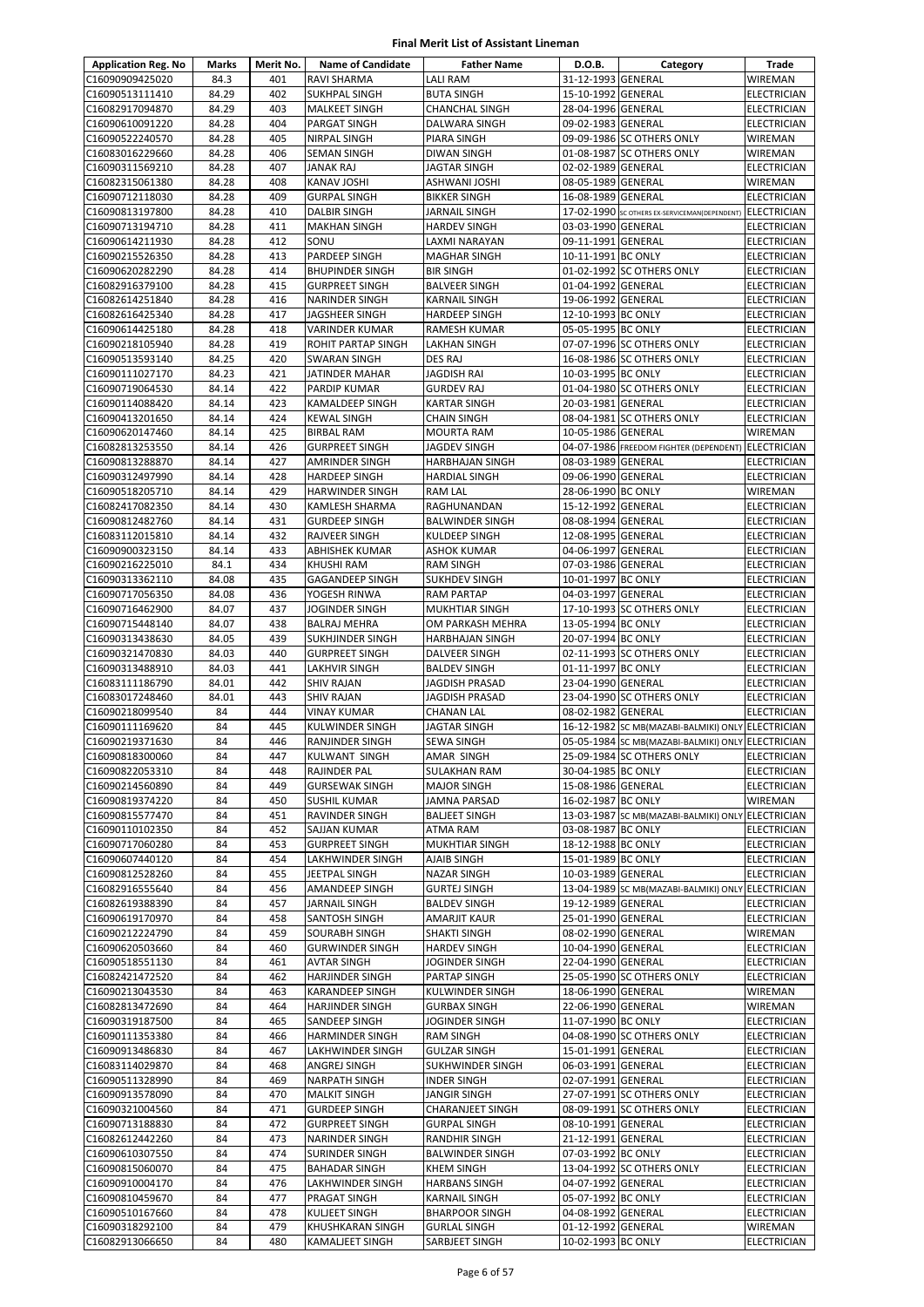| <b>Application Reg. No</b>         | <b>Marks</b>   | Merit No.  | <b>Name of Candidate</b>                        | <b>Father Name</b>                      | D.O.B.                                   | Category                                                                       | <b>Trade</b>                      |
|------------------------------------|----------------|------------|-------------------------------------------------|-----------------------------------------|------------------------------------------|--------------------------------------------------------------------------------|-----------------------------------|
| C16090219394800                    | 84             | 481        | <b>GAGANDEEP SINGH</b>                          | <b>AVTAR SINGH</b>                      | 30-03-1993 GENERAL                       |                                                                                | <b>ELECTRICIAN</b>                |
| C16083111284910                    | 84             | 482        | <b>SUKHJINDER SINGH</b>                         | <b>NAIB SINGH</b>                       | 07-05-1993 GENERAL                       |                                                                                | <b>ELECTRICIAN</b>                |
| C16083111341570                    | 84             | 483        | <b>MANBEER SINGH</b>                            | JAGNANDAN SINGH                         | 05-06-1993 GENERAL                       |                                                                                | <b>ELECTRICIAN</b>                |
| C16090513045970                    | 84             | 484        | DAVINDER KUMAR                                  | MANJIT KUMAR                            | 06-08-1993 GENERAL                       |                                                                                | <b>ELECTRICIAN</b>                |
| C16090718413760                    | 84             | 485        | <b>BABALIEET SINGH</b>                          | <b>GURMAIL SINGH</b>                    | 19-08-1993 BC ONLY                       |                                                                                | <b>ELECTRICIAN</b>                |
| C16083016367770                    | 84             | 486        | PREM KUMAR                                      | <b>BRIJ LAL</b>                         | 17-10-1993 BC ONLY                       |                                                                                | <b>ELECTRICIAN</b>                |
| C16083016388100                    | 84             | 487        | AMTOJ KHAN                                      | ABDUL SITAR KHAN                        | 28-12-1993 BC ONLY                       |                                                                                | ELECTRICIAN                       |
| C16090110391800                    | 84             | 488        | PARDEEP KUMAR                                   | JAGDISH KUMAR                           | 04-01-1994 BC ONLY                       |                                                                                | ELECTRICIAN                       |
| C16083015161100                    | 84             | 489        | <b>MANGAT RAM</b>                               | RAGHUBEER                               |                                          | 02-03-1994 SC OTHERS ONLY                                                      | <b>ELECTRICIAN</b>                |
| C16090517475120                    | 84             | 490        | <b>KRISHAN KUMAR</b>                            | <b>KULDEEP SINGH</b>                    |                                          | 04-04-1994 SC MB(MAZABI-BALMIKI) ONLY ELECTRICIAN                              |                                   |
| C16090612064890<br>C16082611343860 | 84<br>84       | 491<br>492 | PAWAN KUMAR<br>RAJDEEP SINGH                    | SHRAN MITTER<br>KULDEEP SINGH           | 07-11-1994 BC ONLY<br>05-02-1995 GENERAL |                                                                                | <b>ELECTRICIAN</b><br>ELECTRICIAN |
| C16090810425980                    | 84             | 493        | RAGHUVIR                                        | OM PARKASH                              | 07-05-1995 GENERAL                       |                                                                                | <b>ELECTRICIAN</b>                |
| C16090812084740                    | 84             | 494        | ARASHDEEP JOSHI                                 | <b>BALKRISHAN JOSHI</b>                 | 09-05-1995 GENERAL                       |                                                                                | <b>ELECTRICIAN</b>                |
| C16090519226070                    | 84             | 495        | PRINCE SHARMA                                   | RAJINDER PAL                            | 14-05-1995 GENERAL                       |                                                                                | ELECTRICIAN                       |
| C16090913227630                    | 84             | 496        | <b>AKASHDEEP SINGH</b>                          | LAKHWINDER SINGH                        | 20-05-1995 GENERAL                       |                                                                                | <b>ELECTRICIAN</b>                |
| C16090512555790                    | 84             | 497        | <b>JASWINDER SINGH</b>                          | <b>NAIB SINGH</b>                       | 22-06-1995 GENERAL                       |                                                                                | <b>ELECTRICIAN</b>                |
| C16090916426480                    | 84             | 498        | SUKHJINDER SINGH                                | SURINDERPAL SINGH                       | 20-10-1995 GENERAL                       |                                                                                | WIREMAN                           |
| C16090811572750                    | 84             | 499        | <b>HARJOT SINGH</b>                             | SATNAM SINGH                            | 15-05-1996 GENERAL                       |                                                                                | <b>ELECTRICIAN</b>                |
| C16090513555060                    | 84             | 500        | JASPREET SINGH                                  | SARABJEET SINGH                         | 25-05-1996 GENERAL                       |                                                                                | ELECTRICIAN                       |
| C16090816154610                    | 84             | 501        | PAWAN KUMAR                                     | RADHESHYAM                              | 10-08-1996 GENERAL                       |                                                                                | ELECTRICIAN                       |
| C16090820121640                    | 83.99          | 502        | RAMESH KUMAR                                    | KUNDAN LAL                              | 09-08-1989 BC ONLY                       |                                                                                | ELECTRICIAN                       |
| C16083117206390                    | 83.89          | 503        | MANPREET SINGH                                  | JAGTAR SINGH                            |                                          | 26-01-1993 SC MB(MAZABI-BALMIKI) ONLY ELECTRICIAN                              |                                   |
| C16082319245690                    | 83.88          | 504        | <b>TIRATH SINGH</b>                             | <b>HARBANS SINGH</b>                    |                                          | 10-01-1988 SC MB(MAZABI-BALMIKI) ONLY WIREMAN                                  |                                   |
| C16090519484870                    | 83.88          | 505        | RANJEET SINGH                                   | <b>BALWINDER SINGH</b>                  |                                          | 05-06-1994 SC OTHERS ONLY                                                      | <b>ELECTRICIAN</b>                |
| C16090214134870                    | 83.87          | 506        | KULWINDER SINGH                                 | <b>DHARI SINGH</b>                      |                                          | 02-02-1992 SC MB(MAZABI-BALMIKI) ONLY ELECTRICIAN                              |                                   |
| C16090607114340<br>C16082816178580 | 83.86<br>83.86 | 507<br>508 | SUKHJEET SINGH<br><b>AMANDEEP SINGH</b>         | PARAMJEET SINGH<br>LAKHWINDER SINGH     |                                          | 17-04-1990 SC MB(MAZABI-BALMIKI) ONLY ELECTRICIAN<br>29-03-1992 SC OTHERS ONLY | ELECTRICIAN                       |
| C16082917545180                    | 83.85          | 509        | HARJINDER KUMAR                                 | <b>BHAGWAN DASS</b>                     | 15-01-1984 BC ONLY                       |                                                                                | WIREMAN                           |
| C16083117481390                    | 83.85          | 510        | <b>BALWINDER SINGH</b>                          | DALWARA SINGH                           | 02-04-1984 GENERAL                       |                                                                                | ELECTRICIAN                       |
| C16083123482380                    | 83.85          | 511        | <b>SURINDER SINGH</b>                           | <b>BAKHSHISH SINGH</b>                  |                                          | 22-09-1984 SC OTHERS ONLY                                                      | <b>ELECTRICIAN</b>                |
| C16082517082460                    | 83.85          | 512        | JUGJIT KUMAR                                    | SATNAM RAI                              | 06-12-1984 BC ONLY                       |                                                                                | <b>ELECTRICIAN</b>                |
| C16090410217700                    | 83.85          | 513        | SANDEEP KUMAR                                   | RAJ BAHADUR                             |                                          | 10-03-1986 SC MB(MAZABI-BALMIKI) ONLY ELECTRICIAN                              |                                   |
| C16083013553790                    | 83.85          | 514        | ANWAR CHOUHAN                                   | AMRIT LAL CHOUHAN                       | 22-07-1986 GENERAL                       |                                                                                | ELECTRICIAN                       |
| C16090615331940                    | 83.85          | 515        | RIPEN KUMAR                                     | RAM PARKASH                             |                                          | 01-01-1987 SC OTHERS ONLY                                                      | <b>ELECTRICIAN</b>                |
| C16090515240580                    | 83.85          | 516        | <b>HARJEET SINGH</b>                            | SATPAL SINGH                            | 31-07-1987 GENERAL                       |                                                                                | <b>ELECTRICIAN</b>                |
| C16090715544980                    | 83.85          | 517        | GAGANDEEP SINGH                                 | <b>GURCHARAN SINGH</b>                  | 15-09-1987 BC ONLY                       |                                                                                | <b>ELECTRICIAN</b>                |
| C16090717057690                    | 83.85          | 518        | <b>JASVEER SINGH</b>                            | SARDARA SINGH                           | 10-04-1988 GENERAL                       |                                                                                | ELECTRICIAN                       |
| C16083010282000                    | 83.85          | 519        | <b>SHER SINGH</b>                               | <b>MANGU SINGH</b>                      | 31-05-1989 GENERAL                       |                                                                                | ELECTRICIAN                       |
| C16090518109550                    | 83.85          | 520        | SATNAM SINGH                                    | <b>BHARPUR SINGH</b>                    | 18-11-1989 BC ONLY                       |                                                                                | <b>ELECTRICIAN</b>                |
| C16090519069890                    | 83.85          | 521        | <b>SUKHBIR SINGH</b>                            | SAWINDER SINGH                          |                                          | 26-11-1989 SC MB(MAZABI-BALMIKI) ONLY WIREMAN                                  |                                   |
| C16090811539150<br>C16090717296810 | 83.85<br>83.85 | 522<br>523 | <b>SUKHCHAIN SINGH</b><br><b>SURINDER SINGH</b> | DARSHAN SINGH                           | 22-04-1991 GENERAL                       | 01-08-1991 SC OTHERS ONLY                                                      | ELECTRICIAN                       |
| C16090510070840                    | 83.85          | 524        | KALU RAM                                        | <b>RESHAM SINGH</b><br>PARBHU DAYAL     | 05-09-1991 BC ONLY                       |                                                                                | ELECTRICIAN<br>ELECTRICIAN        |
| C16090819386470                    | 83.85          | 525        | <b>MANISH KUMAR</b>                             | SATPAL KUMAR                            | 03-12-1991 GENERAL                       |                                                                                | ELECTRICIAN                       |
| C16090812271800                    | 83.85          | 526        | <b>KULWINDER SINGH</b>                          | <b>SUCHA SINGH</b>                      | 18-10-1992 BC ONLY                       |                                                                                | <b>ELECTRICIAN</b>                |
| C16083110302400                    | 83.85          | 527        | SANDEEP SINGH                                   | <b>BALJEET SINGH</b>                    |                                          | 24-11-1992 SC OTHERS ONLY                                                      | <b>ELECTRICIAN</b>                |
| C16082914170010                    | 83.85          | 528        | <b>MAHINDER KUMAR</b>                           | SUBHASH CHANDER                         | 09-11-1994 BC ONLY                       |                                                                                | <b>ELECTRICIAN</b>                |
| C16090214337950                    | 83.85          | 529        | <b>SUNIL</b>                                    | RAM NARAYAN                             | 19-03-1995 BC ONLY                       |                                                                                | <b>ELECTRICIAN</b>                |
| C16090109449590                    | 83.85          | 530        | YOGESH KUMAR VERMA                              | RAVINDER KUMAR VERMA                    | 10-07-1995 GENERAL                       |                                                                                | ELECTRICIAN                       |
| C16083109396770                    | 83.81          | 531        | PARAMVEER SINGH                                 | KARAMJEET SINGH                         | 27-07-1995 BC ONLY                       |                                                                                | ELECTRICIAN                       |
| C16090914237820                    | 83.81          | 532        | <b>HARBHAJAN SINGH</b>                          | <b>SUKHDEV</b>                          | 05-04-1997 GENERAL                       |                                                                                | ELECTRICIAN                       |
| C16090613550540                    | 83.8           | 533        | SANDEEP KUMAR                                   | <b>KRISHAN LAL</b>                      |                                          | 12-11-1994 SC OTHERS ONLY                                                      | ELECTRICIAN                       |
| C16090915109140                    | 83.77          | 534        | DAWINDER SINGH                                  | SUKHPAL SINGH                           | 16-12-1991 GENERAL                       |                                                                                | <b>ELECTRICIAN</b>                |
| C16090212000860                    | 83.74          | 535        | <b>VISHAVJEET SINGH</b>                         | <b>BALJINDER SINGH</b>                  | 06-10-1996 BC ONLY                       |                                                                                | ELECTRICIAN                       |
| C16090318190660<br>C16090112439530 | 83.71          | 536        | <b>GURSEWAK SINGH</b>                           | <b>UJJAGAR SINGH</b>                    |                                          | 30-11-1978 SC OTHERS ONLY                                                      | WIREMAN                           |
| C16090611445490                    | 83.71<br>83.71 | 537<br>538 | <b>TARA SINGH</b><br>MANVEER SINGH              | <b>BHIM RAI</b><br><b>SUKHDEV SINGH</b> | 27-02-1982 GENERAL                       | 01-03-1989 SC OTHERS ONLY                                                      | WIREMAN<br>ELECTRICIAN            |
| C16082911017430                    | 83.71          | 539        | <b>RAM SINGH</b>                                | JAGVINDER SINGH                         | 07-11-1989 BC ONLY                       |                                                                                | ELECTRICIAN                       |
| C16083019336570                    | 83.71          | 540        | <b>BAGGA RAM</b>                                | KAKA RAM                                |                                          | 28-04-1990 SC OTHERS ONLY                                                      | <b>ELECTRICIAN</b>                |
| C16082511069220                    | 83.71          | 541        | LAKHWINDER SINGH                                | DARSHAN SINGH                           | 28-09-1990 GENERAL                       |                                                                                | <b>ELECTRICIAN</b>                |
| C16090820096100                    | 83.71          | 542        | <b>TARSEM SINGH</b>                             | ROHI RAM                                | 10-01-1991 GENERAL                       |                                                                                | ELECTRICIAN                       |
| C16090809327860                    | 83.71          | 543        | JAGMEET SINGH                                   | HARMEET SINGH                           | 08-06-1991 BC ONLY                       |                                                                                | ELECTRICIAN                       |
| C16090217087360                    | 83.71          | 544        | SANDEEP KUMAR                                   | INDERJEET                               | 17-09-1991 BC ONLY                       |                                                                                | <b>ELECTRICIAN</b>                |
| C16090916400160                    | 83.71          | 545        | ANIL                                            | LAL CHAND                               | 05-11-1991 GENERAL                       |                                                                                | ELECTRICIAN                       |
| C16082910495230                    | 83.71          | 546        | RAVINDER SINGH                                  | KULWANT SINGH                           | 13-02-1992 BC ONLY                       |                                                                                | <b>ELECTRICIAN</b>                |
| C16083010227520                    | 83.71          | 547        | <b>RAJVIR SINGH</b>                             | <b>GURDHIAN SINGH</b>                   | 23-08-1992 GENERAL                       |                                                                                | <b>ELECTRICIAN</b>                |
| C16090517571630                    | 83.71          | 548        | SAGAR                                           | RAJINDER KUMAR                          |                                          | 26-08-1993 SC OTHERS ONLY                                                      | ELECTRICIAN                       |
| C16082611013080                    | 83.71          | 549        | MANJU                                           | DALEEP KUMAR                            | 10-08-1994 GENERAL                       |                                                                                | ELECTRICIAN                       |
| C16082914146230                    | 83.71          | 550        | <b>MAKHAN SINGH</b>                             | SEWA SINGH                              |                                          | 22-02-1995 SC OTHERS ONLY                                                      | ELECTRICIAN                       |
| C16090801053370                    | 83.71          | 551        | <b>MANISH KUMAR</b>                             | SHAGAN LAL                              | 30-04-1995 BC ONLY                       |                                                                                | ELECTRICIAN                       |
| C16090812081850<br>C16090810566690 | 83.7<br>83.7   | 552<br>553 | SANDEEP KUMAR<br>SATINDER VEER                  | LAL CHAND<br>RAKESH KUMAR               | 08-09-1995 GENERAL                       | 27-09-1990 SC OTHERS ONLY                                                      | ELECTRICIAN<br><b>ELECTRICIAN</b> |
| C16090109006550                    | 83.66          | 554        | <b>SHER SINGH</b>                               | PARTAP SINGH                            |                                          | 24-01-1990 SC OTHERS ONLY                                                      | ELECTRICIAN                       |
| C16090614377260                    | 83.66          | 555        | ABHISHEK KUMAR                                  | PARDEEP KUMAR                           | 02-11-1995 GENERAL                       |                                                                                | ELECTRICIAN                       |
| C16090912002240                    | 83.6           | 556        | <b>AMANDEEP SINGH</b>                           | <b>SURJEET SINGH</b>                    | 20-10-1994 GENERAL                       |                                                                                | ELECTRICIAN                       |
| C16090821013920                    | 83.57          | 557        | <b>AMRIK SINGH</b>                              | JAGDEV SINGH                            | 31-03-1981 GENERAL                       |                                                                                | ELECTRICIAN                       |
| C16090821070620                    | 83.57          | 558        | <b>AMRIK SINGH</b>                              | JAGDEV SINGH                            |                                          | 31-03-1981 SPORTS PERSON                                                       | <b>ELECTRICIAN</b>                |
| C16090213475850                    | 83.57          | 559        | <b>JOUS VIKRANT</b>                             | MOHINDER MASIH                          | 07-08-1981 GENERAL                       |                                                                                | ELECTRICIAN                       |
| C16090119233550                    | 83.57          | 560        | RAMAN KUMAR                                     | ATMA RAM                                | 14-10-1982 BC ONLY                       |                                                                                | ELECTRICIAN                       |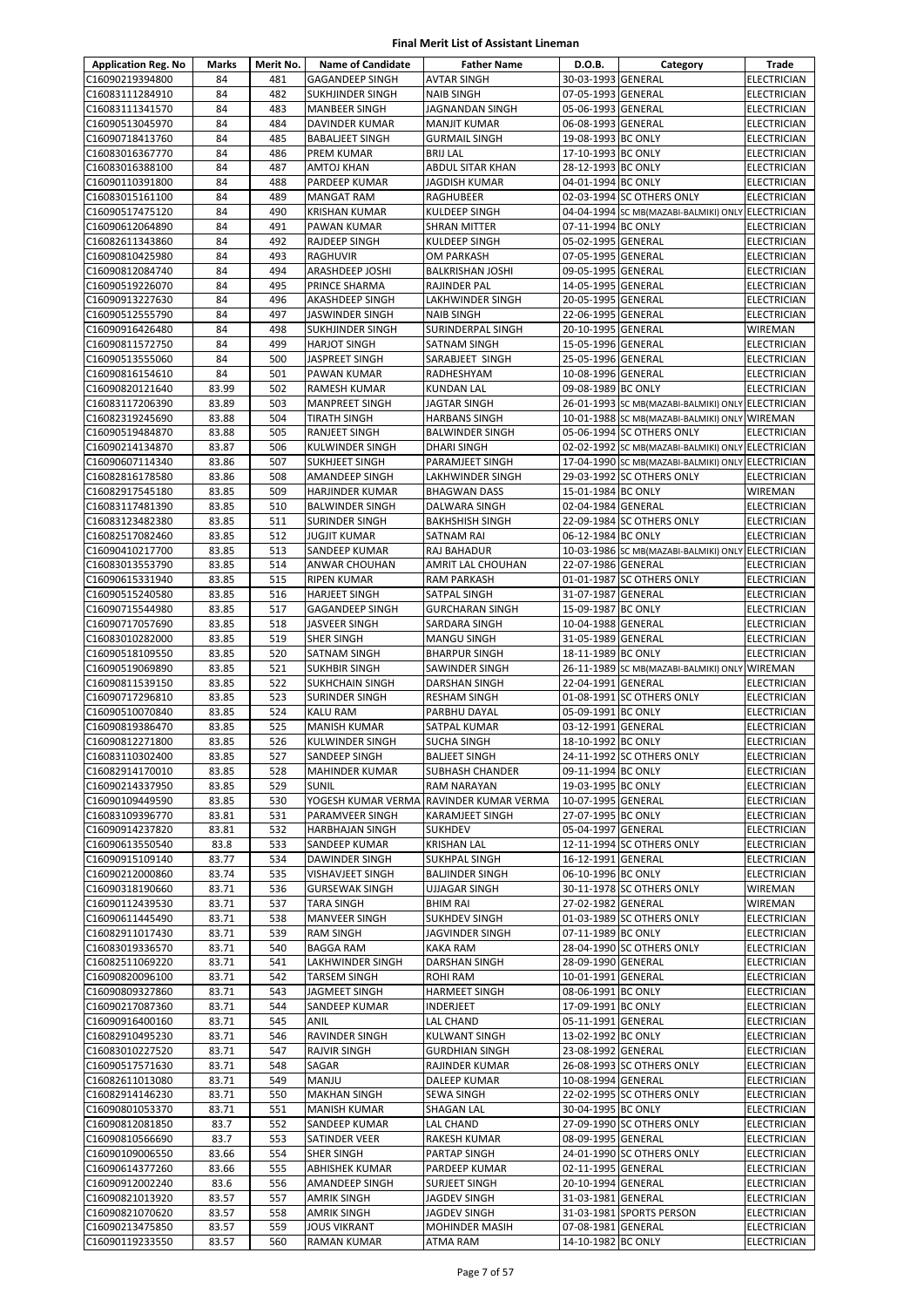| <b>Application Reg. No</b>         | Marks          | Merit No.  | <b>Name of Candidate</b>                    | <b>Father Name</b>                       | D.O.B.                                   | Category                  | Trade                             |
|------------------------------------|----------------|------------|---------------------------------------------|------------------------------------------|------------------------------------------|---------------------------|-----------------------------------|
| C16090809397630                    | 83.57          | 561        | <b>JAGTAR SINGH</b>                         | <b>GURMAIL SINGH</b>                     | 04-05-1984 GENERAL                       |                           | <b>ELECTRICIAN</b>                |
| C16090810391060                    | 83.57          | 562        | <b>JASVIR SINGH</b>                         | <b>RULDOO SINGH</b>                      | 14-05-1984 BC ONLY                       |                           | ELECTRICIAN                       |
| C16090412447300                    | 83.57          | 563        | <b>HARWINDER SINGH</b>                      | <b>BHAGWAN SINGH</b>                     | 24-11-1987 GENERAL                       |                           | ELECTRICIAN                       |
| C16090607099230                    | 83.57          | 564        | <b>BALWINDER SINGH</b>                      | <b>RAM KUMAR</b>                         | 23-04-1988 GENERAL                       |                           | ELECTRICIAN                       |
| C16082910291380                    | 83.57          | 565        | <b>VINAY KUMAR</b>                          | <b>KULDEEP CHAND</b>                     | 08-09-1988 GENERAL                       |                           | <b>ELECTRICIAN</b>                |
| C16090916300670                    | 83.57          | 566        | <b>BITTU SINGH</b>                          | <b>SHIV KUMAR</b>                        |                                          | 06-04-1990 SC OTHERS ONLY | ELECTRICIAN                       |
| C16083111537300                    | 83.57          | 567        | <b>BALVINDER SINGH</b>                      | <b>KARMJEET SINGH</b>                    | 28-07-1990 GENERAL                       |                           | <b>ELECTRICIAN</b>                |
| C16090315590840                    | 83.57          | 568        | GAGANPREET                                  | JATINDERPAL SINGH                        | 01-09-1990 GENERAL                       |                           | ELECTRICIAN                       |
| C16083015306470                    | 83.57          | 569        | <b>KULJINDER SINGH</b>                      | <b>HARDEEP SINGH</b>                     | 08-04-1991 GENERAL                       |                           | ELECTRICIAN                       |
| C16090412353800                    | 83.57          | 570        | <b>KULWINDER BEHAL</b>                      | <b>DARSHAN LAL</b>                       |                                          | 03-01-1992 SC OTHERS ONLY | ELECTRICIAN                       |
| C16090811277970                    | 83.57          | 571        | AMANDEEP SINGH                              | <b>BALDEV SINGH</b>                      | 30-07-1992 GENERAL                       |                           | ELECTRICIAN                       |
| C16090911202540                    | 83.57          | 572        | <b>VIKAS KUMAR</b>                          | <b>BHAL CHAND</b>                        | 01-04-1993 GENERAL                       |                           | <b>ELECTRICIAN</b>                |
| C16082910400200                    | 83.57          | 573        | <b>GURJINDER SINGH</b>                      | <b>HARBHAJAN SINGH</b>                   | 13-09-1993 GENERAL                       |                           | <b>ELECTRICIAN</b>                |
| C16090817422440                    | 83.57          | 574        | <b>GURJANT SINGH</b>                        | <b>GULJAR SINGH</b>                      |                                          | 07-10-1993 SC OTHERS ONLY | ELECTRICIAN                       |
| C16082911347150                    | 83.57          | 575        | AMARJEET SINGH                              | SOHAN SINGH                              | 01-03-1994 GENERAL                       |                           | ELECTRICIAN                       |
| C16090109153120                    | 83.57          | 576        | <b>MOHIT KUMAR</b>                          | <b>HANS RAJ</b>                          | 10-03-1994 BC ONLY                       |                           | ELECTRICIAN                       |
| C16083020278550                    | 83.57          | 577        | <b>MANJEET KUMAR</b>                        | SUBASH CHANDER                           | 11-08-1994 BC ONLY                       |                           | ELECTRICIAN                       |
| C16090712345470                    | 83.57          | 578        | <b>CHHINDER SINGH</b>                       | JOGIDNER SINGH                           |                                          | 17-02-1995 SC OTHERS ONLY | <b>ELECTRICIAN</b>                |
| C16090912086060                    | 83.57          | 579        | <b>SUKHDEV SINGH</b>                        | JANGEER SINGH                            | 02-07-1996 GENERAL                       |                           | ELECTRICIAN                       |
| C16090709324490                    | 83.57          | 580        | GAGANDEEP SINGH                             | <b>JAGJIT SINGH</b>                      | 23-08-1996 BC ONLY                       |                           | <b>ELECTRICIAN</b>                |
| C16090217516630                    | 83.52          | 581        | <b>GURMAIL SINGH</b>                        | <b>MEJAR SINGH</b>                       | 13-01-1990 BC ONLY                       |                           | ELECTRICIAN                       |
| C16090213178890                    | 83.51          | 582        | SUKHWINDER SINGH                            | <b>HAKAM SINGH</b>                       | 16-06-1990 GENERAL                       |                           | ELECTRICIAN                       |
| C16090811459380                    | 83.51          | 583        | <b>JASWINDER KUMAR</b>                      | <b>KASHMIR CHAND</b>                     | 10-10-1991 BC ONLY                       |                           | ELECTRICIAN                       |
| C16090819285930                    | 83.42          | 584        | <b>RANJEET SINGH</b>                        | <b>RAI SINGH</b>                         |                                          | 27-10-1978 SC OTHERS ONLY | ELECTRICIAN                       |
| C16082611251610                    | 83.42          | 585        | <b>AMRIT SINGH</b>                          | <b>HARBANS SINGH</b>                     | 01-01-1980 GENERAL                       |                           | <b>ELECTRICIAN</b>                |
| C16090512304740                    | 83.42          | 586        | <b>PARGAT SINGH</b>                         | <b>NIRBHAI SINGH</b>                     | 30-05-1981 GENERAL                       |                           | ELECTRICIAN                       |
| C16090308599870                    | 83.42          | 587        | JAGDEEP SINGH                               | SURINDER SINGH                           | 13-12-1982 GENERAL                       |                           | WIREMAN                           |
| C16090719268810                    | 83.42          | 588        | VIR DAVINDER SINGH                          | <b>MANGAT SINGH</b>                      |                                          | 05-06-1985 SC OTHERS ONLY | ELECTRICIAN                       |
| C16090513048280                    | 83.42          | 589        | <b>TARSEM SIGNH</b>                         | SHRI HARGOPAL SINGH                      | 14-08-1986 GENERAL                       |                           | ELECTRICIAN                       |
| C16090821557870                    | 83.42          | 590        | <b>GURPREET SINGH</b>                       | <b>RAJINDER SINGH</b>                    | 18-02-1989 GENERAL                       |                           | ELECTRICIAN                       |
| C16090719562270                    | 83.42          | 591        | <b>NARINDER KUMAR</b>                       | <b>BALWANT RAI</b>                       |                                          | 04-10-1989 SC OTHERS ONLY | ELECTRICIAN                       |
| C16082809399370                    | 83.42          | 592        | <b>MITHU SINGH</b>                          | JEET SINGH                               |                                          | 10-07-1990 SC OTHERS ONLY | ELECTRICIAN                       |
| C16090717356270                    | 83.42          | 593        | <b>JASPAL SINGH</b>                         | SUKHWINDER SINGH                         | 10-07-1990 GENERAL                       |                           | ELECTRICIAN                       |
| C16090221391560                    | 83.42          | 594        | KULJINDER SINGH                             | <b>GULAB SINGH</b>                       | 05-11-1990 GENERAL                       |                           | ELECTRICIAN                       |
| C16090211027370                    | 83.42          | 595        | <b>BALJEET SINGH</b>                        | RANJEET SINGH                            | 02-01-1991 BC ONLY                       |                           | WIREMAN                           |
| C16090420447050                    | 83.42          | 596        | JAGDEEP                                     | <b>JASVEER RAM</b>                       | 05-04-1991 GENERAL                       |                           | ELECTRICIAN                       |
| C16090716557860                    | 83.42          | 597        | <b>MANPREET SINGH</b>                       | <b>VIKAL SINGH</b>                       | 15-04-1991 BC ONLY                       |                           | ELECTRICIAN                       |
| C16083112292500                    | 83.42          | 598        | SANDEEP SINGH                               | <b>ALBEL SINGH</b>                       | 09-05-1991 GENERAL                       |                           | <b>WIREMAN</b>                    |
| C16082415412100                    | 83.42          | 599        | KULWINDER SINGH                             | PARMATMA SINGH                           | 22-05-1991 GENERAL                       |                           | ELECTRICIAN                       |
| C16082915320920                    | 83.42          | 600        | <b>SUKHVIR SINGH</b>                        | <b>HARJIT SINGH</b>                      | 07-07-1992 GENERAL                       |                           | ELECTRICIAN                       |
| C16090618409730                    | 83.42          | 601        | RAVINDER KUMAR                              | <b>GURDAS RAM</b>                        | 24-10-1992 BC ONLY                       |                           | ELECTRICIAN                       |
| C16090912084670                    | 83.42          | 602        | <b>HANSA SINGH</b>                          | <b>KAKA SINGH</b>                        |                                          | 06-12-1992 SC OTHERS ONLY | <b>ELECTRICIAN</b>                |
| C16090510448020                    | 83.42          | 603        | <b>JAGDEEP SINGH</b>                        | AMRIK SINGH                              | 23-04-1993 GENERAL                       |                           | ELECTRICIAN                       |
| C16090909153120<br>C16083019280200 | 83.42<br>83.42 | 604<br>605 | <b>JAGTAR SINGH</b><br><b>MANDEEP SINGH</b> | <b>BEERA SINGH</b><br><b>SUBEG SINGH</b> | 06-08-1993 GENERAL<br>12-06-1994 BC ONLY |                           | <b>ELECTRICIAN</b><br>ELECTRICIAN |
| C16090715305300                    | 83.42          | 606        | PARMJEET SINGH                              | <b>SUKHDEV SINGH</b>                     | 15-06-1994 GENERAL                       |                           | ELECTRICIAN                       |
| C16090212442090                    | 83.42          | 607        | SUKHWINDER SINGH                            | <b>BALVEER SINGH</b>                     | 16-09-1994 GENERAL                       |                           | <b>ELECTRICIAN</b>                |
| C16082318456950                    | 83.4           | 608        | <b>RAM LAL</b>                              | JEET LAL                                 |                                          | 03-11-1980 SC OTHERS ONLY | WIREMAN                           |
| C16090211225060                    | 83.4           | 609        | <b>JASWANT SINGH</b>                        | <b>AMARPAL SINGH</b>                     |                                          | 30-07-1993 SC OTHERS ONLY | ELECTRICIAN                       |
| C16090310402570                    | 83.36          | 610        | <b>MANINDER SINGH</b>                       | SAUDAGAR SINGH                           | 22-07-1994 GENERAL                       |                           | ELECTRICIAN                       |
| C16090718407870                    | 83.29          | 611        | <b>KULWANT SINGH</b>                        | <b>BALRAM</b>                            | 18-02-1995 BC ONLY                       |                           | ELECTRICIAN                       |
| C16090608509150                    | 83.28          | 612        | <b>DHARAM PAL</b>                           | <b>KRISHAN LAL</b>                       | 15-07-1983 GENERAL                       |                           | <b>ELECTRICIAN</b>                |
| C16090114146180                    | 83.28          | 613        | JAGPREET SINGH                              | LAKHWINDER SINGH                         | 13-08-1983 BC ONLY                       |                           | ELECTRICIAN                       |
| C16083013122160                    | 83.28          | 614        | <b>RUPINDER SINGH</b>                       | <b>GURTEJ SINGH</b>                      | 31-03-1986 BC ONLY                       |                           | ELECTRICIAN                       |
| C16090911515260                    | 83.28          | 615        | <b>KEWAL KRISHAN</b>                        | <b>SHYAM LAL</b>                         | 12-10-1988 BC ONLY                       |                           | <b>ELECTRICIAN</b>                |
| C16090811432840                    | 83.28          | 616        | <b>GURJEET SINGH</b>                        | <b>TARLOK SINGH</b>                      | 14-10-1988 BC ONLY                       |                           | ELECTRICIAN                       |
| C16090617465160                    | 83.28          | 617        | <b>LEHRI SINGH</b>                          | PIARA SINGH                              |                                          | 24-12-1988 SC OTHERS ONLY | <b>ELECTRICIAN</b>                |
| C16090418529540                    | 83.28          | 618        | <b>AVTAR SINGH</b>                          | PURAN SINGH                              | 04-01-1990 GENERAL                       |                           | ELECTRICIAN                       |
| C16090912102290                    | 83.28          | 619        | <b>KULDEEPP SINGH</b>                       | SATPAL                                   | 18-03-1990 GENERAL                       |                           | ELECTRICIAN                       |
| C16090616307010                    | 83.28          | 620        | <b>HARJINDER KUMAR</b>                      | RAMESH KUMAR                             | 01-04-1990 GENERAL                       |                           | ELECTRICIAN                       |
| C16090223302450                    | 83.28          | 621        | <b>HARMEET SINGH</b>                        | SATNAM SINGH                             | 29-10-1990 GENERAL                       |                           | ELECTRICIAN                       |
| C16082321154400                    | 83.28          | 622        | <b>GURSEWAK SINGH</b>                       | <b>NACHHATTAR SINGH</b>                  |                                          | 05-05-1991 SC OTHERS ONLY | ELECTRICIAN                       |
| C16083114349550                    | 83.28          | 623        | <b>JAGSIR SINGH</b>                         | JAGROOP SINGH                            | 12-09-1992 GENERAL                       |                           | ELECTRICIAN                       |
| C16083119538860                    | 83.28          | 624        | <b>HARPREET SINGH</b>                       | <b>JARNAIL SINGH</b>                     |                                          | 24-08-1993 SC OTHERS ONLY | ELECTRICIAN                       |
| C16090118272460                    | 83.28          | 625        | MONU VISHAVKARMA                            | MUKHTIAR VISHVKARMA                      | 23-09-1993 BC ONLY                       |                           | <b>ELECTRICIAN</b>                |
| C16090715455010                    | 83.28          | 626        | <b>PREM KUMAR</b>                           | <b>TANSUKH RAM</b>                       | 30-10-1993 BC ONLY                       |                           | ELECTRICIAN                       |
| C16090721119700                    | 83.28          | 627        | <b>VIKAS KUMAR</b>                          | RAM CHAND                                | 18-10-1995 BC ONLY                       |                           | ELECTRICIAN                       |
| C16083012329810                    | 83.26          | 628        | <b>SANDEEP KUMAR</b>                        | <b>RANJEET DASS</b>                      | 17-07-1988 BC ONLY                       |                           | ELECTRICIAN                       |
| C16090313030390                    | 83.23          | 629        | <b>SUNIL KUMAR SAINI</b>                    | LATE AJIT RAM SAINI                      | 22-10-1993 GENERAL                       |                           | ELECTRICIAN                       |
| C16083110597420                    | 83.14          | 630        | <b>MANJIT SINGH</b>                         | <b>ROOP SINGH</b>                        |                                          | 06-01-1979 SC OTHERS ONLY | ELECTRICIAN                       |
| C16090511428020                    | 83.14          | 631        | <b>HARMEET SINGH</b>                        | SHRI KARM SINGH                          | 25-07-1985 GENERAL                       |                           | ELECTRICIAN                       |
| C16082618563080                    | 83.14          | 632        | <b>TONNY KUMAR</b>                          | RAMESHWER                                | 05-06-1987 GENERAL                       |                           | ELECTRICIAN                       |
| C16090613103370                    | 83.14          | 633        | <b>MANOJ KUMAR</b>                          | <b>DUNI CHAND</b>                        | 06-03-1988 BC ONLY                       |                           | ELECTRICIAN                       |
| C16090110324400                    | 83.14          | 634        | PARMJEET SINGH                              | <b>MEHAL SINGH</b>                       |                                          | 20-04-1988 SC OTHERS ONLY | WIREMAN                           |
| C16090115070890                    | 83.14          | 635        | SUKHJINDER SINGH                            | <b>SURJEET SINGH</b>                     | 13-10-1988 GENERAL                       |                           | ELECTRICIAN                       |
| C16082915103920                    | 83.14          | 636        | <b>NEELU RAM</b>                            | <b>DESH RAJ</b>                          |                                          | 17-04-1990 SC OTHERS ONLY | ELECTRICIAN                       |
| C16082615250850                    | 83.14          | 637        | <b>VIPAN KUMAR</b>                          | HARBHAJAN LAL                            | 18-11-1990 BC ONLY                       |                           | ELECTRICIAN                       |
| C16090110074380                    | 83.14          | 638        | <b>HARDIAL SINGH</b>                        | <b>GEET SINGH</b>                        | 09-01-1991 GENERAL                       |                           | <b>ELECTRICIAN</b>                |
| C16090814514550                    | 83.14          | 639        | <b>HARI SINGH</b>                           | <b>BALVIR SINGH</b>                      | 10-03-1991 BC ONLY                       |                           | ELECTRICIAN                       |
| C16090111029720                    | 83.14          | 640        | VIKAS                                       | <b>DES RAJ</b>                           | 07-05-1991 BC ONLY                       |                           | ELECTRICIAN                       |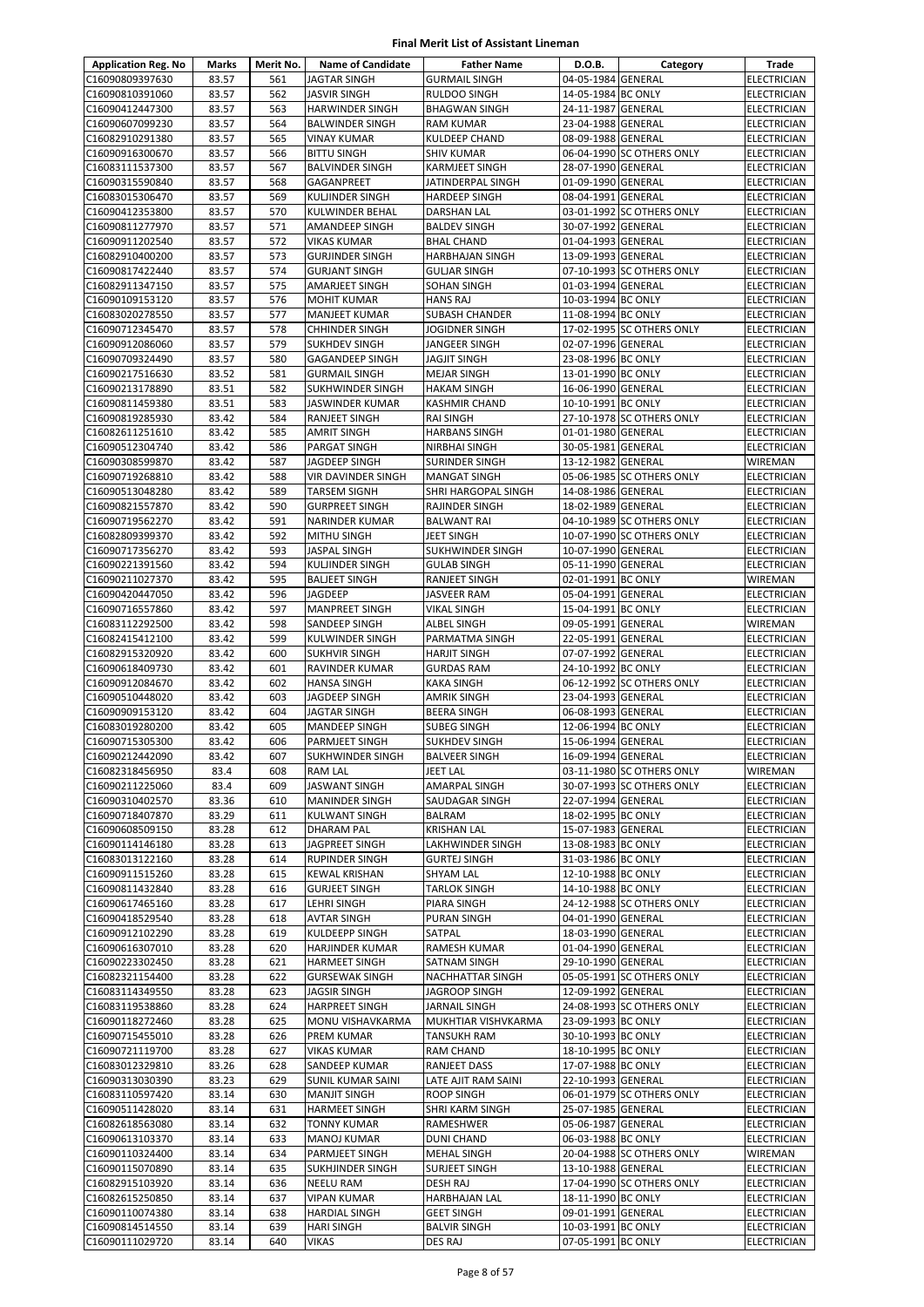| <b>Application Reg. No</b>         | <b>Marks</b>   | Merit No.  | <b>Name of Candidate</b>                        | <b>Father Name</b>                            | D.O.B.                                   | Category                              | Trade                             |
|------------------------------------|----------------|------------|-------------------------------------------------|-----------------------------------------------|------------------------------------------|---------------------------------------|-----------------------------------|
| C16090512363960                    | 83.14          | 641        | <b>SURENDER KUMAR</b>                           | <b>RAMESH CHAND</b>                           | 10-02-1992 GENERAL                       |                                       | ELECTRICIAN                       |
| C16082620332810                    | 83.14          | 642        | RAJINDER KUMAR                                  | <b>KALU RAM</b>                               | 04-05-1992 BC ONLY                       |                                       | ELECTRICIAN                       |
| C16090410490790                    | 83.14          | 643        | KAMALDEEP                                       | <b>JANAK RAJ</b>                              | 23-06-1992 BC ONLY                       |                                       | <b>ELECTRICIAN</b>                |
| C16083111411290                    | 83.14          | 644        | YADVINDER SINGH                                 | <b>AMRIK SINGH</b>                            | 06-12-1992 GENERAL                       |                                       | <b>ELECTRICIAN</b>                |
| C16090813020040                    | 83.14<br>83.14 | 645<br>646 | <b>BEANT SINGH</b>                              | PARGAT SINGH                                  | 15-07-1994 GENERAL<br>01-03-1995 GENERAL |                                       | ELECTRICIAN                       |
| C16090518490330<br>C16090718393670 | 83.14          | 647        | <b>GURDEEP SINGH</b><br><b>KULBIR</b>           | <b>SWARAN SINGH</b><br><b>SONA SINGH</b>      |                                          | 31-08-1997 SC OTHERS ONLY             | ELECTRICIAN<br>ELECTRICIAN        |
| C16083012150930                    | 83.13          | 648        | ASHOK KUMAR                                     | AMAR SINGH                                    | 30-07-1991 BC ONLY                       |                                       | ELECTRICIAN                       |
| C16083013082140                    | 83.11          | 649        | <b>GURMEET SINGH</b>                            | <b>TEJA SINGH</b>                             | 06-03-1991 BC ONLY                       |                                       | ELECTRICIAN                       |
| C16090620497660                    | 83.07          | 650        | JASVEER SINGH                                   | PARTAP SINGH                                  | 25-05-1988 GENERAL                       |                                       | <b>ELECTRICIAN</b>                |
| C16090811351630                    | 83             | 651        | RAM LUBHAYA                                     | <b>GIAN CHAND</b>                             | 26-05-1980 BC ONLY                       |                                       | <b>ELECTRICIAN</b>                |
| C16082409515220                    | 83             | 652        | <b>BIKRAMJEET SINGH</b>                         | <b>BACHITTAR SINGH</b>                        | 21-07-1981 BC ONLY                       |                                       | ELECTRICIAN                       |
| C16090711298100                    | 83             | 653        | <b>KULBEER SINGH</b>                            | <b>JAGTAR SINGH</b>                           | 20-06-1983 GENERAL                       |                                       | WIREMAN                           |
| C16090818521710                    | 83             | 654        | JASWINDER PAL                                   | <b>AMAR DASS</b>                              | 01-10-1984 BC ONLY                       |                                       | ELECTRICIAN                       |
| C16090617333380<br>C16090813062860 | 83<br>83       | 655<br>656 | <b>KULDEEP SINGH</b><br><b>GAGANPREET SINGH</b> | <b>KESAR SINGH</b><br><b>DALIP SINGH</b>      | 17-11-1986 GENERAL                       | 25-10-1985 SC OTHERS ONLY             | ELECTRICIAN<br>ELECTRICIAN        |
| C16090120019010                    | 83             | 657        | <b>LAKHVEER CHAND</b>                           | SATPAL SINGH                                  | 11-03-1987 GENERAL                       |                                       | ELECTRICIAN                       |
| C16082512227610                    | 83             | 658        | <b>JUGJIT SINGH</b>                             | <b>BALVIR SINGH</b>                           | 16-05-1987 GENERAL                       |                                       | ELECTRICIAN                       |
| C16082917271920                    | 83             | 659        | PAWAN KUMAR                                     | PAL CHAND                                     |                                          | 03-07-1987 SC OTHERS ONLY             | <b>ELECTRICIAN</b>                |
| C16083111541330                    | 83             | 660        | JASVIR SINGH                                    | SHINGARA SINGH                                |                                          | 12-08-1987 SC OTHERS ONLY             | ELECTRICIAN                       |
| C16090621492160                    | 83             | 661        | <b>SUKHWINDER SINGH</b>                         | <b>BHOLA SINGH</b>                            | 13-02-1988 GENERAL                       |                                       | <b>ELECTRICIAN</b>                |
| C16090115262920                    | 83             | 662        | <b>BHAG SINGH</b>                               | LAL SINGH                                     | 08-04-1988 GENERAL                       |                                       | ELECTRICIAN                       |
| C16090113239570                    | 83             | 663        | <b>HARJEET SINGH</b>                            | <b>GURMAIL SINGH</b>                          | 29-04-1988 GENERAL                       |                                       | <b>ELECTRICIAN</b>                |
| C16090611036220                    | 83             | 664        | <b>MANPHOOL SINGH GILL</b>                      | <b>GURDEV SINGH</b>                           | 16-05-1988 GENERAL                       |                                       | <b>ELECTRICIAN</b>                |
| C16090117409540<br>C16082820037880 | 83<br>83       | 665<br>666 | <b>GURLAL SINGH</b><br><b>GURWINDER SINGH</b>   | <b>HARBANS SINGH</b><br><b>HARCHAND SINGH</b> | 13-06-1988 GENERAL<br>31-07-1988 GENERAL |                                       | <b>ELECTRICIAN</b><br>ELECTRICIAN |
| C16090816067690                    | 83             | 667        | <b>SUNIL DUTT</b>                               | <b>GOPAL CHAND</b>                            |                                          | 04-08-1988 SC OTHERS ONLY             | ELECTRICIAN                       |
| C16090711592530                    | 83             | 668        | <b>AVTAR SINGH</b>                              | <b>GARIB DASS</b>                             | 06-08-1988 GENERAL                       |                                       | ELECTRICIAN                       |
| C16082817271490                    | 83             | 669        | LAKVINDER SINGH                                 | <b>SURENDER SINGH</b>                         | 22-01-1989 GENERAL                       |                                       | ELECTRICIAN                       |
| C16090819184150                    | 83             | 670        | SUKHWINDER SINGH                                | <b>DARSHAN SINGH</b>                          | 26-01-1989 GENERAL                       |                                       | WIREMAN                           |
| C16090210381190                    | 83             | 671        | <b>BALRAJ SINGH</b>                             | <b>GURCHET SINGH</b>                          | 05-02-1989 GENERAL                       |                                       | ELECTRICIAN                       |
| C16090910319160                    | 83             | 672        | <b>GURPREET SINGH</b>                           | SHER SINGH                                    |                                          | 22-02-1989 SC OTHERS ONLY             | ELECTRICIAN                       |
| C16082709421250                    | 83             | 673        | <b>SUKHWINDER SINGH</b>                         | <b>GURTEJ SINGH</b>                           | 05-03-1989 GENERAL                       |                                       | WIREMAN                           |
| C16090814284740                    | 83             | 674        | <b>MANDEEP SINGH</b>                            | <b>GURMEL SINGH</b>                           |                                          | 07-03-1989 SC OTHERS ONLY             | WIREMAN                           |
| C16082309578720<br>C16090113282710 | 83<br>83       | 675<br>676 | PAWAN KUMAR<br><b>MOHIT KUMAR</b>               | <b>SOHAN LAL</b><br><b>JAGDISH RAJ</b>        | 07-05-1989 BC ONLY<br>23-05-1989 GENERAL |                                       | ELECTRICIAN<br>ELECTRICIAN        |
| C16082722234300                    | 83             | 677        | TALWINDER SINGH                                 | JASWINDER SINGH                               |                                          | 24-05-1989 SC OTHERS ONLY             | WIREMAN                           |
| C16083010558300                    | 83             | 678        | SIMRANJIT SINGH                                 | <b>VIJAYPAL SINGH</b>                         | 29-10-1989 GENERAL                       |                                       | ELECTRICIAN                       |
| C16082919157560                    | 83             | 679        | <b>GURMEET SINGH</b>                            | AJAIB SINGH                                   |                                          | 16-12-1989 SC OTHERS ONLY             | ELECTRICIAN                       |
| C16090609559050                    | 83             | 680        | <b>PARDEEP KUMAR</b>                            | <b>SUKHNADAN SINGH</b>                        |                                          | 17-12-1989 SC OTHERS ONLY             | ELECTRICIAN                       |
| C16090916028300                    | 83             | 681        | <b>HARPAL SINGH</b>                             | <b>JASWANT SINGH</b>                          | 01-01-1990 GENERAL                       |                                       | ELECTRICIAN                       |
| C16090210073400                    | 83             | 682        | <b>SURENDER ROSE</b>                            | <b>BALRAJ</b>                                 | 15-01-1990 GENERAL                       |                                       | <b>ELECTRICIAN</b>                |
| C16090712082470                    | 83             | 683        | <b>GURVIR SINGH</b>                             | <b>MALKIT SINGH</b>                           | 29-01-1990 GENERAL                       |                                       | ELECTRICIAN                       |
| C16090709081980                    | 83<br>83       | 684        | MUKHPAL SINGH                                   | <b>NAIB SINGH</b>                             | 12-02-1990 GENERAL<br>25-03-1990 BC ONLY |                                       | ELECTRICIAN                       |
| C16082422508920<br>C16082613346180 | 83             | 685<br>686 | <b>MUKESH KUMAR</b><br><b>JIWAN SINGH</b>       | <b>LEELU RAM</b><br><b>SUKHDEV SINGH</b>      | 12-04-1990 GENERAL                       |                                       | ELECTRICIAN<br><b>ELECTRICIAN</b> |
| C16090712492490                    | 83             | 687        | <b>JASWINDER SINGH</b>                          | <b>BHOLA SINGH</b>                            |                                          | 15-04-1990 SC OTHERS ONLY             | <b>ELECTRICIAN</b>                |
| C16090216338110                    | 83             | 688        | <b>DALJEET SINGH</b>                            | <b>BALWINDER SINGH</b>                        | 14-05-1990 BC ONLY                       |                                       | <b>ELECTRICIAN</b>                |
| C16082816516250                    | 83             | 689        | <b>GURJEEWAN SINGH</b>                          | <b>MAHINDER SINGH</b>                         |                                          | 14-06-1990 SC OTHERS ONLY             | WIREMAN                           |
| C16083015237570                    | 83             | 690        | RAMANDEEP SINGH                                 | LALWINDER SINGH                               | 12-08-1990 GENERAL                       |                                       | ELECTRICIAN                       |
| C16090514431850                    | 83             | 691        | <b>RAJANBIR SINGH</b>                           | <b>JASPAL SINGH</b>                           | 14-08-1990 BC ONLY                       |                                       | ELECTRICIAN                       |
| C16082420424590                    | 83             | 692        | <b>GURPREET SINGH</b>                           | <b>CHARANJIT SINGH</b>                        |                                          | 10-10-1990 SC OTHERS ONLY             | ELECTRICIAN                       |
| C16090814211370                    | 83             | 693        | <b>RANJIT SINGH</b>                             | <b>BALRAJ SINGH</b>                           | 08-11-1990 GENERAL                       |                                       | ELECTRICIAN                       |
| C16082919573610                    | 83             | 694        | <b>GOBIND SINGH</b>                             | JOGINDER SINGH                                |                                          | 16-12-1990 EX-SERVICEMAN(DEPENDENT)   | <b>ELECTRICIAN</b>                |
| C16082612127230<br>C16082611445980 | 83<br>83       | 695<br>696 | <b>MANINDER SINGH</b><br><b>MANGAL SINGH</b>    | <b>SURJIT SINGH</b><br><b>BALVEER SINGH</b>   | 21-01-1991 GENERAL<br>26-01-1991 BC ONLY |                                       | ELECTRICIAN<br>ELECTRICIAN        |
| C16090609564310                    | 83             | 697        | <b>GURMUKH SINGH</b>                            | RAJINDER SINGH                                | 14-02-1991 GENERAL                       |                                       | <b>ELECTRICIAN</b>                |
| C16083011099430                    | 83             | 698        | <b>KULWINDER SINGH</b>                          | <b>GURDIAL SINGH</b>                          | 07-04-1991 GENERAL                       |                                       | ELECTRICIAN                       |
| C16090820189560                    | 83             | 699        | <b>MANJIT SINGH</b>                             | SURJEET SINGH                                 |                                          | 18-04-1991 SC OTHERS ONLY             | ELECTRICIAN                       |
| C16090417319970                    | 83             | 700        | PANKAJ KUMAR                                    | RADHEYSHYAM                                   | 01-05-1991 GENERAL                       |                                       | <b>ELECTRICIAN</b>                |
| C16090610025170                    | 83             | 701        | <b>GURDDEP KUMAR</b>                            | <b>KEEMAT RAM</b>                             | 05-06-1991 GENERAL                       |                                       | ELECTRICIAN                       |
| C16082821446220                    | 83             | 702        | <b>MANPREET SANDHA</b>                          | <b>HANS RAJ</b>                               | 05-06-1991 BC ONLY                       |                                       | ELECTRICIAN                       |
| C16082620519900                    | 83             | 703        | AMANDEEP SINGH                                  | PARKASH SINGH                                 | 20-06-1991 GENERAL                       |                                       | ELECTRICIAN                       |
| C16082913098980                    | 83             | 704        | <b>DALJIT SINGH</b>                             | <b>RANJIT SINGH</b>                           | 27-06-1991 GENERAL                       |                                       | ELECTRICIAN                       |
| C16090913294050<br>C16090508172890 | 83<br>83       | 705<br>706 | <b>BALJIT SINGH</b><br><b>AVTAR SINGH</b>       | <b>NAFE SINGH</b><br><b>MALKEET SINGH</b>     | 13-08-1991 GENERAL<br>03-10-1991 BC ONLY |                                       | ELECTRICIAN<br>ELECTRICIAN        |
| C16090311227650                    | 83             | 707        | <b>GURPREET SINGH</b>                           | <b>MAJOR SINGH</b>                            |                                          | 16-01-1992 SC MB(MAZABI-BALMIKI) ONLY | ELECTRICIAN                       |
| C16090515427030                    | 83             | 708        | <b>SUBHASH CHANDER</b>                          | DHANNA RAM                                    |                                          | 05-02-1992 SC OTHERS ONLY             | ELECTRICIAN                       |
| C16090310136480                    | 83             | 709        | <b>RAMTIRATH SINGH</b>                          | <b>GURTEJ SINGH</b>                           | 19-03-1992 GENERAL                       |                                       | ELECTRICIAN                       |
| C16090819242620                    | 83             | 710        | <b>MANJIT SINGH</b>                             | LAKHA SINGH                                   |                                          | 11-04-1992 SC OTHERS ONLY             | ELECTRICIAN                       |
| C16090314550890                    | 83             | 711        | <b>RAMESH KUMAR</b>                             | <b>MANGAT RAM</b>                             | 17-06-1992 BC ONLY                       |                                       | ELECTRICIAN                       |
| C16090112142270                    | 83             | 712        | <b>HARI SINGH</b>                               | AAGYA RAM                                     | 01-07-1992 GENERAL                       |                                       | <b>ELECTRICIAN</b>                |
| C16090509131510                    | 83             | 713        | JASPAL SINGH                                    | SOHAN SINGH                                   | 02-08-1992 GENERAL                       |                                       | <b>ELECTRICIAN</b>                |
| C16090209021010                    | 83             | 714        | <b>SUKHWINDER SINGH</b>                         | <b>HARI SINGH</b>                             |                                          | 21-08-1992 SC OTHERS ONLY             | ELECTRICIAN                       |
| C16090111510620<br>C16090814137360 | 83<br>83       | 715<br>716 | <b>SUKHRAJ SINGH</b>                            | <b>KASHMIR SINGH</b><br><b>GURWANT SINGH</b>  | 07-10-1992 BC ONLY<br>11-10-1992 GENERAL |                                       | ELECTRICIAN                       |
| C16090718546030                    | 83             | 717        | <b>MANRAJ SINGH</b><br><b>TARANDEEP SINGH</b>   | <b>GURPREET SINGH</b>                         | 01-11-1992 GENERAL                       |                                       | ELECTRICIAN<br>ELECTRICIAN        |
| C16090909420430                    | 83             | 718        | <b>GURVINDER SINGH</b>                          | <b>LABH SINGH</b>                             |                                          | 05-03-1993 SC OTHERS ONLY             | ELECTRICIAN                       |
| C16090712218700                    | 83             | 719        | <b>VARINDER SINGH</b>                           | <b>HARBANS SINGH</b>                          | 08-05-1993 GENERAL                       |                                       | ELECTRICIAN                       |
| C16090217126090                    | 83             | 720        | <b>MANPREET SINGH</b>                           | <b>TARSEM SINGH</b>                           | 23-05-1993 BC ONLY                       |                                       | ELECTRICIAN                       |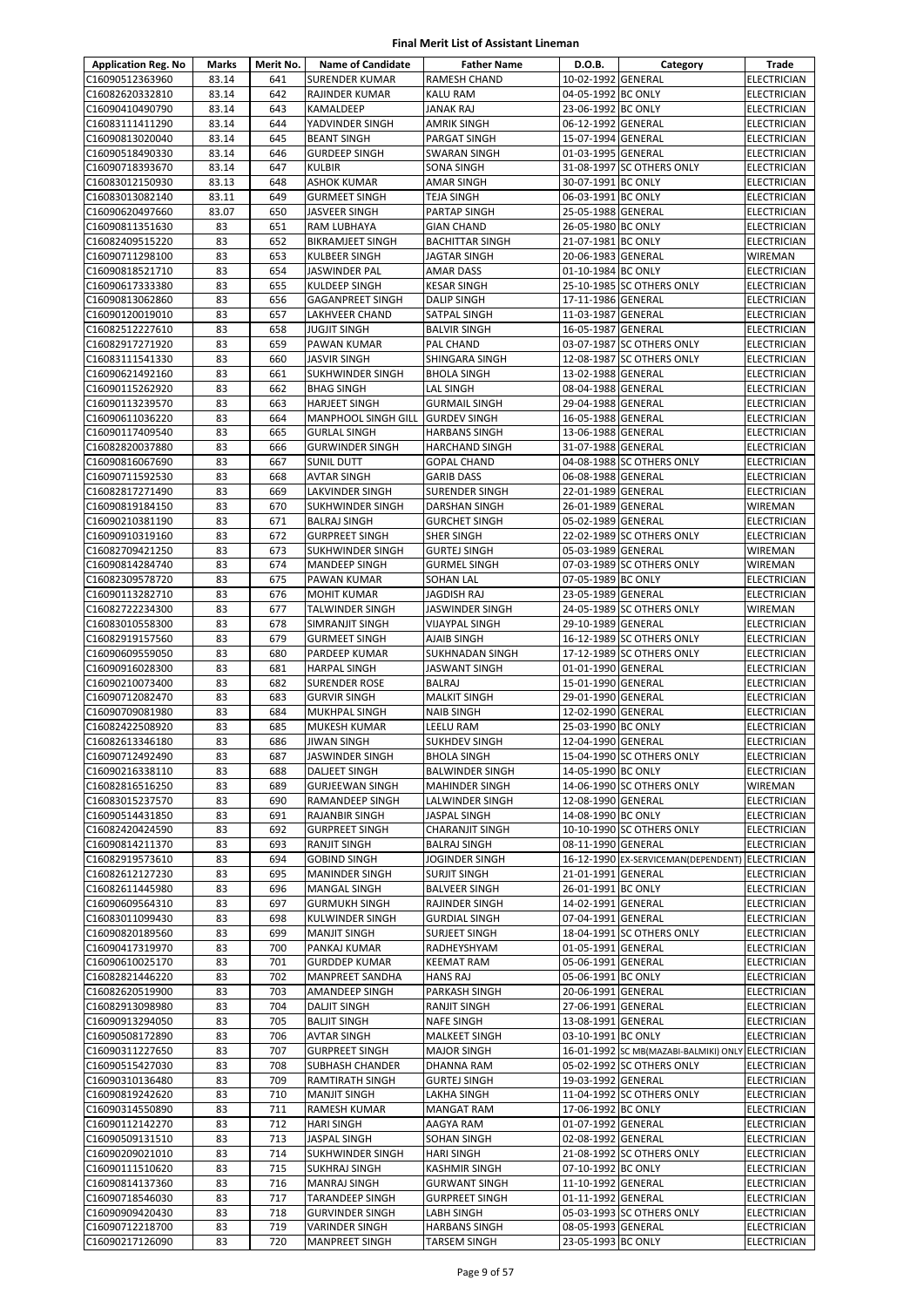| <b>Application Reg. No</b>         | Marks          | Merit No.  | <b>Name of Candidate</b>                | <b>Father Name</b>                                             | D.O.B.                                   | Category                                      | Trade                                    |
|------------------------------------|----------------|------------|-----------------------------------------|----------------------------------------------------------------|------------------------------------------|-----------------------------------------------|------------------------------------------|
| C16090216472180                    | 83             | 721        | <b>MANPREET SINGH</b>                   | <b>TARSEM SINGH</b>                                            | 23-05-1993 GENERAL                       |                                               | <b>ELECTRICIAN</b>                       |
| C16090717357290                    | 83             | 722        | JASBEER SINGH                           | <b>RESHAM SINGH</b>                                            | 16-06-1993 BC ONLY                       |                                               | ELECTRICIAN                              |
| C16090218589410                    | 83             | 723        | SATNAM SINGH                            | <b>BALJINDER SINGH</b>                                         | 10-08-1993 GENERAL                       |                                               | ELECTRICIAN                              |
| C16090719226920                    | 83             | 724        | PARDEEP SHARMA                          | <b>AMAR DEV</b>                                                | 16-09-1993 GENERAL                       |                                               | <b>ELECTRICIAN</b>                       |
| C16082411295590                    | 83             | 725        | <b>GURPREET SINGH</b>                   | ARVINDERPAL SINGH                                              | 22-10-1993 GENERAL                       |                                               | <b>ELECTRICIAN</b>                       |
| C16090713377840                    | 83             | 726        | <b>SUKHWINDER SINGH</b>                 | <b>JARNAIL SINGH</b>                                           | 28-10-1993 GENERAL                       |                                               | <b>ELECTRICIAN</b>                       |
| C16082513099920                    | 83             | 727        | KULDEEP SINGH                           | <b>SANTA SINGH</b>                                             |                                          | 11-01-1994 SC OTHERS ONLY                     | <b>ELECTRICIAN</b>                       |
| C16090800116350                    | 83<br>83       | 728<br>729 | <b>GURPREET</b>                         | <b>MOHINDER PAL</b>                                            | 22-01-1994 BC ONLY                       | 21-02-1994 SC OTHERS ONLY                     | ELECTRICIAN                              |
| C16090710350540<br>C16083020402700 | 83             | 730        | <b>SUSHIL KUMAR</b><br>SURAJ SHARMA     | <b>MANI RAM</b><br><b>BRIJLAL SHARMA</b>                       | 05-05-1994 GENERAL                       |                                               | <b>ELECTRICIAN</b><br>ELECTRICIAN        |
| C16082609571170                    | 83             | 731        | <b>GURJEET SINGH</b>                    | <b>BALWINDER SINGH</b>                                         | 10-05-1994 BC ONLY                       |                                               | <b>ELECTRICIAN</b>                       |
| C16082912223710                    | 83             | 732        | <b>GURPREET SINGH</b>                   | <b>DHARAM SINGH</b>                                            | 16-05-1994 GENERAL                       |                                               | <b>ELECTRICIAN</b>                       |
| C16090906235860                    | 83             | 733        | <b>KISHAN CHAND</b>                     | <b>MOOL CHAND</b>                                              |                                          | 19-07-1994 SC OTHERS ONLY                     | <b>ELECTRICIAN</b>                       |
| C16090109460880                    | 83             | 734        | LAKHWINDER SINGH                        | <b>SURJEET SINGH</b>                                           | 20-07-1994 GENERAL                       |                                               | ELECTRICIAN                              |
| C16090913423790                    | 83             | 735        | <b>HARMEET SINGH</b>                    | <b>HARMINDER SINGH</b>                                         | 13-10-1994 GENERAL                       |                                               | ELECTRICIAN                              |
| C16090813348140                    | 83             | 736        | JASHWINDER SINGH                        | <b>MAHAN SINGH</b>                                             | 31-01-1995 GENERAL                       |                                               | ELECTRICIAN                              |
| C16090811437560                    | 83             | 737        | KARAN SHANDILYA                         | RAJESH KUMAR SHARMA                                            | 25-05-1995 GENERAL                       |                                               | <b>ELECTRICIAN</b>                       |
| C16090911102890                    | 83             | 738        | <b>HARMANPRIT SINGH</b>                 | <b>GURBACHAN SINGH</b>                                         | 11-09-1995 GENERAL                       |                                               | ELECTRICIAN                              |
| C16090411175250                    | 82.96          | 739        | ANKUSH KUMAR                            | <b>RAMESH KUMAR</b>                                            | 01-01-1998 BC ONLY                       |                                               | ELECTRICIAN                              |
| C16090713188590                    | 82.92          | 740        | <b>GURJIT SINGH</b>                     | JAGDEESH SINGH                                                 | 07-06-1994 GENERAL                       |                                               | ELECTRICIAN                              |
| C16090717155050                    | 82.91<br>82.88 | 741<br>742 | <b>NARESH KUMAR</b>                     | <b>RICHH PAL</b>                                               | 14-03-1994 BC ONLY                       |                                               | ELECTRICIAN                              |
| C16082911530680<br>C16090610291880 | 82.88          | 743        | NARINDER SINGH<br>AMRIK SINGH           | JAGIR SINGH<br><b>SUKHWINDER SINGH</b>                         | 16-03-1988 GENERAL<br>10-09-1992 GENERAL |                                               | ELECTRICIAN<br><b>ELECTRICIAN</b>        |
| C16083119357830                    | 82.88          | 744        | AMANDEEP SINGH                          | SANTA SINGH                                                    | 01-06-1993 GENERAL                       |                                               | <b>ELECTRICIAN</b>                       |
| C16090310498910                    | 82.86          | 745        | <b>GULAB SINGH</b>                      | PESHI SINGH                                                    | 15-07-1987 GENERAL                       |                                               | ELECTRICIAN                              |
| C16090522581590                    | 82.85          | 746        | <b>RAJESH KUMAR</b>                     | <b>RAM CHAND</b>                                               |                                          | 10-09-1975 SC OTHERS ONLY                     | <b>ELECTRICIAN</b>                       |
| C16090611151720                    | 82.85          | 747        | LAKHWINDER SINGH                        | PREM SINGH                                                     | 23-05-1987 BC ONLY                       |                                               | ELECTRICIAN                              |
| C16082819543050                    | 82.85          | 748        | PARVINDER KUMAR                         | <b>SOHAN LAL</b>                                               |                                          | 16-05-1988 SC OTHERS ONLY                     | ELECTRICIAN                              |
| C16082620253010                    | 82.85          | 749        | <b>BALJEET SINGH</b>                    | PREM SINGH                                                     | 04-05-1989 GENERAL                       |                                               | ELECTRICIAN                              |
| C16083112076670                    | 82.85          | 750        | MANDEEP KUMAR                           | <b>HANS RAJ</b>                                                | 24-10-1989 GENERAL                       |                                               | <b>ELECTRICIAN</b>                       |
| C16090313224470                    | 82.85          | 751        | <b>RAMESH KUMAR</b>                     | <b>MANGAT RAM</b>                                              | 16-11-1989 BC ONLY                       |                                               | <b>ELECTRICIAN</b>                       |
| C16083113375490                    | 82.85          | 752        | <b>SUKHDEV SINGH</b>                    | KULDEEP SINGH                                                  | 05-01-1990 GENERAL                       |                                               | ELECTRICIAN                              |
| C16082512481760                    | 82.85          | 753        | <b>BALJINDER SINGH</b>                  | <b>MAJOR SINGH</b>                                             | 02-03-1990 GENERAL                       |                                               | ELECTRICIAN                              |
| C16090912103010                    | 82.85<br>82.85 | 754<br>755 | UTTAM SINGH                             | <b>BALDEV SINGH</b>                                            | 20-06-1991 GENERAL<br>10-11-1991 GENERAL |                                               | ELECTRICIAN                              |
| C16082614373310<br>C16090509378530 | 82.85          | 756        | JAGDEEP SINGH<br><b>SUKHCHAIN SINGH</b> | <b>MALKEET SINGH</b><br><b>BAKHSHISH SINGH</b>                 | 02-03-1992 GENERAL                       |                                               | WIREMAN<br><b>ELECTRICIAN</b>            |
| C16083015321710                    | 82.85          | 757        | <b>KOMAL BHAGRIA</b>                    | DARSHAN KUMAR                                                  | 15-02-1993 GENERAL                       |                                               | ELECTRICIAN                              |
| C16090117130340                    | 82.85          | 758        | AMARPAL SINGH                           | SHAMSHER SINGH                                                 | 03-11-1994 BC ONLY                       |                                               | <b>ELECTRICIAN</b>                       |
| C16082910249960                    | 82.85          | 759        | <b>SUNIL KUMAR</b>                      | <b>RAM PARTAP</b>                                              | 19-02-1996 BC ONLY                       |                                               | ELECTRICIAN                              |
| C16090518230880                    | 82.84          | 760        | RAJESH KUMAR                            | <b>MANFOOL RAM</b>                                             | 27-06-1990 BC ONLY                       |                                               | <b>ELECTRICIAN</b>                       |
| C16082909214150                    | 82.83          | 761        | JASKARAN SINGH                          | JAGSEER SINGH                                                  | 20-05-1988 GENERAL                       |                                               | ELECTRICIAN                              |
| C16090911235010                    | 82.81          | 762        | ANURAJ SINGH                            | <b>HARJEET SINGH</b>                                           | 23-07-1993 GENERAL                       |                                               | <b>ELECTRICIAN</b>                       |
| C16090510305030                    | 82.81          | 763        | VIJAY KUMAR                             | CHALLU RAM                                                     | 15-08-1996 BC ONLY                       |                                               | ELECTRICIAN                              |
| C16090215114460                    | 82.76          | 764        | TARANBEER SINGH                         | <b>HARBHAJAN SINGH</b>                                         | 02-10-1994 GENERAL                       |                                               | <b>ELECTRICIAN</b>                       |
| C16090213325940                    | 82.76          | 765        | LOVEPREET SINGH                         | <b>HARJINDER SINGH</b>                                         | 13-01-1997 GENERAL                       |                                               | <b>ELECTRICIAN</b>                       |
| C16090611085280                    | 82.74          | 766        | NEERAV                                  | <b>INDER PAL</b>                                               | 11-03-1995 GENERAL                       |                                               | <b>ELECTRICIAN</b>                       |
| C16090517209320<br>C16090713360230 | 82.71<br>82.71 | 767<br>768 | <b>ROOP SINGH</b><br>KASHMIR SINGH      | <b>SUJAN SINGH</b><br><b>GURDEV SINGH</b>                      | 20-02-1980 GENERAL                       | 11-01-1978 SC OTHERS ONLY                     | <b>ELECTRICIAN</b><br><b>ELECTRICIAN</b> |
| C16090611275410                    | 82.71          | 769        | <b>VINOD KUMAR</b>                      | PIARA LAL                                                      |                                          | 07-03-1981 SC OTHERS ONLY                     | WIREMAN                                  |
| C16090111455090                    | 82.71          | 770        | <b>MANPREET SINGH</b>                   | <b>GURVINDER SINGH</b>                                         | 20-04-1981 GENERAL                       |                                               | WIREMAN                                  |
| C16090714001450                    | 82.71          | 771        | JAGDEEP SINGH                           | <b>JAIMAL SINGH</b>                                            | 07-04-1986 GENERAL                       |                                               | <b>ELECTRICIAN</b>                       |
| C16090717047590                    | 82.71          | 772        | <b>HARPAL SINGH</b>                     | <b>GURDEV SINGH</b>                                            | 03-07-1987 GENERAL                       |                                               | ELECTRICIAN                              |
| C16083117567860                    | 82.71          | 773        | NAVDEEP KUMAR                           | <b>OM PARKASH</b>                                              | 06-01-1989 BC ONLY                       |                                               | ELECTRICIAN                              |
| C16090914205210                    | 82.71          | 774        | <b>HARPAL SINGH</b>                     | <b>KULDEEP SINGH</b>                                           | 25-01-1989 GENERAL                       |                                               | ELECTRICIAN                              |
| C16090510139800                    | 82.71          | 775        | <b>MALKIT SINGH</b>                     | LAL SINGH                                                      |                                          | 07-05-1989 SC OTHERS ONLY                     | ELECTRICIAN                              |
| C16090109094830                    | 82.71          | 776        | LAKHVINDER SINGH                        | <b>DARSHAN SINGH</b>                                           |                                          | 04-03-1990 SC MB(MAZABI-BALMIKI) ONLY WIREMAN |                                          |
| C16090811299650                    | 82.71          | 777        | SANDEEP SINGH                           | <b>HARMEET SINGH</b>                                           |                                          | 16-08-1990 SC OTHERS ONLY                     | ELECTRICIAN                              |
| C16090718569410<br>C16090312221480 | 82.71<br>82.71 | 778<br>779 | RAHUL SINGH RAWAT<br>JATINDER KUMAR     | <b>GABBAR SINGH RAWAT</b><br>SHER SINGH                        | 22-09-1990 GENERAL<br>12-01-1991 BC ONLY |                                               | ELECTRICIAN<br><b>ELECTRICIAN</b>        |
| C16090612372970                    | 82.71          | 780        | SIKANDER SINGH                          | <b>BALWINDER SINGH</b>                                         | 15-04-1991 GENERAL                       |                                               | ELECTRICIAN                              |
| C16090211419260                    | 82.71          | 781        | <b>MAHESH KUMAR</b>                     | <b>GANESHA RAM</b>                                             | 03-08-1991 BC ONLY                       |                                               | <b>ELECTRICIAN</b>                       |
| C16090319096430                    | 82.71          | 782        | <b>AMIT SINGH</b>                       | RAJINDER KUAMR                                                 | 30-09-1991 GENERAL                       |                                               | ELECTRICIAN                              |
| C16082909225000                    | 82.71          | 783        | <b>SUKHCHAIN SINGH</b>                  | <b>MANGAL SINGH</b>                                            |                                          | 05-11-1991 SC OTHERS ONLY                     | ELECTRICIAN                              |
| C16090809410890                    | 82.71          | 784        |                                         | KULWINDER SINGH SAND GURWINDER SINGH SANDHU 07-11-1991 GENERAL |                                          |                                               | WIREMAN                                  |
| C16083115058690                    | 82.71          | 785        | AMANPREET SINGH                         | <b>MOHINDER SINGH</b>                                          | 24-03-1992 GENERAL                       |                                               | ELECTRICIAN                              |
| C16090817069430                    | 82.71          | 786        | AMRITPAL SINGH                          | SIKANDER SINGH                                                 | 15-08-1992 GENERAL                       |                                               | ELECTRICIAN                              |
| C16090122384740                    | 82.71          | 787        | ASHOK KUMAR                             | <b>KHEMCHAND</b>                                               | 10-12-1994 GENERAL                       |                                               | ELECTRICIAN                              |
| C16090112275840                    | 82.71          | 788        | <b>KESHAV</b>                           | <b>RAM PADARTH</b>                                             | 04-07-1995 GENERAL                       |                                               | ELECTRICIAN                              |
| C16090610586200                    | 82.71          | 789        | JAGSEER SINGH                           | <b>GURNAYAB SINGH</b>                                          | 26-07-1996 GENERAL                       |                                               | ELECTRICIAN                              |
| C16083014382260<br>C16082909308250 | 82.7<br>82.7   | 790<br>791 | MALKEET SINGH<br>RAJINDER KUMAR         | <b>JANTA SINGH</b><br>RAMESH KUMAR                             | 03-08-1992 BC ONLY                       | 10-10-1991 SC OTHERS ONLY                     | ELECTRICIAN<br>ELECTRICIAN               |
| C16090914227020                    | 82.64          | 792        | <b>MANN SINGH</b>                       | <b>KARAM SINGH</b>                                             |                                          | 05-04-1993 SC OTHERS ONLY                     | ELECTRICIAN                              |
| C16082710363210                    | 82.6           | 793        | SOMA RANI                               | OM PARKASH                                                     | 12-10-1992 BC ONLY                       |                                               | <b>ELECTRICIAN</b>                       |
| C16090809580150                    | 82.59          | 794        | RAVINDER SINGH                          | <b>JAGGA SINGH</b>                                             |                                          | 28-04-1995 SC OTHERS ONLY                     | <b>ELECTRICIAN</b>                       |
| C16090615147780                    | 82.57          | 795        | <b>GURPREET SINGH</b>                   | DILBAGH SINGH                                                  | 15-01-1983 BC ONLY                       |                                               | ELECTRICIAN                              |
| C16082917486210                    | 82.57          | 796        | JAGDISH RAI                             | <b>MAKHAN SINGH</b>                                            |                                          | 30-08-1985 SC OTHERS ONLY                     | ELECTRICIAN                              |
| C16090510254670                    | 82.57          | 797        | MANDEEP SINGH                           | <b>BAGHEL SINGH</b>                                            | 04-09-1986 GENERAL                       |                                               | ELECTRICIAN                              |
| C16090713383520                    | 82.57          | 798        | RAJPAL SINGH                            | LACHHMAN SINGH                                                 | 01-04-1987 GENERAL                       |                                               | ELECTRICIAN                              |
| C16090318507930                    | 82.57          | 799        | HARBHAJAN SINGH                         | JOGENDER SINGH                                                 |                                          | 02-01-1988 SC OTHERS ONLY                     | ELECTRICIAN                              |
| C16090110588040                    | 82.57          | 800        | SANDEEP SINGH                           | <b>BALOUR SINGH</b>                                            | 14-02-1988 GENERAL                       |                                               | ELECTRICIAN                              |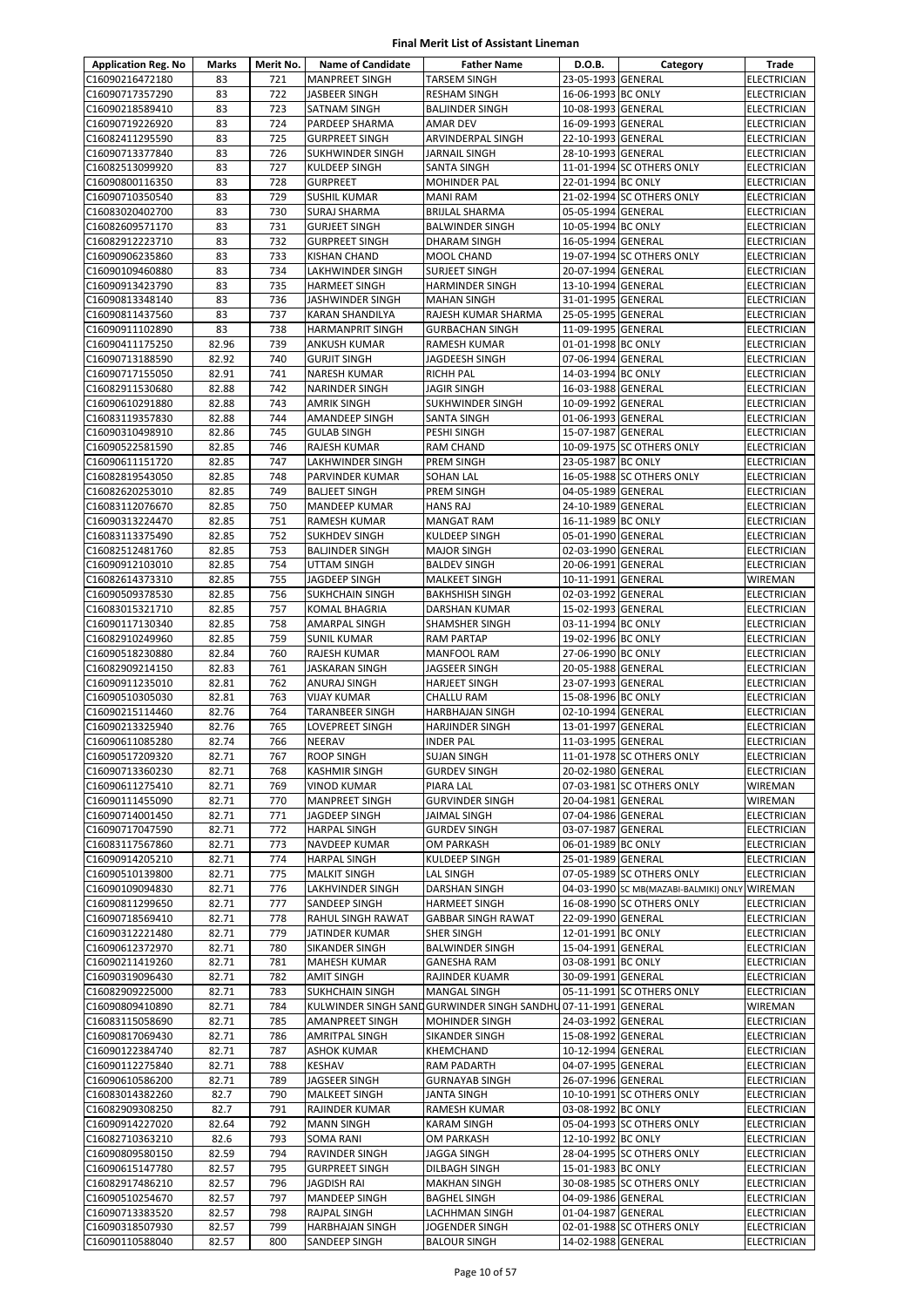| <b>Application Reg. No</b>         | Marks          | Merit No.  | <b>Name of Candidate</b>                   | <b>Father Name</b>                         | D.O.B.                                   | Category                               | Trade                                    |
|------------------------------------|----------------|------------|--------------------------------------------|--------------------------------------------|------------------------------------------|----------------------------------------|------------------------------------------|
| C16090613209860                    | 82.57          | 801        | <b>VIJAY KUMAR</b>                         | <b>SHER SINGH</b>                          | 14-10-1989 BC ONLY                       |                                        | <b>WIREMAN</b>                           |
| C16082311297920                    | 82.57          | 802        | SATBEER SINGH                              | <b>BALAUR SINGH</b>                        | 20-12-1989 GENERAL                       |                                        | <b>ELECTRICIAN</b>                       |
| C16090910352310                    | 82.57          | 803        | PARDEEP SINGH                              | <b>GULJAR SINGH</b>                        | 20-12-1989 GENERAL                       |                                        | ELECTRICIAN                              |
| C16090910373230                    | 82.57          | 804        | <b>VARINDER SINGH</b>                      | <b>MANDHAT SINGH</b>                       | 01-03-1990 BC ONLY                       |                                        | ELECTRICIAN                              |
| C16090807411150                    | 82.57          | 805        | SANDEEP SINGH                              | <b>BEANT SINGH</b>                         | 26-07-1990 GENERAL                       |                                        | WIREMAN                                  |
| C16090519013310                    | 82.57          | 806        | KAMALJEET SINGH                            | <b>SURINDER SINGH</b>                      | 18-03-1991 BC ONLY                       |                                        | WIREMAN                                  |
| C16082517176960                    | 82.57          | 807        | SANDEEP SINGH                              | <b>DARSHAN SINGH</b>                       | 26-06-1991 BC ONLY                       |                                        | <b>WIREMAN</b>                           |
| C16090512443280                    | 82.57          | 808        | ARVINDER SHARMA                            | SUBHASH CHAND SHARMA                       | 05-02-1992 GENERAL                       |                                        | ELECTRICIAN                              |
| C16090717549270                    | 82.57          | 809        | <b>GAGANDEEP KUMAR</b>                     | <b>JAGDISH LAL</b>                         | 09-10-1992 BC ONLY                       |                                        | ELECTRICIAN                              |
| C16090609590560                    | 82.57          | 810        | <b>VIKRAMJEET SINGH</b>                    | <b>SUKHDEV SINGH</b>                       | 23-03-1993 GENERAL                       |                                        | ELECTRICIAN                              |
| C16090615125370                    | 82.57          | 811<br>812 | DHARAM PAL                                 | <b>BHAGWAN DAS</b><br><b>KEWAL KRISHAN</b> | 01-01-1994 GENERAL                       |                                        | ELECTRICIAN                              |
| C16090913435870<br>C16090217271540 | 82.57<br>82.57 | 813        | <b>HIMANSHU</b><br><b>SAWAN SINGH</b>      | <b>DES SINGH</b>                           | 12-06-1994 GENERAL                       | 03-04-1995 SC OTHERS ONLY              | <b>ELECTRICIAN</b><br><b>ELECTRICIAN</b> |
| C16090217239960                    | 82.57          | 814        | <b>SUKHDEV SINGH</b>                       | <b>DES SINGH</b>                           |                                          | 20-12-1995 SC OTHERS ONLY              | ELECTRICIAN                              |
| C16090712270360                    | 82.57          | 815        | <b>GOPAL NAGPAL</b>                        | <b>NARESH KUMAR</b>                        | 25-12-1995 GENERAL                       |                                        | ELECTRICIAN                              |
| C16090916040380                    | 82.55          | 816        | <b>RATTAN LAL</b>                          | SAGAR RAM                                  | 19-08-1988 BC ONLY                       |                                        | ELECTRICIAN                              |
| C16083116016920                    | 82.51          | 817        | <b>GURPARTAP SINGH</b>                     | JAGDEEP SINGH                              |                                          | 24-10-1991 FREEDOM FIGHTER (DEPENDENT) | <b>ELECTRICIAN</b>                       |
| C16090610548790                    | 82.51          | 818        | VIKAS KUMAR                                | DALIP KUMAR                                | 26-03-1995 GENERAL                       |                                        | <b>ELECTRICIAN</b>                       |
| C16090413111620                    | 82.5           | 819        | <b>VIJAY KUMAR</b>                         | <b>WAKIL CHAND</b>                         |                                          | 17-06-1986 SC OTHERS ONLY              | ELECTRICIAN                              |
| C16090810025200                    | 82.43          | 820        | <b>RAMAN KUMAR</b>                         | <b>SUNDER RAM</b>                          | 16-07-1993 GENERAL                       |                                        | <b>ELECTRICIAN</b>                       |
| C16090821260420                    | 82.43          | 821        | AKSHAY KUMAR                               | PARDEEP KUMAR                              | 25-12-1995 GENERAL                       |                                        | ELECTRICIAN                              |
| C16090511029800                    | 82.42          | 822        | KIRANDEEP SINGH                            | <b>GURBACHAN SINGH</b>                     | 05-04-1984 GENERAL                       |                                        | ELECTRICIAN                              |
| C16090213271550                    | 82.42          | 823        | <b>DEEPAK SONI</b>                         | SURINDER PAL SONI                          | 10-11-1986 BC ONLY                       |                                        | WIREMAN                                  |
| C16090213088080                    | 82.42          | 824        | <b>DEEPAK SONI</b>                         | SURINDER PAL SONI                          | 10-11-1986 GENERAL                       |                                        | WIREMAN                                  |
| C16083012036810                    | 82.42          | 825        | PARDEEP KUMAR                              | <b>KARAM CHAND</b>                         | 15-01-1987 BC ONLY                       |                                        | <b>ELECTRICIAN</b>                       |
| C16090910077640                    | 82.42          | 826        | <b>HARPREET SINGH</b>                      | <b>KARNAIL SINGH</b>                       | 23-08-1988 GENERAL                       |                                        | ELECTRICIAN                              |
| C16090312341440                    | 82.42          | 827        | ANGREJ SINGH                               | <b>JAGTAR SINGH</b>                        |                                          | 24-04-1989 SC OTHERS ONLY              | ELECTRICIAN                              |
| C16090715542280                    | 82.42          | 828        | <b>ROHTASH SONI</b>                        | DEVI LAL SONI                              | 04-07-1989 GENERAL                       |                                        | ELECTRICIAN                              |
| C16082511445280                    | 82.42          | 829        | <b>BALDEV RAJ</b>                          | HIRA LAL                                   |                                          | 26-07-1989 SC OTHERS ONLY              | ELECTRICIAN                              |
| C16082517535580                    | 82.42          | 830        | <b>GURPREET SINGH</b>                      | <b>JASWANT SINGH</b>                       |                                          | 10-08-1989 SC OTHERS ONLY              | ELECTRICIAN                              |
| C16083017253660                    | 82.42          | 831        | <b>SAHIB SINGH</b>                         | AJIT SINGH                                 | 15-08-1990 GENERAL                       |                                        | WIREMAN                                  |
| C16090612294150                    | 82.42          | 832        | <b>RAVINDER SINGH</b>                      | <b>GURCHARN SINGH</b>                      | 10-10-1990 GENERAL                       |                                        | ELECTRICIAN                              |
| C16090911210530                    | 82.42          | 833        | <b>JASWINDER SINGH</b>                     | <b>GURJANT SINGH</b>                       | 15-02-1991 GENERAL                       |                                        | ELECTRICIAN                              |
| C16090911034040                    | 82.42          | 834        | <b>BEANT SINGH</b>                         | DALBARA SINGH                              |                                          | 04-03-1992 SC OTHERS ONLY              | ELECTRICIAN                              |
| C16090710444410                    | 82.42          | 835        | <b>RAVINDER SINGH</b>                      | RANJEETSNGH                                | 19-07-1992 GENERAL                       |                                        | ELECTRICIAN                              |
| C16090715220380                    | 82.42          | 836        | <b>HARMANDEEP SINGH</b>                    | <b>RANJIT SINGH</b>                        | 03-10-1992 BC ONLY                       |                                        | ELECTRICIAN                              |
| C16082610453040                    | 82.42          | 837        | <b>NISHAN SINGH</b>                        | JASWANT SINGH                              | 07-10-1993 BC ONLY                       |                                        | <b>ELECTRICIAN</b>                       |
| C16082913147170                    | 82.42          | 838        | JATINDER KUMAR                             | <b>KARAM CHAND</b>                         |                                          | 13-01-1994 SC OTHERS ONLY              | ELECTRICIAN                              |
| C16090914329910<br>C16083111156290 | 82.42<br>82.42 | 839<br>840 | JATINDER KUMAR                             | <b>VIJAY KUMAR</b>                         | 09-11-1994 GENERAL<br>20-01-1995 GENERAL |                                        | ELECTRICIAN                              |
| C16090915524600                    | 82.42          | 841        | <b>PARMINDER SINGH</b><br><b>MADAN LAL</b> | TRIBHUWAN SINGH<br><b>HEERA LAL</b>        | 18-09-1995 GENERAL                       |                                        | ELECTRICIAN<br>ELECTRICIAN               |
| C16082416175710                    | 82.41          | 842        | VIMAL KUMAR                                | SHRIMAN MEENA                              | 10-07-1988 GENERAL                       |                                        | ELECTRICIAN                              |
| C16090311227220                    | 82.41          | 843        | <b>MANVINDER SINGH</b>                     | <b>SUKHDEV SINGH</b>                       | 18-12-1994 BC ONLY                       |                                        | ELECTRICIAN                              |
| C16082910217170                    | 82.4           | 844        | <b>AMANPREET SINGH</b>                     | <b>GURMEET SINGH</b>                       | 06-12-1993 GENERAL                       |                                        | <b>ELECTRICIAN</b>                       |
| C16090712299420                    | 82.39          | 845        | <b>JAGSIR SINGH</b>                        | <b>MAJOR SINGH</b>                         | 25-07-1993 GENERAL                       |                                        | WIREMAN                                  |
| C16090720100680                    | 82.33          | 846        | <b>SUNIL KUMAR</b>                         | <b>MAHAVEER PRASAD</b>                     | 26-06-1996 GENERAL                       |                                        | <b>ELECTRICIAN</b>                       |
| C16090617150990                    | 82.31          | 847        | <b>ASHOK KUMAR</b>                         | SARDARI LAL                                |                                          | 16-12-1993 SC OTHERS ONLY              | <b>ELECTRICIAN</b>                       |
| C16082819161290                    | 82.3           | 848        | <b>JASVEER SINGH</b>                       | <b>BHOLA SINGH</b>                         |                                          | 01-06-1990 SC OTHERS ONLY              | WIREMAN                                  |
| C16090310003510                    | 82.29          | 849        | NACHHATAR SINGH                            | <b>GURMEET SINGH</b>                       | 16-02-1993 GENERAL                       |                                        | WIREMAN                                  |
| C16090615497150                    | 82.28          | 850        | GAGANDEEP                                  | <b>RAM PARKASH</b>                         |                                          | 12-01-1985 SC OTHERS ONLY              | ELECTRICIAN                              |
| C16090415277860                    | 82.28          | 851        | <b>BALJINDER SINGH</b>                     | <b>SURINDER SINGH</b>                      |                                          | 08-05-1987 SC OTHERS ONLY              | ELECTRICIAN                              |
| C16090715334850                    | 82.28          | 852        | <b>HANPREET SINGH</b>                      | <b>MOHINDER SINGH</b>                      | 04-09-1987 GENERAL                       |                                        | ELECTRICIAN                              |
| C16082709254500                    | 82.28          | 853        | KULDEEP SINGH                              | <b>BUTA SINGH</b>                          | 09-10-1988 GENERAL                       |                                        | ELECTRICIAN                              |
| C16083111035350                    | 82.28          | 854        | <b>VIPAN KUMAR</b>                         | <b>KARAM CHAND</b>                         | 28-06-1989 BC ONLY                       |                                        | ELECTRICIAN                              |
| C16090815572960                    | 82.28          | 855        | RAVINDER KUMAR                             | <b>KARAM CHAND</b>                         | 04-05-1990 BC ONLY                       |                                        | <b>ELECTRICIAN</b>                       |
| C16090510059970                    | 82.28          | 856        | <b>HARJINDER SINGH</b>                     | <b>MAJOR SINGH</b>                         |                                          | 09-05-1990 SC OTHERS ONLY              | <b>ELECTRICIAN</b>                       |
| C16090318324350                    | 82.28          | 857        | <b>BHUPINDER SINGH</b>                     | <b>HARDEV SINGH</b>                        | 01-02-1991 GENERAL                       |                                        | ELECTRICIAN                              |
| C16090620408270                    | 82.28          | 858        | <b>VISHAL DODA</b>                         | <b>ASHOK KUMAR</b>                         | 01-06-1992 GENERAL                       |                                        | ELECTRICIAN                              |
| C16090712177160                    | 82.28          | 859        | <b>NAVDEEP SINGH</b>                       | MUKHTIAR SINGH                             | 07-10-1992 GENERAL                       |                                        | ELECTRICIAN                              |
| C16090819441200                    | 82.28          | 860        | MANOJ KUMAR                                | PANNA RAM                                  | 03-03-1993 GENERAL                       |                                        | ELECTRICIAN                              |
| C16090111173690                    | 82.28          | 861        | <b>GULAB SINGH</b>                         | SHAMSHER SINGH                             | 18-07-1993 GENERAL                       |                                        | ELECTRICIAN                              |
| C16082411373070<br>C16083114174970 | 82.28<br>82.28 | 862<br>863 | <b>MALKEET SINGH</b><br><b>ANKIT KUMAR</b> | <b>AVTAR SINGH</b>                         | 10-09-1993 BC ONLY<br>22-09-1993 GENERAL |                                        | ELECTRICIAN                              |
|                                    |                |            |                                            | PARLAD BHAGAT                              | 10-10-1993 BC ONLY                       |                                        | ELECTRICIAN                              |
| C16083013087240<br>C16090715120620 | 82.28<br>82.28 | 864<br>865 | <b>KULDEEP RANI</b>                        | HARMESH CHAND<br><b>HANSRAJ</b>            | 10-02-1994 GENERAL                       |                                        | ELECTRICIAN<br>WIREMAN                   |
| C16083014453120                    | 82.28          | 866        | <b>SUNIL KUMAR</b><br><b>JASVIR SINGH</b>  | <b>GURNAM SINGH</b>                        | 19-03-1994 GENERAL                       |                                        | ELECTRICIAN                              |
| C16090721472580                    | 82.28          | 867        | <b>SUSHEEL KUMAR</b>                       | PRITHVI RAJ                                | 19-07-1994 GENERAL                       |                                        | ELECTRICIAN                              |
| C16090109048850                    | 82.16          | 868        | JASVINDER SINGH                            | <b>TERSEM SINGH</b>                        | 08-11-1992 BC ONLY                       |                                        | ELECTRICIAN                              |
| C16090413571660                    | 82.14          | 869        | <b>BACHITTAR SINGH</b>                     | AMARJIT SINGH                              | 22-08-1980 GENERAL                       |                                        | ELECTRICIAN                              |
| C16090912236100                    | 82.14          | 870        | JASPAL SINGH                               | <b>NAND SINGH</b>                          | 06-10-1985 GENERAL                       |                                        | ELECTRICIAN                              |
| C16082919194140                    | 82.14          | 871        | SAROJ                                      | KALU RAM                                   | 07-10-1986 GENERAL                       |                                        | ELECTRICIAN                              |
| C16090817435540                    | 82.14          | 872        | <b>HARJINDER SINGH</b>                     | <b>BALWINDER SINGH</b>                     | 20-04-1987 BC ONLY                       |                                        | ELECTRICIAN                              |
| C16090315550740                    | 82.14          | 873        | <b>HARPAL SINGH</b>                        | DAYA SINGH                                 | 25-04-1987 GENERAL                       |                                        | WIREMAN                                  |
| C16090713384300                    | 82.14          | 874        | <b>BAKHSHISH SINGH</b>                     | JOGINDER SINGH                             |                                          | 06-04-1988 SC OTHERS ONLY              | <b>ELECTRICIAN</b>                       |
| C16090220071720                    | 82.14          | 875        | RAJWINDER SINGH                            | <b>BHOLA SINGH</b>                         |                                          | 15-07-1989 SC OTHERS ONLY              | ELECTRICIAN                              |
| C16083115514870                    | 82.14          | 876        | <b>KALA SINGH</b>                          | <b>CHHOTA SINGH</b>                        | 01-11-1989 GENERAL                       |                                        | ELECTRICIAN                              |
| C16090618379420                    | 82.14          | 877        | RAMANDEEP SINGH                            | <b>SWARN SINGH</b>                         |                                          | 01-01-1990 FREEDOM FIGHTER (DEPENDENT) | ELECTRICIAN                              |
| C16090710438990                    | 82.14          | 878        | <b>RAVI KUMAR</b>                          | DALIP KUMAR                                | 02-01-1990 GENERAL                       |                                        | <b>ELECTRICIAN</b>                       |
| C16090613434360                    | 82.14          | 879        | <b>SHAINKY GARG</b>                        | <b>GURBACHAN LAL</b>                       | 30-03-1990 GENERAL                       |                                        | ELECTRICIAN                              |
| C16090612450730                    | 82.14          | 880        | <b>CHETAN KUMAR</b>                        | <b>SHAM LAL</b>                            | 10-04-1990 BC ONLY                       |                                        | WIREMAN                                  |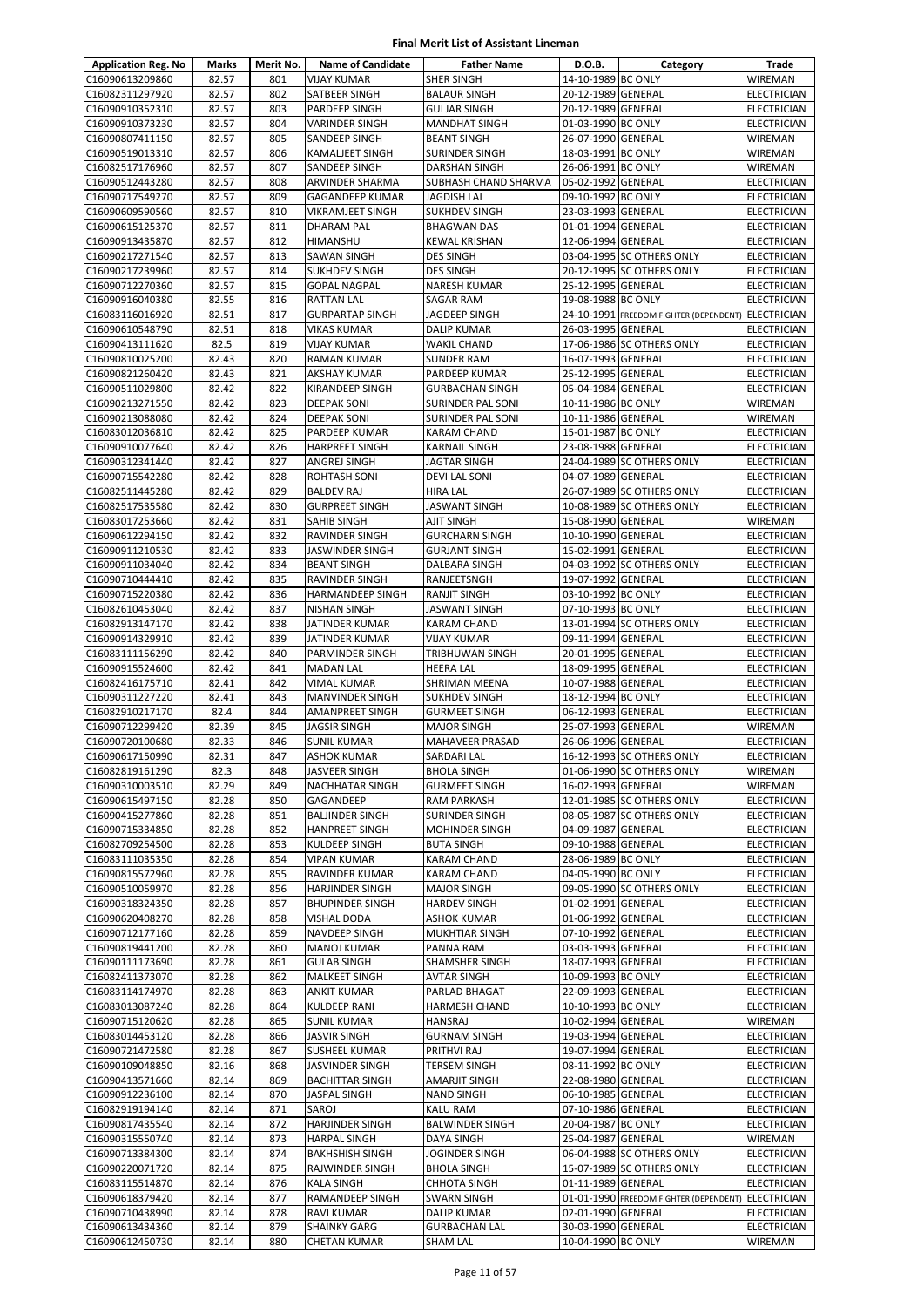| <b>Application Reg. No</b>         | Marks          | Merit No.  | <b>Name of Candidate</b>                     | <b>Father Name</b>                               | D.O.B.                                   | Category                                          | Trade                                    |
|------------------------------------|----------------|------------|----------------------------------------------|--------------------------------------------------|------------------------------------------|---------------------------------------------------|------------------------------------------|
| C16082620434140                    | 82.14          | 881        | <b>GURPREET SINGH</b>                        | RAJINDER SINGH                                   | 30-09-1990 BC ONLY                       |                                                   | <b>ELECTRICIAN</b>                       |
| C16090619041780                    | 82.14          | 882        | <b>BALWINDER SINGH</b>                       | <b>MALKIT SINGH</b>                              |                                          | 22-02-1991 SC OTHERS ONLY                         | ELECTRICIAN                              |
| C16082910348460                    | 82.14          | 883        | MAHINDER KUMAR                               | <b>OM PARKASH</b>                                | 28-02-1991 BC ONLY                       |                                                   | ELECTRICIAN                              |
| C16090312059700                    | 82.14          | 884        | <b>BITTU SINGH</b>                           | <b>HARPHOOL SINGH</b>                            |                                          | 02-04-1991 SC OTHERS ONLY                         | ELECTRICIAN                              |
| C16082620070250                    | 82.14          | 885        | RACHHPAL MASIH                               | DARSHAN MASIH                                    | 08-04-1991 GENERAL                       |                                                   | <b>ELECTRICIAN</b>                       |
| C16090313415380                    | 82.14          | 886        | KULDEEP SINGH                                | <b>BIR SINGH</b>                                 |                                          | 02-05-1991 SC OTHERS ONLY                         | WIREMAN                                  |
| C16082811172940                    | 82.14          | 887        | JASVIR SINGH                                 | <b>SADHU RAM</b>                                 | 25-09-1991 GENERAL                       |                                                   | <b>ELECTRICIAN</b>                       |
| C16082710384940                    | 82.14          | 888        | <b>GURVINDER SINGH</b>                       | <b>BALKAR SINGH</b>                              | 13-04-1992 GENERAL                       |                                                   | WIREMAN                                  |
| C16082321469900                    | 82.14          | 889        | <b>SUMIT KUMAR</b>                           | PRITHI RAJ                                       | 13-10-1992 BC ONLY                       |                                                   | <b>ELECTRICIAN</b>                       |
| C16090710082810                    | 82.14          | 890        | SUKHWINDER SINGH                             | <b>KARAMJIT SINGH</b>                            | 01-07-1993 GENERAL<br>08-05-1994 GENERAL |                                                   | ELECTRICIAN                              |
| C16082511119820<br>C16083109238970 | 82.14<br>82.07 | 891<br>892 | <b>GURMUKH SINGH</b><br>TEJINDER SHARMA      | <b>NACHHATAR SINGH</b><br><b>RAM DUTT SHAMRA</b> | 31-07-1995 GENERAL                       |                                                   | <b>ELECTRICIAN</b><br><b>ELECTRICIAN</b> |
| C16090312029580                    | 82.06          | 893        | <b>GURJEET SINGH</b>                         | <b>MOHAN SINGH</b>                               | 05-05-1994 BC ONLY                       |                                                   | WIREMAN                                  |
| C16090419381940                    | 82.05          | 894        | <b>GURMUKH SINGH</b>                         | NIRMAL SINGH                                     |                                          | 03-01-1993 SC OTHERS ONLY                         | ELECTRICIAN                              |
| C16090717340470                    | 82.04          | 895        | VIJENDER KUMAR                               | SITA RAM SAIN                                    | 14-04-1991 GENERAL                       |                                                   | ELECTRICIAN                              |
| C16090512492260                    | 82.03          | 896        | RAMESH JI                                    | PREM SINGH                                       | 30-09-1996 BC ONLY                       |                                                   | <b>ELECTRICIAN</b>                       |
| C16090310201660                    | 82.03          | 897        | <b>MANPREET SINGH</b>                        | LILU SINGH                                       | 10-05-1997 GENERAL                       |                                                   | <b>ELECTRICIAN</b>                       |
| C16090520176230                    | 82.02          | 898        | <b>MADAN LAL</b>                             | <b>BRIJ LAL</b>                                  | 15-06-1990 BC ONLY                       |                                                   | ELECTRICIAN                              |
| C16090716188170                    | 82             | 899        | <b>MANJIT SINGH</b>                          | PARTAP SINGH                                     |                                          | 18-02-1980 SC OTHERS ONLY                         | <b>ELECTRICIAN</b>                       |
| C16090412092860                    | 82             | 900        | <b>KAUR SINGH</b>                            | <b>BAWA SINGH</b>                                |                                          | 16-04-1983 SC MB(MAZABI-BALMIKI) ONLY ELECTRICIAN |                                          |
| C16090112297450                    | 82             | 901        | MANJEET SINGH                                | <b>NAIB SINGH</b>                                | 22-01-1984 GENERAL                       |                                                   | <b>ELECTRICIAN</b>                       |
| C16090320235470                    | 82             | 902        | KULJINDERPREET SINGH                         | <b>SUKHMINDER SINGH</b>                          | 02-01-1985 GENERAL                       |                                                   | ELECTRICIAN                              |
| C16090312036520                    | 82             | 903        | <b>GURPREET SINGH</b>                        | <b>MUKUND SINGH</b>                              | 15-02-1985 GENERAL                       |                                                   | <b>ELECTRICIAN</b>                       |
| C16090216440580                    | 82             | 904        | <b>GURNAM SINGH</b>                          | UTTAM SINGH                                      | 30-04-1985 GENERAL                       |                                                   | <b>ELECTRICIAN</b>                       |
| C16090213351750<br>C16090416550000 | 82<br>82       | 905<br>906 | <b>JAGTAR SINGH</b><br><b>HARI RAM</b>       | RAMASRA SINGH<br><b>RICHH PAL</b>                | 07-05-1986 GENERAL                       | 24-12-1985 SC OTHERS ONLY                         | ELECTRICIAN<br><b>ELECTRICIAN</b>        |
| C16090312022210                    | 82             | 907        | <b>MANJIT SINGH</b>                          | <b>GIAN SINGH</b>                                | 15-06-1986 GENERAL                       |                                                   | ELECTRICIAN                              |
| C16090908066150                    | 82             | 908        | RAJINDER KUMAR                               | <b>DEVILAL</b>                                   | 04-09-1986 BC ONLY                       |                                                   | ELECTRICIAN                              |
| C16090412557890                    | 82             | 909        | <b>KULBIR SINGH</b>                          | <b>MAHINDER SINGH</b>                            | 11-10-1986 BC ONLY                       |                                                   | ELECTRICIAN                              |
| C16090511021660                    | 82             | 910        | <b>SUKHRAJ SINGH</b>                         | <b>HARDEV SINGH</b>                              | 20-11-1986 GENERAL                       |                                                   | <b>WIREMAN</b>                           |
| C16090513480980                    | 82             | 911        | <b>TARSEM SINGH</b>                          | <b>SEWA SINGH</b>                                |                                          | 24-11-1986 SC OTHERS ONLY                         | <b>ELECTRICIAN</b>                       |
| C16090210049990                    | 82             | 912        | AVTAR SINGH                                  | <b>BALDEV SINGH</b>                              |                                          | 12-01-1987 SC OTHERS ONLY                         | <b>ELECTRICIAN</b>                       |
| C16082917120770                    | 82             | 913        | <b>JASVIR SINGH</b>                          | <b>RULDU SINGH</b>                               | 12-04-1987 GENERAL                       |                                                   | ELECTRICIAN                              |
| C16090115568780                    | 82             | 914        | SANDEEP SINGH                                | <b>NATHA SINGH</b>                               | 03-08-1987 BC ONLY                       |                                                   | ELECTRICIAN                              |
| C16083118395070                    | 82             | 915        | SUKHVINDER SINGH                             | <b>GURPAL SINGH</b>                              | 06-10-1987 BC ONLY                       |                                                   | <b>ELECTRICIAN</b>                       |
| C16083113563370                    | 82             | 916        | <b>GURMEET SINGH</b>                         | <b>AVTAR SINGH</b>                               | 07-12-1988 GENERAL                       |                                                   | <b>ELECTRICIAN</b>                       |
| C16090412138010                    | 82             | 917        | SANDEEP SINGH                                | <b>AMRIK SINGH</b>                               |                                          | 02-03-1989 SC OTHERS ONLY                         | <b>ELECTRICIAN</b>                       |
| C16082913286120                    | 82             | 918        | RINKU SINGH                                  | <b>SURINDER SINGH</b>                            | 02-03-1989 GENERAL                       |                                                   | <b>ELECTRICIAN</b>                       |
| C16090508177750                    | 82             | 919        | PARGAT SINGH                                 | <b>MOHINDER SINGH</b>                            | 20-03-1989 BC ONLY                       |                                                   | WIREMAN                                  |
| C16090511540420                    | 82<br>82       | 920<br>921 | <b>MAIN PAL</b>                              | <b>BAHADAR RAM</b><br><b>RANJHA SINGH</b>        | 21-04-1989 BC ONLY                       | 25-04-1989 SC OTHERS ONLY                         | ELECTRICIAN                              |
| C16090519117170<br>C16090811462860 | 82             | 922        | <b>GURMEET SINGH</b><br><b>JARNAIL SINGH</b> | <b>JARNAIL SINGH</b>                             |                                          | 06-05-1989 SC OTHERS ONLY                         | ELECTRICIAN<br>WIREMAN                   |
| C16090120071080                    | 82             | 923        | <b>BALJINDER SINGH</b>                       | <b>MANJIT SINGH</b>                              | 26-05-1989 GENERAL                       |                                                   | <b>ELECTRICIAN</b>                       |
| C16090616039640                    | 82             | 924        | <b>HARDEEP KUMAR</b>                         | <b>MALOOK DASS</b>                               | 26-06-1989 BC ONLY                       |                                                   | <b>ELECTRICIAN</b>                       |
| C16082912426230                    | 82             | 925        | <b>BRINDERJEET SINGH</b>                     | <b>SUKHJINDER SINGH</b>                          | 26-09-1989 BC ONLY                       |                                                   | <b>ELECTRICIAN</b>                       |
| C16090711293480                    | 82             | 926        | <b>GULSHAN</b>                               | <b>MULKH RAJ</b>                                 |                                          | 07-11-1989 SC OTHERS ONLY                         | <b>ELECTRICIAN</b>                       |
| C16090114475210                    | 82             | 927        | RAM GOPAL                                    | <b>RAM KUMAR</b>                                 | 12-01-1990 BC ONLY                       |                                                   | <b>ELECTRICIAN</b>                       |
| C16082411152400                    | 82             | 928        | JASPREET SINGH                               | <b>AMRIK SINGH</b>                               | 18-01-1990 BC ONLY                       |                                                   | <b>WIREMAN</b>                           |
| C16082913579300                    | 82             | 929        | LAKHWINDER SINGH                             | <b>BALDEV SINGH</b>                              |                                          | 30-01-1990 SC OTHERS ONLY                         | <b>ELECTRICIAN</b>                       |
| C16090515387880                    | 82             | 930        | <b>KEWAL SINGH</b>                           | <b>JANGIR SINGH</b>                              |                                          | 03-04-1990 SC OTHERS ONLY                         | ELECTRICIAN                              |
| C16082912019060                    | 82             | 931        | SUKHWINDER SINGH                             | <b>VIRSA SINGH</b>                               | 06-04-1990 GENERAL                       |                                                   | <b>ELECTRICIAN</b>                       |
| C16090610560440                    | 82             | 932        | BIRBAL                                       | <b>GIRDHARI LAL</b>                              |                                          | 07-04-1990 SC OTHERS ONLY                         | WIREMAN                                  |
| C16090312215570<br>C16090715349990 | 82<br>82       | 933<br>934 | HARDEEP SINGH<br><b>GURWINDER SINGH</b>      | JAGROOP SINGH<br><b>BALVIR SINGH</b>             | 08-04-1990 GENERAL<br>02-06-1990 BC ONLY |                                                   | ELECTRICIAN<br><b>ELECTRICIAN</b>        |
| C16082911429970                    | 82             | 935        | ARJUN SINGH                                  | <b>GURDIAL SINGH</b>                             | 07-06-1990 GENERAL                       |                                                   | <b>ELECTRICIAN</b>                       |
| C16090915500290                    | 82             | 936        | <b>AMIT KUMAR</b>                            | <b>VINOD KUMAR</b>                               | 13-06-1990 GENERAL                       |                                                   | ELECTRICIAN                              |
| C16083117179810                    | 82             | 937        | HARDEEP SINGH                                | <b>SH BAGH RAM</b>                               | 13-07-1990 BC ONLY                       |                                                   | ELECTRICIAN                              |
| C16090815254340                    | 82             | 938        | TARSEM SINGH                                 | <b>MAJOR SINGH</b>                               | 03-08-1990 GENERAL                       |                                                   | ELECTRICIAN                              |
| C16082709276420                    | 82             | 939        | <b>HEMANT SHARMA</b>                         | MADHUKAR                                         | 09-11-1990 GENERAL                       |                                                   | ELECTRICIAN                              |
| C16090511205700                    | 82             | 940        | SUDHIR KUMAR                                 | SARVAN KUMAR                                     | 10-11-1990 BC ONLY                       |                                                   | ELECTRICIAN                              |
| C16090911169760                    | 82             | 941        | SUKHDEEP SINGH                               | <b>RAM SINGH</b>                                 | 22-12-1990 GENERAL                       |                                                   | <b>ELECTRICIAN</b>                       |
| C16082611542710                    | 82             | 942        | KULDEEP SINGH                                | <b>MALKEET SINGH</b>                             | 03-01-1991 BC ONLY                       |                                                   | ELECTRICIAN                              |
| C16082613188830                    | 82             | 943        | SARABJEET SINGH                              | <b>GURMEJ SINGH</b>                              | 26-01-1991 GENERAL                       |                                                   | ELECTRICIAN                              |
| C16082312291150                    | 82             | 944        | SATNAM SINGH                                 | <b>JOGA SINGH</b>                                | 21-02-1991 GENERAL                       |                                                   | WIREMAN                                  |
| C16090410284190                    | 82             | 945        | <b>GULAB SINGH</b>                           | <b>NAZAR SINGH</b>                               |                                          | 04-05-1991 SC OTHERS ONLY                         | ELECTRICIAN                              |
| C16082611225750                    | 82<br>82       | 946<br>947 | <b>HARPREET SINGH</b>                        | <b>LAL SINGH</b><br>RAVINDER SINGH               | 12-05-1991 GENERAL                       | 08-05-1991 SC OTHERS ONLY                         | WIREMAN                                  |
| C16082316557780<br>C16082617519060 | 82             | 948        | <b>GURIQBAL SINGH</b><br>YADWINDER SINGH     | <b>BALDEV SINGH</b>                              | 25-06-1991 GENERAL                       |                                                   | ELECTRICIAN<br>ELECTRICIAN               |
| C16082914472970                    | 82             | 949        | SUKHPREET SINGH                              | <b>DARSHAN SINGH</b>                             | 26-06-1991 BC ONLY                       |                                                   | ELECTRICIAN                              |
| C16090912123360                    | 82             | 950        | RAJESH KUMAR                                 | <b>MOHAN LAL</b>                                 | 01-07-1991 GENERAL                       |                                                   | <b>ELECTRICIAN</b>                       |
| C16082610439670                    | 82             | 951        | MANPREET SINGH                               | <b>MALKEET SINGH</b>                             | 16-07-1991 GENERAL                       |                                                   | <b>ELECTRICIAN</b>                       |
| C16090810028830                    | 82             | 952        | DAVINDER KUMAR                               | <b>SHRI RAM</b>                                  | 16-07-1991 BC ONLY                       |                                                   | ELECTRICIAN                              |
| C16090813522760                    | 82             | 953        | <b>BHUPINDER SINGH</b>                       | <b>AVTAR SINGH</b>                               | 12-08-1991 GENERAL                       |                                                   | <b>ELECTRICIAN</b>                       |
| C16090717167170                    | 82             | 954        | <b>MANJIT SINGH</b>                          | <b>BACHAN SINGH</b>                              |                                          | 10-09-1991 SC OTHERS ONLY                         | <b>ELECTRICIAN</b>                       |
| C16090713233770                    | 82             | 955        | <b>GURVEER SINGH</b>                         | JATINDER SINGH                                   | 18-10-1991 GENERAL                       |                                                   | ELECTRICIAN                              |
| C16083110188540                    | 82             | 956        | DALVEER SINGH                                | <b>HAKAM SINGH</b>                               | 25-10-1991 GENERAL                       |                                                   | ELECTRICIAN                              |
| C16082920283330                    | 82             | 957        | VARINDER LALOTRA                             | RAMESH SINGH                                     | 27-10-1991 GENERAL                       |                                                   | ELECTRICIAN                              |
| C16083111462540                    | 82             | 958        | DEESHANT KASHYAP                             | SURINDER PAL KASHYAP                             | 19-11-1991 GENERAL                       |                                                   | <b>ELECTRICIAN</b>                       |
| C16090910501370                    | 82             | 959        | MANINDER SINGH                               | <b>BIKKAR SINGH</b>                              | 12-12-1991 BC ONLY                       |                                                   | ELECTRICIAN                              |
| C16090613346160                    | 82             | 960        | SATNAM SINGH                                 | <b>NIDHAN SINGH</b>                              | 17-12-1991 BC ONLY                       |                                                   | ELECTRICIAN                              |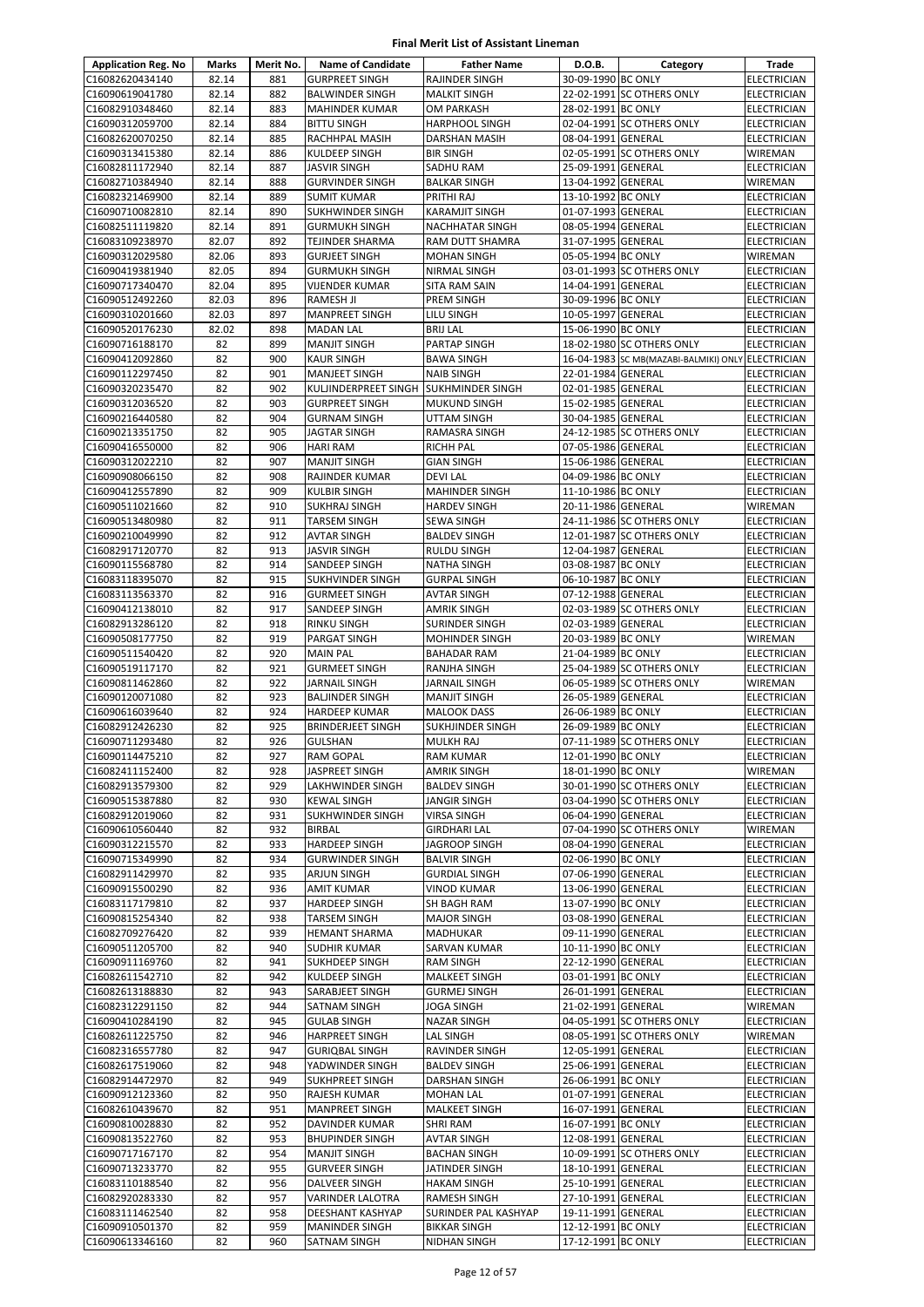| <b>Application Reg. No</b>         | Marks          | Merit No.    | <b>Name of Candidate</b>                      | <b>Father Name</b>                 | D.O.B.                                   | Category                                          | Trade                                |
|------------------------------------|----------------|--------------|-----------------------------------------------|------------------------------------|------------------------------------------|---------------------------------------------------|--------------------------------------|
| C16090914096380                    | 82             | 961          | <b>MANPREET SINGH</b>                         | <b>JEET SINGH</b>                  | 19-12-1991 BC ONLY                       |                                                   | <b>ELECTRICIAN</b>                   |
| C16090217549980                    | 82             | 962          | <b>SANJAY KUMAR</b>                           | <b>BASAMBER DASS</b>               |                                          | 18-02-1992 SC OTHERS ONLY                         | <b>ELECTRICIAN</b>                   |
| C16090617439350                    | 82             | 963          | <b>HARVINDER SINGH</b>                        | <b>BALWINDER SINGH</b>             | 28-02-1992 GENERAL                       |                                                   | ELECTRICIAN                          |
| C16082914109830                    | 82             | 964          | DARSHAN SINGH                                 | JARNAIL SINGH                      |                                          | 14-03-1992 SC OTHERS ONLY                         | ELECTRICIAN                          |
| C16083118072260                    | 82             | 965          | <b>HARJEET SINGH</b>                          | AMARJEET SINGH                     | 09-04-1992 BC ONLY                       |                                                   | ELECTRICIAN                          |
| C16090816500350                    | 82             | 966          | <b>MAJOR SINGH</b>                            | <b>MANGAL SINGH</b>                | 22-04-1992 BC ONLY                       |                                                   | <b>ELECTRICIAN</b>                   |
| C16082511469560                    | 82             | 967          | <b>SUKHCHARAN SINGH</b>                       | <b>KAUR SINGH</b>                  | 27-07-1992 GENERAL                       |                                                   | <b>ELECTRICIAN</b>                   |
| C16090914141240                    | 82             | 968          | DEEP SINGH                                    | KAKA SINGH                         | 28-07-1992 GENERAL                       |                                                   | <b>ELECTRICIAN</b>                   |
| C16090713298030                    | 82             | 969          | <b>MANJEET SINGH</b>                          | RAGHVIR SINGH                      | 10-09-1992 GENERAL                       |                                                   | ELECTRICIAN                          |
| C16083123183390                    | 82             | 970          | <b>SUKHCHAIN SINGH</b>                        | SUKHVINDER SINGH                   | 14-10-1992 GENERAL                       |                                                   | ELECTRICIAN                          |
| C16082916046980                    | 82             | 971          | <b>GAGANDEEP SINGH</b>                        | PARAMJIT SINGH                     |                                          | 23-10-1992 SC OTHERS ONLY                         | ELECTRICIAN                          |
| C16082219592960                    | 82             | 972          | <b>MANN SINGH</b>                             | TARLOCHAN SINGH                    | 25-10-1992 BC ONLY                       |                                                   | <b>ELECTRICIAN</b>                   |
| C16090609573750                    | 82             | 973<br>974   | <b>BALJEET SINGH</b>                          | <b>KARMJEET SINGH</b>              | 18-11-1992 GENERAL                       |                                                   | <b>ELECTRICIAN</b>                   |
| C16090512567530                    | 82             |              | <b>SUKHJINDER SINGH</b>                       | <b>HARDEV SINGH</b>                | 02-12-1992 GENERAL                       |                                                   | <b>ELECTRICIAN</b>                   |
| C16090910511950                    | 82<br>82       | 975<br>976   | <b>GURWINDER SINGH</b>                        | TEJA SINGH                         | 01-01-1993 GENERAL                       |                                                   | <b>ELECTRICIAN</b>                   |
| C16082514446900<br>C16090714299560 | 82             | 977          | <b>INDERJEET SINGH</b><br><b>MANJIT SINGH</b> | <b>MALKIT SINGH</b>                | 09-06-1993 GENERAL                       | 02-07-1993 SC OTHERS ONLY                         | <b>ELECTRICIAN</b><br>ELECTRICIAN    |
| C16090216540110                    | 82             | 978          | <b>SUNIL KUMAR</b>                            | AJMER SINGH<br>SHANKER LAL         | 03-07-1993 BC ONLY                       |                                                   | <b>ELECTRICIAN</b>                   |
| C16090716028980                    | 82             | 979          | <b>BONU</b>                                   | RAM KEWAL                          | 05-07-1993 BC ONLY                       |                                                   | <b>ELECTRICIAN</b>                   |
| C16082821130000                    | 82             | 980          | AMARJEET SINGH                                | NIRMAL SINGH                       | 26-08-1993 GENERAL                       |                                                   | <b>WIREMAN</b>                       |
| C16083010527030                    | 82             | 981          | DAVINDER SINGH                                | JAGDEV SINGH                       | 14-09-1993 GENERAL                       |                                                   | <b>ELECTRICIAN</b>                   |
| C16090916098690                    | 82             | 982          | <b>GURINDER SINGH</b>                         | <b>AVTAR SINGH</b>                 | 05-11-1993 GENERAL                       |                                                   | ELECTRICIAN                          |
| C16083112239010                    | 82             | 983          | <b>SUKHCHIAN SINGH</b>                        | <b>SURJEET SINGH</b>               | 10-11-1993 GENERAL                       |                                                   | <b>ELECTRICIAN</b>                   |
| C16090309367260                    | 82             | 984          | <b>GURPARTAP SINGH</b>                        | <b>GURJANT SINGH</b>               |                                          | 26-11-1993 SC OTHERS ONLY                         | WIREMAN                              |
| C16090112524650                    | 82             | 985          | <b>MANMEET SINGH</b>                          | JAGDEEP SINGH                      | 05-02-1994 GENERAL                       |                                                   | <b>ELECTRICIAN</b>                   |
| C16090111217270                    | 82             | 986          | <b>NARESH KUMAR</b>                           | <b>MAHINDER KUMAR</b>              | 19-04-1994 BC ONLY                       |                                                   | WIREMAN                              |
| C16090717177170                    | 82             | 987          | <b>GURSEVAK</b>                               | NIRMAL SINGH                       | 24-04-1994 BC ONLY                       |                                                   | <b>ELECTRICIAN</b>                   |
| C16090813274680                    | 82             | 988          | RAMESH KUMAR                                  | RAJ KUMAR                          | 05-05-1994 BC ONLY                       |                                                   | ELECTRICIAN                          |
| C16082411051950                    | 82             | 989          | <b>GURVINDER SINGH</b>                        | AVTAR SINGH                        |                                          | 20-07-1994 SC OTHERS ONLY                         | <b>ELECTRICIAN</b>                   |
| C16090911428970                    | 82             | 990          | LOVE PRIENCE                                  | DALEEP SINGH                       | 04-08-1994 BC ONLY                       |                                                   | <b>ELECTRICIAN</b>                   |
| C16090613153600                    | 82             | 991          | <b>GOBINDA SINGH</b>                          | <b>FAUJA SINGH</b>                 | 07-08-1994 BC ONLY                       |                                                   | <b>ELECTRICIAN</b>                   |
| C16090119016130                    | 82             | 992          | <b>MANJEET SINGH</b>                          | PIARA SINGH                        |                                          | 06-10-1994 SC OTHERS ONLY                         | ELECTRICIAN                          |
| C16090218480970                    | 82             | 993          | AMANDEEP SINGH                                | <b>JAGIR SINGH</b>                 | 16-12-1994 BC ONLY                       |                                                   | <b>ELECTRICIAN</b>                   |
| C16090823124790                    | 82             | 994          | <b>MALKEET SINGH</b>                          | <b>BALWANT SINGH</b>               |                                          | 14-03-1995 SC OTHERS ONLY                         | ELECTRICIAN                          |
| C16083014039420                    | 82             | 995          | <b>AVTAR SINGH</b>                            | PARTAP SINGH                       | 30-04-1995 GENERAL                       |                                                   | ELECTRICIAN                          |
| C16083020243470                    | 82             | 996          | PARDEEP SHARMA                                | <b>BALRAJ SHARMA</b>               | 04-05-1995 GENERAL                       |                                                   | <b>ELECTRICIAN</b>                   |
| C16083015469960                    | 82             | 997          | RAVINDER KUMAR                                | <b>SURJA RAM</b>                   | 10-08-1995 GENERAL                       |                                                   | <b>ELECTRICIAN</b>                   |
| C16090719177710                    | 82             | 998          | <b>RAKESH KUMAR</b>                           | <b>GOPI RAM</b>                    | 16-03-1996 BC ONLY                       |                                                   | ELECTRICIAN                          |
| C16083118220460                    | 82             | 999          | <b>SUKHCHAIN SINGH</b>                        | <b>HIRA SINGH</b>                  | 21-04-1996 GENERAL                       |                                                   | ELECTRICIAN                          |
| C16090709065690                    | 82             | 1000         | <b>NASIBDEEN</b>                              | SURJANDEEN                         | 18-10-1996 BC ONLY                       |                                                   | ELECTRICIAN                          |
| C16090514541730                    | 82             | 1001         | LOVEPREET SINGH                               | <b>GIAN CHAND</b>                  | 22-01-1997 BC ONLY                       |                                                   | ELECTRICIAN                          |
| C16083112377020                    | 82             | 1002         | <b>MANISH KUMAR</b>                           | SAHIB RAM                          | 26-08-1997 GENERAL                       |                                                   | <b>ELECTRICIAN</b>                   |
| C16083011468170                    | 81.98          | 1003         | <b>GURSEWAK SINGH</b>                         | DARSHAN SINGH                      |                                          | 10-04-1995 SC OTHERS ONLY                         | <b>ELECTRICIAN</b>                   |
| C16090510512860                    | 81.92          | 1004         | <b>GURMEET SINGH</b>                          | <b>HAJOORA SINGH</b>               | 12-07-1992 GENERAL                       | 25-11-1991 SC MB(MAZABI-BALMIKI) ONLY ELECTRICIAN |                                      |
| C16090110514550<br>C16090811386040 | 81.86<br>81.86 | 1005<br>1006 | RAJPAL                                        | POKHAR RAM<br><b>MALKEET SINGH</b> | 08-12-1994 BC ONLY                       |                                                   | <b>ELECTRICIAN</b>                   |
| C16090114488890                    | 81.85          | 1007         | <b>NAVJOT SINGH</b><br><b>JAGSIR SINGH</b>    | <b>BALWINDER SINGH</b>             | 15-08-1976 BC ONLY                       |                                                   | <b>ELECTRICIAN</b><br><b>WIREMAN</b> |
| C16090818407920                    | 81.85          | 1008         | <b>BHUPINDER SINGH</b>                        | <b>ASA SINGH</b>                   | 15-05-1983 GENERAL                       |                                                   | <b>ELECTRICIAN</b>                   |
| C16083019095700                    | 81.85          | 1009         | <b>KULDEEP SINGH</b>                          | <b>GURMAIL SINGH</b>               | 03-04-1986 GENERAL                       |                                                   | <b>ELECTRICIAN</b>                   |
| C16082520513200                    | 81.85          | 1010         | <b>SUNIL KUMAR</b>                            | JOGINDER PAUL                      | 30-04-1987 GENERAL                       |                                                   | <b>ELECTRICIAN</b>                   |
| C16090810133410                    | 81.85          | 1011         | RAJENDER KUMAR                                | BALRAM                             | 03-05-1988 GENERAL                       |                                                   | <b>ELECTRICIAN</b>                   |
| C16090517229800                    | 81.85          | 1012         | <b>LABHDEEP SINGH</b>                         | JASVIR SINGH                       |                                          | 21-11-1988 FREEDOM FIGHTER (DEPENDENT)            | <b>ELECTRICIAN</b>                   |
| C16082814544750                    | 81.85          | 1013         | AMANDEEP KUMAR                                | <b>BHAGWAN DASS</b>                | 12-03-1991 BC ONLY                       |                                                   | ELECTRICIAN                          |
| C16090413524790                    | 81.85          | 1014         | <b>LOVEPREET SINGH</b>                        | <b>GURPARTAP SINGH</b>             | 14-08-1991 GENERAL                       |                                                   | <b>ELECTRICIAN</b>                   |
| C16090318244860                    | 81.85          | 1015         | <b>HIMANSHU DUTTA</b>                         | RAHISH CHANDER                     | 13-09-1991 GENERAL                       |                                                   | <b>ELECTRICIAN</b>                   |
| C16090915555080                    | 81.85          | 1016         | <b>GURPYAR SINGH</b>                          | RAJ SINGH                          | 19-03-1992 GENERAL                       |                                                   | <b>ELECTRICIAN</b>                   |
| C16090615278260                    | 81.85          | 1017         | <b>SUDHIR SAHARAN</b>                         | <b>MANGI LAL</b>                   | 07-07-1993 GENERAL                       |                                                   | ELECTRICIAN                          |
| C16090219208550                    | 81.85          | 1018         | <b>BALDEEP SHARMA</b>                         | SATPAL SHARMA                      | 17-07-1993 GENERAL                       |                                                   | <b>ELECTRICIAN</b>                   |
| C16090611353650                    | 81.85          | 1019         | <b>HARPINDER SINGH</b>                        | <b>BHAGAT SINGH</b>                | 23-07-1993 GENERAL                       |                                                   | <b>ELECTRICIAN</b>                   |
| C16083113212130                    | 81.85          | 1020         | <b>SANJAY KUMAR</b>                           | <b>BADRI RAM</b>                   | 05-08-1993 BC ONLY                       |                                                   | ELECTRICIAN                          |
| C16090820172590                    | 81.85          | 1021         | <b>GAGANDEEP SINGH</b>                        | SUKHCHAIN LAL SHARMA               | 29-10-1993 GENERAL                       |                                                   | <b>ELECTRICIAN</b>                   |
| C16082910113890                    | 81.85          | 1022         | <b>BALJIT SINGH</b>                           | NIRMAL SINGH                       | 10-11-1993 GENERAL                       |                                                   | <b>ELECTRICIAN</b>                   |
| C16090612040270                    | 81.85          | 1023         | MUKESH MAKKER                                 | <b>MANSA RAM</b>                   | 10-01-1995 GENERAL                       |                                                   | ELECTRICIAN                          |
| C16090914181550                    | 81.85          | 1024         | <b>AJAY JAKHAR</b>                            | SUBHASH CHANDER                    | 15-05-1995 GENERAL                       |                                                   | ELECTRICIAN                          |
| C16090812182300                    | 81.85          | 1025         | ANJU VERMA                                    | RAM KUMAR VERMA                    | 10-12-1995 GENERAL                       |                                                   | ELECTRICIAN                          |
| C16090318257400                    | 81.85          | 1026         | KULJEET SINGH GILL                            | <b>GAGAN SINGH GILL</b>            | 01-01-1996 GENERAL                       |                                                   | ELECTRICIAN                          |
| C16090216432270                    | 81.82          | 1027         | <b>CHAMKOUR SINGH</b>                         | KARAM SINGH                        | 13-08-1989 GENERAL                       |                                                   | ELECTRICIAN                          |
| C16090616156990                    | 81.82          | 1028         | <b>HARJINDER SINGH</b>                        | NIRANJAN SINGH                     | 16-07-1992 BC ONLY                       |                                                   | WIREMAN                              |
| C16090413116840                    | 81.81          | 1029         | <b>RUPINDER SINGH</b>                         | <b>GURCHET SINGH</b>               | 11-11-1992 GENERAL                       |                                                   | ELECTRICIAN                          |
| C16082909140460                    | 81.81          | 1030         | ARUN KUMAR                                    | RAMESH KUMAR                       |                                          | 26-01-1994 SC OTHERS ONLY                         | ELECTRICIAN                          |
| C16090715267070                    | 81.8           | 1031         | <b>MANJINDER SINGH</b>                        | PARTAP SINGH                       | 26-08-1995 BC ONLY                       |                                                   | ELECTRICIAN                          |
| C16090817203100                    | 81.77          | 1032         | JAGMEET SINGH                                 | <b>GURBHACHAN SINGH</b>            |                                          | 05-07-1990 SC OTHERS ONLY                         | WIREMAN                              |
| C16090417065320                    | 81.77          | 1033         | LAKHVEER SINGH                                | <b>GURJANT SINGH</b>               | 18-04-1993 GENERAL                       |                                                   | WIREMAN                              |
| C16090316574330                    | 81.73          | 1034         | <b>MANPREET</b>                               | <b>BALDEV SINGH</b>                | 12-06-1989 GENERAL                       |                                                   | <b>ELECTRICIAN</b>                   |
| C16090423543580                    | 81.72          | 1035         | PARMPAL SINGH                                 | SHANKER SINGH                      |                                          | 10-04-1987 SC OTHERS ONLY                         | WIREMAN                              |
| C16090319007980                    | 81.72          | 1036         | <b>RAJ KUMAR</b>                              | KARNAIL SINGH                      |                                          | 24-07-1993 SC OTHERS ONLY                         | ELECTRICIAN                          |
| C16090717283980<br>C16090715559300 | 81.71          | 1037<br>1038 | SURINDER KUMAR                                | MUKH RAM                           | 02-05-1980 BC ONLY                       |                                                   | ELECTRICIAN                          |
|                                    | 81.71          |              | MINDERPAL                                     | MUNSHI RAM                         | 18-07-1984 GENERAL                       |                                                   | <b>ELECTRICIAN</b>                   |
| C16090615430280<br>C16090615225290 | 81.71<br>81.71 | 1039<br>1040 | <b>NACHHITAR SINGH</b><br>ARSH DEEP SINGH     | HARNAM SINGH<br>JARNAIL SINGH      | 18-09-1984 GENERAL<br>02-10-1984 BC ONLY |                                                   | ELECTRICIAN<br>ELECTRICIAN           |
|                                    |                |              |                                               |                                    |                                          |                                                   |                                      |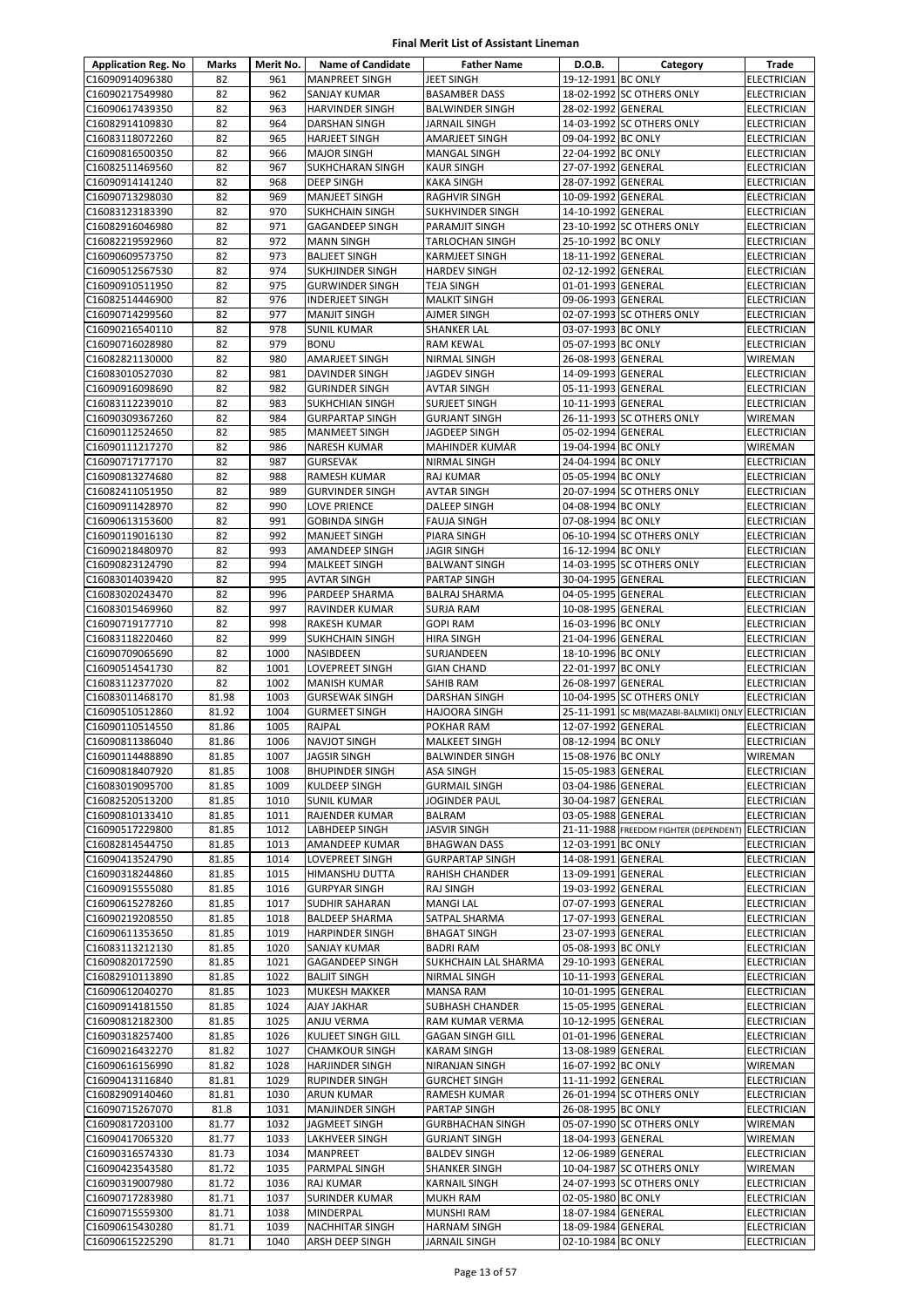| <b>Application Reg. No</b>         | Marks          | Merit No.    | <b>Name of Candidate</b>                        | <b>Father Name</b>                           | D.O.B.                                   | Category                                  | Trade                             |
|------------------------------------|----------------|--------------|-------------------------------------------------|----------------------------------------------|------------------------------------------|-------------------------------------------|-----------------------------------|
| C16090912452750                    | 81.71          | 1041         | <b>JASBIR SINGH</b>                             | <b>ANGREZ SINGH</b>                          | 19-04-1985 BC ONLY                       |                                           | <b>ELECTRICIAN</b>                |
| C16090913527610                    | 81.71          | 1042         | <b>GURJANT SINGH</b>                            | <b>MEJOR SINGH</b>                           | 08-07-1985 GENERAL                       |                                           | ELECTRICIAN                       |
| C16090812549360                    | 81.71          | 1043         | <b>DALVIR SINGH</b>                             | MUKHTIAR SINGH                               |                                          | 10-04-1989 SC OTHERS ONLY                 | ELECTRICIAN                       |
| C16090411423160                    | 81.71          | 1044         | <b>SURJIT KUMAR</b>                             | <b>HARBANS LAL</b>                           |                                          | 10-06-1990 SC OTHERS ONLY                 | ELECTRICIAN                       |
| C16090517235080                    | 81.71          | 1045         | <b>TEJ PAL</b>                                  | <b>BALWANT RAI</b>                           | 20-06-1990 BC ONLY                       |                                           | ELECTRICIAN                       |
| C16083110459820<br>C16082512364670 | 81.71<br>81.71 | 1046<br>1047 | <b>JAGRAJ SINGH</b><br><b>CHARNJEET KUMAR</b>   | <b>GURNAM SINGH</b><br><b>DARSHAN KUMAR</b>  | 17-11-1991 GENERAL<br>09-02-1992 GENERAL |                                           | ELECTRICIAN                       |
| C16090114554640                    | 81.71          | 1048         | <b>GAGANDEEP SINGH</b>                          | <b>BHAGWAN SINGH</b>                         | 25-03-1992 GENERAL                       |                                           | ELECTRICIAN<br>WIREMAN            |
| C16082416524080                    | 81.71          | 1049         | <b>SISH PAL</b>                                 | <b>RAM PARTAP</b>                            | 04-04-1992 BC ONLY                       |                                           | ELECTRICIAN                       |
| C16082812078240                    | 81.71          | 1050         | <b>RAMVIR SINGH</b>                             | SAMSHER SINGH                                | 12-08-1992 GENERAL                       |                                           | ELECTRICIAN                       |
| C16090910336560                    | 81.71          | 1051         | <b>SURINDER SINGH</b>                           | <b>GURCHARAN SINGH</b>                       |                                          | 29-12-1992 SC OTHERS ONLY                 | ELECTRICIAN                       |
| C16090519195710                    | 81.71          | 1052         | <b>MANJEET SINGH</b>                            | <b>HANS RAJ</b>                              | 25-02-1993 GENERAL                       |                                           | <b>ELECTRICIAN</b>                |
| C16083010524900                    | 81.71          | 1053         | <b>JAGDEV SINGH</b>                             | NARINDER SINGH                               | 26-05-1993 BC ONLY                       |                                           | ELECTRICIAN                       |
| C16090609344520                    | 81.71          | 1054         | <b>HARDIP SINGH</b>                             | <b>NARAIN SINGH</b>                          | 26-06-1993 GENERAL                       |                                           | ELECTRICIAN                       |
| C16083111331500                    | 81.71          | 1055         | <b>RAMKRISHAN SINGH</b>                         | MUKHTIAR SINGH                               | 04-12-1993 BC ONLY                       |                                           | ELECTRICIAN                       |
| C16090213596770                    | 81.71          | 1056         | <b>GURPREET SINGH</b>                           | <b>BABU SINGH</b>                            | 06-06-1994 GENERAL                       |                                           | ELECTRICIAN                       |
| C16083015039860                    | 81.7           | 1057         | <b>AMRITPAL SINGH</b>                           | <b>CHAMKAUR SINGH</b>                        | 18-12-1995 BC ONLY                       |                                           | ELECTRICIAN                       |
| C16090810074550<br>C16090509484730 | 81.66<br>81.66 | 1058<br>1059 | <b>BALRAJ SINGH</b>                             | <b>SUKHDEV SINGH</b><br><b>BALVIR SINGH</b>  | 10-01-1984 GENERAL<br>08-06-1992 GENERAL |                                           | WIREMAN<br><b>WIREMAN</b>         |
| C16090709132750                    | 81.62          | 1060         | RAJA<br><b>SURESH KUMAR</b>                     | <b>KRISHAN LAL</b>                           | 05-03-1994 BC ONLY                       |                                           | <b>ELECTRICIAN</b>                |
| C16090713207390                    | 81.62          | 1061         | <b>GURPREET SINGH</b>                           | <b>AVTAR SINGH</b>                           | 05-07-1995 GENERAL                       |                                           | ELECTRICIAN                       |
| C16082313314740                    | 81.59          | 1062         | SANDEEP KUMAR                                   | <b>KASHMIR LAL</b>                           | 15-02-1993 BC ONLY                       |                                           | WIREMAN                           |
| C16082615169240                    | 81.58          | 1063         | <b>HARSIMRANJIT SINGH</b>                       | <b>KAWALJIT SINGH</b>                        | 26-07-1994 GENERAL                       |                                           | ELECTRICIAN                       |
| C16083118071360                    | 81.57          | 1064         | <b>GURMEET SINGH</b>                            | PREM SINGH                                   |                                          | 29-03-1980 SC OTHERS ONLY                 | ELECTRICIAN                       |
| C16082909250500                    | 81.57          | 1065         | <b>ANOKH SINGH</b>                              | SARWAN SINGH                                 | 06-08-1985 GENERAL                       |                                           | ELECTRICIAN                       |
| C16090309584450                    | 81.57          | 1066         | <b>ANOKH SINGH</b>                              | SARWAN SINGH                                 | 06-08-1985 GENERAL                       |                                           | WIREMAN                           |
| C16090809074570                    | 81.57          | 1067         | DHARMINDER SINGH                                | <b>MAJOR SINGH</b>                           | 13-05-1986 GENERAL                       |                                           | <b>ELECTRICIAN</b>                |
| C16090514115900                    | 81.57          | 1068         | <b>BALJINDER SINGH</b>                          | <b>ASHOK KUMAR</b>                           | 30-10-1987 GENERAL                       |                                           | ELECTRICIAN                       |
| C16090819458150                    | 81.57          | 1069         | <b>RAVI</b>                                     | <b>CHATAR SINGH</b>                          | 15-10-1988 BC ONLY                       |                                           | <b>ELECTRICIAN</b>                |
| C16090519161070                    | 81.57          | 1070         | <b>MAHAVEER</b>                                 | <b>KRISHAN LAL</b>                           | 20-11-1988 GENERAL                       |                                           | ELECTRICIAN                       |
| C16090818327180                    | 81.57          | 1071         | <b>KAWALJEET</b>                                | SOBHA RAM                                    | 11-12-1988 BC ONLY                       |                                           | <b>ELECTRICIAN</b>                |
| C16090713425320<br>C16083015344000 | 81.57<br>81.57 | 1072<br>1073 | <b>HARDEEP SINGH</b><br><b>ROOP SINGH</b>       | <b>GORA SINGH</b><br><b>HAKAM SINGH</b>      | 25-04-1989 GENERAL                       | 07-09-1989 SC OTHERS ONLY                 | ELECTRICIAN<br>ELECTRICIAN        |
| C16090810285020                    | 81.57          | 1074         | <b>HARJINDER SINGH</b>                          | AJAIB SINGH                                  | 07-09-1989 GENERAL                       |                                           | ELECTRICIAN                       |
| C16090112013450                    | 81.57          | 1075         | <b>MORRA SINGH</b>                              | <b>BOHAR SINGH</b>                           | 02-03-1990 GENERAL                       |                                           | ELECTRICIAN                       |
| C16083111114250                    | 81.57          | 1076         | <b>AMARJEET SINGH</b>                           | <b>JANGIR SINGH</b>                          |                                          | 22-04-1990 SC OTHERS ONLY                 | ELECTRICIAN                       |
| C16082616103460                    | 81.57          | 1077         | SANDEEP KUMAR                                   | PRITAM CHAND                                 | 02-03-1991 GENERAL                       |                                           | ELECTRICIAN                       |
| C16090912286430                    | 81.57          | 1078         | <b>JAGSEER SINGH</b>                            | <b>BIRBAL SINGH</b>                          | 01-12-1991 GENERAL                       |                                           | ELECTRICIAN                       |
| C16082913488690                    | 81.57          | 1079         | SANDEEP KUMAR                                   | <b>HARBANS LAL</b>                           | 07-01-1992 BC ONLY                       |                                           | ELECTRICIAN                       |
| C16090118526410                    | 81.57          | 1080         | <b>KULDEEP SINGH</b>                            | <b>JAGTAR SINGH</b>                          | 03-04-1992 BC ONLY                       |                                           | ELECTRICIAN                       |
| C16090812549810                    | 81.57          | 1081         | <b>HARJEET SINGH</b>                            | <b>JARNAIL SINGH</b>                         | 09-04-1992 GENERAL                       |                                           | ELECTRICIAN                       |
| C16090219161500                    | 81.57          | 1082         | <b>GOURAV KUMAR</b>                             | <b>HARBANS LAL</b>                           | 27-05-1992 BC ONLY                       |                                           | WIREMAN                           |
| C16090909592170                    | 81.57          | 1083         | <b>GURPREET SINGH</b>                           | <b>MITHU SINGH</b>                           | 01-01-1993 GENERAL                       |                                           | ELECTRICIAN                       |
| C16090719468360                    | 81.57          | 1084         | <b>JASVEER SINGH</b>                            | <b>FARMEJ SINGH</b>                          | 04-05-1993 GENERAL                       |                                           | ELECTRICIAN                       |
| C16090212361960<br>C16082314372690 | 81.57<br>81.57 | 1085<br>1086 | <b>BHUPINDER SINGH</b><br><b>JARNAIL SINGH</b>  | <b>HARBANSH SINGH</b><br><b>BALDEV SINGH</b> | 07-11-1993 GENERAL                       | 02-07-1993 SC OTHERS ONLY                 | ELECTRICIAN<br><b>ELECTRICIAN</b> |
| C16090812525870                    | 81.57          | 1087         | <b>GAGANDEEP SINGH</b>                          | <b>HARMAIL SINGH</b>                         | 14-12-1993 BC ONLY                       |                                           | <b>ELECTRICIAN</b>                |
| C16090618542730                    | 81.57          | 1088         | <b>VIJENDER SINGH</b>                           | LAXMAN SINGH                                 | 10-01-1994 GENERAL                       |                                           | <b>ELECTRICIAN</b>                |
| C16082915321680                    | 81.57          | 1089         | PRABHJOT SINGH                                  | <b>HARMESH LAL</b>                           | 15-08-1994 BC ONLY                       |                                           | <b>ELECTRICIAN</b>                |
| C16090511366230                    | 81.57          | 1090         | JAGJEET SINGH                                   | <b>CHHINDER SINGH</b>                        | 20-08-1996 GENERAL                       |                                           | ELECTRICIAN                       |
| C16090207070880                    | 81.53          | 1091         | SANDEEP SINGH                                   | ANGREJ SINGH                                 | 03-05-1995 GENERAL                       |                                           | ELECTRICIAN                       |
| C16090816051140                    | 81.51          | 1092         | <b>GURBAJ SINGH</b>                             | <b>HAKAM SINGH</b>                           | 11-10-1994 GENERAL                       |                                           | WIREMAN                           |
| C16090719001540                    | 81.5           | 1093         | <b>KAWALJEET SINGH</b>                          | <b>BALWINDER SINGH</b>                       | 29-04-1993 BC ONLY                       |                                           | ELECTRICIAN                       |
| C16090513523050                    | 81.5           | 1094         | <b>NAVPREET SINGH</b>                           | <b>IQBAL SINGH</b>                           | 21-06-1993 BC ONLY                       |                                           | <b>ELECTRICIAN</b>                |
| C16090818568650                    | 81.48          | 1095         | YASEEN KHAN                                     | <b>NOOR MOHD</b>                             | 18-10-1993 BC ONLY                       |                                           | <b>ELECTRICIAN</b>                |
| C16082919379040                    | 81.48          | 1096<br>1097 | <b>AMRITPAL SINGH</b>                           | <b>BUTA SINGH</b>                            | 07-11-1994 GENERAL                       |                                           | ELECTRICIAN                       |
| C16090314362920<br>C16090411075510 | 81.43<br>81.42 | 1098         | <b>PUSHPINDER SINGH</b><br><b>BALJEET SINGH</b> | <b>IQBAL SINGH</b><br><b>HOSHIAR SINGH</b>   | 11-10-1991 GENERAL<br>20-03-1980 GENERAL |                                           | ELECTRICIAN<br>ELECTRICIAN        |
| C16090820583300                    | 81.42          | 1099         | <b>CHARANJEE LAL BOHTE</b>                      | <b>FAQIR CHAND</b>                           |                                          | 15-08-1982 SC MB(MAZABI-BALMIKI) ONLY     | ELECTRICIAN                       |
| C16090519504280                    | 81.42          | 1100         | <b>BALWINDER SINGH</b>                          | <b>GURTAR SINGH</b>                          | 02-02-1984 BC ONLY                       |                                           | WIREMAN                           |
| C16082818051110                    | 81.42          | 1101         | <b>GURCHARAN SINGH</b>                          | <b>BALVIR SINGH</b>                          | 26-02-1986 GENERAL                       |                                           | <b>ELECTRICIAN</b>                |
| C16090410514490                    | 81.42          | 1102         | <b>NARESH KUMAR</b>                             | <b>JAGDISH RAM</b>                           |                                          | 28-05-1986 SC OTHERS ONLY                 | ELECTRICIAN                       |
| C16090219131700                    | 81.42          | 1103         | GAGANDEEP SINGH                                 | <b>HARPAL SINGH</b>                          | 12-01-1988 GENERAL                       |                                           | WIREMAN                           |
| C16090819417010                    | 81.42          | 1104         | <b>HARWINDER SINGH</b>                          | <b>BELA SINGH</b>                            |                                          | 15-04-1988 SC OTHERS ONLY                 | ELECTRICIAN                       |
| C16083120364270                    | 81.42          | 1105         | RAJWINDER SINGH                                 | SURINDER KUMAR                               | 25-12-1988 BC ONLY                       |                                           | ELECTRICIAN                       |
| C16090716123350                    | 81.42          | 1106         | RAJWINDER SINGH                                 | SURINDER KUMAR                               | 25-12-1988 BC ONLY                       |                                           | WIREMAN                           |
| C16090711425390                    | 81.42          | 1107         | SANDEEP KUMAR                                   | <b>ROOP CHAND</b>                            | 28-05-1989 BC ONLY                       |                                           | ELECTRICIAN                       |
| C16090220090200                    | 81.42          | 1108         | JATINDER SINGH                                  | SODHI SINGH                                  | 14-08-1989 BC ONLY                       |                                           | ELECTRICIAN                       |
| C16090816241890                    | 81.42          | 1109         | SANDEEP<br><b>GURSEWAK SINGH</b>                | <b>SURAJ BHAN</b>                            | 08-12-1989 GENERAL<br>15-03-1990 BC ONLY |                                           | ELECTRICIAN                       |
| C16090714556010<br>C16082811361390 | 81.42<br>81.42 | 1110<br>1111 | <b>LAKHVIR SINGH</b>                            | <b>GURDEV SINGH</b><br>JAGSEER SINGH         | 08-04-1990 GENERAL                       |                                           | ELECTRICIAN<br>WIREMAN            |
| C16083110342810                    | 81.42          | 1112         | JAGSEER SINGH                                   | <b>GINDER SINGH</b>                          | 25-04-1990 GENERAL                       |                                           | ELECTRICIAN                       |
| C16090310333070                    | 81.42          | 1113         | <b>JAI KISHAN</b>                               | <b>DHARM PAL</b>                             | 12-07-1990 GENERAL                       |                                           | ELECTRICIAN                       |
| C16090911133660                    | 81.42          | 1114         | <b>RAJBIR SINGH</b>                             | <b>BALJINDER SINGH</b>                       | 11-04-1991 BC ONLY                       |                                           | ELECTRICIAN                       |
| C16090517330890                    | 81.42          | 1115         | <b>JAGJIT SINGH</b>                             | <b>MAHINDER SINGH</b>                        | 05-07-1992 BC ONLY                       |                                           | ELECTRICIAN                       |
| C16090813269060                    | 81.42          | 1116         | <b>BEANT SINGH</b>                              | <b>MITHU SINGH</b>                           | 05-08-1992 GENERAL                       |                                           | ELECTRICIAN                       |
| C16082916123850                    | 81.42          | 1117         | ANIL KUMAR                                      | PRABHU DAYAL                                 | 04-01-1993 GENERAL                       |                                           | ELECTRICIAN                       |
| C16090209368700                    | 81.42          | 1118         | LAKHWINDER KUMAR                                | CHHINDER KUMAR                               |                                          | 03-08-1994 SC OTHERS ONLY                 | WIREMAN                           |
| C16090718583220                    | 81.42          | 1119         | SHUBHAM                                         | <b>BALWINDER SINGH</b>                       |                                          | 01-03-1995 PERSON WITH DISABILITY (ORTHO) | <b>WIREMAN</b>                    |
| C16082412229970                    | 81.4           | 1120         | SARABJEET SINGH                                 | <b>MANJEET SINGH</b>                         |                                          | 28-09-1991 SC OTHERS ONLY                 | ELECTRICIAN                       |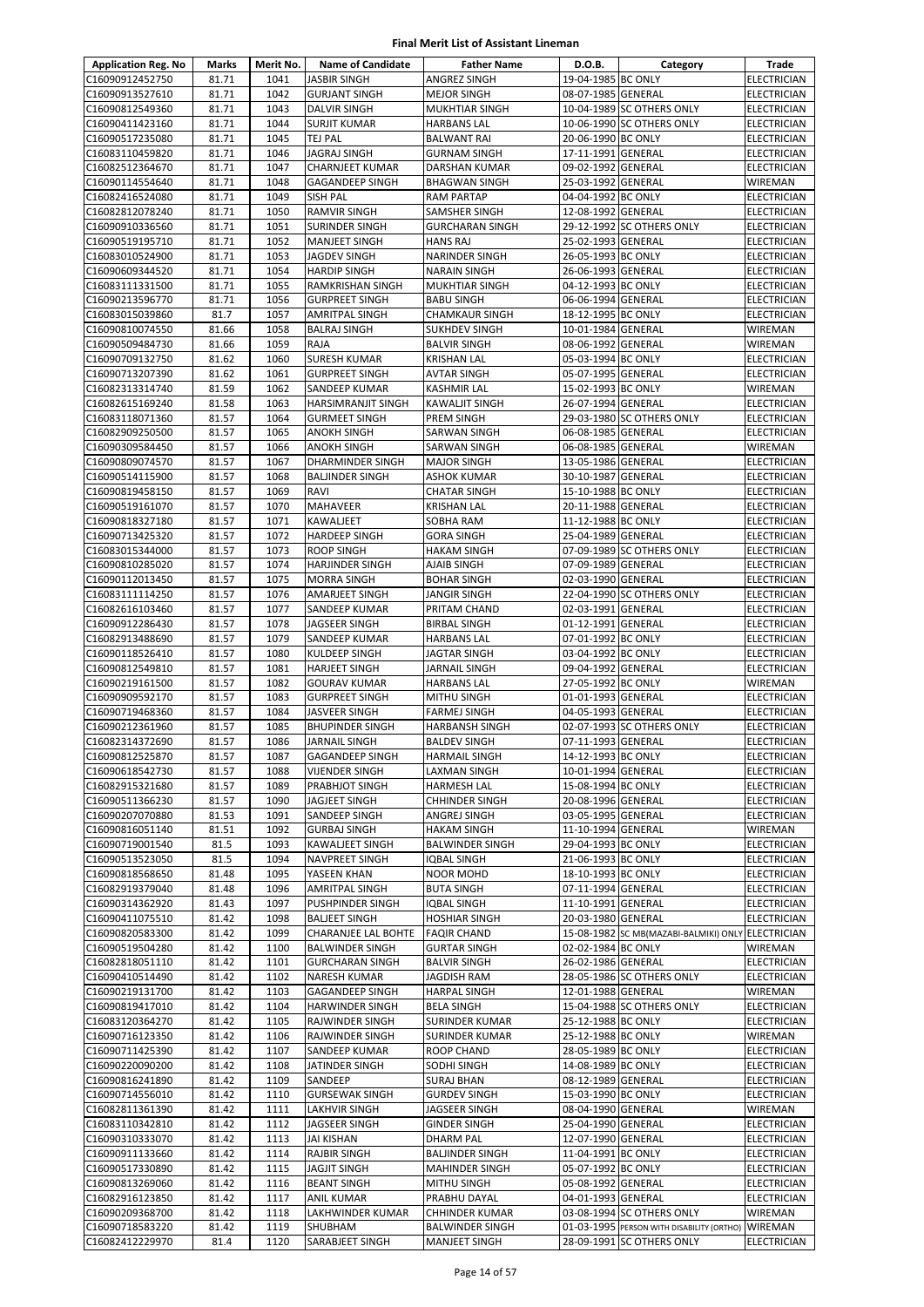| <b>Application Reg. No</b>         | <b>Marks</b>   | Merit No.    | <b>Name of Candidate</b>                | <b>Father Name</b>                     | D.O.B.                                   | Category                                          | Trade                                    |
|------------------------------------|----------------|--------------|-----------------------------------------|----------------------------------------|------------------------------------------|---------------------------------------------------|------------------------------------------|
| C16083010580670                    | 81.34          | 1121         | <b>GURDARSHAN SINGH</b>                 | <b>LEELA SINGH</b>                     | 09-02-1990 GENERAL                       |                                                   | <b>ELECTRICIAN</b>                       |
| C16090214274430                    | 81.33          | 1122         | <b>BALVINDER SINGH</b>                  | PREM SINGH                             |                                          | 28-07-1994 SC OTHERS ONLY                         | ELECTRICIAN                              |
| C16082813388330                    | 81.31          | 1123         | <b>AMARINDER SINGH</b>                  | TARSAM SINGH                           |                                          | 25-03-1993 SC MB(MAZABI-BALMIKI) ONLY ELECTRICIAN |                                          |
| C16090912482410                    | 81.3           | 1124         | <b>SUKHDEV SINGH</b>                    | <b>VEER SINGH</b>                      |                                          | 17-04-1993 SC OTHERS ONLY                         | <b>ELECTRICIAN</b>                       |
| C16082310587590                    | 81.29          | 1125         | <b>BOHAR SINGH</b>                      | PARAMJIT SINGH                         | 20-01-1984 GENERAL                       |                                                   | WIREMAN                                  |
| C16090716527280                    | 81.29          | 1126         | <b>JASVIR SINGH</b>                     | <b>BUTA SINGH</b>                      | 14-03-1985 GENERAL                       |                                                   | <b>ELECTRICIAN</b>                       |
| C16090214583570                    | 81.29          | 1127         | SAHIL                                   | SOMNATH                                |                                          | 22-12-1997 SC OTHERS ONLY                         | <b>ELECTRICIAN</b>                       |
| C16090613144370                    | 81.28          | 1128<br>1129 | ANIL KUMAR                              | LACHHMAN RAM                           | 04-12-1978 BC ONLY                       |                                                   | <b>ELECTRICIAN</b>                       |
| C16090313382650<br>C16090716593350 | 81.28<br>81.28 | 1130         | ASHWANI KUMAR<br><b>NARINDER KAUL</b>   | JAMEET SINGH<br>MAKHAN LAL KAUL        | 01-07-1981 GENERAL<br>30-07-1983 GENERAL |                                                   | <b>ELECTRICIAN</b><br>ELECTRICIAN        |
| C16082612290660                    | 81.28          | 1131         | <b>SUKHBIR SINGH</b>                    | SURINDER SINGH                         | 11-02-1984 BC ONLY                       |                                                   | <b>ELECTRICIAN</b>                       |
| C16083009361200                    | 81.28          | 1132         | <b>DHARMINDER SINGH</b>                 | <b>GURMEJ SINGH</b>                    | 05-01-1987 GENERAL                       |                                                   | <b>ELECTRICIAN</b>                       |
| C16082310309590                    | 81.28          | 1133         | <b>DHARMINDER SINGH</b>                 | <b>GURMEJ SINGH</b>                    |                                          | 05-01-1987 EX-SERVICEMAN(DEPENDENT)               | <b>ELECTRICIAN</b>                       |
| C16082915143970                    | 81.28          | 1134         | <b>JATINDER KUMAR</b>                   | JATT RAM                               | 20-08-1987 BC ONLY                       |                                                   | ELECTRICIAN                              |
| C16082923155430                    | 81.28          | 1135         | <b>VARINDER SINGH</b>                   | RAM SARUP                              |                                          | 27-01-1988 SC OTHERS ONLY                         | ELECTRICIAN                              |
| C16090516241940                    | 81.28          | 1136         | <b>MADAN LAL</b>                        | HANS RAJ                               | 10-08-1988 BC ONLY                       |                                                   | ELECTRICIAN                              |
| C16090818251760                    | 81.28          | 1137         | <b>SAROJ RANI</b>                       | AMAR LAL                               | 16-08-1988 BC ONLY                       |                                                   | <b>ELECTRICIAN</b>                       |
| C16083111591520                    | 81.28          | 1138         | SANDEEP KUMAR                           | PURAN CHAND                            | 15-08-1989 BC ONLY                       |                                                   | WIREMAN                                  |
| C16082514239260                    | 81.28          | 1139         | AMANDEEP                                | <b>BALJEET SINGH</b>                   | 02-02-1990 BC ONLY                       |                                                   | WIREMAN                                  |
| C16083021087310                    | 81.28          | 1140         | <b>GAGANDIP SINGH</b>                   | PARAMJIT SINGH                         | 28-02-1990 GENERAL                       |                                                   | <b>ELECTRICIAN</b>                       |
| C16090519286310                    | 81.28<br>81.28 | 1141<br>1142 | <b>HARJINDER SINGH</b>                  | <b>GURDEEP SINGH</b><br>PARMJEET SINGH | 28-04-1990 GENERAL                       |                                                   | <b>ELECTRICIAN</b>                       |
| C16090813097610<br>C16082814317340 | 81.28          | 1143         | SANDEEP SINGH<br><b>MANDEEP SINGH</b>   | RAM CHANDER                            | 02-09-1990 GENERAL                       | 29-01-1991 SC OTHERS ONLY                         | ELECTRICIAN<br>ELECTRICIAN               |
| C16083010188230                    | 81.28          | 1144         | <b>GURJEET SINGH</b>                    | SWINDER SINGH                          | 30-03-1991 BC ONLY                       |                                                   | <b>ELECTRICIAN</b>                       |
| C16090610063180                    | 81.28          | 1145         | <b>RAJ KUMAR</b>                        | <b>GURBACHAN LAL</b>                   | 15-09-1991 BC ONLY                       |                                                   | ELECTRICIAN                              |
| C16090514052520                    | 81.28          | 1146         | <b>MOHAN SINGH</b>                      | AJMER SINGH                            | 17-12-1991 BC ONLY                       |                                                   | ELECTRICIAN                              |
| C16090615324150                    | 81.28          | 1147         | <b>VINOD KUMAR</b>                      | <b>MANGI LAL</b>                       | 03-05-1992 GENERAL                       |                                                   | ELECTRICIAN                              |
| C16090619258470                    | 81.28          | 1148         | <b>HARPREET SINGH</b>                   | <b>KULWANT SINGH</b>                   | 26-07-1992 BC ONLY                       |                                                   | <b>ELECTRICIAN</b>                       |
| C16090208592720                    | 81.28          | 1149         | <b>AMANDEEP SINGH</b>                   | <b>BALJINDER SINGH</b>                 |                                          | 03-02-1993 SC OTHERS ONLY                         | WIREMAN                                  |
| C16090720474130                    | 81.28          | 1150         | <b>TIRATH RAM</b>                       | <b>KHEM CHAND</b>                      | 25-04-1993 BC ONLY                       |                                                   | <b>ELECTRICIAN</b>                       |
| C16090214141180                    | 81.28          | 1151         | <b>SYAM SUNDER</b>                      | RAM CHANDER                            | 13-05-1993 GENERAL                       |                                                   | <b>ELECTRICIAN</b>                       |
| C16090519165640                    | 81.28          | 1152         | GAGANDEEP                               | RAKESH KUMAR                           | 01-07-1993 BC ONLY                       |                                                   | <b>ELECTRICIAN</b>                       |
| C16090710234590                    | 81.28          | 1153         | <b>HARPREET SINGH</b>                   | <b>KALA CHAND</b>                      | 28-07-1993 BC ONLY                       |                                                   | ELECTRICIAN                              |
| C16090911490710                    | 81.28          | 1154         | MANPREET SINGH                          | ANGRAIJ SINGH                          | 10-09-1994 GENERAL                       |                                                   | ELECTRICIAN                              |
| C16090809471170<br>C16090913223720 | 81.28<br>81.28 | 1155<br>1156 | <b>GURPINDER SINGH</b><br>SANJEEV KUMAR | <b>GURDEV SINGH</b><br>RAJINDER SINGH  | 23-10-1995 GENERAL                       | 21-05-1995 SC OTHERS ONLY                         | ELECTRICIAN<br><b>ELECTRICIAN</b>        |
| C16090910290720                    | 81.28          | 1157         | SUSHIL SALARIA                          | NARINDER SINGH SALARIA                 | 21-10-1997 GENERAL                       |                                                   | <b>ELECTRICIAN</b>                       |
| C16090812180270                    | 81.25          | 1158         | PRITAM SINGH                            | JOGINDER SINGH                         |                                          | 03-05-1992 SC OTHERS ONLY                         | ELECTRICIAN                              |
| C16090813423960                    | 81.25          | 1159         | RAGHVEER SINGH                          | DAYAL SINGH                            |                                          | 14-04-1994 SC OTHERS ONLY                         | ELECTRICIAN                              |
| C16090612026170                    | 81.25          | 1160         | <b>NAVNEET SINGH</b>                    | SATVINDER SINGH                        | 20-07-1997 GENERAL                       |                                                   | <b>ELECTRICIAN</b>                       |
| C16090615215000                    | 81.24          | 1161         | <b>DANA RAM</b>                         | LICHHI RAM                             | 01-07-1992 GENERAL                       |                                                   | <b>ELECTRICIAN</b>                       |
| C16090819147610                    | 81.2           | 1162         | <b>IQBAL SINGH</b>                      | <b>GURDEV SINGH</b>                    | 14-08-1991 BC ONLY                       |                                                   | <b>ELECTRICIAN</b>                       |
| C16090910321580                    | 81.18          | 1163         | YADWINDER SINGH                         | ANGRAJ SINGH                           | 07-06-1993 GENERAL                       |                                                   | <b>ELECTRICIAN</b>                       |
| C16083010176070                    | 81.16          | 1164         | SHINDERPAL SINGH                        | <b>BISHAN SINGH</b>                    |                                          | 03-08-1983 SC OTHERS ONLY                         | <b>ELECTRICIAN</b>                       |
| C16090117108580                    | 81.14          | 1165         | <b>KEWAL KRISHAN</b>                    | <b>DHARAM PAL</b>                      | 16-04-1975 BC ONLY                       |                                                   | ELECTRICIAN                              |
| C16090611361580                    | 81.14          | 1166         | <b>GIAN SINGH</b>                       | <b>BHAGWAN SINGH</b>                   | 01-04-1981 GENERAL                       | 26-01-1981 SC OTHERS ONLY                         | WIREMAN                                  |
| C16090915097980<br>C16090112350080 | 81.14<br>81.14 | 1167<br>1168 | <b>BALJIT KAUR</b><br>SHALINDER YADAV   | PARGAT SINGH<br>UMA SHANKAR YADAV      | 21-02-1982 GENERAL                       |                                                   | <b>ELECTRICIAN</b><br><b>WIREMAN</b>     |
| C16090717287060                    | 81.14          | 1169         | AMANDEEP SINGH                          | SUKHWINDER SINGH                       | 14-10-1985 BC ONLY                       |                                                   | WIREMAN                                  |
| C16090515272330                    | 81.14          | 1170         | <b>SUKHVIR SINGH</b>                    | AMARJIT SINGH                          | 12-11-1986 BC ONLY                       |                                                   | ELECTRICIAN                              |
| C16090911099050                    | 81.14          | 1171         | <b>INDERJEET SINGH</b>                  | <b>GURNAM SINGH</b>                    | 10-03-1987 GENERAL                       |                                                   | ELECTRICIAN                              |
| C16090514056820                    | 81.14          | 1172         | <b>BALVIR SINGH</b>                     | <b>BABU SINGH</b>                      | 21-09-1987 GENERAL                       |                                                   | WIREMAN                                  |
| C16090510455970                    | 81.14          | 1173         | NAVDEEP SINGH                           | KULDEEP SINGH                          | 17-01-1989 BC ONLY                       |                                                   | ELECTRICIAN                              |
| C16090207496850                    | 81.14          | 1174         | <b>MANDEEP SINGH</b>                    | <b>SUKHDEV SINGH</b>                   | 11-05-1989 GENERAL                       |                                                   | WIREMAN                                  |
| C16090418265030                    | 81.14          | 1175         | JAGSEER SINGH                           | <b>NAZAR SINGH</b>                     | 03-12-1989 BC ONLY                       |                                                   | <b>ELECTRICIAN</b>                       |
| C16090516273600                    | 81.14          | 1176         | <b>SUKHDEEP SINGH</b>                   | <b>KULWANT SINGH</b>                   | 16-12-1989 GENERAL                       |                                                   | <b>ELECTRICIAN</b>                       |
| C16090810251790                    | 81.14          | 1177         | <b>JASPAL SHARMA</b>                    | KULDEEP KUMAR                          | 15-01-1990 GENERAL                       |                                                   | ELECTRICIAN                              |
| C16090814290820<br>C16090214328700 | 81.14<br>81.14 | 1178<br>1179 | <b>GOURAV BHATIA</b><br>SATPAL          | ASHOK KUMAR BHATIA<br>ROOP CHAND       | 20-04-1990 GENERAL<br>29-01-1991 GENERAL |                                                   | ELECTRICIAN<br><b>ELECTRICIAN</b>        |
| C16090513553770                    | 81.14          | 1180         | <b>KAMALDEEP SINGH</b>                  | <b>GURNAM SINGH</b>                    | 05-03-1991 GENERAL                       |                                                   | ELECTRICIAN                              |
| C16090109050480                    | 81.14          | 1181         | ANAND PARKASH                           | <b>MADAN LAL</b>                       | 07-07-1991 GENERAL                       |                                                   | <b>ELECTRICIAN</b>                       |
| C16090311599060                    | 81.14          | 1182         | <b>VARINDER SINGH</b>                   | PIPAL SINGH                            | 19-12-1991 GENERAL                       |                                                   | ELECTRICIAN                              |
| C16082410335630                    | 81.14          | 1183         | LOVEPREET SINGH                         | SWINDER SINGH                          | 10-03-1992 BC ONLY                       |                                                   | ELECTRICIAN                              |
| C16083111406980                    | 81.14          | 1184         | <b>GAGANDEEP SINGH</b>                  | <b>KRISHAN SINGH</b>                   | 20-04-1992 GENERAL                       |                                                   | WIREMAN                                  |
| C16090510091200                    | 81.14          | 1185         | <b>MADAN MOHAN</b>                      | MANIRAM                                | 21-06-1992 GENERAL                       |                                                   | ELECTRICIAN                              |
| C16090807590600                    | 81.14          | 1186         | <b>BHUSHAN SINGH</b>                    | KAKA SINGH                             |                                          | 09-09-1992 SC OTHERS ONLY                         | ELECTRICIAN                              |
| C16090818130720                    | 81.14          | 1187         | LAKHVIR SINGH                           | JANAK RAJ                              | 02-02-1995 GENERAL                       |                                                   | ELECTRICIAN                              |
| C16090319029580                    | 81.11          | 1188         | <b>GURPINDER SINGH</b>                  | SURJEET SINGH                          | 18-10-1982 GENERAL                       |                                                   | <b>ELECTRICIAN</b>                       |
| C16082809278870                    | 81.11          | 1189         | <b>HARJOT SINGH</b>                     | <b>GURMUKH SINGH</b>                   | 17-11-1995 GENERAL                       |                                                   | ELECTRICIAN                              |
| C16083112153570<br>C16090114464060 | 81.11<br>81.1  | 1190<br>1191 | SIMRANJEET SINGH<br>SANDEEP KUMAR       | TEJINDER SINGH<br>AMARJEET             | 05-03-1996 GENERAL<br>10-04-1986 BC ONLY |                                                   | <b>ELECTRICIAN</b><br><b>ELECTRICIAN</b> |
| C16090615217100                    | 81.09          | 1192         | <b>GURMEET SINGH</b>                    | LAL SINGH                              | 27-03-1987 BC ONLY                       |                                                   | ELECTRICIAN                              |
| C16090515058730                    | 81.07          | 1193         | JAI DEEP SINGH                          | <b>KARAJ SINGH</b>                     | 18-06-1993 GENERAL                       |                                                   | <b>ELECTRICIAN</b>                       |
| C16082910365240                    | 81.05          | 1194         | <b>GURSIMRAN SINGH</b>                  | <b>SUKHDEV SINGH</b>                   | 21-05-1993 GENERAL                       |                                                   | <b>ELECTRICIAN</b>                       |
| C16090912295530                    | 81.03          | 1195         | <b>SURINDER KUMAR</b>                   | PIRTHI RAM                             | 10-09-1991 BC ONLY                       |                                                   | ELECTRICIAN                              |
| C16090812569450                    | 81.02          | 1196         | NAGEEN KUMAR                            | RANVEER KUMAR                          | 21-08-1994 BC ONLY                       |                                                   | ELECTRICIAN                              |
| C16090513372710                    | 81             | 1197         | KULDEEP KUMAR                           | <b>BALWANT SINGH</b>                   | 08-01-1979 BC ONLY                       |                                                   | ELECTRICIAN                              |
| C16090909552030                    | 81             | 1198         | <b>SUKHMINDER SINGH</b>                 | AMARJIT SINGH                          | 07-02-1981 GENERAL                       |                                                   | WIREMAN                                  |
| C16082913301350                    | 81             | 1199         | <b>GURNAM SINGH</b>                     | <b>KRISHAN SINGH</b>                   |                                          | 30-04-1981 SC OTHERS ONLY                         | ELECTRICIAN                              |
| C16090215258800                    | 81             | 1200         | <b>JASBIR SINGH</b>                     | <b>AMAR SINGH</b>                      | 25-12-1981 GENERAL                       |                                                   | ELECTRICIAN                              |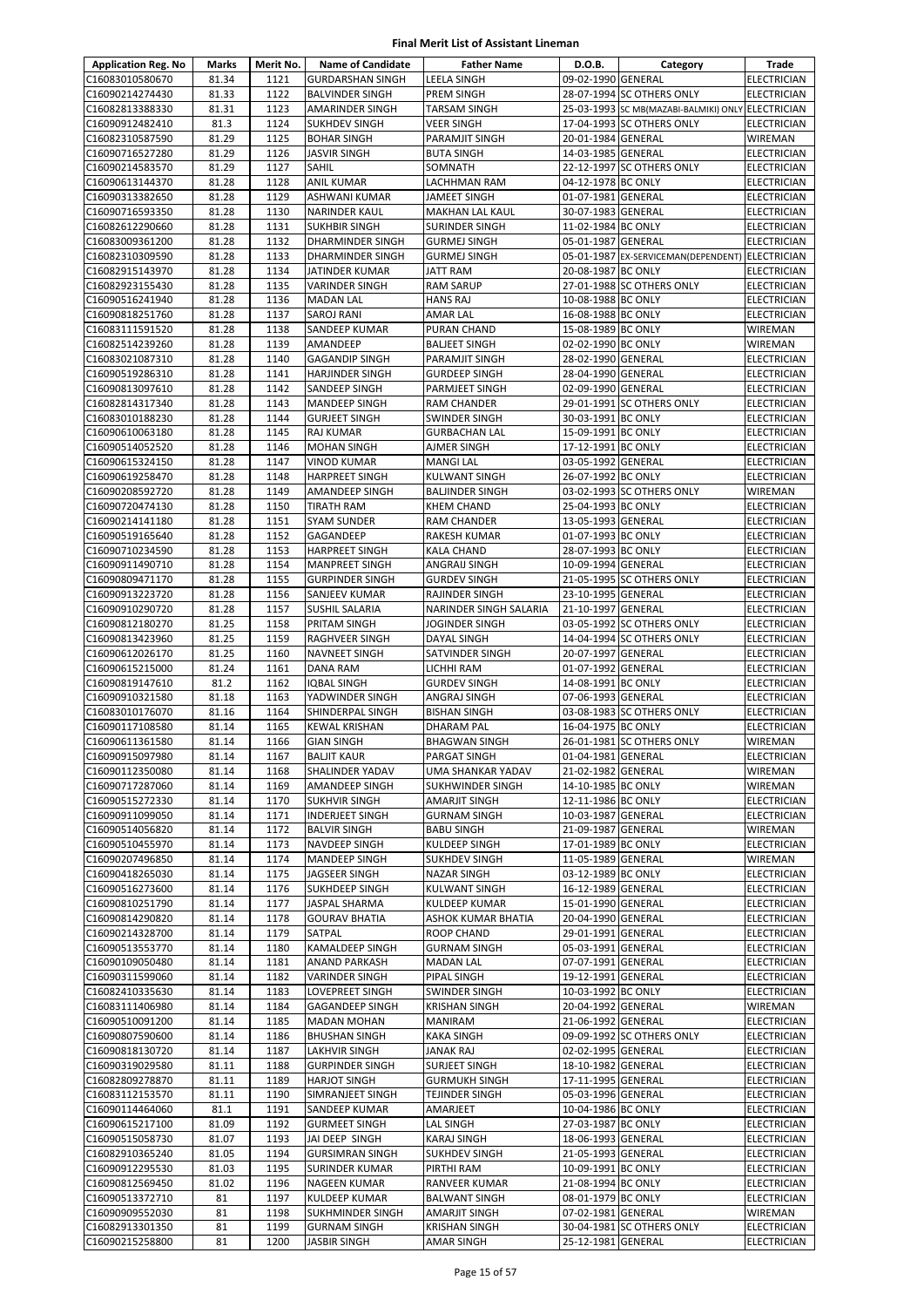| <b>Application Reg. No</b>         | Marks    | Merit No.    | <b>Name of Candidate</b>                         | <b>Father Name</b>                              | D.O.B.                                   | Category                                          | Trade                             |
|------------------------------------|----------|--------------|--------------------------------------------------|-------------------------------------------------|------------------------------------------|---------------------------------------------------|-----------------------------------|
| C16090815041990                    | 81       | 1201         | <b>DEEDAR SINGH</b>                              | <b>KASHMIR SINGH</b>                            | 01-01-1982 BC ONLY                       |                                                   | <b>ELECTRICIAN</b>                |
| C16090618479770                    | 81       | 1202         | RAMESH KUMAR                                     | <b>KASHMIR CHAND</b>                            | 02-05-1982 GENERAL                       |                                                   | <b>WIREMAN</b>                    |
| C16090413205150                    | 81       | 1203         | SANTOKH SINGH                                    | PIARA LAL                                       |                                          | 27-11-1982 SC OTHERS ONLY                         | WIREMAN                           |
| C16090710394120                    | 81       | 1204         | SHINDER SINGH                                    | <b>VED RAM</b>                                  |                                          | 12-12-1982 SC OTHERS ONLY                         | ELECTRICIAN                       |
| C16090913521120                    | 81       | 1205         | SURINDER SINGH                                   | <b>MAKHAN SINGH</b>                             |                                          | 05-04-1983 SC OTHERS ONLY                         | <b>ELECTRICIAN</b>                |
| C16090621248330                    | 81       | 1206         | <b>GURPREET SINGH</b>                            | <b>SUKHDEV SINGH</b>                            | 30-04-1983 GENERAL                       |                                                   | <b>ELECTRICIAN</b>                |
| C16090209488470                    | 81       | 1207         | PARDEEP SINGH                                    | DAYAL SINGH                                     |                                          | 24-01-1984 PERSON WITH DISABILITY (ORTHO)         | <b>WIREMAN</b>                    |
| C16090210049380<br>C16090909502420 | 81<br>81 | 1208<br>1209 | PARDEEP SINGH<br>OM PRAKASH                      | DAYAL SINGH<br>PEMA RAM                         | 01-07-1984 GENERAL                       | 24-01-1984 SC OTHERS ONLY                         | WIREMAN<br><b>ELECTRICIAN</b>     |
| C16083119206010                    | 81       | 1210         | VARINDER KUMAR                                   | LAL CHAND                                       |                                          | 15-08-1984 SC OTHERS ONLY                         | ELECTRICIAN                       |
| C16090511020420                    | 81       | 1211         | <b>JASVIR SINGH</b>                              | <b>DARSHAN SINGH</b>                            |                                          | 27-10-1984 SC OTHERS ONLY                         | <b>ELECTRICIAN</b>                |
| C16090815474470                    | 81       | 1212         | <b>HONEY</b>                                     | SADHU SINGH                                     | 11-05-1985 GENERAL                       |                                                   | ELECTRICIAN                       |
| C16090612386480                    | 81       | 1213         | <b>DALJIT SINGH</b>                              | <b>BALJINDER SINGH</b>                          | 15-06-1985 BC ONLY                       |                                                   | <b>ELECTRICIAN</b>                |
| C16090612430410                    | 81       | 1214         | <b>SHAM SUNDER</b>                               | <b>RAM MANOHAR</b>                              |                                          | 16-03-1986 SC MB(MAZABI-BALMIKI) ONLY             | <b>WIREMAN</b>                    |
| C16090313334200                    | 81       | 1215         | AMARBIR SINGH                                    | DILBAG SINGH                                    | 10-04-1986 GENERAL                       |                                                   | ELECTRICIAN                       |
| C16090717098850                    | 81       | 1216         | <b>VIKRAM</b>                                    | SARWAN KUMAR                                    | 10-09-1986 BC ONLY                       |                                                   | <b>ELECTRICIAN</b>                |
| C16083010169000                    | 81       | 1217         | MUKESH KUMAR                                     | <b>GANESH RAJ</b>                               | 08-05-1987 BC ONLY                       |                                                   | <b>ELECTRICIAN</b>                |
| C16090813015550                    | 81       | 1218         | RAJINDER SINGH                                   | <b>GURMEET SINGH</b>                            | 15-05-1987 GENERAL                       |                                                   | ELECTRICIAN                       |
| C16082612526650                    | 81       | 1219         | <b>GURJANT SINGH</b>                             | <b>KARAM SINGH</b>                              |                                          | 03-06-1987 SC OTHERS ONLY                         | <b>ELECTRICIAN</b>                |
| C16090710492020                    | 81       | 1220         | <b>SHIV KUMAR</b>                                | <b>BHAGAT RAM</b>                               | 28-09-1987 GENERAL                       |                                                   | <b>ELECTRICIAN</b>                |
| C16090616202070                    | 81       | 1221         | SANDEEP SINGH                                    | <b>AVTAR SINGH</b>                              | 14-10-1987 GENERAL                       |                                                   | WIREMAN                           |
| C16090916423750<br>C16090114405770 | 81<br>81 | 1222<br>1223 | <b>GURCHANAN SINGH</b><br><b>HARJINDER SINGH</b> | <b>SURAT SINGH</b><br><b>BALJEET SINGH</b>      | 15-03-1988 GENERAL<br>29-03-1988 BC ONLY |                                                   | ELECTRICIAN<br><b>ELECTRICIAN</b> |
| C16090617301070                    | 81       | 1224         | <b>GURBACHAN SINGH</b>                           | <b>KULWANT SINGH</b>                            | 02-04-1988 GENERAL                       |                                                   | <b>ELECTRICIAN</b>                |
| C16090616276700                    | 81       | 1225         | <b>GURDITT SINGH</b>                             | <b>IOBAL SINGH</b>                              | 12-04-1988 BC ONLY                       |                                                   | ELECTRICIAN                       |
| C16090510226490                    | 81       | 1226         | MANJU                                            | <b>SUBHASH CHANDRA</b>                          | 07-06-1988 BC ONLY                       |                                                   | <b>ELECTRICIAN</b>                |
| C16090808134150                    | 81       | 1227         | <b>GOPAL KUMAR</b>                               | <b>SOHAN LAL</b>                                | 15-07-1988 BC ONLY                       |                                                   | ELECTRICIAN                       |
| C16083016538140                    | 81       | 1228         | SATINDER SINGH                                   | <b>WAZIR SINGH</b>                              |                                          | 16-07-1988 SC OTHERS ONLY                         | WIREMAN                           |
| C16090613112940                    | 81       | 1229         | <b>HARMEET SINGH</b>                             | <b>JARNAIL SINGH</b>                            | 25-07-1988 GENERAL                       |                                                   | ELECTRICIAN                       |
| C16083111142320                    | 81       | 1230         | SARABJEET SINGH                                  | <b>SUKHDEV SINGH</b>                            | 13-09-1988 BC ONLY                       |                                                   | <b>ELECTRICIAN</b>                |
| C16090517363110                    | 81       | 1231         | <b>GURPREET SINGH</b>                            | <b>GURCHARAN SINGH</b>                          | 18-12-1988 GENERAL                       |                                                   | <b>ELECTRICIAN</b>                |
| C16090721015540                    | 81       | 1232         | SANDESH SINGH                                    | SANTOKH SINGH                                   |                                          | 03-02-1989 SC OTHERS ONLY                         | <b>ELECTRICIAN</b>                |
| C16082315135100                    | 81       | 1233         | JASBEER SINGH                                    | <b>GURBAKSH SINGH</b>                           | 24-04-1989 GENERAL                       |                                                   | ELECTRICIAN                       |
| C16082914287910                    | 81       | 1234         | DEEPAK KUMAR                                     | SHUMER LAL                                      | 21-09-1989 BC ONLY                       |                                                   | ELECTRICIAN                       |
| C16090311569970                    | 81       | 1235         | PARGAT SINGH                                     | <b>HARPAL SINGH</b>                             | 06-12-1989 GENERAL                       |                                                   | ELECTRICIAN                       |
| C16090116390860                    | 81       | 1236         | <b>GURDAS SINGH</b>                              | LAL SINGH                                       | 08-01-1990 BC ONLY                       |                                                   | <b>ELECTRICIAN</b>                |
| C16090912262760<br>C16090310584790 | 81<br>81 | 1237<br>1238 | MUKESH KUMAR<br><b>HARMEET SINGH</b>             | <b>MAMMU RAM</b><br>SHAMSHER SINGH              | 23-01-1990 BC ONLY                       | 15-01-1990 SC MB(MAZABI-BALMIKI) ONLY ELECTRICIAN | <b>ELECTRICIAN</b>                |
| C16090617228520                    | 81       | 1239         | PAWAN KUMAR                                      | <b>BAHADER RAM</b>                              | 06-06-1990 BC ONLY                       |                                                   | <b>ELECTRICIAN</b>                |
| C16090711585250                    | 81       | 1240         | <b>MILANJOT SINGH</b>                            | <b>JAGDEV SINGH</b>                             |                                          | 08-08-1990 SC OTHERS ONLY                         | <b>ELECTRICIAN</b>                |
| C16090217578190                    | 81       | 1241         | <b>KRISHAN KUMAR</b>                             | <b>DHARAM PAL</b>                               | 01-09-1990 BC ONLY                       |                                                   | <b>ELECTRICIAN</b>                |
| C16090911243130                    | 81       | 1242         | PARAMJIT SINGH                                   | ATTAR SINGH                                     |                                          | 08-10-1990 SC OTHERS ONLY                         | <b>ELECTRICIAN</b>                |
| C16090412418430                    | 81       | 1243         | ALAMJEET SINGH                                   | <b>HARBHAJAN SINGH</b>                          |                                          | 30-10-1990 SC OTHERS ONLY                         | <b>ELECTRICIAN</b>                |
| C16090315161790                    | 81       | 1244         | SATNAM SINGH                                     | <b>BALDEV SINGH</b>                             | 14-11-1990 GENERAL                       |                                                   | <b>ELECTRICIAN</b>                |
| C16082612005850                    | 81       | 1245         | MUNISH KUMAR                                     | <b>TARSEM LAL</b>                               |                                          | 04-01-1991 SC OTHERS ONLY                         | <b>ELECTRICIAN</b>                |
| C16083017326460                    | 81       | 1246         | JATINDERBIR SINGH                                | SANTOKH SINGH                                   | 02-02-1991 GENERAL                       |                                                   | <b>ELECTRICIAN</b>                |
| C16090911530380                    | 81       | 1247         | NARINDER KUMAR                                   | <b>SOHAN LAL</b>                                | 04-02-1991 BC ONLY                       |                                                   | <b>ELECTRICIAN</b>                |
| C16090809595900                    | 81       | 1248         | <b>KARAN KUMAR</b>                               | <b>CHANDU RAM</b>                               | 10-03-1991 BC ONLY                       |                                                   | <b>ELECTRICIAN</b>                |
| C16090817103270                    | 81       | 1249         | <b>GURPREET SINGH</b>                            | <b>SUKHDEV SINGH</b>                            | 14-03-1991 GENERAL                       |                                                   | <b>ELECTRICIAN</b>                |
| C16090516466460                    | 81       | 1250         | <b>HARPINDER SINGH</b>                           | <b>SUKHWINDER SINGH</b>                         | 15-03-1991 GENERAL                       |                                                   | ELECTRICIAN                       |
| C16090709579720<br>C16082615125320 | 81<br>81 | 1251<br>1252 | TARSEM SINGH<br>RABENDEEP SHARMA                 | <b>GHUDDAR SINGH</b><br><b>BABBARJIT SHARMA</b> | 20-05-1991 GENERAL<br>15-08-1991 GENERAL |                                                   | <b>ELECTRICIAN</b><br>WIREMAN     |
| C16090519125980                    | 81       | 1253         | AMRIK SINGH                                      | <b>JAGROOP SINGH</b>                            |                                          | 02-11-1991 SC OTHERS ONLY                         | WIREMAN                           |
| C16082511098970                    | 81       | 1254         | SURINDER SINGH                                   | <b>MAKHAN SINGH</b>                             |                                          | 16-11-1991 SC OTHERS ONLY                         | ELECTRICIAN                       |
| C16090713424490                    | 81       | 1255         | JAGSEER KAMBOJ                                   | <b>RAM KRISHAN</b>                              | 22-01-1992 GENERAL                       |                                                   | <b>ELECTRICIAN</b>                |
| C16090714063640                    | 81       | 1256         | <b>MANISH KUMAR</b>                              | <b>BIR SINGH</b>                                | 13-04-1992 GENERAL                       |                                                   | WIREMAN                           |
| C16090615514590                    | 81       | 1257         | SANDEEP SINGH                                    | <b>HARPREET SINGH</b>                           | 13-04-1992 GENERAL                       |                                                   | ELECTRICIAN                       |
| C16090412207000                    | 81       | 1258         | MANDEEP SINGH                                    | <b>HARDEV SINGH</b>                             | 20-04-1992 BC ONLY                       |                                                   | ELECTRICIAN                       |
| C16090513375050                    | 81       | 1259         | <b>VIJAY KUMAR</b>                               | KANSHI RAM                                      | 21-07-1992 BC ONLY                       |                                                   | ELECTRICIAN                       |
| C16082318094810                    | 81       | 1260         | RAMPAL SHARMA                                    | HEMRAJ SHARMA                                   | 15-08-1992 GENERAL                       |                                                   | ELECTRICIAN                       |
| C16090812130570                    | 81       | 1261         | <b>GURWINDER SINGH</b>                           | <b>GURMEET SINGH</b>                            |                                          | 21-08-1992 SC OTHERS ONLY                         | <b>ELECTRICIAN</b>                |
| C16090320144140                    | 81       | 1262         | SAGAR KALSI                                      | RAJESH KUMAR                                    | 28-08-1992 BC ONLY                       |                                                   | ELECTRICIAN                       |
| C16090415084210                    | 81       | 1263         | SAJAN KUMAR                                      | <b>ASHOK KUMAR</b>                              | 21-09-1992 GENERAL                       |                                                   | ELECTRICIAN                       |
| C16090914167920<br>C16090611189690 | 81<br>81 | 1264<br>1265 | <b>BHUPINDER SINGH</b><br><b>GURPREET SINGH</b>  | LACHHMAN SINGH<br>SADHU SINGH                   | 02-10-1992 GENERAL                       | 30-09-1992 SC OTHERS ONLY                         | ELECTRICIAN<br>ELECTRICIAN        |
| C16090914314140                    | 81       | 1266         | MANJEET SINGH                                    | MILKHA SINGH                                    |                                          | 09-10-1992 SC OTHERS ONLY                         | ELECTRICIAN                       |
| C16090716512860                    | 81       | 1267         | <b>GURJINDER SINGH</b>                           | <b>JASWANT SINGH</b>                            | 11-10-1992 BC ONLY                       |                                                   | ELECTRICIAN                       |
| C16090612054600                    | 81       | 1268         | MONU                                             | <b>MAHINDER SINGH</b>                           |                                          | 26-11-1992 SC MB(MAZABI-BALMIKI) ONLY ELECTRICIAN |                                   |
| C16090909162610                    | 81       | 1269         | PARVEEN RANI                                     | JANGEER SINGH                                   |                                          | 28-12-1992 SC OTHERS ONLY                         | WIREMAN                           |
| C16090413449130                    | 81       | 1270         | <b>HARWINDER SINGH</b>                           | <b>TEHAL SINGH</b>                              | 07-01-1993 GENERAL                       |                                                   | <b>ELECTRICIAN</b>                |
| C16090817157980                    | 81       | 1271         | AMANDEEP SINGH                                   | <b>JUGINDER SINGH</b>                           | 01-03-1993 GENERAL                       |                                                   | <b>ELECTRICIAN</b>                |
| C16090801078870                    | 81       | 1272         | SANDEEP KUMAR                                    | <b>MOHINDER SINGH</b>                           |                                          | 20-04-1993 SC OTHERS ONLY                         | ELECTRICIAN                       |
| C16090722279090                    | 81       | 1273         | <b>SUNIL KUMAR</b>                               | <b>HEERA LAL</b>                                | 07-05-1993 BC ONLY                       |                                                   | <b>ELECTRICIAN</b>                |
| C16090619045950                    | 81       | 1274         | SANDEEP                                          | <b>TARSEM PAL</b>                               | 14-07-1993 GENERAL                       |                                                   | <b>ELECTRICIAN</b>                |
| C16090718575780                    | 81       | 1275         | DHANDEEP SINGH                                   | <b>KULWANT SINGH</b>                            | 08-08-1993 GENERAL                       |                                                   | ELECTRICIAN                       |
| C16083014504460                    | 81       | 1276         | SIDARTH                                          | SATISH KUMAR                                    | 15-09-1993 GENERAL                       |                                                   | ELECTRICIAN                       |
| C16082918550690                    | 81       | 1277         | KULWANT SINGH                                    | SWARAN SINGH                                    | 01-10-1993 BC ONLY                       |                                                   | ELECTRICIAN                       |
| C16090722172690<br>C16090210554740 | 81<br>81 | 1278<br>1279 | MUKHTIAR SINGH<br>SAHIJPREET SINGH               | <b>BALVIR SINGH</b>                             | 11-12-1993 BC ONLY                       | 12-10-1993 SC OTHERS ONLY                         | ELECTRICIAN                       |
| C16082413217760                    | 81       | 1280         | <b>GURDHIAN SINGH</b>                            | MALKEET SINGH<br><b>HARNEK SINGH</b>            |                                          | 25-01-1994 SC OTHERS ONLY                         | ELECTRICIAN<br>ELECTRICIAN        |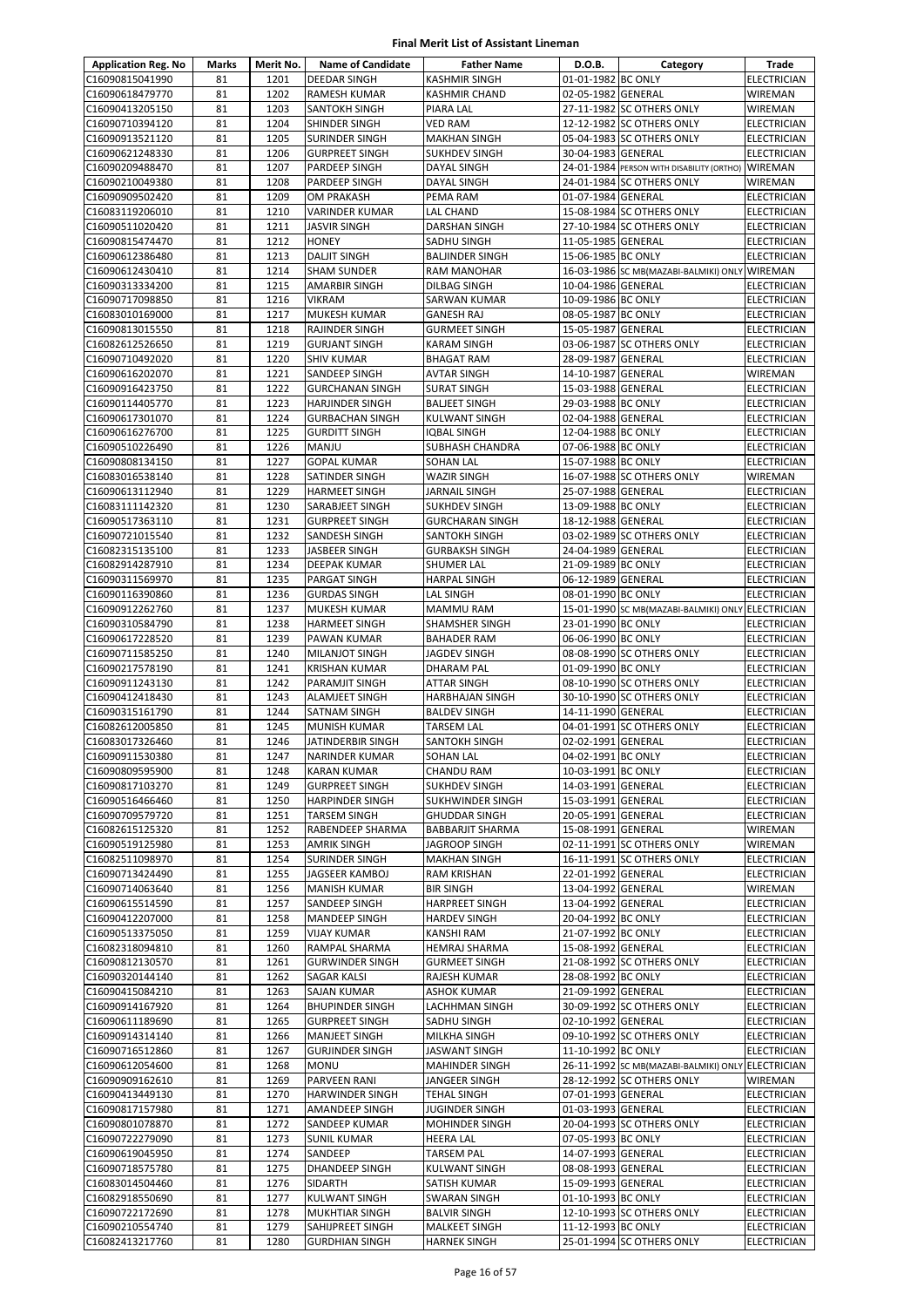| <b>Application Reg. No</b>         | Marks          | Merit No.    | <b>Name of Candidate</b>                     | <b>Father Name</b>                      | D.O.B.                                   | Category                                          | Trade                                    |
|------------------------------------|----------------|--------------|----------------------------------------------|-----------------------------------------|------------------------------------------|---------------------------------------------------|------------------------------------------|
| C16090618389110                    | 81             | 1281         | <b>MADAN LAL</b>                             | <b>BHALA RAM</b>                        | 09-09-1994 BC ONLY                       |                                                   | <b>ELECTRICIAN</b>                       |
| C16083110123760                    | 81             | 1282         | <b>BISHAN DUTT</b>                           | <b>TARA CHAND</b>                       | 02-11-1994 GENERAL                       |                                                   | ELECTRICIAN                              |
| C16082917432450                    | 81             | 1283         | <b>PARMESH</b>                               | HANUMAN PRASAD                          | 01-12-1994 GENERAL                       |                                                   | <b>ELECTRICIAN</b>                       |
| C16090119062490                    | 81             | 1284         | <b>GURPREET SINGH</b>                        | <b>HARCHARAN SINGH</b>                  | 25-01-1995 BC ONLY                       |                                                   | WIREMAN                                  |
| C16090513313060                    | 81             | 1285         | <b>SAHIL KUMAR</b>                           | <b>VISHNU KUMAR</b>                     | 26-02-1995 GENERAL                       |                                                   | <b>ELECTRICIAN</b>                       |
| C16083109399320                    | 81             | 1286         | <b>GURJEET SINGH</b>                         | JASVEER SINGH                           | 04-03-1995 BC ONLY                       |                                                   | <b>ELECTRICIAN</b>                       |
| C16090318179060                    | 81             | 1287         | <b>NAVI KHAN</b>                             | AKBAR KHAN                              | 02-04-1995 BC ONLY                       |                                                   | <b>ELECTRICIAN</b>                       |
| C16090508447750                    | 81<br>81       | 1288<br>1289 | JITENDER KUMAR                               | <b>RAMSWROOP</b>                        | 08-06-1995 GENERAL                       |                                                   | <b>ELECTRICIAN</b>                       |
| C16090516436190<br>C16090617478860 | 81             | 1290         | <b>HARDEEP SINGH</b><br><b>MANDEEP KUMAR</b> | <b>GURTEJ SINGH</b><br><b>SOHAN LAL</b> | 10-10-1995 GENERAL<br>16-10-1995 BC ONLY |                                                   | <b>ELECTRICIAN</b><br>ELECTRICIAN        |
| C16090109332520                    | 81             | 1291         | <b>JOGINDER KUMAR</b>                        | MAHAVIR PARSHAD                         | 30-10-1995 BC ONLY                       |                                                   | <b>ELECTRICIAN</b>                       |
| C16090815330570                    | 81             | 1292         | <b>IQBAL SINGH</b>                           | <b>GURCHARAN SINGH</b>                  |                                          | 25-12-1995 SC OTHERS ONLY                         | ELECTRICIAN                              |
| C16090511278700                    | 81             | 1293         | PAWAN KUMAR                                  | JAGDISH                                 | 01-01-1996 GENERAL                       |                                                   | <b>ELECTRICIAN</b>                       |
| C16090810433400                    | 81             | 1294         | <b>MANPREET SINGH</b>                        | PARMJIT SINGH                           |                                          | 16-02-1996 SC MB(MAZABI-BALMIKI) ONLY ELECTRICIAN |                                          |
| C16090913053110                    | 81             | 1295         | KARANDEEP                                    | <b>MANGAT RAM</b>                       | 24-06-1996 GENERAL                       |                                                   | ELECTRICIAN                              |
| C16090515257790                    | 81             | 1296         | PAWAN KUMAR                                  | <b>MADAN LAL</b>                        | 15-07-1996 BC ONLY                       |                                                   | <b>ELECTRICIAN</b>                       |
| C16090515284140                    | 80.96          | 1297         | <b>BHAGWANT SINGH</b>                        | NIRMAL SINGH                            | 10-02-1991 GENERAL                       |                                                   | <b>ELECTRICIAN</b>                       |
| C16090613318740                    | 80.9           | 1298         | <b>JORA SINGH</b>                            | <b>SHYAM SINGH</b>                      | 05-06-1987 BC ONLY                       |                                                   | <b>ELECTRICIAN</b>                       |
| C16090410599020                    | 80.88          | 1299         | SONU SINGH                                   | SATEVAN SINGH                           | 04-04-1995 GENERAL                       |                                                   | ELECTRICIAN                              |
| C16083019064630                    | 80.87          | 1300         | <b>KASHMIR SINGH</b>                         | SARVAN SINGH                            | 05-10-1982 GENERAL                       |                                                   | WIREMAN                                  |
| C16083013387440                    | 80.86<br>80.85 | 1301<br>1302 | <b>KARAMJEET SINGH</b>                       | <b>GURLAL SINGH</b>                     | 10-01-1988 GENERAL<br>31-10-1979 GENERAL |                                                   | <b>ELECTRICIAN</b>                       |
| C16090416176340<br>C16090614323680 | 80.85          | 1303         | <b>BHAGAT SINGH</b><br>SANJEEV KUMAR         | <b>RAM SINGH</b><br>PARSHOTAM LAL       | 30-05-1980 BC ONLY                       |                                                   | ELECTRICIAN<br><b>ELECTRICIAN</b>        |
| C16090916308770                    | 80.85          | 1304         | RAKESH KUMAR                                 | PRITAM RAM                              | 17-10-1980 GENERAL                       |                                                   | <b>ELECTRICIAN</b>                       |
| C16090715569640                    | 80.85          | 1305         | <b>DALJIT SINGH</b>                          | <b>KULDEEP SINGH</b>                    | 02-02-1981 GENERAL                       |                                                   | <b>ELECTRICIAN</b>                       |
| C16083010389360                    | 80.85          | 1306         | <b>MINTU</b>                                 | JANGIR SINGH                            |                                          | 01-05-1986 SC OTHERS ONLY                         | ELECTRICIAN                              |
| C16090112360150                    | 80.85          | 1307         | <b>BHUPINDER SINGH</b>                       | PIPAL SINGH                             | 07-11-1986 GENERAL                       |                                                   | ELECTRICIAN                              |
| C16090610140640                    | 80.85          | 1308         | <b>MALKEET SINGH</b>                         | <b>MAGHAR SINGH</b>                     | 15-03-1988 GENERAL                       |                                                   | <b>ELECTRICIAN</b>                       |
| C16090817413610                    | 80.85          | 1309         | ARSHDEEP SINGH                               | JASWANT SINGH                           | 02-04-1988 GENERAL                       |                                                   | <b>ELECTRICIAN</b>                       |
| C16090309301790                    | 80.85          | 1310         | SANDEEP SINGH                                | PARKASH SINGH                           | 20-06-1988 BC ONLY                       |                                                   | <b>ELECTRICIAN</b>                       |
| C16090416335120                    | 80.85          | 1311         | <b>MAHINDER PAL</b>                          | DARSHAN LAL                             | 14-07-1988 GENERAL                       |                                                   | <b>ELECTRICIAN</b>                       |
| C16090914518860                    | 80.85          | 1312         | <b>BAGH SINGH</b>                            | <b>DEV SINGH</b>                        | 08-05-1991 GENERAL                       |                                                   | <b>ELECTRICIAN</b>                       |
| C16090320097410                    | 80.85          | 1313         | <b>SURINDER KUMAR</b>                        | <b>WAZIR CHAND</b>                      | 07-04-1992 BC ONLY                       |                                                   | ELECTRICIAN                              |
| C16090316059640                    | 80.85          | 1314         | <b>SHANKER LAL</b>                           | <b>MOHAN LAL</b>                        | 21-05-1992 BC ONLY                       |                                                   | WIREMAN                                  |
| C16090508362100<br>C16090617320740 | 80.85<br>80.85 | 1315<br>1316 | <b>ABHAY KUMAR</b><br>SANAMPREET SINGH       | <b>SATAY PAL</b><br>JASWINDER SINGH     | 21-09-1992 GENERAL<br>04-07-1993 BC ONLY |                                                   | ELECTRICIAN<br><b>ELECTRICIAN</b>        |
| C16090217392880                    | 80.85          | 1317         | DAVENDER KUMAR GAROSURESH KUMAR              |                                         | 29-10-1993 GENERAL                       |                                                   | ELECTRICIAN                              |
| C16090817274150                    | 80.85          | 1318         | PALWINDER SINGH                              | LAKHVIR SINGH                           | 18-01-1994 GENERAL                       |                                                   | <b>ELECTRICIAN</b>                       |
| C16090215561860                    | 80.85          | 1319         | KAMLESH VERMA                                | KALU RAM                                | 12-08-1996 GENERAL                       |                                                   | ELECTRICIAN                              |
| C16082612319270                    | 80.82          | 1320         | <b>AMRIK SINGH</b>                           | <b>BASHIR SINGH</b>                     |                                          | 04-05-1986 SC OTHERS ONLY                         | <b>ELECTRICIAN</b>                       |
| C16090116094010                    | 80.76          | 1321         | <b>RANJIT SINGH</b>                          | <b>HARDEEP SINGH</b>                    | 20-11-1991 GENERAL                       |                                                   | <b>ELECTRICIAN</b>                       |
| C16090912467420                    | 80.76          | 1322         | <b>DALJEET SINGH</b>                         | JOGINDER SINGH                          |                                          | 07-04-1992 SC OTHERS ONLY                         | <b>ELECTRICIAN</b>                       |
| C16090611287360                    | 80.74          | 1323         | <b>AMRITPAL SINGH</b>                        | PALWINDER SINGH                         | 23-09-1992 GENERAL                       |                                                   | <b>ELECTRICIAN</b>                       |
| C16090711493740                    | 80.74          | 1324         | <b>GURJEET SINGH</b>                         | DARSHAN SINGH                           | 05-02-1995 GENERAL                       |                                                   | <b>ELECTRICIAN</b>                       |
| C16082413419720                    | 80.72          | 1325         | <b>RESHAM SINGH</b>                          | MAHENDER SINGH                          |                                          | 06-07-1988 SC OTHERS ONLY                         | ELECTRICIAN                              |
| C16090514479870                    | 80.72          | 1326         | <b>KAPIL DEV</b>                             | SURINDER SINGH                          | 20-10-1997 GENERAL                       |                                                   | <b>ELECTRICIAN</b>                       |
| C16090215541030<br>C16090916176290 | 80.71<br>80.71 | 1327<br>1328 | <b>AMARJIT SINGH</b><br>PRADEEP KUMAR        | SHAMSHER SINGH<br>RAM GOPAL             | 20-04-1984 GENERAL                       | 15-06-1981 SC OTHERS ONLY                         | <b>ELECTRICIAN</b><br><b>ELECTRICIAN</b> |
| C16090516492050                    | 80.71          | 1329         | <b>JUJ SINGH</b>                             | <b>MOHINDER SINGH</b>                   | 26-02-1986 BC ONLY                       |                                                   | <b>ELECTRICIAN</b>                       |
| C16090112332570                    | 80.71          | 1330         | <b>MANIDER SINGH</b>                         | JARNAIL SINGH                           | 07-03-1986 GENERAL                       |                                                   | ELECTRICIAN                              |
| C16090822527600                    | 80.71          | 1331         | KULDEEP SHARMA                               | <b>RAM RATTAN</b>                       | 18-04-1988 GENERAL                       |                                                   | <b>ELECTRICIAN</b>                       |
| C16090915262000                    | 80.71          | 1332         | MAHAVIR PRASHAD                              | RAMNARAYAN                              | 11-07-1988 GENERAL                       |                                                   | <b>ELECTRICIAN</b>                       |
| C16090718462380                    | 80.71          | 1333         | KULWINDER SINGH                              | <b>BILLU SINGH</b>                      |                                          | 25-05-1989 SC OTHERS SPORTS PERSON ELECTRICIAN    |                                          |
| C16090110584970                    | 80.71          | 1334         | <b>ASHOK KUMAR</b>                           | KUNDAN LAL CHOUHAN                      | 13-10-1989 GENERAL                       |                                                   | <b>ELECTRICIAN</b>                       |
| C16090811590500                    | 80.71          | 1335         | <b>DALJEET SINGH</b>                         | <b>HARMINDER SINGH</b>                  | 23-11-1989 GENERAL                       |                                                   | ELECTRICIAN                              |
| C16090813047130                    | 80.71          | 1336         | <b>SUKHWINDER SINGH</b>                      | <b>BHOLA RAM</b>                        | 15-12-1989 GENERAL                       |                                                   | <b>ELECTRICIAN</b>                       |
| C16082411160240                    | 80.71          | 1337         | PARAMJIT KUMAR                               | TARSEM LAL                              |                                          | 02-01-1990 SC OTHERS ONLY                         | ELECTRICIAN                              |
| C16090812528840<br>C16082316388320 | 80.71<br>80.71 | 1338<br>1339 | RAVI KUMAR<br><b>SANJEEV KUMAR</b>           | <b>BAGGU RAM</b>                        | 16-06-1990 GENERAL<br>17-11-1990 GENERAL |                                                   | ELECTRICIAN                              |
| C16083117476510                    | 80.71          | 1340         | RAJWINDER SINGH                              | <b>BALWANT RAI</b><br>SURINDER SINGH    | 21-11-1990 GENERAL                       |                                                   | ELECTRICIAN<br>ELECTRICIAN               |
| C16090709260030                    | 80.71          | 1341         | SONU                                         | <b>MADAN LAL</b>                        | 12-03-1991 BC ONLY                       |                                                   | WIREMAN                                  |
| C16082817515460                    | 80.71          | 1342         | <b>GURBINDER SINGH</b>                       | <b>BALJINDER SINGH</b>                  | 04-05-1991 BC ONLY                       |                                                   | ELECTRICIAN                              |
| C16090800470120                    | 80.71          | 1343         | <b>SURINDER SINGH</b>                        | CHAN SINGH                              |                                          | 04-01-1992 SC OTHERS ONLY                         | ELECTRICIAN                              |
| C16090313342700                    | 80.71          | 1344         | <b>SOHAN LAL</b>                             | <b>BANWARI LAL</b>                      | 01-04-1992 GENERAL                       |                                                   | ELECTRICIAN                              |
| C16090817387610                    | 80.71          | 1345         | NIRMAL SINGH                                 | <b>GURDEV SINGH</b>                     | 18-04-1992 GENERAL                       |                                                   | ELECTRICIAN                              |
| C16083111347960                    | 80.71          | 1346         | PAWANJEET SINGH                              | JARNAIL SINGH                           |                                          | 14-06-1992 SC OTHERS ONLY                         | ELECTRICIAN                              |
| C16090610542110                    | 80.71          | 1347         | <b>SUNIL KUMAR</b>                           | RAJ KUMAR SHARMA                        | 16-10-1992 GENERAL                       |                                                   | ELECTRICIAN                              |
| C16090118280300                    | 80.71          | 1348         | <b>GAGANDEEP SINGH</b>                       | MANJEET SINGH                           | 21-10-1992 BC ONLY                       |                                                   | <b>ELECTRICIAN</b>                       |
| C16083110491250                    | 80.71          | 1349         | JAGSEER SINGH                                | <b>GURMAIL SINGH</b>                    | 25-12-1992 GENERAL                       |                                                   | ELECTRICIAN                              |
| C16090820426030                    | 80.71          | 1350         | <b>AMANPREET SINGH</b>                       | <b>HARDEV SINGH</b>                     |                                          | 12-04-1993 SC OTHERS ONLY                         | ELECTRICIAN                              |
| C16090216123520<br>C16090718463350 | 80.71<br>80.71 | 1351<br>1352 | <b>SURMUKH SINGH</b><br>PARAMVEER SINGH      | NIRMAL SINGH<br><b>MAHINDER SINGH</b>   | 10-05-1993 BC ONLY<br>04-07-1993 GENERAL |                                                   | <b>ELECTRICIAN</b><br>ELECTRICIAN        |
| C16082513145720                    | 80.71          | 1353         | SATINDER SINGH                               | SEWA SINGH                              | 17-12-1993 BC ONLY                       |                                                   | <b>ELECTRICIAN</b>                       |
| C16090819173120                    | 80.71          | 1354         | POOJA PENSIA                                 | LAL CHAND PENSIA                        | 05-02-1994 GENERAL                       |                                                   | <b>ELECTRICIAN</b>                       |
| C16090510454990                    | 80.71          | 1355         | <b>RANI DEVI</b>                             | TARACHAND                               | 13-08-1995 GENERAL                       |                                                   | ELECTRICIAN                              |
| C16090710434410                    | 80.68          | 1356         | SIMRANJEET SINGH                             | NIRMAL SINGH                            | 10-09-1993 GENERAL                       |                                                   | ELECTRICIAN                              |
| C16090516435700                    | 80.68          | 1357         | NARESH KUMAR                                 | UGARSAIN                                | 04-08-1996 GENERAL                       |                                                   | ELECTRICIAN                              |
| C16090913172740                    | 80.65          | 1358         | <b>BIKRAMJIT SINGH</b>                       | <b>INDER RAM</b>                        |                                          | 24-02-1996 SC OTHERS ONLY                         | ELECTRICIAN                              |
| C16090618453690                    | 80.59          | 1359         | SUKHVEER SINGH                               | <b>BACHITTAR SINGH</b>                  | 10-02-1993 GENERAL                       |                                                   | ELECTRICIAN                              |
| C16090311439830                    | 80.59          | 1360         | RAVINDER KUMAR                               | <b>SHYONA RAYAN</b>                     | 02-08-1995 GENERAL                       |                                                   | ELECTRICIAN                              |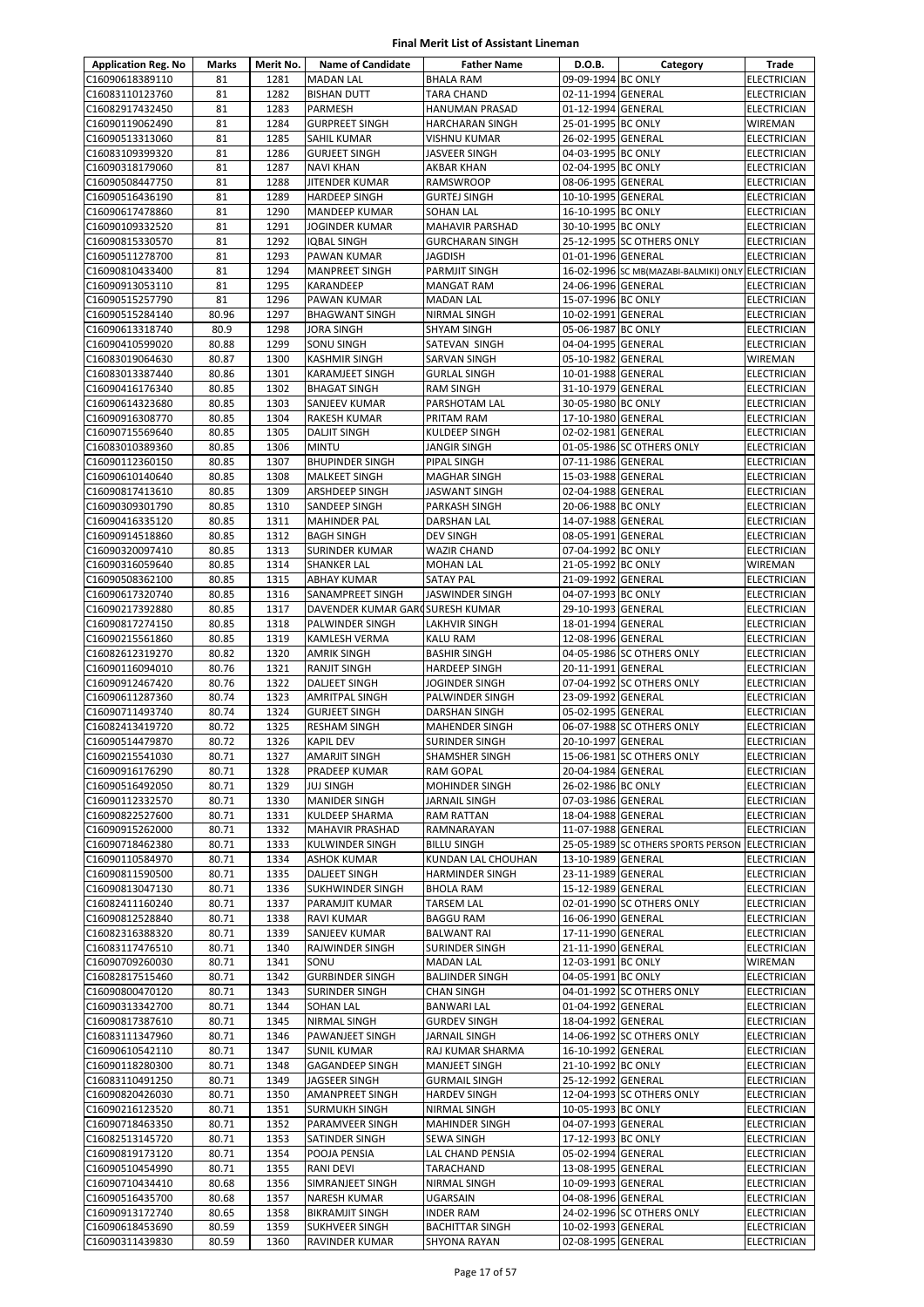| <b>Application Reg. No</b>         | Marks          | Merit No.    | <b>Name of Candidate</b>                       | <b>Father Name</b>                        | D.O.B.                                   | Category                                          | <b>Trade</b>                             |
|------------------------------------|----------------|--------------|------------------------------------------------|-------------------------------------------|------------------------------------------|---------------------------------------------------|------------------------------------------|
| C16082914017770                    | 80.59          | 1361         | RAJAN                                          | SATNAM RAM                                | 03-05-1997 GENERAL                       |                                                   | ELECTRICIAN                              |
| C16090910401250                    | 80.57          | 1362         | <b>BHINDER SINGH</b>                           | <b>FAQIR SINGH</b>                        |                                          | 30-06-1976 SC OTHERS ONLY                         | <b>ELECTRICIAN</b>                       |
| C16090211595430                    | 80.57          | 1363         | <b>DARSHAN SINGH</b>                           | <b>GURMEL SINGH</b>                       |                                          | 18-09-1977 SC OTHERS ONLY                         | <b>ELECTRICIAN</b>                       |
| C16090518082370                    | 80.57          | 1364         | <b>GURSEWAK SINGH</b>                          | <b>GURDIAL SINGH</b>                      |                                          | 05-02-1985 SC MB(MAZABI-BALMIKI) ONLY ELECTRICIAN |                                          |
| C16090814074410                    | 80.57          | 1365         | <b>SEWA SINGH</b>                              | CHHINDA RAM                               |                                          | 05-03-1988 SC OTHERS ONLY                         | <b>ELECTRICIAN</b>                       |
| C16090819223220                    | 80.57          | 1366         | <b>KARAM SINGH</b>                             | JIT SINGH                                 |                                          | 29-09-1988 SC OTHERS ONLY                         | ELECTRICIAN                              |
| C16082915378690                    | 80.57          | 1367         | RAKESH KUMAR                                   | SHIBA RAM                                 |                                          | 04-05-1989 SC OTHERS ONLY                         | <b>ELECTRICIAN</b>                       |
| C16090713561400                    | 80.57          | 1368         | <b>BALJINDER SINGH</b>                         | DARSHAN SINGH                             | 12-05-1989 GENERAL                       |                                                   | <b>ELECTRICIAN</b>                       |
| C16090511362660                    | 80.57          | 1369         | <b>GURDEEP SINGH</b>                           | NIRMAL SINGH                              | 15-09-1989 GENERAL                       |                                                   | <b>ELECTRICIAN</b>                       |
| C16082909477590                    | 80.57          | 1370         | PARAMJEET SINGH                                | <b>BALWINDER SINGH</b>                    | 10-10-1989 GENERAL                       |                                                   | <b>ELECTRICIAN</b>                       |
| C16090711495970<br>C16090810202860 | 80.57<br>80.57 | 1371<br>1372 | JAGPREET SINGH<br><b>ROSHAN LAL</b>            | <b>DALIT SINGH</b><br><b>TRILOK CHAND</b> | 12-02-1990 GENERAL<br>02-07-1990 GENERAL |                                                   | <b>ELECTRICIAN</b><br><b>ELECTRICIAN</b> |
| C16090817224060                    | 80.57          | 1373         | JATINDER SINGH                                 | DARSHAN SINGH                             | 19-08-1990 GENERAL                       |                                                   | <b>ELECTRICIAN</b>                       |
| C16090420497760                    | 80.57          | 1374         | <b>SUKHWINDER SINGH</b>                        | DILBAG SINGH                              | 08-10-1990 BC ONLY                       |                                                   | <b>ELECTRICIAN</b>                       |
| C16090719532990                    | 80.57          | 1375         | VARINDER JOSHI                                 | KEWAL KRISHAN                             | 21-11-1990 GENERAL                       |                                                   | WIREMAN                                  |
| C16090617323110                    | 80.57          | 1376         | <b>AMRIK SINGH</b>                             | <b>HARDEEP SINGH</b>                      | 07-04-1991 GENERAL                       |                                                   | <b>WIREMAN</b>                           |
| C16083111242740                    | 80.57          | 1377         | <b>HARPAL SINGH</b>                            | SUKHWINDER SINGH                          | 08-06-1991 GENERAL                       |                                                   | <b>ELECTRICIAN</b>                       |
| C16090913104010                    | 80.57          | 1378         | <b>HARINDER SINGH</b>                          | <b>GOBIND SINGH</b>                       |                                          | 16-09-1991 SC OTHERS ONLY                         | <b>ELECTRICIAN</b>                       |
| C16090312106940                    | 80.57          | 1379         | RAM LUBHAYA                                    | LAL CHAND                                 | 02-01-1992 BC ONLY                       |                                                   | ELECTRICIAN                              |
| C16083119152580                    | 80.57          | 1380         | <b>HARVINDER SINGH</b>                         | PARMJEET SINGH                            | 29-06-1992 BC ONLY                       |                                                   | <b>ELECTRICIAN</b>                       |
| C16090219043770                    | 80.57          | 1381         | <b>AMANDEEP ATTARI</b>                         | AJIT RAM ATTARI                           |                                          | 03-11-1992 SC OTHERS ONLY                         | <b>ELECTRICIAN</b>                       |
| C16082915393410                    | 80.57          | 1382         | HARINDERDEEP SINGH                             | SATNAM SINGH                              | 11-11-1992 BC ONLY                       |                                                   | <b>ELECTRICIAN</b>                       |
| C16090812032610                    | 80.57          | 1383         | YADWINDER SINGH                                | PARVINDER SINGH                           | 03-03-1994 GENERAL                       |                                                   | <b>ELECTRICIAN</b>                       |
| C16090811266410                    | 80.57          | 1384         | PAWAN KUMAR                                    | <b>HARPHOOL CHAND</b>                     | 29-11-1994 BC ONLY                       |                                                   | <b>ELECTRICIAN</b>                       |
| C16090910056620                    | 80.57          | 1385         | <b>MAHENDRA KUMAR</b>                          | <b>RAM PRATAP</b>                         | 08-08-1995 GENERAL                       |                                                   | <b>ELECTRICIAN</b>                       |
| C16090411587520<br>C16082812091130 | 80.5<br>80.44  | 1386<br>1387 | YADVINDER SINGH<br>PAWAN KUMAR                 | <b>GURMEET SINGH</b>                      | 20-06-1993 GENERAL                       |                                                   | <b>ELECTRICIAN</b><br><b>ELECTRICIAN</b> |
| C16082823024550                    | 80.43          | 1388         | <b>GURPREET SINGH</b>                          | <b>HARI RAM</b><br><b>CHAND SINGH</b>     | 31-05-1992 GENERAL                       | 20-04-1982 SC OTHERS ONLY                         | <b>WIREMAN</b>                           |
| C16090211478390                    | 80.43          | 1389         | SANDEEP NAIN                                   | <b>INDER SINGH</b>                        | 17-04-1988 GENERAL                       |                                                   | <b>ELECTRICIAN</b>                       |
| C16090609448060                    | 80.43          | 1390         | <b>NARENDER KUMAR</b>                          | <b>BHAGWAN DAS</b>                        | 12-08-1989 GENERAL                       |                                                   | <b>ELECTRICIAN</b>                       |
| C16083013587990                    | 80.43          | 1391         | VARINDER KUMAR                                 | PHULL CHAND                               | 21-02-1995 BC ONLY                       |                                                   | <b>ELECTRICIAN</b>                       |
| C16090619267400                    | 80.42          | 1392         | JAGJEET SINGH                                  | HARBHAJAN SINGH                           | 05-05-1979 BC ONLY                       |                                                   | <b>ELECTRICIAN</b>                       |
| C16090815134530                    | 80.42          | 1393         | <b>JASWANT SINGH</b>                           | <b>GURDEEP SINGH</b>                      |                                          | 03-02-1986 SC OTHERS ONLY                         | WIREMAN                                  |
| C16082315489850                    | 80.42          | 1394         | SHARNJIT SINGH                                 | <b>HARDEEP SINGH</b>                      |                                          | 26-02-1986 SC OTHERS ONLY                         | <b>ELECTRICIAN</b>                       |
| C16090707580950                    | 80.42          | 1395         | <b>JASKARAN SINGH</b>                          | <b>NAIB SINGH</b>                         | 01-07-1986 BC ONLY                       |                                                   | WIREMAN                                  |
| C16090719466880                    | 80.42          | 1396         | NAVDEEP SINGH                                  | <b>JARNAIL SINGH</b>                      |                                          | 19-02-1987 SC OTHERS ONLY                         | <b>ELECTRICIAN</b>                       |
| C16090313012410                    | 80.42          | 1397         | RAJ KUMAR                                      | <b>BHAIRA RAM</b>                         | 02-07-1987 GENERAL                       |                                                   | ELECTRICIAN                              |
| C16090817581630                    | 80.42          | 1398         | PARDEEP KUMAR                                  | <b>SURJEET KUMAR</b>                      | 04-11-1987                               | <b>GENERAL</b>                                    | <b>ELECTRICIAN</b>                       |
| C16090710585610                    | 80.42          | 1399         | SANJEEV KUMAR                                  | <b>RAM KUMAR</b>                          | 12-11-1987 GENERAL                       |                                                   | <b>ELECTRICIAN</b>                       |
| C16082818426020                    | 80.42          | 1400         | <b>GAGANDEEP SINGH</b>                         | <b>BISHAN SINGH</b>                       | 19-08-1989 GENERAL                       |                                                   | <b>ELECTRICIAN</b>                       |
| C16090517582190<br>C16090511435250 | 80.42<br>80.42 | 1401<br>1402 | <b>AMANPREET SINGH</b><br><b>HARJEET SINGH</b> | <b>JARNAIL SINGH</b><br>JAGRAJ SINGH      | 13-11-1989 GENERAL<br>13-02-1990 GENERAL |                                                   | <b>ELECTRICIAN</b><br><b>ELECTRICIAN</b> |
| C16090209420960                    | 80.42          | 1403         | JASVEER SINGH                                  | <b>CHANDER BHAN</b>                       | 04-03-1990 BC ONLY                       |                                                   | <b>ELECTRICIAN</b>                       |
| C16090811227880                    | 80.42          | 1404         | <b>HARDEEP SINGH</b>                           | SUKHPAL SINGH                             | 11-05-1990 GENERAL                       |                                                   | ELECTRICIAN                              |
| C16082920127570                    | 80.42          | 1405         | <b>SURINDER SINGH</b>                          | <b>JHANDA SINGH</b>                       | 26-11-1990 GENERAL                       |                                                   | <b>ELECTRICIAN</b>                       |
| C16090910501260                    | 80.42          | 1406         | <b>MOHAN SINGH</b>                             | <b>MALL SINGH</b>                         | 15-04-1991 GENERAL                       |                                                   | <b>ELECTRICIAN</b>                       |
| C16083119005750                    | 80.42          | 1407         | HARINDER SINGH                                 | <b>KRISHAN DYAL</b>                       |                                          | 03-05-1991 SC OTHERS ONLY                         | <b>ELECTRICIAN</b>                       |
| C16083116334610                    | 80.42          | 1408         | AMRITPAL SINGH                                 | JEET SINGH                                | 21-10-1991 BC ONLY                       |                                                   | <b>WIREMAN</b>                           |
| C16090814465640                    | 80.42          | 1409         | JASPREET SINGH                                 | <b>AMOLK SINGH</b>                        | 23-12-1991 GENERAL                       |                                                   | <b>ELECTRICIAN</b>                       |
| C16090513502280                    | 80.42          | 1410         | HARWINDER SHARMA                               | NIRMAL KUMAR                              | 29-12-1991 GENERAL                       |                                                   | <b>ELECTRICIAN</b>                       |
| C16090519348000                    | 80.42          | 1411         | MALKEET CHAND                                  | SATNAM CHAND                              | 25-04-1992 BC ONLY                       |                                                   | <b>ELECTRICIAN</b>                       |
| C16090815436930                    | 80.42          | 1412         | RAMANDEEP SINGH                                | <b>KHETA SINGH</b>                        | 03-03-1993 BC ONLY                       |                                                   | <b>ELECTRICIAN</b>                       |
| C16090716084220                    | 80.42          | 1413         | <b>BAKHSHINDER SINGH</b>                       | HARJEET SINGH                             | 03-11-1993 GENERAL                       |                                                   | <b>ELECTRICIAN</b>                       |
| C16083116083690                    | 80.42          | 1414         | MAHENDER MAKAR<br>PANKAJ KUMAR SOKHAL          | PURSHOTAM<br>PRITHVI RAJ SOKHAL           | 06-04-1994 GENERAL                       |                                                   | <b>ELECTRICIAN</b><br><b>ELECTRICIAN</b> |
| C16090909055110<br>C16082917584130 | 80.42<br>80.42 | 1415<br>1416 | SANDEEP KUMAR                                  | PARSHOTAM DASS                            | 20-10-1995 GENERAL<br>29-03-1996 GENERAL |                                                   | <b>ELECTRICIAN</b>                       |
| C16090112327390                    | 80.4           | 1417         | RAVINDER SINGH                                 | SATNAM SINGH                              |                                          | 30-04-1988 SC MB(MAZABI-BALMIKI) ONLY ELECTRICIAN |                                          |
| C16090813041370                    | 80.4           | 1418         | SANDEEP KUMAR                                  | RAMAVTAR                                  |                                          | 13-01-1990 SC OTHERS ONLY                         | ELECTRICIAN                              |
| C16082708460600                    | 80.4           | 1419         | <b>TALVIR SINGH</b>                            | <b>JASVIR SINGH</b>                       | 18-10-1992 GENERAL                       |                                                   | <b>ELECTRICIAN</b>                       |
| C16090816573040                    | 80.4           | 1420         | HARDEEP SINGH                                  | <b>BALJINDER SINGH</b>                    | 18-09-1994 GENERAL                       |                                                   | <b>ELECTRICIAN</b>                       |
| C16090810411110                    | 80.37          | 1421         | SANDEEP SINGH                                  | PARAMJIT SINGH                            | 13-11-1989 GENERAL                       |                                                   | <b>ELECTRICIAN</b>                       |
| C16082811576930                    | 80.3           | 1422         | NARINDER SINGH                                 | <b>RANJIT SINGH</b>                       | 17-05-1995 GENERAL                       |                                                   | ELECTRICIAN                              |
| C16090815240450                    | 80.28          | 1423         | PARKASH SINGH                                  | <b>JARNAIL SINGH</b>                      | 25-03-1980 GENERAL                       |                                                   | WIREMAN                                  |
| C16082513333950                    | 80.28          | 1424         | JASWINDER SINGH                                | JAGJEET SINGH                             | 26-04-1984 GENERAL                       |                                                   | <b>ELECTRICIAN</b>                       |
| C16090812016730                    | 80.28          | 1425         | <b>KULWANT SINGH</b>                           | SHINGAR SINGH                             |                                          | 15-08-1985 SC OTHERS ONLY                         | ELECTRICIAN                              |
| C16090716307120                    | 80.28          | 1426         | SURINDER KUMAR                                 | <b>JANGIR CHAND</b>                       | 15-09-1985 BC ONLY                       |                                                   | <b>ELECTRICIAN</b>                       |
| C16090109483750                    | 80.28          | 1427         | <b>JASVIR SINGH</b>                            | <b>MOHINDER SINGH</b>                     | 21-12-1987 GENERAL                       |                                                   | WIREMAN                                  |
| C16090315079180<br>C16090612098310 | 80.28<br>80.28 | 1428<br>1429 | RANJEET SINGH<br>RAJ KUMAR                     | SURINDER SINGH<br><b>SHAM LAL</b>         | 03-04-1988 BC ONLY                       | 10-12-1989 SC OTHERS ONLY                         | ELECTRICIAN<br>WIREMAN                   |
| C16090512557300                    | 80.28          | 1430         | <b>GURCHARAN SINGH</b>                         | <b>FALAK SINGH</b>                        |                                          | 23-03-1990 SC OTHERS ONLY                         | ELECTRICIAN                              |
| C16090612234060                    | 80.28          | 1431         | NAMJINDER SINGH                                | LABH SINGH                                | 19-04-1990 GENERAL                       |                                                   | ELECTRICIAN                              |
| C16090619004670                    | 80.28          | 1432         | HARDEEP SINGH                                  | <b>BALVIR SINGH</b>                       | 24-04-1990 GENERAL                       |                                                   | ELECTRICIAN                              |
| C16090718095780                    | 80.28          | 1433         | AJAY KUMAR                                     | AVTAR SINGH                               |                                          | 16-07-1992 SC OTHERS ONLY                         | WIREMAN                                  |
| C16090514401960                    | 80.28          | 1434         | <b>SHASHI KANT</b>                             | <b>VED PARKASH</b>                        | 15-11-1992 GENERAL                       |                                                   | <b>ELECTRICIAN</b>                       |
| C16090913165160                    | 80.28          | 1435         | VIJENDRA KUMAR                                 | JAGDISH PRASAD                            | 20-03-1993 GENERAL                       |                                                   | ELECTRICIAN                              |
| C16090111317800                    | 80.28          | 1436         | SANDEEP SINGH                                  | <b>GURCHARN SINGH</b>                     | 25-08-1993 GENERAL                       |                                                   | ELECTRICIAN                              |
| C16090219040440                    | 80.28          | 1437         | TAJINDER SINGH                                 | KAMALJEET SINGH                           | 07-08-1994 GENERAL                       |                                                   | WIREMAN                                  |
| C16083114085110                    | 80.25          | 1438         | SATGURJEET SINGH                               | TEJA SINGH                                | 15-11-1988 BC ONLY                       |                                                   | ELECTRICIAN                              |
| C16083020179430                    | 80.23          | 1439         | <b>GURPREET SINGH</b>                          | <b>JASVIR SINGH</b>                       | 17-05-1988 GENERAL                       |                                                   | <b>ELECTRICIAN</b>                       |
| C16082820166770                    | 80.23          | 1440         | KULJINDER SINGH                                | PREM SINGH                                | 04-04-1991 GENERAL                       |                                                   | <b>ELECTRICIAN</b>                       |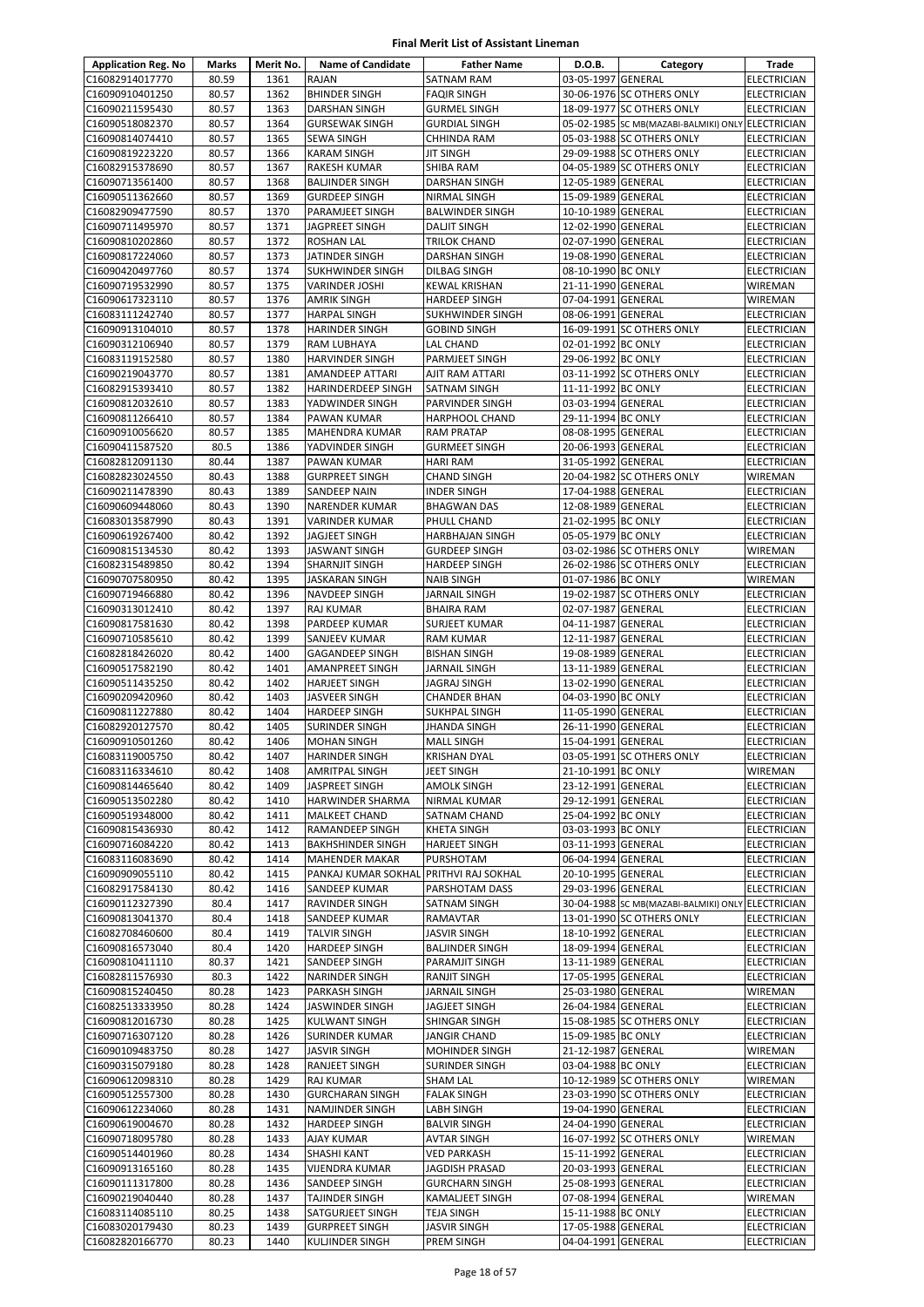| <b>Application Reg. No</b>         | Marks          | Merit No.    | <b>Name of Candidate</b>                     | <b>Father Name</b>                             | D.O.B.                                   | Category                                              | Trade                                    |
|------------------------------------|----------------|--------------|----------------------------------------------|------------------------------------------------|------------------------------------------|-------------------------------------------------------|------------------------------------------|
| C16090808312910                    | 80.2           | 1441         | <b>BHUPINDER SINGH</b>                       | <b>NACHHATER SINGH</b>                         | 26-05-1987 GENERAL                       |                                                       | <b>ELECTRICIAN</b>                       |
| C16090717006190                    | 80.2           | 1442         | <b>DAVINDER SINGH</b>                        | <b>JAGROOP SINGH</b>                           | 11-08-1988 GENERAL                       |                                                       | <b>WIREMAN</b>                           |
| C16083011370420                    | 80.19          | 1443         | <b>HAPPY SHARMA</b>                          | <b>MITTHU RAM</b>                              | 13-02-1990 GENERAL                       |                                                       | <b>ELECTRICIAN</b>                       |
| C16090313207310                    | 80.18          | 1444         | <b>MANISH SAINI</b>                          | <b>NARINDER SAINI</b>                          | 27-01-1994 GENERAL                       |                                                       | ELECTRICIAN                              |
| C16090610410830                    | 80.18          | 1445         | SANDEEP SINGH                                | <b>JASWINDER SINGH</b>                         | 16-02-1995 GENERAL                       |                                                       | <b>ELECTRICIAN</b>                       |
| C16090411479700                    | 80.18          | 1446         | <b>RAVI DAS</b>                              | <b>MAHINDER SINGH</b>                          |                                          | 09-05-1996 SC OTHERS ONLY                             | ELECTRICIAN                              |
| C16090911044730                    | 80.15          | 1447         | <b>VARINDER SINGH</b>                        | DAVINDER SINGH                                 | 20-07-1988 BC ONLY                       |                                                       | <b>ELECTRICIAN</b>                       |
| C16090510535240                    | 80.14          | 1448         | RANDHIR SINGH                                | DYAL SINGH                                     |                                          | 01-03-1977 PERSON WITH DISABILITY (ORTHO) ELECTRICIAN |                                          |
| C16090820566880                    | 80.14          | 1449         | <b>SWARAN SINGH</b>                          | PHAGAN SINGH                                   | 12-12-1978 BC ONLY                       |                                                       | <b>ELECTRICIAN</b>                       |
| C16082812225250<br>C16090115301220 | 80.14<br>80.14 | 1450<br>1451 | <b>BALJEET SINGH</b><br>JEET PAL SINGH       | SURINDER SINGH<br><b>BALBIR SINGH</b>          | 12-09-1982 BC ONLY<br>30-01-1984 BC ONLY |                                                       | ELECTRICIAN<br><b>ELECTRICIAN</b>        |
| C16090912180760                    | 80.14          | 1452         | <b>BALRAM DASS</b>                           | <b>AMARJIT DASS</b>                            | 02-10-1984 BC ONLY                       |                                                       | <b>ELECTRICIAN</b>                       |
| C16090720236610                    | 80.14          | 1453         | <b>GURAMRIT SINGH</b>                        | <b>KASHMIR SINGH</b>                           |                                          | 28-12-1986 EX-SERVICEMAN(DEPENDENT)                   | <b>ELECTRICIAN</b>                       |
| C16090811137140                    | 80.14          | 1454         | KULWANT SINGH                                | <b>BAGICHA SINGH</b>                           | 07-05-1987 BC ONLY                       |                                                       | <b>ELECTRICIAN</b>                       |
| C16090616059090                    | 80.14          | 1455         | LAKHWINDER SINGH                             | JASWINDER SINGH                                | 20-10-1987 GENERAL                       |                                                       | ELECTRICIAN                              |
| C16082814097000                    | 80.14          | 1456         | SHIV KUMAR THAKUR                            | <b>RAGHUBIR SINGH</b>                          | 19-02-1988 GENERAL                       |                                                       | <b>ELECTRICIAN</b>                       |
| C16082809453290                    | 80.14          | 1457         | DARBARI LAL                                  | <b>SWARN DASS</b>                              |                                          | 04-03-1988 SC OTHERS ONLY                             | <b>ELECTRICIAN</b>                       |
| C16082610438910                    | 80.14          | 1458         | KULVIR SINGH                                 | <b>AMRIK SINGH</b>                             | 14-04-1988 GENERAL                       |                                                       | ELECTRICIAN                              |
| C16090210092170                    | 80.14          | 1459         | <b>SUNIL DUTT</b>                            | <b>CHANDU RAM</b>                              |                                          | 20-03-1989 SC OTHERS ONLY                             | WIREMAN                                  |
| C16090908408140                    | 80.14          | 1460         | <b>SURJEET SINGH</b>                         | <b>SUKHI RAM</b>                               | 15-08-1989 GENERAL                       |                                                       | <b>ELECTRICIAN</b>                       |
| C16090219066420                    | 80.14          | 1461         | TEJINDER SINGH                               | <b>SUKHDEV SINGH</b>                           |                                          | 24-05-1990 SC MB(MAZABI-BALMIKI) ONLY ELECTRICIAN     |                                          |
| C16090915573400                    | 80.14          | 1462         | <b>GURSEWAK SINGH</b>                        | SARWAN SINGH                                   | 19-09-1990 GENERAL                       |                                                       | ELECTRICIAN                              |
| C16090818208850                    | 80.14          | 1463         | <b>SURESH KUMAR</b>                          | DARAMVEER                                      | 20-11-1990 GENERAL                       |                                                       | <b>ELECTRICIAN</b>                       |
| C16082418536110<br>C16090117458660 | 80.14<br>80.14 | 1464<br>1465 | MANDEEP SINGH<br><b>SHIV KUMAR</b>           | <b>WAZIR SINGH</b><br><b>GURBAX SINGH</b>      | 22-04-1991 GENERAL                       | 04-01-1991 SC OTHERS ONLY                             | <b>ELECTRICIAN</b><br>ELECTRICIAN        |
| C16090512232880                    | 80.14          | 1466         | <b>LAKHVIR SINGH</b>                         | <b>JAGTAR SINGH</b>                            |                                          | 08-06-1991 SC OTHERS ONLY                             | <b>ELECTRICIAN</b>                       |
| C16082917058530                    | 80.14          | 1467         | VARINDER SINGH                               | LAKHWINDER SINGH                               |                                          | 28-12-1991 SC OTHERS ONLY                             | WIREMAN                                  |
| C16090311243160                    | 80.14          | 1468         | <b>GURTEJ SINGH</b>                          | <b>DALBIR SINGH</b>                            | 27-02-1992 GENERAL                       |                                                       | <b>ELECTRICIAN</b>                       |
| C16090720023160                    | 80.14          | 1469         | SIMRANJIT SINGH                              | PARAMJIT SINGH                                 | 10-05-1992 GENERAL                       |                                                       | ELECTRICIAN                              |
| C16082512340480                    | 80.14          | 1470         | <b>GURPREET SINGH</b>                        | <b>BALJIT SINGH</b>                            |                                          | 06-07-1992 SC MB(MAZABI-BALMIKI) ONLY ELECTRICIAN     |                                          |
| C16090617295120                    | 80.14          | 1471         | SAKSHU KUKKAR                                | <b>KEWAL KRISHAN</b>                           | 01-08-1992 GENERAL                       |                                                       | <b>ELECTRICIAN</b>                       |
| C16090800192620                    | 80.14          | 1472         | <b>BHAJAN SINGH</b>                          | <b>SUCHA SINGH</b>                             |                                          | 10-08-1992 SC OTHERS ONLY                             | <b>ELECTRICIAN</b>                       |
| C16090815322570                    | 80.14          | 1473         | PARGAT SINGH                                 | <b>BHAJAN SINGH</b>                            | 21-01-1993 GENERAL                       |                                                       | <b>ELECTRICIAN</b>                       |
| C16090909582470                    | 80.14          | 1474         | LOVEPREET SHARMA                             | PARAMJEET SHARMA                               | 06-02-1993 GENERAL                       |                                                       | ELECTRICIAN                              |
| C16082315284140                    | 80.14          | 1475         | AMAN KUMAR                                   | <b>HAZARA SINGH</b>                            | 24-02-1993 BC ONLY                       |                                                       | <b>ELECTRICIAN</b>                       |
| C16090715523980                    | 80.14          | 1476         | <b>GAGANDEEP SINGH</b>                       | JAGSIR SINGH                                   |                                          | 21-05-1993 SC OTHERS ONLY                             | <b>ELECTRICIAN</b>                       |
| C16090710476430                    | 80.14          | 1477         | <b>HARINDER SINGH</b>                        | <b>GURMEET SINGH</b>                           | 16-06-1993 GENERAL                       |                                                       | <b>ELECTRICIAN</b>                       |
| C16090820520580                    | 80.14          | 1478         | <b>SUNIL KUMAR</b>                           | <b>DARSHAN SINGH</b>                           | 22-07-1993 BC ONLY                       |                                                       | <b>ELECTRICIAN</b>                       |
| C16090713510040<br>C16090912202110 | 80.14<br>80.11 | 1479<br>1480 | <b>BHARAT KUMAR</b><br><b>JOGINDER SINGH</b> | <b>JAGDISH KUMAR</b><br><b>HANSA SINGH</b>     | 13-03-1996 GENERAL                       | 12-03-1980 EX-SERVICEMAN(SELF)                        | <b>ELECTRICIAN</b><br><b>ELECTRICIAN</b> |
| C16090721407950                    | 80.11          | 1481         | PALWINDER SINGH                              | <b>CHIMAN SINGH</b>                            |                                          | 18-09-1986 SC OTHERS ONLY                             | ELECTRICIAN                              |
| C16090515063600                    | 80.1           | 1482         | <b>GURPREET SINGH</b>                        | SURINDER SINGH                                 |                                          | 05-03-1991 SC OTHERS ONLY                             | <b>ELECTRICIAN</b>                       |
| C16090619564010                    | 80.07          | 1483         | <b>GURDEEP SINGH</b>                         | <b>KAKA SINGH</b>                              | 05-11-1987 BC ONLY                       |                                                       | <b>ELECTRICIAN</b>                       |
| C16083019145690                    | 80.01          | 1484         | <b>HARPREET SINGH</b>                        | <b>JASBIR SINGH</b>                            | 22-02-1994 GENERAL                       |                                                       | <b>ELECTRICIAN</b>                       |
| C16090800328600                    | 80             | 1485         | <b>AMAR CHAND</b>                            | VISAKHA RAM                                    | 22-02-1978 BC ONLY                       |                                                       | ELECTRICIAN                              |
| C16090611447740                    | 80             | 1486         | <b>HARISH KUMAR</b>                          | <b>THURU RAM</b>                               |                                          | 02-03-1980 SC OTHERS ONLY                             | WIREMAN                                  |
| C16090812276320                    | 80             | 1487         | DARSHAN SINGH                                | <b>ISHAR SINGH</b>                             | 22-04-1980 GENERAL                       |                                                       | <b>ELECTRICIAN</b>                       |
| C16090713386870                    | 80             | 1488         | <b>AMIT SEHGAL</b>                           | SATPAL SEHGAL                                  | 02-05-1980 BC ONLY                       |                                                       | <b>ELECTRICIAN</b>                       |
| C16090715335540                    | 80             | 1489         | SUKHWINDER SINGH                             | <b>GULZAR SINGH</b>                            |                                          | 04-05-1981 SC MB EX-SERVICEMAN(SELF) ELECTRICIAN      |                                          |
| C16082509188290                    | 80             | 1490         | DILBAGH SINGH                                | RAJENDRA SINGH                                 |                                          | 25-01-1982 PERSON WITH DISABILITY (ORTHO)             | WIREMAN                                  |
| C16090711086020                    | 80             | 1491         | RAJBINDER SINGH                              | SUKHMINDER SINGH                               |                                          | 03-03-1982 SC OTHERS ONLY                             | <b>ELECTRICIAN</b>                       |
| C16090822378670                    | 80<br>80       | 1492         | <b>VIJAY KUMAR</b>                           | <b>KARNAIL SINGH</b>                           | 14-03-1982 BC ONLY                       |                                                       | <b>ELECTRICIAN</b>                       |
| C16083112139390<br>C16090214483890 | 80             | 1493<br>1494 | <b>GURSEWAB SINGH</b><br>DARSHAN RAM         | JAND SINGH<br><b>KHUSHI RAM</b>                | 22-05-1982 GENERAL<br>10-02-1983 GENERAL |                                                       | ELECTRICIAN<br><b>ELECTRICIAN</b>        |
| C16090419340460                    | 80             | 1495         | <b>GURJEET SINGH</b>                         | <b>NICHHATTAR SINGH</b>                        | 15-07-1983 BC ONLY                       |                                                       | WIREMAN                                  |
| C16090108529740                    | 80             | 1496         | DILBAG SINGH                                 | <b>BHAJAN SINGH</b>                            | 13-12-1983 GENERAL                       |                                                       | ELECTRICIAN                              |
| C16090209516580                    | 80             | 1497         | <b>CHAMKAUR SINGH</b>                        | YADWINDER SINGH                                | 18-02-1984 GENERAL                       |                                                       | ELECTRICIAN                              |
| C16090317218030                    | 80             | 1498         | MUKESH KUMAR                                 | CHIRANJI LAL                                   |                                          | 08-06-1984 SC OTHERS ONLY                             | ELECTRICIAN                              |
| C16082419136000                    | 80             | 1499         | <b>GURINDER SINGH</b>                        | <b>SURJIT SINGH</b>                            | 04-02-1985 BC ONLY                       |                                                       | WIREMAN                                  |
| C16090820129350                    | 80             | 1500         | SATDEV KAMBOJ                                | ABINASH CHANDER                                | 30-06-1985 BC ONLY                       |                                                       | ELECTRICIAN                              |
| C16090810481230                    | 80             | 1501         | VARINDER SINGH                               | <b>MOHINDER SINGH</b>                          |                                          | 03-08-1985 SPORTS PERSON                              | WIREMAN                                  |
| C16090712476930                    | 80             | 1502         | MANDEEP SINGH                                | <b>BUTA SINGH</b>                              | 05-11-1985 GENERAL                       |                                                       | ELECTRICIAN                              |
| C16090712505360                    | 80             | 1503         | KULJINDER SINGH                              | RAMPAL SINGH                                   | 12-01-1986 GENERAL                       |                                                       | ELECTRICIAN                              |
| C16090113243450                    | 80             | 1504         | VARINDER SINGH                               | <b>SUKHDEV SINGH</b>                           | 02-03-1986 GENERAL                       |                                                       | ELECTRICIAN                              |
| C16090615211470                    | 80             | 1505         | KULWINDER SINGH                              | <b>BHAGWAN SINGH</b>                           |                                          | 04-12-1986 SC OTHERS ONLY                             | ELECTRICIAN                              |
| C16090615254940<br>C16090912138350 | 80<br>80       | 1506<br>1507 | DEEPAK BATISH<br><b>JAGJIT SINGH</b>         | SH GURCHARAN DASS BATISI<br><b>PURAN SINGH</b> | 10-12-1986 GENERAL                       | 08-01-1987 SC MB(MAZABI-BALMIKI) ONLY WIREMAN         | ELECTRICIAN                              |
| C16090619349190                    | 80             | 1508         | <b>HOSHIAR SINGH</b>                         | <b>HEM RAJ</b>                                 | 05-04-1987 GENERAL                       |                                                       | ELECTRICIAN                              |
| C16090816192670                    | 80             | 1509         | SABAR ALI                                    | <b>RANIAN KHAN</b>                             | 19-05-1987 BC ONLY                       |                                                       | WIREMAN                                  |
| C16090510456240                    | 80             | 1510         | MANPREET SINGH                               | HARDAM SINGH                                   | 13-06-1987 BC ONLY                       |                                                       | <b>ELECTRICIAN</b>                       |
| C16090313539450                    | 80             | 1511         | JASVEER SINGH                                | JAGJEET SINGH                                  | 14-06-1987 GENERAL                       |                                                       | ELECTRICIAN                              |
| C16083112205840                    | 80             | 1512         | AMAR SINGH                                   | PRITAM SINGH                                   | 08-07-1987 GENERAL                       |                                                       | ELECTRICIAN                              |
| C16090311222380                    | 80             | 1513         | RAVINDER SINGH                               | <b>KULVIR SINGH</b>                            | 03-08-1987 BC ONLY                       |                                                       | <b>ELECTRICIAN</b>                       |
| C16083117493040                    | 80             | 1514         | KULWINDER SINGH                              | <b>DEV SINGH</b>                               |                                          | 15-10-1987 SC OTHERS ONLY                             | <b>ELECTRICIAN</b>                       |
| C16090419069890                    | 80             | 1515         | <b>ASHA RANI</b>                             | <b>CHIMAN SINGH</b>                            |                                          | 15-02-1988 SC OTHERS ONLY                             | WIREMAN                                  |
| C16083019008890                    | 80             | 1516         | SONA SINGH                                   | JEET SINGH                                     |                                          | 01-05-1988 SC OTHERS ONLY                             | ELECTRICIAN                              |
| C16090718324770                    | 80             | 1517         | <b>HARPREET SINGH</b>                        | <b>SUKHVIR SINGH</b>                           |                                          | 28-05-1988 SC OTHERS ONLY                             | ELECTRICIAN                              |
| C16090212219280                    | 80             | 1518         | PAWAN KUMAR                                  | CHHAGAN LAL                                    | 12-06-1988 GENERAL                       |                                                       | ELECTRICIAN                              |
| C16090717384010                    | 80             | 1519         | <b>GURDIAL SINGH</b>                         | <b>TARLOK SINGH</b>                            |                                          | 10-08-1988 SC MB(MAZABI-BALMIKI) ONLY ELECTRICIAN     |                                          |
| C16090721302400                    | 80             | 1520         | SANDEEP KUMAR                                | <b>DES RAJ</b>                                 | 05-05-1989 GENERAL                       |                                                       | ELECTRICIAN                              |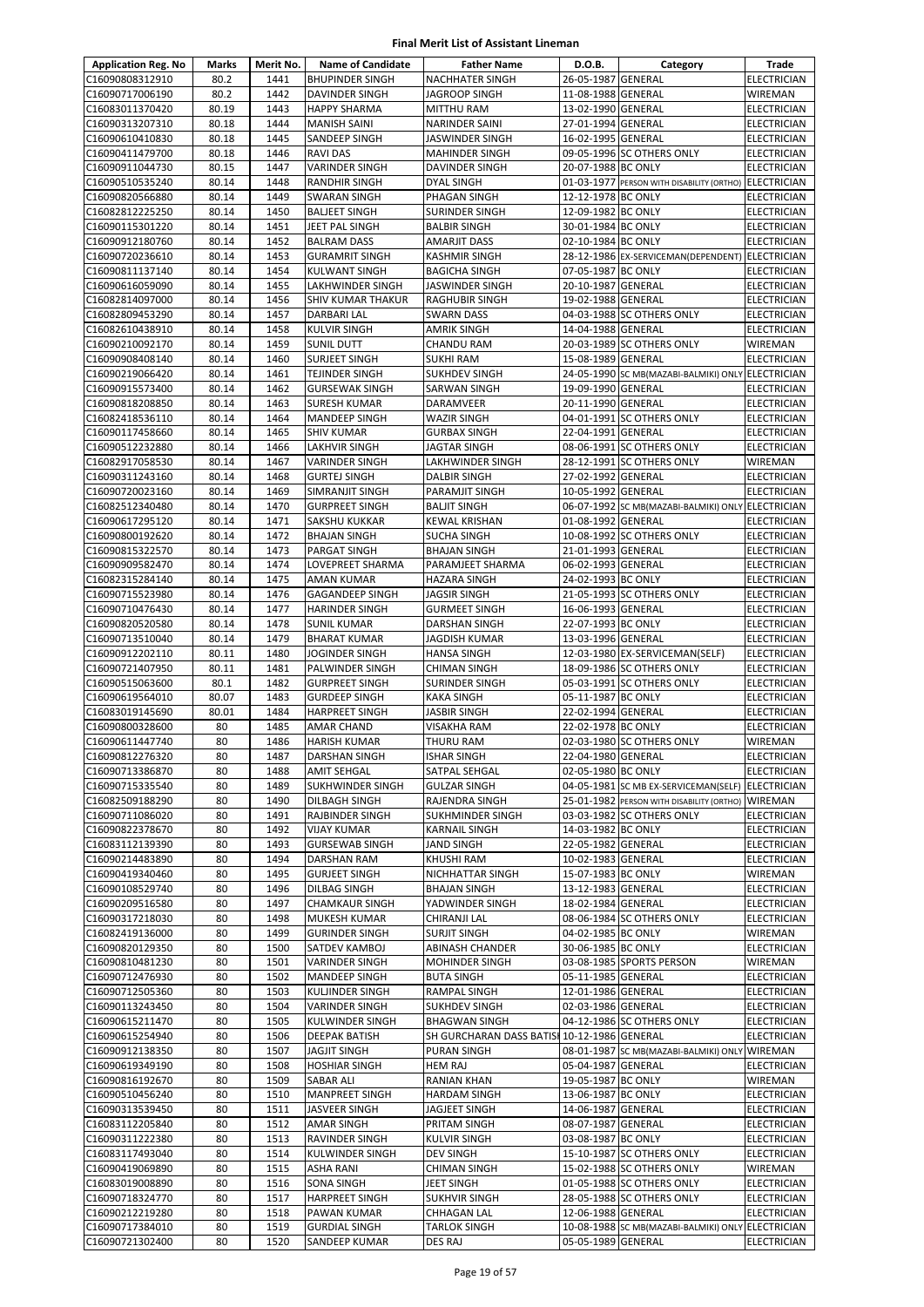| <b>Application Reg. No</b>         | <b>Marks</b> | Merit No.    | <b>Name of Candidate</b>                       | <b>Father Name</b>                        | D.O.B.                                   | Category                                                           | <b>Trade</b>               |
|------------------------------------|--------------|--------------|------------------------------------------------|-------------------------------------------|------------------------------------------|--------------------------------------------------------------------|----------------------------|
| C16082420442990                    | 80           | 1521         | <b>JOGINDER SINGH</b>                          | <b>JAGIR SINGH</b>                        |                                          | 07-08-1989 SC OTHERS ONLY                                          | <b>ELECTRICIAN</b>         |
| C16083114251060                    | 80           | 1522         | <b>NIRMAL SINGH</b>                            | DARSHAN SINGH                             | 15-09-1989 GENERAL                       |                                                                    | <b>ELECTRICIAN</b>         |
| C16090712108890                    | 80           | 1523         | MANPREET SINGH                                 | LABH SINGH                                | 10-10-1989 BC ONLY                       |                                                                    | <b>ELECTRICIAN</b>         |
| C16090615497740                    | 80           | 1524         | <b>PARGAT SINGH</b>                            | VIRSA SINGH                               | 12-10-1989 GENERAL                       |                                                                    | <b>ELECTRICIAN</b>         |
| C16090813145150                    | 80           | 1525         | <b>GURMEET SINGH</b>                           | DEVINDER KUMAR                            |                                          | 01-11-1989 SC OTHERS ONLY                                          | <b>ELECTRICIAN</b>         |
| C16082519415080                    | 80           | 1526         | JAGDEEP SINGH                                  | <b>BAKHASHISH SINGH</b>                   |                                          | 04-12-1989 SC OTHERS ONLY                                          | <b>ELECTRICIAN</b>         |
| C16090213030730                    | 80           | 1527         | <b>BINDAR KUMAR</b>                            | MULAKH RAJ                                | 27-12-1989 BC ONLY                       |                                                                    | ELECTRICIAN                |
| C16090812278830                    | 80           | 1528         | <b>GURPAL SINGH</b>                            | <b>GURCHARN SINGH</b>                     | 02-01-1990 GENERAL                       |                                                                    | ELECTRICIAN                |
| C16083016474300                    | 80           | 1529         | <b>GURPREET SINGH</b>                          | <b>GURNAM SINGH</b>                       | 11-02-1990 BC ONLY                       |                                                                    | <b>ELECTRICIAN</b>         |
| C16090411522490                    | 80           | 1530         | <b>GURPREET SINGH</b>                          | <b>ROOP SINGH</b>                         | 17-02-1990 BC ONLY                       |                                                                    | <b>ELECTRICIAN</b>         |
| C16090818389710<br>C16090515336810 | 80<br>80     | 1531<br>1532 | <b>DALVEER SINGH</b><br><b>VARINDER SINGH</b>  | JAGDISH SINGH<br>JHALMAL SINGH            | 21-03-1990 GENERAL<br>15-04-1990 GENERAL |                                                                    | WIREMAN<br>ELECTRICIAN     |
| C16090319565230                    | 80           | 1533         | <b>DEVINDER SINGH</b>                          | <b>CHAMKAUR SINGH</b>                     | 06-07-1990 GENERAL                       |                                                                    | <b>ELECTRICIAN</b>         |
| C16090318391680                    | 80           | 1534         | <b>MANJEET SINGH</b>                           | <b>FAUJA SINGH</b>                        |                                          | 13-08-1990 SC OTHERS ONLY                                          | ELECTRICIAN                |
| C16090807422570                    | 80           | 1535         | <b>JAGMOHAN SINGH</b>                          | JAGTAR SINGH                              | 11-09-1990 GENERAL                       |                                                                    | ELECTRICIAN                |
| C16090715518630                    | 80           | 1536         | <b>ROSHAN SINGH</b>                            | <b>MAKHAN SINGH</b>                       |                                          | 09-01-1991 SC OTHERS ONLY                                          | ELECTRICIAN                |
| C16082614222490                    | 80           | 1537         | <b>MUNISH KUMAR</b>                            | <b>KEWAL SINGH</b>                        | 15-01-1991 BC ONLY                       |                                                                    | <b>ELECTRICIAN</b>         |
| C16082818349620                    | 80           | 1538         | <b>SURAJ</b>                                   | <b>MADAN GOPAL</b>                        | 15-02-1991 GENERAL                       |                                                                    | ELECTRICIAN                |
| C16090814082650                    | 80           | 1539         | <b>AMRITPAL SINGH</b>                          | JOGA SINGH                                | 25-02-1991 GENERAL                       |                                                                    | <b>ELECTRICIAN</b>         |
| C16082914343410                    | 80           | 1540         | <b>ARJAN SINGH</b>                             | <b>AMRIK SINGH</b>                        | 07-03-1991 GENERAL                       |                                                                    | ELECTRICIAN                |
| C16090318404180                    | 80           | 1541         | <b>MANDEEP SINGH</b>                           | JAIMAL SINGH                              | 15-03-1991 BC ONLY                       |                                                                    | <b>ELECTRICIAN</b>         |
| C16090213284080                    | 80           | 1542         | RAVINDER SINGH                                 | S RANJEET SINGH                           | 31-03-1991 BC ONLY                       |                                                                    | <b>ELECTRICIAN</b>         |
| C16083111209360                    | 80           | 1543         | <b>GURJEET SINGH</b>                           | <b>GURCHARN SINGH</b>                     | 01-04-1991 GENERAL                       |                                                                    | <b>ELECTRICIAN</b>         |
| C16090910315940                    | 80           | 1544         | SATINDER SINGH                                 | <b>BALWINDER SINGH</b>                    | 10-04-1991 GENERAL                       |                                                                    | <b>ELECTRICIAN</b>         |
| C16090819428130                    | 80           | 1545         | <b>JAGMOHAN SINGH</b>                          | <b>SWARN SINGH</b>                        |                                          | 13-04-1991 PERSON WITH DISABILITY (ORTHO) WIREMAN                  |                            |
| C16090616365710                    | 80           | 1546         | <b>FLWINDER SINGH</b>                          | <b>BHARBHUR SINGH</b>                     |                                          | 28-04-1991 SC OTHERS ONLY                                          | <b>ELECTRICIAN</b>         |
| C16090611380390<br>C16090518105410 | 80<br>80     | 1547<br>1548 | RAJVINDER KAUR<br><b>RANBIR SINGH</b>          | SURJEET SINGH<br><b>SUKHDEV SINGH</b>     | 05-05-1991 GENERAL<br>18-05-1991 GENERAL |                                                                    | ELECTRICIAN<br>ELECTRICIAN |
| C16090312183970                    | 80           | 1549         | <b>KARMJEET SINGH</b>                          | <b>BAGICHA SINGH</b>                      |                                          | 26-05-1991 SC OTHERS EX-SERVICEMAN(DEPENDENT) ELECTRICIAN          |                            |
| C16090113539530                    | 80           | 1550         | <b>HARSIMRAN SINGH</b>                         | <b>AMRIK SINGH</b>                        | 30-06-1991 GENERAL                       |                                                                    | ELECTRICIAN                |
| C16082709322090                    | 80           | 1551         | KULWANT SINGH                                  | PRITAM SINGH                              |                                          | 05-07-1991 SC OTHERS ONLY                                          | <b>ELECTRICIAN</b>         |
| C16090911171750                    | 80           | 1552         | KARANJEET SINGH                                | JASVIR SINGH                              | 28-07-1991 GENERAL                       |                                                                    | <b>ELECTRICIAN</b>         |
| C16090218273510                    | 80           | 1553         | <b>BALJIT SINGH</b>                            | DARSHAN SINGH                             | 21-08-1991 GENERAL                       |                                                                    | <b>ELECTRICIAN</b>         |
| C16090814023360                    | 80           | 1554         | <b>SATGUR SINGH</b>                            | <b>KARNAIL SINGH</b>                      |                                          | 23-10-1991 SC OTHERS ONLY                                          | ELECTRICIAN                |
| C16083113535550                    | 80           | 1555         | <b>GURPREET SINGH</b>                          | <b>BALRAJ SINGH</b>                       | 16-12-1991 GENERAL                       |                                                                    | <b>ELECTRICIAN</b>         |
| C16090213172040                    | 80           | 1556         | JATINDER SINGH                                 | <b>GURMAIL SINGH</b>                      | 30-12-1991 GENERAL                       |                                                                    | <b>ELECTRICIAN</b>         |
| C16082509179750                    | 80           | 1557         | <b>MANWINDER SINGH</b>                         | PARMJIT SINGH                             | 25-01-1992 BC ONLY                       |                                                                    | <b>ELECTRICIAN</b>         |
| C16090611128220                    | 80           | 1558         | ARASHDEEP SINGH                                | NIRBHAI SINGH                             | 02-02-1992 GENERAL                       |                                                                    | ELECTRICIAN                |
| C16090816581640                    | 80           | 1559         | <b>JAJ SINGH</b>                               | <b>BALVEER SINGH</b>                      |                                          | 25-02-1992 SC OTHERS ONLY                                          | ELECTRICIAN                |
| C16082417503720                    | 80           | 1560         | <b>HARDEV KUMAR</b>                            | <b>SWARAN SINGH</b>                       |                                          | 01-04-1992 SC OTHERS ONLY                                          | ELECTRICIAN                |
| C16090418351610                    | 80           | 1561         | SIMRAN DEEP SINGH                              | NIRMAL SINGH                              |                                          | 12-04-1992 SC OTHERS ONLY                                          | <b>ELECTRICIAN</b>         |
| C16090712081730<br>C16090711123170 | 80<br>80     | 1562<br>1563 | SANDEEP SINGH<br><b>RAMANJOT SINGH</b>         | JAGGA SINGH<br><b>KULWANT SINGH</b>       |                                          | 20-04-1992 SC OTHERS ONLY<br>23-04-1992 SC MB(MAZABI-BALMIKI) ONLY | WIREMAN<br>ELECTRICIAN     |
| C16083118566920                    | 80           | 1564         | <b>SUSHIL KUMAR</b>                            | <b>TARA CHAND</b>                         | 10-05-1992 BC ONLY                       |                                                                    | ELECTRICIAN                |
| C16090513160140                    | 80           | 1565         | <b>KULJEET SINGH</b>                           | <b>BALDEV SINGH</b>                       | 12-05-1992 GENERAL                       |                                                                    | ELECTRICIAN                |
| C16090617114230                    | 80           | 1566         | <b>SUKHWINDER SINGH</b>                        | <b>HARDEV SINGH</b>                       | 25-05-1992 BC ONLY                       |                                                                    | <b>ELECTRICIAN</b>         |
| C16090811557500                    | 80           | 1567         | <b>RAHUL KUMAR</b>                             | RAKESH KUMAR                              | 08-06-1992 GENERAL                       |                                                                    | <b>ELECTRICIAN</b>         |
| C16090813260580                    | 80           | 1568         | PREM KUMAR                                     | PRABHU DAYAL                              | 08-07-1992 GENERAL                       |                                                                    | <b>ELECTRICIAN</b>         |
| C16090817517740                    | 80           | 1569         | <b>AVTAR SINGH</b>                             | LAKHWINDER SINGH                          | 20-07-1992 GENERAL                       |                                                                    | <b>ELECTRICIAN</b>         |
| C16083112242430                    | 80           | 1570         | <b>JAGWINDER SINGH</b>                         | JASVEER SINGH                             | 07-08-1992 GENERAL                       |                                                                    | ELECTRICIAN                |
| C16090819310590                    | 80           | 1571         | HARDEEP SINGH                                  | KARNAIL SINGH                             | 19-09-1992 GENERAL                       |                                                                    | ELECTRICIAN                |
| C16082917477030                    | 80           | 1572         | TINKU KUMAR                                    | <b>KHRAIT LAL</b>                         | 22-09-1992 GENERAL                       |                                                                    | ELECTRICIAN                |
| C16082611079080                    | 80           | 1573         | GAGANDEEP SHARMA                               | ASHOK KUMAR                               | 01-11-1992 GENERAL                       |                                                                    | ELECTRICIAN                |
| C16090715259460                    | 80           | 1574         | <b>BHUPINDER SINGH</b>                         | <b>HAKAM SINGH</b>                        |                                          | 15-12-1992 SC OTHERS ONLY                                          | <b>ELECTRICIAN</b>         |
| C16090814342430                    | 80           | 1575         | SHARANJIT SINGH                                | <b>MAKHAN SINGH</b>                       | 26-12-1992 BC ONLY                       |                                                                    | ELECTRICIAN                |
| C16082616363210<br>C16090615132740 | 80<br>80     | 1576<br>1577 | <b>JASWANT SINGH</b><br><b>JARMANJIT SINGH</b> | <b>SURJIT SINGH</b><br><b>RATAN SINGH</b> | 24-02-1993 GENERAL                       | 15-03-1993 SC OTHERS ONLY                                          | ELECTRICIAN<br>ELECTRICIAN |
| C16090310513690                    | 80           | 1578         | <b>HARJEET SINGH</b>                           | <b>BALDEV SINGH</b>                       | 17-03-1993 BC ONLY                       |                                                                    | ELECTRICIAN                |
| C16090611206730                    | 80           | 1579         | <b>MUKESH SINGH</b>                            | <b>MANOHAR SINGH</b>                      | 09-04-1993 GENERAL                       |                                                                    | WIREMAN                    |
| C16090710067200                    | 80           | 1580         | JAGROOP SINGH                                  | <b>GURMUKH SINGH</b>                      | 30-04-1993 GENERAL                       |                                                                    | <b>ELECTRICIAN</b>         |
| C16082811545770                    | 80           | 1581         | <b>BALRAJ KHAN</b>                             | NOOR DIN                                  | 23-05-1993 BC ONLY                       |                                                                    | <b>ELECTRICIAN</b>         |
| C16082519107090                    | 80           | 1582         | KULWINDER SINGH                                | <b>BHAGWAN SINGH</b>                      |                                          | 25-06-1993 SC OTHERS ONLY                                          | ELECTRICIAN                |
| C16090109331740                    | 80           | 1583         | <b>AMRIK SINGH</b>                             | SUKHDEV SINGH                             | 27-06-1993 BC ONLY                       |                                                                    | ELECTRICIAN                |
| C16090818276140                    | 80           | 1584         | <b>SUKHPAL SINGH</b>                           | <b>MAHINDER SINGH</b>                     | 28-06-1993 BC ONLY                       |                                                                    | <b>ELECTRICIAN</b>         |
| C16082910548850                    | 80           | 1585         | <b>GURPREET SINGH</b>                          | AMARJIT SINGH                             | 27-07-1993 GENERAL                       |                                                                    | ELECTRICIAN                |
| C16090615482400                    | 80           | 1586         | <b>GURPREET SINGH</b>                          | <b>GURBACHAN SINGH</b>                    | 05-08-1993 BC ONLY                       |                                                                    | <b>ELECTRICIAN</b>         |
| C16090515189170                    | 80           | 1587         | <b>BALWINDER SINGH</b>                         | DARSHAN SINGH                             | 11-08-1993 GENERAL                       |                                                                    | <b>ELECTRICIAN</b>         |
| C16083112447320                    | 80           | 1588         | AKSHAY KUMAR                                   | <b>BISHAN LAL</b>                         |                                          | 05-02-1994 SC OTHERS ONLY                                          | WIREMAN                    |
| C16082613185000                    | 80           | 1589         | <b>SURJEET SINGH</b>                           | <b>HAKAM SINGH</b>                        |                                          | 06-02-1994 SC OTHERS ONLY                                          | ELECTRICIAN                |
| C16082815571420<br>C16090719211330 | 80<br>80     | 1590<br>1591 | <b>GURBHEJ SINGH</b><br><b>RINKU SINGH</b>     | KESAR SINGH<br><b>BALWANT SINGH</b>       | 04-03-1994 GENERAL                       | 02-03-1994 SC OTHERS ONLY                                          | WIREMAN<br>ELECTRICIAN     |
| C16090116325010                    | 80           | 1592         | KULDEEP SINGH                                  | <b>MAHINDER SINGH</b>                     |                                          | 10-03-1994 SC OTHERS ONLY                                          | ELECTRICIAN                |
| C16090911484540                    | 80           | 1593         | PANKAJ KUMAR                                   | MOOLA RAM                                 | 02-07-1994 GENERAL                       |                                                                    | <b>ELECTRICIAN</b>         |
| C16090511475440                    | 80           | 1594         | <b>GURPREET SINGH</b>                          | JOGINDER SINGH                            | 10-08-1994 GENERAL                       |                                                                    | ELECTRICIAN                |
| C16090817046620                    | 80           | 1595         | YADWINDER SINGH                                | PARGAT SINGH                              | 27-09-1994 GENERAL                       |                                                                    | ELECTRICIAN                |
| C16082920149770                    | 80           | 1596         | <b>KARAN KUMAR</b>                             | SURINDER PAL                              |                                          | 05-10-1994 SC OTHERS ONLY                                          | ELECTRICIAN                |
| C16082615377770                    | 80           | 1597         | RAJAT                                          | RAJ KUMAR                                 | 27-12-1994 GENERAL                       |                                                                    | ELECTRICIAN                |
| C16090710237900                    | 80           | 1598         | <b>NAHAR SINGH</b>                             | <b>BALVEER SINGH</b>                      |                                          | 04-01-1995 SC OTHERS ONLY                                          | <b>ELECTRICIAN</b>         |
| C16090718358120                    | 80           | 1599         | <b>HARDEEP SINGH</b>                           | PIARA SINGH                               |                                          | 01-03-1995 SC OTHERS ONLY                                          | ELECTRICIAN                |
| C16090810460320                    | 80           | 1600         | RAJPINDER SINGH                                | ATMA SINGH                                | 17-04-1995 GENERAL                       |                                                                    | ELECTRICIAN                |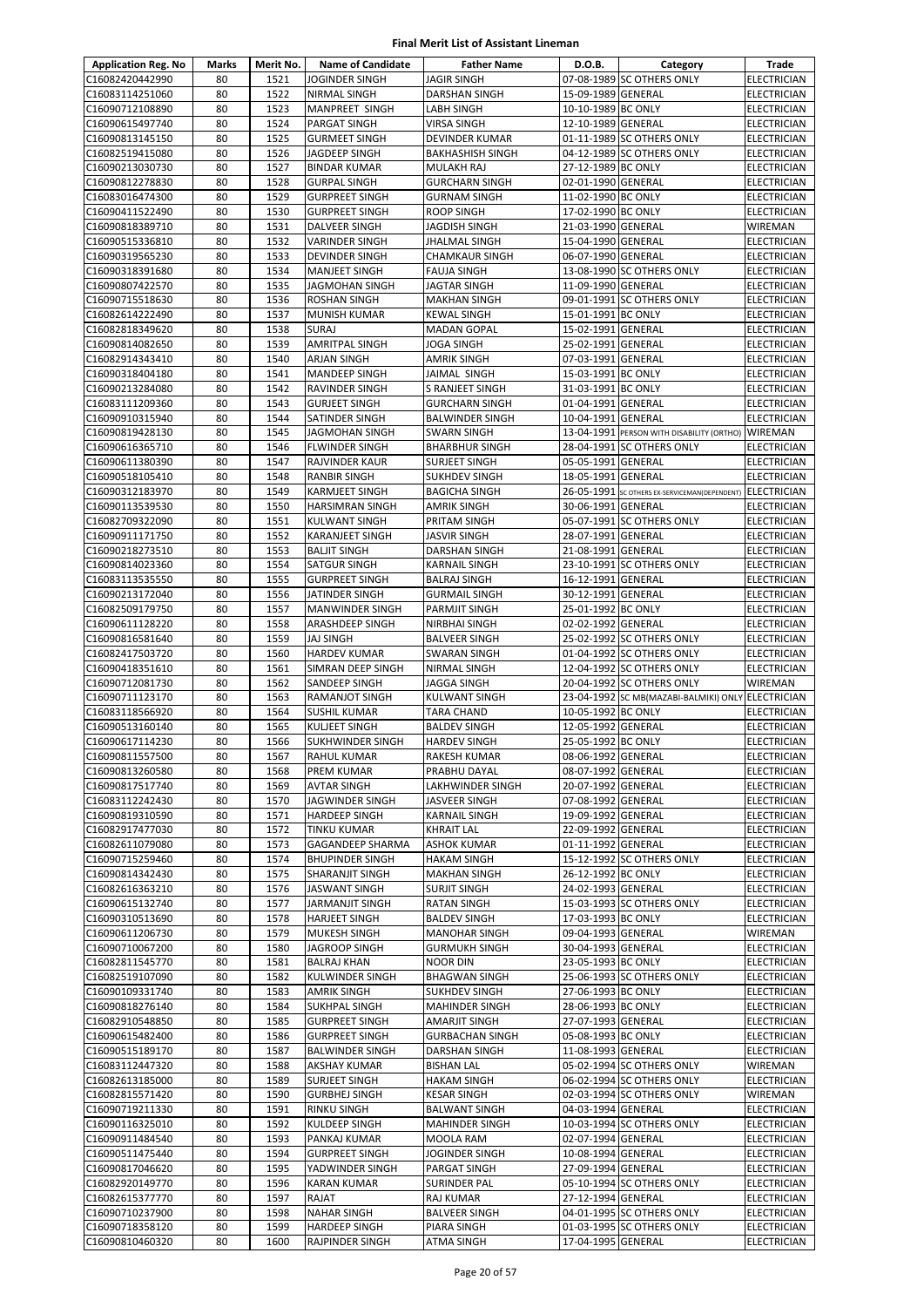| <b>Application Reg. No</b>         | Marks          | Merit No.    | <b>Name of Candidate</b>                         | <b>Father Name</b>                         | D.O.B.                                   | Category                                           | Trade                             |
|------------------------------------|----------------|--------------|--------------------------------------------------|--------------------------------------------|------------------------------------------|----------------------------------------------------|-----------------------------------|
| C16090614001210                    | 80             | 1601         | <b>RAJESH KUMAR</b>                              | <b>INDRAJ</b>                              | 20-04-1995 BC ONLY                       |                                                    | ELECTRICIAN                       |
| C16090817350030                    | 80             | 1602         | SARAVJEET SINGH                                  | MALKEET SINGH                              | 02-05-1995 GENERAL                       |                                                    | WIREMAN                           |
| C16090810084320                    | 80             | 1603         | <b>GURPREET SINGH</b>                            | <b>BIKKAR SINGH</b>                        | 15-06-1995 GENERAL                       |                                                    | ELECTRICIAN                       |
| C16090615274910                    | 80             | 1604         | <b>TEJINDER SINGH</b>                            | <b>HIRA SINGH</b>                          |                                          | 20-06-1995 SC OTHERS ONLY                          | ELECTRICIAN                       |
| C16083112063670                    | 80             | 1605         | SANDEEP SARANGAL                                 | SATPAL                                     |                                          | 10-08-1995 SC OTHERS ONLY                          | ELECTRICIAN                       |
| C16090213129800                    | 80             | 1606         | <b>SHUBHAM ROY</b>                               | <b>NOBO KUMAR ROY</b>                      | 28-09-1995 GENERAL                       |                                                    | <b>ELECTRICIAN</b>                |
| C16083114390720                    | 80             | 1607         | <b>GOUTAM SHARMA</b>                             | JAI KISHAN SHARMA                          | 18-10-1995 GENERAL                       |                                                    | ELECTRICIAN                       |
| C16090915103660<br>C16090518442750 | 80<br>80       | 1608<br>1609 | <b>MANPRIT SINGH</b><br>PARAMJIT SINGH           | JOGINDER SINGH<br><b>GURDEEP SINGH</b>     | 16-12-1995 BC ONLY<br>06-03-1996 GENERAL |                                                    | ELECTRICIAN<br>ELECTRICIAN        |
| C16090715177740                    | 80             | 1610         | AMJAD KHAN                                       | RAFIQ MOHD                                 | 17-03-1996 BC ONLY                       |                                                    | ELECTRICIAN                       |
| C16090619179770                    | 80             | 1611         | <b>KARAMVIR SINGH</b>                            | SHAMBHU SINGH                              | 04-05-1996 GENERAL                       |                                                    | <b>ELECTRICIAN</b>                |
| C16090613404160                    | 80             | 1612         | PARMOD KUMAR                                     | <b>MOHAN LAL</b>                           | 15-05-1996 GENERAL                       |                                                    | ELECTRICIAN                       |
| C16090711056410                    | 80             | 1613         | JAGSIR SINGH                                     | <b>KESAR SINGH</b>                         | 01-03-1997 GENERAL                       |                                                    | ELECTRICIAN                       |
| C16090509451900                    | 80             | 1614         | <b>MUKESH KUMAR</b>                              | <b>BALWANT RAM</b>                         | 01-01-1998 GENERAL                       |                                                    | ELECTRICIAN                       |
| C16090813374390                    | 79.94          | 1615         | <b>GURBHINDER SINGH</b>                          | <b>MANGH SINGH</b>                         | 18-09-1995 GENERAL                       |                                                    | ELECTRICIAN                       |
| C16090212585030                    | 79.87          | 1616         | <b>VARINDER SINGH</b>                            | AMRITPAL SINGH                             | 09-05-1992 GENERAL                       |                                                    | ELECTRICIAN                       |
| C16090214419300                    | 79.86          | 1617         | <b>NARESH KUMAR</b>                              | <b>GURMUKH SINGH</b>                       | 14-09-1986 BC ONLY                       |                                                    | ELECTRICIAN                       |
| C16090516577300                    | 79.86          | 1618         | <b>MANIK MALHOTRA</b>                            | RAMESH CHANDER MALHOT                      | 06-01-1990 GENERAL                       |                                                    | WIREMAN                           |
| C16090209453670                    | 79.86          | 1619         | <b>HARWINDER SINGH</b>                           | <b>SUKHWINDER SINGH</b>                    | 28-03-1993 GENERAL                       |                                                    | <b>ELECTRICIAN</b>                |
| C16090413256990                    | 79.86          | 1620         | PARAS CHAUHAN                                    | PAWAN KUMAR                                | 11-02-1994 GENERAL                       |                                                    | ELECTRICIAN                       |
| C16082620140870                    | 79.85          | 1621         | <b>CHANAN SINGH</b>                              | ROSHAN LAL                                 | 13-05-1975 BC ONLY                       |                                                    | ELECTRICIAN                       |
| C16090112126280                    | 79.85          | 1622         | JATINDER SINGH                                   | <b>GURBINDER SINGH</b>                     | 05-05-1979 GENERAL                       |                                                    | WIREMAN                           |
| C16083118336350<br>C16090814393320 | 79.85<br>79.85 | 1623<br>1624 | <b>SUKHWINDER SINGH</b><br><b>HARINDER SINGH</b> | <b>KISHAN SINGH</b><br><b>GURDEV SINGH</b> | 10-11-1980 GENERAL<br>15-09-1981 GENERAL |                                                    | <b>ELECTRICIAN</b><br>ELECTRICIAN |
| C16083013088850                    | 79.85          | 1625         | <b>MALKEET SINGH</b>                             | DARSHAN SINGH                              | 07-06-1982 BC ONLY                       |                                                    | <b>ELECTRICIAN</b>                |
| C16090814587950                    | 79.85          | 1626         | <b>RAJINDER SINGH</b>                            | <b>AVTAR SINGH</b>                         | 14-12-1984 GENERAL                       |                                                    | ELECTRICIAN                       |
| C16090817499840                    | 79.85          | 1627         | PARWINDER SINGH                                  | <b>MAHINDER SINGH</b>                      | 28-10-1986 GENERAL                       |                                                    | ELECTRICIAN                       |
| C16090818398500                    | 79.85          | 1628         | <b>PARDEEP SINGH</b>                             | JAI SINGH                                  | 07-01-1987 GENERAL                       |                                                    | WIREMAN                           |
| C16090819104830                    | 79.85          | 1629         | <b>SUKHDEV SINGH</b>                             | JEET SINGH                                 |                                          | 10-07-1987 SC OTHERS ONLY                          | WIREMAN                           |
| C16090914066800                    | 79.85          | 1630         | <b>JASWANT SINGH</b>                             | KASHMIR SINGH                              |                                          | 22-04-1988 SC OTHERS ONLY                          | WIREMAN                           |
| C16090911524950                    | 79.85          | 1631         | <b>BALDEV SINGH</b>                              | <b>JARNAIL SINGH</b>                       | 28-08-1988 BC ONLY                       |                                                    | ELECTRICIAN                       |
| C16090611576730                    | 79.85          | 1632         | JAGSIR SINGH                                     | SUKHMANDER SINGH                           | 26-12-1988 GENERAL                       |                                                    | WIREMAN                           |
| C16082515455660                    | 79.85          | 1633         | JASPREET SINGH MANN                              | <b>BALJINDER SINGH</b>                     | 19-05-1989 GENERAL                       |                                                    | ELECTRICIAN                       |
| C16090210024260                    | 79.85          | 1634         | <b>GURDEEP SINGH</b>                             | <b>BUDH RAM</b>                            |                                          | 12-08-1991 SC MB(MAZABI-BALMIKI) ONLY ELECTRICIAN  |                                   |
| C16090415138300                    | 79.85          | 1635         | <b>SHAMINDER SINGH</b>                           | AMIR SINGH                                 | 01-09-1991 BC ONLY                       |                                                    | ELECTRICIAN                       |
| C16082611231320                    | 79.85          | 1636         | AMNINDER KUMAR                                   | <b>MOHAN LAL</b>                           | 02-05-1992 GENERAL                       |                                                    | WIREMAN                           |
| C16082819235640                    | 79.85          | 1637         | <b>SUKHVIR SINGH</b>                             | RANJODH SINGH                              | 10-05-1992 GENERAL                       |                                                    | ELECTRICIAN                       |
| C16090817225410<br>C16090613238360 | 79.85<br>79.85 | 1638<br>1639 | <b>KULDEEP SINGH</b><br>POONAM RANI              | SATWINDER PAL SINGH<br>HARI RAM            | 05-12-1992 GENERAL                       | 07-06-1992 SC OTHERS ONLY                          | WIREMAN<br>ELECTRICIAN            |
| C16090216436250                    | 79.85          | 1640         | <b>NARINDER SINGH</b>                            | <b>NAIB SINGH</b>                          | 06-12-1992 BC ONLY                       |                                                    | <b>ELECTRICIAN</b>                |
| C16082916127880                    | 79.85          | 1641         | JASPREET SINGH                                   | JOGINDER SINGH                             | 12-01-1993 BC ONLY                       |                                                    | ELECTRICIAN                       |
| C16083016035250                    | 79.85          | 1642         | <b>NIRPALJIT SINGH</b>                           | <b>BALWINDER SINGH</b>                     | 03-04-1993 BC ONLY                       |                                                    | <b>ELECTRICIAN</b>                |
| C16090723577320                    | 79.85          | 1643         | <b>MASTAN SINGH</b>                              | KULDEEP SINGH                              | 02-06-1993 GENERAL                       |                                                    | <b>ELECTRICIAN</b>                |
| C16090811179490                    | 79.85          | 1644         | <b>KULDEEP</b>                                   | DHARAMPAL                                  |                                          | 06-08-1993 SC OTHERS ONLY                          | <b>ELECTRICIAN</b>                |
| C16090812225800                    | 79.85          | 1645         | <b>HARVINDER SINGH</b>                           | JAGTAR SINGH                               | 05-12-1993 GENERAL                       |                                                    | ELECTRICIAN                       |
| C16090718036510                    | 79.85          | 1646         | SANDEEP SINGH                                    | JARNEL SINGH                               | 03-07-1994 GENERAL                       |                                                    | ELECTRICIAN                       |
| C16090712349290                    | 79.85          | 1647         | <b>GURWINDER SINGH</b>                           | <b>KASHMIR SINGH</b>                       | 12-12-1994 BC ONLY                       |                                                    | <b>ELECTRICIAN</b>                |
| C16082815594690                    | 79.85          | 1648         | <b>KARAN KUMAR</b>                               | DILBAG SINGH                               |                                          | 03-08-1995 SC OTHERS ONLY                          | <b>ELECTRICIAN</b>                |
| C16090916369410                    | 79.8           | 1649         | RAJPAL                                           | <b>DALIP CHAND</b>                         | 09-08-1984 GENERAL                       |                                                    | ELECTRICIAN                       |
| C16082909321290                    | 79.8           | 1650         | <b>GURBHEJ SINGH</b>                             | <b>GURMUKH SINGH</b>                       | 10-04-1996 GENERAL                       |                                                    | ELECTRICIAN                       |
| C16090912597590                    | 79.79          | 1651         | AMANDEEP SINGH                                   | <b>GURMAIL SINGH</b>                       | 01-02-1994 GENERAL                       |                                                    | ELECTRICIAN                       |
| C16090419470370<br>C16090113432270 | 79.75<br>79.71 | 1652<br>1653 | <b>GURPREET SINGH</b><br><b>IKBAL SINGH</b>      | SARVAN SINGH                               | 07-01-1995 GENERAL<br>19-01-1987 GENERAL |                                                    | ELECTRICIAN                       |
| C16090914595980                    | 79.71          | 1654         | <b>GURWINDER SINGH</b>                           | VEER SINGH<br><b>BALVIR SINGH</b>          | 16-06-1987 GENERAL                       |                                                    | ELECTRICIAN<br>ELECTRICIAN        |
| C16090817483730                    | 79.71          | 1655         | <b>JASPAL SINGH</b>                              | <b>MANOHAR SINGH</b>                       | 12-04-1988 GENERAL                       |                                                    | ELECTRICIAN                       |
| C16090810466360                    | 79.71          | 1656         | AMANDEEP SINGH                                   | <b>KRISHAN SINGH</b>                       |                                          | 28-07-1988 BC EX-SERVICEMAN(DEPENDENT) ELECTRICIAN |                                   |
| C16090810562940                    | 79.71          | 1657         | AMARJEET SINGH                                   | SUKHMANDER SINGH                           | 30-03-1989 GENERAL                       |                                                    | ELECTRICIAN                       |
| C16090616451520                    | 79.71          | 1658         | <b>BALJEET SINGH</b>                             | <b>BALDEV SINGH</b>                        | 15-04-1989 BC ONLY                       |                                                    | ELECTRICIAN                       |
| C16090820465550                    | 79.71          | 1659         | <b>MALWINDER SINGH</b>                           | AJAIB SINGH                                | 10-05-1989 GENERAL                       |                                                    | ELECTRICIAN                       |
| C16083010124370                    | 79.71          | 1660         | <b>HARPREET SINGH</b>                            | <b>BHUPINDER SINGH</b>                     | 05-08-1989 BC ONLY                       |                                                    | ELECTRICIAN                       |
| C16090811251230                    | 79.71          | 1661         | <b>GURBINDER SINGH</b>                           | JAGDEV SINGH                               | 10-08-1989 GENERAL                       |                                                    | ELECTRICIAN                       |
| C16090717391530                    | 79.71          | 1662         | JATINDER KUMAR                                   | PARKASH CHAND                              | 23-08-1989 BC ONLY                       |                                                    | ELECTRICIAN                       |
| C16082414428950                    | 79.71          | 1663         | <b>BALWINDER SINGH</b>                           | NIRMAIL SINGH                              | 02-10-1989 BC ONLY                       |                                                    | ELECTRICIAN                       |
| C16082609530780                    | 79.71          | 1664         | <b>MOHINDER KUMAR</b>                            | DALEEP KUMAR                               | 25-01-1990 GENERAL                       |                                                    | ELECTRICIAN                       |
| C16083112395110                    | 79.71          | 1665         | JARNAIL SINGH                                    | JANG SINGH                                 | 20-06-1990 GENERAL                       |                                                    | ELECTRICIAN                       |
| C16082818588690<br>C16090116118940 | 79.71<br>79.71 | 1666<br>1667 | <b>JASVIR SINGH</b>                              | JAGMAIL SINGH                              | 08-01-1991 GENERAL<br>13-03-1991 GENERAL |                                                    | ELECTRICIAN                       |
| C16090913457420                    | 79.71          | 1668         | LOVEPREET<br>MOHAMMAD DILSHAD                    | DARSHAN KUMAR<br><b>BABU KHAN</b>          | 07-05-1991 BC ONLY                       |                                                    | ELECTRICIAN<br>ELECTRICIAN        |
| C16090213443810                    | 79.71          | 1669         | <b>BALWINDER SINGH</b>                           | NACHATAR SINGH                             | 28-11-1991 GENERAL                       |                                                    | ELECTRICIAN                       |
| C16082419436770                    | 79.71          | 1670         | <b>GURJEET SINGH</b>                             | <b>BALVIR SINGH</b>                        |                                          | 30-04-1992 EX-SERVICEMAN(SELF)                     | ELECTRICIAN                       |
| C16090513424860                    | 79.71          | 1671         | <b>HARBHAGWAN SINGH</b>                          | <b>GURCHAND SINGH</b>                      | 01-06-1992 GENERAL                       |                                                    | ELECTRICIAN                       |
| C16082315201960                    | 79.71          | 1672         | PRITPAL SINGH                                    | AJIT SINGH                                 | 10-09-1992 GENERAL                       |                                                    | ELECTRICIAN                       |
| C16082816464830                    | 79.71          | 1673         | <b>HARMAIL SINGH</b>                             | AMRIK SINGH                                | 09-05-1993 BC ONLY                       |                                                    | <b>ELECTRICIAN</b>                |
| C16090610453234                    | 79.71          | 1674         | RAKESH KUMAR GODARA RANJEET KUMAR                |                                            | 01-07-1993 GENERAL                       |                                                    | ELECTRICIAN                       |
| C16090818116750                    | 79.71          | 1675         | <b>GURDEEP SINGH</b>                             | SURJEET SINGH                              | 05-04-1994 GENERAL                       |                                                    | ELECTRICIAN                       |
| C16090810392300                    | 79.71          | 1676         | SATPAL KUMAR                                     | RUKMAL RAM                                 | 06-06-1994 BC ONLY                       |                                                    | ELECTRICIAN                       |
| C16083113086020                    | 79.71          | 1677         | ASHISH KUMAR                                     | MAHAVEER PRASHAD                           | 05-03-1995 GENERAL                       |                                                    | ELECTRICIAN                       |
| C16083020110220                    | 79.71          | 1678         | RAJINDER KUMAR                                   | SATISH KUMAR                               | 20-08-1996 BC ONLY                       |                                                    | ELECTRICIAN                       |
| C16090913434810                    | 79.71          | 1679         | <b>CHANDANDEEP SINGH</b>                         | NAKSHATRA SINGH                            | 04-06-1997 GENERAL                       |                                                    | ELECTRICIAN                       |
| C16090716319170                    | 79.7           | 1680         | SONU MITTER                                      | <b>HEMANT KUMAR</b>                        | 07-10-1989 BC ONLY                       |                                                    | ELECTRICIAN                       |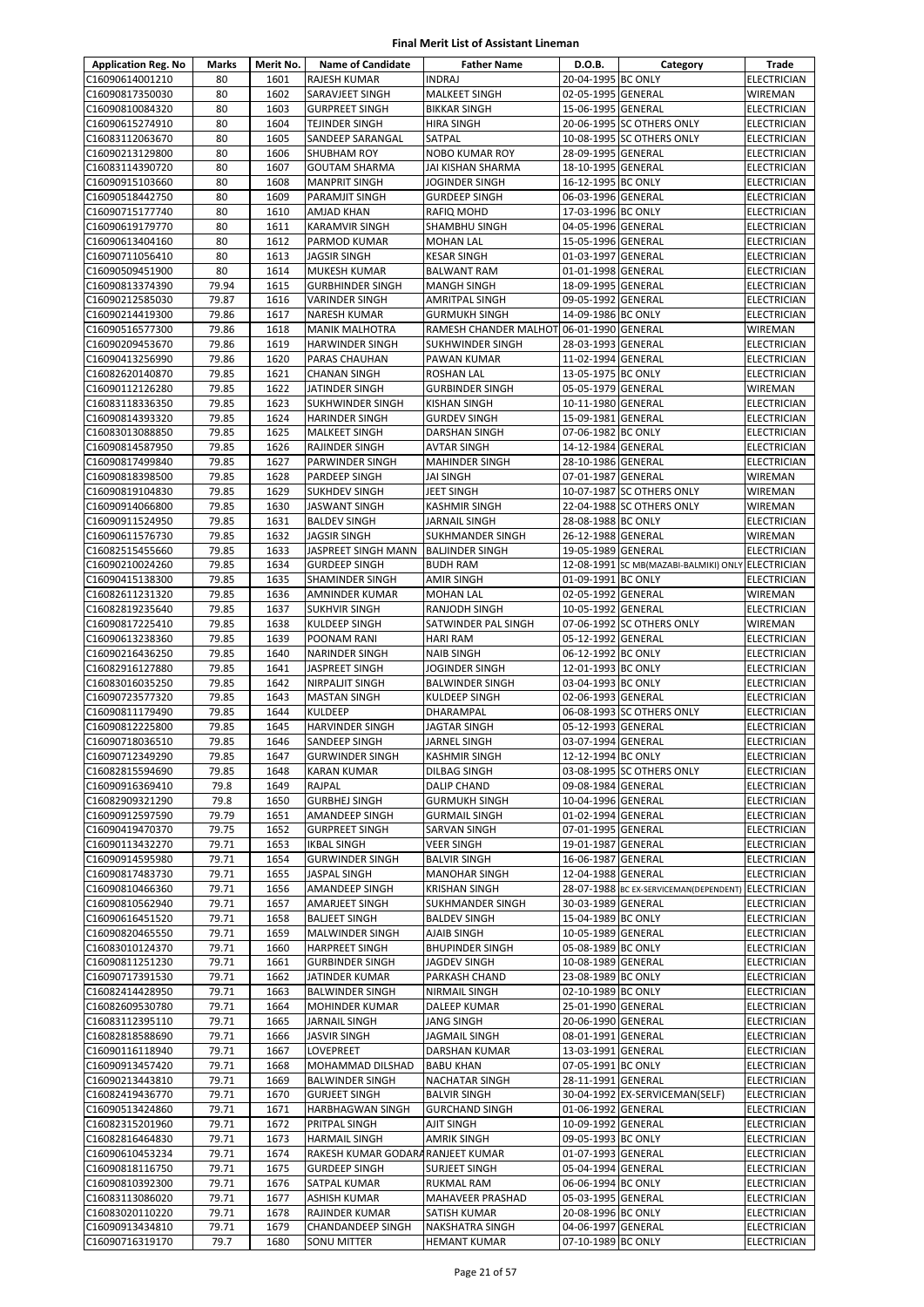| <b>Application Reg. No</b>         | <b>Marks</b>   | Merit No.    | <b>Name of Candidate</b>                        | <b>Father Name</b>                           | D.O.B.                                   | Category                                           | Trade                             |
|------------------------------------|----------------|--------------|-------------------------------------------------|----------------------------------------------|------------------------------------------|----------------------------------------------------|-----------------------------------|
| C16090913058030                    | 79.7           | 1681         | <b>VINOD KUMAR</b>                              | <b>CHET RAM</b>                              |                                          | 12-02-1990 SC OTHERS ONLY                          | <b>ELECTRICIAN</b>                |
| C16090909420700                    | 79.7           | 1682         | <b>SUKHWINDER SINGH</b>                         | <b>BHAGWAN SINGH</b>                         |                                          | 11-12-1991 SC OTHERS ONLY                          | ELECTRICIAN                       |
| C16083019118910                    | 79.7           | 1683         | SATPAL SINGH                                    | <b>BILLU SINGH</b>                           |                                          | 05-10-1994 SC OTHERS ONLY                          | ELECTRICIAN                       |
| C16082917034970                    | 79.7           | 1684         | <b>KARAN KUMAR</b>                              | <b>CHIMAN LAL</b>                            | 27-09-1995 GENERAL                       |                                                    | <b>ELECTRICIAN</b>                |
| C16090311432620                    | 79.69          | 1685         | PARDEEP KUMAR                                   | <b>DHARMVIR</b>                              | 12-04-1993 GENERAL                       |                                                    | <b>ELECTRICIAN</b>                |
| C16083008428990                    | 79.69          | 1686         | <b>ROSHAN SINGH</b>                             | LAHORA SINGH                                 |                                          | 07-02-1995 SC OTHERS ONLY                          | <b>ELECTRICIAN</b>                |
| C16090714599710                    | 79.66          | 1687         | <b>MANDEEP SINGH</b>                            | JARNAIL SINGH                                | 07-07-1994 GENERAL                       |                                                    | ELECTRICIAN                       |
| C16090212286800                    | 79.61          | 1688         | <b>GURDEEP SINGH</b>                            | PRITAM SINGH                                 |                                          | 04-07-1985 FREEDOM FIGHTER (DEPENDENT) ELECTRICIAN |                                   |
| C16090813124750<br>C16090412233230 | 79.57<br>79.57 | 1689<br>1690 | NEERAJ KUMAR<br><b>JAGDIP SINGH</b>             | <b>MANOHAR LAL</b><br><b>KALA SINGH</b>      | 18-01-1974 BC ONLY<br>25-12-1976 BC ONLY |                                                    | ELECTRICIAN<br><b>ELECTRICIAN</b> |
| C16090219518210                    | 79.57          | 1691         | <b>GURJANT SINGH</b>                            | <b>BHOLA SINGH</b>                           | 01-07-1980 BC ONLY                       |                                                    | <b>ELECTRICIAN</b>                |
| C16083011159990                    | 79.57          | 1692         | <b>GURPAL SINGH</b>                             | PHUMAN SINGH                                 |                                          | 17-07-1982 SC OTHERS ONLY                          | ELECTRICIAN                       |
| C16090520094970                    | 79.57          | 1693         | KAMALJEET SINGH                                 | TEJA SINGH                                   | 12-05-1983 GENERAL                       |                                                    | <b>ELECTRICIAN</b>                |
| C16090510242860                    | 79.57          | 1694         | <b>GURMEET SINGH</b>                            | <b>KALA SINGH</b>                            |                                          | 19-04-1985 SC OTHERS ONLY                          | ELECTRICIAN                       |
| C16090716440630                    | 79.57          | 1695         | <b>AMRIK SINGH</b>                              | <b>BALVIR SINGH</b>                          | 17-06-1988 BC ONLY                       |                                                    | ELECTRICIAN                       |
| C16090509339630                    | 79.57          | 1696         | <b>HANUMAN PRASAD</b>                           | ATMA RAM                                     | 30-08-1989 GENERAL                       |                                                    | <b>ELECTRICIAN</b>                |
| C16090521108450                    | 79.57          | 1697         | <b>SACHIN SINGH</b>                             | KULWINDER SINGH                              |                                          | 20-10-1990 SC OTHERS ONLY                          | <b>ELECTRICIAN</b>                |
| C16090520578440                    | 79.57          | 1698         | <b>GURBINDER SINGH</b>                          | SAWINDER SINGH                               | 14-01-1991 BC ONLY                       |                                                    | ELECTRICIAN                       |
| C16090912038490                    | 79.57          | 1699         | <b>GURSEWAK SINGH</b>                           | DARSHAN SINGH                                |                                          | 19-06-1991 SC OTHERS ONLY                          | ELECTRICIAN                       |
| C16090615136430                    | 79.57          | 1700         | JOBANPREET SINGH                                | <b>GURDIP SINGH</b>                          | 18-08-1991 GENERAL                       |                                                    | ELECTRICIAN                       |
| C16090122571640                    | 79.57          | 1701         | <b>MANDEEP VERMA</b>                            | <b>SHANKER LAL</b>                           | 08-06-1992 GENERAL                       |                                                    | <b>ELECTRICIAN</b>                |
| C16090616327200<br>C16083010519400 | 79.57<br>79.57 | 1702<br>1703 | KULDEEP KUMAR<br><b>KULWANT SINGH</b>           | <b>RAI PAUL</b>                              | 03-07-1992 GENERAL                       |                                                    | ELECTRICIAN<br><b>ELECTRICIAN</b> |
| C16083011576350                    | 79.57          | 1704         | KULDEEP SINGH                                   | <b>BALDEV SINGH</b><br><b>SUKHDEV SINGH</b>  | 10-12-1992 BC ONLY<br>29-08-1993 BC ONLY |                                                    | <b>ELECTRICIAN</b>                |
| C16082722551400                    | 79.57          | 1705         | <b>HARPREET SINGH</b>                           | <b>BAGICHA SINGH</b>                         | 06-12-1993 GENERAL                       |                                                    | <b>ELECTRICIAN</b>                |
| C16082618046310                    | 79.57          | 1706         | <b>SUMANJI JHA</b>                              | NITYA NAND JHA                               | 15-06-1994 GENERAL                       |                                                    | ELECTRICIAN                       |
| C16090111256010                    | 79.57          | 1707         | <b>BALWINDER SINGH</b>                          | SONA SINGH                                   |                                          | 13-08-1994 SC OTHERS ONLY                          | ELECTRICIAN                       |
| C16090616085490                    | 79.57          | 1708         | <b>MANINDER SINGH</b>                           | PARDEEP SINGH                                | 11-02-1995 GENERAL                       |                                                    | ELECTRICIAN                       |
| C16090912299970                    | 79.57          | 1709         | <b>BUTTA SINGH</b>                              | SATWINDER SINGH                              | 24-07-1996 GENERAL                       |                                                    | <b>ELECTRICIAN</b>                |
| C16090313324670                    | 79.51          | 1710         | <b>BHARAT SINGHI</b>                            | <b>DEVI SHARAN</b>                           | 03-10-1992 GENERAL                       |                                                    | <b>ELECTRICIAN</b>                |
| C16090519044210                    | 79.5           | 1711         | <b>NOHAR CHAND</b>                              | TARSEM LAL                                   | 11-11-1988 GENERAL                       |                                                    | <b>ELECTRICIAN</b>                |
| C16090514271840                    | 79.5           | 1712         | <b>GURBHEJ SINGH</b>                            | JASBIR SINGH                                 | 04-01-1992 GENERAL                       |                                                    | <b>ELECTRICIAN</b>                |
| C16090309297470                    | 79.49          | 1713         | <b>VINOD KUMAR</b>                              | UPDESH SINGH                                 | 23-11-1986 BC ONLY                       |                                                    | <b>ELECTRICIAN</b>                |
| C16090318046520                    | 79.49          | 1714         | JASHANJOT SINGH                                 | NIRMAL SINGH                                 | 30-03-1992 GENERAL                       |                                                    | ELECTRICIAN                       |
| C16090111395560                    | 79.49          | 1715         | JAGSEER SINGH                                   | JARNAIL SINGH                                | 15-09-1995 GENERAL                       |                                                    | <b>ELECTRICIAN</b>                |
| C16090509028500                    | 79.48          | 1716         | <b>AMRITPAL SINGH</b>                           | <b>BALVIR SINGH</b>                          | 26-08-1994 GENERAL                       |                                                    | <b>ELECTRICIAN</b>                |
| C16090218542970<br>C16090617265270 | 79.48<br>79.48 | 1717<br>1718 | SANJAY KUMAR SAINI<br><b>SANJAY KUMAR</b>       | JAGDISH KUMAR<br>PIRTHI RAJ                  | 16-11-1994 GENERAL<br>19-11-1997 BC ONLY |                                                    | <b>ELECTRICIAN</b><br>WIREMAN     |
| C16090712272930                    | 79.44          | 1719         | <b>KIRANVIR SINGH</b>                           | NIRBHAI SINGH                                | 01-01-1996 GENERAL                       |                                                    | ELECTRICIAN                       |
| C16090311437520                    | 79.43          | 1720         | <b>ARWINDER SINGH</b>                           | <b>SHER SINGH</b>                            | 26-08-1992 GENERAL                       |                                                    | <b>ELECTRICIAN</b>                |
| C16090313361870                    | 79.42          | 1721         | PARDEEP KUMAR                                   | AVINASH KUMAR                                | 15-12-1979 GENERAL                       |                                                    | <b>ELECTRICIAN</b>                |
| C16090913356300                    | 79.42          | 1722         | NIRMAL SINGH                                    | MULAKH RAJ                                   | 20-04-1981 BC ONLY                       |                                                    | <b>ELECTRICIAN</b>                |
| C16082511414960                    | 79.42          | 1723         | <b>SUNIL KUMAR</b>                              | <b>BIKHAM RAM</b>                            | 16-10-1981 GENERAL                       |                                                    | ELECTRICIAN                       |
| C16090619355460                    | 79.42          | 1724         | AVTAR SINGH                                     | JOGINDER SINGH                               |                                          | 15-04-1982 SC OTHERS ONLY                          | ELECTRICIAN                       |
| C16090512449380                    | 79.42          | 1725         | <b>WAZIR SINGH</b>                              | KASHMIR SINGH                                | 05-05-1982 GENERAL                       |                                                    | ELECTRICIAN                       |
| C16090117331330                    | 79.42          | 1726         | <b>MUKESH</b>                                   | <b>BOOTI RAM</b>                             |                                          | 07-12-1983 SC OTHERS ONLY                          | <b>ELECTRICIAN</b>                |
| C16090817447030                    | 79.42          | 1727         | PARMJEET SINGH                                  | PYARA SINGH                                  |                                          | 01-10-1984 SC OTHERS ONLY                          | <b>ELECTRICIAN</b>                |
| C16090212019580                    | 79.42          | 1728         | <b>SATWANT SINGH</b>                            | DARSHAN SINGH                                | 23-03-1986 BC ONLY                       |                                                    | <b>ELECTRICIAN</b>                |
| C16090610166880                    | 79.42          | 1729         | MANPREET SINGH                                  | SUKHDEV SINGH                                | 04-04-1986 GENERAL                       |                                                    | WIREMAN                           |
| C16090712151660                    | 79.42<br>79.42 | 1730<br>1731 | <b>GURVINDER SINGH</b>                          | <b>MAAN SINGH</b>                            | 15-02-1988 GENERAL                       | 07-07-1987 SC OTHERS ONLY                          | <b>ELECTRICIAN</b>                |
| C16090811552310<br>C16090112204260 | 79.42          | 1732         | <b>HARJINDER SINGH</b><br><b>MANPREET SINGH</b> | JIWAN SINGH<br>RAMCHAND SINGH                | 24-11-1988 GENERAL                       |                                                    | ELECTRICIAN<br>ELECTRICIAN        |
| C16090216545010                    | 79.42          | 1733         | SANDEEP KUMAR                                   | <b>CHANDER SHAKHER</b>                       | 05-02-1989 BC ONLY                       |                                                    | ELECTRICIAN                       |
| C16090711097220                    | 79.42          | 1734         | RAKESH KUMAR                                    | MUKAND LAL                                   | 14-07-1989 GENERAL                       |                                                    | <b>ELECTRICIAN</b>                |
| C16090916286740                    | 79.42          | 1735         | <b>VARINDER KUMAR</b>                           | NARATA RAM                                   | 27-07-1989 GENERAL                       |                                                    | <b>ELECTRICIAN</b>                |
| C16082818096850                    | 79.42          | 1736         | <b>LAKHVIR SINGH</b>                            | <b>HARI SINGH</b>                            | 17-08-1989 GENERAL                       |                                                    | <b>ELECTRICIAN</b>                |
| C16082819124320                    | 79.42          | 1737         | <b>MANPREET SINGH</b>                           | <b>HARJIT SINGH</b>                          |                                          | 05-04-1990 SC MB(MAZABI-BALMIKI) ONLY              | <b>ELECTRICIAN</b>                |
| C16090722456150                    | 79.42          | 1738         | <b>BALJINDER SINGH</b>                          | <b>BALVEER SINGH</b>                         | 24-04-1990 GENERAL                       |                                                    | ELECTRICIAN                       |
| C16090911443720                    | 79.42          | 1739         | <b>KAMALJEET SINGH</b>                          | <b>ROOP SINGH</b>                            | 01-07-1990 BC ONLY                       |                                                    | WIREMAN                           |
| C16090611251850                    | 79.42          | 1740         | <b>SUKH RAM</b>                                 | <b>GURDAS RAM</b>                            |                                          | 13-04-1991 SC OTHERS ONLY                          | <b>ELECTRICIAN</b>                |
| C16090213076800                    | 79.42          | 1741         | SANDEEP KUMAR                                   | RAMDIYA                                      | 18-09-1991 GENERAL                       |                                                    | <b>ELECTRICIAN</b>                |
| C16082311441580                    | 79.42          | 1742         | <b>MANDEEP SINGH</b>                            | <b>KESAR SINGH</b>                           |                                          | 20-10-1991 PERSON WITH DISABILITY (ORTHO)          | <b>ELECTRICIAN</b>                |
| C16083108324590<br>C16090510238100 | 79.42<br>79.42 | 1743<br>1744 | MALKEET SINGH                                   | <b>BALWINDER SINGH</b>                       | 21-01-1992 BC ONLY<br>02-03-1992 GENERAL |                                                    | ELECTRICIAN                       |
| C16082915538540                    | 79.42          | 1745         | PARDEEP KUMAR<br>SHAMSHER SINGH                 | SATPAL SHARMA<br>DALBIR SINGH                | 05-04-1992 GENERAL                       |                                                    | <b>ELECTRICIAN</b><br>ELECTRICIAN |
| C16090818098560                    | 79.42          | 1746         | <b>HARJINDER SINGH</b>                          | SHAMSHER SINGH                               |                                          | 14-04-1992 SC OTHERS ONLY                          | <b>ELECTRICIAN</b>                |
| C16090809102280                    | 79.42          | 1747         | <b>KARAN KUMAR</b>                              | YUDHISHTAR SHARMA                            | 30-04-1992 GENERAL                       |                                                    | <b>ELECTRICIAN</b>                |
| C16090313201750                    | 79.42          | 1748         | JAGTAR SINGH                                    | <b>GURMAIL SINGH</b>                         | 05-08-1992 GENERAL                       |                                                    | ELECTRICIAN                       |
| C16090515131950                    | 79.42          | 1749         | <b>RAJINDER GIR</b>                             | <b>GURMUKH GIR</b>                           | 28-09-1992 GENERAL                       |                                                    | ELECTRICIAN                       |
| C16090211583780                    | 79.42          | 1750         | SEEMA RANI                                      | HAZARA RAM                                   | 12-10-1992 BC ONLY                       |                                                    | WIREMAN                           |
| C16082723317180                    | 79.42          | 1751         | <b>VICKY KALYAN</b>                             | <b>BALWINDER SINGH</b>                       |                                          | 21-04-1993 SC MB(MAZABI-BALMIKI) ONLY              | <b>ELECTRICIAN</b>                |
| C16083112047140                    | 79.42          | 1752         | <b>GURVIR SINGH</b>                             | <b>MANJIT SINGH</b>                          |                                          | 05-02-1994 SC OTHERS ONLY                          | ELECTRICIAN                       |
| C16090314423640                    | 79.42          | 1753         | <b>VINOD KUMAR</b>                              | SITA RAM                                     | 02-03-1994 BC ONLY                       |                                                    | <b>ELECTRICIAN</b>                |
| C16090611071630                    | 79.42          | 1754         | <b>MAHAVEER</b>                                 | PRITHVIRAJ                                   | 15-09-1997 GENERAL                       |                                                    | <b>ELECTRICIAN</b>                |
| C16083018113480                    | 79.42          | 1755         | MUNISH KUMAR                                    | J P YADAV                                    | 02-10-1997 GENERAL                       |                                                    | <b>ELECTRICIAN</b>                |
| C16090910279340<br>C16090718083730 | 79.41<br>79.37 | 1756<br>1757 | <b>CHAMKAUR SINGH</b>                           | TEJA SINGH                                   |                                          | 18-08-1985 SC MB(MAZABI-BALMIKI) ONLY              | <b>ELECTRICIAN</b>                |
| C16090614101930                    | 79.37          | 1758         | <b>GURBHEJ SINGH</b><br><b>HARBHINDER SINGH</b> | <b>GURDIAL SINGH</b><br><b>SANTOKH SINGH</b> | 03-04-1986 BC ONLY<br>10-10-1992 GENERAL |                                                    | ELECTRICIAN<br>WIREMAN            |
| C16090712279720                    | 79.32          | 1759         | <b>SATNAM SINGH</b>                             | <b>GURMEL SINGH</b>                          | 19-11-1992 BC ONLY                       |                                                    | ELECTRICIAN                       |
| C16090520225820                    | 79.31          | 1760         | <b>TARSEM SINGH</b>                             | <b>GURDEV SINGH</b>                          | 06-09-1994 GENERAL                       |                                                    | ELECTRICIAN                       |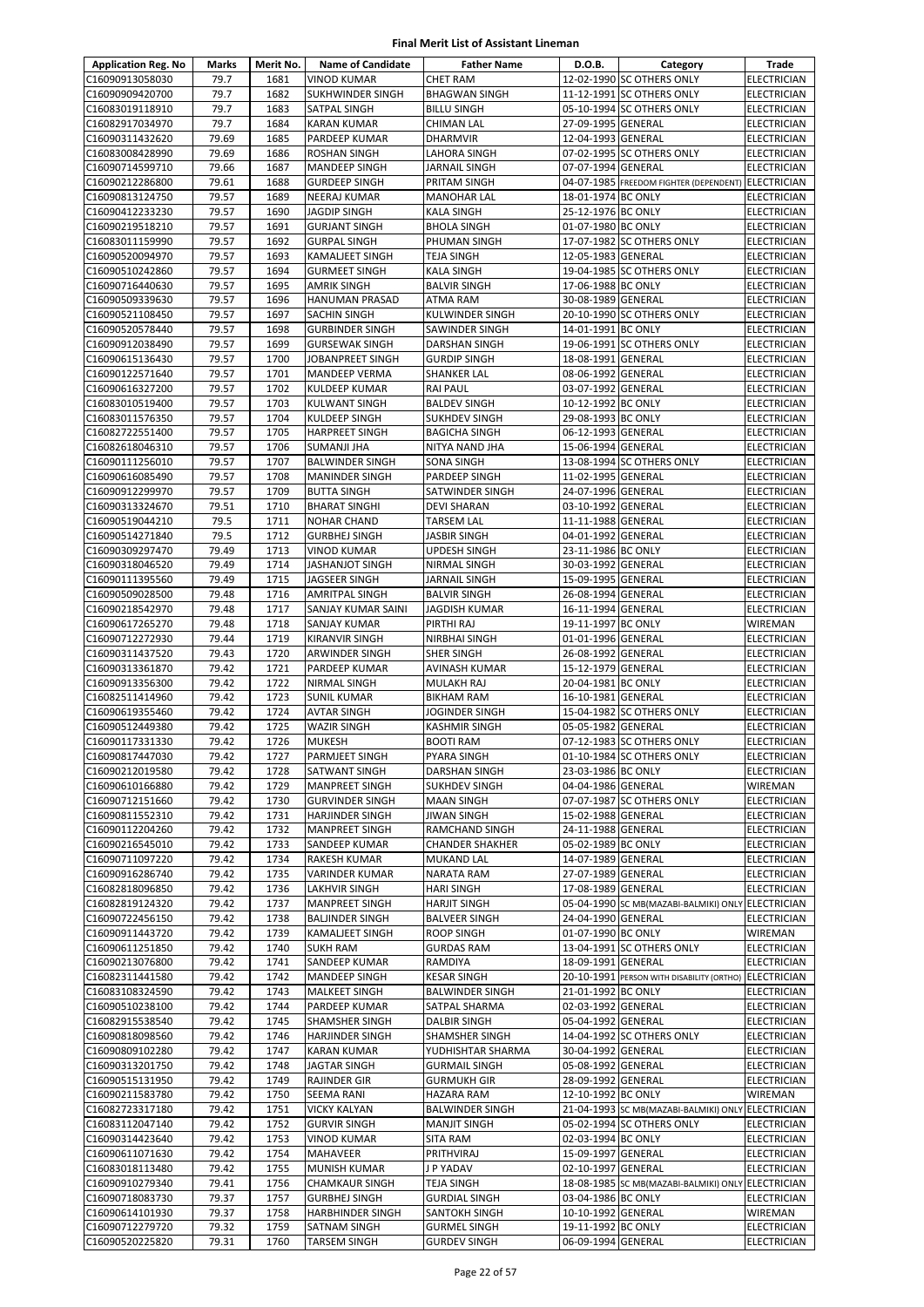| <b>Application Reg. No</b>         | Marks          | Merit No.    | <b>Name of Candidate</b>                   | <b>Father Name</b>                           | D.O.B.                                   | Category                                               | Trade                                    |
|------------------------------------|----------------|--------------|--------------------------------------------|----------------------------------------------|------------------------------------------|--------------------------------------------------------|------------------------------------------|
| C16090410308180                    | 79.3           | 1761         | <b>ANIL KUMAR</b>                          | <b>KRISHAN KUMAR</b>                         |                                          | 26-06-1994 PERSON WITH DISABILITY (ORTHO) ELECTRICIAN  |                                          |
| C16090519443190                    | 79.29          | 1762         | <b>CHANDER MUNI</b>                        | PAWAN KUMAR                                  | 19-08-1979 BC ONLY                       |                                                        | <b>ELECTRICIAN</b>                       |
| C16090909112730                    | 79.29          | 1763         | <b>SUBHASH CHANDER</b>                     | <b>HANS RAJ</b>                              | 10-09-1981 BC ONLY                       |                                                        | WIREMAN                                  |
| C16090614458120                    | 79.29          | 1764         | <b>SUMIT BHATIA</b>                        | NARINDER BHATIA                              | 04-03-1982 GENERAL                       |                                                        | <b>ELECTRICIAN</b>                       |
| C16083114568980                    | 79.28          | 1765         | NARINDER SINGH                             | <b>GURBACHAN SINGH</b>                       | 24-08-1976 BC ONLY                       |                                                        | <b>ELECTRICIAN</b>                       |
| C16090910400010                    | 79.28          | 1766         | LACHHMAN SINGH                             | <b>SUKHDEV SINGH</b>                         | 06-09-1981 GENERAL                       |                                                        | <b>WIREMAN</b>                           |
| C16090916210790                    | 79.28          | 1767         | <b>JAGMOHAN</b>                            | <b>SHIV KUMAR</b>                            | 15-04-1982 GENERAL                       |                                                        | <b>ELECTRICIAN</b>                       |
| C16090914473300<br>C16090415294760 | 79.28<br>79.28 | 1768<br>1769 | <b>JASWANT SINGH</b>                       | <b>HARBANS SINGH</b>                         |                                          | 08-10-1986 SC OTHERS ONLY                              | ELECTRICIAN                              |
| C16090912200710                    | 79.28          | 1770         | <b>KRISHAN SINGH</b><br><b>SUNIL KUMAR</b> | SUKHDEV SINGH<br><b>HARNAM SINGH</b>         |                                          | 09-07-1987 SC OTHERS ONLY<br>11-07-1987 SC OTHERS ONLY | <b>ELECTRICIAN</b><br><b>ELECTRICIAN</b> |
| C16090111433330                    | 79.28          | 1771         | RAVI KUMAR                                 | <b>HANS RAJ</b>                              |                                          | 05-06-1988 SC OTHERS ONLY                              | <b>ELECTRICIAN</b>                       |
| C16090411407770                    | 79.28          | 1772         | <b>MUKHTIAR SINGH</b>                      | VADHAVA SINGH                                | 06-05-1989 GENERAL                       |                                                        | WIREMAN                                  |
| C16082410540450                    | 79.28          | 1773         | SIMERJEET SINGH                            | <b>TARSEM SINGH</b>                          | 21-10-1989 GENERAL                       |                                                        | <b>ELECTRICIAN</b>                       |
| C16090111151980                    | 79.28          | 1774         | SARBJIT SINGH                              | <b>MAJOR SINGH</b>                           | 05-08-1990 GENERAL                       |                                                        | ELECTRICIAN                              |
| C16090112091720                    | 79.28          | 1775         | <b>SUKHWANT SINGH</b>                      | RAMCHAND SINGH                               | 10-09-1990 GENERAL                       |                                                        | ELECTRICIAN                              |
| C16090519351260                    | 79.28          | 1776         | <b>GURJEET SINGH</b>                       | <b>BHUPINDER SINGH</b>                       | 26-03-1991 BC ONLY                       |                                                        | <b>ELECTRICIAN</b>                       |
| C16090211025880                    | 79.28          | 1777         | <b>GURBAJ SINGH</b>                        | <b>BAWA SINGH</b>                            |                                          | 03-05-1991 SC MB(MAZABI-BALMIKI) ONLY ELECTRICIAN      |                                          |
| C16090710544020                    | 79.28          | 1778         | RAHUL                                      | <b>MUKAND LAL</b>                            | 10-07-1991 GENERAL                       |                                                        | <b>ELECTRICIAN</b>                       |
| C16090611003940                    | 79.28          | 1779         | <b>RAMESH SUTHAR</b>                       | <b>HAR LAL</b>                               | 14-01-1992 GENERAL                       |                                                        | ELECTRICIAN                              |
| C16090817565680                    | 79.28          | 1780         | RAVINDER SINGH                             | SARDOOL SINGH                                | 15-01-1992 GENERAL                       |                                                        | <b>ELECTRICIAN</b>                       |
| C16090317024920                    | 79.28          | 1781         | <b>GURJANT SINGH</b>                       | <b>RAM SINGH</b>                             |                                          | 11-10-1992 SPORTS PERSON                               | ELECTRICIAN                              |
| C16082511464280<br>C16082619583230 | 79.28<br>79.28 | 1782<br>1783 | <b>MANPREET SINGH</b>                      | <b>GURCHARAN SINGH</b>                       | 13-01-1993 BC ONLY                       |                                                        | ELECTRICIAN                              |
| C16090914533170                    |                |              | <b>MANJEET SINGH</b>                       | <b>SUKHDEV SINGH</b><br><b>HARBANS SINGH</b> | 20-02-1993 BC ONLY                       | 01-02-1993 SC OTHERS ONLY                              | <b>ELECTRICIAN</b>                       |
| C16090814410450                    | 79.28<br>79.28 | 1784<br>1785 | <b>MANINDER SINGH</b><br>SIKANDER SINGH    | <b>HARBHAJAN SINGH</b>                       |                                          | 10-03-1993 SC OTHERS ONLY                              | ELECTRICIAN<br>WIREMAN                   |
| C16090218485160                    | 79.28          | 1786         | YUGRAJ SINGH                               | JASWINDER SINGH                              | 20-03-1993 GENERAL                       |                                                        | <b>WIREMAN</b>                           |
| C16090310306210                    | 79.28          | 1787         | <b>RAM PAUL</b>                            | JAGAN NATH                                   | 25-04-1993 BC ONLY                       |                                                        | <b>ELECTRICIAN</b>                       |
| C16090320073020                    | 79.28          | 1788         | <b>KULVIR SINGH</b>                        | RAJINDER SINGH                               | 26-06-1993 BC ONLY                       |                                                        | ELECTRICIAN                              |
| C16090712483240                    | 79.28          | 1789         | <b>JASWINDER SINGH</b>                     | JARNAIL SINGH                                |                                          | 15-07-1993 SC OTHERS ONLY                              | WIREMAN                                  |
| C16090915491320                    | 79.28          | 1790         | <b>HIMAT SINGH</b>                         | <b>CHAND SINGH</b>                           | 01-09-1993 BC ONLY                       |                                                        | <b>ELECTRICIAN</b>                       |
| C16090611010510                    | 79.28          | 1791         | JATINDER KUMAR                             | <b>TARSEM LAL</b>                            | 25-09-1993 BC ONLY                       |                                                        | <b>ELECTRICIAN</b>                       |
| C16090711173760                    | 79.28          | 1792         | <b>AMARJIT SINGH</b>                       | <b>HARBANS SINGH</b>                         |                                          | 12-01-1994 SC OTHERS ONLY                              | <b>ELECTRICIAN</b>                       |
| C16090619235900                    | 79.28          | 1793         | <b>SUBHAM KUMAR</b>                        | TARSEM LAL                                   | 18-06-1994 BC ONLY                       |                                                        | ELECTRICIAN                              |
| C16090818268140                    | 79.28          | 1794         | <b>GURMEET SINGH</b>                       | <b>BALKAR SINGH</b>                          |                                          | 15-02-1995 SC OTHERS ONLY                              | ELECTRICIAN                              |
| C16090711228710                    | 79.28          | 1795         | RINKU YADAV                                | SATPAL YADAV                                 | 12-07-1995 GENERAL                       |                                                        | ELECTRICIAN                              |
| C16090616031680                    | 79.28          | 1796         | <b>MANPREET SINGH</b>                      | RAJWANT SINGH                                | 10-10-1996 GENERAL                       |                                                        | ELECTRICIAN                              |
| C16090913454880<br>C16090510384700 | 79.25<br>79.2  | 1797<br>1798 | <b>PARDEEP KUMAR</b>                       | <b>HARBANS LAL</b>                           | 10-07-1992 GENERAL<br>25-03-1996 BC ONLY |                                                        | <b>ELECTRICIAN</b>                       |
| C16082310371050                    | 79.18          | 1799         | GAGANDEEP SINGH<br>RAMESH KUMAR            | <b>GURDIAL SINGH</b><br><b>SUNDAR RAM</b>    | 08-06-1992 GENERAL                       |                                                        | <b>ELECTRICIAN</b><br>ELECTRICIAN        |
| C16090611039170                    | 79.18          | 1800         | RASHPAL SINGH                              | MALKEET SINGH                                | 07-08-1994 GENERAL                       |                                                        | <b>ELECTRICIAN</b>                       |
| C16090718503720                    | 79.18          | 1801         | <b>RAMAN KUMAR</b>                         | <b>HARBANS LAL</b>                           | 02-05-1995 GENERAL                       |                                                        | ELECTRICIAN                              |
| C16090712116060                    | 79.15          | 1802         | NIRMALJIT SINGH                            | <b>BHAJAN SINGH</b>                          |                                          | 12-09-1986 SPORTS PERSON                               | <b>ELECTRICIAN</b>                       |
| C16090418245540                    | 79.14          | 1803         | SATVEER SINGH                              | <b>DEVRAJ SINGH</b>                          | 17-03-1983 GENERAL                       |                                                        | <b>ELECTRICIAN</b>                       |
| C16090215476880                    | 79.14          | 1804         | <b>LAKHWINDER SINGH</b>                    | <b>GURNAM SINGH</b>                          | 12-08-1983 GENERAL                       |                                                        | <b>ELECTRICIAN</b>                       |
| C16090721439650                    | 79.14          | 1805         | KULWINDER SINGH                            | PREM CHAND                                   | 14-10-1985 GENERAL                       |                                                        | ELECTRICIAN                              |
| C16082816269670                    | 79.14          | 1806         | DAVINDER SINGH                             | <b>MADAN LAL</b>                             | 03-12-1986 GENERAL                       |                                                        | <b>ELECTRICIAN</b>                       |
| C16090310033740                    | 79.14          | 1807         | <b>GAGANDEEP SINGH</b>                     | <b>RAM DASS</b>                              | 08-12-1987 BC ONLY                       |                                                        | WIREMAN                                  |
| C16082816592990                    | 79.14          | 1808         | <b>HANI KUMAR</b>                          | <b>SUKHDEV SINGH</b>                         | 24-01-1988 BC ONLY                       |                                                        | <b>ELECTRICIAN</b>                       |
| C16090423287450                    | 79.14          | 1809         | <b>SURAJ KUMAR</b>                         | <b>BABU LAL</b>                              |                                          | 06-06-1988 SC OTHERS ONLY                              | <b>ELECTRICIAN</b>                       |
| C16090113289270                    | 79.14          | 1810         | <b>NIRDEV SINGH</b>                        | <b>GURJANT SINGH</b>                         | 24-06-1988 GENERAL                       |                                                        | ELECTRICIAN                              |
| C16090910258290<br>C16083114275290 | 79.14<br>79.14 | 1811<br>1812 | HARKAMALDEEP SINGH                         | JAGTAR SINGH<br><b>HARBHJAN DASS</b>         | 27-11-1988 GENERAL<br>10-01-1989 GENERAL |                                                        | <b>ELECTRICIAN</b>                       |
| C16090510437470                    | 79.14          | 1813         | <b>MUNISH KUMAR</b><br>JAGDEEP SINGH       | JAGROOP SINGH                                | 20-01-1989 GENERAL                       |                                                        | WIREMAN<br>ELECTRICIAN                   |
| C16090710068210                    | 79.14          | 1814         | SWRAJ                                      | PARAMJEET MASIH                              |                                          | 07-11-1989 SC MB(MAZABI-BALMIKI) ONLY ELECTRICIAN      |                                          |
| C16090912465920                    | 79.14          | 1815         | <b>BALKAR SINGH</b>                        | RAM CHANDER                                  | 01-11-1990 GENERAL                       |                                                        | <b>ELECTRICIAN</b>                       |
| C16090718436730                    | 79.14          | 1816         | <b>HARISH KUMAR</b>                        | ASHWANI KUMAR                                | 15-06-1991 GENERAL                       |                                                        | <b>ELECTRICIAN</b>                       |
| C16090113244710                    | 79.14          | 1817         | <b>GAGANDEEP SINGH</b>                     | <b>GURDIAL SINGH</b>                         |                                          | 20-03-1992 SC OTHERS ONLY                              | ELECTRICIAN                              |
| C16090816496700                    | 79.14          | 1818         | <b>KANA RAM</b>                            | MAHAVEER PRASAD                              | 23-06-1992 GENERAL                       |                                                        | ELECTRICIAN                              |
| C16090815598660                    | 79.14          | 1819         | SHIV PAL VERMA                             | SAHAB RAM                                    | 30-06-1992 GENERAL                       |                                                        | <b>ELECTRICIAN</b>                       |
| C16083019240150                    | 79.14          | 1820         | NARESH KUMAR                               | <b>KARTAR SINGH</b>                          | 08-08-1992 GENERAL                       |                                                        | ELECTRICIAN                              |
| C16090709565220                    | 79.14          | 1821         | <b>SUMIT KUMAR</b>                         | RAKESH KUMAR                                 | 30-04-1994 GENERAL                       |                                                        | <b>ELECTRICIAN</b>                       |
| C16082612083020                    | 79.14          | 1822         | <b>GURWINDER SINGH</b>                     | <b>BALVEER SINGH</b>                         | 16-09-1994 GENERAL                       |                                                        | ELECTRICIAN                              |
| C16090716347990                    | 79.14          | 1823         | OMPRAKASH                                  | LAXMAN RAM                                   | 02-07-1995 GENERAL                       |                                                        | ELECTRICIAN                              |
| C16090519490110                    | 79.14<br>79.14 | 1824<br>1825 | <b>HARWINDER SINGH</b>                     | LAKHWINDER SINGH                             | 20-07-1996 GENERAL                       |                                                        | ELECTRICIAN                              |
| C16090318061700<br>C16090818113860 | 79.12          | 1826         | RAJ KUMAR<br><b>SOHAN LAL</b>              | VEDPRAKASH<br>KARMVIR                        | 20-06-1997 GENERAL<br>05-01-1990 GENERAL |                                                        | ELECTRICIAN<br>ELECTRICIAN               |
| C16090215375820                    | 79.12          | 1827         | <b>HARINDER SINGH</b>                      | AMRIK SINGH                                  |                                          | 05-02-1993 SC OTHERS ONLY                              | ELECTRICIAN                              |
| C16090214096870                    | 79.1           | 1828         | <b>NITESH</b>                              | RAJENDRA KUMAR                               | 25-06-1995 GENERAL                       |                                                        | ELECTRICIAN                              |
| C16082617119910                    | 79.03          | 1829         | <b>GURPEET SINGH</b>                       | PALWINDER SINGH                              |                                          | 01-05-1986 SC MB(MAZABI-BALMIKI) ONLY                  | <b>ELECTRICIAN</b>                       |
| C16090515472940                    | 79.03          | 1830         | <b>GAGANDEEP SINGH</b>                     | MOHINDER SINGH                               | 27-10-1993 BC ONLY                       |                                                        | ELECTRICIAN                              |
| C16090911469460                    | 79.03          | 1831         | <b>GURJINDER SINGH</b>                     | TERSEM SINGH                                 | 12-08-1994 GENERAL                       |                                                        | <b>ELECTRICIAN</b>                       |
| C16090113136950                    | 79             | 1832         | KULWANT SINGH                              | RAKHA RAM                                    |                                          | 22-09-1974 SC OTHERS ONLY                              | ELECTRICIAN                              |
| C16083113266460                    | 79             | 1833         | <b>HARKARN KUMAR</b>                       | CHHOTE LAL                                   |                                          | 23-11-1975 SC OTHERS ONLY                              | <b>ELECTRICIAN</b>                       |
| C16090811477840                    | 79             | 1834         | <b>HARMOHAN LAL</b>                        | <b>DHARAM PAL</b>                            |                                          | 20-05-1980 SC OTHERS ONLY                              | <b>ELECTRICIAN</b>                       |
| C16090812300240                    | 79             | 1835         | SATNAM SINGH                               | RAM ASRA                                     |                                          | 01-04-1982 SC OTHERS ONLY                              | WIREMAN                                  |
| C16090610560810                    | 79             | 1836         | <b>KARAMJEET SINGH</b>                     | DARSHAN SINGH                                | 06-10-1982 GENERAL                       |                                                        | WIREMAN                                  |
| C16082915348000<br>C16090315502200 | 79<br>79       | 1837<br>1838 | PARMINDER SINGH<br>LAKHWINDER SINGH        | <b>BALDEV SINGH</b><br><b>BODH RAJ</b>       | 13-04-1985 GENERAL                       | 18-09-1983 EX-SERVICEMAN(DEPENDENT)                    | WIREMAN<br>WIREMAN                       |
| C16090909468760                    | 79             | 1839         | ASHWANI KUMAR                              | <b>HANS RAJ</b>                              | 15-10-1985 GENERAL                       |                                                        | <b>ELECTRICIAN</b>                       |
| C16090517515870                    | 79             | 1840         | <b>BALJINDER SINGH</b>                     | JARNAIL SINGH                                | 20-12-1985 GENERAL                       |                                                        | ELECTRICIAN                              |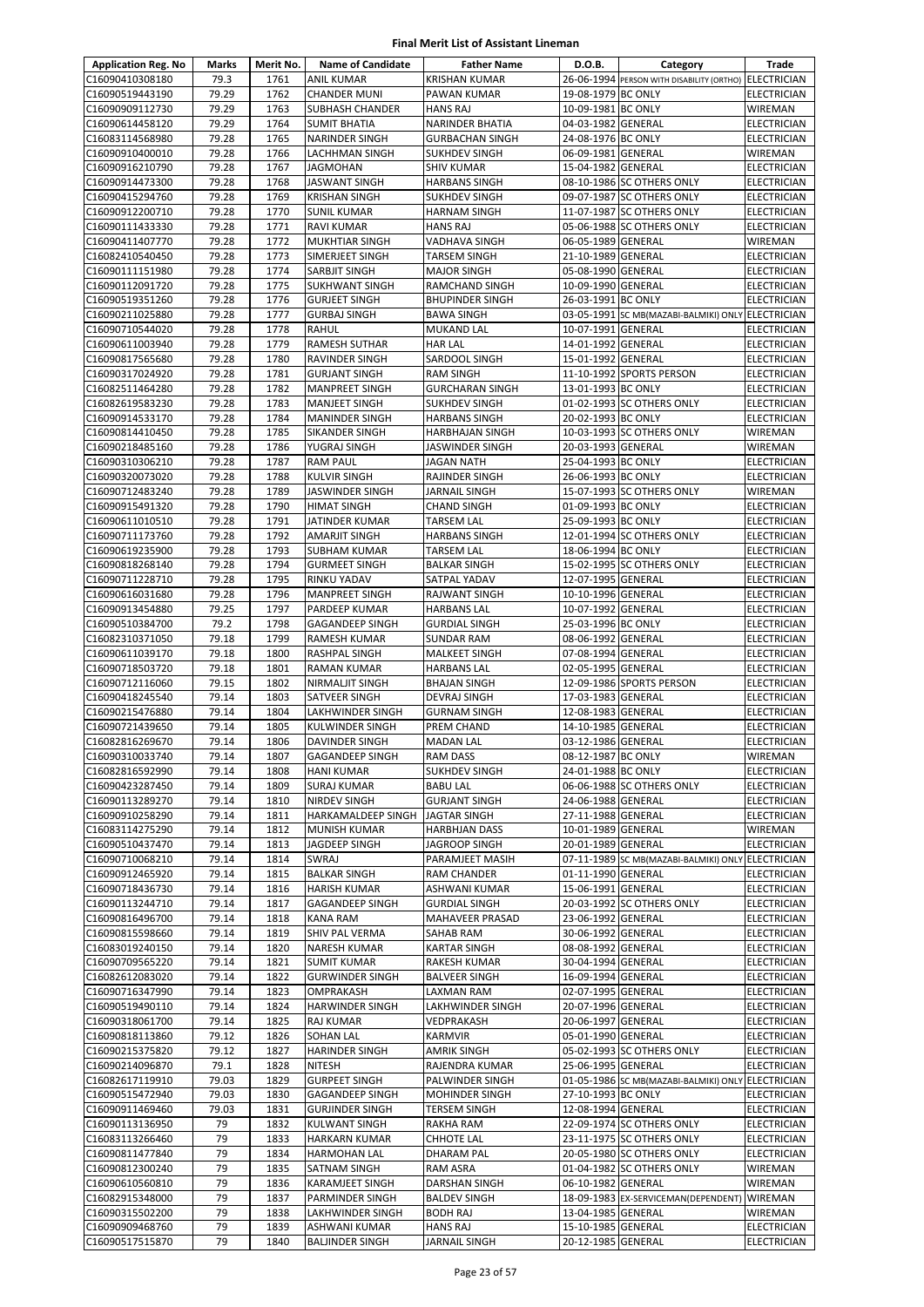| <b>Application Reg. No</b>         | <b>Marks</b> | Merit No.    | <b>Name of Candidate</b>               | <b>Father Name</b>                          | D.O.B.                                   | Category                                          | Trade                                    |
|------------------------------------|--------------|--------------|----------------------------------------|---------------------------------------------|------------------------------------------|---------------------------------------------------|------------------------------------------|
| C16090721584970                    | 79           | 1841         | PARGAT MASIH                           | KHURSHID MASIH                              | 16-04-1986 BC ONLY                       |                                                   | <b>ELECTRICIAN</b>                       |
| C16083012274080                    | 79           | 1842         | <b>GOPAL SINGH</b>                     | <b>LABH SINGH</b>                           |                                          | 04-08-1986 PERSON WITH DISABILITY (ORTHO)         | <b>ELECTRICIAN</b>                       |
| C16090617270880                    | 79           | 1843         | SIMRANJEET SINGH                       | <b>SANT RAM</b>                             |                                          | 08-01-1987 SC OTHERS ONLY                         | <b>ELECTRICIAN</b>                       |
| C16083112458810                    | 79           | 1844         | AJAY KUMAR                             | <b>GANESH SINGH</b>                         | 20-01-1987 GENERAL                       |                                                   | <b>ELECTRICIAN</b>                       |
| C16090912400160                    | 79           | 1845         | PARAMJEET SINGH                        | <b>HARMINDER SINGH</b>                      | 21-02-1987 GENERAL                       |                                                   | <b>ELECTRICIAN</b>                       |
| C16090820147550                    | 79           | 1846         | PARMINDER SINGH                        | <b>KARNAIL SINGH</b>                        |                                          | 02-03-1987 SC OTHERS ONLY                         | <b>ELECTRICIAN</b>                       |
| C16090717212350                    | 79           | 1847         | DHARMJIT SINGH                         | <b>SUKHVIR SINGH</b>                        | 15-04-1987 GENERAL                       |                                                   | WIREMAN                                  |
| C16090310243200                    | 79           | 1848         | SUKHDEV SINGH                          | <b>BUTA SINGH</b>                           |                                          | 05-05-1987 SC OTHERS ONLY                         | <b>ELECTRICIAN</b>                       |
| C16090115540080                    | 79           | 1849         | SARWAN SINGH                           | AMRIK SINGH                                 | 21-05-1987 GENERAL                       |                                                   | <b>ELECTRICIAN</b>                       |
| C16090210405470                    | 79           | 1850         | KHUSHWINDER SINGH                      | <b>GURSEWAK SINGH</b>                       | 29-06-1987 GENERAL                       |                                                   | WIREMAN                                  |
| C16090213225790<br>C16090316184870 | 79<br>79     | 1851<br>1852 | JAGPREET SINGH<br><b>BIKRAM SINGH</b>  | <b>TEJA SINGH</b><br><b>UJAGAR SINGH</b>    | 06-08-1987 GENERAL<br>20-08-1987 GENERAL |                                                   | <b>ELECTRICIAN</b><br><b>ELECTRICIAN</b> |
| C16090119158960                    | 79           | 1853         | SURJIT SINGH                           | <b>KULDEEP SINGH</b>                        | 23-01-1988 GENERAL                       |                                                   | <b>ELECTRICIAN</b>                       |
| C16090418003700                    | 79           | 1854         | <b>HARJINDER SINGH</b>                 | <b>GURCHARAN SINGH</b>                      | 06-02-1988 GENERAL                       |                                                   | <b>ELECTRICIAN</b>                       |
| C16090819317820                    | 79           | 1855         | RASHID MASIH                           | PARVEJ MASIH                                | 02-04-1988 BC ONLY                       |                                                   | <b>ELECTRICIAN</b>                       |
| C16090800586910                    | 79           | 1856         | SURJIT KUMAR                           | <b>KARTAR CHAND</b>                         | 13-07-1988 BC ONLY                       |                                                   | <b>ELECTRICIAN</b>                       |
| C16090812502160                    | 79           | 1857         | RASALA SINGH                           | <b>HANSA SINGH</b>                          |                                          | 25-12-1988 SC OTHERS ONLY                         | <b>ELECTRICIAN</b>                       |
| C16090815016210                    | 79           | 1858         | <b>MOHIT KUMAR</b>                     | CHARANJEET                                  | 01-01-1989 GENERAL                       |                                                   | <b>WIREMAN</b>                           |
| C16090517279120                    | 79           | 1859         | AJIT SINGH                             | <b>NAIB SINGH</b>                           | 15-03-1989 GENERAL                       |                                                   | <b>ELECTRICIAN</b>                       |
| C16090610598460                    | 79           | 1860         | SUKHVIR SINGH                          | RANJIT SINGH                                | 23-04-1989 GENERAL                       |                                                   | <b>ELECTRICIAN</b>                       |
| C16090514050330                    | 79           | 1861         | <b>KARAN KUMAR</b>                     | <b>ASHOK KUMAR</b>                          |                                          | 03-07-1989 SC MB(MAZABI-BALMIKI) ONLY             | <b>ELECTRICIAN</b>                       |
| C16090516416880                    | 79           | 1862         | <b>SUKHVIR SINGH</b>                   | <b>BALJINDER SINGH</b>                      | 29-01-1990 GENERAL                       |                                                   | <b>ELECTRICIAN</b>                       |
| C16090517472660                    | 79           | 1863         | KULWANT SINGH                          | <b>GURBAX SINGH</b>                         | 10-02-1990 GENERAL                       |                                                   | <b>ELECTRICIAN</b>                       |
| C16083111059260                    | 79           | 1864         | <b>MANDEEP SINGH</b>                   | <b>BALDEV SINGH</b>                         | 22-03-1990 GENERAL                       |                                                   | <b>ELECTRICIAN</b>                       |
| C16082511001170                    | 79           | 1865         | <b>BALKAAR SINGH</b>                   | <b>RAMESH SINGH</b>                         |                                          | 04-04-1990 SC OTHERS ONLY                         | <b>ELECTRICIAN</b>                       |
| C16090813102510<br>C16090912099090 | 79<br>79     | 1866         | <b>MOHD GIYAS</b>                      | <b>MOHD SITAR</b>                           | 28-08-1990 BC ONLY                       |                                                   | <b>ELECTRICIAN</b>                       |
| C16082819168550                    | 79           | 1867<br>1868 | KAMALDEEP SINGH<br><b>SUNNY KUMAR</b>  | JAGJEET SINGH<br><b>MAHINDER PAL</b>        | 19-09-1990 GENERAL                       | 29-10-1990 SC OTHERS ONLY                         | <b>ELECTRICIAN</b><br><b>WIREMAN</b>     |
| C16090913016700                    | 79           | 1869         | <b>HARJINDER SINGH</b>                 | <b>KARAMJIT SINGH</b>                       |                                          | 16-03-1991 SC OTHERS ONLY                         | <b>ELECTRICIAN</b>                       |
| C16090820018880                    | 79           | 1870         | <b>MALKEET SINGH</b>                   | <b>GURMEJ SINGH</b>                         |                                          | 18-03-1991 SC OTHERS ONLY                         | <b>WIREMAN</b>                           |
| C16090710248530                    | 79           | 1871         | SAHIB SINGH                            | <b>GURNAM SINGH</b>                         |                                          | 26-03-1991 SC MB(MAZABI-BALMIKI) ONLY             | <b>ELECTRICIAN</b>                       |
| C16090715335000                    | 79           | 1872         | AMANDEEP SINGH                         | <b>SUKHDEV SINGH</b>                        | 20-04-1991 GENERAL                       |                                                   | <b>ELECTRICIAN</b>                       |
| C16090618439480                    | 79           | 1873         | AMANDEEP SINGH                         | PREM SINGH                                  |                                          | 01-05-1991 SC OTHERS ONLY                         | <b>ELECTRICIAN</b>                       |
| C16082916034000                    | 79           | 1874         | <b>SWARN KUMAR</b>                     | RAM ASHISH SHARMA                           | 07-05-1991 GENERAL                       |                                                   | <b>ELECTRICIAN</b>                       |
| C16090610349240                    | 79           | 1875         | AMANDEEP SINGH                         | <b>SWARAN SINGH</b>                         | 09-05-1991 GENERAL                       |                                                   | <b>ELECTRICIAN</b>                       |
| C16090512150530                    | 79           | 1876         | SANDEEP KUMAR                          | <b>BALDEV RAJ</b>                           |                                          | 09-09-1991 SC OTHERS ONLY                         | <b>ELECTRICIAN</b>                       |
| C16082613394750                    | 79           | 1877         | <b>INDERJIT SINGH</b>                  | <b>BALWINDER SINGH</b>                      |                                          | 30-09-1991 SC OTHERS ONLY                         | <b>ELECTRICIAN</b>                       |
| C16090716397530                    | 79           | 1878         | KULDEEP SINGH                          | <b>HARDEV SINGH</b>                         | 06-10-1991 GENERAL                       |                                                   | <b>ELECTRICIAN</b>                       |
| C16083111161960                    | 79           | 1879         | JASPAL SINGH                           | <b>RAM SINGH</b>                            |                                          | 03-11-1991 SC OTHERS ONLY                         | <b>ELECTRICIAN</b>                       |
| C16090815542900                    | 79           | 1880         | ANGREJ KUMAR                           | <b>KEWAL KRISHAN</b>                        | 10-03-1992 GENERAL                       |                                                   | <b>ELECTRICIAN</b>                       |
| C16090116391590                    | 79<br>79     | 1881<br>1882 | PAVITAR SINGH                          | <b>GURSEWAK SINGH</b>                       | 31-03-1992 GENERAL<br>25-04-1992 BC ONLY |                                                   | <b>ELECTRICIAN</b>                       |
| C16090312570610<br>C16090815034610 | 79           | 1883         | PARWINDER SINGH<br><b>DALJIT KAJLA</b> | <b>KAMAL KISHOR</b><br><b>BHAJAN RAM</b>    |                                          | 30-04-1992 SC OTHERS ONLY                         | <b>ELECTRICIAN</b><br><b>ELECTRICIAN</b> |
| C16090114514950                    | 79           | 1884         | <b>ANIL KUMAR</b>                      | <b>MANOHAR LAL</b>                          | 03-05-1992 GENERAL                       |                                                   | <b>ELECTRICIAN</b>                       |
| C16090914068920                    | 79           | 1885         | <b>HARPREET SINGH</b>                  | <b>JAGDEV SINGH</b>                         |                                          | 21-05-1992 SC OTHERS ONLY                         | <b>ELECTRICIAN</b>                       |
| C16090314434680                    | 79           | 1886         | <b>HARWINDER SINGH</b>                 | <b>SUKHPAL SINGH</b>                        | 02-08-1992 GENERAL                       |                                                   | <b>ELECTRICIAN</b>                       |
| C16090809112760                    | 79           | 1887         | <b>KRISHAN KUMAR</b>                   | RAM DIA                                     | 06-08-1992 GENERAL                       |                                                   | <b>ELECTRICIAN</b>                       |
| C16090518494690                    | 79           | 1888         | NIRMALA RANI                           | <b>GURDYAL SINGH</b>                        |                                          | 19-09-1992 SC OTHERS ONLY                         | WIREMAN                                  |
| C16082613118780                    | 79           | 1889         | <b>GURBAL SINGH</b>                    | LAKHBIR SINGH                               | 14-10-1992 GENERAL                       |                                                   | <b>ELECTRICIAN</b>                       |
| C16090811296820                    | 79           | 1890         | ASHOK KUMAR                            | MANFUL                                      | 11-12-1992 GENERAL                       |                                                   | <b>ELECTRICIAN</b>                       |
| C16090220217390                    | 79           | 1891         | RAJINDER KUMAR                         | <b>TARSAM LAL</b>                           | 12-12-1992 BC ONLY                       |                                                   | <b>ELECTRICIAN</b>                       |
| C16090212501340                    | 79           | 1892         | VIKRAMJEET SINGH                       | <b>BALDEV SINGH</b>                         | 20-12-1992 BC ONLY                       |                                                   | <b>ELECTRICIAN</b>                       |
| C16090812494470                    | 79           | 1893         | NITIN KUMAR                            | <b>BANSHI LAL</b>                           | 27-12-1992 GENERAL                       |                                                   | <b>ELECTRICIAN</b>                       |
| C16090818283530                    | 79           | 1894         | PARDEEP SINGH                          | WAZIR SINGH                                 | 04-03-1993 GENERAL                       |                                                   | <b>ELECTRICIAN</b>                       |
| C16090617116470<br>C16090915305010 | 79<br>79     | 1895<br>1896 | <b>SUNIL KUMAR</b><br>PALWINDER GILL   | <b>BHULAI LAL</b><br>RAJINDER SINGH         | 30-03-1993 GENERAL                       | 13-03-1993 SC OTHERS ONLY                         | <b>ELECTRICIAN</b><br><b>ELECTRICIAN</b> |
| C16090615419850                    | 79           | 1897         | <b>GURMEET SINGH</b>                   | <b>DEVENDRA SINGH</b>                       | 07-05-1993 GENERAL                       |                                                   | <b>ELECTRICIAN</b>                       |
| C16090710370680                    | 79           | 1898         | <b>GULAB SINGH</b>                     | RAMNIWASH                                   |                                          | 15-05-1993 SC OTHERS ONLY                         | ELECTRICIAN                              |
| C16090912349720                    | 79           | 1899         | RAKESH                                 | DALEEP KUMAR                                | 18-05-1993 GENERAL                       |                                                   | <b>ELECTRICIAN</b>                       |
| C16090612431570                    | 79           | 1900         | KULWINDER SINGH                        | DARSHAN SINGH                               | 08-07-1993 GENERAL                       |                                                   | <b>ELECTRICIAN</b>                       |
| C16083112313610                    | 79           | 1901         | SATISH KUMAR                           | PRABH DAYAL                                 |                                          | 07-08-1993 SC OTHERS ONLY                         | <b>ELECTRICIAN</b>                       |
| C16090908381340                    | 79           | 1902         | <b>SUKHWINDER SINGH</b>                | <b>GURDEEP SINGH</b>                        |                                          | 11-08-1993 SC OTHERS ONLY                         | ELECTRICIAN                              |
| C16090912466720                    | 79           | 1903         | KULDEEP SINGH                          | <b>BHUPINDER SINGH</b>                      | 12-09-1993 GENERAL                       |                                                   | <b>ELECTRICIAN</b>                       |
| C16090510480300                    | 79           | 1904         | <b>GURDEEP SINGH</b>                   | JASWINDER SINGH                             | 05-11-1993 GENERAL                       |                                                   | <b>ELECTRICIAN</b>                       |
| C16082813460120                    | 79           | 1905         | DEEPAK KUMAR SHARMAVIJAY KUMAR SHARMA  |                                             | 01-01-1994 GENERAL                       |                                                   | <b>ELECTRICIAN</b>                       |
| C16090109370330                    | 79           | 1906         | YADWINDER SINGH                        | <b>SUKHDEV SINGH</b>                        | 02-01-1994 BC ONLY                       |                                                   | <b>ELECTRICIAN</b>                       |
| C16090317169990                    | 79           | 1907         | <b>GURWINDER SINGH</b>                 | SAMINDER SINGH                              | 22-01-1994 GENERAL                       |                                                   | <b>ELECTRICIAN</b>                       |
| C16090512123320                    | 79           | 1908         | PURAN SINGH                            | <b>GURDEEP SINGH</b>                        |                                          | 13-02-1994 SC OTHERS ONLY                         | <b>ELECTRICIAN</b>                       |
| C16090218026750                    | 79           | 1909         | JASWANT SINGH                          | DARSHAN SINGH                               | 20-02-1994 GENERAL                       |                                                   | <b>ELECTRICIAN</b>                       |
| C16082620591030<br>C16082512019170 | 79<br>79     | 1910<br>1911 | <b>CHANDER SINGH</b><br>HARDEEP SINGH  | <b>GURDAS SINGH</b><br><b>GURMEET SINGH</b> | 04-05-1994 GENERAL                       | 05-04-1994 SC OTHERS ONLY                         | <b>ELECTRICIAN</b><br><b>ELECTRICIAN</b> |
| C16090113088690                    | 79           | 1912         | RANDEEP KAUR                           | DARSHAN SNIGH                               |                                          | 10-05-1994 SC OTHERS ONLY                         | <b>ELECTRICIAN</b>                       |
| C16090713586480                    | 79           | 1913         | <b>KARAN SAHOTA</b>                    | ATAMJIT PARKASH                             |                                          | 13-05-1994 SC MB(MAZABI-BALMIKI) ONLY ELECTRICIAN |                                          |
| C16090818276630                    | 79           | 1914         | JATINDER KUMAR                         | RAMESH LAL                                  |                                          | 26-06-1994 SC OTHERS ONLY                         | <b>ELECTRICIAN</b>                       |
| C16090312307230                    | 79           | 1915         | SANPREET SINGH                         | <b>AVTAR SINGH</b>                          | 01-08-1994 GENERAL                       |                                                   | <b>ELECTRICIAN</b>                       |
| C16090718247200                    | 79           | 1916         | LAKHWINDER SINGH                       | <b>SUKHDEV SINGH</b>                        | 15-08-1994 GENERAL                       |                                                   | <b>ELECTRICIAN</b>                       |
| C16083014378460                    | 79           | 1917         | RANDEEP SINGH                          | <b>GURDIAL SINGH</b>                        | 21-08-1994 BC ONLY                       |                                                   | ELECTRICIAN                              |
| C16090820524480                    | 79           | 1918         | <b>BALRAJ SINGH</b>                    | MOHINDER SINGH                              | 03-09-1994 GENERAL                       |                                                   | <b>ELECTRICIAN</b>                       |
| C16090817118380                    | 79           | 1919         | <b>BALWINDER SINGH</b>                 | <b>JARNAIL SINGH</b>                        | 30-11-1994 GENERAL                       |                                                   | WIREMAN                                  |
| C16082616404550                    | 79           | 1920         | LOVELPREET SINGH                       | <b>SWARAN SINGH</b>                         | 02-02-1995 BC ONLY                       |                                                   | ELECTRICIAN                              |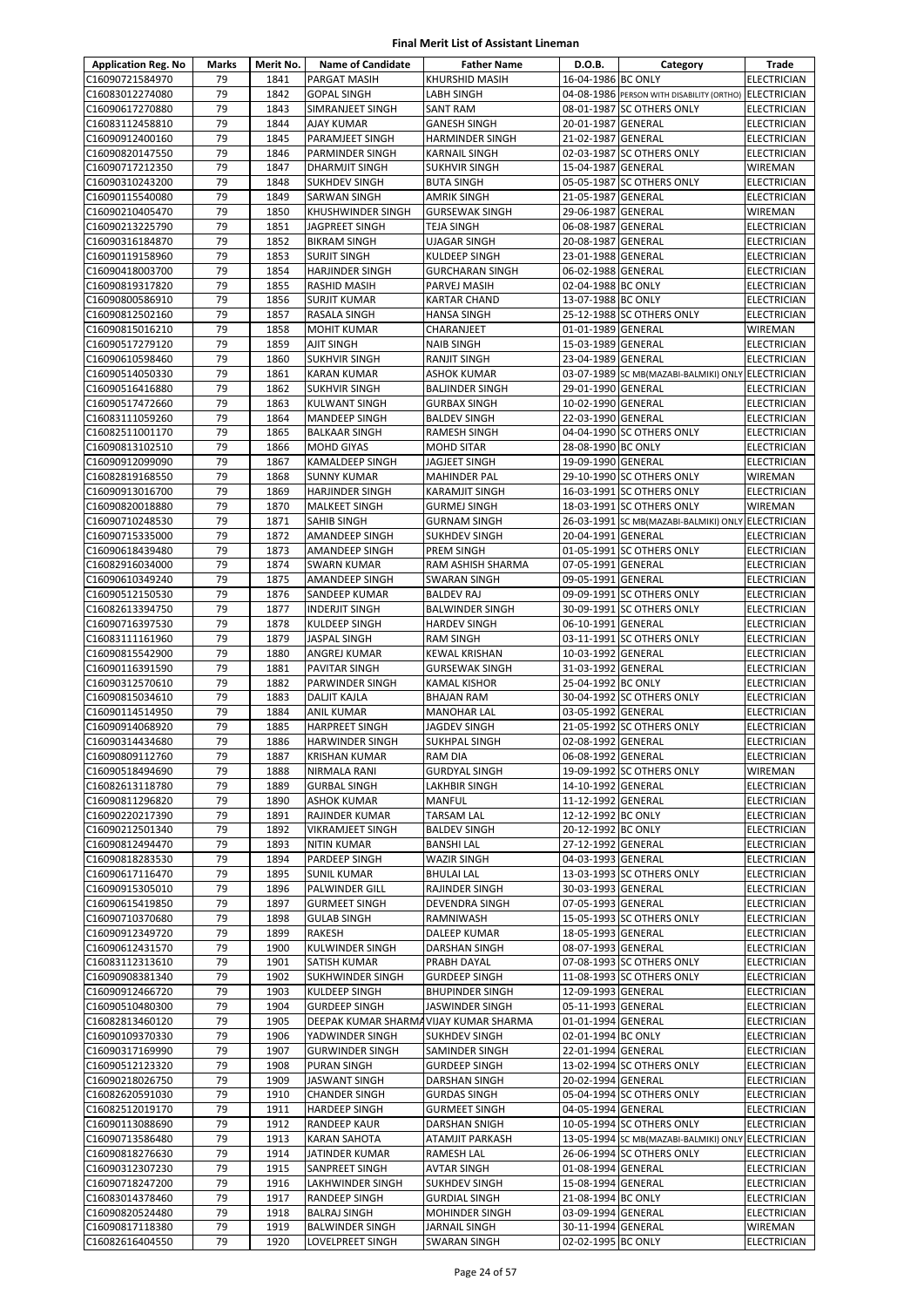| <b>Application Reg. No</b>         | Marks          | Merit No.    | <b>Name of Candidate</b>                         | <b>Father Name</b>                       | D.O.B.                                   | Category                                           | Trade                             |
|------------------------------------|----------------|--------------|--------------------------------------------------|------------------------------------------|------------------------------------------|----------------------------------------------------|-----------------------------------|
| C16090915517170                    | 79             | 1921         | <b>HARJOT SINGH</b>                              | <b>BALKAR SINGH</b>                      | 16-02-1995 GENERAL                       |                                                    | <b>ELECTRICIAN</b>                |
| C16090110390310                    | 79             | 1922         | <b>BHANU SHARMA</b>                              | RAJINDER SHARMA                          | 21-04-1995 GENERAL                       |                                                    | <b>ELECTRICIAN</b>                |
| C16090813050100                    | 79             | 1923         | <b>SUKHMEET SINGH</b>                            | <b>SURJIT SINGH</b>                      | 26-10-1995 GENERAL                       |                                                    | WIREMAN                           |
| C16082618372590                    | 79             | 1924         | PRINCE CHAUHAN                                   | RAVI CHAUHAN                             | 04-12-1995 GENERAL                       |                                                    | <b>ELECTRICIAN</b>                |
| C16090910598920                    | 79             | 1925         | <b>SAJAN KUMAR</b>                               | <b>KEWAL KRISHAN</b>                     | 24-02-1996 GENERAL                       |                                                    | ELECTRICIAN                       |
| C16090712393260                    | 79             | 1926         | <b>BIKRAMJEET SINGH</b>                          | <b>MAJOR SINGH</b>                       | 17-04-1997 GENERAL                       |                                                    | <b>ELECTRICIAN</b>                |
| C16090911359290                    | 79             | 1927         | <b>VARUN BEDI</b>                                | <b>HARISH BEDI</b>                       | 19-05-1997 GENERAL                       |                                                    | WIREMAN                           |
| C16083110508530                    | 78.96          | 1928         | TEJINDER SINGH                                   | JAI PAL                                  | 06-12-1991 GENERAL                       |                                                    | WIREMAN                           |
| C16082609499260                    | 78.94          | 1929         | <b>SUKHWINDER SINGH</b>                          | <b>BUDH SINGH</b>                        |                                          | 01-09-1993 SC OTHERS ONLY                          | ELECTRICIAN                       |
| C16090809339630                    | 78.9           | 1930         | AMANDEEP SINGH                                   | <b>GULZAR SINGH</b>                      |                                          | 08-09-1992 SPORTS PERSON                           | ELECTRICIAN                       |
| C16090712229890<br>C16090319249810 | 78.88          | 1931<br>1932 | <b>GAGANDEEP SINGH</b><br><b>GURSEWAK SINGH</b>  | JAGSIR SINGH                             |                                          | 27-09-1992 SC OTHERS ONLY                          | ELECTRICIAN                       |
| C16090521446480                    | 78.88<br>78.86 | 1933         | <b>GURJINDER SINGH</b>                           | <b>HARBHAJAN SINGH</b><br>JOGINDER SINGH | 13-01-1996 GENERAL                       | 01-09-1988 EX-SERVICEMAN(DEPENDENT) ELECTRICIAN    | <b>ELECTRICIAN</b>                |
| C16090912258920                    | 78.85          | 1934         | <b>GURDEEP SINGH</b>                             | <b>SHIAM SINGH</b>                       | 23-08-1975 BC ONLY                       |                                                    | <b>ELECTRICIAN</b>                |
| C16090811146680                    | 78.85          | 1935         | <b>TARSEM SINGH</b>                              | PRITAM SINGH                             |                                          | 29-04-1980 SC OTHERS ONLY                          | ELECTRICIAN                       |
| C16083117576100                    | 78.85          | 1936         | <b>HARPAL SINGH</b>                              | PRITAM SINGH                             | 24-09-1981 GENERAL                       |                                                    | ELECTRICIAN                       |
| C16090512237640                    | 78.85          | 1937         | <b>KEWAL SINGH</b>                               | PYARA SINGH                              | 20-05-1985 GENERAL                       |                                                    | WIREMAN                           |
| C16090811459850                    | 78.85          | 1938         | <b>KULWINDER SINGH</b>                           | SATNAM SINGH                             |                                          | 01-09-1985 SC OTHERS ONLY                          | <b>ELECTRICIAN</b>                |
| C16090813443260                    | 78.85          | 1939         | <b>SATPAL SINGH</b>                              | <b>BALKAR SINGH</b>                      |                                          | 12-01-1986 SC MB(MAZABI-BALMIKI) ONLY ELECTRICIAN  |                                   |
| C16090914409650                    | 78.85          | 1940         | <b>GURPREET SINGH</b>                            | <b>BALVIR SINGH</b>                      |                                          | 02-03-1987 SC OTHERS ONLY                          | <b>ELECTRICIAN</b>                |
| C16082917455550                    | 78.85          | 1941         | SANDEEP SINGH                                    | PARKASH SINGH                            | 24-06-1987 BC ONLY                       |                                                    | <b>ELECTRICIAN</b>                |
| C16082911504340                    | 78.85          | 1942         | <b>MANIDER KUMAR</b>                             | <b>CHINT RAM</b>                         |                                          | 29-07-1987 SC OTHERS ONLY                          | <b>ELECTRICIAN</b>                |
| C16090117323430                    | 78.85          | 1943         | <b>KANWARDIP SINGH</b>                           | <b>JAGIR SINGH</b>                       |                                          | 04-01-1988 SC MB(MAZABI-BALMIKI) ONLY ELECTRICIAN  |                                   |
| C16090717375590                    | 78.85          | 1944         | <b>NAIB KHAN</b>                                 | <b>HANS KHAN</b>                         | 28-01-1991 GENERAL                       |                                                    | ELECTRICIAN                       |
| C16090511479350                    | 78.85          | 1945         | <b>SATRAJ SINGH</b>                              | <b>SUBA SINGH</b>                        | 26-02-1991 GENERAL                       |                                                    | <b>ELECTRICIAN</b>                |
| C16090417166350                    | 78.85          | 1946         | <b>SUKHJINDER SINGH</b>                          | NIRMAL SINGH                             | 02-11-1991 GENERAL                       |                                                    | WIREMAN                           |
| C16090812586060                    | 78.85          | 1947         | ABHILASH KUMAR                                   | <b>AVTAR SINGH</b>                       | 14-09-1992 GENERAL                       |                                                    | ELECTRICIAN                       |
| C16090710083770                    | 78.85          | 1948         | <b>HARDEEP SINGH</b>                             | <b>HARMESH SINGH</b>                     |                                          | 17-11-1992 SC OTHERS ONLY                          | ELECTRICIAN                       |
| C16090818014910                    | 78.85          | 1949         | <b>BALJEET SINGH</b>                             | LASHHMAN SINGH                           | 24-12-1992 BC ONLY                       |                                                    | WIREMAN                           |
| C16083010104390                    | 78.85          | 1950         | <b>KULWINDER SINGH</b>                           | RANJIT SINGH                             | 28-02-1993 BC ONLY                       |                                                    | <b>ELECTRICIAN</b>                |
| C16090519452840                    | 78.85          | 1951         | SOMA DEVI                                        | SOHAN LAL                                | 27-08-1993 GENERAL                       |                                                    | ELECTRICIAN                       |
| C16090615202330                    | 78.85          | 1952         | <b>MANJU DEVI</b>                                | <b>BRIJ LAL</b>                          | 15-04-1994 GENERAL                       |                                                    | ELECTRICIAN                       |
| C16082810517400                    | 78.84          | 1953         | AMANDEEP SINGH                                   | <b>HARJIT SINGH</b>                      | 24-06-1988 GENERAL                       |                                                    | WIREMAN                           |
| C16090115309930                    | 78.84          | 1954         | <b>CHANDER BHAN</b>                              | JAGDISH                                  | 12-06-1994 GENERAL                       |                                                    | ELECTRICIAN                       |
| C16082908314720                    | 78.83          | 1955         | AMANDEEP                                         | RAMESH KUMAR                             | 27-12-1992 BC ONLY                       |                                                    | WIREMAN                           |
| C16090512318990                    | 78.82          | 1956         | <b>KARM SINGH</b>                                | AJIIB SINGH                              | 29-09-1983 GENERAL                       |                                                    | ELECTRICIAN                       |
| C16082816383140                    | 78.82          | 1957         | <b>SUMIT KUMAR</b>                               | JIYA LAL                                 |                                          | 30-10-1996 SC OTHERS ONLY                          | <b>ELECTRICIAN</b>                |
| C16090414320450                    | 78.76          | 1958         | MANDEEP SINGH                                    | RISHIPAL SINGH                           | 10-08-1995 GENERAL                       |                                                    | ELECTRICIAN                       |
| C16090114138250                    | 78.74          | 1959         | <b>JAGSIR SINGH</b>                              | SHERA SINGH<br><b>GURCHARAN SINGH</b>    | 21-07-1995 GENERAL                       |                                                    | ELECTRICIAN                       |
| C16083010088020                    | 78.72<br>78.72 | 1960<br>1961 | <b>JAGTAR SINGH</b>                              |                                          | 25-04-1989 GENERAL<br>01-03-1994 GENERAL |                                                    | ELECTRICIAN                       |
| C16083015340260<br>C16090111062750 | 78.71          | 1962         | ANIL<br><b>AMRIK SINGH</b>                       | <b>KULDIP SINGH</b><br>JANGEER SINGH     |                                          | 19-08-1978 SC OTHERS ONLY                          | ELECTRICIAN<br>ELECTRICIAN        |
| C16082913434470                    | 78.71          | 1963         | SACHIN MAHAJAN                                   | RAVI KANT MAHAJAN                        | 31-12-1980 GENERAL                       |                                                    | WIREMAN                           |
| C16090312586140                    | 78.71          | 1964         | <b>SHYAM SUNDER</b>                              | <b>KUNDAN LAL</b>                        | 06-07-1982 GENERAL                       |                                                    | <b>ELECTRICIAN</b>                |
| C16090812185820                    | 78.71          | 1965         | DALWINDER SINGH                                  | NIRANJAN SINGH                           |                                          | 16-07-1982 SC MB(MAZABI-BALMIKI) ONLY ELECTRICIAN  |                                   |
| C16083110532230                    | 78.71          | 1966         | <b>AMRINDER SINGH</b>                            | JAGDEV SINGH                             |                                          | 24-02-1984 SC OTHERS ONLY                          | <b>ELECTRICIAN</b>                |
| C16090820201420                    | 78.71          | 1967         | <b>VINDER SINGH</b>                              | <b>SURJIT SINGH</b>                      |                                          | 01-05-1986 SC OTHERS ONLY                          | <b>ELECTRICIAN</b>                |
| C16082510550760                    | 78.71          | 1968         | <b>SURINDER SINGH</b>                            | YASH PAL SINGH                           |                                          | 26-07-1986 FREEDOM FIGHTER (DEPENDENT) ELECTRICIAN |                                   |
| C16090614023730                    | 78.71          | 1969         | <b>HARPREET SINGH</b>                            | NIRMAL SINGH                             | 10-02-1987 BC ONLY                       |                                                    | WIREMAN                           |
| C16082511446300                    | 78.71          | 1970         | <b>JEET SINGH</b>                                | TARLOK SINGH                             |                                          | 16-06-1987 SC OTHERS ONLY                          | <b>ELECTRICIAN</b>                |
| C16090114234540                    | 78.71          | 1971         | <b>AJAY</b>                                      | VASUDEV                                  | 20-03-1988 BC ONLY                       |                                                    | ELECTRICIAN                       |
| C16090810584270                    | 78.71          | 1972         | <b>AMARPREET SINGH</b>                           | PARAMJEET SINGH                          | 21-03-1988 BC ONLY                       |                                                    | WIREMAN                           |
| C16082614198430                    | 78.71          | 1973         | <b>GURCHARAN SINGH</b>                           | MITHU SINGH                              | 28-04-1988 BC ONLY                       |                                                    | WIREMAN                           |
| C16082620343590                    | 78.71          | 1974         | HARVINDER PAL                                    | <b>BHAN CHAND</b>                        | 15-05-1989 GENERAL                       |                                                    | <b>ELECTRICIAN</b>                |
| C16090814553410                    | 78.71          | 1975         | MINDERPAL SINGH                                  | JAGRAJ SINGH                             | 14-10-1989 GENERAL                       |                                                    | <b>ELECTRICIAN</b>                |
| C16090912176470                    | 78.71          | 1976         | <b>SULENDER KUMAR</b>                            | <b>MAHINDER LAL</b>                      | 14-07-1990 GENERAL                       |                                                    | <b>ELECTRICIAN</b>                |
| C16090715570260                    | 78.71          | 1977         | <b>MANMOHAN SINGH</b>                            | JAGJEET SINGH                            | 15-07-1990 GENERAL                       |                                                    | ELECTRICIAN                       |
| C16082913051340                    | 78.71          | 1978         | <b>MALKIT GIR</b>                                | <b>SANT GIR</b>                          | 24-08-1990 GENERAL                       |                                                    | ELECTRICIAN                       |
| C16090312305680                    | 78.71          | 1979         | <b>BROAN SINGH</b>                               | <b>HARNEK SINGH</b>                      | 02-06-1991 GENERAL                       |                                                    | <b>ELECTRICIAN</b>                |
| C16090210303280                    | 78.71          | 1980         | SUKHWINDER SINGH                                 | SONA SINGH                               |                                          | 30-06-1991 SC OTHERS ONLY                          | ELECTRICIAN                       |
| C16090513141850                    | 78.71          | 1981         | <b>MANGAT RAM</b>                                | AMARJIT SINGH                            |                                          | 01-11-1991 SC OTHERS ONLY                          | ELECTRICIAN                       |
| C16090518579740                    | 78.71          | 1982         | <b>MOKHAM SINGH</b>                              | <b>INDER SINGH</b>                       | 05-01-1992 GENERAL                       |                                                    | ELECTRICIAN                       |
| C16090814342020                    | 78.71          | 1983         | <b>SURINDER SINGH</b>                            | <b>SUKHDEV SINGH</b>                     | 09-02-1992 GENERAL                       |                                                    | WIREMAN                           |
| C16082918402900                    | 78.71          | 1984         | <b>GURPREET SINGH</b>                            | <b>BAKHSHISH SINGH</b>                   |                                          | 30-09-1992 SC MB(MAZABI-BALMIKI) ONLY              | <b>ELECTRICIAN</b>                |
| C16090816189170                    | 78.71          | 1985         | NAVDEEP SINGH                                    | <b>AVTAR SINGH</b>                       | 18-12-1992 GENERAL                       |                                                    | ELECTRICIAN                       |
| C16090818194290                    | 78.71          | 1986         | <b>JASPREET SINGH</b>                            | SUKHJEET SINGH                           | 22-01-1993 GENERAL                       |                                                    | <b>ELECTRICIAN</b>                |
| C16090718529960                    | 78.71          | 1987         | JASWANT SINGH                                    | HARBHAJAN SINGH                          |                                          | 16-04-1993 SC OTHERS ONLY                          | WIREMAN                           |
| C16090111444230<br>C16090820086810 | 78.71          | 1988<br>1989 | <b>BHUPINDER SHARMA</b><br><b>GURPREET SINGH</b> | JASVEER SHARMA<br><b>KABAL SINGH</b>     | 12-01-1994 GENERAL<br>06-05-1994 GENERAL |                                                    | <b>ELECTRICIAN</b><br>ELECTRICIAN |
| C16082620489630                    | 78.71<br>78.71 | 1990         | <b>SUKHWINDER SINGH</b>                          | JAILA SINGH                              |                                          | 12-11-1994 SC OTHERS ONLY                          | ELECTRICIAN                       |
| C16090719437480                    | 78.7           | 1991         | NAVDEEP SINGH                                    | <b>BHAJAN SINGH</b>                      | 07-01-1992 GENERAL                       |                                                    | ELECTRICIAN                       |
| C16090915030210                    | 78.69          | 1992         | ANGREJ SINGH                                     | JARNAIL SINGH                            | 02-07-1995 GENERAL                       |                                                    | ELECTRICIAN                       |
| C16082912310500                    | 78.65          | 1993         | <b>GURWINDER SINGH</b>                           | SURJEET SINGH                            | 25-01-1990 GENERAL                       |                                                    | <b>ELECTRICIAN</b>                |
| C16083010580840                    | 78.65          | 1994         | <b>TEJINDER SINGH</b>                            | <b>BHARPOOR SINGH</b>                    |                                          | 26-04-1991 SC OTHERS ONLY                          | ELECTRICIAN                       |
| C16090309224950                    | 78.63          | 1995         | MANPREET SINGH                                   | <b>HARBANS SINGH</b>                     | 01-12-1990 GENERAL                       |                                                    | ELECTRICIAN                       |
| C16090518324170                    | 78.62          | 1996         | DAVINDER SINGH                                   | <b>MAJOR SINGH</b>                       | 04-01-1990 GENERAL                       |                                                    | ELECTRICIAN                       |
| C16090117367000                    | 78.62          | 1997         | <b>JUGRAJ SINGH</b>                              | KASHMIR SINGH                            |                                          | 15-04-1992 SC OTHERS ONLY                          | ELECTRICIAN                       |
| C16090309160710                    | 78.6           | 1998         | <b>MANINDER SINGH</b>                            | <b>KARM SINGH</b>                        | 14-01-1986 BC ONLY                       |                                                    | <b>ELECTRICIAN</b>                |
| C16090512356570                    | 78.6           | 1999         | RANDEEP SINGH                                    | <b>GURSIMRAT SINGH</b>                   | 24-10-1988 GENERAL                       |                                                    | ELECTRICIAN                       |
| C16090819117210                    | 78.6           | 2000         | ANKISH KUMAR                                     | KIRPA RAM                                | 29-07-1995 GENERAL                       |                                                    | ELECTRICIAN                       |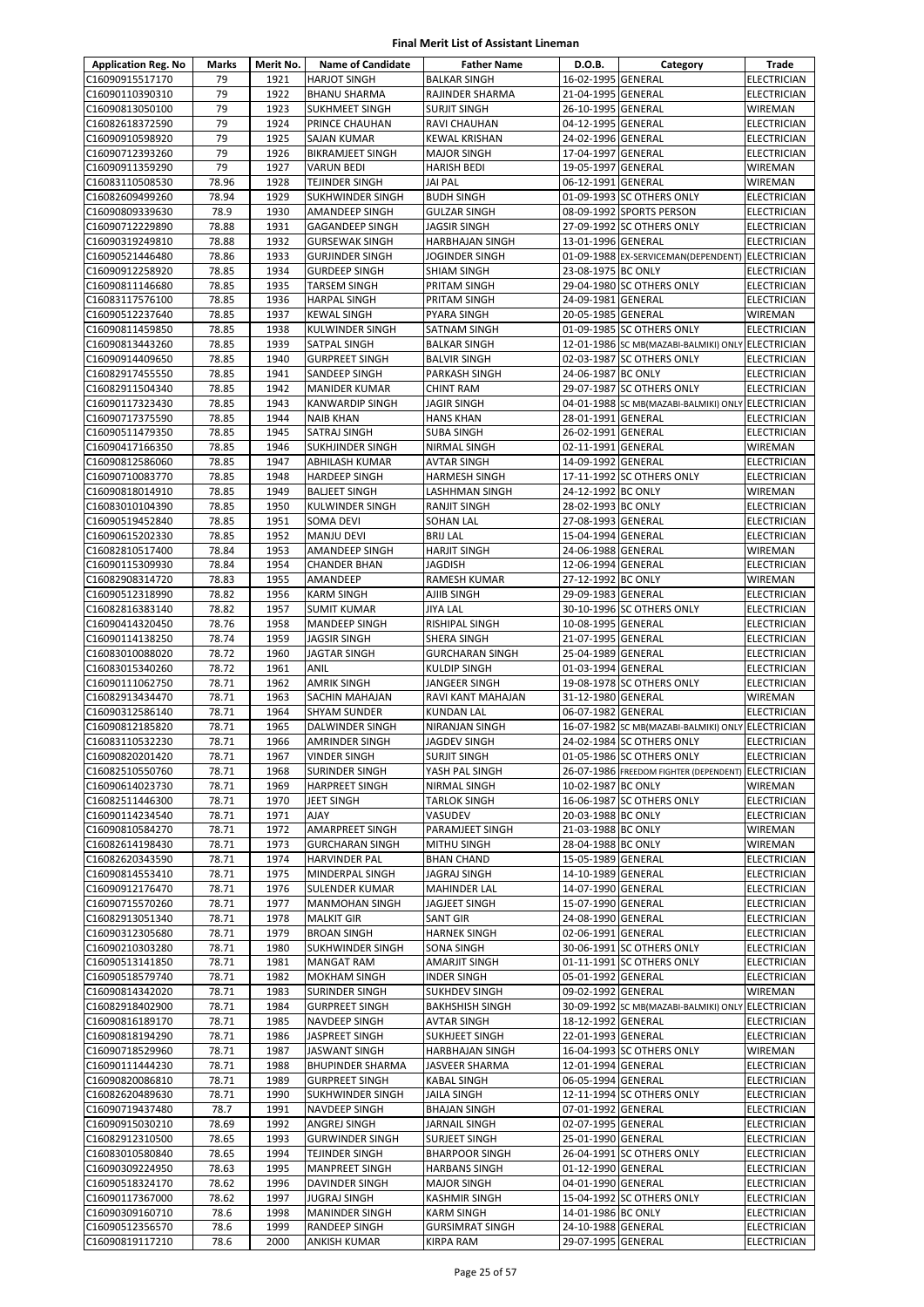| <b>Application Reg. No</b> | Marks | Merit No.    | <b>Name of Candidate</b>          | <b>Father Name</b>                      | D.O.B.                                   | Category                                          | Trade              |
|----------------------------|-------|--------------|-----------------------------------|-----------------------------------------|------------------------------------------|---------------------------------------------------|--------------------|
| C16090615165500            | 78.6  | 2001         | <b>HARDEEP SINGH</b>              | <b>JASWINDER SINGH</b>                  |                                          | 26-07-1996 SC OTHERS ONLY                         | <b>ELECTRICIAN</b> |
| C16090516267180            | 78.59 | 2002         | <b>VINOD SHARMA</b>               | <b>UMA NAND</b>                         | 02-01-1987 GENERAL                       |                                                   | ELECTRICIAN        |
| C16090715058810            | 78.59 | 2003         | <b>LOVEPREET SINGH</b>            | PARSHOTAM SINGH                         | 16-08-1995 BC ONLY                       |                                                   | ELECTRICIAN        |
| C16083019351510            | 78.59 | 2004         | <b>AMANDEEP SINGH</b>             | SUKH DEV SINGH                          | 13-08-1996 GENERAL                       |                                                   | ELECTRICIAN        |
| C16090621114350            | 78.57 | 2005         | <b>DILBAG SINGH</b>               | PREM SINGH                              | 25-03-1976 BC ONLY                       |                                                   | ELECTRICIAN        |
| C16082920522990            | 78.57 | 2006         | TEJINDER SINGH                    | <b>RANJIT SINGH</b>                     | 05-01-1977 BC ONLY                       |                                                   | ELECTRICIAN        |
| C16090119510260            | 78.57 | 2007         | <b>JOGINDER PAUL</b>              | <b>RAM KISHAN</b>                       | 20-03-1978 BC ONLY                       |                                                   | <b>ELECTRICIAN</b> |
| C16090621191430            | 78.57 | 2008         | <b>VIRPAL SINGH</b>               | <b>JAGAN NATH</b>                       | 01-01-1979 BC ONLY                       |                                                   | ELECTRICIAN        |
| C16082911226520            | 78.57 | 2009         | <b>GURPREET KUMAR</b>             | <b>DARSHAN KUMAR</b>                    | 15-12-1980 GENERAL                       |                                                   | WIREMAN            |
| C16082412326410            | 78.57 | 2010         | <b>AMIT KUMAR</b>                 | <b>VIJAY KUMAR</b>                      |                                          | 19-02-1981 SC MB(MAZABI-BALMIKI) ONLY ELECTRICIAN |                    |
| C16090518356580            | 78.57 | 2011         | <b>SUKHWINDER SINGH</b>           | <b>TEJA SINGH</b>                       |                                          | 29-06-1982 SC OTHERS ONLY                         | ELECTRICIAN        |
| C16090914307530            | 78.57 | 2012         | VISHAL KUMAR PATHAK               | <b>ASHOK KUMAR PATHAK</b>               | 06-01-1984 GENERAL                       |                                                   | <b>ELECTRICIAN</b> |
| C16090216301930            | 78.57 | 2013         | <b>HEMRAJ SINGH</b>               | <b>BHARPUR SINGH</b>                    | 15-04-1984 GENERAL                       |                                                   | ELECTRICIAN        |
| C16090710264900            | 78.57 | 2014         | KULDEEP SINGH                     | RAMPHAL SINGH                           | 28-11-1985 GENERAL                       |                                                   | ELECTRICIAN        |
| C16083110551980            | 78.57 | 2015         | <b>LAKHVIR SINGH</b>              | MOHINDER SINGH                          | 08-07-1986 GENERAL                       |                                                   | ELECTRICIAN        |
| C16090214128380            | 78.57 | 2016         | <b>RAJ KUMAR</b>                  | <b>BAG CHAND</b>                        | 01-07-1987                               | <b>GENERAL</b>                                    | ELECTRICIAN        |
|                            |       | 2017         |                                   |                                         |                                          | 27-09-1987 SC OTHERS ONLY                         |                    |
| C16090813582900            | 78.57 |              | <b>MUKHTIAR SINGH</b>             | <b>KEHAR SINGH</b>                      |                                          |                                                   | ELECTRICIAN        |
| C16082913529620            | 78.57 | 2018<br>2019 | <b>SUKHCHAIN SINGH</b>            | IQBAL SINGH                             | 23-12-1987 GENERAL                       |                                                   | WIREMAN            |
| C16082709032220            | 78.57 |              | RAVINDER KUMAR                    | <b>KASHMIR CHAND</b>                    | 01-04-1988 BC ONLY                       |                                                   | ELECTRICIAN        |
| C16090312125960            | 78.57 | 2020         | <b>GURSEVAK SINGH</b>             | <b>GURCHARAN SINGH</b>                  | 10-04-1989 GENERAL                       |                                                   | <b>ELECTRICIAN</b> |
| C16090913130390            | 78.57 | 2021         | <b>BALWAN SINGH</b>               | <b>GINNI RAM</b>                        | 05-10-1989 GENERAL                       |                                                   | ELECTRICIAN        |
| C16090813342250            | 78.57 | 2022         | <b>MANDEEP SINGH</b>              | SATNAM SINGH                            | 01-05-1990 BC ONLY                       |                                                   | ELECTRICIAN        |
| C16090314037080            | 78.57 | 2023         | <b>SARWAN SINGH</b>               | <b>JASWANT SINGH</b>                    | 18-06-1990 BC ONLY                       |                                                   | ELECTRICIAN        |
| C16090717090480            | 78.57 | 2024         | <b>HARMANDER SINGH</b>            | <b>GURMEET SINGH</b>                    | 10-07-1990 BC ONLY                       |                                                   | ELECTRICIAN        |
| C16090711063630            | 78.57 | 2025         | PARDEEP KUMAR                     | DHARAMPAL SINGH                         | 16-01-1991 BC ONLY                       |                                                   | <b>ELECTRICIAN</b> |
| C16090412379670            | 78.57 | 2026         | <b>DHARINDER KUMAR</b>            | <b>RAM ADHAR</b>                        |                                          | 05-12-1991 SC OTHERS ONLY                         | ELECTRICIAN        |
| C16090915463750            | 78.57 | 2027         | <b>SUKHDEV SINGH</b>              | <b>BALVEER SINGH</b>                    | 25-04-1992 GENERAL                       |                                                   | ELECTRICIAN        |
| C16090212184680            | 78.57 | 2028         | <b>JASVEER SINGH</b>              | SARBAGG SINGH                           | 15-02-1993 GENERAL                       |                                                   | WIREMAN            |
| C16090913464800            | 78.57 | 2029         | SURJEET SINGH                     | <b>BALDEV SINGH</b>                     |                                          | 15-04-1993 SC MB(MAZABI-BALMIKI) ONLY ELECTRICIAN |                    |
| C16090712023600            | 78.57 | 2030         | PARDEEP KUMAR                     | JOGINDER PAL                            | 04-07-1993 GENERAL                       |                                                   | ELECTRICIAN        |
| C16090812580080            | 78.57 | 2031         | <b>HARJINDER SINGH</b>            | SATNAM SINGH                            | 12-07-1993 GENERAL                       |                                                   | ELECTRICIAN        |
| C16090812196160            | 78.57 | 2032         | SHIV KUMAR MEGHWAL                | <b>RAM SWAROOP</b>                      | 02-04-1996 GENERAL                       |                                                   | ELECTRICIAN        |
| C16082916480430            | 78.55 | 2033         | PALWINDER SINGH                   | <b>MALKEET SINGH</b>                    | 15-12-1989 GENERAL                       |                                                   | ELECTRICIAN        |
| C16090310040390            | 78.53 | 2034         | <b>JUGRAJ SINGH</b>               | <b>BALDEV SINGH</b>                     |                                          | 12-03-1994 SC OTHERS ONLY                         | ELECTRICIAN        |
| C16090808352270            | 78.53 | 2035         | <b>RAJ KUMAR</b>                  | <b>MADAN LAL</b>                        | 06-10-1994 BC ONLY                       |                                                   | ELECTRICIAN        |
| C16090210254150            | 78.5  | 2036         | SANDEEP KUMAR                     | <b>OMKAR NATH</b>                       | 12-10-1978 BC ONLY                       |                                                   | ELECTRICIAN        |
| C16090916385680            | 78.5  | 2037         | SANDEEP KUMAR                     | <b>OMKAR NATH</b>                       | 12-10-1978 BC ONLY                       |                                                   | <b>ELECTRICIAN</b> |
| C16090715247930            | 78.5  | 2038         | <b>RAJESH KUMAR</b>               | <b>SHAM LAL</b>                         | 11-11-1990 GENERAL                       |                                                   | ELECTRICIAN        |
| C16090619251640            | 78.46 | 2039         | <b>HARPREET SINGH</b>             | <b>GURWINDER SINGH</b>                  | 15-10-1993 BC ONLY                       |                                                   | ELECTRICIAN        |
| C16090816483540            | 78.43 | 2040         | <b>SUKHPAL SINGH</b>              | <b>JAGDISH LAL</b>                      | 05-04-1982 GENERAL                       |                                                   | WIREMAN            |
| C16090914513390            | 78.43 | 2041         | <b>MANJINDER SINGH</b>            | <b>JASKARN SINGH</b>                    | 03-06-1992 GENERAL                       |                                                   | ELECTRICIAN        |
| C16083111009230            | 78.42 | 2042         | <b>NARINDER SINGH</b>             | TARA SINGH                              | 18-04-1980 GENERAL                       |                                                   | ELECTRICIAN        |
| C16090613423030            | 78.42 | 2043         | <b>DARSHAN SINGH</b>              | POORAN SINGH                            |                                          | 20-10-1983 SC OTHERS ONLY                         | ELECTRICIAN        |
| C16082509451950            | 78.42 | 2044         | <b>JASWANT SINGH</b>              | <b>MUKHTIAR SINGH</b>                   | 18-07-1984 GENERAL                       |                                                   | <b>ELECTRICIAN</b> |
| C16090616235560            | 78.42 | 2045         | <b>HARPREET SINGH</b>             | <b>MANGAL SINGH</b>                     | 04-04-1986 BC ONLY                       |                                                   | ELECTRICIAN        |
| C16082917451840            | 78.42 | 2046         | <b>AMRIK SINGH</b>                | DALBARA SINGH                           |                                          | 20-12-1986 SC OTHERS ONLY                         | ELECTRICIAN        |
| C16090612319320            | 78.42 | 2047         | <b>GURBINDER SINGH</b>            | <b>BHUPINDER SINGH</b>                  | 14-01-1987 GENERAL                       |                                                   | <b>WIREMAN</b>     |
| C16082514080310            | 78.42 | 2048         | <b>JASWANT SINGH</b>              | PRITAM SINGH                            | 05-02-1987 GENERAL                       |                                                   | WIREMAN            |
| C16090213478490            | 78.42 | 2049         | RISHAV SHARMA                     | SH VIJAY KUMAR                          | 29-11-1987 GENERAL                       |                                                   | <b>ELECTRICIAN</b> |
| C16090813433190            | 78.42 | 2050         | DINESH KUMAR                      | OM PARKASH                              | 13-03-1988 GENERAL                       |                                                   | ELECTRICIAN        |
| C16090311345710            | 78.42 | 2051         | DAVINDER SINGH                    | <b>HARDEV SINGH</b>                     |                                          | 30-10-1988 SC MB(MAZABI-BALMIKI) ONLY             | <b>ELECTRICIAN</b> |
| C16082915313390            | 78.42 | 2052         | <b>DALJEET SINGH</b>              | <b>DALIP SINGH</b>                      |                                          | 01-01-1989 SC OTHERS ONLY                         | ELECTRICIAN        |
| C16090110452100            | 78.42 | 2053         | <b>RINKU</b>                      | <b>NAIB SINGH</b>                       |                                          | 15-04-1989 SC OTHERS ONLY                         | <b>ELECTRICIAN</b> |
| C16090518224060            | 78.42 | 2054         | <b>KRISHAN SINGH</b>              | <b>BALJIT SINGH</b>                     |                                          | 17-08-1989 SC MB(MAZABI-BALMIKI) ONLY             | <b>ELECTRICIAN</b> |
| C16090115389500            | 78.42 | 2055         | <b>SUKHWINDER SINGH</b>           | <b>GURDEEP SINGH</b>                    |                                          | 01-05-1990 SC OTHERS ONLY                         | WIREMAN            |
| C16090109031470            | 78.42 | 2056         | NITIN MUKESH SHARMA               | <b>VED PRAKASH</b>                      | 21-08-1990 GENERAL                       |                                                   | <b>ELECTRICIAN</b> |
| C16082912456230            | 78.42 | 2057         | <b>GURNAM SINGH</b>               | <b>JAIPAL</b>                           | 15-12-1990 GENERAL                       |                                                   | ELECTRICIAN        |
| C16090616054150            | 78.42 | 2058         | <b>GURWINDER SINGH</b>            | <b>SWARAN SINGH</b>                     | 10-02-1991 GENERAL                       |                                                   | ELECTRICIAN        |
| C16090710425900            | 78.42 | 2059         | <b>MANMINDER SINGH</b>            | NIRMAL SINGH                            | 28-03-1991 GENERAL                       |                                                   | ELECTRICIAN        |
| C16083010268580            | 78.42 | 2060         | <b>NARINDER SINGH</b>             | <b>MADAN PAL</b>                        |                                          | 23-10-1991 SC OTHERS ONLY                         | ELECTRICIAN        |
| C16082417125630            | 78.42 | 2061         | <b>JUGRAJ SINGH</b>               | <b>SUKHDEV SINGH</b>                    | 13-12-1991 GENERAL                       |                                                   | ELECTRICIAN        |
| C16090519166850            | 78.42 | 2062         | RAJESH KUMAR                      | LAL CHAND                               | 26-07-1992 BC ONLY                       |                                                   | ELECTRICIAN        |
| C16090618095070            | 78.42 | 2063         | <b>KIRPA RAM</b>                  | <b>RAM KUMAR</b>                        | 25-05-1995 GENERAL                       |                                                   | ELECTRICIAN        |
| C16090718454430            | 78.41 | 2064         | <b>SUKHPREET SINGH</b>            | <b>NACHATTAR SINGH</b>                  |                                          | 24-06-1986 SC MB(MAZABI-BALMIKI) ONLY             | <b>ELECTRICIAN</b> |
| C16082419241990            | 78.4  | 2065         | <b>VIKRAM SINGH</b>               | JEET BAHADUR                            |                                          | 03-10-1990 SC OTHERS ONLY                         | ELECTRICIAN        |
| C16090515463200            | 78.4  | 2066         | RADHA RAMAN                       | AATMA RAM                               | 20-11-1995 BC ONLY                       |                                                   | ELECTRICIAN        |
| C16090614318350            | 78.29 | 2067         | PARAMJIT SINGH                    | <b>KASHMIR SINGH</b>                    |                                          | 30-05-1993 SC OTHERS ONLY                         | ELECTRICIAN        |
| C16090612182120            | 78.28 | 2068         | LAKHWINDER SINGH                  | <b>JARNAIL SINGH</b>                    |                                          | 05-04-1983 SC OTHERS ONLY                         | ELECTRICIAN        |
| C16090811276910            | 78.28 | 2069         | <b>SUKHJINDER SINGH</b>           | <b>JARNAIL SINGH</b>                    |                                          | 04-08-1983 SC OTHERS ONLY                         | ELECTRICIAN        |
| C16082816136430            | 78.28 | 2070         | <b>GURDIP SINGH</b>               | DOGAR SINGH                             |                                          | 04-03-1984 SC OTHERS ONLY                         | WIREMAN            |
| C16090411099320            | 78.28 | 2071         | <b>HARDEEP SINGH</b>              | <b>MAHINDER SINGH</b>                   | 06-01-1985 GENERAL                       |                                                   | WIREMAN            |
| C16083110547900            | 78.28 | 2072         | <b>GURMUKH SINGH</b>              | <b>MOHINDER SINGH</b>                   | 15-01-1985 GENERAL                       |                                                   | ELECTRICIAN        |
| C16090911236610            | 78.28 | 2073         | <b>GURSEVAK SING</b>              | <b>GULJAR SINGH</b>                     |                                          | 17-11-1985 SC OTHERS ONLY                         | ELECTRICIAN        |
| C16082516004930            | 78.28 | 2074         | <b>KRISHAN LAL</b>                | <b>GURNAM CHAND</b>                     |                                          | 08-02-1987 SC OTHERS ONLY                         | WIREMAN            |
|                            |       |              |                                   |                                         |                                          |                                                   |                    |
| C16090909228690            | 78.28 | 2075<br>2076 | RAMANDEEP SINGH<br><b>DEVILAL</b> | <b>SURJEET SINGH</b><br><b>MANPHOOL</b> | 09-03-1987 GENERAL<br>25-04-1988 BC ONLY |                                                   | ELECTRICIAN        |
| C16090819524190            | 78.28 |              |                                   |                                         |                                          |                                                   | WIREMAN            |
| C16090516230310            | 78.28 | 2077         | JATINDER KUMAR                    | RAM LAL                                 |                                          | 28-10-1988 SC OTHERS ONLY                         | ELECTRICIAN        |
| C16090717424110            | 78.28 | 2078         | <b>RANJIT SINGH</b>               | <b>HARDEV SINGH</b>                     | 03-06-1989 GENERAL                       |                                                   | ELECTRICIAN        |
| C16083118180600            | 78.28 | 2079         | <b>HARPREET SINGH</b>             | NAHINDER SINGH                          | 30-08-1991 GENERAL                       |                                                   | ELECTRICIAN        |
| C16090813418920            | 78.28 | 2080         | RAVINDER SINGH                    | <b>DARSHAN SINGH</b>                    | 10-01-1996 GENERAL                       |                                                   | ELECTRICIAN        |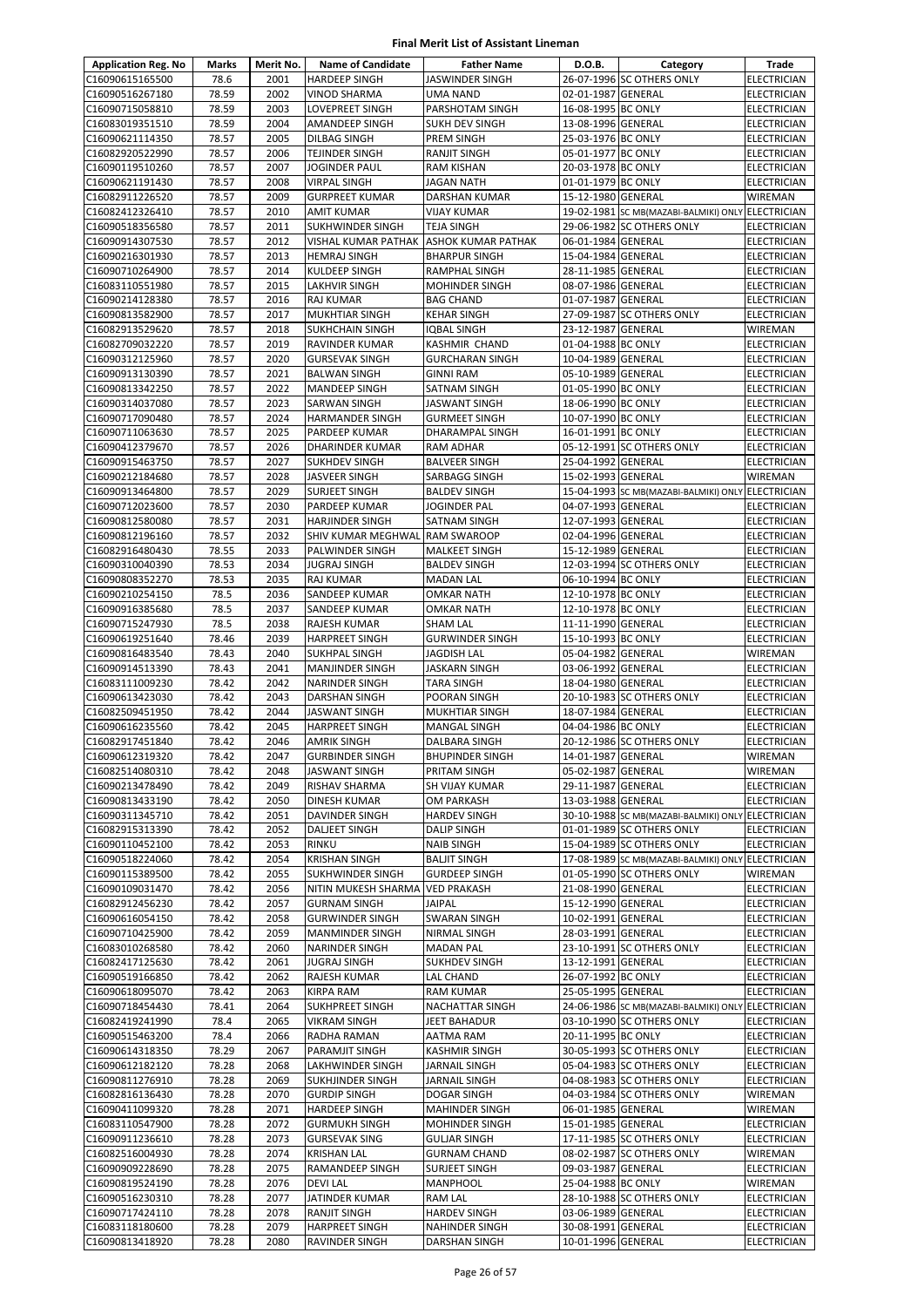| <b>Application Reg. No</b>         | Marks          | Merit No.    | <b>Name of Candidate</b>                     | <b>Father Name</b>                         | D.O.B.                                   | Category                                              | Trade                                    |
|------------------------------------|----------------|--------------|----------------------------------------------|--------------------------------------------|------------------------------------------|-------------------------------------------------------|------------------------------------------|
| C16090812402510                    | 78.25          | 2081         | <b>GURNEK SINGH</b>                          | <b>BALDEV SINGH</b>                        | 24-01-1990 GENERAL                       |                                                       | <b>ELECTRICIAN</b>                       |
| C16090313040860                    | 78.25          | 2082         | <b>GURPREET SHARMA</b>                       | <b>SOHAN LAL</b>                           | 24-09-1994 GENERAL                       |                                                       | <b>ELECTRICIAN</b>                       |
| C16090911314390                    | 78.22          | 2083         | <b>MANJINDER SINGH</b>                       | <b>MAJER SINGH</b>                         |                                          | 05-10-1995 SC OTHERS ONLY                             | <b>ELECTRICIAN</b>                       |
| C16090111315250                    | 78.2           | 2084<br>2085 | SURINDER SINGH                               | <b>KAMAL SINGH</b>                         | 28-04-1994 GENERAL                       |                                                       | <b>ELECTRICIAN</b>                       |
| C16090718173550<br>C16083010284590 | 78.15<br>78.14 | 2086         | <b>DALJIT SINGH</b><br><b>HARPREET SINGH</b> | <b>BALKAR SINGH</b><br><b>GURDAS SINGH</b> | 12-05-1981 GENERAL                       | 27-03-1988 SC MB(MAZABI-BALMIKI) ONLY ELECTRICIAN     | <b>ELECTRICIAN</b>                       |
| C16083112364700                    | 78.14          | 2087         | <b>HARJEET SINGH</b>                         | <b>MAST SINGH</b>                          | 20-05-1984 GENERAL                       |                                                       | <b>ELECTRICIAN</b>                       |
| C16090819351950                    | 78.14          | 2088         | <b>HARSIMRAN SINGH</b>                       | <b>BALWANT SINGH</b>                       | 25-11-1984 GENERAL                       |                                                       | <b>ELECTRICIAN</b>                       |
| C16083111332330                    | 78.14          | 2089         | <b>KESAR SINGH</b>                           | ARJAN SINGH                                | 18-03-1986 GENERAL                       |                                                       | <b>ELECTRICIAN</b>                       |
| C16090509470980                    | 78.14          | 2090         | NARANJAN SINGH                               | <b>DIDAR SINGH</b>                         | 28-09-1986 GENERAL                       |                                                       | <b>ELECTRICIAN</b>                       |
| C16090716323350                    | 78.14          | 2091         | RAJINDER SHARMA                              | PREM KUMAR                                 | 13-09-1987 GENERAL                       |                                                       | <b>ELECTRICIAN</b>                       |
| C16090511115820                    | 78.14          | 2092         | JAGSEER SINGH                                | MANJEET SINGH                              | 10-01-1988 GENERAL                       |                                                       | <b>ELECTRICIAN</b>                       |
| C16090911158190<br>C16083111022630 | 78.14<br>78.14 | 2093<br>2094 | <b>SHIV KUMAR</b><br><b>MANDEEP SINGH</b>    | RAMESH CHAND<br><b>PAVITER SINGH</b>       | 12-02-1988 GENERAL<br>15-05-1988 GENERAL |                                                       | <b>ELECTRICIAN</b><br><b>ELECTRICIAN</b> |
| C16090111582970                    | 78.14          | 2095         | SUKHMANDER SINGH                             | <b>GURMAIL SINGH</b>                       | 04-06-1988 GENERAL                       |                                                       | <b>ELECTRICIAN</b>                       |
| C16090217523200                    | 78.14          | 2096         | <b>GURWINDER SINGH</b>                       | NIRMAL SINGH                               | 20-08-1988 GENERAL                       |                                                       | <b>ELECTRICIAN</b>                       |
| C16090614295720                    | 78.14          | 2097         | AMANDEEP SINGH                               | <b>INDERJIT SINGH</b>                      | 30-09-1988 GENERAL                       |                                                       | <b>ELECTRICIAN</b>                       |
| C16090520065690                    | 78.14          | 2098         | SUKHWINDER SINGH                             | <b>MOURTA RAM</b>                          | 08-10-1988 GENERAL                       |                                                       | <b>ELECTRICIAN</b>                       |
| C16090711085480                    | 78.14          | 2099         | KANWALDEEP SINGH                             | <b>HARBHAJAN SINGH</b>                     | 14-10-1988 BC ONLY                       |                                                       | <b>ELECTRICIAN</b>                       |
| C16090519360540                    | 78.14          | 2100         | SANDEEP SINGH                                | <b>GURMEET RAM</b>                         |                                          | 22-11-1988 SC MB(MAZABI-BALMIKI) ONLY                 | <b>ELECTRICIAN</b>                       |
| C16090512533210                    | 78.14          | 2101         | <b>BIKRAMJEET SINGH</b>                      | <b>AVTAR SINGH</b>                         | 01-10-1989 BC ONLY                       |                                                       | <b>ELECTRICIAN</b>                       |
| C16083020173970                    | 78.14<br>78.14 | 2102<br>2103 | <b>GURPREET SINGH</b>                        | KULDEEP SINGH                              | 02-04-1990 GENERAL<br>08-01-1991 GENERAL |                                                       | <b>ELECTRICIAN</b><br><b>ELECTRICIAN</b> |
| C16090915101610<br>C16090710177700 | 78.14          | 2104         | GAGANDEEP SINGH<br><b>GURJEET SINGH</b>      | <b>BUGGAR SINGH</b><br>SIKANDER SINGH      | 08-02-1991 GENERAL                       |                                                       | <b>ELECTRICIAN</b>                       |
| C16090916116140                    | 78.14          | 2105         | <b>GURMAIL SINGH</b>                         | <b>JEET SINGH</b>                          | 25-04-1991 GENERAL                       |                                                       | <b>ELECTRICIAN</b>                       |
| C16082915204950                    | 78.14          | 2106         | <b>SHANKER LAL</b>                           | <b>JAGDISH</b>                             | 05-06-1991                               | <b>GENERAL</b>                                        | <b>ELECTRICIAN</b>                       |
| C16090915531380                    | 78.14          | 2107         | <b>HALBINDER SINGH</b>                       | DARSHAN SINGH                              |                                          | 31-07-1991 EX-SERVICEMAN(DEPENDENT)                   | <b>ELECTRICIAN</b>                       |
| C16090317478310                    | 78.14          | 2108         | <b>HARJOT SINGH</b>                          | <b>IQBAL SINGH</b>                         | 18-10-1991 GENERAL                       |                                                       | <b>ELECTRICIAN</b>                       |
| C16090818534110                    | 78.14          | 2109         | MALKEET SINGH                                | <b>BALBIR SINGH</b>                        |                                          | 20-12-1991 SC OTHERS ONLY                             | <b>ELECTRICIAN</b>                       |
| C16090910333080                    | 78.14          | 2110         | <b>BALVINDER SINGH</b>                       | <b>CHHINDER SINGH</b>                      | 13-02-1992 GENERAL                       |                                                       | <b>ELECTRICIAN</b>                       |
| C16090521270290                    | 78.14          | 2111         | SURINDER KUMAR                               | RATI RAM                                   | 05-11-1992 BC ONLY                       |                                                       | <b>ELECTRICIAN</b>                       |
| C16090212532880<br>C16090611132590 | 78.14<br>78.14 | 2112<br>2113 | AMARJEET SINGH<br>SANDEEP SINGH              | <b>DARSHAN SINGH</b><br>RAJENDER SINGH     | 08-05-1993 BC ONLY<br>12-01-1994 GENERAL |                                                       | <b>ELECTRICIAN</b><br><b>ELECTRICIAN</b> |
| C16090420094600                    | 78.14          | 2114         | HARJINDER KUMAR                              | <b>CHAMAN LAL</b>                          |                                          | 15-01-1997 SC OTHERS ONLY                             | <b>ELECTRICIAN</b>                       |
| C16090912273260                    | 78.11          | 2115         | <b>KARAN SINGH</b>                           | <b>BUDH SINGH</b>                          | 01-04-1991 GENERAL                       |                                                       | <b>ELECTRICIAN</b>                       |
| C16083113285880                    | 78.11          | 2116         | PRABHJIT SINGH                               | SWARAN SINGH                               | 17-11-1997 GENERAL                       |                                                       | <b>ELECTRICIAN</b>                       |
| C16082914191230                    | 78.1           | 2117         | VARINDER SINGH                               | DILBAG SINGH                               | 21-05-1992 BC ONLY                       |                                                       | <b>ELECTRICIAN</b>                       |
| C16083015157070                    | 78.1           | 2118         | PHULPREET SINGH                              | <b>KULWANT SINGH</b>                       | 06-12-1992 GENERAL                       |                                                       | <b>ELECTRICIAN</b>                       |
| C16083012002450                    | 78.07          | 2119         | SURINDER SINGH                               | RANJEET SINGH                              | 22-02-1994 GENERAL                       |                                                       | <b>ELECTRICIAN</b>                       |
| C16083020192390                    | 78.07          | 2120         | RAMAN KUMAR                                  | RAMESH CHANDER                             | 31-12-1995 GENERAL                       |                                                       | <b>ELECTRICIAN</b>                       |
| C16083108510770                    | 78.03          | 2121         | SOHAN LAL                                    | <b>GOPI RAM</b>                            | 02-07-1997 GENERAL                       |                                                       | <b>ELECTRICIAN</b>                       |
| C16090114024590<br>C16090717313280 | 78.01<br>78    | 2122<br>2123 | MANPREET SINGH<br><b>VINOD KUMAR</b>         | HARBHEJ SINGH<br>DAULAT RAM                | 02-09-1995 GENERAL<br>01-05-1978 BC ONLY |                                                       | <b>ELECTRICIAN</b><br><b>ELECTRICIAN</b> |
| C16090913291460                    | 78             | 2124         | AJAY KUMAR                                   | YASH PAL                                   |                                          | 12-05-1979 SC OTHERS ONLY                             | WIREMAN                                  |
| C16090914144170                    | 78             | 2125         | <b>KRISHAN SINGH</b>                         | <b>HARBHAJAN SINGH</b>                     |                                          | 08-09-1979 SC OTHERS ONLY                             | WIREMAN                                  |
| C16090318244340                    | 78             | 2126         | VISHAL                                       | <b>SURINDER KUMAR</b>                      | 03-09-1980 GENERAL                       |                                                       | <b>ELECTRICIAN</b>                       |
| C16083117140120                    | 78             | 2127         | <b>BALRAJ SINGH</b>                          | <b>MANJIT SINGH</b>                        | 14-01-1981 GENERAL                       |                                                       | <b>ELECTRICIAN</b>                       |
| C16090516228740                    | 78             | 2128         | RAKESH KUMAR                                 | RAMPAL                                     | 21-01-1982 GENERAL                       |                                                       | <b>ELECTRICIAN</b>                       |
| C16083113023880                    | 78             | 2129         | JASWANT SINGH                                | ANGREJ SINGH                               | 04-04-1982 BC ONLY                       |                                                       | <b>WIREMAN</b>                           |
| C16082618570440                    | 78             | 2130         | VICKRAM JOHN                                 | WILLIAM JOHN                               | 22-08-1982 BC ONLY                       |                                                       | <b>ELECTRICIAN</b>                       |
| C16090212450770                    | 78<br>78       | 2131         | SANDEEP SINGH<br><b>SURESH KUMAR</b>         | JAGTAR SINGH                               | 11-12-1982 GENERAL<br>05-01-1983 BC ONLY |                                                       | <b>ELECTRICIAN</b>                       |
| C16082512238910<br>C16090710211120 | 78             | 2132<br>2133 | <b>RAJ SINGH</b>                             | <b>HANS RAJ</b><br><b>MAKHAN SINGH</b>     |                                          | 01-05-1984 SC OTHERS ONLY                             | WIREMAN<br><b>ELECTRICIAN</b>            |
| C16090619362130                    | 78             | 2134         | JASMEL SINGH                                 | ANGREJ SINGH                               | 05-05-1985 GENERAL                       |                                                       | <b>ELECTRICIAN</b>                       |
| C16090809492540                    | 78             | 2135         | <b>GURPREET SINGH</b>                        | <b>RALA SINGH</b>                          | 19-05-1985 BC ONLY                       |                                                       | <b>ELECTRICIAN</b>                       |
| C16090518059670                    | 78             | 2136         | RANJIT SINGH                                 | <b>SAROOP SINGH</b>                        |                                          | 08-04-1986 PERSON WITH DISABILITY (ORTHO) ELECTRICIAN |                                          |
| C16090214237610                    | 78             | 2137         | <b>GURBINDER SINGH</b>                       | LAL SINGH                                  | 04-05-1986 GENERAL                       |                                                       | <b>ELECTRICIAN</b>                       |
| C16090712587170                    | 78             | 2138         | SWARAN SINGH                                 | <b>GOPI SINGH</b>                          | 15-07-1986 GENERAL                       |                                                       | <b>ELECTRICIAN</b>                       |
| C16090313387170                    | 78             | 2139         | KULDEEP SINGH                                | <b>MAJER SINGH</b>                         | 25-08-1986 GENERAL                       |                                                       | <b>ELECTRICIAN</b>                       |
| C16090311322670<br>C16090514108420 | 78<br>78       | 2140<br>2141 | <b>GURPREET SINGH</b><br>SATNAM SINGH        | PREM SINGH<br>YADWINDER SINGH              | 21-11-1986 GENERAL<br>27-12-1986 GENERAL |                                                       | <b>ELECTRICIAN</b><br><b>ELECTRICIAN</b> |
| C16090910570270                    | 78             | 2142         | RAVINDER SINGH                               | <b>KARNAIL SINGH</b>                       | 01-01-1987 GENERAL                       |                                                       | <b>ELECTRICIAN</b>                       |
| C16082616423780                    | 78             | 2143         | AMRINDER SINGH                               | <b>MELA SINGH</b>                          | 15-01-1987 GENERAL                       |                                                       | WIREMAN                                  |
| C16090410324950                    | 78             | 2144         | TUSHAR CHAWLA                                | KISHORI LAL CHAWLA                         | 20-02-1987 GENERAL                       |                                                       | <b>ELECTRICIAN</b>                       |
| C16090114469990                    | 78             | 2145         | <b>GURLABH SINGH</b>                         | <b>SUKHDEV SINGH</b>                       | 03-04-1987 GENERAL                       |                                                       | <b>ELECTRICIAN</b>                       |
| C16090213445730                    | 78             | 2146         | PIRATPAL SINGH                               | LAKHWINDER SINGH                           | 23-10-1987 GENERAL                       |                                                       | WIREMAN                                  |
| C16090411193270                    | 78             | 2147         | KARAMJIT SINGH                               | NACHHATTAR SINGH                           | 29-12-1987 BC ONLY                       |                                                       | <b>ELECTRICIAN</b>                       |
| C16090619114360                    | 78             | 2148         | HARKEWAL SINGH                               | LABH SINGH                                 | 05-01-1988 GENERAL                       |                                                       | <b>ELECTRICIAN</b>                       |
| C16083018564510                    | 78             | 2149         | RAJESH KUMAR                                 | <b>SUBE SINGH</b>                          | 09-03-1988 BC ONLY                       |                                                       | <b>ELECTRICIAN</b>                       |
| C16090514292020<br>C16090712343150 | 78<br>78       | 2150<br>2151 | MANPREET SINGH<br>PRITPAL SINGH              | <b>BABU SINGH</b><br><b>BALDEV SINGH</b>   | 19-03-1988 GENERAL<br>17-07-1988 GENERAL |                                                       | <b>ELECTRICIAN</b><br><b>ELECTRICIAN</b> |
| C16090512114790                    | 78             | 2152         | JATINDER KUMAR                               | NAND RAM                                   | 20-08-1988 GENERAL                       |                                                       | <b>ELECTRICIAN</b>                       |
| C16090614513730                    | 78             | 2153         | <b>GURNAM SINGH</b>                          | <b>DESA SINGH</b>                          | 01-01-1989 GENERAL                       |                                                       | <b>ELECTRICIAN</b>                       |
| C16090810068830                    | 78             | 2154         | PRINCE                                       | <b>TARSEM LAL</b>                          | 05-01-1989 GENERAL                       |                                                       | WIREMAN                                  |
| C16090222129760                    | 78             | 2155         | NEELESH KUMAR SAXENARAMBHADUR SAXENA         |                                            | 04-05-1989 GENERAL                       |                                                       | <b>ELECTRICIAN</b>                       |
| C16090906495090                    | 78             | 2156         | <b>SURJEET KUMAR</b>                         | MUKHTIAR SINGH                             | 12-06-1989 BC ONLY                       |                                                       | ELECTRICIAN                              |
| C16083119530480                    | 78             | 2157         | <b>HARPREET SINGH</b>                        | SOHAN SINGH                                | 16-06-1989 BC ONLY                       |                                                       | <b>ELECTRICIAN</b>                       |
| C16082914430560                    | 78             | 2158         | RAOWINDER SINGH                              | <b>CHAMKAUR SINGH</b>                      |                                          | 21-07-1989 SC MB(MAZABI-BALMIKI) ONLY                 | ELECTRICIAN                              |
| C16090312194430                    | 78             | 2159         | <b>BALWINDER SINGH</b>                       | <b>IQBAL SINGH</b>                         | 22-07-1989 BC ONLY                       |                                                       | <b>ELECTRICIAN</b>                       |
| C16082910394780                    | 78             | 2160         | AJEETPAL SINGH                               | SIKANDER SINGH                             | 06-08-1989 GENERAL                       |                                                       | <b>ELECTRICIAN</b>                       |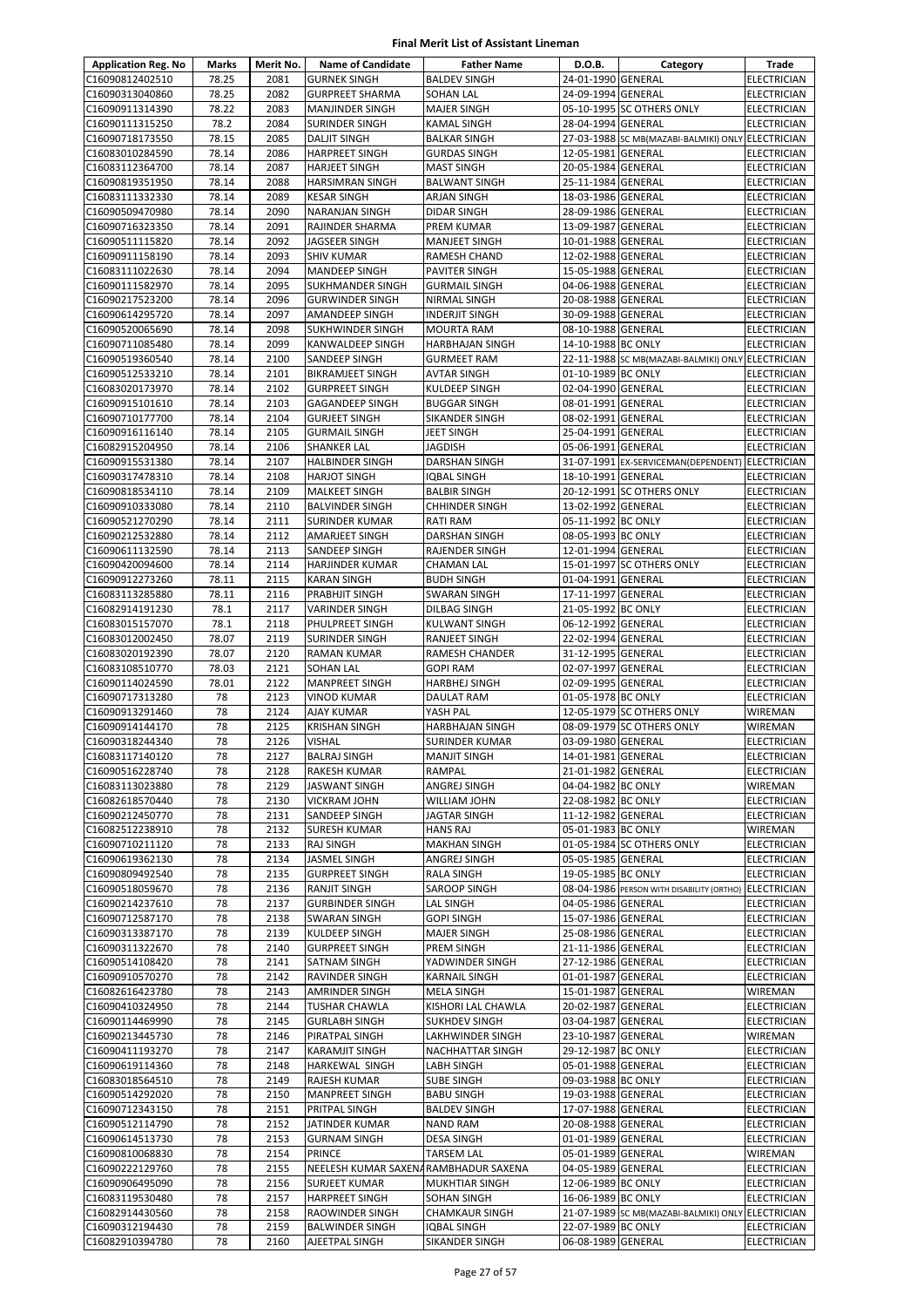| <b>Application Reg. No</b>         | Marks          | Merit No.    | <b>Name of Candidate</b>                        | <b>Father Name</b>                       | D.O.B.                                   | Category                                                                        | Trade                                    |
|------------------------------------|----------------|--------------|-------------------------------------------------|------------------------------------------|------------------------------------------|---------------------------------------------------------------------------------|------------------------------------------|
| C16083114023550                    | 78             | 2161         | RANJODH SINGH                                   | <b>KASHMIR SINGH</b>                     | 31-10-1989 GENERAL                       |                                                                                 | <b>ELECTRICIAN</b>                       |
| C16090117152260                    | 78             | 2162         | <b>VICTOR MASIH</b>                             | PREM MASIH                               | 07-01-1990 BC ONLY                       |                                                                                 | <b>ELECTRICIAN</b>                       |
| C16090513084400                    | 78             | 2163         | <b>SATISH KUMAR</b>                             | <b>BHANWAR LAL</b>                       | 10-03-1990 GENERAL                       |                                                                                 | <b>ELECTRICIAN</b>                       |
| C16090820407260                    | 78             | 2164         | GAGANDEEP SINGH                                 | MALKEET SINGH                            | 12-03-1990 GENERAL                       |                                                                                 | ELECTRICIAN                              |
| C16082710087820                    | 78             | 2165         | <b>BEANT SINGH</b>                              | <b>NAZAR SINGH</b>                       | 15-03-1990 GENERAL                       |                                                                                 | WIREMAN                                  |
| C16082510411680                    | 78             | 2166         | MANWINDER KUMAR                                 | PARKASH CHAND                            |                                          | 16-04-1990 SC OTHERS ONLY                                                       | <b>WIREMAN</b>                           |
| C16090312594320                    | 78             | 2167         | <b>RAVINDER</b>                                 | <b>SAT PARKASH</b>                       |                                          | 21-04-1990 SC OTHERS ONLY                                                       | <b>ELECTRICIAN</b>                       |
| C16090614081810                    | 78<br>78       | 2168<br>2169 | VARINDER KUMAR                                  | PAWAN KUMAR                              | 21-06-1990 GENERAL                       |                                                                                 | WIREMAN                                  |
| C16090617076010<br>C16090517095850 | 78             | 2170         | <b>KULWINDER SINGH</b><br><b>GUVINDER SINGH</b> | <b>GURJANT SINGH</b><br>JAGJIT SINGH     | 20-08-1990 GENERAL<br>27-08-1990 GENERAL |                                                                                 | <b>ELECTRICIAN</b><br><b>ELECTRICIAN</b> |
| C16090611480080                    | 78             | 2171         | DHARMINDER SINGH                                | JAGIR SINGH                              | 05-11-1990 GENERAL                       |                                                                                 | <b>ELECTRICIAN</b>                       |
| C16090814403230                    | 78             | 2172         | <b>AMRITPAL SINGH</b>                           | <b>ROOP SINGH</b>                        | 28-12-1990 GENERAL                       |                                                                                 | <b>ELECTRICIAN</b>                       |
| C16090710003120                    | 78             | 2173         | <b>MANDEEP SINGH</b>                            | <b>BOHAR SINGH</b>                       | 02-02-1991 GENERAL                       |                                                                                 | <b>ELECTRICIAN</b>                       |
| C16090711144460                    | 78             | 2174         | <b>HARJIT SINGH</b>                             | <b>HARBANS SINGH</b>                     | 18-03-1991 GENERAL                       |                                                                                 | ELECTRICIAN                              |
| C16090511333180                    | 78             | 2175         | <b>MADAN LAL</b>                                | <b>CHETAN RAM</b>                        | 22-06-1991 GENERAL                       |                                                                                 | ELECTRICIAN                              |
| C16090211415620                    | 78             | 2176         | LOVEKESHWAR RISHI                               | <b>RAVI KUMAR</b>                        | 26-09-1991 GENERAL                       |                                                                                 | <b>ELECTRICIAN</b>                       |
| C16082608335310                    | 78             | 2177         | PRADEEP KUMAR                                   | SURAJ PRAKASH                            | 08-10-1991 GENERAL                       |                                                                                 | <b>ELECTRICIAN</b>                       |
| C16090910004270                    | 78             | 2178         | <b>JAGSIR SINGH</b>                             | <b>GURJIT SINGH</b>                      |                                          | 24-11-1991 SC OTHERS ONLY                                                       | <b>ELECTRICIAN</b>                       |
| C16090312598090                    | 78             | 2179         | <b>RANJIT SINGH</b>                             | <b>BALWINDER SINGH</b>                   |                                          | 05-01-1992 SC OTHERS ONLY                                                       | ELECTRICIAN                              |
| C16090807252910                    | 78             | 2180         | <b>JAGSIR SINGH</b>                             | <b>GAMDOOR SINGH</b>                     | 23-01-1992 GENERAL                       |                                                                                 | <b>ELECTRICIAN</b>                       |
| C16090318303670                    | 78<br>78       | 2181<br>2182 | <b>GURTINDER SINGH</b>                          | DALJEET SINGH                            | 06-02-1992 GENERAL                       |                                                                                 | <b>ELECTRICIAN</b>                       |
| C16083116228840<br>C16090318506880 | 78             | 2183         | LAKHWINDER SINGH<br><b>MANJIT SINGH</b>         | AMRIK SINGH<br><b>SUKHDEV SINGH</b>      | 24-02-1992 GENERAL<br>24-04-1992 GENERAL |                                                                                 | ELECTRICIAN<br><b>ELECTRICIAN</b>        |
| C16090513244270                    | 78             | 2184         | <b>BALJINDER SINGH</b>                          | JARNAIL SINGH                            | 11-05-1992 GENERAL                       |                                                                                 | <b>ELECTRICIAN</b>                       |
| C16083118204930                    | 78             | 2185         | <b>AMRITPAL SINGH</b>                           | SATNAM SINGH                             | 17-06-1992 GENERAL                       |                                                                                 | <b>ELECTRICIAN</b>                       |
| C16090819256050                    | 78             | 2186         | <b>GURINDERJIT SINGH</b>                        | <b>BALDEV SINGH</b>                      | 05-07-1992 BC ONLY                       |                                                                                 | <b>ELECTRICIAN</b>                       |
| C16090119176310                    | 78             | 2187         | <b>VIKRAM SINGH</b>                             | SHINGARA SINGH                           |                                          | 13-08-1992 SC OTHERS ONLY                                                       | ELECTRICIAN                              |
| C16083113094450                    | 78             | 2188         | <b>HARPREET SINGH</b>                           | <b>GURMEJ SINGH</b>                      |                                          | 04-09-1992 SC OTHERS ONLY                                                       | <b>ELECTRICIAN</b>                       |
| C16082913198720                    | 78             | 2189         | <b>KARNAIL SINGH</b>                            | JUGINDER SINGH                           |                                          | 18-09-1992 SC OTHERS ONLY                                                       | ELECTRICIAN                              |
| C16090312135310                    | 78             | 2190         | RAJWINDER SINGH                                 | <b>BAGICHA SINGH</b>                     | 25-09-1992 GENERAL                       |                                                                                 | <b>ELECTRICIAN</b>                       |
| C16090420050230                    | 78             | 2191         | <b>GURPREET SINGH</b>                           | SHINDER SINGH                            | 13-10-1992 GENERAL                       |                                                                                 | <b>ELECTRICIAN</b>                       |
| C16083112204650                    | 78             | 2192         | SANDEEP KUMAR                                   | <b>TARLOK CHAND</b>                      |                                          | 09-11-1992 SC OTHERS ONLY                                                       | <b>ELECTRICIAN</b>                       |
| C16082913327440                    | 78             | 2193         | <b>NOVIL KUMAR</b>                              | <b>NAND LAL</b>                          | 28-12-1992 BC ONLY                       |                                                                                 | ELECTRICIAN                              |
| C16082514014940                    | 78<br>78       | 2194         | <b>AJAY KUMAR</b>                               | <b>BANTA RAM</b>                         |                                          | 10-03-1993 SC OTHERS ONLY                                                       | ELECTRICIAN                              |
| C16090811271960<br>C16090912535350 | 78             | 2195<br>2196 | AMANDEEP<br>YASHVEER                            | OM PARKASH<br>JAGDISH SINGH              | 19-05-1993 BC ONLY<br>12-06-1993 GENERAL |                                                                                 | ELECTRICIAN<br><b>ELECTRICIAN</b>        |
| C16090716137460                    | 78             | 2197         | <b>KRISHAN LAL</b>                              | <b>BHOOP RAM</b>                         | 22-07-1993 GENERAL                       |                                                                                 | <b>ELECTRICIAN</b>                       |
| C16090816363720                    | 78             | 2198         | <b>GURINDER SINGH</b>                           | <b>JUJHAR SINGH</b>                      | 25-08-1993 GENERAL                       |                                                                                 | WIREMAN                                  |
| C16090110317690                    | 78             | 2199         | MANDEEP SINGH                                   | SATPAL SINGH                             | 28-10-1993 BC ONLY                       |                                                                                 | ELECTRICIAN                              |
| C16090610364940                    | 78             | 2200         | <b>GURMEET SINGH</b>                            | <b>SUKHDEV SINGH</b>                     | 06-12-1993 BC ONLY                       |                                                                                 | ELECTRICIAN                              |
| C16090419494390                    | 78             | 2201         | <b>JAGTAR SINGH</b>                             | <b>HAKAM SINGH</b>                       |                                          | 24-01-1994 SC OTHERS ONLY                                                       | <b>ELECTRICIAN</b>                       |
| C16090913361750                    | 78             | 2202         | <b>BIKRAMJEET SINGH</b>                         | <b>BALWINDER SINGH</b>                   |                                          | 25-01-1994 SC MB(MAZABI-BALMIKI) ONLY ELECTRICIAN                               |                                          |
| C16090118590480                    | 78             | 2203         | <b>RAMESH KUMAR</b>                             | <b>SURJA RAM</b>                         | 25-02-1994 BC ONLY                       |                                                                                 | <b>ELECTRICIAN</b>                       |
| C16090311481790                    | 78             | 2204         | SATINDER KUMAR                                  | <b>ADHBHUT MEHTO</b>                     |                                          | 01-05-1994 PERSON WITH DISABILITY (ORTHO) ELECTRICIAN                           |                                          |
| C16090119401200                    | 78             | 2205         | <b>VIPAN SHARMA</b>                             | JAGTAR KUMAR                             | 06-07-1994 GENERAL                       |                                                                                 | ELECTRICIAN                              |
| C16090807204640                    | 78             | 2206         | <b>GURJEET SINGH</b>                            | <b>GURTEJ SINGH</b>                      |                                          | 12-07-1994 SC OTHERS ONLY                                                       | <b>ELECTRICIAN</b>                       |
| C16090513329390<br>C16083015359670 | 78<br>78       | 2207<br>2208 | SATWANT SINGH<br><b>MANPREET SINGH</b>          | RAGHBIR SINGH<br><b>JASWANT SINGH</b>    |                                          | 30-08-1994 SC OTHERS ONLY<br>09-09-1994 FREEDOM FIGHTER (DEPENDENT) ELECTRICIAN | <b>ELECTRICIAN</b>                       |
| C16082415569240                    | 78             | 2209         | <b>HARPREET SINGH</b>                           | JASVIR SINGH                             | 30-09-1994 GENERAL                       |                                                                                 | <b>ELECTRICIAN</b>                       |
| C16090912242210                    | 78             | 2210         | <b>HARPREET SINGH</b>                           | SANTOKH SINGH                            | 13-10-1994 BC ONLY                       |                                                                                 | <b>ELECTRICIAN</b>                       |
| C16090321110050                    | 78             | 2211         | NITISH CHOUHAN                                  | TALWINDER SINGH                          | 26-11-1994 GENERAL                       |                                                                                 | <b>ELECTRICIAN</b>                       |
| C16090218567720                    | 78             | 2212         | <b>VARINDER KUMAR</b>                           | HARKRISHAN LAL                           | 10-12-1994 BC ONLY                       |                                                                                 | <b>ELECTRICIAN</b>                       |
| C16090711286290                    | 78             | 2213         | JASPREET SINGH                                  | HARBHAJAN SINGH                          | 01-05-1995 GENERAL                       |                                                                                 | ELECTRICIAN                              |
| C16082614122180                    | 78             | 2214         | PAWANDEEP SINGH                                 | SUKHVINDER SINGH                         | 22-05-1995 GENERAL                       |                                                                                 | <b>ELECTRICIAN</b>                       |
| C16082517442900                    | 78             | 2215         | <b>ANMOLPREET SINGH</b>                         | <b>GURMEET SINGH</b>                     | 12-06-1995 BC ONLY                       |                                                                                 | <b>ELECTRICIAN</b>                       |
| C16083121330560                    | 78             | 2216         | DAMANJOT SINGH                                  | AJIT SINGH                               | 08-09-1995 GENERAL                       |                                                                                 | ELECTRICIAN                              |
| C16090819181080                    | 78             | 2217         | <b>HARMANDEEP SINGH</b>                         | RAJWINDER SINGH                          | 25-10-1995 GENERAL                       |                                                                                 | ELECTRICIAN                              |
| C16090613145680<br>C16082514304080 | 78<br>78       | 2218<br>2219 | <b>VARINDER SINGH</b><br><b>RAJIT SAINI</b>     | <b>SURAT RAM</b><br><b>SAT PAL SAINI</b> | 28-10-1995 GENERAL                       | 26-10-1995 SC OTHERS ONLY                                                       | ELECTRICIAN<br><b>ELECTRICIAN</b>        |
| C16083118252490                    | 78             | 2220         | PALWINDER SINGH                                 | JASPAL SINGH                             | 08-02-1996 GENERAL                       |                                                                                 | ELECTRICIAN                              |
| C16083020306130                    | 78             | 2221         | <b>GAGANDEEP SINGH</b>                          | KULWINDER SINGH                          |                                          | 09-03-1996 SC MB(MAZABI-BALMIKI) ONLY ELECTRICIAN                               |                                          |
| C16090721272130                    | 78             | 2222         | AKASHDEEP SINGH                                 | <b>HARBANS SINGH</b>                     |                                          | 01-04-1996 SC OTHERS ONLY                                                       | ELECTRICIAN                              |
| C16090710340920                    | 78             | 2223         | <b>HARWINDER SINGH</b>                          | OM PARKASH                               | 19-04-1996 BC ONLY                       |                                                                                 | ELECTRICIAN                              |
| C16090716450090                    | 78             | 2224         | <b>NISHAN SINGH</b>                             | <b>KUNDAN SINGH</b>                      | 16-12-1996 BC ONLY                       |                                                                                 | <b>ELECTRICIAN</b>                       |
| C16083117224390                    | 78             | 2225         | KULWINDER SINGH                                 | <b>HARDEV SINGH</b>                      | 25-06-1997 GENERAL                       |                                                                                 | ELECTRICIAN                              |
| C16082309383530                    | 77.96          | 2226         | <b>JASWANT SINGH</b>                            | JUGINDER SINGH                           |                                          | 12-07-1992 SC MB(MAZABI-BALMIKI) ONLY ELECTRICIAN                               |                                          |
| C16083109394110                    | 77.96          | 2227         | SANJEEV KUMAR                                   | JARNAIL SINGH                            |                                          | 15-03-1995 SC OTHERS ONLY                                                       | WIREMAN                                  |
| C16090914426320                    | 77.92          | 2228         | SHINGARA SINGH                                  | JITPAL SINGH                             |                                          | 01-04-1993 SC OTHERS ONLY                                                       | <b>ELECTRICIAN</b>                       |
| C16090209495190<br>C16090610270940 | 77.92<br>77.92 | 2229<br>2230 | CHHINDER PAL KAUR<br><b>MANPREET SINGH</b>      | NARESH KUMAR<br>KARAMJEET SINGH          | 24-03-1994 GENERAL<br>04-01-1995 GENERAL |                                                                                 | ELECTRICIAN<br><b>ELECTRICIAN</b>        |
| C16090411478020                    | 77.92          | 2231         | <b>VIKRAM RATHORE</b>                           | <b>BHIM SINGH</b>                        | 20-04-1996 GENERAL                       |                                                                                 | <b>ELECTRICIAN</b>                       |
| C16090914028730                    | 77.9           | 2232         | <b>GURJIT SINGH</b>                             | MOHINDER SINGH                           | 17-09-1988 GENERAL                       |                                                                                 | ELECTRICIAN                              |
| C16090613404600                    | 77.9           | 2233         | <b>GURPREET SINGH</b>                           | <b>MANDER SINGH</b>                      | 26-09-1990 GENERAL                       |                                                                                 | <b>ELECTRICIAN</b>                       |
| C16090709488870                    | 77.9           | 2234         | ANKUSH                                          | <b>RAM NATH</b>                          |                                          | 14-03-1997 SC MB(MAZABI-BALMIKI) ONLY ELECTRICIAN                               |                                          |
| C16090612032560                    | 77.88          | 2235         | AMNINDER SINGH                                  | <b>GURDEV SINGH</b>                      | 13-03-1990 GENERAL                       |                                                                                 | ELECTRICIAN                              |
| C16082416583650                    | 77.88          | 2236         | <b>ARUN SINGH</b>                               | JANAK SINGH                              | 15-09-1992 GENERAL                       |                                                                                 | <b>ELECTRICIAN</b>                       |
| C16090516189490                    | 77.86          | 2237         | <b>GURPREET SINGH</b>                           | SOHAN SINGH                              | 04-08-1984 GENERAL                       |                                                                                 | ELECTRICIAN                              |
| C16090714374480                    | 77.85          | 2238         | ASHWANIKUMAR                                    | RAMESH                                   | 14-09-1975 BC ONLY                       |                                                                                 | <b>ELECTRICIAN</b>                       |
| C16090913144720                    | 77.85          | 2239         | <b>HARBHAJAN SINGH</b>                          | UJAGER SINGH                             | 10-02-1979 GENERAL                       |                                                                                 | ELECTRICIAN                              |
| C16090712062190                    | 77.85          | 2240         | UPINDER SHARMA                                  | SHINDERPAL                               | 18-04-1980 GENERAL                       |                                                                                 | ELECTRICIAN                              |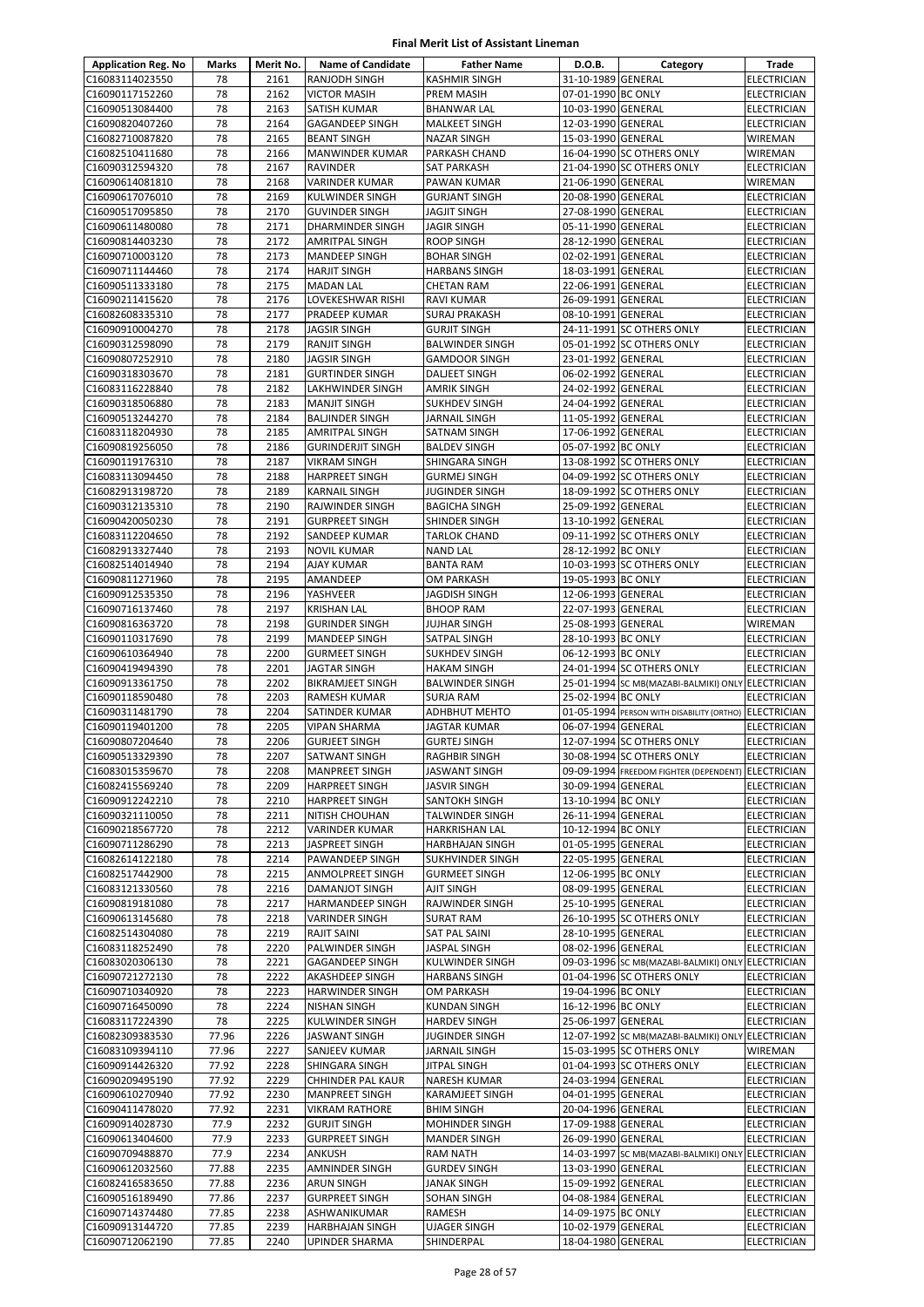| <b>Application Reg. No</b>         | Marks          | Merit No.    | <b>Name of Candidate</b>                  | <b>Father Name</b>                           | D.O.B.                                   | Category                                          | Trade                                    |
|------------------------------------|----------------|--------------|-------------------------------------------|----------------------------------------------|------------------------------------------|---------------------------------------------------|------------------------------------------|
| C16090811037010                    | 77.85          | 2241         | <b>GURDEV SINGH</b>                       | <b>GURNAM SINGH</b>                          |                                          | 05-08-1981 SC MB(MAZABI-BALMIKI) ONLY ELECTRICIAN |                                          |
| C16082614102000                    | 77.85          | 2242         | <b>SANJEEV KUMAR</b>                      | LAJJA RAM                                    | 21-03-1982 GENERAL                       |                                                   | <b>ELECTRICIAN</b>                       |
| C16090815543340                    | 77.85          | 2243         | SANDEEP SINGH                             | <b>BABU RAM</b>                              | 19-07-1982 GENERAL                       |                                                   | <b>ELECTRICIAN</b>                       |
| C16082920159450                    | 77.85          | 2244         | RAKESH KUMAR                              | SUKHDIYAL                                    |                                          | 04-04-1985 SC OTHERS ONLY                         | <b>ELECTRICIAN</b>                       |
| C16090510216430                    | 77.85          | 2245         | <b>HARDEEP SINGH</b>                      | SURINDER SINGH                               | 28-04-1986 GENERAL                       |                                                   | <b>ELECTRICIAN</b>                       |
| C16090510446740                    | 77.85          | 2246         | AMANDEEP SINGH                            | <b>TEJA RAM</b>                              | 08-08-1986 BC ONLY                       |                                                   | <b>WIREMAN</b>                           |
| C16083110073680                    | 77.85          | 2247         | JASPAL SINGH                              | <b>HARBANS SINGH</b>                         |                                          | 18-08-1986 SC OTHERS ONLY                         | <b>ELECTRICIAN</b>                       |
| C16082916455880                    | 77.85<br>77.85 | 2248<br>2249 | <b>HARMEET SINGH</b>                      | NARINDERPAL SINGH                            | 20-04-1987 GENERAL<br>25-04-1988 BC ONLY |                                                   | ELECTRICIAN                              |
| C16090517209800<br>C16090511306950 | 77.85          | 2250         | SHARANJIT SINGH<br>JAGSEER SINGH          | <b>NARINDER SINGH</b><br><b>BHOLA SINGH</b>  | 28-04-1988 GENERAL                       |                                                   | <b>ELECTRICIAN</b><br>ELECTRICIAN        |
| C16090517245060                    | 77.85          | 2251         | <b>GURCHARN SINGH</b>                     | <b>MALKEET SINGH</b>                         | 20-07-1989 BC ONLY                       |                                                   | <b>ELECTRICIAN</b>                       |
| C16090115459080                    | 77.85          | 2252         | <b>BALRAJ SINGH</b>                       | <b>APAR SINGH</b>                            | 15-12-1989 GENERAL                       |                                                   | WIREMAN                                  |
| C16090111387860                    | 77.85          | 2253         | <b>GURDEEP SINGH</b>                      | <b>CHAMKAUR SINGH</b>                        | 22-05-1991 GENERAL                       |                                                   | <b>ELECTRICIAN</b>                       |
| C16090816274480                    | 77.85          | 2254         | YOGESH KUMAR                              | PARAMJEET KUMAR                              | 15-06-1991 GENERAL                       |                                                   | ELECTRICIAN                              |
| C16090110052850                    | 77.85          | 2255         | <b>SUKHCHAIN SINGH</b>                    | <b>BHAGWAN SINGH</b>                         |                                          | 17-02-1992 SC MB EX-SERVICEMAN(DEPENDENT) WIREMAN |                                          |
| C16082612031980                    | 77.85          | 2256         | <b>ROHIT KUMAR</b>                        | <b>SHAM SUNDER</b>                           | 12-01-1993 GENERAL                       |                                                   | <b>ELECTRICIAN</b>                       |
| C16090419337290                    | 77.85          | 2257         | <b>BALWINDER SINGH</b>                    | <b>BALRAM SINGH</b>                          | 27-12-1993 BC ONLY                       |                                                   | <b>ELECTRICIAN</b>                       |
| C16090816089680                    | 77.85          | 2258         | <b>GURJINDER SINGH</b>                    | <b>BALWINDER SINGH</b>                       | 26-01-1994 GENERAL                       |                                                   | <b>ELECTRICIAN</b>                       |
| C16090615175820                    | 77.85          | 2259         | <b>MANJEET KUMAR</b>                      | <b>DALIP KUMAR</b>                           | 09-05-1994 GENERAL                       |                                                   | WIREMAN                                  |
| C16090809188730                    | 77.85          | 2260         | <b>INDRA DEVI</b>                         | <b>HARPHOOL RAM</b>                          | 18-08-1994 GENERAL                       |                                                   | ELECTRICIAN                              |
| C16090911474450                    | 77.85          | 2261         | NAVJOT SINGH CHANI                        | <b>MANJEET SINGH</b>                         | 09-03-1997 BC ONLY                       |                                                   | ELECTRICIAN                              |
| C16090809462710                    | 77.84<br>77.82 | 2262<br>2263 | <b>MONIKA KUMARI</b><br>DIPU PARSHAD      | <b>BISHAN LAL</b>                            |                                          | 25-01-1995 SC OTHERS ONLY                         | ELECTRICIAN                              |
| C16082820179830                    | 77.81          | 2264         | <b>DEEPAK KUMAR</b>                       | <b>BHEEM PARSHAD</b><br><b>CHAMAN LAL</b>    | 02-10-1991 GENERAL<br>15-02-1993 BC ONLY |                                                   | <b>ELECTRICIAN</b>                       |
| C16083019315380<br>C16090911545620 | 77.8           | 2265         | <b>CHHINDER SINGH</b>                     | <b>HUSHIAR SINGH</b>                         |                                          | 06-04-1988 SC OTHERS ONLY                         | <b>ELECTRICIAN</b><br><b>ELECTRICIAN</b> |
| C16090915573880                    | 77.8           | 2266         | LAKHWINDER SINGH                          | <b>BHOLA SINGH</b>                           | 11-02-1990 GENERAL                       |                                                   | <b>ELECTRICIAN</b>                       |
| C16083014516330                    | 77.77          | 2267         | <b>GURDEEP SINGH</b>                      | <b>SUKHDEV SINGH</b>                         | 10-10-1993 GENERAL                       |                                                   | <b>ELECTRICIAN</b>                       |
| C16083018047270                    | 77.71          | 2268         | <b>GURWINDER SINGH</b>                    | <b>KHUSHWANT SINGH</b>                       | 03-04-1982 GENERAL                       |                                                   | ELECTRICIAN                              |
| C16090318224490                    | 77.71          | 2269         | <b>GURSEWAK SINGH</b>                     | SAJJAN SINGH                                 |                                          | 13-01-1985 SC OTHERS ONLY                         | ELECTRICIAN                              |
| C16090419570050                    | 77.71          | 2270         | <b>JITENDER</b>                           | <b>THANDIA</b>                               | 02-04-1986 GENERAL                       |                                                   | <b>ELECTRICIAN</b>                       |
| C16083011574160                    | 77.71          | 2271         | <b>KARAMJIT SINGH</b>                     | <b>GURJANT SINGH</b>                         | 20-03-1987 GENERAL                       |                                                   | WIREMAN                                  |
| C16090511498370                    | 77.71          | 2272         | JAGSIR SINGH                              | <b>RANJIT SINGH</b>                          | 28-08-1987 BC ONLY                       |                                                   | WIREMAN                                  |
| C16090713267000                    | 77.71          | 2273         | <b>MANPREET SINGH</b>                     | <b>TIRATH SINGH</b>                          | 27-10-1987 BC ONLY                       |                                                   | WIREMAN                                  |
| C16090814224530                    | 77.71          | 2274         | <b>GURPREET SINGH</b>                     | <b>BIKKAR SINGH</b>                          | 09-01-1988 GENERAL                       |                                                   | ELECTRICIAN                              |
| C16090511366430                    | 77.71          | 2275         | PARAMJEET SINGH                           | <b>MOHINDER SINGH</b>                        |                                          | 03-03-1988 SC OTHERS ONLY                         | ELECTRICIAN                              |
| C16090913106930                    | 77.71          | 2276         | <b>JAGJIT SINGH</b>                       | AMARJIT SINGH                                | 10-10-1988 GENERAL                       |                                                   | WIREMAN                                  |
| C16083112106470                    | 77.71          | 2277         | <b>GURPREET SINGH</b>                     | <b>LABH SINGH</b>                            |                                          | 08-05-1989 SC OTHERS ONLY                         | <b>ELECTRICIAN</b>                       |
| C16090716182930<br>C16090215168570 | 77.71<br>77.71 | 2278<br>2279 | AMANDEEP SINGH<br><b>CHARANJEET SINGH</b> | <b>DARSHAN SINGH</b><br><b>GURDIAL SINGH</b> | 12-10-1990 GENERAL<br>26-08-1991 GENERAL |                                                   | WIREMAN<br><b>ELECTRICIAN</b>            |
| C16082910491130                    | 77.71          | 2280         | AMANDEEP SINGH                            | <b>CHOTTA SINGH</b>                          | 22-09-1991 GENERAL                       |                                                   | <b>ELECTRICIAN</b>                       |
| C16090716564720                    | 77.71          | 2281         | <b>GULSHAN CHALHOTRA</b>                  | <b>JASWANT RAI</b>                           | 08-01-1992 BC ONLY                       |                                                   | <b>ELECTRICIAN</b>                       |
| C16090312496370                    | 77.71          | 2282         | <b>VINOD KUMAR</b>                        | <b>KASHMIRI LAL</b>                          |                                          | 25-06-1992 SC OTHERS ONLY                         | <b>ELECTRICIAN</b>                       |
| C16090713330370                    | 77.71          | 2283         | <b>SUNIL KUMAR</b>                        | <b>GOPI RAM</b>                              | 14-12-1992 BC ONLY                       |                                                   | <b>ELECTRICIAN</b>                       |
| C16090816487630                    | 77.71          | 2284         | ARVINDER SINGH                            | <b>KULDIP SINGH</b>                          |                                          | 24-06-1993 SC MB(MAZABI-BALMIKI) ONLY ELECTRICIAN |                                          |
| C16082611176560                    | 77.71          | 2285         | MUNISH KUMAR                              | KULDEEP KUMAR                                | 18-08-1993 GENERAL                       |                                                   | ELECTRICIAN                              |
| C16090815449600                    | 77.71          | 2286         | <b>SUKHCHAIN SINGH</b>                    | <b>KEWAL SINGH</b>                           | 03-11-1993 BC ONLY                       |                                                   | <b>ELECTRICIAN</b>                       |
| C16082319474240                    | 77.71          | 2287         | SANDEEP KUMAR                             | <b>GURBAKSH LAL</b>                          | 19-12-1993 GENERAL                       |                                                   | <b>ELECTRICIAN</b>                       |
| C16083018042740                    | 77.71          | 2288         | <b>BALWINDER SINGH</b>                    | <b>MAKHAN SINGH</b>                          | 19-01-1994 BC ONLY                       |                                                   | <b>ELECTRICIAN</b>                       |
| C16082616039380                    | 77.71          | 2289         | <b>UDESH KUMAR</b>                        | <b>MANOJ KUMAR</b>                           | 08-03-1995 GENERAL                       |                                                   | <b>ELECTRICIAN</b>                       |
| C16090911539700                    | 77.71          | 2290         | <b>SURENDER SINGH</b>                     | RAMPARTAP                                    | 07-09-1995 GENERAL                       |                                                   | ELECTRICIAN                              |
| C16090714114440<br>C16083111522070 | 77.71<br>77.69 | 2291<br>2292 | JAGSEER SINGH<br>SUKHWINDER SINGH         | <b>DIPTEE</b><br><b>MODAN SINGH</b>          | 31-10-1995 GENERAL<br>03-02-1986 GENERAL |                                                   | <b>ELECTRICIAN</b>                       |
| C16082808432730                    | 77.69          | 2293         | SUKHJINDER SINGH                          | SATPAL                                       |                                          | 05-06-1991 SC OTHERS ONLY                         | WIREMAN<br>ELECTRICIAN                   |
| C16090213582970                    | 77.66          | 2294         | KULVEER SINGH                             | <b>GURMEL SINGH</b>                          | 10-09-1992 GENERAL                       |                                                   | <b>ELECTRICIAN</b>                       |
| C16082916407640                    | 77.66          | 2295         | SANDEEP SINGH                             | <b>JASPAL SINGH</b>                          | 15-04-1993 BC ONLY                       |                                                   | <b>ELECTRICIAN</b>                       |
| C16090913085720                    | 77.63          | 2296         | <b>HARDEV SINGH</b>                       | <b>KHAJAN SINGH</b>                          |                                          | 24-08-1983 SC MB(MAZABI-BALMIKI) ONLY ELECTRICIAN |                                          |
| C16083010521510                    | 77.62          | 2297         | SHUBHAM KUMAR                             | RAM PARKASH                                  | 10-10-1994 GENERAL                       |                                                   | ELECTRICIAN                              |
| C16090916195280                    | 77.6           | 2298         | KULWINDER SINGH                           | NARINDERPAL SINGH                            | 01-06-1990 GENERAL                       |                                                   | ELECTRICIAN                              |
| C16090813280770                    | 77.6           | 2299         | MANGU RAM                                 | SOMNATH                                      | 27-07-1993 GENERAL                       |                                                   | <b>ELECTRICIAN</b>                       |
| C16090419479780                    | 77.59          | 2300         | JAGDEEP SINGH                             | <b>GURCHARN SINGH</b>                        | 31-05-1995 BC ONLY                       |                                                   | ELECTRICIAN                              |
| C16090915533630                    | 77.57          | 2301         | <b>MANJIT KUMAR</b>                       | CHARANJI LAL                                 |                                          | 04-10-1975 SC OTHERS ONLY                         | <b>ELECTRICIAN</b>                       |
| C16082809298920                    | 77.57          | 2302         | ARVINDER SINGH                            | KULDEEP SINGH                                | 25-04-1980 GENERAL                       |                                                   | ELECTRICIAN                              |
| C16090916390750                    | 77.57          | 2303         | VIJAY KUMAR                               | <b>BHAJAN SINGH</b>                          | 24-06-1980 BC ONLY                       |                                                   | ELECTRICIAN                              |
| C16090813117810                    | 77.57<br>77.57 | 2304<br>2305 | RAKESH KUMAR                              | <b>JANAK RAJ</b>                             | 25-02-1981 GENERAL<br>22-05-1985 BC ONLY |                                                   | ELECTRICIAN<br>ELECTRICIAN               |
| C16090912188510<br>C16082512338890 | 77.57          | 2306         | JAGGI SHAH<br><b>MINTOO</b>               | <b>GULAB SHAH</b><br><b>SIAN</b>             |                                          | 03-03-1986 SC OTHERS ONLY                         | ELECTRICIAN                              |
| C16083113226150                    | 77.57          | 2307         | <b>BALVIR SINGH</b>                       | <b>SUKHDEV SINGH</b>                         |                                          | 05-03-1986 SC OTHERS ONLY                         | WIREMAN                                  |
| C16090212426900                    | 77.57          | 2308         | PAVITER SINGH                             | <b>NARINDER SINGH</b>                        | 04-08-1988 GENERAL                       |                                                   | ELECTRICIAN                              |
| C16090515130200                    | 77.57          | 2309         | SATPAL RAM                                | <b>BEERA RAM</b>                             |                                          | 16-03-1989 SC OTHERS ONLY                         | ELECTRICIAN                              |
| C16090915543230                    | 77.57          | 2310         | <b>MANJIT SINGH</b>                       | <b>KRISHAN SINGH</b>                         | 23-07-1989 GENERAL                       |                                                   | <b>ELECTRICIAN</b>                       |
| C16090513323500                    | 77.57          | 2311         | KULWANT SINGH                             | SURJEET SINGH                                | 05-02-1990 GENERAL                       |                                                   | <b>ELECTRICIAN</b>                       |
| C16090114370080                    | 77.57          | 2312         | GAGANDEEP SINGH                           | <b>GURJANT SINGH</b>                         | 24-09-1990 GENERAL                       |                                                   | WIREMAN                                  |
| C16090512152060                    | 77.57          | 2313         | JAGDEEP SINGH                             | TARLOCHAN SINGH                              | 07-10-1990 GENERAL                       |                                                   | <b>ELECTRICIAN</b>                       |
| C16090312315480                    | 77.57          | 2314         | <b>CHAMKAUR SINGH</b>                     | <b>DARSHAN SINGH</b>                         | 05-04-1991 GENERAL                       |                                                   | <b>ELECTRICIAN</b>                       |
| C16090810014030                    | 77.57          | 2315         | <b>HARINDER SINGH</b>                     | <b>GURMAIL SINGH</b>                         |                                          | 16-11-1991 SC MB(MAZABI-BALMIKI) ONLY ELECTRICIAN |                                          |
| C16090713481620                    | 77.57          | 2316         | RAJINDER KUMAR                            | RAM LAL                                      |                                          | 20-01-1993 SC OTHERS ONLY                         | <b>ELECTRICIAN</b>                       |
| C16090118112600                    | 77.57          | 2317         | SAHIB SINGH                               | <b>JAGIR SINGH</b>                           | 10-10-1993 GENERAL                       |                                                   | ELECTRICIAN                              |
| C16082813179750<br>C16082512248970 | 77.57<br>77.57 | 2318<br>2319 | KARAMJEET SINGH<br>JATINDER SINGH         | PARAMJIT SINGH                               | 09-11-1994 GENERAL<br>02-02-1995 GENERAL |                                                   | ELECTRICIAN<br>ELECTRICIAN               |
| C16090915143680                    | 77.57          | 2320         | SAGAR                                     | SHAMSHER SINGH<br><b>SUBA SINGH</b>          |                                          | 05-10-1995 SC MB(MAZABI-BALMIKI) ONLY ELECTRICIAN |                                          |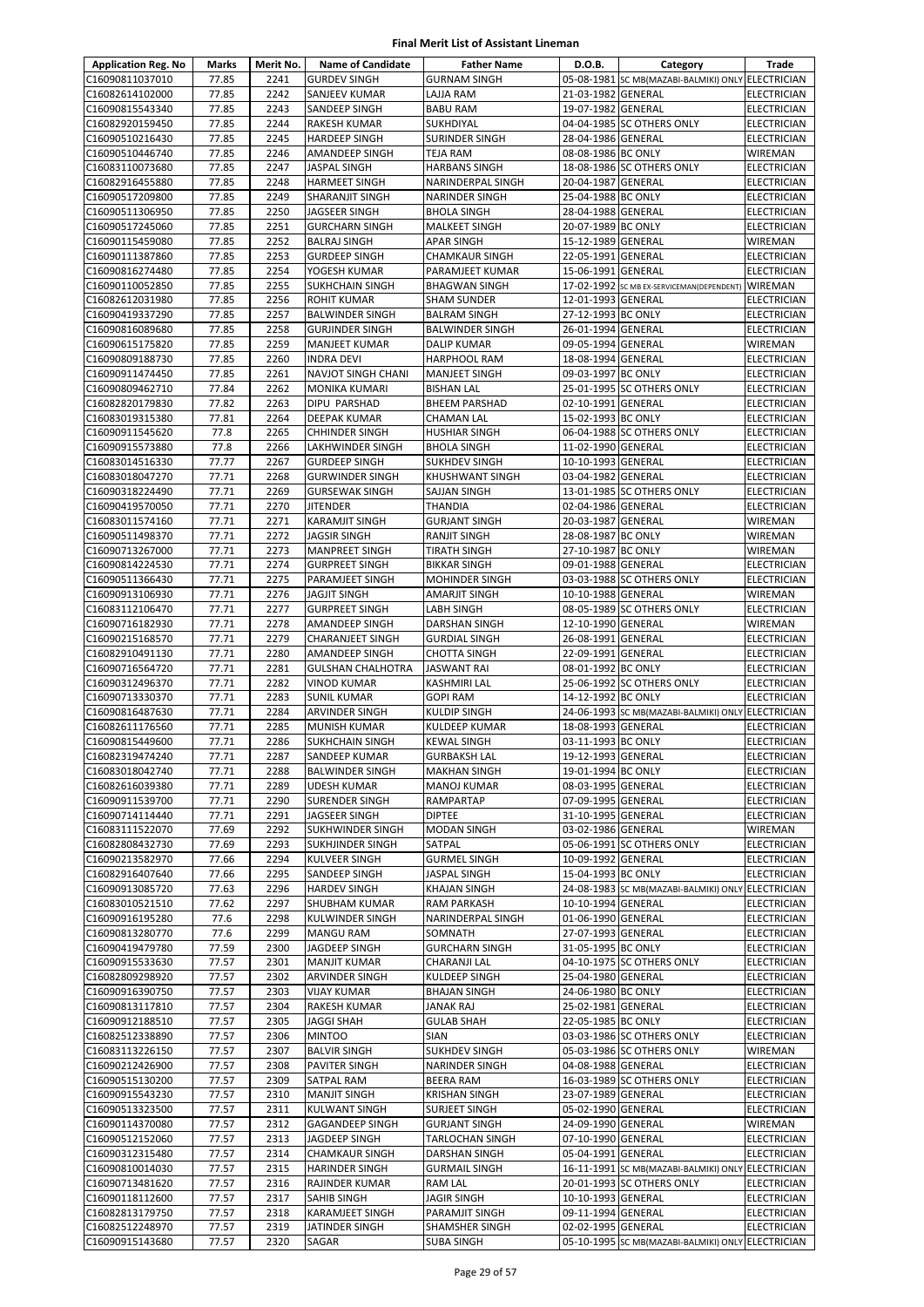| <b>Application Reg. No</b>         | <b>Marks</b>   | Merit No.    | <b>Name of Candidate</b>                      | <b>Father Name</b>                         | D.O.B.                                   | Category                                                  | <b>Trade</b>                             |
|------------------------------------|----------------|--------------|-----------------------------------------------|--------------------------------------------|------------------------------------------|-----------------------------------------------------------|------------------------------------------|
| C16090914404660                    | 77.57          | 2321         | <b>SUPINDER SINGH</b>                         | <b>BALJIT SINGH</b>                        | 15-11-1995 GENERAL                       |                                                           | <b>ELECTRICIAN</b>                       |
| C16090717517580                    | 77.57          | 2322         | <b>ANKUSH KUMAR</b>                           | <b>KRISHAN LAL</b>                         | 13-04-1996 GENERAL                       |                                                           | <b>ELECTRICIAN</b>                       |
| C16090219327500                    | 77.57          | 2323         | <b>RAJ KUMAR</b>                              | <b>JAGDISH KUMAR</b>                       | 15-04-1997 BC ONLY                       |                                                           | ELECTRICIAN                              |
| C16090713102790                    | 77.55          | 2324         | <b>NIDHAN SINGH</b>                           | <b>BHOLA SINGH</b>                         | 03-01-1992 GENERAL                       |                                                           | <b>ELECTRICIAN</b>                       |
| C16090120598530<br>C16090610470820 | 77.55          | 2325         | <b>ROHTASH KUMAR</b>                          | <b>CHANDER BHAN SINGH</b><br>LAL SINGH     | 15-04-1994 GENERAL                       |                                                           | ELECTRICIAN                              |
| C16090818232850                    | 77.55<br>77.5  | 2326<br>2327 | JAGJEET SINGH<br>IQBAL SINGH                  | <b>MAGHAR SINGH</b>                        | 04-03-1995 GENERAL<br>05-01-1988 GENERAL |                                                           | <b>ELECTRICIAN</b><br>WIREMAN            |
| C16090411205750                    | 77.5           | 2328         | JATINDER SINGH                                | <b>BALRAJ SINGH</b>                        | 29-03-1994 GENERAL                       |                                                           | ELECTRICIAN                              |
| C16082810278740                    | 77.5           | 2329         | <b>NIKHIL</b>                                 | ASHWANI SACHDEVA                           | 18-09-1996 GENERAL                       |                                                           | <b>ELECTRICIAN</b>                       |
| C16090911045300                    | 77.47          | 2330         | <b>GURMUKH SINGH</b>                          | <b>AMRIK SINGH</b>                         |                                          | 03-06-1987 SC OTHERS ONLY                                 | <b>ELECTRICIAN</b>                       |
| C16090819557890                    | 77.42          | 2331         | <b>SUKHWINDER SINGH</b>                       | <b>NATHA SINGH</b>                         |                                          | 02-06-1974 SC OTHERS ONLY                                 | WIREMAN                                  |
| C16090912014790                    | 77.42          | 2332         | <b>MANJEET SINGH</b>                          | <b>CHET SINGH</b>                          | 01-05-1980 BC ONLY                       |                                                           | ELECTRICIAN                              |
| C16083118289520                    | 77.42          | 2333         | <b>NARESH SINGH</b>                           | <b>SURINDER SINGH</b>                      |                                          | 05-02-1981 SC OTHERS EX-SERVICEMAN(DEPENDENT) ELECTRICIAN |                                          |
| C16090510027250                    | 77.42          | 2334         | <b>GURPREET SINGH</b>                         | <b>MANGU RAM</b>                           | 05-03-1982 BC ONLY                       |                                                           | ELECTRICIAN                              |
| C16083112119780                    | 77.42          | 2335         | <b>HARDEEP SINGH</b>                          | SINDER SINGH                               | 15-09-1982 GENERAL                       |                                                           | ELECTRICIAN                              |
| C16090618448930                    | 77.42          | 2336         | <b>DALJIT SINGH</b>                           | <b>SURJIT SINGH</b>                        | 26-01-1984 GENERAL                       |                                                           | WIREMAN                                  |
| C16090611211480                    | 77.42<br>77.42 | 2337<br>2338 | <b>GURMEET SINGH</b>                          | RAJINDER SINGH                             | 02-04-1984 GENERAL                       |                                                           | ELECTRICIAN                              |
| C16090817587060<br>C16083015451140 | 77.42          | 2339         | <b>RAJ KUMAR</b><br><b>GURPREET SINGH</b>     | RAMESH KUMAR<br><b>GULWANT SINGH</b>       | 18-06-1984 BC ONLY                       | 07-12-1984 SC MB(MAZABI-BALMIKI) ONLY ELECTRICIAN         | WIREMAN                                  |
| C16082913069430                    | 77.42          | 2340         | PARGAT SINGH                                  | <b>BALEHAR SINGH</b>                       | 18-11-1988 GENERAL                       |                                                           | WIREMAN                                  |
| C16082415061400                    | 77.42          | 2341         | <b>GURPYAR SINGH</b>                          | <b>BALDEV SINGH</b>                        | 02-02-1989 GENERAL                       |                                                           | <b>ELECTRICIAN</b>                       |
| C16090511570870                    | 77.42          | 2342         | <b>NAPINDER SINGH</b>                         | <b>BALJIT SINGH</b>                        | 15-04-1990 GENERAL                       |                                                           | <b>ELECTRICIAN</b>                       |
| C16090509097260                    | 77.42          | 2343         | KARAMVEER SINGH                               | <b>MANJIT SINGH</b>                        | 27-05-1990 GENERAL                       |                                                           | <b>ELECTRICIAN</b>                       |
| C16090811452850                    | 77.42          | 2344         | <b>GURJEET SINGH</b>                          | SURINDER SINGH                             | 20-12-1991 GENERAL                       |                                                           | <b>WIREMAN</b>                           |
| C16090916243730                    | 77.42          | 2345         | JAGDEEP SINGH                                 | DARSHAN SINGH                              | 01-09-1992 GENERAL                       |                                                           | <b>ELECTRICIAN</b>                       |
| C16090516398610                    | 77.42          | 2346         | <b>GAGANDEEP SINGH</b>                        | SATPAL SINGH                               | 23-10-1992 GENERAL                       |                                                           | ELECTRICIAN                              |
| C16090614507220                    | 77.42          | 2347         | <b>GURDIT SINGH</b>                           | JASWANT SINGH                              | 20-12-1992 BC ONLY                       |                                                           | ELECTRICIAN                              |
| C16090913304890                    | 77.42          | 2348         | <b>BALKAR SINGH</b>                           | JAGSEER SINGH                              | 04-03-1993 GENERAL                       |                                                           | ELECTRICIAN                              |
| C16083113501700                    | 77.42          | 2349         | <b>GURJINDER SINGH</b>                        | <b>BALKAR SINGH</b>                        |                                          | 31-03-1993 EX-SERVICEMAN(DEPENDENT) ELECTRICIAN           |                                          |
| C16090911047720                    | 77.42          | 2350         | <b>SATGURU SINGH</b>                          | PYARA SINGH                                | 04-07-1993 GENERAL                       |                                                           | ELECTRICIAN                              |
| C16090617038270                    | 77.42<br>77.42 | 2351         | <b>BALWINDER SINGH</b>                        | <b>SURJEET SINGH</b>                       |                                          | 08-10-1994 SC OTHERS ONLY                                 | <b>ELECTRICIAN</b>                       |
| C16090216482870<br>C16090521334910 | 77.42          | 2352<br>2353 | <b>VARINDER SAMA</b><br><b>AMRITPAL SINGH</b> | <b>BHAJAN LAL</b><br>JASVEER SINGH         | 14-05-1995 BC ONLY<br>18-05-1995 BC ONLY |                                                           | <b>ELECTRICIAN</b><br><b>ELECTRICIAN</b> |
| C16090219504830                    | 77.41          | 2354         | <b>SUKHDEV SINGH</b>                          | <b>HANS RAJ</b>                            |                                          | 24-04-1990 SC OTHERS ONLY                                 | ELECTRICIAN                              |
| C16083117507890                    | 77.4           | 2355         | <b>SUSHEN SHARMA</b>                          | ONKAR NATH                                 | 08-01-1982 BC ONLY                       |                                                           | <b>ELECTRICIAN</b>                       |
| C16083011189090                    | 77.4           | 2356         | <b>JAGSEER SINGH</b>                          | JANGIR SINGH                               | 28-03-1986 GENERAL                       |                                                           | <b>ELECTRICIAN</b>                       |
| C16083016091330                    | 77.38          | 2357         | PARAMJEET SINGH                               | <b>TARSEM SINGH</b>                        | 01-09-1992 BC ONLY                       |                                                           | <b>ELECTRICIAN</b>                       |
| C16090517341480                    | 77.29          | 2358         | <b>LAKHVIR SINGH</b>                          | <b>GARJA SINGH</b>                         | 08-12-1979 GENERAL                       |                                                           | ELECTRICIAN                              |
| C16090814250190                    | 77.29          | 2359         | <b>GURMAIL SINGH</b>                          | JODH SINGH                                 | 09-01-1989 GENERAL                       |                                                           | WIREMAN                                  |
| C16090114448350                    | 77.29          | 2360         | <b>RAMAN KUMAR</b>                            | <b>HARBANS LAL</b>                         | 15-05-1990 BC ONLY                       |                                                           | <b>ELECTRICIAN</b>                       |
| C16090718370080                    | 77.28          | 2361         | <b>NARESH KUMAR</b>                           | <b>GOPI RAM</b>                            |                                          | 20-08-1979 SC MB(MAZABI-BALMIKI) ONLY ELECTRICIAN         |                                          |
| C16090312307234                    | 77.28          | 2362         | <b>GURMUKH SINGH</b>                          | PREM CHAND                                 | 30-04-1982 GENERAL                       |                                                           | WIREMAN                                  |
| C16082512242740                    | 77.28          | 2363         | <b>DARPAN KUMAR</b>                           | PURAN RAM                                  |                                          | 06-12-1982 SC OTHERS ONLY                                 | ELECTRICIAN                              |
| C16090214264470<br>C16090810082060 | 77.28<br>77.28 | 2364<br>2365 | JAS RAJ<br><b>RANJIT SINGH</b>                | SHER SINGH<br>RAKHA SINGH                  | 29-03-1983 BC ONLY<br>13-04-1983 GENERAL |                                                           | ELECTRICIAN<br>WIREMAN                   |
| C16090814347380                    | 77.28          | 2366         | AMANDEEP MAZRA                                | AMRIT LAL MAZRA                            | 21-09-1983 GENERAL                       |                                                           | <b>ELECTRICIAN</b>                       |
| C16083109546100                    | 77.28          | 2367         | <b>RANJIT SINGH</b>                           | JUGINDER SINGH                             | 27-01-1988 GENERAL                       |                                                           | WIREMAN                                  |
| C16082508572230                    | 77.28          | 2368         | PARWINDER SINGH                               | <b>GURDAS SINGH</b>                        | 05-03-1988 GENERAL                       |                                                           | <b>ELECTRICIAN</b>                       |
| C16082913566400                    | 77.28          | 2369         | <b>RANJIT SINGH</b>                           | <b>BALVEER SINGH</b>                       |                                          | 18-08-1988 SC OTHERS ONLY                                 | <b>ELECTRICIAN</b>                       |
| C16090819086110                    | 77.28          | 2370         | <b>AMRITPAL SINGH</b>                         | JOGINDER SINGH                             | 27-11-1988 GENERAL                       |                                                           | WIREMAN                                  |
| C16090817469720                    | 77.28          | 2371         | <b>SUKHVIR SINGH</b>                          | <b>BALJIT SINGH</b>                        | 20-08-1989 GENERAL                       |                                                           | <b>ELECTRICIAN</b>                       |
| C16090720200630                    | 77.28          | 2372         | <b>SUKHVIR SINGH</b>                          | <b>RAJ SINGH</b>                           |                                          | 14-01-1990 SC MB(MAZABI-BALMIKI) ONLY                     | ELECTRICIAN                              |
| C16090820230740                    | 77.28          | 2373         | <b>GURJEET SINGH</b>                          | <b>NAIB SINGH</b>                          |                                          | 10-03-1990 SC OTHERS ONLY                                 | ELECTRICIAN                              |
| C16090620004420                    | 77.28          | 2374         | <b>TINKU RAM</b>                              | RAJVEER SINGH                              |                                          | 02-10-1990 SC OTHERS ONLY                                 | <b>ELECTRICIAN</b>                       |
| C16090709453690                    | 77.28          | 2375         | <b>HARDAS SINGH</b>                           | <b>MALKIT SINGH</b><br><b>DALBIR SINGH</b> | 05-12-1990 GENERAL                       | 01-05-1991 SC MB(MAZABI-BALMIKI) ONLY ELECTRICIAN         | <b>ELECTRICIAN</b>                       |
| C16090209378520<br>C16090210304990 | 77.28<br>77.28 | 2376<br>2377 | SANDEEP SINGH<br>KULDEEP SINGH                | <b>BALWANT SINGH</b>                       |                                          | 21-09-1991 SC OTHERS ONLY                                 | WIREMAN                                  |
| C16090809396130                    | 77.28          | 2378         | <b>BHEEM CHAND</b>                            | SAI DAS                                    |                                          | 15-10-1991 SC OTHERS ONLY                                 | ELECTRICIAN                              |
| C16090314483090                    | 77.28          | 2379         | <b>SANDIP SINGH</b>                           | <b>KULDIP SINGH</b>                        | 05-06-1992 GENERAL                       |                                                           | <b>ELECTRICIAN</b>                       |
| C16090217455430                    | 77.28          | 2380         | YUDHBIR SINGH                                 | <b>MALKIAT SINGH</b>                       | 08-06-1992 GENERAL                       |                                                           | <b>ELECTRICIAN</b>                       |
| C16082613401980                    | 77.28          | 2381         | <b>HARMEET HANDA</b>                          | DHARAMPAL HANDA                            | 09-12-1992 GENERAL                       |                                                           | <b>ELECTRICIAN</b>                       |
| C16090618483290                    | 77.28          | 2382         | JEEVAN SINGH                                  | <b>BALVIR SINGH</b>                        |                                          | 02-07-1993 SC MB(MAZABI-BALMIKI) ONLY                     | <b>ELECTRICIAN</b>                       |
| C16090618549840                    | 77.28          | 2383         | MANPREET SINGH                                | NIDHAN SINGH                               | 16-11-1993 BC ONLY                       |                                                           | ELECTRICIAN                              |
| C16090713443710                    | 77.28          | 2384         | JATINDER SINGH                                | JARNAIL SINGH                              | 20-03-1994 BC ONLY                       |                                                           | WIREMAN                                  |
| C16090319205030                    | 77.28          | 2385         | DAVINDER KUMAR                                | SOHAN LAL                                  | 07-05-1994 GENERAL                       |                                                           | ELECTRICIAN                              |
| C16082815109350                    | 77.28          | 2386         | <b>INDERJEET KUMAR</b>                        | DAVINDER KUMAR                             | 19-08-1995 BC ONLY                       |                                                           | <b>ELECTRICIAN</b>                       |
| C16090709482360                    | 77.28          | 2387         | <b>SAKH RAJ</b>                               | <b>HANS RAJ</b>                            | 16-11-1995 BC ONLY                       |                                                           | <b>ELECTRICIAN</b>                       |
| C16083016032870<br>C16083111193150 | 77.25<br>77.25 | 2388<br>2389 | RUPINDER SINGH<br><b>SUNIL SINGH</b>          | <b>MAJOR SINGH</b><br>DIWAN CHAND          | 30-04-1992 GENERAL                       | 15-06-1988 SC OTHERS ONLY                                 | ELECTRICIAN<br>ELECTRICIAN               |
| C16090814399270                    | 77.24          | 2390         | <b>JAGTAR SINGH</b>                           | JAGROOP SINGH                              | 05-06-1991 GENERAL                       |                                                           | ELECTRICIAN                              |
| C16090411198710                    | 77.22          | 2391         | <b>HARMANDEEP SINGH</b>                       | <b>JASBIR SINGH</b>                        | 27-08-1995 BC ONLY                       |                                                           | ELECTRICIAN                              |
| C16090914501600                    | 77.22          | 2392         | <b>GURWINDER SINGH</b>                        | PRITAM SINGH                               | 31-08-1995 GENERAL                       |                                                           | ELECTRICIAN                              |
| C16090613097880                    | 77.21          | 2393         | <b>SURINDER SINGH</b>                         | <b>BALVIR SINGH</b>                        | 01-11-1994 BC ONLY                       |                                                           | WIREMAN                                  |
| C16090616362000                    | 77.2           | 2394         | <b>AMANPREET SINGH</b>                        | RAVINDER SINGH                             | 20-07-1993 GENERAL                       |                                                           | WIREMAN                                  |
| C16090610331780                    | 77.18          | 2395         | <b>JASPAL SINGH</b>                           | HAKAM SINGH                                |                                          | 25-08-1996 SC OTHERS ONLY                                 | ELECTRICIAN                              |
| C16090312236890                    | 77.14          | 2396         | SARABJIT SINGH                                | ISHER SINGH                                |                                          | 02-02-1977 SC OTHERS ONLY                                 | ELECTRICIAN                              |
| C16090911346950                    | 77.14          | 2397         | PANKAJ KUMAR                                  | MADAN LAL                                  | 23-03-1979 GENERAL                       |                                                           | ELECTRICIAN                              |
| C16090617353930                    | 77.14          | 2398         | <b>DARSHAN SINGH</b>                          | LAL SINGH                                  | 05-04-1979 GENERAL                       |                                                           | <b>ELECTRICIAN</b>                       |
| C16090111395840                    | 77.14          | 2399         | <b>MANMEET SINGH</b>                          | DHARM SINGH                                | 15-02-1981 GENERAL                       |                                                           | ELECTRICIAN                              |
| C16090310496890                    | 77.14          | 2400         | <b>RAJ KUMAR</b>                              | MANGAT LAL                                 | 30-01-1983 BC ONLY                       |                                                           | ELECTRICIAN                              |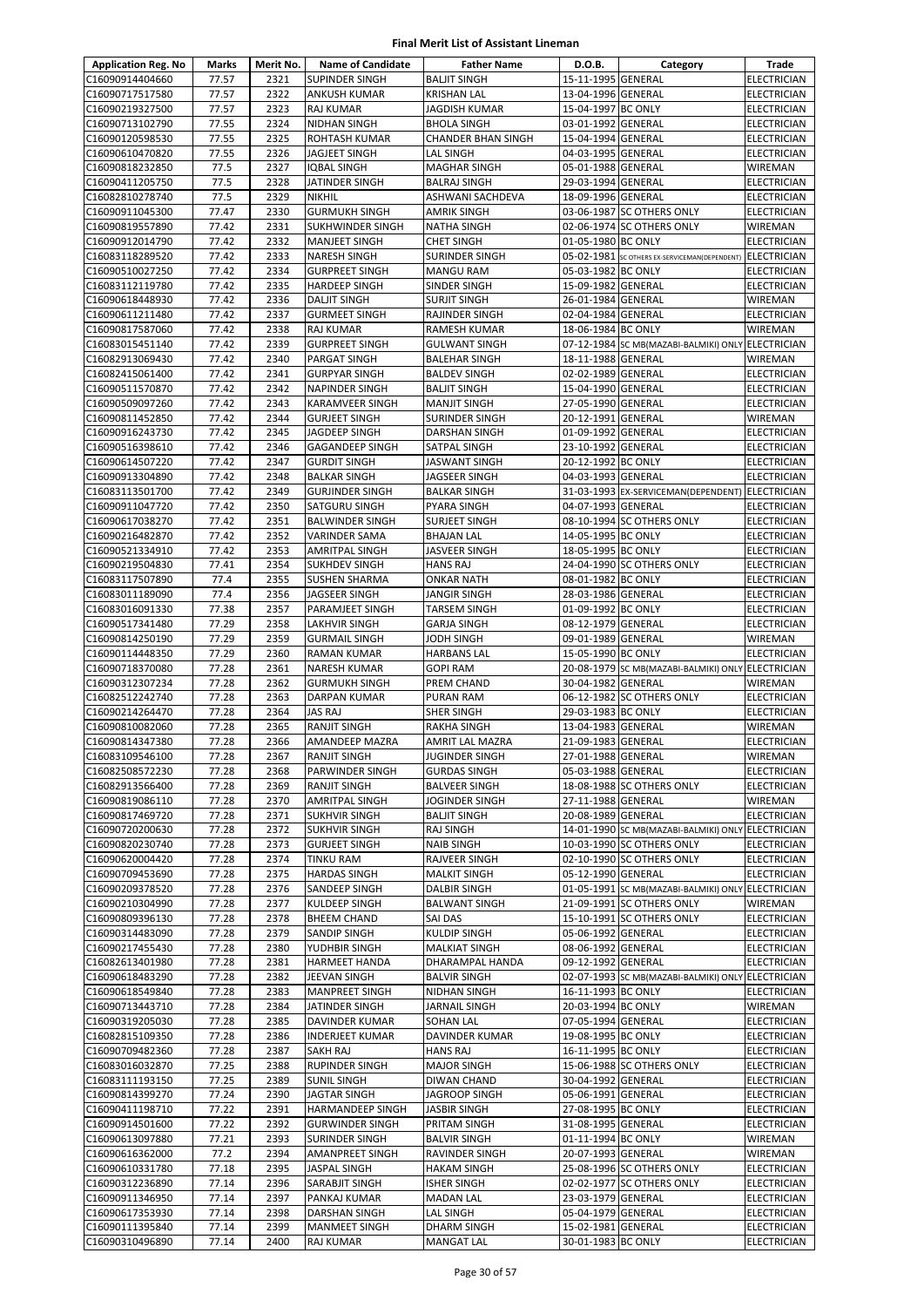| <b>Application Reg. No</b>         | Marks          | Merit No.    | <b>Name of Candidate</b>             | <b>Father Name</b>                    | D.O.B.                                   | Category                                          | Trade                                    |
|------------------------------------|----------------|--------------|--------------------------------------|---------------------------------------|------------------------------------------|---------------------------------------------------|------------------------------------------|
| C16090911337120                    | 77.14          | 2401         | NIRVAIL SINGH                        | <b>MAKHAN SINGH</b>                   | 28-10-1983 GENERAL                       |                                                   | <b>ELECTRICIAN</b>                       |
| C16082722203780                    | 77.14          | 2402         | VISHAL SHARMA                        | LATE YASH PAL SHARMA                  | 02-10-1985 GENERAL                       |                                                   | <b>ELECTRICIAN</b>                       |
| C16090214090080                    | 77.14          | 2403         | ANTER SINGH                          | <b>SUDAGER SINGH</b>                  | 09-04-1987 GENERAL                       |                                                   | <b>ELECTRICIAN</b>                       |
| C16090810081360                    | 77.14          | 2404         | SANJEEVAN KUMAR                      | <b>SUKHDEV SINGH</b>                  | 19-02-1988 BC ONLY                       |                                                   | <b>ELECTRICIAN</b>                       |
| C16090312546960                    | 77.14          | 2405         | RAVINDER SINGH                       | <b>RAM SHARAN</b>                     | 16-08-1988 GENERAL                       |                                                   | <b>ELECTRICIAN</b>                       |
| C16090819351930                    | 77.14          | 2406         | <b>GURJEET SINGH</b>                 | <b>AMAR SINGH</b>                     |                                          | 15-03-1989 SC MB(MAZABI-BALMIKI) ONLY ELECTRICIAN |                                          |
| C16090313472590                    | 77.14          | 2407         | <b>HARBANS SINGH</b>                 | <b>JARNAIL SINGH</b>                  | 20-11-1989 GENERAL                       |                                                   | <b>WIREMAN</b>                           |
| C16083118116040                    | 77.14          | 2408         | <b>MAHESH KUMAR</b>                  | <b>SUKHDEV SINGH</b>                  |                                          | 24-07-1990 SC OTHERS ONLY                         | <b>ELECTRICIAN</b>                       |
| C16082621180870                    | 77.14          | 2409         | <b>GURJINDER SINGH</b>               | SARWAN SINGH                          | 23-01-1991 GENERAL                       |                                                   | <b>ELECTRICIAN</b>                       |
| C16090620222000                    | 77.14          | 2410         | <b>AMANDEEP SINGH</b>                | <b>NIRBHAI SINGH</b>                  | 18-08-1991 GENERAL                       |                                                   | <b>ELECTRICIAN</b>                       |
| C16090219093270                    | 77.14          | 2411         | <b>HARNEK SINGH</b>                  | <b>HARBHAJAN SINGH</b>                | 20-10-1991 GENERAL                       |                                                   | <b>ELECTRICIAN</b>                       |
| C16090114401920                    | 77.14          | 2412         | RAMANDEEP                            | <b>DARSHAN LAL</b>                    |                                          | 15-05-1992 SC OTHERS ONLY                         | <b>ELECTRICIAN</b>                       |
| C16082911245930                    | 77.14          | 2413         | <b>BALJIT SINGH</b>                  | RAMASRA SINGH                         | 10-06-1992 GENERAL                       |                                                   | <b>ELECTRICIAN</b>                       |
| C16090500149270                    | 77.14          | 2414         | ARUN KATOCH                          | <b>BISHAN KATOCH</b>                  | 11-06-1992 GENERAL                       |                                                   | <b>ELECTRICIAN</b>                       |
| C16090113441750                    | 77.14<br>77.14 | 2415<br>2416 | SATNAM SINGH                         | <b>GURCHARAN SINGH</b>                | 02-10-1992 BC ONLY                       | 12-07-1992 SC OTHERS ONLY                         | <b>ELECTRICIAN</b>                       |
| C16090811462660<br>C16090810182180 | 77.14          | 2417         | ANISH KUMAR<br><b>BALKAR SINGH</b>   | <b>BALVEER CHAND</b><br>JAGJEET SINGH | 04-01-1993 GENERAL                       |                                                   | <b>ELECTRICIAN</b><br><b>ELECTRICIAN</b> |
| C16090611023900                    | 77.14          | 2418         | JASPREET SINGH                       | <b>RESHAM SINGH</b>                   | 22-01-1993 BC ONLY                       |                                                   | <b>ELECTRICIAN</b>                       |
| C16090616087400                    | 77.14          | 2419         | <b>BALJINDER SINGH</b>               | DARSHAN SINGH                         | 12-06-1993 GENERAL                       |                                                   | <b>ELECTRICIAN</b>                       |
| C16090807291080                    | 77.14          | 2420         | MUKESH KUMAR                         | RAM LUBHAYA                           | 20-07-1993 BC ONLY                       |                                                   | <b>ELECTRICIAN</b>                       |
| C16090514554320                    | 77.14          | 2421         | RAJPAL                               | <b>RAM KUMAR</b>                      | 05-09-1993 GENERAL                       |                                                   | <b>ELECTRICIAN</b>                       |
| C16090912069980                    | 77.14          | 2422         | AMANDEEP RAM                         | DHARMPAL                              | 17-05-1994 GENERAL                       |                                                   | <b>ELECTRICIAN</b>                       |
| C16090110144700                    | 77.14          | 2423         | KULVINDER SINGH                      | DALVEER SINGH                         | 23-06-1994 GENERAL                       |                                                   | <b>ELECTRICIAN</b>                       |
| C16090212043240                    | 77.14          | 2424         | RAJWINDER SINGH                      | ANGRAIJ SINGH                         | 12-08-1994 BC ONLY                       |                                                   | <b>ELECTRICIAN</b>                       |
| C16090509037220                    | 77.14          | 2425         | JASWINDER SINGH                      | <b>GURJANT SINGH</b>                  | 25-12-1994 GENERAL                       |                                                   | <b>ELECTRICIAN</b>                       |
| C16090711331870                    | 77.14          | 2426         | RAJAT                                | <b>HARISH KUMAR</b>                   | 20-02-1995 GENERAL                       |                                                   | <b>ELECTRICIAN</b>                       |
| C16090811270820                    | 77.14          | 2427         | DEVA RAM                             | UTTMA RAM                             | 10-03-1995 GENERAL                       |                                                   | <b>ELECTRICIAN</b>                       |
| C16090715442630                    | 77.11          | 2428         | <b>MAJOR SINGH</b>                   | <b>KULBIR SINGH</b>                   | 18-04-1988 BC ONLY                       |                                                   | WIREMAN                                  |
| C16090112337950                    | 77.07          | 2429         | PARVINDER SINGH                      | <b>BHIM SAIN</b>                      | 04-02-1991 GENERAL                       |                                                   | <b>ELECTRICIAN</b>                       |
| C16090619495030                    | 77.07          | 2430         | RAJEEV KUMAR                         | <b>DEV RAJ</b>                        | 28-05-1992 GENERAL                       |                                                   | <b>ELECTRICIAN</b>                       |
| C16090411592980                    | 77.06          | 2431         | SAHIL KUMAR ARIYA                    | <b>CHET RAM</b>                       | 10-07-1997 GENERAL                       |                                                   | <b>ELECTRICIAN</b>                       |
| C16090113342140                    | 77.04          | 2432         | <b>MOHAN SINGH</b>                   | SUKHVEER SINGH                        | 10-02-1995 GENERAL                       |                                                   | <b>ELECTRICIAN</b>                       |
| C16082618240290                    | 77.01          | 2433         | DEEPAK KUMAR                         | DAVINDER KUMAR                        |                                          | 08-08-1994 SC OTHERS ONLY                         | <b>ELECTRICIAN</b>                       |
| C16090317567520                    | 77             | 2434         | <b>BALJIT SINGH</b>                  | <b>KESAR RAM</b>                      |                                          | 29-09-1976 SC OTHERS ONLY                         | <b>ELECTRICIAN</b>                       |
| C16090313087280                    | 77             | 2435         | <b>KULDEEP KUMAR</b>                 | <b>SUKHDEV RAJ</b>                    |                                          | 13-05-1979 SC OTHERS ONLY                         | <b>ELECTRICIAN</b>                       |
| C16090613078720                    | 77             | 2436         | <b>BHAGWANT SINGH</b>                | <b>JAGIR SINGH</b>                    | 10-03-1980 BC ONLY                       |                                                   | <b>ELECTRICIAN</b>                       |
| C16090513304730                    | 77             | 2437         | <b>BHUPINDER SINGH</b>               | <b>GHOLA SINGH</b>                    | 10-03-1981 GENERAL                       |                                                   | WIREMAN                                  |
| C16090818059630                    | 77             | 2438         | <b>HARBHOL SINGH</b>                 | <b>AMAR SINGH</b>                     | 15-05-1981 GENERAL                       |                                                   | <b>ELECTRICIAN</b>                       |
| C16090720503480                    | 77             | 2439         | <b>GURPREET SINGH</b>                | <b>BALBIR SINGH</b>                   | 16-10-1981 GENERAL                       |                                                   | <b>ELECTRICIAN</b>                       |
| C16090811352420                    | 77             | 2440         | DHANESHWAR MEHTA                     | <b>MADAN MOHAN</b>                    |                                          | 15-04-1982 EX-SERVICEMAN(DEPENDENT)               | ELECTRICIAN                              |
| C16090909499360                    | 77             | 2441         | <b>SUNIL KUMAR</b>                   | LAL CHAND                             |                                          | 24-03-1983 SC OTHERS ONLY                         | <b>ELECTRICIAN</b>                       |
| C16090811061680                    | 77             | 2442         | <b>BUTA SINGH</b>                    | <b>GARIB SINGH</b>                    |                                          | 16-02-1985 SC OTHERS ONLY                         | <b>ELECTRICIAN</b>                       |
| C16090713458310                    | 77             | 2443         | <b>RANJIT SINGH</b>                  | NIRPAL SINGH                          | 09-04-1985 GENERAL                       |                                                   | WIREMAN                                  |
| C16090411184170                    | 77             | 2444         | <b>RATAN LAL</b>                     | <b>KHAJAN CHAND</b>                   | 30-10-1985 GENERAL                       |                                                   | <b>ELECTRICIAN</b>                       |
| C16090313257290                    | 77<br>77       | 2445<br>2446 | SANDEEP KUMAR                        | <b>HARBHAJAN LAL</b>                  | 01-06-1986 BC ONLY                       |                                                   | ELECTRICIAN<br><b>ELECTRICIAN</b>        |
| C16090816475830<br>C16090212472800 | 77             | 2447         | <b>RANJIT SINGH</b><br><b>MARKUS</b> | RAM KISHAN<br><b>BABA MSIT</b>        | 17-08-1986 BC ONLY<br>11-09-1986 BC ONLY |                                                   | <b>ELECTRICIAN</b>                       |
| C16090511516680                    | 77             | 2448         | RUPINDERPAL SINGH                    | <b>DARA SINGH</b>                     |                                          | 05-02-1987 SC OTHERS ONLY                         | <b>ELECTRICIAN</b>                       |
| C16082911555350                    | 77             | 2449         | <b>KULBIR SINGH</b>                  | <b>NACHHTAR SINGH</b>                 | 08-05-1987 BC ONLY                       |                                                   | <b>ELECTRICIAN</b>                       |
| C16090720002370                    | 77             | 2450         | <b>HARWINDER SINGH</b>               | <b>JAGDEV SINGH</b>                   | 03-10-1987 GENERAL                       |                                                   | <b>ELECTRICIAN</b>                       |
| C16082511502820                    | 77             | 2451         | <b>BUTA SINGH</b>                    | <b>MAJOR SINGH</b>                    | 20-10-1987 GENERAL                       |                                                   | <b>WIREMAN</b>                           |
| C16082818342390                    | 77             | 2452         | <b>BACHITTER SINGH</b>               | MUKHTAR SINGH                         |                                          | 25-10-1987 SC MB(MAZABI-BALMIKI) ONLY ELECTRICIAN |                                          |
| C16090213063520                    | 77             | 2453         | ASHOK KUMAR                          | KASHMEER CHAND                        |                                          | 13-11-1987 SC OTHERS ONLY                         | <b>ELECTRICIAN</b>                       |
| C16090215413470                    | 77             | 2454         | SATISH KUMAR                         | RAMESH KUMAR                          | 28-02-1988 GENERAL                       |                                                   | <b>ELECTRICIAN</b>                       |
| C16090913302790                    | 77             | 2455         | MALKEET SINGH                        | SAMUNDER SINGH                        | 09-04-1988 GENERAL                       |                                                   | WIREMAN                                  |
| C16082910474670                    | 77             | 2456         | SANDEEP SINGH                        | AJMER SINGH                           |                                          | 10-06-1988 SC OTHERS ONLY                         | <b>ELECTRICIAN</b>                       |
| C16083019375970                    | 77             | 2457         | PRINCE                               | PAWAN KUMAR                           | 14-06-1988 GENERAL                       |                                                   | ELECTRICIAN                              |
| C16083016274600                    | 77             | 2458         | KULDEEP SINGH                        | DAMAN SINGH                           |                                          | 15-10-1988 SC OTHERS ONLY                         | WIREMAN                                  |
| C16090817108590                    | 77             | 2459         | RAVINDERPAL SINGH                    | <b>KASHMIR SINGH</b>                  | 04-01-1989 GENERAL                       |                                                   | <b>ELECTRICIAN</b>                       |
| C16090312399490                    | 77             | 2460         | <b>GURPREET SINGH</b>                | <b>BHOLA SINGH</b>                    | 24-03-1989 BC ONLY                       |                                                   | ELECTRICIAN                              |
| C16090717452780                    | 77             | 2461         | <b>TARA CHAND</b>                    | <b>BALWANT SINGH</b>                  |                                          | 29-04-1989 SC OTHERS ONLY                         | <b>ELECTRICIAN</b>                       |
| C16090911032890                    | 77             | 2462         | YASHWANT SINGH                       | SATYENDER SINGH                       | 26-07-1989 GENERAL                       |                                                   | <b>ELECTRICIAN</b>                       |
| C16083115168390                    | 77             | 2463         | <b>GURWINDER SINGH</b>               | <b>MANJEET SINGH</b>                  | 28-08-1989 GENERAL                       |                                                   | <b>ELECTRICIAN</b>                       |
| C16090312316810                    | 77             | 2464         | KULDEEP SINGH                        | SUKHDEV SINGH                         | 13-01-1990 GENERAL                       |                                                   | ELECTRICIAN                              |
| C16083117470380                    | 77             | 2465         | MANGAL RAM                           | CHOTU RAM                             |                                          | 02-02-1990 SC OTHERS ONLY                         | ELECTRICIAN                              |
| C16083120367150                    | 77             | 2466         | <b>HARPREET SINGH</b>                | <b>BHOLA SINGH</b>                    | 04-02-1990 GENERAL                       |                                                   | WIREMAN                                  |
| C16083020474140                    | 77             | 2467         | <b>GURDEEP SINGH</b>                 | AMARJIT SINGH                         | 10-02-1990 BC ONLY                       |                                                   | WIREMAN                                  |
| C16090310573750                    | 77             | 2468         | <b>GURPREET SINGH</b>                | <b>KESAR SINGH</b>                    | 24-02-1990 GENERAL                       |                                                   | <b>ELECTRICIAN</b>                       |
| C16090913392080                    | 77             | 2469         | <b>SUNIL KUMAR</b>                   | <b>UDAY LAL</b>                       |                                          | 25-02-1990 SC OTHERS ONLY                         | <b>ELECTRICIAN</b>                       |
| C16090520205430                    | 77             | 2470         | RAMANJIT SINGH                       | <b>BALWINDER SINGH</b>                | 20-04-1990 BC ONLY                       |                                                   | <b>ELECTRICIAN</b>                       |
| C16090718000760                    | 77             | 2471         | JASWINDER SINGH                      | <b>ATMA SINGH</b>                     | 01-05-1990 GENERAL                       |                                                   | ELECTRICIAN                              |
| C16090517010040                    | 77             | 2472         | PARDUMAN                             | <b>SUKHDEV RAJ</b>                    |                                          | 12-07-1990 SC OTHERS ONLY                         | ELECTRICIAN                              |
| C16090219514350                    | 77             | 2473         | SUKHNANDAN SINGH                     | AMAR SINGH                            | 12-08-1990 GENERAL                       |                                                   | <b>ELECTRICIAN</b>                       |
| C16090816006160                    | 77             | 2474         | <b>BALKAR SINGH</b>                  | <b>MAJOR SINGH</b>                    | 14-08-1990 GENERAL                       |                                                   | <b>ELECTRICIAN</b>                       |
| C16090717149440                    | 77             | 2475         | RAKESH KUMAR                         | <b>CHANDA RAM</b>                     | 08-09-1990 GENERAL                       |                                                   | <b>ELECTRICIAN</b>                       |
| C16090819197490                    | 77             | 2476         | HARVINDER SINGH                      | PARMJIT SINGH                         | 13-10-1990 GENERAL                       |                                                   | ELECTRICIAN                              |
| C16083013494190                    | 77             | 2477<br>2478 | JAGDISH SINGH                        | <b>GIAN SINGH</b>                     |                                          | 10-11-1990 SC MB(MAZABI-BALMIKI) ONLY ELECTRICIAN |                                          |
| C16090612069510<br>C16082912286150 | 77<br>77       | 2479         | <b>CHAMKAUR SINGH</b>                | <b>GURMUKH SINGH</b>                  | 14-12-1990 GENERAL<br>25-12-1990 GENERAL |                                                   | WIREMAN                                  |
| C16090218267620                    | 77             | 2480         | <b>SUMAN KUMAR</b><br>NAJJAR SINGH   | SAHDEV<br>JARNAIL SINGH               |                                          | 10-02-1991 SC OTHERS ONLY                         | <b>ELECTRICIAN</b><br><b>ELECTRICIAN</b> |
|                                    |                |              |                                      |                                       |                                          |                                                   |                                          |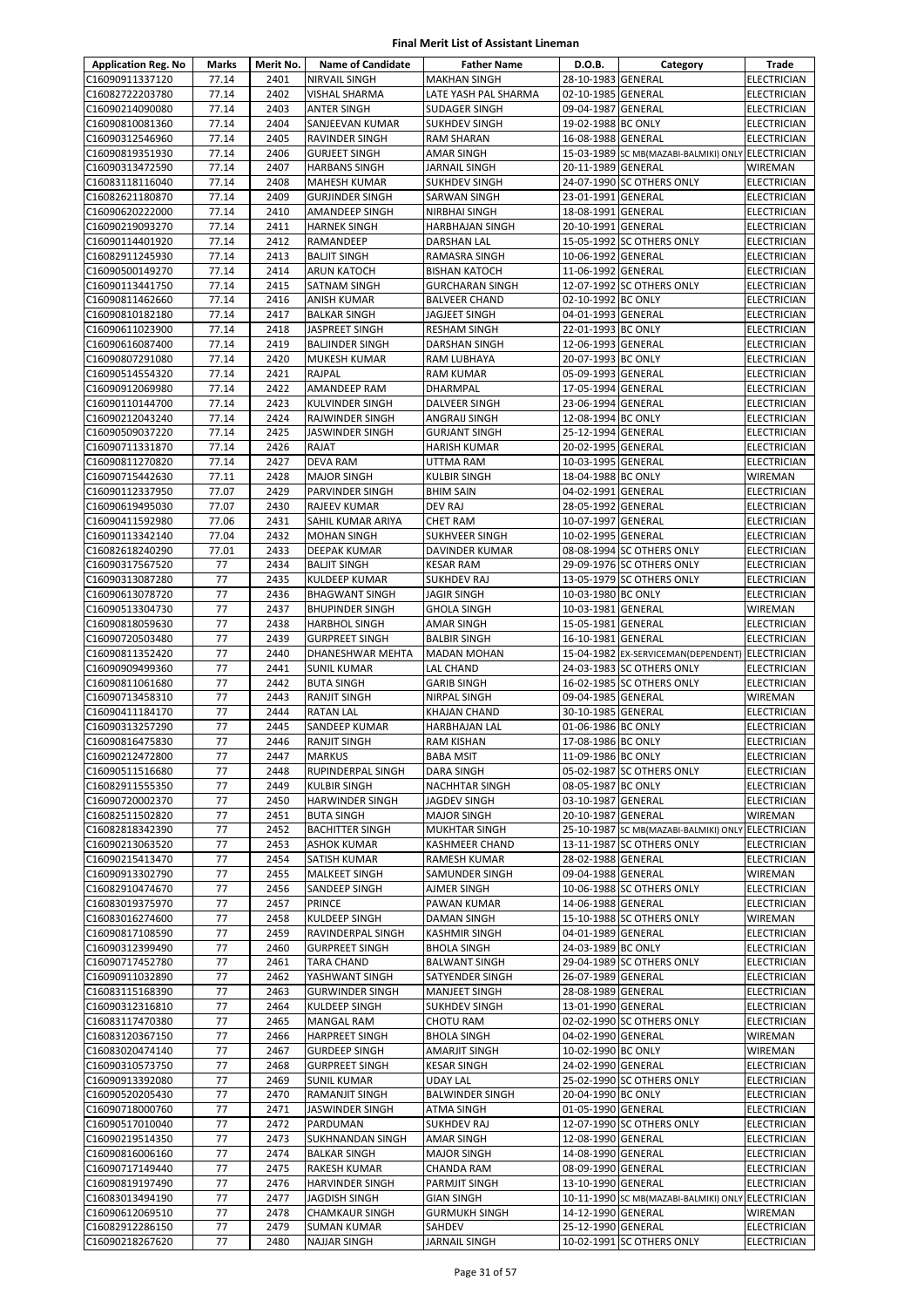| <b>Application Reg. No</b>         | Marks          | Merit No.    | <b>Name of Candidate</b>                        | <b>Father Name</b>                               | D.O.B.                                   | Category                                                                           | Trade                                |
|------------------------------------|----------------|--------------|-------------------------------------------------|--------------------------------------------------|------------------------------------------|------------------------------------------------------------------------------------|--------------------------------------|
| C16090210343010                    | 77             | 2481         | <b>JAGJIT SINGH</b>                             | <b>JASMEL SINGH</b>                              | 25-03-1991 GENERAL                       |                                                                                    | ELECTRICIAN                          |
| C16090113463190                    | 77             | 2482         | <b>AMANDEEP SINGH</b>                           | <b>RAM SINGH</b>                                 | 03-04-1991 GENERAL                       |                                                                                    | ELECTRICIAN                          |
| C16090512541290                    | 77             | 2483         | <b>NINDERPAL KAUR</b>                           | <b>VICHITAR SINGH</b>                            | 20-07-1991 GENERAL                       |                                                                                    | <b>ELECTRICIAN</b>                   |
| C16082709479880                    | 77             | 2484         | DHARMVEER SINGH                                 | MANJEET SINGH                                    | 04-09-1991 GENERAL                       |                                                                                    | WIREMAN                              |
| C16082911462220<br>C16090610220170 | 77<br>77       | 2485<br>2486 | <b>GURPREET SINGH</b><br><b>SUKHDEV SINGH</b>   | <b>MAJOR SINGH</b><br>HARMAIL SINGH              | 05-09-1991 BC ONLY<br>10-10-1991 GENERAL |                                                                                    | <b>ELECTRICIAN</b><br>WIREMAN        |
| C16090212135920                    | 77             | 2487         | <b>SUNIL KUMAR</b>                              | <b>JUGJEET</b>                                   | 09-02-1992 GENERAL                       |                                                                                    | ELECTRICIAN                          |
| C16082610237780                    | 77             | 2488         | <b>DEEPAK KUMAR</b>                             | RAJESH KUMAR                                     |                                          | 22-02-1992 SC MB(MAZABI-BALMIKI) ONLY WIREMAN                                      |                                      |
| C16090716200320                    | 77             | 2489         | SIMARJIT SINGH                                  | <b>RULDU SINGH</b>                               |                                          | 14-03-1992 SC OTHERS ONLY                                                          | <b>WIREMAN</b>                       |
| C16090609577060                    | 77             | 2490         | <b>HARMINDER SINGH</b>                          | <b>AMAR SINGH</b>                                | 08-05-1992 GENERAL                       |                                                                                    | <b>ELECTRICIAN</b>                   |
| C16090511174600                    | 77             | 2491         | <b>SURENDER KUMAR</b>                           | PRITHVIRAJ                                       | 07-06-1992 GENERAL                       |                                                                                    | <b>ELECTRICIAN</b>                   |
| C16090915181600                    | 77             | 2492         | <b>SUBASH KUMAR</b>                             | SHITLA PARSHAD                                   |                                          | 25-06-1992 SC OTHERS ONLY                                                          | <b>ELECTRICIAN</b>                   |
| C16090620222310                    | 77             | 2493         | <b>ARJUN KUMAR</b>                              | KARAMJIT                                         |                                          | 27-06-1992 SC OTHERS ONLY                                                          | ELECTRICIAN                          |
| C16082610294330                    | 77             | 2494         | <b>AMIR KHAN</b>                                | <b>BAHADAR KHAN</b>                              | 26-10-1992 BC ONLY                       |                                                                                    | WIREMAN                              |
| C16090311317090<br>C16090712387150 | 77<br>77       | 2495<br>2496 | <b>FATEHJEET SINGH</b><br><b>AMANDEEP SINGH</b> | <b>JARNAIL SINGH</b><br><b>GURCHARAN SINGH</b>   | 29-10-1992 GENERAL<br>04-11-1992 GENERAL |                                                                                    | ELECTRICIAN<br><b>ELECTRICIAN</b>    |
| C16090910246450                    | 77             | 2497         | <b>JONTY BANSAL</b>                             | NARINDER KUMAR BANSAL                            | 26-12-1992 GENERAL                       |                                                                                    | ELECTRICIAN                          |
| C16090912369220                    | 77             | 2498         | AMANDEEP SINGH                                  | <b>BALDEV SINGH</b>                              | 05-01-1993 GENERAL                       |                                                                                    | ELECTRICIAN                          |
| C16090718057160                    | 77             | 2499         | <b>GURVINDER SINGH</b>                          | <b>JARNAIL SINGH</b>                             | 19-01-1993 GENERAL                       |                                                                                    | <b>ELECTRICIAN</b>                   |
| C16090809589540                    | 77             | 2500         | <b>GURINDER SINGH</b>                           | DARSHAN SINGH                                    | 06-02-1993 GENERAL                       |                                                                                    | ELECTRICIAN                          |
| C16082618470050                    | 77             | 2501         | <b>GURSEWAK SINGH</b>                           | <b>DAWINDER SINGH</b>                            | 03-03-1993 BC ONLY                       |                                                                                    | <b>ELECTRICIAN</b>                   |
| C16090113474910                    | 77             | 2502         | <b>SUKHDEEP SINGH</b>                           | AMARJEET SINGH                                   |                                          | 21-03-1993 SC MB(MAZABI-BALMIKI) ONLY ELECTRICIAN                                  |                                      |
| C16090512361720                    | 77             | 2503         | <b>KULDEEP SINGH</b>                            | <b>HARPAL SINGH</b>                              |                                          | 20-04-1993 SC OTHERS ONLY                                                          | WIREMAN                              |
| C16090215367250                    | 77             | 2504         | <b>PARMVIR GARG</b>                             | <b>SURINDER KUMAR</b>                            | 04-05-1993 GENERAL                       |                                                                                    | <b>ELECTRICIAN</b>                   |
| C16083109440900<br>C16082613249640 | 77<br>77       | 2505<br>2506 | <b>HARINDER SINGH</b><br><b>AMANDEEP SINGH</b>  | <b>KESAR SINGH</b><br><b>HARJIT PAL</b>          | 12-05-1993 BC ONLY                       | 30-05-1993 SC OTHERS ONLY                                                          | ELECTRICIAN<br>ELECTRICIAN           |
| C16090514290100                    | 77             | 2507         | <b>JASWINDER SINGH</b>                          | <b>MAHINDER SINGH</b>                            |                                          | 05-07-1993 SC OTHERS ONLY                                                          | ELECTRICIAN                          |
| C16090811162910                    | 77             | 2508         | <b>HARMANJIT SINGH</b>                          | PRITPAL SINGH                                    | 07-08-1993 BC ONLY                       |                                                                                    | <b>ELECTRICIAN</b>                   |
| C16090812042110                    | 77             | 2509         | <b>RAJ KUMAR</b>                                | MUNSHI RAM                                       | 09-08-1993 BC ONLY                       |                                                                                    | ELECTRICIAN                          |
| C16090515249640                    | 77             | 2510         | RAGHAV SHARMA                                   | SAWINDER KUMAR                                   | 29-10-1993 GENERAL                       |                                                                                    | ELECTRICIAN                          |
| C16090619186470                    | 77             | 2511         | JAGSEER SINGH                                   | <b>HARDEV SINGH</b>                              | 06-12-1993 GENERAL                       |                                                                                    | ELECTRICIAN                          |
| C16090311186220                    | 77             | 2512         | VARINDER SINGH                                  | <b>BUTTA SINGH</b>                               | 20-01-1994 GENERAL                       |                                                                                    | ELECTRICIAN                          |
| C16090616121180                    | 77             | 2513         | <b>AMANJOT SINGH</b>                            | <b>KESAR SINGH</b>                               | 28-01-1994 GENERAL                       |                                                                                    | WIREMAN                              |
| C16083018437510                    | 77             | 2514         | <b>HARJINDER SINGH</b>                          | NIRMAL SINGH                                     |                                          | 05-03-1994 SC OTHERS ONLY                                                          | ELECTRICIAN                          |
| C16090512124630<br>C16090513251970 | 77<br>77       | 2515<br>2516 | <b>RANJEET SINGH</b><br><b>MALKIT SINGH</b>     | <b>DARSHAN SINGH</b><br>YAAD RAM                 | 06-03-1994 BC ONLY<br>12-03-1994 BC ONLY |                                                                                    | ELECTRICIAN<br>ELECTRICIAN           |
| C16090512264550                    | 77             | 2517         | SHAMSHER SINGH                                  | <b>BHUPINDER SINGH</b>                           | 18-04-1994 GENERAL                       |                                                                                    | ELECTRICIAN                          |
| C16090110391640                    | 77             | 2518         | <b>KULDEEP SINGH</b>                            | <b>GYAN SINGH</b>                                | 09-05-1994 GENERAL                       |                                                                                    | ELECTRICIAN                          |
| C16083017534060                    | 77             | 2519         | <b>GURPREET SINGH</b>                           | <b>BHOLA SINGH</b>                               |                                          | 04-07-1994 SC OTHERS ONLY                                                          | ELECTRICIAN                          |
| C16090611203830                    | 77             | 2520         | <b>AMIT KUMAR</b>                               | <b>DALIP KUMAR</b>                               | 08-08-1994 GENERAL                       |                                                                                    | WIREMAN                              |
| C16090713565400                    | 77             | 2521         | <b>TARANDEEP SINGH</b>                          | SUKHWINDER SINGH                                 | 28-08-1994 BC ONLY                       |                                                                                    | <b>ELECTRICIAN</b>                   |
| C16090210013710                    | 77             | 2522         | <b>VIKAS SINGH</b>                              | PARAMJEET SINGH                                  |                                          | 27-09-1994 SC MB(MAZABI-BALMIKI) ONLY ELECTRICIAN                                  |                                      |
| C16090811100550                    | 77             | 2523         | JAGDEEP SINGH                                   | <b>HARDEV SINGH</b>                              | 09-11-1994 GENERAL                       |                                                                                    | ELECTRICIAN                          |
| C16082815237510                    | 77<br>77       | 2524<br>2525 | RAKESH KUMAR                                    | <b>SURINDER KUMAR</b>                            | 06-12-1994 BC ONLY                       |                                                                                    | <b>ELECTRICIAN</b>                   |
| C16090111599510<br>C16090510583600 | 77             | 2526         | AMANDEEP SINGH<br><b>AMANDEEP SINGH</b>         | <b>HARJINDER SINGH</b><br><b>HARJINDER SINGH</b> | 21-12-1994 BC ONLY<br>21-12-1994 GENERAL |                                                                                    | ELECTRICIAN<br><b>ELECTRICIAN</b>    |
| C16090916557580                    | 77             | 2527         | <b>TEJ PAL</b>                                  | PARKASH CHAND                                    | 05-04-1995 GENERAL                       |                                                                                    | <b>WIREMAN</b>                       |
| C16083012111030                    | 77             | 2528         | <b>KAMAL SINGH</b>                              | <b>TARSEM SINGH</b>                              | 15-04-1995 GENERAL                       |                                                                                    | <b>WIREMAN</b>                       |
| C16090818189160                    | 77             | 2529         | <b>JITENDRA</b>                                 | OM PRAKASH                                       | 06-08-1995 GENERAL                       |                                                                                    | <b>ELECTRICIAN</b>                   |
| C16090614477370                    | 77             | 2530         | RAJEEV KUMAR                                    | SUBHASH KUMAR                                    | 07-09-1995 GENERAL                       |                                                                                    | <b>ELECTRICIAN</b>                   |
| C16090613586910                    | 77             | 2531         | AMANPREET SINGH                                 | <b>RANBIR SINGH</b>                              | 22-11-1995 GENERAL                       |                                                                                    | ELECTRICIAN                          |
| C16083109051740                    | 77             | 2532         | KOMALPREET SINGH                                | JASPAL SINGH                                     |                                          | 23-01-1996 SC OTHERS ONLY                                                          | <b>ELECTRICIAN</b>                   |
| C16083018010830                    | 77             | 2533         | <b>LOVEPREET SINGH</b>                          | NIHAL SINGH                                      | 26-01-1996 BC ONLY                       |                                                                                    | ELECTRICIAN                          |
| C16090912094260                    | 77             | 2534         | <b>TULSI</b>                                    | <b>BUDH RAM</b>                                  | 09-07-1996 GENERAL                       |                                                                                    | <b>ELECTRICIAN</b>                   |
| C16090110385220<br>C16082513351850 | 76.97<br>76.92 | 2535<br>2536 | LAKHWINDER SINGH<br>TEETA RAM                   | <b>NIRMAL SINGH</b><br><b>MANGA RAM</b>          | 02-07-1995 BC ONLY<br>12-05-1982 BC ONLY |                                                                                    | ELECTRICIAN<br>ELECTRICIAN           |
| C16090113333300                    | 76.92          | 2537         | JAGSEER SINGH                                   | NIRBHAI SINGH                                    |                                          | 20-05-1984 SC OTHERS ONLY                                                          | WIREMAN                              |
| C16082510175450                    | 76.92          | 2538         | <b>AMRIK SINGH</b>                              | <b>HARDEEP SINGH</b>                             | 07-04-1991 GENERAL                       |                                                                                    | WIREMAN                              |
| C16090519450780                    | 76.92          | 2539         | <b>SUMIT SINGH</b>                              | PARMINDER SINGH                                  | 27-07-1995 GENERAL                       |                                                                                    | <b>ELECTRICIAN</b>                   |
| C16090613451830                    | 76.9           | 2540         | <b>BALVIR KUMAR</b>                             | <b>RAM LAL</b>                                   |                                          | 25-04-1983 SC OTHERS ONLY                                                          | ELECTRICIAN                          |
| C16090710559890                    | 76.9           | 2541         | <b>JAGJIT SINGH</b>                             | <b>MAKHAN SINGH</b>                              |                                          | 18-02-1991 SC OTHERS ONLY                                                          | ELECTRICIAN                          |
| C16090721313630                    | 76.88          | 2542         | <b>MANDEEP SINGH</b>                            | SARWAN SINGH                                     |                                          | 02-01-1996 SC MB(MAZABI-BALMIKI) ONLY                                              | <b>ELECTRICIAN</b>                   |
| C16083013091410                    | 76.86          | 2543         | <b>BIANT SINGH</b>                              | <b>MAJOR SINGH</b>                               | 03-01-1984 GENERAL                       |                                                                                    | ELECTRICIAN                          |
| C16083011409450                    | 76.86          | 2544<br>2545 | SANJEEV KUMAR                                   | <b>BAWA RAM</b>                                  |                                          | 20-08-1993 SC OTHERS ONLY                                                          | WIREMAN<br><b>ELECTRICIAN</b>        |
| C16090716503780<br>C16090914366920 | 76.85<br>76.85 | 2546         | <b>AVTAR SINGH</b><br>ASHWANI KUMAR             | LACHHMAN DASS<br><b>BANARSI LAL</b>              | 05-04-1975 BC ONLY                       |                                                                                    | <b>ELECTRICIAN</b>                   |
| C16090407271380                    | 76.85          | 2547         | <b>NANAK CHAND</b>                              | <b>HOSHIAR CHAND</b>                             | 22-04-1980 BC ONLY                       | 01-04-1977 SC OTHERS EX-SERVICEMAN(DEPENDENT)                                      | ELECTRICIAN                          |
| C16090612461390                    | 76.85          | 2548         | DILBAJ SINGH                                    | <b>GURMIT SINGH</b>                              | 23-12-1980 GENERAL                       |                                                                                    | ELECTRICIAN                          |
| C16090611188000                    | 76.85          | 2549         | <b>GURDEEP SINGH</b>                            | <b>BHAGWAN SINGH</b>                             | 18-12-1983 GENERAL                       |                                                                                    | ELECTRICIAN                          |
| C16083018121220                    | 76.85          | 2550         | SHEETAL KUMAR                                   | PURAN CHAND                                      |                                          | 09-05-1985 SC OTHERS ONLY                                                          | ELECTRICIAN                          |
| C16090512496320                    | 76.85          | 2551         | DAVNDER SINGH                                   | RANJEET SINGH                                    | 01-01-1987 GENERAL                       |                                                                                    | ELECTRICIAN                          |
| C16082917099690                    | 76.85          | 2552         | <b>GURINDER SINGH</b>                           | <b>KARNAIL SINGH</b>                             | 19-07-1987 GENERAL                       |                                                                                    | <b>ELECTRICIAN</b>                   |
| C16082412370690                    | 76.85          | 2553         | JAGDEEP SINGH                                   | <b>SUKHDEV SINGH</b>                             | 30-03-1988 GENERAL                       |                                                                                    | ELECTRICIAN                          |
| C16090613468270                    | 76.85          | 2554         | KULDEEP SINGH                                   | <b>SUKHDEV SINGH</b>                             | 14-12-1988 GENERAL                       |                                                                                    | ELECTRICIAN                          |
| C16090810515170<br>C16090211430380 | 76.85<br>76.85 | 2555<br>2556 | <b>JAGSIR SINGH</b><br><b>GURDEEP SINGH</b>     | DARSHAN SINGH<br>DILBAG SINGH                    |                                          | 16-12-1988 PERSON WITH DISABILITY (ORTHO)<br>18-04-1989 SC MB(MAZABI-BALMIKI) ONLY | <b>WIREMAN</b><br><b>ELECTRICIAN</b> |
| C16090311536690                    | 76.85          | 2557         | SANDEEP SINGH                                   | <b>NACHATTAR SINGH</b>                           | 15-10-1990 BC ONLY                       |                                                                                    | ELECTRICIAN                          |
| C16082709377790                    | 76.85          | 2558         | <b>PREM PAL</b>                                 | <b>NAIB CHAND</b>                                | 15-11-1990 GENERAL                       |                                                                                    | <b>ELECTRICIAN</b>                   |
| C16090515425900                    | 76.85          | 2559         | RAJESH KUAMR                                    | HANUMAAN PRASAD                                  | 20-06-1991 GENERAL                       |                                                                                    | ELECTRICIAN                          |
| C16090511377710                    | 76.85          | 2560         | <b>RAM KUMAR</b>                                | <b>MAKKHAN SINGH</b>                             | 04-08-1991 GENERAL                       |                                                                                    | ELECTRICIAN                          |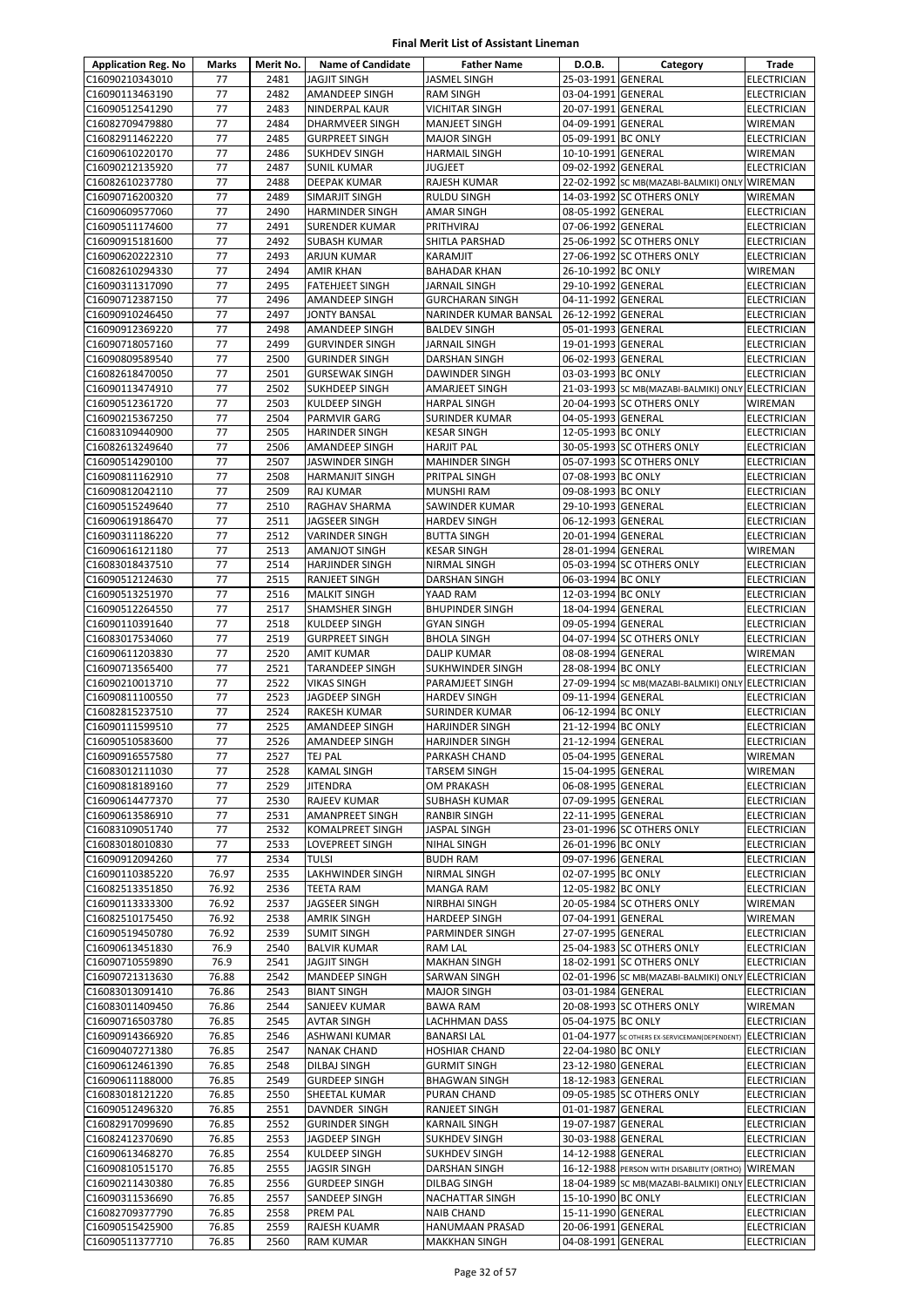| <b>Application Reg. No</b>         | Marks          | Merit No.    | <b>Name of Candidate</b>                   | <b>Father Name</b>                | D.O.B.                                   | Category                                          | Trade                                    |
|------------------------------------|----------------|--------------|--------------------------------------------|-----------------------------------|------------------------------------------|---------------------------------------------------|------------------------------------------|
| C16083010554720                    | 76.85          | 2561         | <b>MANPREET SINGH</b>                      | <b>HARBHAJAN SINGH</b>            | 10-10-1991 BC ONLY                       |                                                   | <b>ELECTRICIAN</b>                       |
| C16090915369700                    | 76.85          | 2562         | <b>SATPAL SINGH</b>                        | <b>JARNAIL SINGH</b>              |                                          | 26-10-1991 SC OTHERS ONLY                         | <b>ELECTRICIAN</b>                       |
| C16090512447410                    | 76.85          | 2563         | PARVINDER SINGH                            | RAJBAHADUR SINGH                  | 07-07-1992 BC ONLY                       |                                                   | ELECTRICIAN                              |
| C16090610412420                    | 76.85          | 2564         | <b>BEG RAJ</b>                             | ATMA RAM                          | 06-08-1992 GENERAL                       |                                                   | ELECTRICIAN                              |
| C16090519168140                    | 76.85          | 2565         | <b>REGAL</b>                               | KEEMTI LAL                        | 29-08-1992 BC ONLY                       |                                                   | WIREMAN                                  |
| C16090219183910                    | 76.85          | 2566         | <b>TIRATH SINGH</b>                        | <b>SURESH KUMAR</b>               | 12-02-1993 BC ONLY                       |                                                   | <b>ELECTRICIAN</b>                       |
| C16090315040410                    | 76.85          | 2567         | <b>VINOD KUMAR</b>                         | <b>TILAK RAJ</b>                  | 04-04-1995 GENERAL                       |                                                   | <b>ELECTRICIAN</b>                       |
| C16082919098350<br>C16090816002830 | 76.85<br>76.85 | 2568<br>2569 | <b>RAHUL KUMAR</b><br><b>MANDEEP SINGH</b> | TEJ PAL<br>RAJPAL SINGH           | 01-04-1996 GENERAL                       | 27-09-1995 SC OTHERS ONLY                         | <b>ELECTRICIAN</b><br>ELECTRICIAN        |
| C16090209172030                    | 76.85          | 2570         | <b>RAKESH KUMAR</b>                        | <b>KASHMEER CHAND</b>             | 04-07-1996 GENERAL                       |                                                   | ELECTRICIAN                              |
| C16090111346880                    | 76.85          | 2571         | RAMANPREET SINGH                           | JAGJIT SINGH                      | 23-10-1996 GENERAL                       |                                                   | ELECTRICIAN                              |
| C16083018088220                    | 76.81          | 2572         | PRIYANKA RANI                              | PREM KUMAR                        | 24-07-1995 GENERAL                       |                                                   | <b>ELECTRICIAN</b>                       |
| C16082910016400                    | 76.81          | 2573         | LAKHWINDER SINGH                           | <b>JASMAIL SINGH</b>              |                                          | 21-10-1995 SC MB(MAZABI-BALMIKI) ONLY ELECTRICIAN |                                          |
| C16083113373620                    | 76.8           | 2574         | <b>GURTEJ SINGH</b>                        | <b>MEWA SINGH</b>                 | 12-05-1992 GENERAL                       |                                                   | <b>ELECTRICIAN</b>                       |
| C16090713062140                    | 76.77          | 2575         | <b>HARPREET SINGH</b>                      | NARPAL SINGH                      |                                          | 27-07-1993 SC OTHERS ONLY                         | ELECTRICIAN                              |
| C16090618316370                    | 76.75          | 2576         | JAGDEEP SINGH                              | KULWANT SINGH                     | 10-12-1978 BC ONLY                       |                                                   | ELECTRICIAN                              |
| C16083109440390                    | 76.74          | 2577         | <b>DARSHAN SINGH</b>                       | NARAIN SINGH                      |                                          | 28-02-1992 SC OTHERS ONLY                         | WIREMAN                                  |
| C16083012114990                    | 76.74          | 2578         | <b>HARPREET SINGH</b>                      | JASVEER SINGH                     |                                          | 12-04-1993 SC MB(MAZABI-BALMIKI) ONLY ELECTRICIAN |                                          |
| C16090719102450                    | 76.74          | 2579         | LAKHVINDER SINGH                           | <b>FAKIR CHAND</b>                | 10-08-1996 GENERAL                       |                                                   | ELECTRICIAN                              |
| C16082511569480                    | 76.72          | 2580         | <b>GURWINDER SINGH</b>                     | JAGDEV SINGH                      | 27-03-1995 GENERAL                       |                                                   | <b>ELECTRICIAN</b>                       |
| C16090819476750                    | 76.71          | 2581         | <b>ANIL KUNDAL</b>                         | RAM DITTA KUNDAL                  |                                          | 20-10-1974 SC OTHERS ONLY                         | <b>ELECTRICIAN</b>                       |
| C16090618293600<br>C16082911525020 | 76.71<br>76.71 | 2582<br>2583 | SARBJEET SINGH<br><b>SURJIT SINGH</b>      | <b>HAMIR SINGH</b><br>SOHAN SINGH | 02-03-1977 BC ONLY                       | 04-02-1975 SC OTHERS ONLY                         | ELECTRICIAN<br><b>ELECTRICIAN</b>        |
| C16090608568140                    | 76.71          | 2584         | <b>NARESH KUMAR</b>                        | MELA RAM                          |                                          | 25-07-1982 SC OTHERS ONLY                         | <b>ELECTRICIAN</b>                       |
| C16082316495230                    | 76.71          | 2585         | <b>GURDEEP SINGH</b>                       | ATMA SINGH                        | 02-01-1983 GENERAL                       |                                                   | <b>ELECTRICIAN</b>                       |
| C16090512487150                    | 76.71          | 2586         | <b>BHOLA RAM</b>                           | JAGIR SINGH                       | 15-03-1983 GENERAL                       |                                                   | ELECTRICIAN                              |
| C16090817012730                    | 76.71          | 2587         | <b>GURMAIL SINGH</b>                       | JANG SINGH                        | 18-02-1984 BC ONLY                       |                                                   | <b>ELECTRICIAN</b>                       |
| C16090311263240                    | 76.71          | 2588         | <b>BALRAJ SINGH</b>                        | <b>GURDEV SINGH</b>               | 07-07-1985 BC ONLY                       |                                                   | ELECTRICIAN                              |
| C16090408281320                    | 76.71          | 2589         | AMNINDER KUMAR                             | AJIT RAM                          |                                          | 28-12-1985 SC OTHERS ONLY                         | <b>ELECTRICIAN</b>                       |
| C16083107057680                    | 76.71          | 2590         | RAWINDER KUMAR                             | HARBHAJAN LAL                     | 28-04-1986 BC ONLY                       |                                                   | <b>ELECTRICIAN</b>                       |
| C16090810439450                    | 76.71          | 2591         | <b>INDER PAL</b>                           | RAMESHWAR LAL                     | 23-07-1987 GENERAL                       |                                                   | <b>ELECTRICIAN</b>                       |
| C16090319101450                    | 76.71          | 2592         | SUKHWINDER SINGH                           | KULWANT SINGH                     | 26-03-1988 BC ONLY                       |                                                   | ELECTRICIAN                              |
| C16090318158440                    | 76.71          | 2593         | <b>GURDEEP SINGH</b>                       | DHARAMJIT SINGH                   |                                          | 28-11-1989 SC OTHERS ONLY                         | WIREMAN                                  |
| C16090714358040                    | 76.71          | 2594         | <b>GURPREET SINGH</b>                      | CHUHAR SINGH                      |                                          | 01-05-1991 SC OTHERS ONLY                         | ELECTRICIAN                              |
| C16090315479650                    | 76.71          | 2595         | <b>HARMINDER SINGH</b>                     | JASMEET SINGH                     | 20-08-1991 GENERAL                       |                                                   | ELECTRICIAN                              |
| C16090112149310                    | 76.71<br>76.71 | 2596<br>2597 | <b>TALJINDER SINGH</b>                     | JOGINDER SINGH                    | 13-01-1992 BC ONLY                       |                                                   | <b>ELECTRICIAN</b>                       |
| C16090813255530<br>C16090112529250 | 76.71          | 2598         | MANDEEP<br><b>BHIM SEN</b>                 | HAKIKAT RAI<br>RAM SAROOP         | 18-02-1992 GENERAL<br>10-07-1992 BC ONLY |                                                   | <b>ELECTRICIAN</b><br>ELECTRICIAN        |
| C16083119053510                    | 76.71          | 2599         | <b>SATNAM SINGH</b>                        | PARGAT SINGH                      | 15-09-1992 GENERAL                       |                                                   | <b>ELECTRICIAN</b>                       |
| C16090518200410                    | 76.71          | 2600         | PARMINDER SINGH                            | SUKHVIR SINGH                     | 23-08-1993 GENERAL                       |                                                   | ELECTRICIAN                              |
| C16082912148410                    | 76.71          | 2601         | <b>AMRITPAL SINGH</b>                      | LAKHWINDER SINGH                  | 05-07-1994 GENERAL                       |                                                   | ELECTRICIAN                              |
| C16090819405570                    | 76.71          | 2602         | HARWINDER SINGH SAIN GURTEJ SINGH          |                                   | 27-02-1995 GENERAL                       |                                                   | ELECTRICIAN                              |
| C16090513504910                    | 76.71          | 2603         | <b>BALJIT KUMAR</b>                        | <b>RAJ KUMAR</b>                  |                                          | 04-10-1995 SC OTHERS ONLY                         | <b>ELECTRICIAN</b>                       |
| C16090816005480                    | 76.68          | 2604         | <b>RAVI KUMAR</b>                          | <b>MANA LAL</b>                   |                                          | 20-04-1995 SC OTHERS ONLY                         | <b>ELECTRICIAN</b>                       |
| C16090212372940                    | 76.62          | 2605         | <b>ROOP MASIH</b>                          | MUKHA MASIH                       | 26-03-1991 GENERAL                       |                                                   | <b>ELECTRICIAN</b>                       |
| C16090114159650                    | 76.62          | 2606         | PARMJEET SINGH                             | KASHMIR SINGH                     |                                          | 10-09-1992 SC OTHERS ONLY                         | WIREMAN                                  |
| C16082609325640                    | 76.6           | 2607         | <b>MANDEEP SINGH</b>                       | <b>RAM SINGH</b>                  |                                          | 03-08-1993 SC MB(MAZABI-BALMIKI) ONLY ELECTRICIAN |                                          |
| C16083017562680                    | 76.59          | 2608         | <b>ASHA RANI</b>                           | PREM CHAND                        | 02-05-1994 GENERAL                       |                                                   | <b>ELECTRICIAN</b>                       |
| C16090812057620<br>C16090815192620 | 76.57          | 2609         | <b>BALDEV SINGH</b>                        | JUGRAJ SINGH                      | 12-03-1974 BC ONLY<br>01-05-1976 BC ONLY |                                                   | <b>ELECTRICIAN</b>                       |
| C16090415117130                    | 76.57<br>76.57 | 2610<br>2611 | LAKHVEER SINGH<br>SANJEEV KUMAR            | JALOUR SINGH<br>AMARJEET SHARMA   | 20-03-1979 GENERAL                       |                                                   | <b>ELECTRICIAN</b><br><b>ELECTRICIAN</b> |
| C16090211020430                    | 76.57          | 2612         | <b>RAJ SINGH</b>                           | JARNAIL SINGH                     |                                          | 20-11-1979 SC OTHERS ONLY                         | WIREMAN                                  |
| C16090910554690                    | 76.57          | 2613         | <b>MAHINDER SINGH</b>                      | LEKH RAJ                          |                                          | 04-12-1979 EX-SERVICEMAN(DEPENDENT) ELECTRICIAN   |                                          |
| C16090915425040                    | 76.57          | 2614         | <b>SARWAN SINGH</b>                        | SALAKHAN SINGH                    | 02-05-1982 GENERAL                       |                                                   | ELECTRICIAN                              |
| C16083010536330                    | 76.57          | 2615         | <b>AMANDEEP SINGH</b>                      | SURINDER PAL                      | 03-11-1982 GENERAL                       |                                                   | WIREMAN                                  |
| C16090711045880                    | 76.57          | 2616         | <b>VIKRAMJIT SINGH</b>                     | IQBAL SINGH                       |                                          | 01-11-1984 SC MB(MAZABI-BALMIKI) ONLY ELECTRICIAN |                                          |
| C16082914599200                    | 76.57          | 2617         | <b>JASVIR SINGH</b>                        | JAGROOP SINGH                     |                                          | 05-02-1985 EX-SERVICEMAN(DEPENDENT)               | <b>ELECTRICIAN</b>                       |
| C16082411138140                    | 76.57          | 2618         | DAVINDER SINGH                             | ASSA SINGH                        |                                          | 11-03-1985 SC OTHERS ONLY                         | <b>ELECTRICIAN</b>                       |
| C16090513374620                    | 76.57          | 2619         | RAI SAHEB                                  | <b>AMAR CHAND</b>                 | 10-10-1985 GENERAL                       |                                                   | <b>ELECTRICIAN</b>                       |
| C16090118081140                    | 76.57          | 2620         | <b>MANJEET SINGH</b>                       | SURINDER SINGH                    |                                          | 16-09-1986 SC MB(MAZABI-BALMIKI) ONLY ELECTRICIAN |                                          |
| C16090710545450                    | 76.57          | 2621         | <b>RAJNI BALA</b>                          | RAJ KUMAR                         | 05-11-1987 GENERAL                       |                                                   | <b>ELECTRICIAN</b>                       |
| C16090911076730<br>C16090812055890 | 76.57<br>76.57 | 2622<br>2623 | JAGDEEP SINGH<br><b>VINOD KUMAR</b>        | DARSHAN SINGH<br>RAJINDER RAM     | 10-11-1987 GENERAL<br>24-03-1988 GENERAL |                                                   | <b>ELECTRICIAN</b><br><b>ELECTRICIAN</b> |
| C16090315590280                    | 76.57          | 2624         | <b>VED PARKASH</b>                         | OM PAUL                           | 04-03-1990 GENERAL                       |                                                   | ELECTRICIAN                              |
| C16082613497890                    | 76.57          | 2625         | <b>GURANDITTA RAM</b>                      | KALA SINGH                        |                                          | 03-04-1990 SC MB(MAZABI-BALMIKI) ONLY WIREMAN     |                                          |
| C16083018253690                    | 76.57          | 2626         | ARVAN KUMAR                                | KULDIP KUMAR                      |                                          | 10-09-1990 SC MB(MAZABI-BALMIKI) ONLY WIREMAN     |                                          |
| C16090911039620                    | 76.57          | 2627         | ANIL SHARMA                                | <b>MADAN PAL</b>                  | 12-01-1991 GENERAL                       |                                                   | <b>ELECTRICIAN</b>                       |
| C16090714255150                    | 76.57          | 2628         | MALWINDER SINGH                            | SUKHDARSHAN SINGH                 | 03-09-1991 GENERAL                       |                                                   | <b>ELECTRICIAN</b>                       |
| C16090811316200                    | 76.57          | 2629         | PAWAN KUMAR                                | HARMESH LAL                       | 04-11-1991 BC ONLY                       |                                                   | <b>ELECTRICIAN</b>                       |
| C16090212282570                    | 76.57          | 2630         | RAJINDER KUMAR                             | KAALU RAM                         | 04-04-1992 BC ONLY                       |                                                   | ELECTRICIAN                              |
| C16090610465620                    | 76.57          | 2631         | SATISH KUMAR                               | SRIRAM VERMA                      |                                          | 08-07-1992 SC OTHERS ONLY                         | ELECTRICIAN                              |
| C16090910285720                    | 76.57          | 2632         | <b>TARSEM SINGH</b>                        | ANGREJ SINGH                      | 03-04-1993 GENERAL                       |                                                   | ELECTRICIAN                              |
| C16082613061160                    | 76.54          | 2633         | <b>SUKHWINDER SINGH</b>                    | <b>GURDEV SINGH</b>               |                                          | 09-09-1992 SC OTHERS ONLY                         | ELECTRICIAN                              |
| C16082911087240                    | 76.54          | 2634         | <b>VIKRAMJIT SINGH</b>                     | SAROVER SINGH                     |                                          | 14-01-1993 SC MB(MAZABI-BALMIKI) ONLY ELECTRICIAN |                                          |
| C16090420011950<br>C16090915439250 | 76.53<br>76.51 | 2635<br>2636 | <b>GURDIAL CHAND</b><br>PRABHJEET SINGH    | DAYA RAM<br>JASBEER SINGH         | 07-12-1993 GENERAL                       | 16-05-1995 SC OTHERS ONLY                         | <b>ELECTRICIAN</b><br>ELECTRICIAN        |
| C16090419520420                    | 76.51          | 2637         | <b>BALJEET KUMAR</b>                       | OM PARKASH                        |                                          | 09-12-1993 SC OTHERS ONLY                         | ELECTRICIAN                              |
| C16090619174070                    | 76.5           | 2638         | SARBJEET KUMAR                             | <b>BALWINDER KUMAR</b>            |                                          | 19-12-1992 SC OTHERS ONLY                         | <b>ELECTRICIAN</b>                       |
| C16082610535860                    | 76.5           | 2639         | <b>HARJINDER SINGH</b>                     | MADAN GOPAL                       |                                          | 15-03-1994 SC OTHERS ONLY                         | ELECTRICIAN                              |
| C16090411508980                    | 76.49          | 2640         | RITESH SHARMA                              | SANJAY SHARMA                     | 18-10-1995 GENERAL                       |                                                   | ELECTRICIAN                              |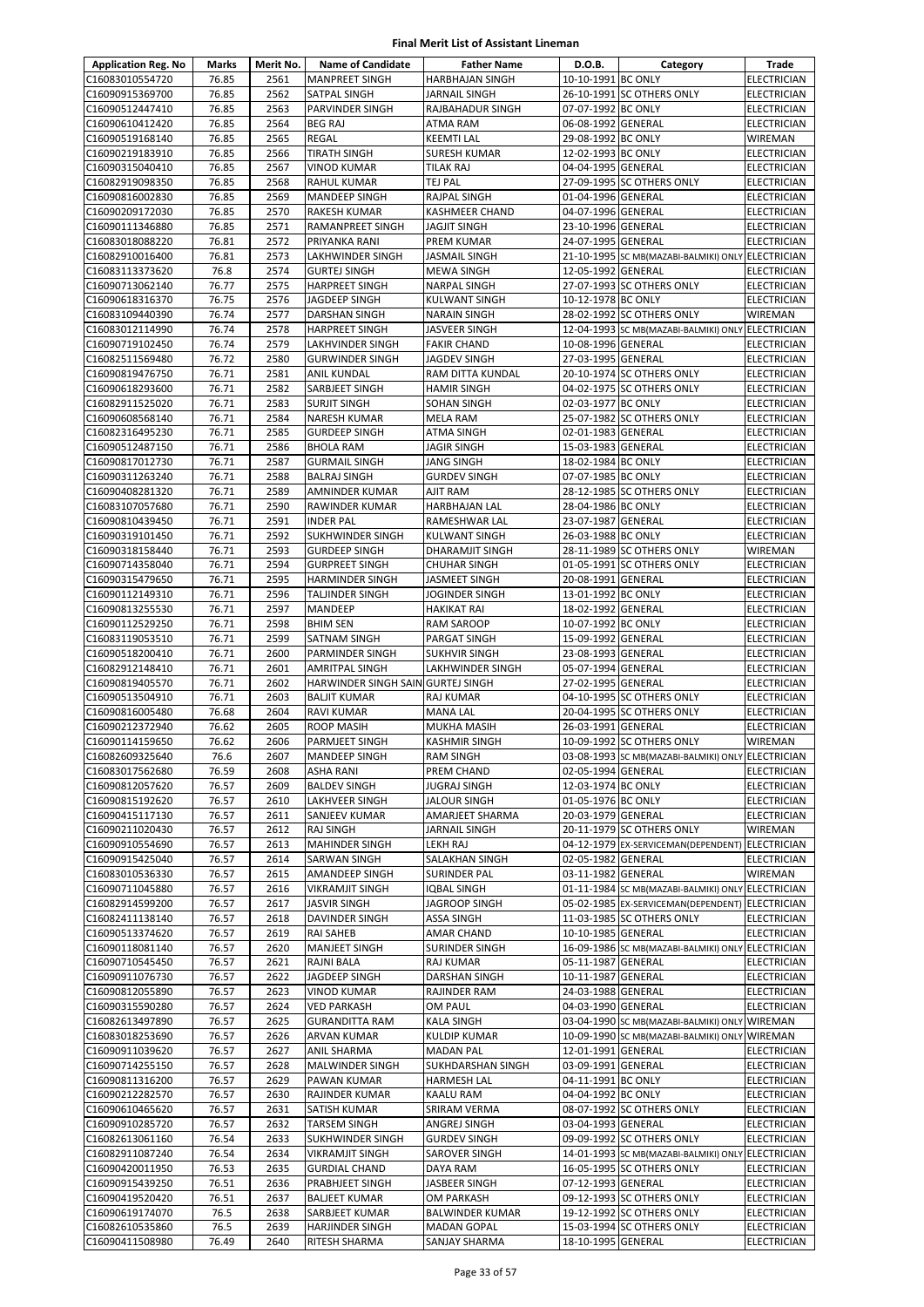| <b>Application Reg. No</b>         | Marks          | Merit No.    | <b>Name of Candidate</b>                                      | <b>Father Name</b>                     | D.O.B.                                   | Category                                              | Trade                                    |
|------------------------------------|----------------|--------------|---------------------------------------------------------------|----------------------------------------|------------------------------------------|-------------------------------------------------------|------------------------------------------|
| C16090619212230                    | 76.48          | 2641         | <b>VINOD KUMAR</b>                                            | <b>KRISHAN LAL</b>                     | 10-07-1993 GENERAL                       |                                                       | <b>ELECTRICIAN</b>                       |
| C16090419443080                    | 76.43          | 2642         | <b>RADHE SHAM</b>                                             | <b>MADAN LAL</b>                       | 01-05-1992 BC ONLY                       |                                                       | WIREMAN                                  |
| C16090619161280                    | 76.42          | 2643         | RAVINDER KUMAR                                                | SOHAN LAL                              | 13-04-1979 GENERAL                       |                                                       | ELECTRICIAN                              |
| C16082812195940                    | 76.42          | 2644         | <b>CHARANJIT SINGH</b>                                        | <b>HARBHAJAN SINGH</b>                 | 02-08-1979 BC ONLY                       |                                                       | ELECTRICIAN                              |
| C16090717512660                    | 76.42          | 2645         | <b>BALJIT SINGH</b>                                           | <b>HARTEJ SINGH</b>                    | 15-10-1979 BC ONLY                       |                                                       | ELECTRICIAN                              |
| C16082915192760                    | 76.42          | 2646         | <b>GURPARKASH SINGH</b>                                       | <b>HARBHAJAN SINGH</b>                 | 08-10-1983 BC ONLY                       |                                                       | ELECTRICIAN                              |
| C16083119005880                    | 76.42          | 2647         | <b>PRINCE PAL</b>                                             | <b>KULDEEP SINGH</b>                   | 24-02-1985 GENERAL                       |                                                       | ELECTRICIAN                              |
| C16090913348290                    | 76.42<br>76.42 | 2648<br>2649 | SURESH KUMAR                                                  | <b>INDER SINGH</b>                     |                                          | 12-05-1985 SC OTHERS ONLY                             | ELECTRICIAN                              |
| C16090113457180<br>C16090819577560 | 76.42          | 2650         | RAJESH KUMAR<br>SAHIL SHARMA                                  | JAGDISH KUMAR<br>MOHAN LAL SHARMA      | 20-10-1985 GENERAL                       | 09-08-1985 SC OTHERS ONLY                             | ELECTRICIAN<br>WIREMAN                   |
| C16090112561980                    | 76.42          | 2651         | <b>GOVINDER SINGH</b>                                         | <b>KULWANT SINGH</b>                   | 25-04-1986 GENERAL                       |                                                       | <b>ELECTRICIAN</b>                       |
| C16090713127290                    | 76.42          | 2652         | <b>GAGAN DEEP SINGH</b>                                       | MUKHTYAR SINGH                         | 01-07-1988 GENERAL                       |                                                       | ELECTRICIAN                              |
| C16090713438010                    | 76.42          | 2653         | <b>GURJINDER SINGH</b>                                        | <b>MEWA SINGH</b>                      |                                          | 08-02-1990 SC OTHERS ONLY                             | ELECTRICIAN                              |
| C16090911138450                    | 76.42          | 2654         | <b>GURJANT SINGH</b>                                          | PAL SINGH                              |                                          | 18-06-1990 SC MB(MAZABI-BALMIKI) ONLY ELECTRICIAN     |                                          |
| C16083019058290                    | 76.42          | 2655         | <b>SAHIL</b>                                                  | SATPAL                                 |                                          | 20-08-1990 SC MB(MAZABI-BALMIKI) ONLY ELECTRICIAN     |                                          |
| C16090313021660                    | 76.42          | 2656         | <b>RAJESH</b>                                                 | RANBIR                                 | 15-11-1990 GENERAL                       |                                                       | ELECTRICIAN                              |
| C16090618303950                    | 76.42          | 2657         | RAVINDER SINGH                                                | JAGDISH SINGH                          | 13-04-1991 BC ONLY                       |                                                       | <b>ELECTRICIAN</b>                       |
| C16090214124960                    | 76.42          | 2658         | <b>HARPREET SINGH</b>                                         | JAGTAR SINGH                           | 05-05-1991 GENERAL                       |                                                       | <b>ELECTRICIAN</b>                       |
| C16082511371360                    | 76.42          | 2659         | <b>SUKHVIR SINGH</b>                                          | <b>HAKAM SINGH</b>                     | 19-09-1991 GENERAL                       |                                                       | ELECTRICIAN                              |
| C16090616107550                    | 76.42          | 2660         | <b>SUKHCHAIN SINGH</b>                                        | <b>NAZAR SINGH</b>                     | 15-07-1992 GENERAL                       |                                                       | ELECTRICIAN                              |
| C16090115316670                    | 76.42          | 2661<br>2662 | <b>BIKRAMJIT SINGH</b>                                        | JASWINDER SINGH                        | 04-03-1993 BC ONLY<br>04-04-1993 GENERAL |                                                       | ELECTRICIAN<br>ELECTRICIAN               |
| C16083014493070<br>C16083009342500 | 76.42<br>76.42 | 2663         | LOVEPREET SINGH<br><b>GURBINDER SINGH</b>                     | KHAZAN SINGH<br><b>SUBA SINGH</b>      | 25-10-1993 GENERAL                       |                                                       | ELECTRICIAN                              |
| C16082610487480                    | 76.42          | 2664         | <b>JUGRAJ SINGH</b>                                           | <b>VIR SINGH</b>                       | 16-12-1993 BC ONLY                       |                                                       | ELECTRICIAN                              |
| C16090318398180                    | 76.42          | 2665         | <b>SANJAY DUTT</b>                                            | SHIV DUTT                              | 15-07-1995 BC ONLY                       |                                                       | ELECTRICIAN                              |
| C16090319340310                    | 76.42          | 2666         | <b>SONU KUMAR</b>                                             | OM PARKASH                             |                                          | 24-10-1995 SC OTHERS ONLY                             | ELECTRICIAN                              |
| C16090615436850                    | 76.42          | 2667         | <b>MUKESH KUMAR</b>                                           | <b>KHET PAL</b>                        | 30-06-1997 GENERAL                       |                                                       | ELECTRICIAN                              |
| C16090613427430                    | 76.41          | 2668         | JASWINDER SINGH                                               | <b>RESHAM SINGH</b>                    | 17-05-1993 BC ONLY                       |                                                       | ELECTRICIAN                              |
| C16090813378800                    | 76.4           | 2669         | <b>RAJESH KUMAR</b>                                           | <b>SANS PAL</b>                        |                                          | 05-04-1986 SC OTHERS ONLY                             | WIREMAN                                  |
| C16090221249330                    | 76.4           | 2670         | <b>SUKHWINDER SINGH</b>                                       | <b>AVTAR SINGH</b>                     |                                          | 13-09-1986 SC OTHERS ONLY                             | ELECTRICIAN                              |
| C16090119218100                    | 76.37          | 2671         | LOVELJEET SINGH                                               | PARGAN SINGH                           | 07-12-1995 BC ONLY                       |                                                       | ELECTRICIAN                              |
| C16090913037080                    | 76.34          | 2672         | <b>MANPREET SINGH</b>                                         | <b>KULBIR SINGH</b>                    | 29-07-1994 BC ONLY                       |                                                       | ELECTRICIAN                              |
| C16090915149380                    | 76.33          | 2673         | <b>GURJEET SINGH</b>                                          | <b>BALDEV SINGH</b>                    | 15-05-1993 GENERAL                       |                                                       | ELECTRICIAN                              |
| C16090220228670<br>C16090311550670 | 76.33<br>76.29 | 2674<br>2675 | MUNISH KUMAR<br><b>GAGANDEEP SINGH</b>                        | RULIA RAM                              | 10-01-1996 BC ONLY<br>08-09-1992 GENERAL |                                                       | ELECTRICIAN<br>WIREMAN                   |
| C16083109251800                    | 76.28          | 2676         | <b>JAGSIR SINGH</b>                                           | JAGDEV SINGH<br><b>GAMDOOR SINGH</b>   | 23-03-1979 BC ONLY                       |                                                       | <b>ELECTRICIAN</b>                       |
| C16082514277080                    | 76.28          | 2677         | JASWINDER KUMAR                                               | <b>RAM KUMAR</b>                       | 12-04-1979 BC ONLY                       |                                                       | WIREMAN                                  |
| C16090818298470                    | 76.28          | 2678         | <b>SUKHWINDER SINGH</b>                                       | <b>BHUPINDER SINGH</b>                 | 12-09-1979 BC ONLY                       |                                                       | ELECTRICIAN                              |
| C16082915009560                    | 76.28          | 2679         | VINAY KUMAR DHARWALROSHAN LAL                                 |                                        | 22-09-1979 BC ONLY                       |                                                       | ELECTRICIAN                              |
| C16090219402870                    | 76.28          | 2680         | <b>RAJINDER SINGH</b>                                         | <b>DARSHAN SINGH</b>                   | 18-10-1980 GENERAL                       |                                                       | ELECTRICIAN                              |
| C16090817338810                    | 76.28          | 2681         | <b>BUTTA SINGH</b>                                            | <b>MAGHAR SINGH</b>                    | 16-03-1981 GENERAL                       |                                                       | ELECTRICIAN                              |
| C16090911181390                    | 76.28          | 2682         | KULDEEP SINGH                                                 | <b>GURJANT SINGH</b>                   | 14-02-1986 GENERAL                       |                                                       | <b>ELECTRICIAN</b>                       |
| C16090713430740                    | 76.28          | 2683         | <b>BALJEET SINGH</b>                                          | <b>NATHA SINGH</b>                     | 17-05-1986 GENERAL                       |                                                       | <b>WIREMAN</b>                           |
| C16090911184650                    | 76.28          | 2684         | <b>RAJINDER KUMAR</b>                                         | <b>BALDEV RAJ</b>                      |                                          | 23-02-1987 SC MB(MAZABI-BALMIKI) ONLY ELECTRICIAN     |                                          |
| C16090415412020                    | 76.28          | 2685         | STATE PUBLIC SCHOOL SHBALDEV RAJ                              |                                        |                                          | 23-02-1987 SC MB(MAZABI-BALMIKI) ONLY ELECTRICIAN     |                                          |
| C16082611383380                    | 76.28          | 2686         | JASPREET SINGH                                                | <b>BALDEV SINGH</b>                    | 15-04-1988 GENERAL                       |                                                       | <b>ELECTRICIAN</b>                       |
| C16090609550810<br>C16090612014090 | 76.28<br>76.28 | 2687<br>2688 | <b>JAGPREET SINGH</b><br><b>MANJEET SHARMA</b>                | <b>SURJEET SINGH</b><br>HANSRAJ SHARMA | 04-10-1988 GENERAL<br>21-08-1990 GENERAL |                                                       | <b>ELECTRICIAN</b><br><b>ELECTRICIAN</b> |
| C16090810262380                    | 76.28          | 2689         | <b>JASPREET SINGH</b>                                         | <b>BASANT SINGH</b>                    | 14-09-1990 GENERAL                       |                                                       | <b>ELECTRICIAN</b>                       |
| C16090612085360                    | 76.28          | 2690         | <b>BALRAJ SINGH</b>                                           | <b>HARBANS SINGH</b>                   | 23-05-1991 GENERAL                       |                                                       | ELECTRICIAN                              |
| C16082517533390                    | 76.28          | 2691         | <b>GURPIRINDER SINGH</b>                                      | <b>SWARAN SINGH</b>                    |                                          | 24-11-1991 BC EX-SERVICEMAN(DEPENDENT) ELECTRICIAN    |                                          |
| C16090611539130                    | 76.28          | 2692         | <b>BALKAR SINGH</b>                                           | <b>BAL KISHAN</b>                      |                                          | 11-04-1992 SC OTHERS ONLY                             | ELECTRICIAN                              |
| C16090912237740                    | 76.28          | 2693         | SANJAY KUMAR                                                  | <b>BHAGWAN DASS</b>                    |                                          | 22-11-1992 PERSON WITH DISABILITY (ORTHO) ELECTRICIAN |                                          |
| C16090611052710                    | 76.28          | 2694         | <b>GURVINDER SINGH</b>                                        | <b>GURBACHAN SINGH</b>                 | 05-04-1993 GENERAL                       |                                                       | <b>ELECTRICIAN</b>                       |
| C16090213314130                    | 76.28          | 2695         | <b>HARMANPREET SINGH</b>                                      | LAKHWINDER SINGH                       | 06-07-1993 GENERAL                       |                                                       | WIREMAN                                  |
| C16090511516280                    | 76.28          | 2696         | RAM CHANDRA                                                   | <b>HIRA LAL</b>                        | 31-01-1994 GENERAL                       |                                                       | ELECTRICIAN                              |
| C16090713530300                    | 76.28          | 2697         | JAGDEEP SINGH                                                 | <b>CHARNJEET SINGH</b>                 |                                          | 07-04-1994 SC MB(MAZABI-BALMIKI) ONLY ELECTRICIAN     |                                          |
| C16090310267770<br>C16090719319450 | 76.28<br>76.28 | 2698<br>2699 | JAIBIR<br><b>SEEMA RANI</b>                                   | DHARAMPAL RAM<br>SUKHWINDER SINGH      | 13-06-1996 GENERAL<br>19-07-1997 GENERAL |                                                       | ELECTRICIAN<br><b>ELECTRICIAN</b>        |
| C16082915077540                    | 76.25          | 2700         | <b>SHAWINDER SINGH</b>                                        | <b>BHOLA SINGH</b>                     | 19-11-1994 GENERAL                       |                                                       | WIREMAN                                  |
| C16090114188760                    | 76.22          | 2701         | AMANDEEP KUMAR                                                | AMARJIT                                |                                          | 10-02-1994 SC OTHERS ONLY                             | <b>ELECTRICIAN</b>                       |
| C16090510165480                    | 76.15          | 2702         | <b>GURPREET SINGH</b>                                         | NACHATTAR SINGH                        | 15-05-1987 GENERAL                       |                                                       | ELECTRICIAN                              |
| C16090615182080                    | 76.14          | 2703         | PARSHOTAM LAL                                                 | <b>KARTAR CHAND</b>                    |                                          | 20-04-1974 SC OTHERS ONLY                             | ELECTRICIAN                              |
| C16082912168050                    | 76.14          | 2704         | JASPAL SINGH                                                  | <b>DEV SINGH</b>                       | 04-10-1974 BC ONLY                       |                                                       | ELECTRICIAN                              |
| C16090315512740                    | 76.14          | 2705         | <b>MANMOHAN SINGH</b>                                         | RAM PARKASH                            |                                          | 17-01-1978 SC OTHERS ONLY                             | ELECTRICIAN                              |
| C16090818105700                    | 76.14          | 2706         | <b>NARINDER SINGH</b>                                         | RAMJI                                  |                                          | 30-04-1979 SC OTHERS ONLY                             | WIREMAN                                  |
| C16090613447560                    | 76.14          | 2707         | NARINDER SINGH                                                | <b>DHIAN SINGH</b>                     | 03-10-1981 GENERAL                       |                                                       | ELECTRICIAN                              |
| C16090613320740                    | 76.14          | 2708         | KHUSHDEEP SINGH                                               | JOGA SINGH                             | 06-08-1982 BC ONLY                       |                                                       | <b>ELECTRICIAN</b>                       |
| C16090913332060<br>C16090910597610 | 76.14<br>76.14 | 2709<br>2710 | <b>GURSHARAN KUMAR SET OM PARKASH SETHI</b><br>RUPINDER SINGH | KIRPAL SINGH                           | 20-09-1984 GENERAL<br>13-08-1985 GENERAL |                                                       | ELECTRICIAN<br>WIREMAN                   |
| C16090809347720                    | 76.14          | 2711         | <b>GURVINDER SINGH</b>                                        | <b>HARPAL SINGH</b>                    | 12-06-1987 GENERAL                       |                                                       | ELECTRICIAN                              |
| C16090519311300                    | 76.14          | 2712         | DHARMPAL SINGH                                                | <b>MAJER SINGH</b>                     | 10-10-1987 GENERAL                       |                                                       | ELECTRICIAN                              |
| C16090112224100                    | 76.14          | 2713         | <b>SUKHWINDER SINGH</b>                                       | <b>HARJIT SINGH</b>                    | 17-02-1988 BC ONLY                       |                                                       | <b>ELECTRICIAN</b>                       |
| C16083012284210                    | 76.14          | 2714         | KULDEEP SINGH                                                 | PARTAP SINGH                           | 04-10-1988 GENERAL                       |                                                       | <b>ELECTRICIAN</b>                       |
| C16083015264600                    | 76.14          | 2715         | RANDEEP SINGH                                                 | DARSHAN SINGH                          | 10-11-1988 BC ONLY                       |                                                       | WIREMAN                                  |
| C16090220386020                    | 76.14          | 2716         | <b>RAJ KUMAR</b>                                              | JAGAN NATH                             |                                          | 04-07-1989 SC OTHERS ONLY                             | ELECTRICIAN                              |
| C16090315505210                    | 76.14          | 2717         | JAGRUP SINGH                                                  | AMRIK SINGH                            | 15-09-1989 GENERAL                       |                                                       | ELECTRICIAN                              |
| C16090514086800                    | 76.14          | 2718         | <b>GURPREET SINGH</b>                                         | RACHHPAL SINGH                         | 23-11-1989 BC ONLY                       |                                                       | ELECTRICIAN                              |
| C16090609182530                    | 76.14          | 2719         | <b>AMANDEEP SINGH</b>                                         | <b>GURTEJ SINGH</b>                    |                                          | 25-12-1989 SC OTHERS ONLY                             | ELECTRICIAN                              |
| C16090611532880                    | 76.14          | 2720         | <b>GURCHARAN SINGH</b>                                        | CHINDER PAL SINGH                      | 28-12-1989 GENERAL                       |                                                       | ELECTRICIAN                              |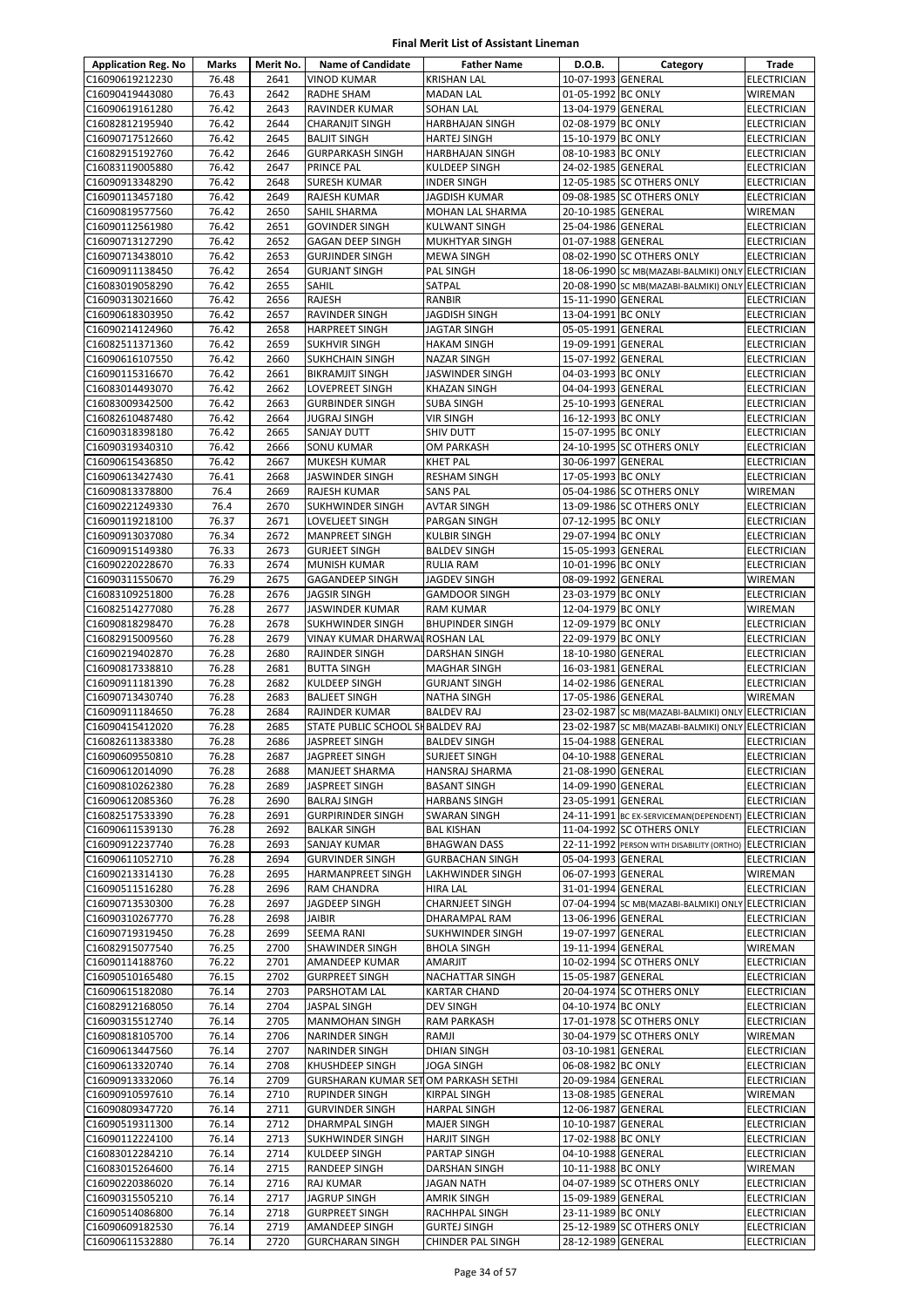| <b>Application Reg. No</b>         | Marks          | Merit No.    | <b>Name of Candidate</b>                        | <b>Father Name</b>                         | D.O.B.                                   | Category                                              | Trade                                    |
|------------------------------------|----------------|--------------|-------------------------------------------------|--------------------------------------------|------------------------------------------|-------------------------------------------------------|------------------------------------------|
| C16090913516020                    | 76.14          | 2721         | <b>GURDEEP SINGH</b>                            | <b>CHOTTA SINGH</b>                        | 15-04-1990 GENERAL                       |                                                       | <b>ELECTRICIAN</b>                       |
| C16083110191290                    | 76.14          | 2722         | <b>HARJIT SINGH</b>                             | PRITAM SINGH                               | 10-11-1990 GENERAL                       |                                                       | <b>ELECTRICIAN</b>                       |
| C16082517548650                    | 76.14          | 2723         | AMANDEEP                                        | <b>SURINDER MOHAN</b>                      |                                          | 23-12-1991 EX-SERVICEMAN(DEPENDENT) ELECTRICIAN       |                                          |
| C16090616326000                    | 76.14          | 2724         | KAWARPAL SINGH                                  | AMAR IQBAL SINGH                           | 01-01-1992 GENERAL                       |                                                       | <b>ELECTRICIAN</b>                       |
| C16082911445740                    | 76.14          | 2725         | <b>BHARAT KUMAR</b>                             | CHAMAN LAL                                 | 02-02-1992 GENERAL                       |                                                       | WIREMAN                                  |
| C16090611511830                    | 76.14          | 2726         | <b>JAGPREET SINGH</b>                           | <b>SUBA SINGH</b>                          | 17-12-1992 GENERAL                       |                                                       | <b>ELECTRICIAN</b>                       |
| C16090819130900                    | 76.14          | 2727         | <b>MANAVDEEP SINGH</b>                          | <b>WIRSA SINGH</b>                         |                                          | 20-12-1992 EX-SERVICEMAN(DEPENDENT) ELECTRICIAN       |                                          |
| C16090913376990                    | 76.14<br>76.14 | 2728<br>2729 | KULDEEP SINGH                                   | <b>SWARAN SINGH</b>                        | 30-12-1992 BC ONLY                       | 25-08-1993 SC OTHERS ONLY                             | <b>ELECTRICIAN</b>                       |
| C16090711017170<br>C16090611353110 | 76.14          | 2730         | <b>KARM SINGH</b><br>SATNAM SINGH               | MUKHTIAR SINGH<br><b>GORA SINGH</b>        | 31-08-1993 GENERAL                       |                                                       | <b>ELECTRICIAN</b><br><b>ELECTRICIAN</b> |
| C16090719354070                    | 76.14          | 2731         | <b>SURESH KUMAR</b>                             | RAM KUMAR                                  | 02-08-1994 GENERAL                       |                                                       | <b>ELECTRICIAN</b>                       |
| C16090511160670                    | 76.14          | 2732         | SATGUR SINGH                                    | <b>GURBACHAN SINGH</b>                     | 22-07-1995 GENERAL                       |                                                       | <b>ELECTRICIAN</b>                       |
| C16083116017070                    | 76.04          | 2733         | <b>TARLOCHAN SINGH</b>                          | <b>SUKHDEV SINGH</b>                       | 07-10-1994 GENERAL                       |                                                       | <b>ELECTRICIAN</b>                       |
| C16082510395150                    | 76.03          | 2734         | <b>DILIOT SINGH</b>                             | <b>BALJEET SINGH</b>                       |                                          | 01-02-1994 SC OTHERS ONLY                             | <b>ELECTRICIAN</b>                       |
| C16082918309870                    | 76             | 2735         | HARDIAL SINGH                                   | <b>KUNDAN SINGH</b>                        |                                          | 12-09-1971 EX-SERVICEMAN(SELF)                        | <b>ELECTRICIAN</b>                       |
| C16090913494740                    | 76             | 2736         | <b>HARDEEP SINGH</b>                            | <b>NANAK CHAND</b>                         | 01-04-1976 BC ONLY                       |                                                       | <b>ELECTRICIAN</b>                       |
| C16082617285510                    | 76             | 2737         | RAJPAL SINGH                                    | SAJJAN SINGH                               |                                          | 12-02-1977 EX-SERVICEMAN(SELF)                        | <b>ELECTRICIAN</b>                       |
| C16082917353740                    | 76             | 2738         | VISHAL KUMAR                                    | <b>MOHAN LAL</b>                           |                                          | 12-12-1979 SC MB(MAZABI-BALMIKI) ONLY ELECTRICIAN     |                                          |
| C16083116064150                    | 76             | 2739         | MANDEEP SINGH                                   | <b>JAGJIT SINGH</b>                        | 22-08-1981 GENERAL                       |                                                       | <b>ELECTRICIAN</b>                       |
| C16090514412540                    | 76             | 2740         | PARAMJIT KUMAR                                  | <b>MUNSHI RAM</b>                          |                                          | 17-01-1983 SC OTHERS ONLY                             | <b>ELECTRICIAN</b>                       |
| C16090110185560                    | 76             | 2741         | <b>BHAGWAN DASS</b>                             | KEWAL KARISHAN                             | 09-07-1983 GENERAL                       |                                                       | <b>ELECTRICIAN</b>                       |
| C16090516079520                    | 76             | 2742         | RUPINDER SINGH                                  | NACHHATAR SINGH                            | 23-01-1984 GENERAL                       |                                                       | <b>ELECTRICIAN</b>                       |
| C16083020523350                    | 76             | 2743         | KUSHAL KUMAR                                    | <b>GURBAX SINGH</b>                        | 16-10-1984 GENERAL                       |                                                       | <b>ELECTRICIAN</b>                       |
| C16090814183590                    | 76             | 2744         | SATWINDER SINGH                                 | SANTOKH SINGH                              |                                          | 12-11-1984 SC OTHERS ONLY                             | <b>ELECTRICIAN</b>                       |
| C16090609089480                    | 76             | 2745         | <b>IQBAL SINGH</b>                              | <b>BABU SIBGH</b>                          | 11-07-1985 GENERAL                       |                                                       | <b>WIREMAN</b>                           |
| C16090614177430                    | 76             | 2746         | <b>HARPREET SINGH</b>                           | RAVINDER PAL SINGH                         | 28-08-1985 GENERAL                       |                                                       | <b>ELECTRICIAN</b>                       |
| C16083117339490<br>C16090413187140 | 76<br>76       | 2747<br>2748 | JAGTAR SINGH<br><b>JOGA SINGH</b>               | ROHI SINGH                                 | 20-12-1985 GENERAL                       |                                                       | <b>ELECTRICIAN</b>                       |
|                                    | 76             | 2749         |                                                 | <b>BHOLA SINGH</b><br><b>SUKHDEV SINGH</b> | 26-04-1986 GENERAL                       | 03-03-1986 SC MB(MAZABI-BALMIKI) ONLY WIREMAN         |                                          |
| C16090621348620<br>C16090716381590 | 76             | 2750         | <b>HARPREET SINGH</b><br><b>BALJINDER SINGH</b> | PIARA SINGH                                |                                          | 28-04-1986 SC OTHERS ONLY                             | <b>ELECTRICIAN</b><br><b>ELECTRICIAN</b> |
| C16090913300610                    | 76             | 2751         | RAKESH KUMAR                                    | RAMESH KUMAR                               |                                          | 16-08-1986 SC OTHERS ONLY                             | <b>ELECTRICIAN</b>                       |
| C16090718414590                    | 76             | 2752         | JAGTAR SINGH                                    | <b>KHARKA SINGH</b>                        |                                          | 10-12-1986 SC MB(MAZABI-BALMIKI) ONLY WIREMAN         |                                          |
| C16090312566730                    | 76             | 2753         | <b>GURBINDER SINGH</b>                          | JEET RAM                                   | 10-11-1987 BC ONLY                       |                                                       | ELECTRICIAN                              |
| C16090617197630                    | 76             | 2754         | PARMINDER SINGH                                 | <b>MAJOR SINGH</b>                         | 01-12-1987 GENERAL                       |                                                       | <b>ELECTRICIAN</b>                       |
| C16090914033000                    | 76             | 2755         | <b>DHARAM SINGH</b>                             | <b>MANI RAM</b>                            | 24-03-1988 GENERAL                       |                                                       | <b>WIREMAN</b>                           |
| C16090820556460                    | 76             | 2756         | DAVINDER SINGH                                  | <b>BALDEV SINGH</b>                        | 16-04-1988 GENERAL                       |                                                       | <b>ELECTRICIAN</b>                       |
| C16090112088170                    | 76             | 2757         | <b>SUKHRAJ SINGH</b>                            | <b>JAGGA SINGH</b>                         |                                          | 15-05-1988 SC OTHERS ONLY                             | <b>ELECTRICIAN</b>                       |
| C16090413530680                    | 76             | 2758         | SHAMINDER SINGH                                 | <b>HARNEK SINGH</b>                        | 22-06-1988 GENERAL                       |                                                       | <b>ELECTRICIAN</b>                       |
| C16090113538470                    | 76             | 2759         | RAJINDER SINGH                                  | <b>KARNAIL SINGH</b>                       |                                          | 07-07-1988 SC OTHERS ONLY                             | <b>ELECTRICIAN</b>                       |
| C16090519206240                    | 76             | 2760         | AMRITPAL SINGH                                  | <b>BALDEV LAL</b>                          |                                          | 07-07-1988 SC MB(MAZABI-BALMIKI) ONLY ELECTRICIAN     |                                          |
| C16082916566670                    | 76             | 2761         | <b>KARMVIR SINGH</b>                            | <b>KULDEEP SINGH</b>                       |                                          | 02-08-1988 SC OTHERS ONLY                             | <b>ELECTRICIAN</b>                       |
| C16090211235070                    | 76             | 2762         | RAMANDEEP KUMAR                                 | <b>BALKAR CHAND</b>                        |                                          | 28-08-1988 SC OTHERS ONLY                             | <b>ELECTRICIAN</b>                       |
| C16082514151610                    | 76             | 2763         | <b>NARINDER SINGH</b>                           | <b>SUKHDEV SINGH</b>                       | 22-09-1988 BC ONLY                       |                                                       | <b>ELECTRICIAN</b>                       |
| C16090610237440                    | 76             | 2764         | <b>KEWAL SINGH</b>                              | LAL SINGH                                  |                                          | 26-09-1988 SC OTHERS ONLY                             | <b>WIREMAN</b>                           |
| C16090513336460                    | 76             | 2765         | <b>IQBAL SINGH</b>                              | <b>BHARBHUR SINGH</b>                      | 15-10-1988 GENERAL                       |                                                       | <b>ELECTRICIAN</b>                       |
| C16090809258810                    | 76             | 2766         | KULMEET SINGH                                   | LACHHMAN SINGH                             |                                          | 22-10-1988 SC OTHERS ONLY                             | <b>ELECTRICIAN</b>                       |
| C16090516061580                    | 76             | 2767         | <b>JAGTAR SINGH</b>                             | <b>MADANGIR</b>                            |                                          | 15-01-1989 SC OTHERS ONLY                             | <b>ELECTRICIAN</b>                       |
| C16082917122050                    | 76             | 2768         | <b>KRISHAN KUMAR</b>                            | <b>KEHAR SINGH</b>                         |                                          | 16-02-1989 SC OTHERS ONLY                             | <b>ELECTRICIAN</b>                       |
| C16082617306320<br>C16090210563890 | 76<br>76       | 2769<br>2770 | <b>GURWINDER SINGH</b><br><b>HARPREET SINGH</b> | <b>BUTA SINGH</b><br><b>AVTAR SINGH</b>    | 21-05-1989 GENERAL                       | 20-02-1989 PERSON WITH DISABILITY (ORTHO) ELECTRICIAN |                                          |
| C16090813522800                    | 76             | 2771         | MANPREET SINGH                                  | <b>SANT SINGH</b>                          |                                          | 02-10-1989 SC OTHERS ONLY                             | <b>ELECTRICIAN</b><br><b>ELECTRICIAN</b> |
| C16082812599530                    | 76             | 2772         | <b>JAGSIR SINGH</b>                             | <b>JOGI RAM</b>                            |                                          | 24-03-1990 SC OTHERS ONLY                             | WIREMAN                                  |
| C16082917063500                    | 76             | 2773         | HIMANSHU KAMBOJ                                 | SURESH CHANDER                             | 14-07-1990 GENERAL                       |                                                       | <b>ELECTRICIAN</b>                       |
| C16082710407300                    | 76             | 2774         | <b>GOPAL SINGH</b>                              | <b>JUGRAJ SINGH</b>                        | 10-09-1990 BC ONLY                       |                                                       | <b>ELECTRICIAN</b>                       |
| C16090811555650                    | 76             | 2775         | KULDEEP SINGH                                   | SUKHWINDER SINGH                           | 29-12-1990 GENERAL                       |                                                       | <b>ELECTRICIAN</b>                       |
| C16090312475230                    | 76             | 2776         | PARDEEP RATURI                                  | JAGDISH PARSHAD                            | 21-01-1991 GENERAL                       |                                                       | <b>ELECTRICIAN</b>                       |
| C16090708171040                    | 76             | 2777         | AMARJEET SINGH                                  | <b>JASWINDER SINGH</b>                     | 08-02-1991 GENERAL                       |                                                       | <b>ELECTRICIAN</b>                       |
| C16083011594310                    | 76             | 2778         | <b>GURMEET SINGH</b>                            | <b>BALKAR SINGH</b>                        | 07-09-1991 BC ONLY                       |                                                       | <b>ELECTRICIAN</b>                       |
| C16090912341870                    | 76             | 2779         | SANDEEP SINGH                                   | <b>JASBIR SINGH</b>                        | 11-09-1991 GENERAL                       |                                                       | <b>ELECTRICIAN</b>                       |
| C16083015484980                    | 76             | 2780         | <b>GURWINDER SINGH</b>                          | <b>SUKHDEV SINGH</b>                       | 30-09-1991 BC ONLY                       |                                                       | ELECTRICIAN                              |
| C16090414335060                    | 76             | 2781         | <b>HARPREET SINGH</b>                           | <b>SANT SINGH</b>                          |                                          | 06-12-1991 SC OTHERS ONLY                             | <b>ELECTRICIAN</b>                       |
| C16090916195970                    | 76             | 2782         | KULDEEP SINGH                                   | <b>JAGJIT SINGH</b>                        | 10-12-1991 BC ONLY                       |                                                       | <b>ELECTRICIAN</b>                       |
| C16082514256320                    | 76             | 2783         | DEEPAK SINGH                                    | <b>BALWINDER SINGH</b>                     | 20-03-1992 GENERAL                       |                                                       | <b>ELECTRICIAN</b>                       |
| C16090721379910                    | 76             | 2784         | <b>HARWINDER SINGH</b>                          | RAM SAROOP                                 |                                          | 28-04-1992 SC OTHERS ONLY                             | <b>ELECTRICIAN</b>                       |
| C16090711056050                    | 76             | 2785         | JAGROOP SINGH                                   | SAKATTAR SINGH                             |                                          | 07-05-1992 EX-SERVICEMAN(DEPENDENT) ELECTRICIAN       |                                          |
| C16082909381900                    | 76             | 2786         | NIRBHAI SINGH                                   | JAGTAR SINGH                               |                                          | 09-08-1992 SC OTHERS ONLY                             | <b>ELECTRICIAN</b>                       |
| C16090613162710                    | 76             | 2787         | <b>GURCHARAN SINGH</b>                          | <b>GULZAR SINGH</b>                        |                                          | 21-09-1992 SC OTHERS ONLY                             | <b>ELECTRICIAN</b>                       |
| C16090819306760                    | 76             | 2788         | CHANDAN                                         | SUBHASH CHANDER                            |                                          | 22-09-1992 SC OTHERS ONLY                             | WIREMAN                                  |
| C16090811300380                    | 76<br>76       | 2789         | <b>AVTAR SINGH</b>                              | <b>GURMEJ SINGH</b>                        | 25-09-1992 GENERAL                       |                                                       | <b>ELECTRICIAN</b>                       |
| C16090720377030<br>C16083009587380 | 76             | 2790<br>2791 | SAGAR KUMAR<br><b>SURJIT SINGH</b>              | <b>DEVI DASS</b><br>SWARAN LAL             | 02-12-1992 GENERAL<br>29-01-1993 BC ONLY |                                                       | <b>ELECTRICIAN</b><br><b>ELECTRICIAN</b> |
| C16083118428640                    | 76             | 2792         | <b>GURTEJ SINGH</b>                             | <b>RAMRATAN SINGH</b>                      |                                          | 18-03-1993 SC OTHERS ONLY                             | WIREMAN                                  |
| C16090617209110                    | 76             | 2793         | SUNIL KUMAR                                     | <b>MANGAT RAI</b>                          | 06-04-1993 GENERAL                       |                                                       | ELECTRICIAN                              |
| C16090212081860                    | 76             | 2794         | SANDEEP SINGH                                   | <b>BALBIR SINGH</b>                        |                                          | 12-04-1993 SC OTHERS ONLY                             | <b>ELECTRICIAN</b>                       |
| C16090911571590                    | 76             | 2795         | RAMANDEEP SINGH                                 | PARMJEET SINGH                             | 20-04-1993 GENERAL                       |                                                       | <b>ELECTRICIAN</b>                       |
| C16082913306970                    | 76             | 2796         | <b>BACHITTAR SINGH</b>                          | PREM SINGH                                 |                                          | 20-05-1993 SC OTHERS ONLY                             | <b>ELECTRICIAN</b>                       |
| C16090711374950                    | 76             | 2797         | SUKHDEV SINGH                                   | LAXMAN DASS                                | 01-06-1993 GENERAL                       |                                                       | ELECTRICIAN                              |
| C16090911167360                    | 76             | 2798         | AJAY KUMAR                                      | <b>DILAVER SINGH</b>                       | 07-11-1993 BC ONLY                       |                                                       | <b>ELECTRICIAN</b>                       |
| C16083110193450                    | 76             | 2799         | <b>EMANUEL MASIH</b>                            | NATHANIAL MASIH                            | 04-12-1993 GENERAL                       |                                                       | <b>ELECTRICIAN</b>                       |
| C16090815338240                    | 76             | 2800         | <b>GURDEEP SINGH</b>                            | <b>GURBAX SINGH</b>                        |                                          | 12-12-1993 SC MB(MAZABI-BALMIKI) ONLY WIREMAN         |                                          |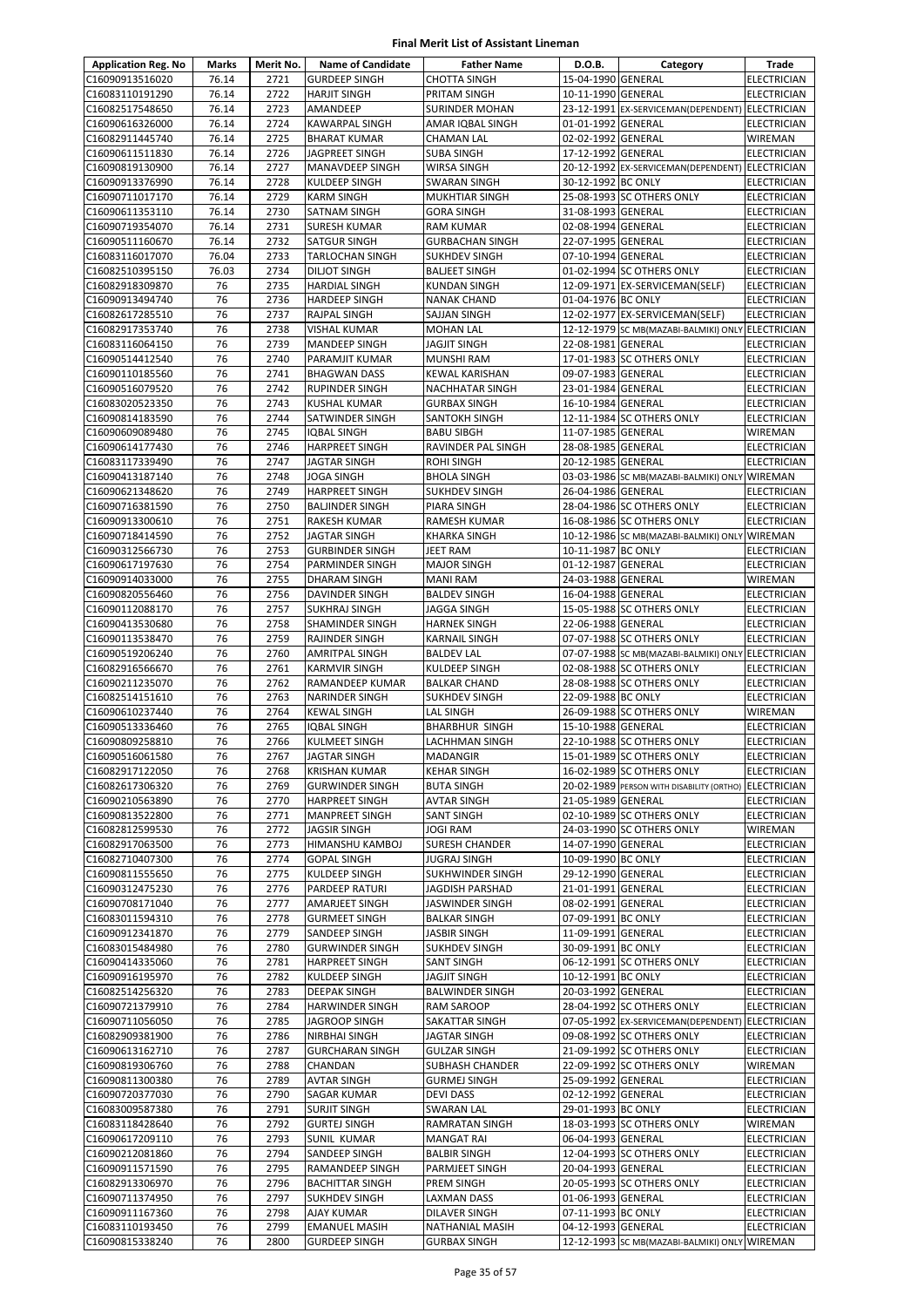| <b>Application Reg. No</b>         | Marks          | Merit No.    | <b>Name of Candidate</b>                      | <b>Father Name</b>                       | D.O.B.                                   | Category                                                           | Trade                                    |
|------------------------------------|----------------|--------------|-----------------------------------------------|------------------------------------------|------------------------------------------|--------------------------------------------------------------------|------------------------------------------|
| C16083011087160                    | 76             | 2801         | <b>MANJIT SINGH</b>                           | <b>MALKEET SINGH</b>                     |                                          | 03-01-1994 SC OTHERS ONLY                                          | <b>ELECTRICIAN</b>                       |
| C16090818342430                    | 76             | 2802         | <b>GURWINDER SINGH</b>                        | <b>SUKHDEV SINGH</b>                     | 15-02-1994 GENERAL                       |                                                                    | ELECTRICIAN                              |
| C16090912038870                    | 76             | 2803         | <b>AMRITPAL SINGH</b>                         | <b>MAKHAN SINGH</b>                      | 05-03-1994 GENERAL                       |                                                                    | ELECTRICIAN                              |
| C16090911261630                    | 76             | 2804         | <b>SONU RAM</b>                               | RULDU RAM                                | 18-03-1994 GENERAL                       |                                                                    | ELECTRICIAN                              |
| C16090716353390                    | 76             | 2805         | <b>TARSEM SINGH</b>                           | KULWANT SINGH                            | 01-05-1994 BC ONLY                       |                                                                    | <b>ELECTRICIAN</b>                       |
| C16090913386110                    | 76             | 2806         | <b>BALJINDER SINGH</b>                        | <b>SUKHDEV SINGH</b>                     |                                          | 15-08-1994 SC OTHERS ONLY                                          | <b>ELECTRICIAN</b>                       |
| C16090112296010                    | 76             | 2807         | <b>SUKHJINDER SINGH</b>                       | JAGDEEP SINGH                            | 03-09-1994 GENERAL                       |                                                                    | <b>ELECTRICIAN</b>                       |
| C16083109275060<br>C16090619265340 | 76<br>76       | 2808<br>2809 | <b>JAGJEET SINGH</b>                          | SHASHPAL SINGH                           |                                          | 01-10-1994 SC MB(MAZABI-BALMIKI) ONLY ELECTRICIAN                  |                                          |
| C16090713107130                    | 76             | 2810         | <b>ANKIT VAID</b><br><b>GURPREET SINGH</b>    | <b>SUKDEV RAJ</b><br>SAJAN SINGH         | 12-10-1994 GENERAL                       | 23-10-1994 SC OTHERS ONLY                                          | <b>ELECTRICIAN</b><br><b>ELECTRICIAN</b> |
| C16090518394170                    | 76             | 2811         | <b>RANDEEP SINGH</b>                          | <b>GURNAM SINGH</b>                      | 28-10-1994 GENERAL                       |                                                                    | <b>ELECTRICIAN</b>                       |
| C16090816072750                    | 76             | 2812         | <b>RANJIT SINGH</b>                           | <b>MAHINDER SINGH</b>                    |                                          | 01-11-1994 SC OTHERS ONLY                                          | <b>ELECTRICIAN</b>                       |
| C16082813181200                    | 76             | 2813         | <b>AKSHAY KUMAR</b>                           | <b>RAJ KUMAR</b>                         |                                          | 14-11-1994 SC OTHERS ONLY                                          | <b>ELECTRICIAN</b>                       |
| C16083017412520                    | 76             | 2814         | <b>KUSHAL KUMAR</b>                           | <b>ANIL KUMAR</b>                        | 01-12-1994 GENERAL                       |                                                                    | ELECTRICIAN                              |
| C16082515384640                    | 76             | 2815         | LOVEPREET SINGH                               | PAVITAR SINGH                            | 09-12-1994 GENERAL                       |                                                                    | ELECTRICIAN                              |
| C16090511169300                    | 76             | 2816         | <b>GURJINDER SINGH</b>                        | SHER SINGH                               | 09-02-1995 GENERAL                       |                                                                    | <b>ELECTRICIAN</b>                       |
| C16090815255230                    | 76             | 2817         | <b>NINDER KAUR</b>                            | <b>SUKHCHAIN SINGH</b>                   | 17-02-1995 BC ONLY                       |                                                                    | <b>ELECTRICIAN</b>                       |
| C16090710456280                    | 76             | 2818         | DILBAG SINGH                                  | <b>JASBIR SINGH</b>                      | 03-03-1995 GENERAL                       |                                                                    | <b>ELECTRICIAN</b>                       |
| C16090211352590                    | 76             | 2819         | <b>PARTAP SINGH</b>                           | JAGROOP SINGH                            |                                          | 02-05-1995 SC MB(MAZABI-BALMIKI) ONLY ELECTRICIAN                  |                                          |
| C16090710360020                    | 76             | 2820         | <b>NAND LAL</b>                               | RAJA RAM                                 | 10-05-1995 GENERAL                       |                                                                    | <b>ELECTRICIAN</b>                       |
| C16090608105610                    | 76<br>76       | 2821<br>2822 | <b>VISHAL PURI</b>                            | <b>GOBIND PURI</b>                       | 07-06-1995 BC ONLY<br>14-02-1997 GENERAL |                                                                    | <b>ELECTRICIAN</b>                       |
| C16090909014080<br>C16090213206860 | 76             | 2823         | <b>HARSHA SWAMI</b><br><b>GOBIND</b>          | RAGHUVEER SWAMI<br><b>BEANT SINGH</b>    |                                          | 29-05-1997 SC OTHERS ONLY                                          | ELECTRICIAN<br><b>ELECTRICIAN</b>        |
| C16090815007650                    | 75.96          | 2824         | <b>NIRMAL SINGH</b>                           | <b>GURTEJ SINGH</b>                      |                                          | 27-04-1987 SC OTHERS ONLY                                          | ELECTRICIAN                              |
| C16090711538800                    | 75.96          | 2825         | HARKULWINDERJIT SINGI MAHINDER SINGH          |                                          | 18-05-1991 BC ONLY                       |                                                                    | <b>ELECTRICIAN</b>                       |
| C16090402051110                    | 75.86          | 2826         | <b>GURCHARAN SINGH</b>                        | <b>KAUSHHAL SINGH</b>                    |                                          | 20-03-1986 SC OTHERS ONLY                                          | WIREMAN                                  |
| C16090617140390                    | 75.85          | 2827         | <b>GURMIT SINGH</b>                           | DES RAJ                                  | 10-03-1974 BC ONLY                       |                                                                    | WIREMAN                                  |
| C16090313121640                    | 75.85          | 2828         | <b>PRAGAT SINGH</b>                           | PIARA SINGH                              |                                          | 01-04-1979 SC MB(MAZABI-BALMIKI) ONLY ELECTRICIAN                  |                                          |
| C16090315224640                    | 75.85          | 2829         | <b>KULWINDER SINGH</b>                        | <b>KULTAR SINGH</b>                      | 02-10-1979 GENERAL                       |                                                                    | <b>ELECTRICIAN</b>                       |
| C16090213011420                    | 75.85          | 2830         | <b>BASANT SINGH</b>                           | JEET SINGH                               |                                          | 06-01-1980 PERSON WITH DISABILITY (ORTHO) ELECTRICIAN              |                                          |
| C16090216541950                    | 75.85          | 2831         | <b>BALJEET SINGH</b>                          | <b>BOOTA SINGH</b>                       |                                          | 05-03-1980 SPORTS PERSON                                           | WIREMAN                                  |
| C16090411531570                    | 75.85          | 2832         | <b>RAKESH KUMAR</b>                           | <b>BALDEV RAJ</b>                        |                                          | 15-04-1980 SC OTHERS ONLY                                          | <b>ELECTRICIAN</b>                       |
| C16090512157920                    | 75.85          | 2833         | <b>MANJIT SINGH</b>                           | <b>BHAN SINGH</b>                        | 25-02-1981 BC ONLY                       |                                                                    | ELECTRICIAN                              |
| C16090311591910                    | 75.85          | 2834         | <b>SANTOKH SHARMA</b>                         | ARJAN DEV                                | 01-02-1984 GENERAL                       |                                                                    | ELECTRICIAN                              |
| C16090811425130<br>C16090817067510 | 75.85<br>75.85 | 2835<br>2836 | <b>SURAJ SINGH</b><br><b>GURPREET SINGH</b>   | <b>KULBIR SINGH</b><br><b>AMAR SINGH</b> | 11-05-1984 GENERAL                       | 06-04-1986 SC MB(MAZABI-BALMIKI) ONLY ELECTRICIAN                  | <b>WIREMAN</b>                           |
| C16090718374360                    | 75.85          | 2837         | <b>GURPREET SINGH</b>                         | <b>GURPIAR SINGH</b>                     | 07-10-1987 GENERAL                       |                                                                    | <b>ELECTRICIAN</b>                       |
| C16090113169290                    | 75.85          | 2838         | <b>TAJINDER SINGH</b>                         | <b>KAUR SINGH</b>                        |                                          | 10-04-1989 SC MB(MAZABI-BALMIKI) ONLY ELECTRICIAN                  |                                          |
| C16082514491790                    | 75.85          | 2839         | KULDEEP SINGH                                 | KIRPAL SINGH                             | 17-01-1990 BC ONLY                       |                                                                    | ELECTRICIAN                              |
| C16090718400820                    | 75.85          | 2840         | <b>KULDEEP SINGH</b>                          | KIRPAL SINGH                             | 17-01-1990 BC ONLY                       |                                                                    | WIREMAN                                  |
| C16082709221460                    | 75.85          | 2841         | <b>JAGSEER SINGH</b>                          | <b>KARNAIL SINGH</b>                     |                                          | 05-09-1991 SC OTHERS ONLY                                          | WIREMAN                                  |
| C16090219401850                    | 75.85          | 2842         | <b>GAGANDEEP SINGH</b>                        | JASPAL SINGH                             | 08-01-1992 GENERAL                       |                                                                    | <b>ELECTRICIAN</b>                       |
| C16090819598750                    | 75.85          | 2843         | <b>SURJIT SINGH</b>                           | <b>BAGGU SINGH</b>                       |                                          | 01-07-1992 SC OTHERS ONLY                                          | <b>ELECTRICIAN</b>                       |
| C16090111384290                    | 75.85          | 2844         | <b>GURVINDER SINGH</b>                        | RANJEET SINGH                            |                                          | 08-08-1993 FREEDOM FIGHTER (DEPENDENT) ELECTRICIAN                 |                                          |
| C16090911570790                    | 75.85          | 2845         | <b>HARPREET SINGH</b>                         | <b>AMRIK SINGH</b>                       |                                          | 02-02-1994 SC OTHERS ONLY                                          | <b>ELECTRICIAN</b>                       |
| C16090314306290                    | 75.85          | 2846         | <b>LIYAKAT ALI</b>                            | <b>HUSSAIN KHAN</b>                      | 23-02-1994 GENERAL                       |                                                                    | <b>ELECTRICIAN</b>                       |
| C16083113297550                    | 75.85          | 2847<br>2848 | <b>HARPREET SINGH</b><br><b>JAGROOP SINGH</b> | <b>PURAN SINGH</b>                       | 17-03-1994 GENERAL                       |                                                                    | <b>ELECTRICIAN</b>                       |
| C16082511327550<br>C16090309537190 | 75.85<br>75.85 | 2849         | <b>BUDHU SINGH</b>                            | PARAMJEET SINGH<br><b>KEWAL SINGH</b>    | 10-04-1994 GENERAL<br>05-06-1994 BC ONLY |                                                                    | <b>ELECTRICIAN</b><br><b>ELECTRICIAN</b> |
| C16090613136020                    | 75.85          | 2850         | <b>NARPINDER SINGH</b>                        | <b>MALKIT SINGH</b>                      | 28-11-1997 GENERAL                       |                                                                    | ELECTRICIAN                              |
| C16090517239930                    | 75.84          | 2851         | <b>HAKAMJEET SINGH</b>                        | <b>GINDER SINGH</b>                      |                                          | 24-07-1993 SC OTHERS ONLY                                          | <b>ELECTRICIAN</b>                       |
| C16082618082350                    | 75.75          | 2852         | YADWINDER SINGH                               | RAVINDER SINGH                           |                                          | 02-07-1985 BC EX-SERVICEMAN(SELF)                                  | <b>ELECTRICIAN</b>                       |
| C16090513457900                    | 75.71          | 2853         | <b>BARJINDER SINGH</b>                        | <b>BACHITTER SINGH</b>                   | 13-08-1975 BC ONLY                       |                                                                    | ELECTRICIAN                              |
| C16090814575770                    | 75.71          | 2854         | MANINDERPAL SINGH                             | <b>HARBANS SINGH</b>                     | 15-01-1979 BC ONLY                       |                                                                    | <b>ELECTRICIAN</b>                       |
| C16082912368480                    | 75.71          | 2855         | SANJEEV SHARMA                                | HIRA LAL SHARMA                          | 10-10-1979 GENERAL                       |                                                                    | <b>ELECTRICIAN</b>                       |
| C16090408407500                    | 75.71          | 2856         | <b>BALKARAN SHARMA</b>                        | <b>DHARAM PAL</b>                        | 18-05-1981 GENERAL                       |                                                                    | <b>ELECTRICIAN</b>                       |
| C16090310042630                    | 75.71          | 2857         | <b>GURMEJ SINGH</b>                           | SUKHWINDER SINGH                         | 15-01-1982 GENERAL                       |                                                                    | ELECTRICIAN                              |
| C16090520076930<br>C16090415560530 | 75.71<br>75.71 | 2858<br>2859 | KULWINDER SINGH<br><b>HEERA LAL</b>           | RATTAN SINGH<br>OM PARKASH               |                                          | 20-04-1983 SC OTHERS ONLY<br>01-04-1984 SC OTHERS ONLY             | ELECTRICIAN<br>ELECTRICIAN               |
| C16083018310800                    | 75.71          | 2860         | RAVI SHARMA                                   | VARINDER KUMAR                           | 06-08-1984 GENERAL                       |                                                                    | ELECTRICIAN                              |
| C16090817467800                    | 75.71          | 2861         | <b>INDER JIT</b>                              | RAM SEWAK                                |                                          | 02-05-1985 SC OTHERS ONLY                                          | <b>ELECTRICIAN</b>                       |
| C16090613298100                    | 75.71          | 2862         | <b>BALJINDER SINGH</b>                        | JAGJEET SINGH                            | 21-09-1985 BC ONLY                       |                                                                    | ELECTRICIAN                              |
| C16082317157260                    | 75.71          | 2863         | <b>HAKAM SINGH</b>                            | NATHA SINGH                              | 16-07-1986 GENERAL                       |                                                                    | ELECTRICIAN                              |
| C16090913209610                    | 75.71          | 2864         | <b>SANDIP SINGH</b>                           | HARBILAS SINGH                           | 01-01-1987 GENERAL                       |                                                                    | ELECTRICIAN                              |
| C16090819267830                    | 75.71          | 2865         | JASPREET SINGH                                | HAKAM SIGNH                              | 15-01-1988 GENERAL                       |                                                                    | ELECTRICIAN                              |
| C16090909152170                    | 75.71          | 2866         | <b>NAVDEEP SINGH</b>                          | JASWANT SINGH                            | 07-10-1989 GENERAL                       |                                                                    | ELECTRICIAN                              |
| C16090419056950                    | 75.71          | 2867         | <b>MANPREET SINGH</b>                         | <b>SUKHAM SINGH</b>                      | 17-04-1990 GENERAL                       |                                                                    | ELECTRICIAN                              |
| C16090615126850                    | 75.71          | 2868         | SURESH KUMAR                                  | <b>KRISHAN LAL</b>                       | 15-06-1990 GENERAL                       |                                                                    | <b>ELECTRICIAN</b>                       |
| C16090512117640                    | 75.71          | 2869         | PRAHLAD RAY                                   | <b>KHET PAL</b>                          | 11-09-1990 GENERAL                       |                                                                    | ELECTRICIAN                              |
| C16090510453780<br>C16083011145860 | 75.71<br>75.71 | 2870<br>2871 | LAKHWINDER SINGH<br><b>SUKHCHAIN SINGH</b>    | JAGTAR SINGH<br>NACHHATAR SINGH          |                                          | 28-08-1991 SC OTHERS ONLY<br>22-10-1991 SC MB(MAZABI-BALMIKI) ONLY | <b>ELECTRICIAN</b><br><b>ELECTRICIAN</b> |
| C16082614303170                    | 75.71          | 2872         | <b>HARWINDER SINGH</b>                        | <b>BAHADER SINGH</b>                     | 06-01-1992 GENERAL                       |                                                                    | ELECTRICIAN                              |
| C16090820417680                    | 75.71          | 2873         | PARAMJEET SINGH                               | <b>GAGAN SINGH</b>                       | 16-02-1992 GENERAL                       |                                                                    | <b>ELECTRICIAN</b>                       |
| C16083113500140                    | 75.71          | 2874         | <b>RANJIT SINGH</b>                           | <b>TEK SINGH</b>                         | 06-07-1992 GENERAL                       |                                                                    | <b>ELECTRICIAN</b>                       |
| C16082412320360                    | 75.71          | 2875         | <b>RUPINDER SINGH</b>                         | JAGROOP SINGH                            | 29-07-1992 GENERAL                       |                                                                    | ELECTRICIAN                              |
| C16090820399270                    | 75.71          | 2876         | <b>HARMESH SINGH</b>                          | JOGINDER SINGH                           |                                          | 10-10-1993 SC OTHERS ONLY                                          | ELECTRICIAN                              |
| C16090913282300                    | 75.71          | 2877         | <b>BALWINDER SINGH</b>                        | CHARAN DASS                              | 10-06-1994 BC ONLY                       |                                                                    | ELECTRICIAN                              |
| C16083013084580                    | 75.71          | 2878         | <b>JYOTI BALA</b>                             | PREM SINGH                               | 07-07-1995 GENERAL                       |                                                                    | <b>ELECTRICIAN</b>                       |
| C16090913210860                    | 75.71          | 2879         | <b>DESH RAJ</b>                               | DAULAT RAM                               | 11-11-1995 GENERAL                       |                                                                    | ELECTRICIAN                              |
| C16090719075090                    | 75.7           | 2880         | <b>AJAY CHOUHAN</b>                           | SUBHASH CHANDER                          | 26-02-1995 GENERAL                       |                                                                    | ELECTRICIAN                              |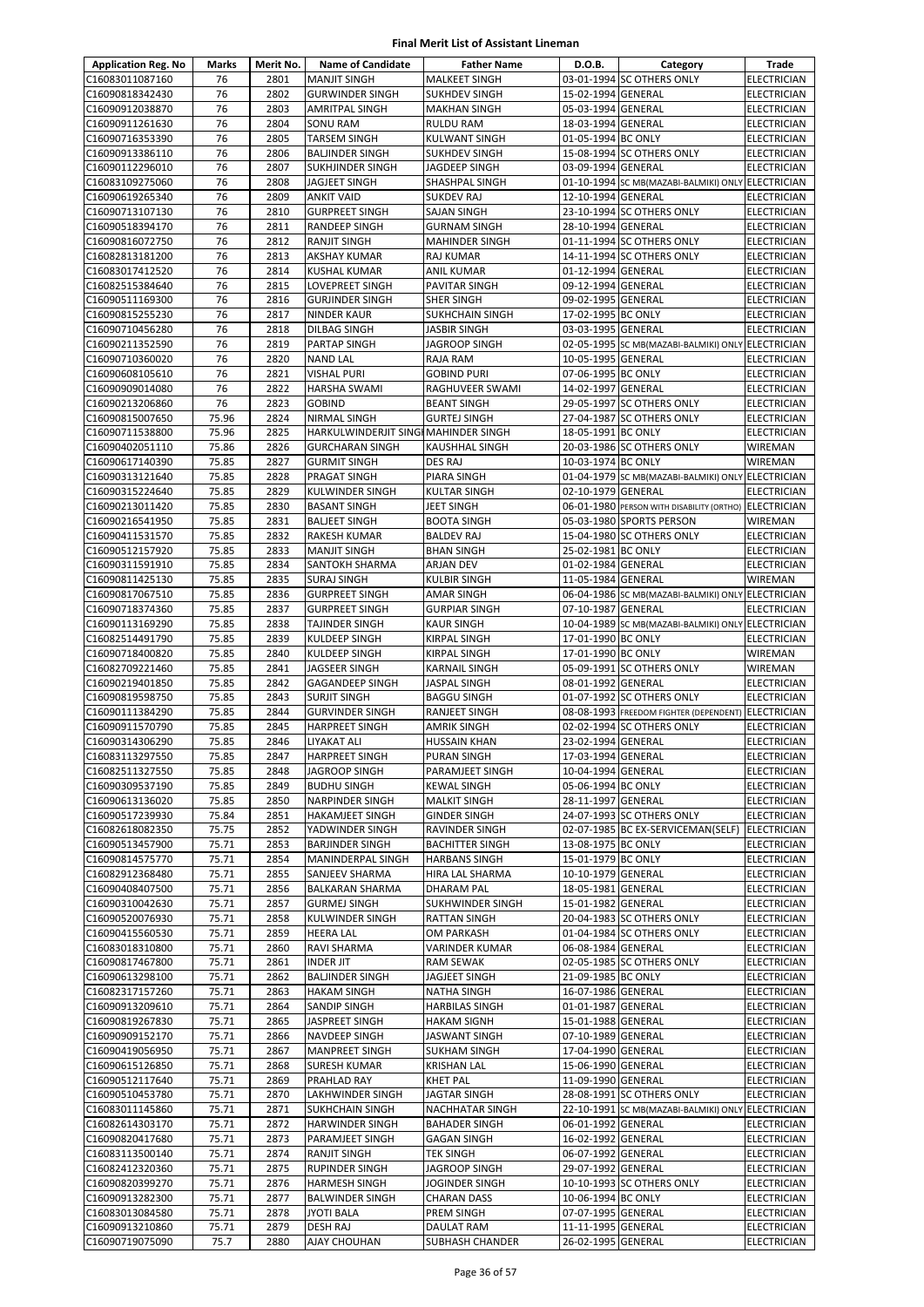| <b>Application Reg. No</b>         | Marks          | Merit No.    | <b>Name of Candidate</b>                     | <b>Father Name</b>                             | D.O.B.                                   | Category                                               | Trade                                    |
|------------------------------------|----------------|--------------|----------------------------------------------|------------------------------------------------|------------------------------------------|--------------------------------------------------------|------------------------------------------|
| C16090311471680                    | 75.7           | 2881         | <b>VIKAS BOBBY</b>                           | <b>SUBASH CHANDER</b>                          | 01-11-1996 BC ONLY                       |                                                        | <b>ELECTRICIAN</b>                       |
| C16090811168270                    | 75.66          | 2882         | SAROJ                                        | <b>OM PRAKASH</b>                              | 15-10-1990 GENERAL                       |                                                        | <b>ELECTRICIAN</b>                       |
| C16090618032680                    | 75.66          | 2883         | <b>MANMOHIT SINGH</b>                        | <b>VARINDER SINGH</b>                          | 02-10-1994 GENERAL                       |                                                        | ELECTRICIAN                              |
| C16082313547050                    | 75.65          | 2884         | <b>AJAY KUMAR</b>                            | <b>BALVIR CHAND</b>                            |                                          | 09-12-1994 SC OTHERS ONLY                              | <b>ELECTRICIAN</b>                       |
| C16090215524830                    | 75.65          | 2885         | <b>SUKHDEEP SINGH</b>                        | JASWANT SINGH                                  | 27-07-1995 GENERAL                       |                                                        | ELECTRICIAN                              |
| C16090909047240                    | 75.58          | 2886         | <b>BHAGIRATH</b>                             | <b>GURCHARAN SINGH</b>                         | 11-01-1992 GENERAL                       |                                                        | <b>ELECTRICIAN</b>                       |
| C16090616516420                    | 75.57          | 2887         | <b>GURTEJ SINGH</b>                          | <b>BALWANT SINGH</b>                           |                                          | 05-04-1976 SC MB(MAZABI-BALMIKI) ONLY ELECTRICIAN      |                                          |
| C16083113272190                    | 75.57          | 2888         | <b>GULSHAN KUMAR</b>                         | CHARAN DASS                                    |                                          | 26-02-1979 SC OTHERS ONLY                              | <b>ELECTRICIAN</b>                       |
| C16082514320000                    | 75.57          | 2889         | YOGESH YADAV                                 | PURAN CHAND                                    | 25-07-1980 GENERAL                       |                                                        | <b>ELECTRICIAN</b>                       |
| C16082815305540                    | 75.57          | 2890         | <b>AMRITPAL SINGH</b>                        | <b>BALTEJ SINGH</b>                            | 17-08-1980 GENERAL                       |                                                        | ELECTRICIAN                              |
| C16090913562080                    | 75.57          | 2891         | <b>AMRIT PAL</b>                             | RAMESH KUMAR                                   | 27-09-1980 GENERAL                       |                                                        | <b>WIREMAN</b>                           |
| C16090905092200                    | 75.57          | 2892         | <b>JAGSIR SINGH</b>                          | <b>GURDEV SINGH</b>                            | 23-06-1981 GENERAL                       |                                                        | <b>ELECTRICIAN</b>                       |
| C16090611267650<br>C16082217162950 | 75.57          | 2893<br>2894 | DHEERAJ KUMAR<br><b>BEANT SINGH</b>          | JAGGA RAM<br><b>BALWINDER SINGH</b>            | 01-05-1982 BC ONLY<br>14-04-1984 GENERAL |                                                        | <b>ELECTRICIAN</b>                       |
| C16090811275020                    | 75.57<br>75.57 | 2895         | KULWINDER SINGH                              | KAKA SINGH                                     | 20-06-1986 GENERAL                       |                                                        | <b>ELECTRICIAN</b><br><b>ELECTRICIAN</b> |
| C16082810311110                    | 75.57          | 2896         | <b>HARDEEP SINGH</b>                         | DARSHAN SINGH                                  | 04-08-1986 GENERAL                       |                                                        | <b>ELECTRICIAN</b>                       |
| C16090910488770                    | 75.57          | 2897         | SANJEEV KUMAR                                | GIRDHARI LAL                                   | 07-09-1987 BC ONLY                       |                                                        | <b>ELECTRICIAN</b>                       |
| C16083018475930                    | 75.57          | 2898         | <b>GURJINDER SINGH</b>                       | KARTAR SINGH                                   | 08-02-1988 GENERAL                       |                                                        | <b>ELECTRICIAN</b>                       |
| C16090916146860                    | 75.57          | 2899         | <b>RANJIT SINGH</b>                          | JOGINDER SINGH                                 | 02-11-1988 GENERAL                       |                                                        | <b>ELECTRICIAN</b>                       |
| C16090915195130                    | 75.57          | 2900         | <b>HARJEET SINGH</b>                         | <b>GURMAIL SINGH</b>                           |                                          | 11-03-1989 SC MB(MAZABI-BALMIKI) ONLY WIREMAN          |                                          |
| C16083118467310                    | 75.57          | 2901         | <b>TYSON</b>                                 | <b>BASHIR MASIH</b>                            | 26-03-1989 GENERAL                       |                                                        | <b>ELECTRICIAN</b>                       |
| C16090710586800                    | 75.57          | 2902         | <b>SUKHDEV SINGH</b>                         | LAL SINGH                                      |                                          | 23-07-1989 SC OTHERS ONLY                              | ELECTRICIAN                              |
| C16090312158340                    | 75.57          | 2903         | <b>IQBALDIP SINGH</b>                        | <b>CHARAN SINGH</b>                            | 03-02-1990 GENERAL                       |                                                        | <b>ELECTRICIAN</b>                       |
| C16082512501890                    | 75.57          | 2904         | <b>JASBIR SINGH</b>                          | SANTOKH SINGH                                  |                                          | 10-03-1990 SC MB(MAZABI-BALMIKI) ONLY ELECTRICIAN      |                                          |
| C16090308593030                    | 75.57          | 2905         | KULDEEP SINGH                                | DARSHAN SINGH                                  | 15-03-1990 GENERAL                       |                                                        | <b>ELECTRICIAN</b>                       |
| C16083113511040                    | 75.57          | 2906         | <b>DALJEET SINGH</b>                         | RAJINDER SINGH                                 | 30-08-1990 GENERAL                       |                                                        | <b>ELECTRICIAN</b>                       |
| C16082810362720                    | 75.57          | 2907         | <b>BALJINDER SINGH</b>                       | AMARJIT SINGH                                  | 30-10-1991 BC ONLY                       |                                                        | WIREMAN                                  |
| C16090112455280                    | 75.57          | 2908         | SIMRJEET SINGH                               | <b>TARLOCHAN SINGH</b>                         | 04-09-1992 GENERAL                       |                                                        | <b>ELECTRICIAN</b>                       |
| C16090518129420                    | 75.57          | 2909         | <b>GURPREET SINGH</b>                        | <b>MOHINDER SINGH</b>                          | 06-01-1993 GENERAL                       |                                                        | <b>ELECTRICIAN</b>                       |
| C16090715165720                    | 75.57          | 2910         | <b>GURJANT SINGH</b>                         | <b>DALJIT SINGH</b>                            | 15-09-1993 BC ONLY                       |                                                        | <b>ELECTRICIAN</b>                       |
| C16082920077250                    | 75.57          | 2911         | SURINDERPAL SINGH                            | <b>BALBIR SINGH</b>                            |                                          | 24-01-1994 SC OTHERS ONLY                              | ELECTRICIAN                              |
| C16090912507190                    | 75.57          | 2912         | DAYA RAM                                     | DHARMPAL                                       | 11-04-1994 GENERAL                       |                                                        | ELECTRICIAN                              |
| C16090614190470                    | 75.57          | 2913         | <b>JANAK KAMBOJ</b>                          | <b>SURAJ PRAKASH</b>                           | 19-06-1994 GENERAL                       |                                                        | <b>ELECTRICIAN</b>                       |
| C16090318071550                    | 75.57          | 2914         | KIMTI LAL                                    | TIRATH RAM                                     |                                          | 01-03-1995 SC OTHERS ONLY                              | ELECTRICIAN                              |
| C16082514383180                    | 75.56          | 2915         | <b>GURJEET SINGH</b>                         | PARWINDER SINGH                                | 02-05-1994 BC ONLY                       |                                                        | ELECTRICIAN                              |
| C16083016324990                    | 75.53          | 2916         | <b>GURSEWAK SINGH</b>                        | <b>GURTEJ SINGH</b>                            |                                          | 04-03-1980 SC OTHERS ONLY                              | ELECTRICIAN                              |
| C16090714417370                    | 75.51          | 2917         | <b>RANJIT SINGH</b>                          | LAKHWINDER SINGH                               | 23-06-1990 GENERAL                       |                                                        | ELECTRICIAN                              |
| C16090611215290                    | 75.51          | 2918         | SANDEEP KUMAR                                | <b>CHAMAN LAL</b>                              |                                          | 01-05-1992 SC OTHERS ONLY                              | WIREMAN                                  |
| C16090515534480                    | 75.5           | 2919         | <b>NITIN SHARMA</b>                          | PARAMJIT SHARMA                                | 27-02-1989 GENERAL                       |                                                        | WIREMAN                                  |
| C16090912278550                    | 75.5           | 2920         | <b>VINOD KUMAR</b>                           | <b>KASHMIR CHAND</b>                           |                                          | 05-04-1993 SC OTHERS ONLY                              | ELECTRICIAN                              |
| C16090511191690                    | 75.44          | 2921         | <b>VINEET SHARMA</b>                         | RAGHUBIR SHARMA                                | 29-07-1997 GENERAL                       |                                                        | ELECTRICIAN                              |
| C16082709522460                    | 75.43          | 2922         | <b>JASVIR SINGH</b>                          | <b>DARSHAN SINGH</b><br><b>NACHHATAR SINGH</b> | 04-04-1981 GENERAL                       |                                                        | <b>ELECTRICIAN</b>                       |
| C16090914582350                    | 75.43          | 2923         | JATINDER SINGH                               |                                                |                                          | 17-12-1988 SC MB(MAZABI-BALMIKI) ONLY ELECTRICIAN      | <b>ELECTRICIAN</b>                       |
| C16090513082390<br>C16090716311470 | 75.43<br>75.43 | 2924<br>2925 | JAGDISH<br>JOG RAJ                           | <b>DALIP SINGH</b><br><b>DES RAJ</b>           |                                          | 23-08-1991 SC OTHERS ONLY<br>15-01-1993 SC OTHERS ONLY | <b>WIREMAN</b>                           |
| C16090618490020                    | 75.42          | 2926         | <b>KIRPAL SINGH</b>                          | <b>HARCHARAN SINGH</b>                         | 17-08-1976 BC ONLY                       |                                                        | WIREMAN                                  |
| C16090412175800                    | 75.42          | 2927         | <b>SUKHBEER SINGH</b>                        | DHARAM SINGH                                   | 05-11-1977 BC ONLY                       |                                                        | <b>ELECTRICIAN</b>                       |
| C16090817545460                    | 75.42          | 2928         | <b>JASWINDER SINGH</b>                       | ANGREZ SINGH                                   |                                          | 03-05-1979 SC MB(MAZABI-BALMIKI) ONLY ELECTRICIAN      |                                          |
| C16090915021410                    | 75.42          | 2929         | <b>CHARANJIT SINGH</b>                       | SUCHA SINGH                                    |                                          | 03-04-1980 SC OTHERS ONLY                              | <b>ELECTRICIAN</b>                       |
| C16090309203920                    | 75.42          | 2930         | <b>CHARANJEET SINGH</b>                      | PALA SINGH                                     | 26-03-1981 BC ONLY                       |                                                        | WIREMAN                                  |
| C16083010427190                    | 75.42          | 2931         | <b>GURPREET SINGH</b>                        | LABH SINGH                                     |                                          | 05-11-1981 SC OTHERS ONLY                              | WIREMAN                                  |
| C16083112110210                    | 75.42          | 2932         | <b>BALJINDER SINGH</b>                       | MOHAN SINGH                                    | 01-05-1982 GENERAL                       |                                                        | ELECTRICIAN                              |
| C16090618351270                    | 75.42          | 2933         | RAVINDER KUMAR                               | KRISHAN KUMAR                                  | 25-05-1982 GENERAL                       |                                                        | WIREMAN                                  |
| C16090415130330                    | 75.42          | 2934         | <b>BAJRANG LAL</b>                           | OM PRAKASH                                     | 19-09-1986 GENERAL                       |                                                        | <b>ELECTRICIAN</b>                       |
| C16090219549420                    | 75.42          | 2935         | <b>HARDEEP SINGH</b>                         | <b>GURJANT SINGH</b>                           | 13-11-1986 BC ONLY                       |                                                        | <b>ELECTRICIAN</b>                       |
| C16090810573120                    | 75.42          | 2936         | <b>HARWINDER SINGH</b>                       | <b>BALLU RAM</b>                               |                                          | 24-04-1987 SC OTHERS ONLY                              | <b>ELECTRICIAN</b>                       |
| C16090116248680                    | 75.42          | 2937         | <b>MANDIP SINGH</b>                          | DARSHAN SINGH                                  | 22-07-1987 BC ONLY                       |                                                        | ELECTRICIAN                              |
| C16082310199980                    | 75.42          | 2938         | <b>MALKIT SINGH</b>                          | <b>GURNAM SINGH</b>                            | 23-02-1988 GENERAL                       |                                                        | ELECTRICIAN                              |
| C16090116446060                    | 75.42          | 2939         | <b>KARAMJEET SINGH</b>                       | <b>GUDDU SINGH</b>                             |                                          | 03-04-1988 SC OTHERS ONLY                              | <b>ELECTRICIAN</b>                       |
| C16083113206280                    | 75.42          | 2940         | <b>RAVI KUMAR</b>                            | JAI DEV                                        |                                          | 22-10-1989 SC OTHERS ONLY                              | ELECTRICIAN                              |
| C16090413245140                    | 75.42          | 2941         | <b>GURDEEP SINGH</b>                         | AVTAR SINGH                                    | 01-04-1990 GENERAL                       |                                                        | <b>ELECTRICIAN</b>                       |
| C16090713411250                    | 75.42          | 2942         | <b>ROSHAN SONI</b>                           | LAL CHAND SONI                                 | 20-07-1990 GENERAL                       |                                                        | <b>ELECTRICIAN</b>                       |
| C16090617511400                    | 75.42          | 2943         | <b>SONU KUMAR</b>                            | RAJU RAM                                       | 01-05-1991 GENERAL                       |                                                        | ELECTRICIAN                              |
| C16090815540400                    | 75.42          | 2944         | <b>ASHISH KUMAR</b>                          | BALVEER                                        | 03-03-1992 GENERAL                       |                                                        | ELECTRICIAN                              |
| C16083110420500                    | 75.42          | 2945         | SOMA SINGH                                   | MANGA SINGH                                    |                                          | 10-03-1992 SC MB(MAZABI-BALMIKI) ONLY ELECTRICIAN      |                                          |
| C16082710231840                    | 75.42          | 2946         | <b>GURDEEP SINGH</b>                         | JARNAIL SINGH                                  | 10-05-1992 GENERAL                       |                                                        | ELECTRICIAN                              |
| C16090812539360                    | 75.42          | 2947         | <b>BEANT KAUR</b>                            | <b>GURMEL SINGH</b>                            | 31-12-1995 GENERAL                       |                                                        | ELECTRICIAN                              |
| C16090618330360                    | 75.4           | 2948         | RAJINDER KUMAR                               | SWAMI NATHAN                                   |                                          | 31-05-1980 SC OTHERS ONLY                              | <b>ELECTRICIAN</b>                       |
| C16083111021230                    | 75.4           | 2949         | SAURAV SHUKLA                                | SOHAN LAL SHUKLA                               | 17-05-1985 GENERAL                       |                                                        | ELECTRICIAN                              |
| C16090911163620                    | 75.4           | 2950         | JASWINDER SINGH                              | SATNAM SINGH                                   |                                          | 13-07-1992 SC OTHERS ONLY                              | WIREMAN                                  |
| C16083110564620                    | 75.4           | 2951         | <b>VIKKY KUMAR</b>                           | <b>GANSHYAM DAS</b>                            | 28-08-1993 GENERAL                       |                                                        | ELECTRICIAN                              |
| C16090916338880                    | 75.4           | 2952<br>2953 | <b>CHHINDERPAL SINGH</b>                     | DARSHAN SINGH                                  | 05-01-1996 GENERAL                       |                                                        | ELECTRICIAN                              |
| C16083020386420                    | 75.4           |              | TUSHAR KAMBOJ                                | RAM PARKASH                                    | 09-10-1996 GENERAL                       |                                                        | <b>ELECTRICIAN</b>                       |
| C16090318404990                    | 75.38          | 2954<br>2955 | <b>BALKAR SINGH</b>                          | AMARJIT SINGH                                  |                                          | 25-05-1983 SC OTHERS ONLY                              | ELECTRICIAN                              |
| C16082518023250<br>C16082609495520 | 75.38<br>75.36 | 2956         | <b>RAJDEEP SINGH</b><br><b>SUKHDEV SINGH</b> | RANDHIR SINGH<br><b>HARMAIL SINGH</b>          | 28-02-1989 BC ONLY<br>10-10-1991 GENERAL |                                                        | ELECTRICIAN<br>ELECTRICIAN               |
| C16090913180700                    | 75.36          | 2957         | <b>HARPRERT SINGH</b>                        | <b>GURNAM SINGH</b>                            | 11-10-1994 BC ONLY                       |                                                        | ELECTRICIAN                              |
| C16090112364960                    | 75.35          | 2958         | <b>SUKHCHAIN SINGH</b>                       | SIMRAN SINGH                                   |                                          | 11-04-1996 SC MB(MAZABI-BALMIKI) ONLY ELECTRICIAN      |                                          |
| C16090109487740                    | 75.33          | 2959         | DILBAG SINGH                                 | TARA SINGH                                     | 08-03-1988 BC ONLY                       |                                                        | ELECTRICIAN                              |
| C16083116062870                    | 75.33          | 2960         | KULDEEP SINGH                                | LABH SINGH                                     |                                          | 12-08-1992 SC OTHERS ONLY                              | ELECTRICIAN                              |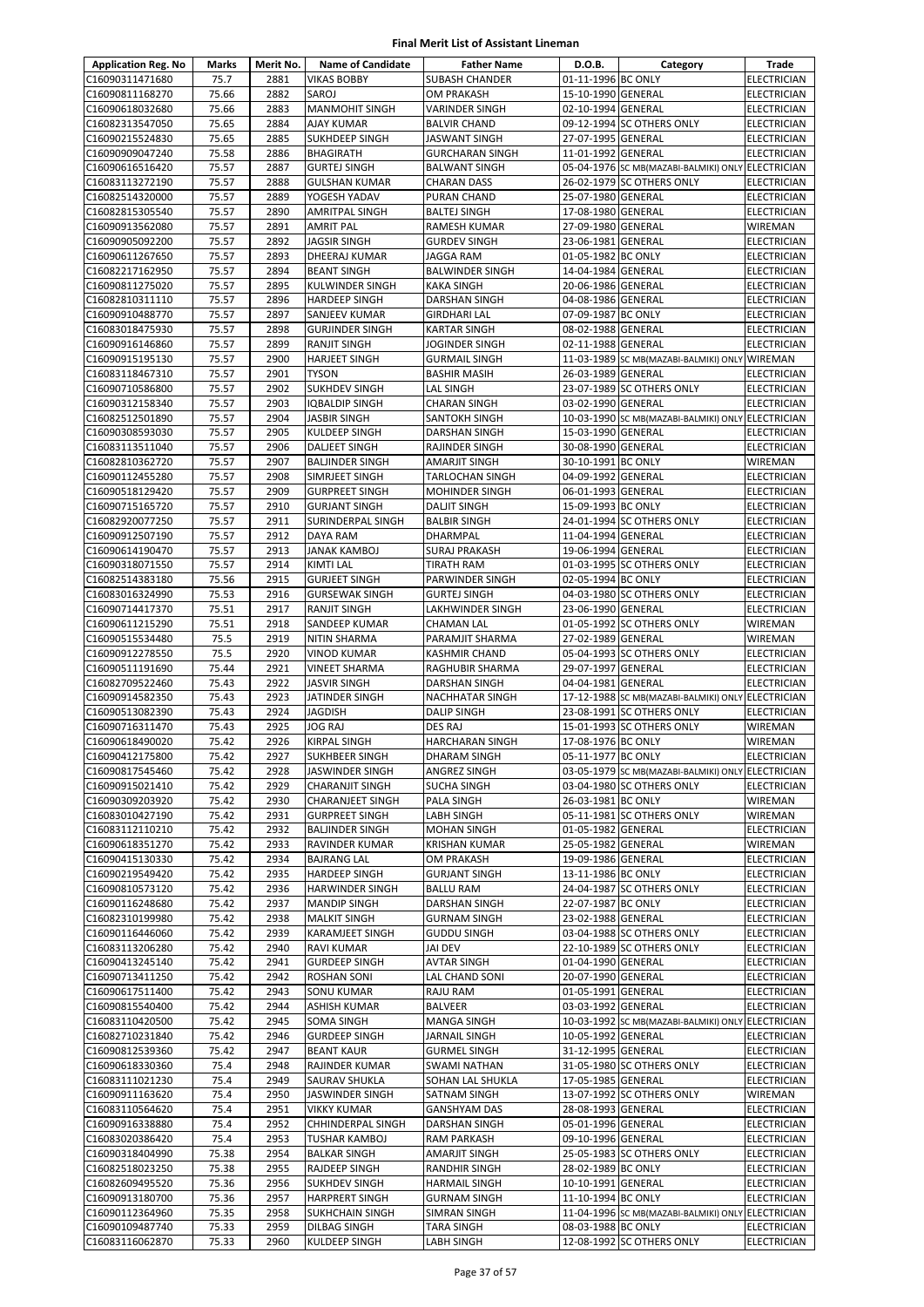| <b>Application Reg. No</b>         | <b>Marks</b>   | Merit No.    | <b>Name of Candidate</b>                            | <b>Father Name</b>                             | D.O.B.                                   | Category                                          | Trade                      |
|------------------------------------|----------------|--------------|-----------------------------------------------------|------------------------------------------------|------------------------------------------|---------------------------------------------------|----------------------------|
| C16090614062770                    | 75.28          | 2961         | DARSHAN KUMAR                                       | <b>KARAM CHAND</b>                             |                                          | 04-08-1976 SC OTHERS ONLY                         | ELECTRICIAN                |
| C16090710130310                    | 75.28          | 2962         | <b>LAKHWINDER SINGH</b>                             | <b>CHANAN SINGH</b>                            |                                          | 15-04-1977 SC OTHERS ONLY                         | WIREMAN                    |
| C16090500163920                    | 75.28          | 2963         | <b>DALBIR SINGH</b>                                 | <b>HARBINDER SINGH</b>                         | 08-08-1981 GENERAL                       |                                                   | <b>ELECTRICIAN</b>         |
| C16090715453280                    | 75.28          | 2964         | JAGMINDER SINGH                                     | SADHU SINGH                                    | 25-02-1983 GENERAL                       |                                                   | ELECTRICIAN                |
| C16082508464660                    | 75.28          | 2965         | <b>KULWANT SINGH</b>                                | RAMJI LAL                                      | 12-06-1983 GENERAL                       |                                                   | <b>ELECTRICIAN</b>         |
| C16090811530530<br>C16090812299190 | 75.28<br>75.28 | 2966<br>2967 | JATINDER KUMAR<br>PREM KUMAR                        | <b>KRISHAN GOPAL</b><br><b>JAI CHAND</b>       | 22-01-1985 GENERAL                       | 31-03-1986 SC OTHERS ONLY                         | ELECTRICIAN<br>WIREMAN     |
| C16090416429160                    | 75.28          | 2968         | NIRMAL SINGH                                        | <b>CHARAN SINGH</b>                            |                                          | 23-09-1986 SC OTHERS ONLY                         | ELECTRICIAN                |
| C16090518194770                    | 75.28          | 2969         | <b>GURPREET SINGH</b>                               | SINGARA SINGH                                  |                                          | 10-05-1988 SC OTHERS ONLY                         | ELECTRICIAN                |
| C16090111287530                    | 75.28          | 2970         | <b>KARAMJEET SINGH</b>                              | <b>HAKAM SINGH</b>                             | 20-05-1988 GENERAL                       |                                                   | ELECTRICIAN                |
| C16090613447140                    | 75.28          | 2971         | <b>HARPREET SINGH</b>                               | <b>JUGRAJ SINGH</b>                            |                                          | 09-01-1989 SC OTHERS ONLY                         | ELECTRICIAN                |
| C16090313355640                    | 75.28          | 2972         | <b>RAMANJEET SINGH</b>                              | <b>SURJIT SINGH</b>                            |                                          | 16-04-1989 SC OTHERS ONLY                         | <b>ELECTRICIAN</b>         |
| C16090720212500                    | 75.28          | 2973         | <b>AMAR SINGH</b>                                   | <b>TAJA SINGH</b>                              |                                          | 20-04-1990 SC OTHERS ONLY                         | <b>ELECTRICIAN</b>         |
| C16090311483520                    | 75.28          | 2974         | <b>GEETA RANI</b>                                   | RAMESH KUMAR                                   | 18-03-1991 GENERAL                       |                                                   | ELECTRICIAN                |
| C16090612420640                    | 75.28          | 2975         | SANDEEP SINGH                                       | NIRMAL SINGH                                   |                                          | 23-12-1991 SC OTHERS ONLY                         | ELECTRICIAN                |
| C16090915226010                    | 75.28          | 2976         | <b>SHALLI KUMAR</b>                                 | PAWAN KUMAR                                    | 03-02-1992 GENERAL                       |                                                   | ELECTRICIAN                |
| C16090912386710                    | 75.28          | 2977         | <b>GAGANDEEP SINGH</b>                              | <b>HARDEV SINGH</b>                            | 05-07-1993 GENERAL                       |                                                   | ELECTRICIAN                |
| C16083113037250<br>C16090817547980 | 75.28<br>75.25 | 2978<br>2979 | JAGSEER SINGH<br><b>BABLU</b>                       | <b>HARNEK SINGH</b><br>RAM CHANDER             | 28-12-1993 GENERAL<br>02-12-1996 GENERAL |                                                   | ELECTRICIAN<br>ELECTRICIAN |
| C16090110489920                    | 75.23          | 2980         | AMANDEEP SINGH                                      | RAJINDER SINGH                                 | 15-05-1993 GENERAL                       |                                                   | ELECTRICIAN                |
| C16083112282260                    | 75.22          | 2981         | <b>MANJIT SINGH</b>                                 | <b>KARNAIL SINGH</b>                           | 10-01-1987 GENERAL                       |                                                   | ELECTRICIAN                |
| C16083012009030                    | 75.22          | 2982         | <b>HARPREET SINGH</b>                               | SURINDER PAL SINGH                             | 02-01-1995 GENERAL                       |                                                   | WIREMAN                    |
| C16090711494440                    | 75.22          | 2983         | <b>MANVIR SINGH</b>                                 | JAGTAR SINGH                                   | 31-01-1995 GENERAL                       |                                                   | ELECTRICIAN                |
| C16090812453050                    | 75.22          | 2984         | <b>GURMEET SINGH</b>                                | <b>BALVEER SINGH</b>                           | 15-12-1997 GENERAL                       |                                                   | ELECTRICIAN                |
| C16090214406070                    | 75.19          | 2985         | <b>JAGVIR SINGH</b>                                 | <b>MOHAN SINGH</b>                             | 20-10-1992 GENERAL                       |                                                   | ELECTRICIAN                |
| C16090417017870                    | 75.14          | 2986         | <b>SUKHDEV SINGH</b>                                | <b>HARI SINGH</b>                              |                                          | 30-04-1975 SC OTHERS ONLY                         | WIREMAN                    |
| C16090916104690                    | 75.14          | 2987         | JASWINDER SINGH                                     | NARJEET SINGH                                  |                                          | 01-10-1976 SC OTHERS ONLY                         | ELECTRICIAN                |
| C16082916112820                    | 75.14          | 2988         | <b>RUPINDER SINGH</b>                               | DAULAT RAM                                     | 22-04-1979 BC ONLY                       |                                                   | WIREMAN                    |
| C16082915200350                    | 75.14          | 2989         | <b>DALJIT SINGH SIDHU</b>                           | <b>TARA SINGH</b>                              | 24-08-1980 GENERAL                       |                                                   | ELECTRICIAN                |
| C16090717304280                    | 75.14          | 2990         | <b>AMARJIT SINGH</b>                                | SARBAN SINGH                                   | 07-12-1980 GENERAL                       |                                                   | <b>ELECTRICIAN</b>         |
| C16090711020020<br>C16090818019370 | 75.14<br>75.14 | 2991<br>2992 | <b>CHAMKAUR SINGH</b><br><b>GURMEET SINGH LOTAY</b> | <b>GURBHAJAN SINGH</b><br><b>JAGJEET SINGH</b> | 15-12-1980 GENERAL<br>09-04-1982 BC ONLY |                                                   | ELECTRICIAN<br>ELECTRICIAN |
| C16090219061360                    | 75.14          | 2993         | <b>BIKRAMJIT SINGH</b>                              | <b>KARNAIL SINGH</b>                           |                                          | 03-03-1984 SC OTHERS ONLY                         | ELECTRICIAN                |
| C16090212462010                    | 75.14          | 2994         | <b>SATNAM SINGH</b>                                 | DARSHAN SINGH                                  | 25-01-1985 BC ONLY                       |                                                   | ELECTRICIAN                |
| C16090417121570                    | 75.14          | 2995         | <b>DHEERAJ</b>                                      | JANAK RAJ                                      |                                          | 06-02-1985 SC OTHERS ONLY                         | WIREMAN                    |
| C16090811195930                    | 75.14          | 2996         | <b>AMNIDER SINGH</b>                                | JARNAIL SINGH                                  |                                          | 20-04-1987 SC OTHERS ONLY                         | ELECTRICIAN                |
| C16083017460470                    | 75.14          | 2997         | <b>GURBANT SINGH</b>                                | <b>JAGSIR SINGH</b>                            | 09-09-1987 GENERAL                       |                                                   | ELECTRICIAN                |
| C16090318412730                    | 75.14          | 2998         | <b>BALJINDER SINGH</b>                              | JAIMAL SINGH                                   |                                          | 10-02-1989 SC OTHERS ONLY                         | ELECTRICIAN                |
| C16090813073250                    | 75.14          | 2999         | KULWINDER SINGH                                     | DHARMJEET SINGH                                |                                          | 06-03-1989 SC OTHERS ONLY                         | ELECTRICIAN                |
| C16083110400800                    | 75.14          | 3000         | <b>HARDEEP SINGH</b>                                | <b>CHHAJU SINGH</b>                            | 28-08-1989 GENERAL                       |                                                   | ELECTRICIAN                |
| C16082914236450                    | 75.14          | 3001         | <b>SUBHASH CHANDER</b>                              | <b>NATHU RAM</b>                               | 01-01-1991 BC ONLY                       |                                                   | WIREMAN                    |
| C16090716188730                    | 75.14          | 3002         | <b>JUGRAJ SINGH</b>                                 | JASSA SINGH                                    |                                          | 07-02-1992 SC MB(MAZABI-BALMIKI) ONLY ELECTRICIAN |                            |
| C16090314333760                    | 75.14          | 3003         | SANDEEP KUMAR                                       | LEKHRAJ                                        | 20-05-1992 GENERAL                       |                                                   | ELECTRICIAN                |
| C16090213083750<br>C16090710520880 | 75.14<br>75.14 | 3004<br>3005 | RAJVEER SINGH<br><b>KIRANJIT SINGH</b>              | <b>KAUR SINGH</b><br><b>GURMEL SINGH</b>       | 05-02-1993 GENERAL                       | 07-11-1992 SC MB(MAZABI-BALMIKI) ONLY ELECTRICIAN | ELECTRICIAN                |
| C16090811114540                    | 75.14          | 3006         | <b>PREM KUMAR</b>                                   | <b>SHIV KUMAR</b>                              | 14-04-1993 GENERAL                       |                                                   | <b>ELECTRICIAN</b>         |
| C16082909545520                    | 75.14          | 3007         | <b>GURPREET SINGH</b>                               | JOGINDER SINGH                                 | 25-01-1994 GENERAL                       |                                                   | <b>ELECTRICIAN</b>         |
| C16090110201890                    | 75.14          | 3008         |                                                     | JASPREET SINGH SEKHON BAHADUR SINGH SEKHON     | 01-03-1995 GENERAL                       |                                                   | ELECTRICIAN                |
| C16090620294340                    | 75.14          | 3009         | VIKAS                                               | <b>DESRAJ</b>                                  | 11-07-1995 GENERAL                       |                                                   | ELECTRICIAN                |
| C16090811480640                    | 75.14          | 3010         | <b>HANSRAJ</b>                                      | CHHAGAN LAL                                    | 08-10-1995 GENERAL                       |                                                   | ELECTRICIAN                |
| C16090912221180                    | 75.11          | 3011         | <b>ASHOK KUMAR</b>                                  | AJMER SINGH                                    | 02-07-1987 GENERAL                       |                                                   | ELECTRICIAN                |
| C16083015137050                    | 75.11          | 3012         | RAVI KAPILA                                         | <b>BASANT KUMAR</b>                            |                                          | 07-09-1992 SC OTHERS ONLY                         | ELECTRICIAN                |
| C16082913088900                    | 75.11          | 3013         | <b>NARESH CHAUHAN</b>                               | MOHINDER SINGH                                 |                                          | 15-09-1992 SC OTHERS ONLY                         | ELECTRICIAN                |
| C16090517210250                    | 75.1           | 3014         | TAJINDER SINGH                                      | <b>GURNAM SINGH</b>                            | 05-01-1978 BC ONLY                       |                                                   | ELECTRICIAN                |
| C16090613240530                    | 75.09          | 3015<br>3016 | GAGANDEEP                                           | <b>AJIT KUMAR</b><br><b>JARNAIL SINGH</b>      |                                          | 10-10-1995 SC OTHERS ONLY                         | ELECTRICIAN<br>ELECTRICIAN |
| C16090814117860<br>C16090910216350 | 75.08<br>75.07 | 3017         | JAGWINDER SINGH<br><b>GAGANPREET SINGH</b>          | RANJIT SINGH                                   | 13-10-1981 GENERAL<br>20-03-1993 BC ONLY |                                                   | ELECTRICIAN                |
| C16083017362600                    | 75.07          | 3018         | <b>GURUSEVAK KUMAWAT</b>                            | <b>BIRMA RAM KUMAWAT</b>                       | 12-07-1997 GENERAL                       |                                                   | ELECTRICIAN                |
| C16090511229660                    | 75.03          | 3019         | <b>AMARJEET SINGH</b>                               | <b>NASIB SINGH</b>                             |                                          | 07-12-1992 SC OTHERS ONLY                         | ELECTRICIAN                |
| C16090616088570                    | 75             | 3020         | <b>SUKHWINDER SINGH</b>                             | <b>DALIP SINGH</b>                             |                                          | 20-10-1975 SC MB(MAZABI-BALMIKI) ONLY ELECTRICIAN |                            |
| C16090821058240                    | 75             | 3021         | SANDEEP KUMAR                                       | PADMA RAM                                      | 09-03-1976 BC ONLY                       |                                                   | ELECTRICIAN                |
| C16090710448700                    | 75             | 3022         | SATPAL SINGH                                        | SURJEET SINGH                                  |                                          | 18-12-1976 SC OTHERS ONLY                         | ELECTRICIAN                |
| C16090618019550                    | 75             | 3023         | NARINDER KUMAR                                      | <b>BHAGAT RAM</b>                              |                                          | 25-09-1977 SC OTHERS ONLY                         | ELECTRICIAN                |
| C16090219147440                    | 75             | 3024         | <b>AMARJIT SINGH</b>                                | PRITAM SINGH                                   | 05-01-1979 GENERAL                       |                                                   | ELECTRICIAN                |
| C16090213175950                    | 75             | 3025         | <b>ANIL KUMAR</b>                                   | RAGHBIR CHAND                                  | 01-03-1979 GENERAL                       |                                                   | ELECTRICIAN                |
| C16083110045600                    | 75             | 3026         | JAGSEER SINGH                                       | <b>SURJIT SINGH</b>                            |                                          | 16-04-1979 SC OTHERS ONLY                         | WIREMAN                    |
| C16090111000960<br>C16090112316780 | 75<br>75       | 3027<br>3028 | SARABJIT SINGH<br>TOTA SINGH                        | PREM SINGH<br><b>GOPAL SINGH</b>               | 23-11-1980 BC ONLY<br>02-01-1981 GENERAL |                                                   | ELECTRICIAN<br>WIREMAN     |
| C16083013214110                    | 75             | 3029         | JASWINDER SINGH                                     | <b>GURCHARAN SINGH</b>                         | 15-02-1982 GENERAL                       |                                                   | ELECTRICIAN                |
| C16082913466290                    | 75             | 3030         | <b>MALKIT SINGH</b>                                 | PREM DASS                                      | 08-04-1982 BC ONLY                       |                                                   | ELECTRICIAN                |
| C16082510566440                    | 75             | 3031         | JASWINDER SINGH                                     | <b>GURNAM SINGH</b>                            |                                          | 24-04-1982 SC OTHERS ONLY                         | WIREMAN                    |
| C16082419459350                    | 75             | 3032         | <b>GURPREET SINGH</b>                               | <b>GURDEEP SINGH</b>                           | 13-11-1982 GENERAL                       |                                                   | ELECTRICIAN                |
| C16090115350290                    | 75             | 3033         | <b>SUKHBIR SINGH</b>                                | <b>RANJIT SINGH</b>                            | 26-07-1984 BC ONLY                       |                                                   | ELECTRICIAN                |
| C16083013465240                    | 75             | 3034         | PARMINDER SINGH                                     | MANJITINDER SINGH                              | 05-03-1985 GENERAL                       |                                                   | WIREMAN                    |
| C16090816113630                    | 75             | 3035         | <b>HARDEEP SINGH</b>                                | <b>AVTAR SINGH</b>                             | 24-09-1985 BC ONLY                       |                                                   | WIREMAN                    |
| C16090617038170                    | 75             | 3036         | SALINDER KUMAR                                      | DHARAM CHAND                                   | 16-10-1985 BC ONLY                       |                                                   | WIREMAN                    |
| C16083012414180                    | 75             | 3037         | SAPARANJIT SINGH                                    | <b>HARNAIB SINGH</b>                           | 15-11-1985 GENERAL                       |                                                   | ELECTRICIAN                |
| C16090719360890                    | 75             | 3038         | <b>ASHOK SINGH</b>                                  | <b>KEHAR SINGH</b>                             |                                          | 06-03-1986 SC OTHERS ONLY                         | ELECTRICIAN                |
| C16090711499150<br>C16090814041470 | 75<br>75       | 3039<br>3040 | <b>HARDEEP KUMAR</b><br><b>GURBINDER SINGH</b>      | <b>RAM MURTI</b><br>NACHATTAR SINGH            | 25-03-1986 GENERAL                       | 29-06-1986 SC MB(MAZABI-BALMIKI) ONLY ELECTRICIAN | ELECTRICIAN                |
|                                    |                |              |                                                     |                                                |                                          |                                                   |                            |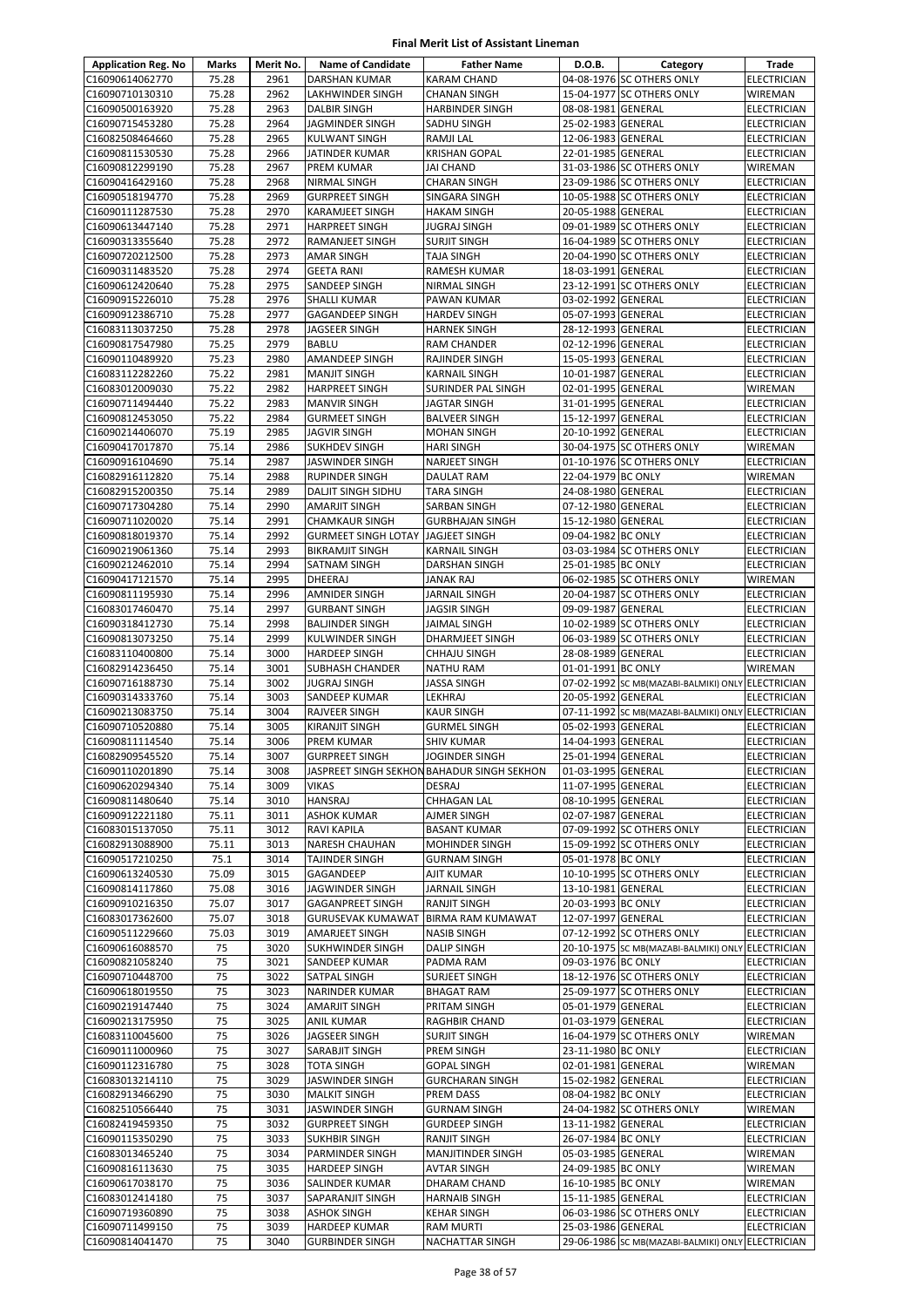| <b>Application Reg. No</b>         | Marks    | Merit No.    | <b>Name of Candidate</b>                      | <b>Father Name</b>                              | D.O.B.                                   | Category                                          | Trade                                    |
|------------------------------------|----------|--------------|-----------------------------------------------|-------------------------------------------------|------------------------------------------|---------------------------------------------------|------------------------------------------|
| C16090518472440                    | 75       | 3041         | SATNAM SINGH                                  | <b>HUSSAN CHAND</b>                             |                                          | 11-11-1986 SC OTHERS ONLY                         | <b>ELECTRICIAN</b>                       |
| C16090810389060                    | 75       | 3042         | RAJESH KUMAR                                  | <b>RAGHU NATH</b>                               | 24-11-1986 GENERAL                       |                                                   | ELECTRICIAN                              |
| C16090915365360                    | 75       | 3043         | <b>GURDIP SINGH</b>                           | <b>BIKKAR PURI</b>                              | 11-12-1986 BC ONLY                       |                                                   | WIREMAN                                  |
| C16090511239140                    | 75       | 3044         | <b>MAKHAN LAL</b>                             | <b>BANSILAL</b>                                 |                                          | 03-02-1987 SC OTHERS ONLY                         | ELECTRICIAN                              |
| C16090910325650                    | 75       | 3045         | <b>HARJEET SINGH</b>                          | <b>GURMAIL SINGH</b>                            | 03-04-1987 GENERAL                       |                                                   | WIREMAN                                  |
| C16082913293350                    | 75       | 3046         | <b>HARJIT SINGH</b>                           | <b>GURMAIL SINGH</b>                            | 04-05-1987 GENERAL                       |                                                   | <b>ELECTRICIAN</b>                       |
| C16083011026720                    | 75       | 3047         | JAGJIT SINGH                                  | <b>BHOLA SINGH</b>                              | 12-03-1988 GENERAL                       |                                                   | WIREMAN                                  |
| C16090417018750                    | 75<br>75 | 3048<br>3049 | JASWINDER SINGH                               | <b>ROOP SINGH</b><br><b>KEWAL SINGH</b>         | 05-05-1988 GENERAL                       | 16-06-1988 SC OTHERS ONLY                         | <b>ELECTRICIAN</b>                       |
| C16090720592850<br>C16090211529030 | 75       | 3050         | <b>GURPREET SINGH</b><br><b>NIRBHAI SINGH</b> | <b>MAHINDER SINGH</b>                           |                                          | 19-07-1988 SC OTHERS ONLY                         | <b>ELECTRICIAN</b><br>ELECTRICIAN        |
| C16090308201430                    | 75       | 3051         | RAMANJIT SINGH                                | <b>PRITAM SINGH</b>                             | 21-07-1988 GENERAL                       |                                                   | <b>ELECTRICIAN</b>                       |
| C16083006318020                    | 75       | 3052         | <b>GURPREET SINGH</b>                         | <b>KULDEEP SINGH</b>                            | 06-11-1988 BC ONLY                       |                                                   | <b>ELECTRICIAN</b>                       |
| C16083111531190                    | 75       | 3053         | <b>CHAMKAUR SINGH</b>                         | <b>MANGAL SINGH</b>                             | 27-11-1988 GENERAL                       |                                                   | WIREMAN                                  |
| C16090616553920                    | 75       | 3054         | PARAMJEET SINGH                               | KRISHANPAL                                      | 05-01-1989 GENERAL                       |                                                   | <b>ELECTRICIAN</b>                       |
| C16082614086450                    | 75       | 3055         | JAGJEET SINGH                                 | <b>BALWINDER SINGH</b>                          | 02-04-1989 GENERAL                       |                                                   | ELECTRICIAN                              |
| C16083012129820                    | 75       | 3056         | JAGDEEP SINGH                                 | <b>BAWA SINGH</b>                               |                                          | 27-04-1989 SC OTHERS ONLY                         | <b>WIREMAN</b>                           |
| C16090513138390                    | 75       | 3057         | <b>JASPAL SINGH</b>                           | <b>GURMAIL SINGH</b>                            |                                          | 08-05-1989 SC OTHERS ONLY                         | <b>ELECTRICIAN</b>                       |
| C16082420154960                    | 75       | 3058         | PARDEEP KUMAR                                 | RAM PARSHAD                                     |                                          | 08-06-1989 SC OTHERS ONLY                         | ELECTRICIAN                              |
| C16090118345500                    | 75       | 3059         | <b>DEVINDER SINGH</b>                         | PHOOL KUMAR                                     | 25-09-1989 GENERAL                       |                                                   | ELECTRICIAN                              |
| C16082919283590                    | 75       | 3060         | SANDEEP KUMAR                                 | RAMESH KUMAR                                    |                                          | 16-11-1989 SC MB(MAZABI-BALMIKI) ONLY WIREMAN     |                                          |
| C16083117458590                    | 75       | 3061         | <b>JAGJEET SINGH</b>                          | <b>BALDEV SINGH</b>                             | 24-11-1989 BC ONLY                       |                                                   | <b>ELECTRICIAN</b>                       |
| C16090716322000                    | 75<br>75 | 3062         | <b>GOBINDER SINGH</b>                         | <b>DARSHAN SINGH</b>                            | 10-01-1990 GENERAL                       |                                                   | ELECTRICIAN                              |
| C16090315300790<br>C16083012070870 | 75       | 3063<br>3064 | SARBJOT SINGH<br><b>PAL SINGH</b>             | <b>MOHINDER SINGH</b><br><b>GURCHARAN SINGH</b> | 10-02-1990 GENERAL                       | 12-02-1990 SC OTHERS ONLY                         | <b>ELECTRICIAN</b><br><b>ELECTRICIAN</b> |
| C16090211392210                    | 75       | 3065         | SATBIR SINGH                                  | AMARJEET SINGH                                  |                                          | 14-03-1990 SC MB(MAZABI-BALMIKI) ONLY ELECTRICIAN |                                          |
| C16090809056580                    | 75       | 3066         | <b>JASWANT SINGH</b>                          | <b>RANGA SINGH</b>                              |                                          | 23-03-1990 SC OTHERS ONLY                         | <b>ELECTRICIAN</b>                       |
| C16090514240290                    | 75       | 3067         | <b>HARBHAJAN SINGH</b>                        | SUKHWINDER SINGH                                | 14-04-1990 GENERAL                       |                                                   | WIREMAN                                  |
| C16090718115840                    | 75       | 3068         | YADWINDER SINGH                               | <b>GURMAIL SINGH</b>                            |                                          | 29-05-1990 SC OTHERS ONLY                         | <b>ELECTRICIAN</b>                       |
| C16090112470620                    | 75       | 3069         | LAKHVINDER SINGH                              | <b>DIDAR SINGH</b>                              | 18-06-1990 GENERAL                       |                                                   | ELECTRICIAN                              |
| C16090822232460                    | 75       | 3070         | <b>JUGRAJ SINGH</b>                           | <b>BAKHSHISH SINGH</b>                          |                                          | 24-07-1990 FREEDOM FIGHTER (DEPENDENT) WIREMAN    |                                          |
| C16090714326620                    | 75       | 3071         | JAGDEEP SINGH                                 | <b>SUKHMANDER SINGH</b>                         | 10-08-1990 GENERAL                       |                                                   | <b>ELECTRICIAN</b>                       |
| C16090111575080                    | 75       | 3072         | KHUSHDEEP SINGH                               | SARBJIT SINGH                                   | 12-08-1990 BC ONLY                       |                                                   | ELECTRICIAN                              |
| C16090611321030                    | 75       | 3073         | <b>NAWAB KHAN</b>                             | <b>CHHOTA KHAN</b>                              | 15-08-1990 BC ONLY                       |                                                   | ELECTRICIAN                              |
| C16082413307710                    | 75       | 3074         | <b>HARJEET SINGH</b>                          | KULDEEP SINGH                                   | 31-08-1990 BC ONLY                       |                                                   | ELECTRICIAN                              |
| C16090518282800                    | 75       | 3075         | SURINDER KUMAR                                | <b>HANS RAJ</b>                                 | 14-01-1991 BC ONLY                       |                                                   | <b>ELECTRICIAN</b>                       |
| C16090212080330                    | 75       | 3076         | <b>CHARANJEET SINGH</b>                       | <b>BHAJAN SINGH</b>                             |                                          | 23-02-1991 SC OTHERS ONLY                         | <b>ELECTRICIAN</b>                       |
| C16090214068890                    | 75       | 3077<br>3078 | <b>GURPREET SINGH</b>                         | <b>BHAJAN SINGH</b>                             |                                          | 14-03-1991 SC OTHERS ONLY                         | <b>ELECTRICIAN</b>                       |
| C16083008587830<br>C16090721213520 | 75<br>75 | 3079         | JASKARAN SINGH<br>RAJ KUMAR                   | <b>AVTAR SINGH</b><br>RANA DILBAG               | 05-04-1991 GENERAL<br>05-04-1991 GENERAL |                                                   | <b>ELECTRICIAN</b><br><b>ELECTRICIAN</b> |
| C16090710102650                    | 75       | 3080         | JASWINDER SINGH                               | <b>MUKAND SINGH</b>                             | 23-04-1991 GENERAL                       |                                                   | <b>ELECTRICIAN</b>                       |
| C16083011256630                    | 75       | 3081         | LAKHWINDER SINGH                              | <b>PRITAM SINGH</b>                             |                                          | 02-05-1991 SC MB(MAZABI-BALMIKI) ONLY ELECTRICIAN |                                          |
| C16083112214100                    | 75       | 3082         | LAKHWINDER SINGH                              | <b>GURCHARAN SINGH</b>                          |                                          | 05-05-1991 SC OTHERS ONLY                         | <b>ELECTRICIAN</b>                       |
| C16090118047710                    | 75       | 3083         | <b>BHANU GUPTA</b>                            | <b>JUGAL KISHORE</b>                            | 30-05-1991 GENERAL                       |                                                   | <b>ELECTRICIAN</b>                       |
| C16090221031970                    | 75       | 3084         | <b>JOGINDER KUMAR</b>                         | <b>RAM KUMAR</b>                                |                                          | 04-06-1991 SC OTHERS ONLY                         | <b>ELECTRICIAN</b>                       |
| C16090708377410                    | 75       | 3085         | JASMEET SINGH                                 | RAVINDER SINGH                                  | 04-10-1991 GENERAL                       |                                                   | ELECTRICIAN                              |
| C16090615149030                    | 75       | 3086         | <b>BAKSHWINDER SINGH</b>                      | PRITPAL SINGH                                   | 09-11-1991 GENERAL                       |                                                   | <b>ELECTRICIAN</b>                       |
| C16090711295010                    | 75       | 3087         | NAVDEEP SINGH                                 | <b>DARSHAN SINGH</b>                            | 07-01-1992 GENERAL                       |                                                   | <b>ELECTRICIAN</b>                       |
| C16090912597090                    | 75       | 3088         | SANDEEP KUMAR                                 | <b>JAI CHAND</b>                                | 07-02-1992 BC ONLY                       |                                                   | <b>ELECTRICIAN</b>                       |
| C16083111250290                    | 75       | 3089         | <b>GURDEV SINGH</b>                           | <b>JAGJIT SINGH</b>                             |                                          | 15-03-1992 SC OTHERS ONLY                         | <b>ELECTRICIAN</b>                       |
| C16090814586270                    | 75       | 3090         | <b>BHUPINDER PAL SINGH</b>                    | <b>JARNAIL SINGH</b>                            |                                          | 01-04-1992 SC MB(MAZABI-BALMIKI) ONLY             | <b>ELECTRICIAN</b>                       |
| C16090417019180                    | 75       | 3091         | PRITPAL SINGH                                 | NIRMAL SINGH                                    | 03-04-1992 GENERAL                       | 10-04-1992 SC OTHERS ONLY                         | <b>ELECTRICIAN</b>                       |
| C16090309255240<br>C16090519503950 | 75<br>75 | 3092<br>3093 | <b>MANDEEP SINGH</b><br>ISHWAR SINGH          | <b>BALBEER SINGH</b><br>PRAKASH CHANDRA         | 10-05-1992 GENERAL                       |                                                   | <b>ELECTRICIAN</b><br>ELECTRICIAN        |
| C16090909282160                    | 75       | 3094         | RAJINDER SINGH                                | PARGAT SINGH                                    |                                          | 29-05-1992 SC MB(MAZABI-BALMIKI) ONLY ELECTRICIAN |                                          |
| C16090211580630                    | 75       | 3095         | SANDEEP SINGH                                 | <b>RACHHPAL SINGH</b>                           |                                          | 20-06-1992 SC MB(MAZABI-BALMIKI) ONLY ELECTRICIAN |                                          |
| C16090909253640                    | 75       | 3096         | SIMRATPAL SINGH                               | <b>DILBAG SINGH</b>                             | 26-06-1992 GENERAL                       |                                                   | <b>ELECTRICIAN</b>                       |
| C16090912284070                    | 75       | 3097         | <b>ISHWER SINGH</b>                           | <b>SUBHASH SINGH</b>                            | 10-07-1992 GENERAL                       |                                                   | ELECTRICIAN                              |
| C16090214306890                    | 75       | 3098         | SUNIL KUMAR                                   | LACHHMAN DASS                                   |                                          | 30-07-1992 SC OTHERS ONLY                         | ELECTRICIAN                              |
| C16083013571350                    | 75       | 3099         | <b>NAND KISHOR</b>                            | RAM LAL                                         | 07-08-1992 BC ONLY                       |                                                   | ELECTRICIAN                              |
| C16090910548800                    | 75       | 3100         | INDERDEEP SINGH                               | SARABJEET SINGH                                 | 04-09-1992 GENERAL                       |                                                   | ELECTRICIAN                              |
| C16083113586020                    | 75       | 3101         | <b>HAIDAR</b>                                 | <b>KUKU BARNARD</b>                             | 12-09-1992 GENERAL                       |                                                   | <b>ELECTRICIAN</b>                       |
| C16090914564330                    | 75       | 3102         | <b>GURPREET SINGH</b>                         | <b>DARSHAN SINGH</b>                            |                                          | 26-09-1992 SC OTHERS ONLY                         | ELECTRICIAN                              |
| C16090613364850                    | 75       | 3103         | JASPREET SINGH                                | <b>JASPAL SINGH</b>                             | 03-10-1992 GENERAL                       |                                                   | WIREMAN                                  |
| C16083020404320                    | 75       | 3104         | <b>KARAN SINGH</b>                            | <b>WATAN SINGH</b>                              | 08-10-1992 GENERAL                       |                                                   | WIREMAN                                  |
| C16090212142250                    | 75<br>75 | 3105<br>3106 | JASPREET SINGH                                | <b>BHUPINDER SINGH</b><br><b>BALBIR SINGH</b>   | 19-11-1992 GENERAL<br>06-12-1992 GENERAL |                                                   | WIREMAN                                  |
| C16082917514080<br>C16090618394290 | 75       | 3107         | JAGDISH SINGH<br><b>HAKAM SINGH</b>           | <b>BALBIR SINGH</b>                             |                                          | 11-02-1993 SC OTHERS ONLY                         | ELECTRICIAN<br>ELECTRICIAN               |
| C16083009533790                    | 75       | 3108         | AMAN KUMAR                                    | LABH SINGH                                      |                                          | 15-02-1993 SC OTHERS ONLY                         | ELECTRICIAN                              |
| C16090613111270                    | 75       | 3109         | SUKHJINDER SINGH                              | <b>BALWINDER SINGH</b>                          |                                          | 25-02-1993 SC OTHERS ONLY                         | ELECTRICIAN                              |
| C16090509533340                    | 75       | 3110         | <b>BALWINDER SINGH</b>                        | <b>RANJEET SINGH</b>                            |                                          | 02-03-1993 SC OTHERS ONLY                         | <b>ELECTRICIAN</b>                       |
| C16090120327490                    | 75       | 3111         | GAGANDEEP SINGH                               | <b>SUKHDEV SINGH</b>                            | 30-06-1993 GENERAL                       |                                                   | <b>ELECTRICIAN</b>                       |
| C16090819096770                    | 75       | 3112         | HARDEEP SINGH                                 | <b>ISHER SINGH</b>                              |                                          | 13-07-1993 SC OTHERS ONLY                         | ELECTRICIAN                              |
| C16090711196000                    | 75       | 3113         | <b>RESHAM SINGH</b>                           | <b>KEWAL SINGH</b>                              | 18-09-1993 GENERAL                       |                                                   | <b>ELECTRICIAN</b>                       |
| C16090214445700                    | 75       | 3114         | GAURAV                                        | SATPAL                                          |                                          | 21-09-1993 SC OTHERS ONLY                         | <b>ELECTRICIAN</b>                       |
| C16082917500700                    | 75       | 3115         | <b>MANJIT SINGH</b>                           | <b>BHINDER SINGH</b>                            |                                          | 15-10-1993 SC OTHERS ONLY                         | ELECTRICIAN                              |
| C16090911593260                    | 75       | 3116         | PRITPAL SINGH                                 | <b>JORA SINGH</b>                               | 06-11-1993 GENERAL                       |                                                   | ELECTRICIAN                              |
| C16090716553920                    | 75       | 3117         | <b>GURWINDER SINGH</b>                        | HARJEET SINGH                                   | 25-01-1994 BC ONLY                       |                                                   | ELECTRICIAN                              |
| C16083110482780                    | 75       | 3118         | <b>MANJOT SHARMA</b>                          | <b>VED PARKASH</b>                              | 26-03-1994 GENERAL                       |                                                   | ELECTRICIAN                              |
| C16090611479950                    | 75       | 3119         | SUKHMANDEEP SINGH                             | KULDEEP SINGH                                   | 01-04-1994 GENERAL                       |                                                   | ELECTRICIAN                              |
| C16090510090980                    | 75       | 3120         | VIKAS                                         | <b>BITTU</b>                                    |                                          | 15-04-1994 SC OTHERS ONLY                         | ELECTRICIAN                              |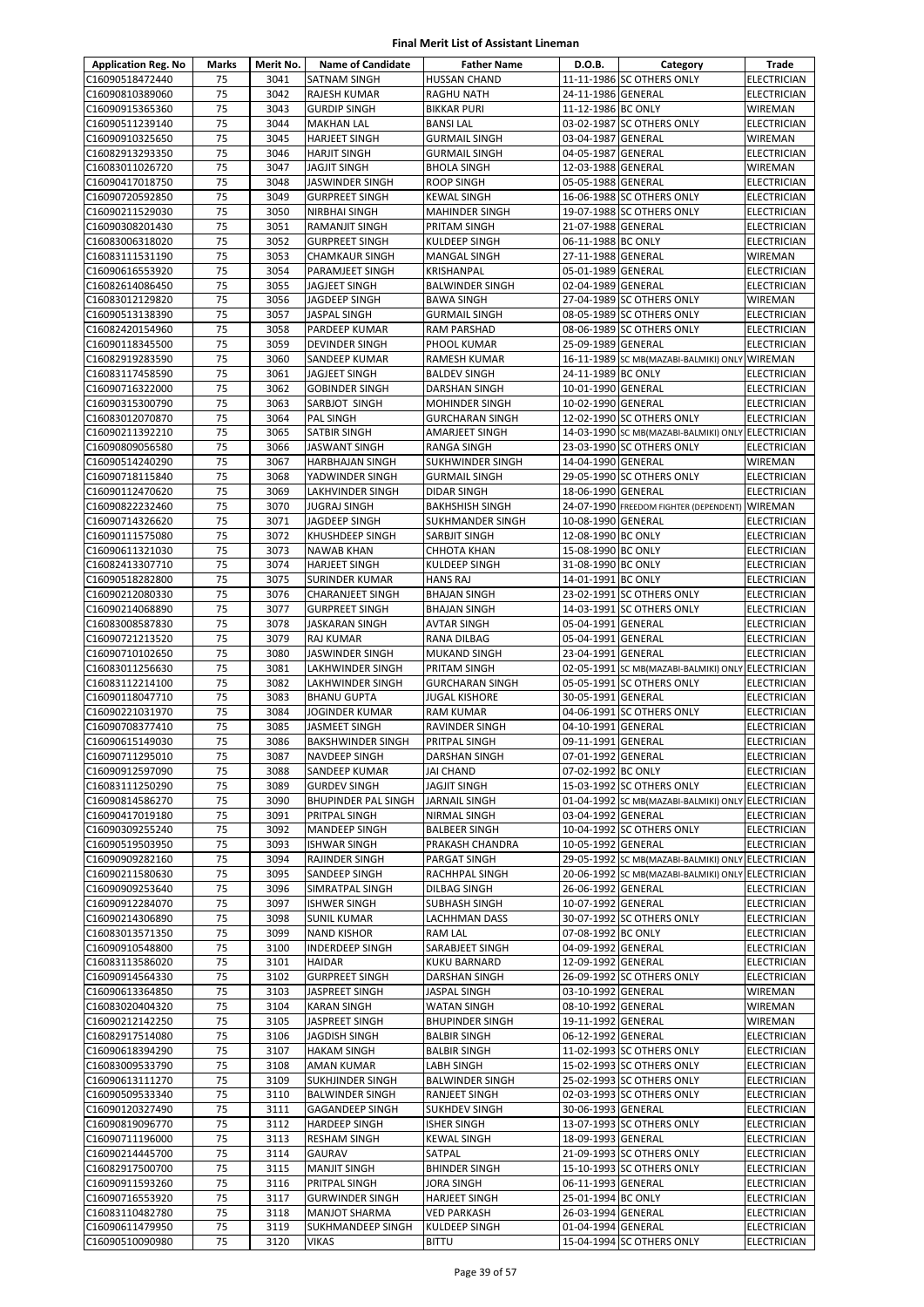| <b>Application Reg. No</b>         | Marks          | Merit No.    | <b>Name of Candidate</b>                       | <b>Father Name</b>                         | D.O.B.                                   | Category                                          | Trade                             |
|------------------------------------|----------------|--------------|------------------------------------------------|--------------------------------------------|------------------------------------------|---------------------------------------------------|-----------------------------------|
| C16082813368300                    | 75             | 3121         | <b>MAHINDERPAL</b>                             | <b>JAGDISH RAM</b>                         | 10-05-1994 BC ONLY                       |                                                   | <b>ELECTRICIAN</b>                |
| C16082514235030                    | 75             | 3122         | <b>GURPINDER SINGH</b>                         | <b>GURDIAL SINGH</b>                       | 24-06-1994 BC ONLY                       |                                                   | <b>WIREMAN</b>                    |
| C16090616389840                    | 75             | 3123         | JAGRAJ SINGH                                   | <b>BALWINDER SINGH</b>                     |                                          | 24-06-1994 SC OTHERS ONLY                         | ELECTRICIAN                       |
| C16090310190880                    | 75             | 3124         | <b>AMIT KUMAR</b>                              | <b>RAM SARUP</b>                           | 08-07-1994 GENERAL                       |                                                   | ELECTRICIAN                       |
| C16090810224490                    | 75             | 3125         | <b>GURDEEP SINGH</b>                           | NATHA SINGH                                | 05-10-1994 GENERAL                       |                                                   | ELECTRICIAN                       |
| C16090809402750                    | 75             | 3126         | <b>MANDEEP SINGH</b>                           | <b>INDERJEET SINGH</b>                     |                                          | 06-10-1994 SC OTHERS ONLY                         | WIREMAN                           |
| C16090810560130                    | 75             | 3127         | <b>IQBAL SINGH</b>                             | <b>BOHAR SINGH</b>                         | 27-10-1994 GENERAL                       |                                                   | <b>ELECTRICIAN</b>                |
| C16082909231210                    | 75             | 3128         | <b>CHARANJIT SINGH</b>                         | <b>SULKHAN SINGH</b>                       |                                          | 01-11-1994 SC OTHERS ONLY                         | ELECTRICIAN                       |
| C16090718041560                    | 75             | 3129         | <b>ROHIT DHINGRA</b>                           | <b>DEEPAK DHINGRA</b>                      | 01-12-1994 GENERAL                       |                                                   | ELECTRICIAN                       |
| C16090710405870                    | 75             | 3130         | <b>GAGANDEEP SINGH</b>                         | <b>KULWANT SINGH</b>                       |                                          | 24-01-1995 SC MB(MAZABI-BALMIKI) ONLY ELECTRICIAN |                                   |
| C16082908589840<br>C16090618113190 | 75<br>75       | 3131<br>3132 | SUNIL KUMAR JADIKA<br><b>AMIT SINGH</b>        | RAJESH KUMAR JADIKA<br><b>SURMAN SINGH</b> | 03-03-1995 GENERAL<br>04-03-1995 GENERAL |                                                   | <b>ELECTRICIAN</b><br>ELECTRICIAN |
| C16090519307680                    | 75             | 3133         | <b>JAGBEER SINGH</b>                           | <b>KARNAIL SINGH</b>                       | 15-04-1995 BC ONLY                       |                                                   | <b>ELECTRICIAN</b>                |
| C16082618416970                    | 75             | 3134         | <b>JAGDISH KUMAR</b>                           | <b>HARNAM DAS</b>                          | 18-09-1995 BC ONLY                       |                                                   | ELECTRICIAN                       |
| C16090716580670                    | 75             | 3135         | <b>HARKIRAT SINGH</b>                          | AMRIK SINGH                                | 25-09-1995 GENERAL                       |                                                   | ELECTRICIAN                       |
| C16083016258500                    | 75             | 3136         | <b>HARPREET SINGH</b>                          | <b>GURMAIL SINGH</b>                       |                                          | 17-10-1995 SC OTHERS ONLY                         | ELECTRICIAN                       |
| C16090610224550                    | 75             | 3137         | PRABHJOT SINGH                                 | <b>CHARANJIT SINGH</b>                     | 19-11-1995 GENERAL                       |                                                   | ELECTRICIAN                       |
| C16090409189240                    | 75             | 3138         | <b>GAGANDEEP SINGH</b>                         | <b>AJAIB SINGH</b>                         | 18-12-1995 GENERAL                       |                                                   | <b>ELECTRICIAN</b>                |
| C16090718370820                    | 75             | 3139         | <b>NETAR PAL</b>                               | <b>RAMBIR SINGH</b>                        | 02-01-1996 GENERAL                       |                                                   | ELECTRICIAN                       |
| C16090810104150                    | 75             | 3140         | JASHANDEEP SINGH                               | <b>CHARANJEET SINGH</b>                    | 23-02-1996 GENERAL                       |                                                   | <b>ELECTRICIAN</b>                |
| C16090613331680                    | 75             | 3141         | <b>JASKARAN SINGH</b>                          | <b>KULWANT SINGH</b>                       |                                          | 09-04-1996 SC OTHERS ONLY                         | ELECTRICIAN                       |
| C16082913291790                    | 75             | 3142         | RAKESH SHARMA                                  | JEEVAN LAL                                 | 15-05-1996 GENERAL                       |                                                   | <b>ELECTRICIAN</b>                |
| C16090310140100                    | 75             | 3143         | <b>SATINAM SINGH</b>                           | <b>HARMESH SINGH</b>                       | 19-06-1996 GENERAL                       |                                                   | ELECTRICIAN                       |
| C16090609487390                    | 75             | 3144         | <b>SURINDER KUMAR</b>                          | <b>GIRDHARI LAL</b>                        | 10-07-1996 GENERAL                       |                                                   | <b>ELECTRICIAN</b>                |
| C16082610411350                    | 74.96          | 3145         | <b>SUKHJINDER SINGH</b>                        | <b>HANS RAJ</b>                            |                                          | 12-09-1995 SC OTHERS ONLY                         | <b>ELECTRICIAN</b>                |
| C16090916462110<br>C16090613567800 | 74.9<br>74.88  | 3146<br>3147 | <b>RAMINDER SINGH</b>                          | <b>NACHHATAR SINGH</b>                     | 02-07-1990 GENERAL                       | 26-04-1990 SC MB(MAZABI-BALMIKI) ONLY             | <b>ELECTRICIAN</b>                |
| C16090912570900                    | 74.86          | 3148         | <b>HARNAM SINGH</b><br><b>GURMEET SINGH</b>    | <b>MOHAN SINGH</b><br><b>AMAR SINGH</b>    | 14-05-1979 BC ONLY                       |                                                   | ELECTRICIAN<br><b>ELECTRICIAN</b> |
| C16083119292980                    | 74.85          | 3149         | <b>VIVEK KUMAR SHARMA</b>                      | JIWAN KUMAR SHARMA                         | 16-03-1985 GENERAL                       |                                                   | WIREMAN                           |
| C16090814352630                    | 74.85          | 3150         | <b>KULDEEP SINGH</b>                           | <b>MALKEET SINGH</b>                       | 23-01-1986 GENERAL                       |                                                   | <b>ELECTRICIAN</b>                |
| C16090113300930                    | 74.85          | 3151         | <b>PARAMJEET SINGH</b>                         | <b>TARA SINGH</b>                          |                                          | 25-04-1986 SC OTHERS ONLY                         | <b>ELECTRICIAN</b>                |
| C16090617150840                    | 74.85          | 3152         | <b>GURMUKH SINGH</b>                           | <b>HAJARA SINGH</b>                        | 28-03-1987 BC ONLY                       |                                                   | ELECTRICIAN                       |
| C16090514031060                    | 74.85          | 3153         | <b>SUBHASH CHANDER</b>                         | <b>DEVILAL</b>                             | 10-12-1988 GENERAL                       |                                                   | ELECTRICIAN                       |
| C16082918058050                    | 74.85          | 3154         | <b>GURWINDER SINGH</b>                         | <b>BHURA SINGH</b>                         | 01-01-1989 GENERAL                       |                                                   | WIREMAN                           |
| C16090816364420                    | 74.85          | 3155         | <b>NAVJOT SINGH</b>                            | <b>IQBAL SINGH</b>                         | 08-02-1990 GENERAL                       |                                                   | ELECTRICIAN                       |
| C16090618349250                    | 74.85          | 3156         | <b>AMANPREET KUMAR</b>                         | <b>SIV KUMAR</b>                           | 10-05-1991 GENERAL                       |                                                   | <b>ELECTRICIAN</b>                |
| C16090711037850                    | 74.85          | 3157         | SUKHJINDER SINGH                               | <b>BALWINDER SINGH</b>                     | 31-03-1992 BC ONLY                       |                                                   | <b>ELECTRICIAN</b>                |
| C16083114231090                    | 74.85          | 3158         | <b>VIPAN KUMAR</b>                             | PRAMJEET                                   | 12-07-1992 GENERAL                       |                                                   | ELECTRICIAN                       |
| C16082414587030                    | 74.85          | 3159         | SIMRANJEET SINGH                               | <b>BHURA SINGH</b>                         | 18-12-1992 BC ONLY                       |                                                   | WIREMAN                           |
| C16090311490280                    | 74.85          | 3160         | <b>GURDITT SINGH</b>                           | <b>BHOLA SINGH</b>                         |                                          | 26-05-1993 SC MB(MAZABI-BALMIKI) ONLY ELECTRICIAN |                                   |
| C16090718501710                    | 74.85          | 3161         | <b>GURBRINDER SINGH</b>                        | <b>GURPAL SINGH</b>                        | 03-06-1993 GENERAL                       |                                                   | ELECTRICIAN                       |
| C16090810057030<br>C16082915381330 | 74.85<br>74.84 | 3162<br>3163 | <b>KULJEET SINGH</b><br>RAHUL SHARMA           | <b>SUKHDEV SINGH</b><br><b>TILAK RAJ</b>   | 10-05-1996 GENERAL<br>19-09-1993 GENERAL |                                                   | ELECTRICIAN<br><b>ELECTRICIAN</b> |
| C16082917308070                    | 74.81          | 3164         | JASPREET SINGH                                 | JATINDER SINGH                             | 21-10-1996 BC ONLY                       |                                                   | <b>ELECTRICIAN</b>                |
| C16082512236890                    | 74.8           | 3165         | <b>SAHIB SINGH</b>                             | <b>NANAK CHAND</b>                         | 19-06-1982 GENERAL                       |                                                   | ELECTRICIAN                       |
| C16082813214670                    | 74.8           | 3166         | <b>JATINDER</b>                                | <b>HANS RAJ</b>                            |                                          | 01-01-1995 SC OTHERS ONLY                         | ELECTRICIAN                       |
| C16083012181310                    | 74.8           | 3167         | <b>ONKAR SHARMA</b>                            | <b>KULDEEP CHAND</b>                       | 29-03-1995 GENERAL                       |                                                   | <b>ELECTRICIAN</b>                |
| C16082910570310                    | 74.77          | 3168         | <b>HARPREET SINGH</b>                          | SARDARA SINGH                              |                                          | 01-05-1993 SC MB(MAZABI-BALMIKI) ONLY ELECTRICIAN |                                   |
| C16090515487490                    | 74.71          | 3169         | <b>MAJOR SINGH</b>                             | <b>KARAM SINGH</b>                         | 22-11-1974 BC ONLY                       |                                                   | <b>ELECTRICIAN</b>                |
| C16090719581220                    | 74.71          | 3170         | <b>JASVIR SINGH</b>                            | DHARAM SINGH                               | 15-06-1979 BC ONLY                       |                                                   | ELECTRICIAN                       |
| C16082919135490                    | 74.71          | 3171         | <b>SHAMSHER SINGH</b>                          | <b>HARNEK SINGH</b>                        |                                          | 30-03-1980 SC OTHERS ONLY                         | ELECTRICIAN                       |
| C16090414323820                    | 74.71          | 3172         | RACHPAL SINGH                                  | <b>MAL SINGH</b>                           | 25-03-1981 GENERAL                       |                                                   | ELECTRICIAN                       |
| C16090915376470                    | 74.71          | 3173         | RAJINDER PAL                                   | <b>DESA SINGH</b>                          |                                          | 20-01-1984 SC OTHERS ONLY                         | ELECTRICIAN                       |
| C16090712527390                    | 74.71          | 3174         | <b>LAKHVIR SINGH</b>                           | AMARJIT SINGH                              |                                          | 16-01-1987 SC MB(MAZABI-BALMIKI) ONLY             | <b>ELECTRICIAN</b>                |
| C16090511432360                    | 74.71          | 3175         | <b>BALJINDER SINGH</b>                         | <b>DARSHAN SINGH</b>                       | 20-01-1989 GENERAL                       |                                                   | ELECTRICIAN                       |
| C16090911188840<br>C16090710336200 | 74.71<br>74.71 | 3176<br>3177 | <b>KULDIP SINGH</b><br><b>VINOD KUMAR</b>      | <b>MITHU SINGH</b><br>SANTA RAM            | 01-03-1989 GENERAL<br>08-06-1989 GENERAL |                                                   | ELECTRICIAN<br>ELECTRICIAN        |
| C16090813305450                    | 74.71          | 3178         | <b>KULDEEP SINGH</b>                           | <b>SUKHDEV SINGH</b>                       | 26-10-1989 GENERAL                       |                                                   | <b>ELECTRICIAN</b>                |
| C16090317009520                    | 74.71          | 3179         | <b>HAPPY SHARMA</b>                            | <b>MITTHU RAM</b>                          | 13-02-1990 GENERAL                       |                                                   | ELECTRICIAN                       |
| C16082913125310                    | 74.71          | 3180         | JASVEER SINGH                                  | <b>MOHINDER SINGH</b>                      | 22-04-1992 BC ONLY                       |                                                   | ELECTRICIAN                       |
| C16090312448050                    | 74.71          | 3181         | HARJINDER SINGH                                | <b>SURJIT SINGH</b>                        | 21-07-1992 GENERAL                       |                                                   | <b>ELECTRICIAN</b>                |
| C16090113481880                    | 74.71          | 3182         | <b>JOGA SINGH</b>                              | <b>AMAR SINGH</b>                          | 17-08-1993 BC ONLY                       |                                                   | ELECTRICIAN                       |
| C16083118313360                    | 74.71          | 3183         | RANJEET KUMAR                                  | HARMESH KUMAR                              | 13-01-1994 GENERAL                       |                                                   | WIREMAN                           |
| C16090116310610                    | 74.71          | 3184         | <b>DINESH KUMAR</b>                            | <b>KALWANT RAM</b>                         | 02-01-1995 GENERAL                       |                                                   | ELECTRICIAN                       |
| C16083013340670                    | 74.71          | 3185         | <b>JEET SINGH</b>                              | NIRMAL SINGH                               |                                          | 07-02-1995 SC OTHERS ONLY                         | ELECTRICIAN                       |
| C16090618449830                    | 74.71          | 3186         | JATINDER SINGH                                 | <b>GURCHET SINGH</b>                       | 29-06-1996 GENERAL                       |                                                   | ELECTRICIAN                       |
| C16083117584400                    | 74.67          | 3187         | <b>SURINDER KUMAR</b>                          | <b>UDIK CHAND</b>                          | 19-08-1994 GENERAL                       |                                                   | ELECTRICIAN                       |
| C16090916337900                    | 74.67          | 3188         | SATNAM SINGH                                   | <b>MAJAR SINGH</b>                         | 07-11-1996 GENERAL                       |                                                   | ELECTRICIAN                       |
| C16082521196370                    | 74.61          | 3189         | <b>GURBIAS SINGH</b>                           | <b>HARIPAUL SINGH</b>                      |                                          | 29-04-1984 SC OTHERS ONLY                         | WIREMAN                           |
| C16090613244440                    | 74.6           | 3190<br>3191 | NANDEEP SINGH                                  | <b>BACHITTAR SINGH</b>                     | 10-04-1991 BC ONLY                       |                                                   | ELECTRICIAN                       |
| C16083017388680<br>C16090811144700 | 74.6<br>74.57  | 3192         | <b>NAVROOP SINGH</b><br><b>BHUPINDER SINGH</b> | SATNAM SINGH<br><b>JOGINDER SINGH</b>      | 05-07-1992 GENERAL                       | 25-05-1984 SC OTHERS ONLY                         | ELECTRICIAN<br>ELECTRICIAN        |
| C16090210135500                    | 74.57          | 3193         | <b>MANRAJ SINGH</b>                            | <b>MANJIT SINGH</b>                        | 14-02-1988 BC ONLY                       |                                                   | ELECTRICIAN                       |
| C16082808390490                    | 74.57          | 3194         | <b>GURTEJ SINGH</b>                            | <b>BANDHU SINGH</b>                        |                                          | 24-04-1988 SC OTHERS ONLY                         | ELECTRICIAN                       |
| C16090214032970                    | 74.57          | 3195         | <b>MANDEEP KUMAR</b>                           | RAJ CHAND                                  | 18-06-1988 BC ONLY                       |                                                   | ELECTRICIAN                       |
| C16090514224610                    | 74.57          | 3196         | SANDEEP SINGH                                  | <b>AJAIB SINGH</b>                         | 21-05-1989 GENERAL                       |                                                   | ELECTRICIAN                       |
| C16090416309210                    | 74.57          | 3197         | SURENDER SINGH                                 | <b>KRISHAN SINGH</b>                       | 10-08-1989 GENERAL                       |                                                   | ELECTRICIAN                       |
| C16083111070400                    | 74.57          | 3198         | <b>GUBINDER SINGH</b>                          | <b>MALKEET SINGH</b>                       | 29-08-1990 BC ONLY                       |                                                   | ELECTRICIAN                       |
| C16082511193320                    | 74.57          | 3199         | <b>HARMESH SINGH</b>                           | <b>KASHMIR SINGH</b>                       |                                          | 22-09-1990 SC OTHERS ONLY                         | ELECTRICIAN                       |
| C16082817177410                    | 74.57          | 3200         | <b>MANDEEP SINGH</b>                           | <b>SURJIT SINGH</b>                        | 29-11-1991 GENERAL                       |                                                   | ELECTRICIAN                       |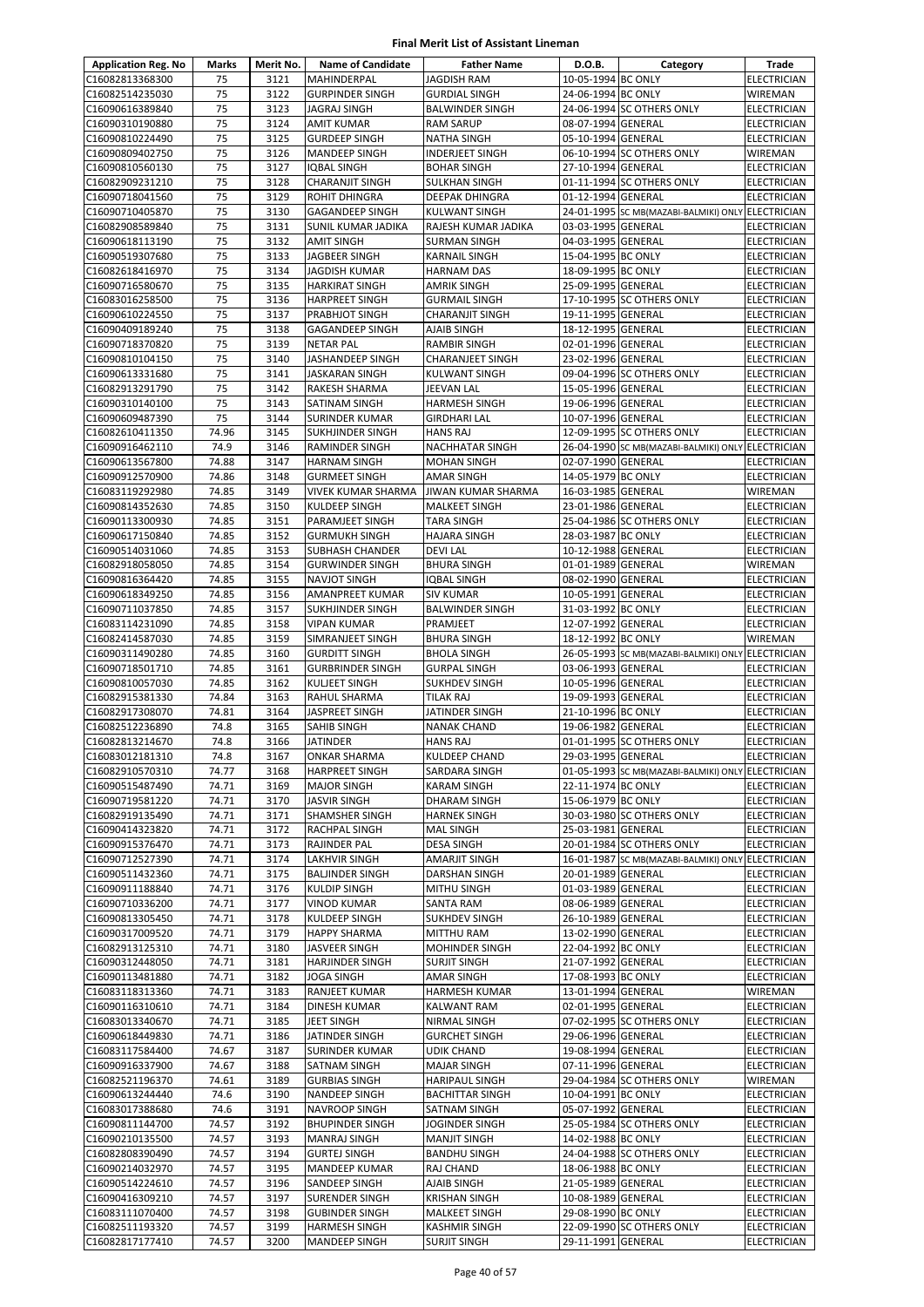| <b>Application Reg. No</b>         | Marks          | Merit No.    | <b>Name of Candidate</b>                      | <b>Father Name</b>                        | D.O.B.                                   | Category                                               | Trade                                    |
|------------------------------------|----------------|--------------|-----------------------------------------------|-------------------------------------------|------------------------------------------|--------------------------------------------------------|------------------------------------------|
| C16090319460560                    | 74.57          | 3201         | RAJESH KUMAR                                  | <b>GOPAL RAM</b>                          | 01-02-1994 GENERAL                       |                                                        | <b>ELECTRICIAN</b>                       |
| C16090913197380                    | 74.57          | 3202         | <b>HOSHIAR SINGH</b>                          | <b>CHARANJIT SINGH</b>                    | 19-04-1994 BC ONLY                       |                                                        | ELECTRICIAN                              |
| C16090710365060                    | 74.57          | 3203         | <b>PREM KUMAR</b>                             | RAJENDER KUMAR                            | 19-05-1994 GENERAL                       |                                                        | ELECTRICIAN                              |
| C16090313182170                    | 74.57          | 3204         | <b>KAMAL KUMAR</b>                            | AMILAL                                    | 19-08-1994 GENERAL                       |                                                        | ELECTRICIAN                              |
| C16090822118850                    | 74.57          | 3205         | <b>AVTAR SINGH</b>                            | <b>GURDIAL SINGH</b>                      | 07-09-1995 BC ONLY                       |                                                        | WIREMAN                                  |
| C16082919536430                    | 74.56          | 3206         | <b>RADHE SHYAM</b>                            | DEENDAYAL                                 | 25-01-1992 GENERAL                       |                                                        | <b>ELECTRICIAN</b>                       |
| C16090619194880                    | 74.55          | 3207         | <b>TARANJEET SINGH</b>                        | JARNAIL SINGH                             | 27-12-1994 BC ONLY                       |                                                        | <b>ELECTRICIAN</b>                       |
| C16083014129590                    | 74.54<br>74.5  | 3208<br>3209 | <b>JAGTAR CHAND</b>                           | HAZARA RAM                                | 19-08-1994 BC ONLY                       |                                                        | <b>ELECTRICIAN</b>                       |
| C16082917433110<br>C16090410027530 | 74.5           | 3210         | <b>MANPREET SINGH</b><br><b>SUKHDEV SINGH</b> | SHINDER PAL SINGH<br><b>DARSHAN SINGH</b> | 04-10-1984 BC ONLY                       | 15-04-1986 SC OTHERS ONLY                              | <b>ELECTRICIAN</b><br>ELECTRICIAN        |
| C16090912017100                    | 74.5           | 3211         | <b>GAGANDEEP SINGH</b>                        | PREM SINGH                                | 26-03-1991 GENERAL                       |                                                        | <b>ELECTRICIAN</b>                       |
| C16090310585610                    | 74.5           | 3212         | <b>SUKHPAL SINGH</b>                          | <b>BUTTA SINGH</b>                        | 20-10-1992 GENERAL                       |                                                        | <b>ELECTRICIAN</b>                       |
| C16082811269120                    | 74.5           | 3213         | LAKHWINDER SINGH                              | JAGROOP SINGH                             | 24-05-1993 GENERAL                       |                                                        | <b>ELECTRICIAN</b>                       |
| C16090516222530                    | 74.46          | 3214         | <b>HARVINDER SINGH</b>                        | <b>MOHAN SINGH</b>                        | 16-09-1976 BC ONLY                       |                                                        | <b>ELECTRICIAN</b>                       |
| C16090816117020                    | 74.44          | 3215         | KULWINDER SINGH                               | DARSHAN SINGH                             | 19-04-1992 BC ONLY                       |                                                        | ELECTRICIAN                              |
| C16083112585280                    | 74.44          | 3216         | <b>RINKU SINGH</b>                            | <b>JANTA SINGH</b>                        |                                          | 06-04-1994 SC OTHERS ONLY                              | ELECTRICIAN                              |
| C16082910237340                    | 74.43          | 3217         | <b>RAJBIR SINGH</b>                           | <b>DEV SINGH</b>                          |                                          | 08-05-1991 SC OTHERS ONLY                              | ELECTRICIAN                              |
| C16082911426070                    | 74.42          | 3218         | <b>JAGTAR SINGH</b>                           | RAM ASRA                                  |                                          | 10-01-1974 SC OTHERS ONLY                              | ELECTRICIAN                              |
| C16090910523850                    | 74.42          | 3219         | <b>ROOP LAL</b>                               | DIWAN CHAND                               |                                          | 20-04-1975 SC OTHERS ONLY                              | ELECTRICIAN                              |
| C16090211525720                    | 74.42          | 3220         | <b>GHANYA LAL</b>                             | <b>GARIB DASS</b>                         | 10-05-1980 GENERAL                       |                                                        | <b>ELECTRICIAN</b>                       |
| C16082409486120                    | 74.42<br>74.42 | 3221<br>3222 | <b>MANMOHAN SINGH</b>                         | <b>ZORA SINGH</b>                         |                                          | 13-12-1980 SC OTHERS ONLY                              | <b>ELECTRICIAN</b>                       |
| C16090616544810<br>C16090123347520 | 74.42          | 3223         | <b>AJITPAL SINGH</b><br>SOHANJIT SINGH        | KIKAR SINGH<br><b>HARJIT SINGH</b>        | 01-06-1981 BC ONLY                       | 13-12-1980 BC EX-SERVICEMAN(DEPENDENT)                 | <b>ELECTRICIAN</b><br><b>ELECTRICIAN</b> |
| C16082917162070                    | 74.42          | 3224         | <b>HARDEV SINGH</b>                           | JAGTAR SINGH                              | 15-02-1984 GENERAL                       |                                                        | <b>ELECTRICIAN</b>                       |
| C16090313578150                    | 74.42          | 3225         | ANISH KUMAR                                   | ASHOK KUMAR                               | 23-03-1987 GENERAL                       |                                                        | ELECTRICIAN                              |
| C16083019371600                    | 74.42          | 3226         | RADHAKRISHAN                                  | <b>HARBANS LAL</b>                        | 08-10-1987 BC ONLY                       |                                                        | ELECTRICIAN                              |
| C16082613289910                    | 74.42          | 3227         | LOVEPREET SINGH GAHL/JASBIR SINGH GAHLA       |                                           | 23-07-1990 BC ONLY                       |                                                        | ELECTRICIAN                              |
| C16090515415710                    | 74.42          | 3228         | <b>SALEEM KHAN</b>                            | <b>BHOLA KHAN</b>                         | 03-06-1991 BC ONLY                       |                                                        | <b>ELECTRICIAN</b>                       |
| C16090520388640                    | 74.42          | 3229         | SANDEEP SINGH BEDI                            | PARMINDER SINGH BEDI                      | 02-08-1991 GENERAL                       |                                                        | <b>ELECTRICIAN</b>                       |
| C16082613038860                    | 74.42          | 3230         | <b>GURPREET SINGH</b>                         | JOGINDER SINGH                            |                                          | 28-08-1991 SC OTHERS ONLY                              | <b>ELECTRICIAN</b>                       |
| C16090916211400                    | 74.42          | 3231         | <b>BALWINDER SINGH</b>                        | <b>HARCHAND SINGH</b>                     |                                          | 23-04-1992 SC OTHERS ONLY                              | ELECTRICIAN                              |
| C16090915001570                    | 74.42          | 3232         | KULDEEP SHARMA                                | RAM LAL SHARMA                            | 05-05-1992 GENERAL                       |                                                        | <b>ELECTRICIAN</b>                       |
| C16083108515680                    | 74.42          | 3233         | PARMOD SINGH                                  | <b>HARCHAND SINGH</b>                     | 09-08-1992 GENERAL                       |                                                        | ELECTRICIAN                              |
| C16090817464560                    | 74.42          | 3234         | SOHAN SINGH                                   | <b>KALA SINGH</b>                         | 10-12-1992 GENERAL                       |                                                        | ELECTRICIAN                              |
| C16082409579940<br>C16090519549400 | 74.42<br>74.42 | 3235<br>3236 | SATNAM SINGH<br><b>PREM PAL</b>               | OM PARKASH<br><b>TARA CHAND</b>           | 15-11-1993 GENERAL<br>12-04-1994 GENERAL |                                                        | <b>ELECTRICIAN</b><br><b>ELECTRICIAN</b> |
| C16083018155360                    | 74.42          | 3237         | <b>PAWAN KUMAR</b>                            | <b>SOHAN LAL</b>                          | 15-08-1994 GENERAL                       |                                                        | ELECTRICIAN                              |
| C16082618115150                    | 74.4           | 3238         | <b>SUSHIL KUMAR</b>                           | <b>VIJAY KUMAR</b>                        | 04-06-1993 GENERAL                       |                                                        | <b>ELECTRICIAN</b>                       |
| C16090511400720                    | 74.38          | 3239         | <b>RANJIT SINGH</b>                           | CHAMKAUR SINGH                            |                                          | 24-06-1993 SC MB(MAZABI-BALMIKI) ONLY ELECTRICIAN      |                                          |
| C16090614535580                    | 74.37          | 3240         | JATINDER SINGH                                | <b>HARVINDER SINGH</b>                    | 02-05-1994 GENERAL                       |                                                        | <b>ELECTRICIAN</b>                       |
| C16082613118830                    | 74.3           | 3241         | <b>GURJANT SINGH</b>                          | <b>SURJIT SINGH</b>                       | 03-12-1992 BC ONLY                       |                                                        | <b>ELECTRICIAN</b>                       |
| C16090218530440                    | 74.29          | 3242         | <b>VIKRAM TIWARI</b>                          | <b>VARINDER NATH TIWARI</b>               | 03-10-1984 GENERAL                       |                                                        | <b>ELECTRICIAN</b>                       |
| C16090911242380                    | 74.28          | 3243         | RAJWINDER SINGH                               | MOHINDER SINGH                            | 20-03-1984 BC ONLY                       |                                                        | <b>ELECTRICIAN</b>                       |
| C16082510171190                    | 74.28          | 3244         | <b>MANJIT KUMAR</b>                           | <b>SHIV NATH</b>                          | 21-01-1985 GENERAL                       |                                                        | <b>ELECTRICIAN</b>                       |
| C16083110019830                    | 74.28          | 3245         | <b>MANJIT KUMAR</b>                           | <b>SHIV NATH</b>                          | 21-01-1985 GENERAL                       |                                                        | ELECTRICIAN                              |
| C16090818136690                    | 74.28          | 3246         | KULDEEP SINGH                                 | <b>BHARPUR SINGH</b>                      | 21-10-1985 BC ONLY                       |                                                        | <b>WIREMAN</b>                           |
| C16090813336670<br>C16083018399330 | 74.28          | 3247<br>3248 | <b>TAJINDER SINGH</b>                         | <b>AVTAR SINGH</b>                        | 06-12-1985 GENERAL                       |                                                        | <b>ELECTRICIAN</b>                       |
| C16090417348780                    | 74.28<br>74.28 | 3249         | <b>ASHOK KUMAR</b><br>RAJESH KUMAR            | <b>BALWANT SINGH</b><br>PANNA LAL         | 05-03-1987 BC ONLY                       | 12-09-1986 SC OTHERS ONLY                              | <b>ELECTRICIAN</b><br><b>ELECTRICIAN</b> |
| C16090315234320                    | 74.28          | 3250         | LAKHVEER SINGH                                | MOHINDER SINGH                            | 09-08-1987 GENERAL                       |                                                        | ELECTRICIAN                              |
| C16090318404480                    | 74.28          | 3251         | <b>HARCHARAN SINGH</b>                        | <b>GURDEEP SINGH</b>                      | 15-09-1987 GENERAL                       |                                                        | <b>ELECTRICIAN</b>                       |
| C16090214061540                    | 74.28          | 3252         | <b>SUKHDEEP SINGH</b>                         | <b>MAKHAN SINGH</b>                       | 01-01-1988 BC ONLY                       |                                                        | ELECTRICIAN                              |
| C16090509587670                    | 74.28          | 3253         | MAHENDER KUMAR                                | LAL CHAND                                 | 26-05-1988 GENERAL                       |                                                        | ELECTRICIAN                              |
| C16090611420030                    | 74.28          | 3254         | <b>MANDEEP SINGH</b>                          | <b>MAKHAN SINGH</b>                       | 03-02-1990 GENERAL                       |                                                        | <b>ELECTRICIAN</b>                       |
| C16082813126890                    | 74.28          | 3255         | <b>BALJINDER SINGH</b>                        | JAGGA SINGH                               | 15-05-1990 GENERAL                       |                                                        | WIREMAN                                  |
| C16090808548070                    | 74.28          | 3256         | JAI BHAGVAAN SINGH                            | THATHA SINGH                              |                                          | 03-04-1991 SC MB(MAZABI-BALMIKI) ONLY ELECTRICIAN      |                                          |
| C16090711302580                    | 74.28          | 3257         | <b>GURVINDER SINGH</b>                        | PREM DASS                                 |                                          | 01-07-1992 SC MB(MAZABI-BALMIKI) ONLY ELECTRICIAN      |                                          |
| C16090909186180<br>C16090417368660 | 74.28<br>74.28 | 3258<br>3259 | SANDEEP SINGH                                 | JOGINDER SINGH                            | 12-01-1994 BC ONLY                       | 23-08-1992 SC OTHERS ONLY                              | ELECTRICIAN<br><b>ELECTRICIAN</b>        |
| C16090817330080                    | 74.28          | 3260         | <b>BRIJ LAL</b><br><b>VIJAY KUMAR</b>         | RAM CHANDER<br>MOHINDER RAM               |                                          | 25-06-1995 SC OTHERS ONLY                              | ELECTRICIAN                              |
| C16090915181150                    | 74.25          | 3261         | <b>GURPREET SINGH</b>                         | <b>MUKHTAR SINGH</b>                      |                                          | 14-03-1995 SC MB(MAZABI-BALMIKI) ONLY ELECTRICIAN      |                                          |
| C16082920318190                    | 74.23          | 3262         | SATWANT SINGH                                 | DARSHAN SINGH                             |                                          | 01-11-1987 SC OTHERS ONLY                              | WIREMAN                                  |
| C16090619216140                    | 74.22          | 3263         | <b>KRISHNA MURTI</b>                          | RAKESH KUMAR                              |                                          | 13-08-1990 EX-SERVICEMAN(DEPENDENT)                    | WIREMAN                                  |
| C16090516024150                    | 74.22          | 3264         | <b>BALJIT SINGH</b>                           | SURINDER SINGH                            |                                          | 25-01-1991 SC MB(MAZABI-BALMIKI) ONLY ELECTRICIAN      |                                          |
| C16082912355130                    | 74.22          | 3265         | <b>BALJIT SINGH</b>                           | SAMPURAN SINGH                            | 01-12-1991 GENERAL                       |                                                        | ELECTRICIAN                              |
| C16090511071020                    | 74.22          | 3266         | <b>SAHIL SHARMA</b>                           | PAWAN KUMAR SHARMA                        | 15-06-1996 GENERAL                       |                                                        | <b>ELECTRICIAN</b>                       |
| C16090712581110                    | 74.22          | 3267         | DAVENDRA SINGH                                | ONKAR SINGH                               | 26-10-1996 GENERAL                       |                                                        | ELECTRICIAN                              |
| C16090914456340                    | 74.19          | 3268         | <b>RESHAM SINGH</b>                           | JAGSIR SINGH                              | 20-02-1989 GENERAL                       |                                                        | <b>ELECTRICIAN</b>                       |
| C16090420249930                    | 74.19          | 3269         | RAVIPAL SINGH                                 | PARGAT SINGH                              | 31-01-1995 GENERAL                       |                                                        | ELECTRICIAN                              |
| C16090712125280                    | 74.18          | 3270         | RAKESH KUMAR VERMA                            | <b>DALIP KUMAR</b>                        | 05-01-1990 GENERAL                       |                                                        | ELECTRICIAN                              |
| C16090512565420<br>C16090813247620 | 74.18<br>74.14 | 3271<br>3272 | DHEERAJ<br><b>KULWANT RAI</b>                 | SUBHASH CHANDER<br>JIT RAM                |                                          | 27-01-1991 SC OTHERS ONLY<br>02-09-1979 SC OTHERS ONLY | ELECTRICIAN<br>WIREMAN                   |
| C16090209533370                    | 74.14          | 3273         | RAHUL                                         | ASHOK KUMAR                               | 14-04-1980 GENERAL                       |                                                        | <b>ELECTRICIAN</b>                       |
| C16090316534900                    | 74.14          | 3274         | YASHPAL                                       | RATI RAM                                  | 29-09-1985 GENERAL                       |                                                        | <b>ELECTRICIAN</b>                       |
| C16083018419500                    | 74.14          | 3275         | <b>KARMJIT SINGH</b>                          | SATNAM SINGH                              | 07-06-1986 GENERAL                       |                                                        | ELECTRICIAN                              |
| C16090413171300                    | 74.14          | 3276         | <b>BASANT KUMAR</b>                           | RAM SAMAJ                                 |                                          | 26-08-1986 SC OTHERS ONLY                              | ELECTRICIAN                              |
| C16083119012870                    | 74.14          | 3277         | <b>SUKHDEV SINGH</b>                          | NIRANJAN SINGH                            |                                          | 30-10-1987 SC OTHERS ONLY                              | ELECTRICIAN                              |
| C16090620230560                    | 74.14          | 3278         | SANDEEP VERMA                                 | KRISHAN LAL                               | 22-02-1988 GENERAL                       |                                                        | ELECTRICIAN                              |
| C16082917177410                    | 74.14          | 3279         | <b>CHAMKAUR SINGH</b>                         | <b>GULJIT SINGH</b>                       |                                          | 18-06-1988 SC MB(MAZABI-BALMIKI) ONLY ELECTRICIAN      |                                          |
| C16090213412820                    | 74.14          | 3280         | <b>GURMUKH SINGH</b>                          | KARNAIL SINGH                             | 13-08-1988 GENERAL                       |                                                        | ELECTRICIAN                              |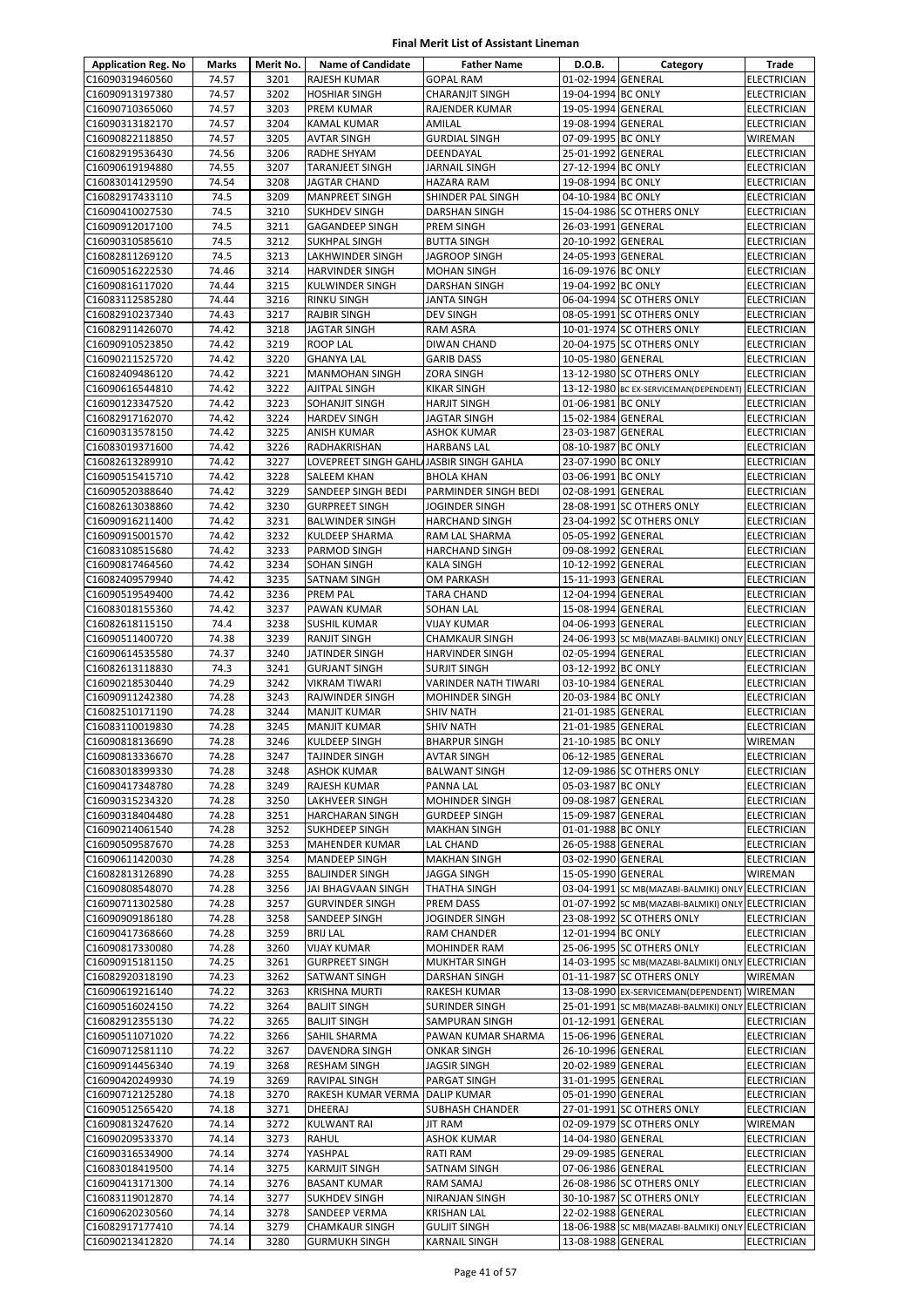| <b>Application Reg. No</b>         | Marks    | Merit No.    | <b>Name of Candidate</b>                | <b>Father Name</b>                      | D.O.B.                                   | Category                                               | Trade                                |
|------------------------------------|----------|--------------|-----------------------------------------|-----------------------------------------|------------------------------------------|--------------------------------------------------------|--------------------------------------|
| C16082710098290                    | 74.14    | 3281         | <b>JAGDEV SINGH</b>                     | <b>HAKAM SINGH</b>                      | 23-08-1988 GENERAL                       |                                                        | <b>ELECTRICIAN</b>                   |
| C16090812068830                    | 74.14    | 3282         | <b>BALKARN SINGH</b>                    | <b>THANA SINGH</b>                      | 15-10-1988 GENERAL                       |                                                        | ELECTRICIAN                          |
| C16090111349060                    | 74.14    | 3283         | <b>SUBEG SINGH</b>                      | PREM SINGH                              | 26-12-1989 GENERAL                       |                                                        | ELECTRICIAN                          |
| C16090115469980                    | 74.14    | 3284         | <b>PARAMJIT SINGH</b>                   | SATWINDER SINGH                         | 15-07-1990 BC ONLY                       |                                                        | ELECTRICIAN                          |
| C16090810382150                    | 74.14    | 3285         | RAVINDER KUMAR                          | DES RAJ                                 | 29-07-1990 BC ONLY                       |                                                        | WIREMAN                              |
| C16090511461840                    | 74.14    | 3286         | <b>VINOD KUMAR</b>                      | <b>RAMESH KUMAR</b>                     |                                          | 15-07-1992 SC OTHERS ONLY                              | <b>ELECTRICIAN</b>                   |
| C16090810489330                    | 74.14    | 3287         | <b>GURIKBAL SINGH</b>                   | <b>SUKHWINDER SINGH</b>                 | 15-10-1992 BC ONLY                       |                                                        | <b>ELECTRICIAN</b>                   |
| C16090313136660                    | 74.14    | 3288         | <b>VIJAY KUMAR</b>                      | SHRI RAM VERMA                          | 15-06-1993 GENERAL                       |                                                        | ELECTRICIAN                          |
| C16090621009450                    | 74.14    | 3289         | <b>RANDEEP SINGH</b>                    | AMARJEET SINGH                          | 01-10-1997 GENERAL                       |                                                        | ELECTRICIAN                          |
| C16082616332690                    | 74.13    | 3290         | SUSHIL KUMAR                            | DHAN SINGH                              | 15-06-1990 BC ONLY                       |                                                        | ELECTRICIAN                          |
| C16082320471020                    | 74.08    | 3291         | <b>PARAMJIT SINGH</b>                   | <b>HARDEV SINGH</b>                     |                                          | 13-01-1987 SC OTHERS ONLY                              | ELECTRICIAN                          |
| C16090912543000                    | 74.07    | 3292         | RAMCHANDER                              | <b>GURJANT SINGH</b>                    | 08-01-1991 GENERAL                       |                                                        | <b>ELECTRICIAN</b>                   |
| C16090710586180                    | 74       | 3293         | <b>CHANDER SHEKHAR</b>                  | <b>RAM CHAND</b>                        | 27-04-1975 BC ONLY                       |                                                        | <b>ELECTRICIAN</b>                   |
| C16090910547980                    | 74<br>74 | 3294         | <b>GURMIT SINGH</b>                     | <b>NEELA SINGH</b>                      |                                          | 20-05-1975 SC MB(MAZABI-BALMIKI) ONLY                  | <b>ELECTRICIAN</b>                   |
| C16090916349230                    | 74       | 3295<br>3296 | <b>JASVIR SINGH</b>                     | MALKEET SINGH                           |                                          | 01-03-1977 SC OTHERS ONLY<br>20-04-1979 SC OTHERS ONLY | ELECTRICIAN                          |
| C16090717487490<br>C16082909459130 | 74       | 3297         | <b>VIJAY KUMAR</b><br>JAGROOP SINGH     | <b>BANARSI LAL</b><br><b>TAR SINGH</b>  |                                          | 17-06-1979 SC OTHERS ONLY                              | ELECTRICIAN<br>ELECTRICIAN           |
| C16090914084280                    | 74       | 3298         | SANJEEV KUMAR                           | <b>SITA RAM</b>                         | 26-10-1980 GENERAL                       |                                                        | WIREMAN                              |
| C16090223411530                    | 74       | 3299         | <b>VIJAY KUMAR</b>                      | <b>HARKESH KUMAR</b>                    | 18-12-1981 BC ONLY                       |                                                        | ELECTRICIAN                          |
| C16090316183390                    | 74       | 3300         | <b>SUKHWINDER SINGH</b>                 | <b>KARNAIL SINGH</b>                    | 05-05-1982 BC ONLY                       |                                                        | <b>ELECTRICIAN</b>                   |
| C16083018237400                    | 74       | 3301         | SATISH KUMAR                            | VIDYA DHAR SHARMA                       | 23-01-1985 GENERAL                       |                                                        | ELECTRICIAN                          |
| C16090720343960                    | 74       | 3302         | <b>ARUN KUMAR</b>                       | <b>DIWAN CHAND</b>                      | 02-07-1985 GENERAL                       |                                                        | WIREMAN                              |
| C16082609453580                    | 74       | 3303         | GURWINDER PAL SINGH BHAGWAN SINGH       |                                         | 01-02-1986 GENERAL                       |                                                        | WIREMAN                              |
| C16090716078280                    | 74       | 3304         | <b>KAMALDEEP SINGH</b>                  | <b>GURDEV SINGH</b>                     | 03-05-1986 BC ONLY                       |                                                        | <b>ELECTRICIAN</b>                   |
| C16090518195700                    | 74       | 3305         | <b>JAGDEV KUMAR</b>                     | <b>MAHESH LAL</b>                       | 15-08-1986 GENERAL                       |                                                        | ELECTRICIAN                          |
| C16090721222710                    | 74       | 3306         | <b>BHUSHAN KUMAR</b>                    | <b>NARESH KUMAR</b>                     | 05-10-1986 GENERAL                       |                                                        | ELECTRICIAN                          |
| C16090318002440                    | 74       | 3307         | SUKHWINDER SINGH                        | RAMESH CHAND                            |                                          | 02-10-1987 SC OTHERS ONLY                              | ELECTRICIAN                          |
| C16082815205150                    | 74       | 3308         | <b>RANJEET SINGH</b>                    | NAVINDER SINGH                          | 19-06-1988 BC ONLY                       |                                                        | WIREMAN                              |
| C16090311425720                    | 74       | 3309         | <b>NARINDER KUMAR</b>                   | DHARAM PAL                              |                                          | 26-06-1988 SC OTHERS ONLY                              | ELECTRICIAN                          |
| C16090210007490                    | 74       | 3310         | <b>TAJINDER SINGH</b>                   | <b>MANGAT SINGH</b>                     | 31-08-1988 GENERAL                       |                                                        | WIREMAN                              |
| C16090110193850                    | 74       | 3311         | ASHWANI KUMAR                           | <b>TARSEM LAL</b>                       |                                          | 30-09-1988 SC OTHERS ONLY                              | ELECTRICIAN                          |
| C16090512089080                    | 74       | 3312         | SANDEEP KUMAR                           | <b>MANOHAR LAL</b>                      |                                          | 02-12-1988 SC OTHERS ONLY                              | <b>ELECTRICIAN</b>                   |
| C16082419347230                    | 74       | 3313         | <b>VISHAL KUMAR</b>                     | <b>KAKA RAM</b>                         |                                          | 09-12-1988 SC MB(MAZABI-BALMIKI) ONLY                  | <b>WIREMAN</b>                       |
| C16082613490380                    | 74       | 3314         | <b>AVTAR CHAND</b>                      | <b>KARNAIL CHAND</b>                    |                                          | 05-08-1989 SC OTHERS ONLY                              | WIREMAN                              |
| C16090712587410                    | 74       | 3315         | <b>SANDEEP SINGH</b>                    | <b>SWARAN SINGH</b>                     | 21-08-1989 BC ONLY                       |                                                        | ELECTRICIAN                          |
| C16082612450550                    | 74       | 3316         | <b>RAMESH KUMAR</b>                     | OM PARKASH                              | 10-10-1989 GENERAL                       |                                                        | <b>ELECTRICIAN</b>                   |
| C16090614208730                    | 74       | 3317         | <b>RAVI KUMAR</b>                       | <b>MOHAN LAL</b>                        |                                          | 18-12-1989 SC MB(MAZABI-BALMIKI) ONLY ELECTRICIAN      |                                      |
| C16090617266010                    | 74       | 3318         | <b>SANDEEP SINGH</b>                    | <b>BALWINDER SINGH</b>                  | 23-05-1990 GENERAL                       |                                                        | WIREMAN                              |
| C16090311324310                    | 74       | 3319         | KULWINDER KUMAR                         | <b>DHARAM PAL</b>                       |                                          | 25-06-1990 SC OTHERS ONLY                              | ELECTRICIAN                          |
| C16090218086610                    | 74       | 3320         | <b>DAVINDER SINGH</b>                   | <b>MOHAN SINGH</b>                      |                                          | 01-09-1990 SC OTHERS ONLY                              | ELECTRICIAN                          |
| C16090721387400                    | 74       | 3321         | <b>GAGANDEEP SINGH</b>                  | <b>MEHAL SINGH</b>                      | 20-10-1990 BC ONLY                       |                                                        | ELECTRICIAN                          |
| C16090914271410                    | 74       | 3322         | <b>LAKHWINDER SINGH</b>                 | <b>TARESM SINGH</b>                     |                                          | 27-12-1990 SC OTHERS ONLY                              | ELECTRICIAN                          |
| C16090915321820                    | 74       | 3323         | VEERPAL                                 | <b>JAGMAIL SINGH</b>                    | 01-01-1991 GENERAL                       |                                                        | <b>ELECTRICIAN</b>                   |
| C16090315204770                    | 74       | 3324         | <b>MALKIT SINGH</b>                     | AJIT SINGH                              | 05-03-1991 GENERAL                       |                                                        | <b>ELECTRICIAN</b>                   |
| C16090311257040<br>C16090219370060 | 74<br>74 | 3325<br>3326 | <b>MANPREET SINGH</b><br>SARABJIT SINGH | <b>TIRATH SINGH</b><br>LAKHWINDER SINGH | 25-03-1991 GENERAL                       | 10-03-1991 SC MB(MAZABI-BALMIKI) ONLY                  | <b>WIREMAN</b><br><b>ELECTRICIAN</b> |
| C16083018386360                    | 74       | 3327         | <b>BALWINDER SINGH</b>                  | <b>SURJIT SINGH</b>                     |                                          | 09-05-1991 SC MB(MAZABI-BALMIKI) ONLY WIREMAN          |                                      |
| C16090817499450                    | 74       | 3328         | <b>GURPIAR SINGH</b>                    | <b>SUKHWINDER SINGH</b>                 |                                          | 10-06-1991 SC OTHERS ONLY                              | <b>ELECTRICIAN</b>                   |
| C16082411337160                    | 74       | 3329         | NAVDEEP SINGH                           | <b>JAGTAR SINGH</b>                     | 06-07-1991 BC ONLY                       |                                                        | <b>ELECTRICIAN</b>                   |
| C16082914336600                    | 74       | 3330         | <b>HARINDER SINGH</b>                   | <b>BALWINDER SINGH</b>                  | 01-09-1991 BC ONLY                       |                                                        | ELECTRICIAN                          |
| C16083020550960                    | 74       | 3331         | <b>SUKHDEEP SINGH</b>                   | <b>SUKHDEV SINGH</b>                    | 25-09-1991 GENERAL                       |                                                        | ELECTRICIAN                          |
| C16090912516000                    | 74       | 3332         | <b>GURWINDER SINGH</b>                  | <b>DARSHAN SINGH</b>                    |                                          | 02-12-1991 SC OTHERS ONLY                              | ELECTRICIAN                          |
| C16090514232680                    | 74       | 3333         | <b>GOURAV HANS</b>                      | PRABH DYAL                              | 08-01-1992 GENERAL                       |                                                        | ELECTRICIAN                          |
| C16082517394800                    | 74       | 3334         | <b>KARAMJIT SINGH</b>                   | <b>HANS RAJ</b>                         |                                          | 04-04-1992 SC OTHERS ONLY                              | ELECTRICIAN                          |
| C16090909424410                    | 74       | 3335         | <b>MANPREET SINGH</b>                   | <b>KARNAIL SINGH</b>                    |                                          | 18-04-1992 SC OTHERS ONLY                              | <b>ELECTRICIAN</b>                   |
| C16083010227080                    | 74       | 3336         | <b>GURPREET SINGH</b>                   | <b>BAHADAR SINGH</b>                    |                                          | 15-05-1992 SC OTHERS ONLY                              | <b>ELECTRICIAN</b>                   |
| C16090217263430                    | 74       | 3337         | <b>VIKAS SINGH</b>                      | <b>KULWANT SINGH</b>                    |                                          | 10-06-1992 SC OTHERS ONLY                              | ELECTRICIAN                          |
| C16090517051970                    | 74       | 3338         | NITESH KUMAR                            | DEEP CHAND                              | 13-06-1992 GENERAL                       |                                                        | ELECTRICIAN                          |
| C16090915062980                    | 74       | 3339         | <b>HARJINDER SINGH</b>                  | <b>JASWANT SINGH</b>                    |                                          | 16-06-1992 SC OTHERS ONLY                              | ELECTRICIAN                          |
| C16082617136010                    | 74       | 3340         | <b>JAGJIT SINGH</b>                     | <b>NAND LAL</b>                         |                                          | 31-08-1992 SC OTHERS ONLY                              | ELECTRICIAN                          |
| C16090718021460                    | 74       | 3341         | KIRTPREET SINGH                         | JATINDER SINGH                          | 20-09-1992 GENERAL                       |                                                        | ELECTRICIAN                          |
| C16090620339920                    | 74       | 3342         | PARVESH KUMAR                           | <b>RAM DASS</b>                         |                                          | 04-11-1992 SC OTHERS ONLY                              | ELECTRICIAN                          |
| C16090611462740                    | 74       | 3343         | <b>GURJANT SINGH</b>                    | <b>GURJEET SINGH</b>                    | 06-11-1992 GENERAL                       |                                                        | ELECTRICIAN                          |
| C16090913562870                    | 74       | 3344         | <b>LALIT SHARMA</b>                     | RAJINDER KUMAR                          | 07-12-1992 GENERAL                       |                                                        | ELECTRICIAN                          |
| C16082813563010                    | 74       | 3345         | KULWINDER SINGH                         | <b>LAHOR SINGH</b>                      | 11-01-1993 GENERAL                       |                                                        | ELECTRICIAN                          |
| C16083112585620                    | 74       | 3346         | <b>SUKHDEEP SINGH</b>                   | PAL SINGH                               | 17-01-1993 GENERAL                       |                                                        | ELECTRICIAN                          |
| C16082911489990                    | 74       | 3347         | <b>BALJEET SINGH</b>                    | KULVIR SINGH                            | 22-01-1993 GENERAL                       |                                                        | WIREMAN                              |
| C16090309559950                    | 74       | 3348         | <b>GURDEEP SINGH</b>                    | <b>GURMUKH SINGH</b>                    | 06-03-1993 GENERAL                       |                                                        | WIREMAN                              |
| C16082610568000                    | 74       | 3349         | <b>KULWINDER SINGH</b>                  | <b>KULJEET SINGH</b>                    | 30-05-1993 GENERAL                       |                                                        | ELECTRICIAN                          |
| C16090311172850                    | 74       | 3350         | <b>DAVINDER SINGH</b>                   | SOHAN SINGH                             | 21-08-1993 GENERAL                       |                                                        | ELECTRICIAN                          |
| C16090618058170                    | 74       | 3351         | PARWINDER SINGH                         | <b>MAJOR SINGH</b>                      | 30-08-1993 GENERAL                       |                                                        | ELECTRICIAN                          |
| C16090711149870                    | 74       | 3352         | RAJINDER PAL SINGH                      | SATWANT SINGH                           | 08-09-1993 BC ONLY                       |                                                        | ELECTRICIAN                          |
| C16083016491040                    | 74       | 3353         | <b>GURWINDER SINGH</b>                  | <b>HARMEET SINGH</b>                    |                                          | 16-09-1993 SC OTHERS ONLY                              | ELECTRICIAN                          |
| C16083012295740                    | 74       | 3354         | <b>VIPAN KUMAR</b>                      | SOM RAJ                                 |                                          | 14-02-1994 SC OTHERS ONLY                              | WIREMAN                              |
| C16082513144370                    | 74       | 3355         | <b>KISHAN SINGH</b>                     | <b>NISHAN SINGH</b>                     |                                          | 24-03-1994 SC MB(MAZABI-BALMIKI) ONLY ELECTRICIAN      |                                      |
| C16090615378640                    | 74       | 3356         | <b>NAVDEEP SINGH</b>                    | <b>SUKHWNDER KUMAR</b>                  | 22-08-1994 GENERAL                       |                                                        | ELECTRICIAN                          |
| C16090109556380<br>C16090622019100 | 74<br>74 | 3357         | <b>SUMIT KUMAR</b>                      | <b>GURDEEP LAL</b>                      |                                          | 04-11-1994 SC OTHERS ONLY                              | ELECTRICIAN                          |
| C16090807266970                    | 74       | 3358<br>3359 | RAJ KARAN                               | RAM CHANDER                             | 16-11-1994 BC ONLY<br>10-08-1995 GENERAL |                                                        | <b>ELECTRICIAN</b>                   |
| C16090812107670                    | 74       | 3360         | ROOP RAM<br>RANMEET SINGH               | <b>HETRAM</b><br><b>HARDEV SINGH</b>    | 18-08-1995 GENERAL                       |                                                        | ELECTRICIAN<br>ELECTRICIAN           |
|                                    |          |              |                                         |                                         |                                          |                                                        |                                      |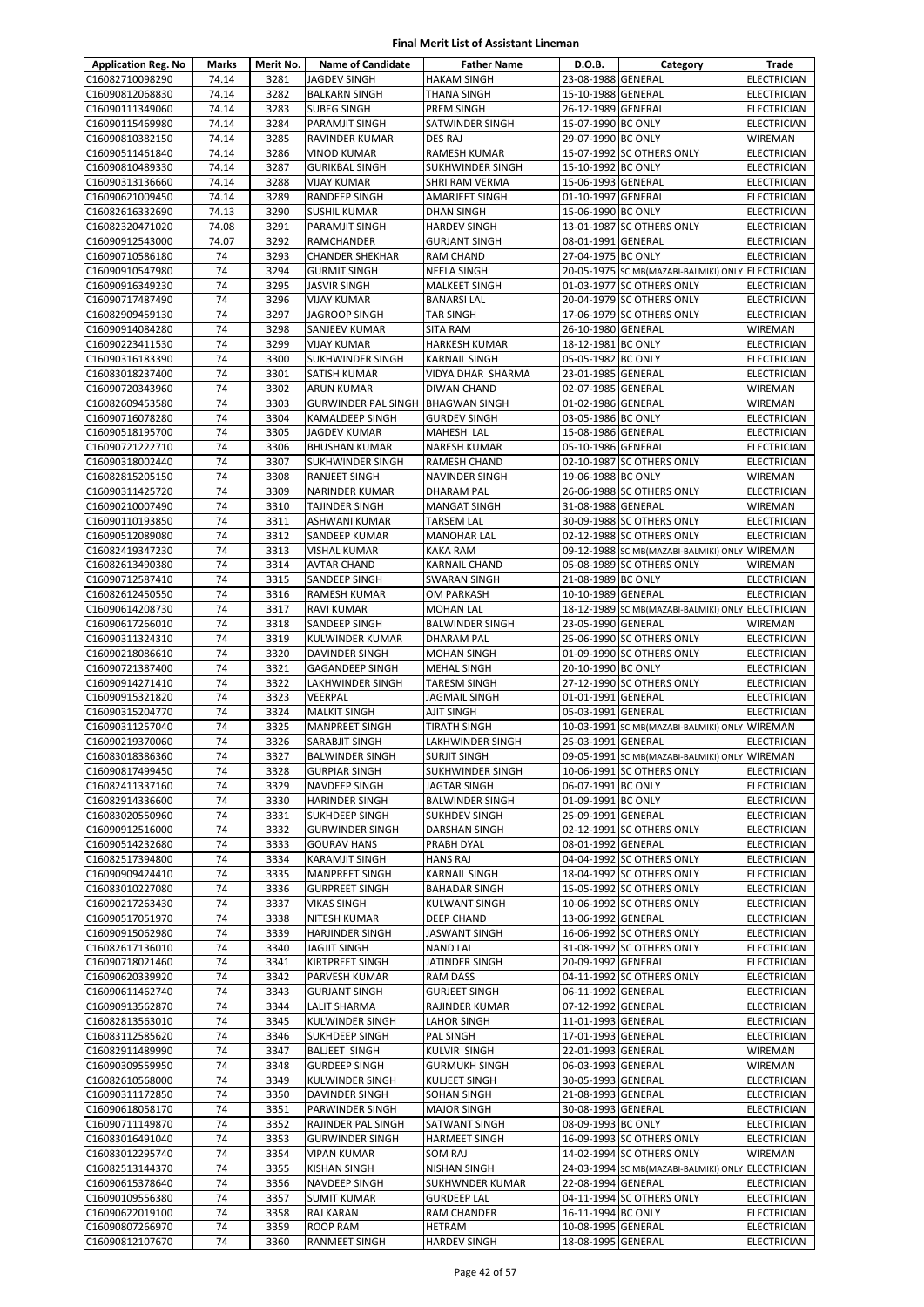| <b>Application Reg. No</b>         | Marks          | Merit No.    | <b>Name of Candidate</b>                        | <b>Father Name</b>                        | D.O.B.                                   | Category                                               | Trade                             |
|------------------------------------|----------------|--------------|-------------------------------------------------|-------------------------------------------|------------------------------------------|--------------------------------------------------------|-----------------------------------|
| C16090515431910                    | 74             | 3361         | <b>SUKHVEER DASS</b>                            | <b>HARNEK DASS</b>                        | 24-09-1995 BC ONLY                       |                                                        | ELECTRICIAN                       |
| C16090317036280                    | 74             | 3362         | <b>GURJEET SINGH</b>                            | <b>BHANA RAM</b>                          | 20-12-1995 GENERAL                       |                                                        | <b>ELECTRICIAN</b>                |
| C16090911452430                    | 74             | 3363         | LOVEPREET SINGH                                 | <b>BANSA RAM</b>                          |                                          | 01-01-1996 SC OTHERS ONLY                              | ELECTRICIAN                       |
| C16090818032850                    | 74             | 3364         | <b>JASVIR SINGH</b>                             | <b>BALWANT SINGH</b>                      | 03-02-1996 BC ONLY                       |                                                        | <b>ELECTRICIAN</b>                |
| C16090309591630                    | 74             | 3365         | <b>INDERJEET SINGH</b>                          | <b>HUSHIAR SINGH</b>                      | 23-03-1996 GENERAL                       |                                                        | <b>ELECTRICIAN</b>                |
| C16083112141030                    | 74             | 3366         | <b>DEEPAK SINGH</b>                             | DARSHAN SINGH                             |                                          | 12-04-1996 SC MB(MAZABI-BALMIKI) ONLY ELECTRICIAN      |                                   |
| C16090119234030                    | 74             | 3367         | <b>BALJINDER SINGH</b>                          | <b>KEWAL SINGH</b>                        |                                          | 29-10-1996 SC OTHERS ONLY                              | ELECTRICIAN                       |
| C16090514438880                    | 74             | 3368         | <b>JARMANJIT SINGH</b>                          | DILBAG SINGH                              | 28-02-1997 GENERAL                       |                                                        | ELECTRICIAN                       |
| C16090511310360                    | 74             | 3369         | <b>NAVDEEP SINGH</b>                            | <b>KAMALJIT SINGH</b>                     | 29-04-1997 GENERAL                       |                                                        | <b>ELECTRICIAN</b>                |
| C16090819422360                    | 73.96          | 3370         | <b>MANJINDER SINGH</b>                          | SATNAM SINGH                              |                                          | 24-04-1994 SC OTHERS ONLY                              | ELECTRICIAN                       |
| C16090711090430                    | 73.92          | 3371         | <b>HARPREET SINGH</b>                           | <b>BALVIR SINGH</b>                       |                                          | 15-10-1994 SC MB(MAZABI-BALMIKI) ONLY WIREMAN          |                                   |
| C16090915265400                    | 73.9           | 3372         | <b>BALWANT SINGH</b>                            | <b>CHUHAR SINGH</b>                       |                                          | 17-04-1990 SC OTHERS ONLY                              | <b>ELECTRICIAN</b>                |
| C16090818488070                    | 73.9           | 3373         | <b>BHALU RAM</b>                                | DATARAM                                   | 14-07-1995 GENERAL                       |                                                        | ELECTRICIAN                       |
| C16090114237000                    | 73.85          | 3374         | <b>PARDEEP KUMAR</b>                            | PARBHU RAM                                |                                          | 07-10-1975 SC OTHERS ONLY                              | ELECTRICIAN                       |
| C16090817100380                    | 73.85          | 3375         | YADWINDER SINGH                                 | <b>TEJA SINGH</b>                         | 01-07-1979 GENERAL                       |                                                        | ELECTRICIAN                       |
| C16090416454240                    | 73.85          | 3376         | MUKHPALDEEP SINGH                               | <b>KARAJ SINGH</b>                        | 30-04-1981 GENERAL                       |                                                        | <b>ELECTRICIAN</b>                |
| C16090818244880                    | 73.85          | 3377         | <b>SATNAM SINGH</b>                             | <b>MANJIT SINGH</b>                       | 02-05-1981 BC ONLY                       |                                                        | <b>ELECTRICIAN</b>                |
| C16090910366450                    | 73.85          | 3378         | YOGESH KUMAR                                    | <b>RATTAN LAL</b>                         | 08-11-1983 BC ONLY                       |                                                        | ELECTRICIAN                       |
| C16090120000390                    | 73.85          | 3379         | SATNAM SINGH                                    | <b>DALIP SINGH</b>                        |                                          | 05-03-1985 SC OTHERS ONLY                              | WIREMAN                           |
| C16083110244100                    | 73.85          | 3380         | <b>BHUPINDER SINGH</b>                          | <b>GULZAR SINGH</b>                       | 06-03-1986 GENERAL                       |                                                        | ELECTRICIAN                       |
| C16090319333800<br>C16082216229080 | 73.85<br>73.85 | 3381<br>3382 | <b>KAMALJEET SINGH</b><br><b>VARINDER SINGH</b> | <b>NARANJAN SINGH</b><br>LAKHWINDER SINGH | 19-01-1989 GENERAL                       | 25-05-1990 SC MB(MAZABI-BALMIKI) ONLY ELECTRICIAN      | <b>ELECTRICIAN</b>                |
| C16090112031730                    | 73.85          | 3383         | <b>AMARJIT SINGH</b>                            | <b>VIJAY PARSAD SINGH</b>                 | 12-12-1991 GENERAL                       |                                                        | <b>ELECTRICIAN</b>                |
| C16090115568010                    | 73.85          | 3384         | <b>KARANDEEP SINGH</b>                          | <b>KASHMIR SINGH</b>                      | 18-04-1992 GENERAL                       |                                                        | <b>ELECTRICIAN</b>                |
| C16090818558520                    | 73.85          | 3385         | <b>BALKOUR SINGH</b>                            | <b>GAVB SINGH</b>                         | 02-06-1992 GENERAL                       |                                                        | <b>ELECTRICIAN</b>                |
| C16090711188600                    | 73.85          | 3386         | <b>KULWINDER SINGH</b>                          | <b>BAHADER SINGH</b>                      |                                          | 29-04-1993 SC OTHERS ONLY                              | ELECTRICIAN                       |
| C16082810427930                    | 73.85          | 3387         | <b>SUKHJINDER SINGH</b>                         | <b>HARI SINGH</b>                         | 10-06-1993 GENERAL                       |                                                        | <b>ELECTRICIAN</b>                |
| C16083013336850                    | 73.85          | 3388         | <b>SHINDER PAL</b>                              | <b>KALA SINGH</b>                         |                                          | 30-04-1994 SC OTHERS ONLY                              | WIREMAN                           |
| C16090112112000                    | 73.85          | 3389         | SARVJEET SINGH GILL                             | <b>KULWANT SINGH GILL</b>                 | 13-07-1994 GENERAL                       |                                                        | ELECTRICIAN                       |
| C16090713400020                    | 73.85          | 3390         | AMARPREET KAUR                                  | <b>HARGOVIND SINGH</b>                    | 10-12-1994 GENERAL                       |                                                        | ELECTRICIAN                       |
| C16090809411400                    | 73.81          | 3391         | SANDEEP SINGH                                   | <b>TEERATH SINGH</b>                      |                                          | 03-05-1995 SC OTHERS ONLY                              | ELECTRICIAN                       |
| C16090909334050                    | 73.81          | 3392         | RAJAT                                           | PIRTHVI RAJ                               | 29-05-1997 GENERAL                       |                                                        | ELECTRICIAN                       |
| C16083018099610                    | 73.8           | 3393         | <b>BHIM SAIN</b>                                | <b>HARBHAJAN SINGH</b>                    |                                          | 15-03-1990 SC OTHERS ONLY                              | ELECTRICIAN                       |
| C16090711443410                    | 73.77          | 3394         | <b>NARESH KUMAR</b>                             | <b>RUGGA RAM</b>                          | 02-06-1995 GENERAL                       |                                                        | ELECTRICIAN                       |
| C16090813038720                    | 73.77          | 3395         | <b>HANSRAJ GODARA</b>                           | SURENDER KUMAR GODARA 15-08-1996 GENERAL  |                                          |                                                        | <b>ELECTRICIAN</b>                |
| C16090510479550                    | 73.75          | 3396         | <b>BITTU RAM</b>                                | <b>SUKHDEV KUMAR</b>                      | 20-10-1989 BC ONLY                       |                                                        | <b>ELECTRICIAN</b>                |
| C16090112109910                    | 73.71          | 3397         | <b>DHARMPAL SINGH</b>                           | <b>HANS SINGH</b>                         |                                          | 15-05-1976 SC OTHERS ONLY                              | ELECTRICIAN                       |
| C16090113138350                    | 73.71          | 3398         | <b>GULWINDER SINGH</b>                          | <b>MUKHTAR SINGH</b>                      | 10-08-1985 GENERAL                       |                                                        | ELECTRICIAN                       |
| C16082910278290<br>C16082610020100 | 73.71<br>73.71 | 3399<br>3400 | <b>SUKHVIR KUMAR</b><br><b>GOPAL DASS</b>       | SURINDER KUMAR<br><b>PURAN CHAND</b>      |                                          | 22-02-1988 SC OTHERS ONLY<br>07-12-1988 SC OTHERS ONLY | ELECTRICIAN<br><b>ELECTRICIAN</b> |
| C16090916234680                    | 73.71          | 3401         | <b>KAMALDEEP SINGH</b>                          | <b>BABU SINGH</b>                         |                                          | 07-09-1989 SC OTHERS ONLY                              | ELECTRICIAN                       |
| C16090315123900                    | 73.71          | 3402         | <b>HAPPY SINGH</b>                              | <b>HARPHOOL SINGH</b>                     |                                          | 03-10-1990 SC MB(MAZABI-BALMIKI) ONLY                  | ELECTRICIAN                       |
| C16090916374170                    | 73.71          | 3403         | <b>JASWINDER SINGH</b>                          | <b>HARBANS SINGH</b>                      |                                          | 19-11-1990 SC OTHERS ONLY                              | <b>ELECTRICIAN</b>                |
| C16090519310660                    | 73.71          | 3404         | <b>VIJAY KUMAR</b>                              | <b>HOSHIAR SINGH</b>                      |                                          | 15-03-1991 SC OTHERS ONLY                              | ELECTRICIAN                       |
| C16090610376570                    | 73.71          | 3405         | <b>RAJESH KUMAR</b>                             | <b>SAT PARKASH</b>                        | 26-06-1991 BC ONLY                       |                                                        | ELECTRICIAN                       |
| C16090613159710                    | 73.71          | 3406         | <b>VIKASH BISHNOI</b>                           | <b>MAHAVEER BISHNOI</b>                   | 06-07-1992 GENERAL                       |                                                        | <b>ELECTRICIAN</b>                |
| C16090815582290                    | 73.71          | 3407         | <b>MANJEET SINGH</b>                            | <b>BEANT SINGH</b>                        | 01-09-1996 GENERAL                       |                                                        | <b>ELECTRICIAN</b>                |
| C16090813377950                    | 73.7           | 3408         | PURVESH KUMAR                                   | <b>SUKHDEV LAL</b>                        | 13-01-1980 BC ONLY                       |                                                        | ELECTRICIAN                       |
| C16090113277330                    | 73.7           | 3409         | <b>MANPREET SINGH</b>                           | <b>GURMOHAN SINGH</b>                     | 11-10-1996 GENERAL                       |                                                        | <b>ELECTRICIAN</b>                |
| C16090915270640                    | 73.69          | 3410         | <b>KULWINDER SINGH</b>                          | <b>AMRIK SINGH</b>                        | 15-02-1979 GENERAL                       |                                                        | ELECTRICIAN                       |
| C16090211198370                    | 73.69          | 3411         | <b>KULJIT SINGH</b>                             | RAJINDER SINGH                            | 24-08-1979 BC ONLY                       |                                                        | WIREMAN                           |
| C16090113155160                    | 73.66          | 3412         | <b>AMARJIT SINGH</b>                            | <b>BALVIR SINGH</b>                       |                                          | 15-04-1987 SC OTHERS ONLY                              | ELECTRICIAN                       |
| C16083113044040                    | 73.65          | 3413         | <b>INDEEP SINGH</b>                             | <b>JAGJIT SINGH</b>                       | 22-09-1984 GENERAL                       |                                                        | ELECTRICIAN                       |
| C16090815467000                    | 73.65          | 3414         | <b>MANOHAR SINGH</b>                            | <b>PREM SINGH</b>                         |                                          | 20-04-1988 SC OTHERS ONLY                              | WIREMAN                           |
| C16090810316960<br>C16090711316500 | 73.62<br>73.62 | 3415<br>3416 | <b>AMANDEEP SINGH</b><br><b>KHYALI RAM</b>      | DARA SINGH<br><b>BHINDER PAL</b>          | 02-07-1993 GENERAL<br>15-01-1997 GENERAL |                                                        | ELECTRICIAN<br><b>ELECTRICIAN</b> |
| C16082511129930                    | 73.6           | 3417         | <b>KHUSHI RAM</b>                               | <b>RAM SINGH</b>                          | 07-03-1986 GENERAL                       |                                                        | ELECTRICIAN                       |
| C16090612343240                    | 73.57          | 3418         | DALWARA SINGH                                   | DEV SINGH                                 |                                          | 25-10-1975 SC OTHERS ONLY                              | ELECTRICIAN                       |
| C16082913148280                    | 73.57          | 3419         | <b>JASPAL SINGH</b>                             | <b>HAKAM SINGH</b>                        |                                          | 05-05-1978 SC OTHERS ONLY                              | WIREMAN                           |
| C16082912401760                    | 73.57          | 3420         | <b>RUPINDER SINGH</b>                           | <b>HARNAM SINGH</b>                       | 07-11-1982 GENERAL                       |                                                        | <b>ELECTRICIAN</b>                |
| C16090814229090                    | 73.57          | 3421         | <b>RUPINDER SINGH</b>                           | NACHHATTAR SINGH                          |                                          | 05-03-1983 SC MB(MAZABI-BALMIKI) ONLY                  | <b>ELECTRICIAN</b>                |
| C16083111400700                    | 73.57          | 3422         | <b>JASWINDER SINGH</b>                          | <b>GURDEEP SINGH</b>                      | 07-10-1985 GENERAL                       |                                                        | ELECTRICIAN                       |
| C16082917184450                    | 73.57          | 3423         | ANGREJ SINGH                                    | <b>DES SINGH</b>                          |                                          | 03-03-1988 SC OTHERS ONLY                              | WIREMAN                           |
| C16082519365260                    | 73.57          | 3424         | <b>SURJEET SINGH</b>                            | <b>KHANDA SINGH</b>                       |                                          | 12-05-1988 SC OTHERS ONLY                              | ELECTRICIAN                       |
| C16090619296160                    | 73.57          | 3425         | <b>RAVI KUMAR</b>                               | SURINDER PAL                              |                                          | 06-08-1989 SC MB(MAZABI-BALMIKI) ONLY ELECTRICIAN      |                                   |
| C16090717097450                    | 73.57          | 3426         | PARDEEP SINGH                                   | <b>TARLOCHAN SINGH</b>                    | 15-05-1990 GENERAL                       |                                                        | <b>ELECTRICIAN</b>                |
| C16090710435480                    | 73.57          | 3427         | SANTOSH                                         | <b>GORI SHANKAR</b>                       |                                          | 27-08-1990 SC OTHERS ONLY                              | ELECTRICIAN                       |
| C16082910126650                    | 73.57          | 3428         | <b>GAGANDEEP SINGH</b>                          | <b>GURDEEP SINGH</b>                      | 03-04-1992 GENERAL                       |                                                        | ELECTRICIAN                       |
| C16082914220750                    | 73.57<br>73.57 | 3429<br>3430 | <b>VIJAY KUMAR</b>                              | <b>JASPAL KUMAR</b>                       | 13-07-1993 GENERAL                       | 15-07-1993 SC OTHERS ONLY                              | ELECTRICIAN                       |
| C16090318010300<br>C16090719471950 | 73.57          | 3431         | <b>MANOJ EKKA</b><br>PARDEEP SINGH              | PATRAS EKKA<br><b>NIRMAL SINGH</b>        | 20-09-1993 BC ONLY                       |                                                        | ELECTRICIAN<br>ELECTRICIAN        |
| C16083115548330                    | 73.57          | 3432         | <b>SHIV KUMAR</b>                               | JAGDEV SINGH                              |                                          | 26-04-1994 SC OTHERS ONLY                              | ELECTRICIAN                       |
| C16090912083430                    | 73.57          | 3433         | <b>BALJINDER SINGH</b>                          | <b>BALBIR SINGH</b>                       |                                          | 11-05-1994 SC OTHERS ONLY                              | ELECTRICIAN                       |
| C16090711530800                    | 73.57          | 3434         | <b>SUNIL</b>                                    | RAM CHANDRA                               | 13-05-1994 GENERAL                       |                                                        | ELECTRICIAN                       |
| C16090810137550                    | 73.5           | 3435         | RACHHPAL SINGH                                  | <b>GURCHARN SINGH</b>                     |                                          | 20-09-1975 SC OTHERS ONLY                              | ELECTRICIAN                       |
| C16090820165970                    | 73.44          | 3436         | <b>CHAMKAUR SINGH</b>                           | <b>NACHHATTAR SINGH</b>                   | 12-06-1987 GENERAL                       |                                                        | ELECTRICIAN                       |
| C16082323209190                    | 73.43          | 3437         | PALWINDER KUMAR                                 | SH SURJIT SINGH                           |                                          | 26-06-1979 SC MB(MAZABI-BALMIKI) ONLY ELECTRICIAN      |                                   |
| C16090410345010                    | 73.42          | 3438         | <b>ASHOK KUMAR</b>                              | <b>RAM KISHAN</b>                         | 28-01-1980 GENERAL                       |                                                        | <b>ELECTRICIAN</b>                |
| C16082509306700                    | 73.42          | 3439         | <b>BHUPINDER SINGH</b>                          | <b>BHAG SINGH</b>                         |                                          | 11-11-1980 SC OTHERS ONLY                              | ELECTRICIAN                       |
| C16082817567310                    | 73.42          | 3440         | <b>SURAJ MOHAN</b>                              | <b>BALDEV MITTER</b>                      | 01-01-1981 GENERAL                       |                                                        | ELECTRICIAN                       |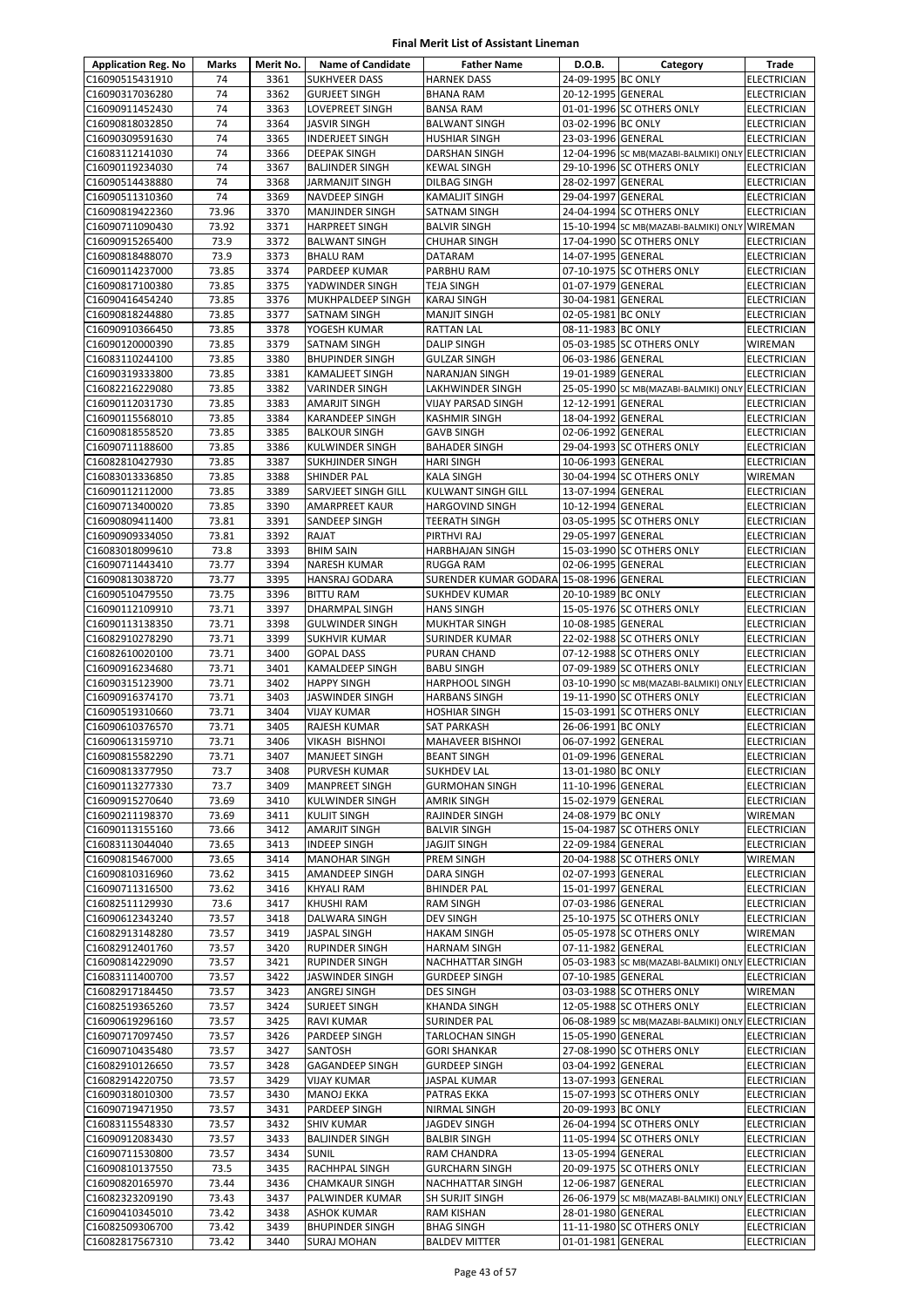| <b>Application Reg. No</b>         | Marks          | Merit No.    | <b>Name of Candidate</b>                         | <b>Father Name</b>                   | D.O.B.             | Category                                           | Trade                                    |
|------------------------------------|----------------|--------------|--------------------------------------------------|--------------------------------------|--------------------|----------------------------------------------------|------------------------------------------|
| C16082910439090                    | 73.42          | 3441         | JAGSEER SINGH                                    | CHHINDERPAL SINGH                    | 02-06-1983 GENERAL |                                                    | <b>ELECTRICIAN</b>                       |
| C16090712097700                    | 73.42          | 3442         | <b>PARMINDER SINGH</b>                           | <b>GURJANT SINGH</b>                 | 11-06-1983 GENERAL |                                                    | <b>WIREMAN</b>                           |
| C16090517354510                    | 73.42          | 3443         | <b>JASWANT SINGH</b>                             | <b>ATAR SINGH</b>                    |                    | 11-01-1984 SC OTHERS ONLY                          | ELECTRICIAN                              |
| C16090311433760                    | 73.42          | 3444         | JATINDER SINGH                                   | ROSHAN LAL                           |                    | 06-06-1984 SC MB(MAZABI-BALMIKI) ONLY ELECTRICIAN  |                                          |
| C16090113077090                    | 73.42          | 3445         | <b>BUTA SINGH</b>                                | <b>MAJOR SINGH</b>                   | 11-11-1986 GENERAL |                                                    | WIREMAN                                  |
| C16083021316790                    | 73.42          | 3446         | <b>DARSHAN KUMAR</b>                             | <b>MADAN LAL</b>                     | 20-02-1987 GENERAL |                                                    | <b>ELECTRICIAN</b>                       |
| C16090719359890                    | 73.42          | 3447         | <b>DAVINDER SINGH</b>                            | <b>MOHAN SINGH</b>                   |                    | 27-03-1987 SC OTHERS ONLY                          | <b>ELECTRICIAN</b>                       |
| C16082911562320                    | 73.42          | 3448         | YADWINDER SINGH                                  | <b>SURJIT SINGH</b>                  | 22-07-1987 GENERAL |                                                    | <b>ELECTRICIAN</b>                       |
| C16090812482370                    | 73.42          | 3449         | <b>ASHWANI</b>                                   | PREM CHAND                           |                    | 08-12-1987 SC MB(MAZABI-BALMIKI) ONLY ELECTRICIAN  |                                          |
| C16082511548900                    | 73.42          | 3450         | <b>SATGUR SINGH</b>                              | ROHI RAM                             |                    | 05-09-1988 SC OTHERS ONLY                          | <b>ELECTRICIAN</b>                       |
| C16082914058370                    | 73.42          | 3451         | <b>MALKIAT SINGH</b>                             | SURINDER SINGH                       | 25-10-1989 GENERAL |                                                    | <b>ELECTRICIAN</b>                       |
| C16090412325750                    | 73.42          | 3452         | <b>JASVINDER SINGH</b>                           | JANGIR SINGH                         | 14-05-1990 GENERAL |                                                    | <b>ELECTRICIAN</b>                       |
| C16090715462450                    | 73.42          | 3453         | JAGDEEP SINGH                                    | <b>MUKHTIAR SINGH</b>                | 10-07-1990 GENERAL |                                                    | <b>ELECTRICIAN</b>                       |
| C16083010430070                    | 73.42          | 3454         | LAKHWINDER SINGH                                 | <b>GURMAIL SINGH</b>                 |                    | 08-09-1990 SC OTHERS ONLY                          | <b>ELECTRICIAN</b>                       |
| C16082916124100                    | 73.42<br>73.42 | 3455<br>3456 | PARAMVIR SINGH                                   | AJAIB SINGH                          |                    | 05-12-1990 SC MB(MAZABI-BALMIKI) ONLY WIREMAN      |                                          |
| C16090108581300<br>C16090713080010 | 73.42          | 3457         | <b>GURDEEP SINGH</b><br><b>ANCHALPREET SINGH</b> | PARKASH SINGH<br>VARINDERJEET SINGH  | 14-04-1992 GENERAL | 07-03-1991 SC OTHERS ONLY                          | <b>ELECTRICIAN</b><br><b>ELECTRICIAN</b> |
| C16090914023260                    | 73.42          | 3458         | SANDEEP KUMAR                                    | <b>GOPAL RAM</b>                     |                    | 03-05-1992 SC OTHERS ONLY                          | <b>ELECTRICIAN</b>                       |
| C16090610274050                    | 73.42          | 3459         | <b>BALVIR SINGH</b>                              | MOOL RAJ                             |                    | 27-06-1992 SC OTHERS ONLY                          | <b>ELECTRICIAN</b>                       |
| C16082915287580                    | 73.42          | 3460         | <b>SUNIL KUMAR</b>                               | DES RAJ                              |                    | 13-08-1992 SC OTHERS ONLY                          | <b>ELECTRICIAN</b>                       |
| C16090613575810                    | 73.42          | 3461         | <b>BALPREET SINGH</b>                            | <b>KEWAL SINGH</b>                   | 20-11-1992 GENERAL |                                                    | ELECTRICIAN                              |
| C16090514254100                    | 73.42          | 3462         | SHINGARA SINGH                                   | HARDIAL SINGH                        | 27-07-1993 GENERAL |                                                    | <b>ELECTRICIAN</b>                       |
| C16090117258620                    | 73.42          | 3463         | JASPREET SINGH                                   | SARABJIT SINGH                       | 10-10-1994 GENERAL |                                                    | <b>ELECTRICIAN</b>                       |
| C16090909270590                    | 73.42          | 3464         | <b>SUKHCHAIN SINGH</b>                           | <b>MAHAVIR SINGH</b>                 | 29-08-1995 GENERAL |                                                    | <b>ELECTRICIAN</b>                       |
| C16090911525590                    | 73.42          | 3465         | <b>SUNIL KUMAR</b>                               | SHRI BHAGWAN                         | 28-07-1997 GENERAL |                                                    | <b>ELECTRICIAN</b>                       |
| C16090915555980                    | 73.4           | 3466         | <b>SUNIL KUMAR</b>                               | SOMNATH                              | 10-05-1991 GENERAL |                                                    | <b>ELECTRICIAN</b>                       |
| C16090811020200                    | 73.4           | 3467         | <b>BALJEET SINGH</b>                             | SAGAR SINGH                          | 18-04-1997 BC ONLY |                                                    | <b>ELECTRICIAN</b>                       |
| C16090713001790                    | 73.38          | 3468         | <b>DALJIT SINGH</b>                              | <b>DIDAR SINGH</b>                   | 07-03-1980 GENERAL |                                                    | ELECTRICIAN                              |
| C16090616353380                    | 73.38          | 3469         | MANOJ KUMAR                                      | BAWA NAND                            | 24-10-1984 BC ONLY |                                                    | ELECTRICIAN                              |
| C16090408572180                    | 73.37          | 3470         | <b>SURENDER KUMAR</b>                            | <b>MADAN LAL</b>                     | 26-06-1993 GENERAL |                                                    | <b>ELECTRICIAN</b>                       |
| C16082919038770                    | 73.37          | 3471         | <b>LAKHBIR SINGH</b>                             | PAL SINGH                            |                    | 14-09-1995 SC OTHERS ONLY                          | ELECTRICIAN                              |
| C16090714235710                    | 73.33          | 3472         | JUG RAJ                                          | <b>BALBIR SINGH</b>                  | 05-11-1990 GENERAL |                                                    | ELECTRICIAN                              |
| C16090315116320                    | 73.33          | 3473         | SANDEEP SINGH                                    | <b>SURENDER SINGH</b>                | 18-07-1993 GENERAL |                                                    | <b>ELECTRICIAN</b>                       |
| C16090513483890                    | 73.3           | 3474         | JASPREET SINGH                                   | <b>HARDEV SINGH</b>                  | 10-12-1995 GENERAL |                                                    | ELECTRICIAN                              |
| C16083013476600                    | 73.28          | 3475         | SACHIN KUMAR                                     | <b>BISHAN DASS</b>                   | 15-02-1982 GENERAL |                                                    | WIREMAN                                  |
| C16090611033590                    | 73.28          | 3476         | <b>SUKH RAM</b>                                  | MUNSHI RAM                           |                    | 08-02-1983 SC OTHERS ONLY                          | ELECTRICIAN                              |
| C16082412176950                    | 73.28          | 3477         | <b>JASKARAN SINGH</b>                            | <b>MALKIAT SINGH</b>                 | 04-03-1986 BC ONLY |                                                    | <b>ELECTRICIAN</b>                       |
| C16090211243730                    | 73.28          | 3478         | <b>BEANT SINGH</b>                               | <b>MAJOR SINGH</b>                   | 09-03-1986 GENERAL |                                                    | <b>ELECTRICIAN</b>                       |
| C16090312385110                    | 73.28          | 3479         | PARDEEP SINGH                                    | GURNAM SINGH                         | 25-12-1987 BC ONLY |                                                    | ELECTRICIAN                              |
| C16082219346060                    | 73.28          | 3480         | <b>KRISHAN KUMAR</b>                             | <b>BHAJAN LAL</b>                    | 09-07-1988 BC ONLY |                                                    | WIREMAN                                  |
| C16082610535880                    | 73.28          | 3481         | <b>MANGAT RAM</b>                                | KASHMIRI LAL                         |                    | 10-07-1988 SC OTHERS ONLY                          | ELECTRICIAN                              |
| C16082614414200                    | 73.28          | 3482         | <b>HARPREET SINGH</b>                            | TARSEM SINGH                         |                    | 05-01-1990 SC OTHERS ONLY                          | ELECTRICIAN                              |
| C16090809510860                    | 73.28          | 3483         | <b>ARVIND KUMAR</b>                              | JAGDEESH PRASAD                      | 15-01-1991 GENERAL |                                                    | <b>ELECTRICIAN</b>                       |
| C16090911573060                    | 73.28          | 3484         | <b>HARWINDER SINGH</b>                           | JASWANT SINGH                        |                    | 21-11-1991 SC OTHERS ONLY                          | <b>ELECTRICIAN</b>                       |
| C16090418579880                    | 73.28<br>73.28 | 3485<br>3486 | <b>LAKHVIR SINGH</b>                             | <b>GURCHARAN SINGH</b>               | 13-10-1992 GENERAL | 08-04-1992 SC OTHERS ONLY                          | <b>ELECTRICIAN</b>                       |
| C16090521537080<br>C16090914076260 | 73.28          | 3487         | LOVEPREET SINGH<br><b>GURSHAN SINGH</b>          | <b>DALJIT SINGH</b><br>AMARPAL SINGH | 05-11-1994 GENERAL |                                                    | <b>ELECTRICIAN</b><br><b>ELECTRICIAN</b> |
| C16083114369810                    | 73.23          | 3488         | <b>GURPRIT SINGH</b>                             | NISHAN SINGH                         |                    | 01-05-1978 SC OTHERS ONLY                          | WIREMAN                                  |
| C16090211190690                    | 73.22          | 3489         | DALJEET SINGH                                    | JASWANT RAM                          |                    | 15-12-1997 SC OTHERS ONLY                          | <b>ELECTRICIAN</b>                       |
| C16090112370580                    | 73.2           | 3490         | <b>MALKIAT SINGH</b>                             | <b>BACHAN SINGH</b>                  | 21-01-1981 BC ONLY |                                                    | WIREMAN                                  |
| C16090914289320                    | 73.2           | 3491         | <b>MANN SINGH</b>                                | <b>DEV RAJ</b>                       |                    | 15-07-1985 SC OTHERS ONLY                          | ELECTRICIAN                              |
| C16090909593460                    | 73.18          | 3492         | PAWAN KUMAR                                      | RAM KRISHAN                          | 02-04-1995 GENERAL |                                                    | ELECTRICIAN                              |
| C16090911155980                    | 73.18          | 3493         | AMERJEET                                         | HANUMAN                              | 01-01-1997 GENERAL |                                                    | ELECTRICIAN                              |
| C16082620435360                    | 73.17          | 3494         | <b>MANOHAR LAL</b>                               | <b>GULABA RAM</b>                    | 25-10-1995 GENERAL |                                                    | <b>ELECTRICIAN</b>                       |
| C16083016441350                    | 73.14          | 3495         | <b>RAMESH LAL</b>                                | PIARA RAM                            |                    | 28-09-1975 SC OTHERS ONLY                          | <b>ELECTRICIAN</b>                       |
| C16090712361350                    | 73.14          | 3496         | <b>DARSHAN SINGH</b>                             | <b>HOSHIAR SINGH</b>                 |                    | 26-04-1977 SC MB(MAZABI-BALMIKI) ONLY ELECTRICIAN  |                                          |
| C16083116278640                    | 73.14          | 3497         | <b>BALKARAN SINGH</b>                            | JASMAIL SINGH                        |                    | 06-01-1978 SC MB(MAZABI-BALMIKI) ONLY              | <b>ELECTRICIAN</b>                       |
| C16090809258250                    | 73.14          | 3498         | <b>JAGDISH CHANDER</b>                           | SHAM LAL                             | 10-07-1979 BC ONLY |                                                    | <b>WIREMAN</b>                           |
| C16090515232580                    | 73.14          | 3499         | RAM DITTA                                        | <b>FAQIR CHAND</b>                   |                    | 08-07-1981 SC OTHERS ONLY                          | <b>ELECTRICIAN</b>                       |
| C16082415463890                    | 73.14          | 3500         | <b>HIMMAT SINGH</b>                              | RAJ KUMAR                            |                    | 05-11-1984 SC MB(MAZABI-BALMIKI) ONLY ELECTRICIAN  |                                          |
| C16083014342060                    | 73.14          | 3501         | <b>MAHINDER KUMAR</b>                            | <b>GOPI RAM</b>                      |                    | 12-02-1986 SC OTHERS ONLY                          | WIREMAN                                  |
| C16090711129300                    | 73.14          | 3502         | <b>SUKHTEJ SINGH</b>                             | <b>GURMAIL SINGH</b>                 | 13-04-1988 GENERAL |                                                    | WIREMAN                                  |
| C16090317330840                    | 73.14          | 3503         | SUMANDEEP SINGH                                  | <b>JASBIR SINGH</b>                  | 15-09-1989 GENERAL |                                                    | ELECTRICIAN                              |
| C16090712409210                    | 73.14          | 3504         | <b>SUNNY KUMAR</b>                               | SOM RAJ                              |                    | 21-09-1990 SC OTHERS ONLY                          | ELECTRICIAN                              |
| C16090911434280                    | 73.14          | 3505         | <b>JASBIR SINGH</b>                              | TARSEM SINGH                         |                    | 10-07-1991 FREEDOM FIGHTER (DEPENDENT) ELECTRICIAN |                                          |
| C16090515163890                    | 73.14          | 3506         | <b>KARMPAL SINGH</b>                             | <b>GURNAIB SINGH</b>                 | 06-07-1992 BC ONLY |                                                    | ELECTRICIAN                              |
| C16090512528090                    | 73.14          | 3507         | <b>MAINA RANI</b>                                | LAKKHA RAM                           | 16-03-1993 GENERAL |                                                    | ELECTRICIAN                              |
| C16090109013030                    | 73.14          | 3508         | RAMANJEET SINGH                                  | <b>SAT PAL</b>                       | 15-11-1993 BC ONLY |                                                    | WIREMAN                                  |
| C16082813574480                    | 73.14          | 3509         | <b>KAMAL SINGH</b>                               | <b>BALBIR SINGH</b>                  | 03-03-1994 GENERAL |                                                    | ELECTRICIAN                              |
| C16090512499040                    | 73.11          | 3510         | <b>HARPREET SINGH</b>                            | JARNAIL SINGH                        | 17-10-1996 GENERAL |                                                    | ELECTRICIAN                              |
| C16090912585850                    | 73.11          | 3511         | PARAMJEET                                        | <b>MOHAN LAL</b>                     | 15-04-1997 GENERAL |                                                    | ELECTRICIAN                              |
| C16090115384140                    | 73.1           | 3512         | RAHUL                                            | LEKH RAJ                             | 26-01-1996 GENERAL |                                                    | ELECTRICIAN                              |
| C16083013082040                    | 73.07          | 3513         | HARVINDER SINGH BHAT KARTAR SINGH BHATTI         |                                      | 08-08-1981 BC ONLY |                                                    | <b>ELECTRICIAN</b>                       |
| C16090717260360                    | 73.07          | 3514         | SIDHARTH GANDHI                                  | <b>HARISH KUMAR</b>                  | 05-08-1990 GENERAL |                                                    | ELECTRICIAN                              |
| C16090310411130                    | 73.03          | 3515         | SAHIL                                            | ASHWANI KUMAR                        | 14-12-1994 BC ONLY |                                                    | <b>ELECTRICIAN</b>                       |
| C16090317562670                    | 73             | 3516         | <b>AVTAR SINGH</b>                               | PARKASH CHAND                        |                    | 22-04-1975 SC MB(MAZABI-BALMIKI) ONLY ELECTRICIAN  |                                          |
| C16090810249490                    | 73             | 3517         | SANJEEV KUMAR                                    | SH MOTI LAL                          |                    | 12-11-1975 BC EX-SERVICEMAN(DEPENDENT) ELECTRICIAN |                                          |
| C16090910457770<br>C16082912337490 | 73<br>73       | 3518<br>3519 | <b>GURCHARAN SINGH</b><br>RAVINDER SINGH         | <b>CHIMAN SINGH</b><br>SHER SINGH    |                    | 20-03-1977 SC OTHERS ONLY                          | <b>ELECTRICIAN</b>                       |
| C16090317375910                    | 73             | 3520         | RAJ KUMAR                                        | NARDEV                               | 18-10-1979 BC ONLY | 07-12-1978 SC OTHERS ONLY                          | ELECTRICIAN<br>ELECTRICIAN               |
|                                    |                |              |                                                  |                                      |                    |                                                    |                                          |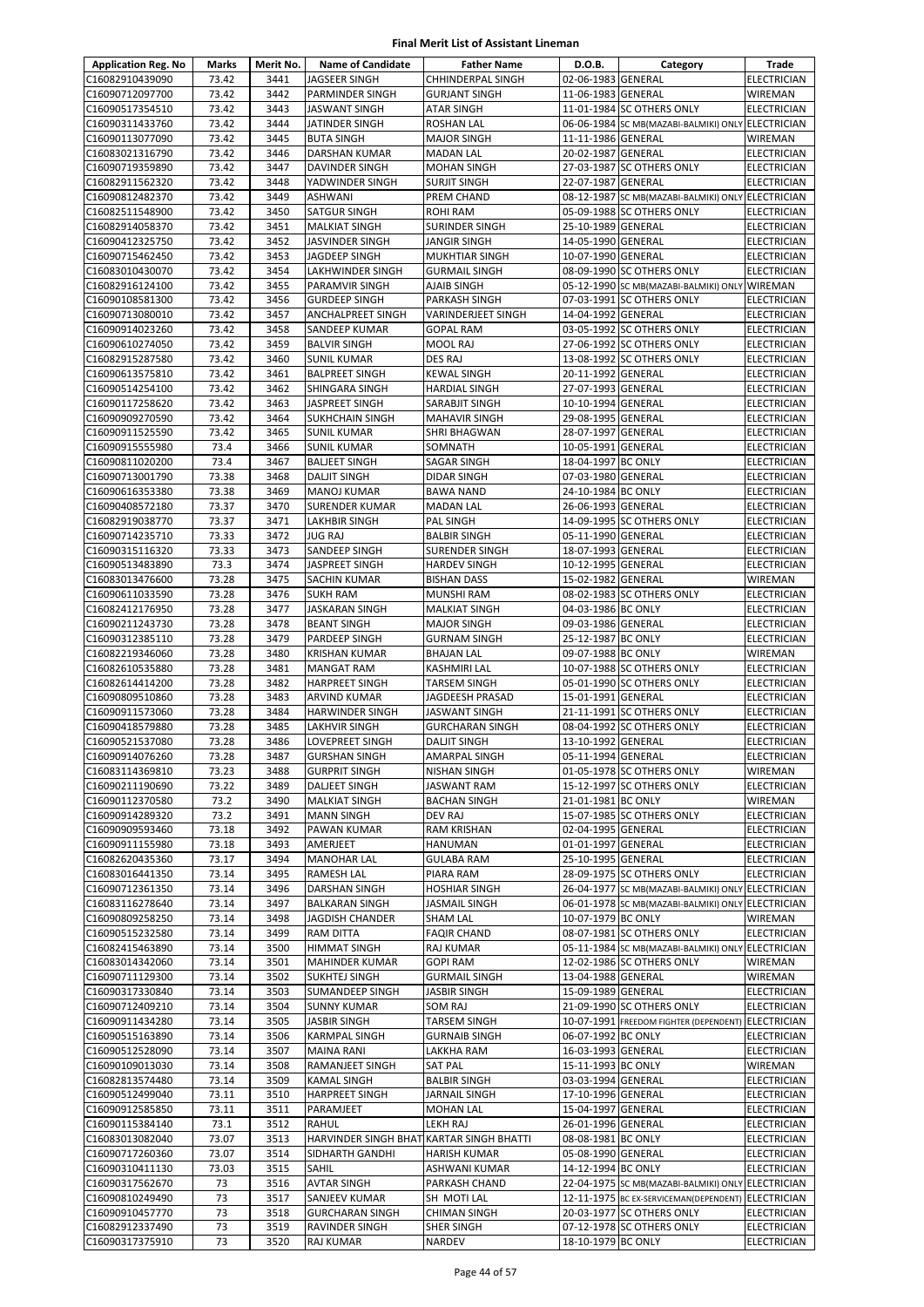| <b>Application Reg. No</b>         | Marks    | Merit No.    | <b>Name of Candidate</b>                     | <b>Father Name</b>                         | D.O.B.                                   | Category                                                  | Trade                                    |
|------------------------------------|----------|--------------|----------------------------------------------|--------------------------------------------|------------------------------------------|-----------------------------------------------------------|------------------------------------------|
| C16090915496340                    | 73       | 3521         | ANOOP KUMAR                                  | <b>GANGA RAM</b>                           |                                          | 04-05-1980 SC OTHERS ONLY                                 | <b>ELECTRICIAN</b>                       |
| C16082919389120                    | 73       | 3522         | <b>GURJEET SINGH</b>                         | <b>GIAN SINGH</b>                          | 04-04-1981 GENERAL                       |                                                           | <b>ELECTRICIAN</b>                       |
| C16090817107860                    | 73       | 3523         | <b>GURMEJ SINGH</b>                          | <b>JAGTAR SINGH</b>                        |                                          | 14-05-1981 SC MB(MAZABI-BALMIKI) ONLY ELECTRICIAN         |                                          |
| C16090719156690                    | 73       | 3524         | <b>GURPREET SINGH</b>                        | <b>MOHINDER SINGH</b>                      | 31-12-1981 BC ONLY                       |                                                           | <b>ELECTRICIAN</b>                       |
| C16090207386820                    | 73       | 3525         | <b>HARPREET SINGH</b>                        | <b>LAL SINGH</b>                           | 04-05-1982 BC ONLY                       |                                                           | WIREMAN                                  |
| C16090312224890                    | 73       | 3526         | PARAMJEET SINGH                              | <b>DARSHAN SINGH</b>                       | 04-08-1982 GENERAL                       |                                                           | <b>ELECTRICIAN</b>                       |
| C16090915238130                    | 73       | 3527         | <b>MAJOR SINGH</b>                           | <b>AMRIK SINGH</b>                         | 21-12-1983 GENERAL                       |                                                           | <b>ELECTRICIAN</b>                       |
| C16090616316860                    | 73       | 3528         | JAGJIT SINGH                                 | <b>KEWAL SINGH</b>                         | 15-04-1984 GENERAL                       |                                                           | WIREMAN                                  |
| C16090118273130                    | 73       | 3529         | <b>BALJINDER SINGH</b>                       | <b>GURBACHAN PAL SINGH</b>                 | 18-01-1985 BC ONLY                       |                                                           | <b>ELECTRICIAN</b>                       |
| C16090412170750                    | 73       | 3530         | <b>IQBAL SINGH</b>                           | SALINDER SINGH                             | 09-07-1985 BC ONLY                       |                                                           | ELECTRICIAN                              |
| C16090617550870                    | 73<br>73 | 3531<br>3532 | <b>BALKAR SINGH</b>                          | <b>JOGINDER SINGH</b>                      | 21-08-1985 GENERAL                       | 16-10-1985 SC OTHERS ONLY                                 | <b>ELECTRICIAN</b>                       |
| C16090915216980<br>C16090111064030 | 73       | 3533         | <b>SUNIL KUMAR</b><br><b>GURJINDER SINGH</b> | <b>RAMESH KUMAR</b><br><b>HARDEV SINGH</b> | 11-08-1986 GENERAL                       |                                                           | <b>ELECTRICIAN</b><br><b>ELECTRICIAN</b> |
| C16090916397770                    | 73       | 3534         | <b>GURJEET SINGH</b>                         | <b>KASHMIR SINGH</b>                       |                                          | 25-11-1986 SC OTHERS ONLY                                 | <b>ELECTRICIAN</b>                       |
| C16083013119770                    | 73       | 3535         | JAGMEET SINGH                                | <b>MUKAND SINGH</b>                        | 07-03-1987 GENERAL                       |                                                           | WIREMAN                                  |
| C16082709367560                    | 73       | 3536         | <b>BEANT SINGH</b>                           | <b>GURNAM SINGH</b>                        | 24-05-1987 BC ONLY                       |                                                           | WIREMAN                                  |
| C16090112149320                    | 73       | 3537         | <b>MANPREET SINGH</b>                        | <b>DALIP SINGH</b>                         | 03-08-1987 GENERAL                       |                                                           | <b>ELECTRICIAN</b>                       |
| C16090913336970                    | 73       | 3538         | <b>GANESH RAM</b>                            | <b>BAHADAR RAM</b>                         | 10-10-1987 GENERAL                       |                                                           | ELECTRICIAN                              |
| C16090210283170                    | 73       | 3539         | <b>JIWAN KUMAR</b>                           | <b>SUBASH KUMAR</b>                        | 04-11-1988 GENERAL                       |                                                           | WIREMAN                                  |
| C16090915103340                    | 73       | 3540         | <b>HARJEET SINGH</b>                         | LACHHMAN SINGH                             |                                          | 04-02-1989 SC OTHERS ONLY                                 | <b>ELECTRICIAN</b>                       |
| C16083109435720                    | 73       | 3541         | <b>GURDEEP SINGH</b>                         | <b>NAHAR SINGH</b>                         |                                          | 29-03-1989 SC OTHERS ONLY                                 | ELECTRICIAN                              |
| C16090820146410                    | 73       | 3542         | PARMINDER SINGH                              | SARBJEET SINGH                             | 10-08-1989 GENERAL                       |                                                           | <b>ELECTRICIAN</b>                       |
| C16090408217240                    | 73       | 3543         | <b>BHIM SAIN</b>                             | <b>BHOORA RAM</b>                          | 07-09-1989 BC ONLY                       |                                                           | <b>ELECTRICIAN</b>                       |
| C16090810449930                    | 73       | 3544         | <b>JASPAL SINGH</b>                          | <b>NARAIN SINGH</b>                        |                                          | 21-09-1989 SC OTHERS ONLY                                 | <b>ELECTRICIAN</b>                       |
| C16082913109420                    | 73       | 3545         | <b>GOPAL</b>                                 | <b>DEVI CHAND</b>                          | 12-10-1989 GENERAL                       |                                                           | ELECTRICIAN                              |
| C16090910408320                    | 73       | 3546         | <b>GURJEET SINGH</b>                         | <b>BALVIR SINGH</b>                        |                                          | 27-11-1989 SC MB(MAZABI-BALMIKI) ONLY                     | <b>ELECTRICIAN</b>                       |
| C16082912557200                    | 73       | 3547         | <b>ASHBIR SINGH</b>                          | <b>JOGINDER SINGH</b>                      | 29-03-1990 GENERAL                       |                                                           | <b>ELECTRICIAN</b>                       |
| C16090812388700                    | 73       | 3548         | RAJINDER SINGH                               | <b>KULDIP SINGH</b>                        |                                          | 22-04-1990 SC MB(MAZABI-BALMIKI) ONLY ELECTRICIAN         |                                          |
| C16090615107850                    | 73       | 3549         | <b>SUNIL KUMAR</b>                           | SURINDER KUMAR                             | 20-05-1990 BC ONLY                       |                                                           | ELECTRICIAN                              |
| C16090513105550                    | 73       | 3550         | <b>MANJEET SINGH</b>                         | <b>DHIAN SINGH</b>                         | 11-07-1990 GENERAL                       |                                                           | <b>ELECTRICIAN</b>                       |
| C16090618175510                    | 73       | 3551         | <b>GURJINDER SINGH</b>                       | <b>KAKA SINGH</b>                          | 01-08-1990 BC ONLY                       |                                                           | <b>ELECTRICIAN</b>                       |
| C16090512376340                    | 73       | 3552         | PARDEEP KUMAR                                | OM PARKASH                                 |                                          | 12-08-1990 SC OTHERS ONLY                                 | <b>ELECTRICIAN</b>                       |
| C16082910219610                    | 73       | 3553         | <b>AMRIK SINGH</b>                           | <b>AVTAR SINGH</b>                         |                                          | 20-08-1990 SC OTHERS ONLY                                 | WIREMAN                                  |
| C16083013147930                    | 73       | 3554         | SATNAM SINGH                                 | <b>MOHINDER SINGH</b>                      |                                          | 25-08-1990 SC OTHERS ONLY                                 | WIREMAN                                  |
| C16083116032620                    | 73       | 3555         | <b>BALWINDER SINGH</b>                       | SATNAM SINGH                               |                                          | 05-10-1990 SC MB(MAZABI-BALMIKI) ONLY ELECTRICIAN         |                                          |
| C16090519526130                    | 73       | 3556         | <b>GURPREET SINGH</b>                        | <b>SUKHDEV SINGH</b>                       |                                          | 07-10-1990 SC OTHERS EX-SERVICEMAN(DEPENDENT) ELECTRICIAN |                                          |
| C16082914111720                    | 73       | 3557         | <b>SUMITTAR SINGH</b>                        | <b>LAKHVIR SINGH</b>                       | 01-07-1991 BC ONLY                       |                                                           | <b>ELECTRICIAN</b>                       |
| C16090522370420                    | 73       | 3558         | <b>GURWINDER SINGH</b>                       | <b>GURCHRAN SINGH</b>                      | 13-07-1991 BC ONLY                       |                                                           | <b>ELECTRICIAN</b>                       |
| C16090719145320                    | 73<br>73 | 3559         | TARSEM SINGH                                 | <b>JAGROOP SINGH</b>                       | 16-07-1991 GENERAL                       | 08-08-1991 SC OTHERS ONLY                                 | <b>ELECTRICIAN</b>                       |
| C16090210346570                    | 73       | 3560         | RANDEEP SINGH                                | <b>SAROOP SINGH</b>                        |                                          |                                                           | <b>ELECTRICIAN</b>                       |
| C16090418286460                    | 73       | 3561<br>3562 | PARWINDER SINGH                              | <b>KULDIP SINGH</b>                        | 06-10-1991 GENERAL<br>10-04-1992 GENERAL |                                                           | <b>ELECTRICIAN</b>                       |
| C16090510319810<br>C16090711402730 | 73       | 3563         | JATINDER KUMAR<br><b>BEANT SINGH</b>         | NIRMAL SINGH<br><b>AJIT SINGH</b>          |                                          | 17-07-1992 SC OTHERS ONLY                                 | <b>ELECTRICIAN</b><br>WIREMAN            |
| C16090820096610                    | 73       | 3564         | MANDEEP SINGH                                | <b>BAAZ SINGH</b>                          | 20-09-1992 BC ONLY                       |                                                           | <b>ELECTRICIAN</b>                       |
| C16082513503910                    | 73       | 3565         | <b>GURDEEP SINGH</b>                         | RANJEET SINGH                              | 21-09-1992 BC ONLY                       |                                                           | WIREMAN                                  |
| C16090516349960                    | 73       | 3566         | <b>GURDEEP KUMAR</b>                         | PARGAN RAM                                 |                                          | 04-11-1992 SC OTHERS ONLY                                 | WIREMAN                                  |
| C16090818096470                    | 73       | 3567         | DEEPAK KUMAR                                 | <b>BACHAN LAL</b>                          |                                          | 27-11-1992 SC OTHERS ONLY                                 | <b>WIREMAN</b>                           |
| C16090609105330                    | 73       | 3568         | JASVEER SINGH                                | <b>MANJEET SINGH</b>                       | 23-12-1992 GENERAL                       |                                                           | <b>ELECTRICIAN</b>                       |
| C16090911121230                    | 73       | 3569         | <b>GURPREET SINGH</b>                        | <b>SANT SINGH</b>                          | 12-01-1993 GENERAL                       |                                                           | <b>ELECTRICIAN</b>                       |
| C16082412275280                    | 73       | 3570         | ZORAWAR SINGH                                | SHER SINGH                                 | 20-05-1993 GENERAL                       |                                                           | WIREMAN                                  |
| C16090818052980                    | 73       | 3571         | LAKHWINDER SINGH                             | <b>HAKAM SINGH</b>                         |                                          | 15-07-1993 SC OTHERS ONLY                                 | ELECTRICIAN                              |
| C16082913169820                    | 73       | 3572         | <b>AJAY SINGH</b>                            | <b>BALBIR SINGH</b>                        | 18-07-1993 GENERAL                       |                                                           | ELECTRICIAN                              |
| C16090316397140                    | 73       | 3573         | <b>BALJIT SINGH</b>                          | KIRPAL SINGH                               | 22-08-1993 BC ONLY                       |                                                           | ELECTRICIAN                              |
| C16083118203210                    | 73       | 3574         | JAGDEEP KUMAR                                | <b>TARSEM LAL</b>                          |                                          | 13-09-1993 SC OTHERS ONLY                                 | ELECTRICIAN                              |
| C16090612246600                    | 73       | 3575         | <b>GURVINDER SINGH</b>                       | <b>GURDEEP SINGH</b>                       | 21-02-1994 GENERAL                       |                                                           | WIREMAN                                  |
| C16090211486630                    | 73       | 3576         | DAVINDER SINGH                               | <b>MANOHAR SINGH</b>                       | 14-03-1994 GENERAL                       |                                                           | ELECTRICIAN                              |
| C16090610045970                    | 73       | 3577         | <b>CHARANJEET SINGH</b>                      | SUKHVINDER PAL SINGH                       | 06-04-1994 GENERAL                       |                                                           | ELECTRICIAN                              |
| C16082612080420                    | 73       | 3578         | SATISH KUMAR                                 | <b>KARTAR CHAND</b>                        | 29-05-1994 BC ONLY                       |                                                           | <b>ELECTRICIAN</b>                       |
| C16090619013640                    | 73       | 3579         | <b>HARPREET SINGH</b>                        | <b>BALVIR SINGH</b>                        |                                          | 09-09-1994 SC MB(MAZABI-BALMIKI) ONLY ELECTRICIAN         |                                          |
| C16090916486780                    | 73       | 3580         | JOBANJEET SINGH                              | NIRMALJEET SINGH                           | 10-09-1994 GENERAL                       |                                                           | ELECTRICIAN                              |
| C16082819320840                    | 73       | 3581         | JASPREET SINGH                               | <b>DALJINDER SINGH</b>                     |                                          | 02-10-1994 SC OTHERS ONLY                                 | <b>ELECTRICIAN</b>                       |
| C16090616539400                    | 73       | 3582         | <b>RAJBIR SINGH</b>                          | <b>BALWINDER SINGH</b>                     | 27-10-1994 BC ONLY                       |                                                           | <b>ELECTRICIAN</b>                       |
| C16090613180200                    | 73       | 3583         | MENGAL SINGH                                 | <b>JAGROOP SINGH</b>                       |                                          | 25-03-1995 SC MB(MAZABI-BALMIKI) ONLY                     | <b>WIREMAN</b>                           |
| C16090212248560                    | 73       | 3584         | <b>DALJIT SINGH</b>                          | <b>NAZAR SINGH</b>                         | 16-05-1995 GENERAL                       |                                                           | <b>ELECTRICIAN</b>                       |
| C16082918057800                    | 73       | 3585         | DEEPAK KUMAR                                 | DHARMINDER                                 | 27-05-1995 BC ONLY                       |                                                           | ELECTRICIAN                              |
| C16090911420700                    | 73       | 3586         | KULJEET SINGH                                | <b>HARSEWAK SINGH</b>                      | 19-07-1995 GENERAL                       |                                                           | ELECTRICIAN                              |
| C16090909055060                    | 73<br>73 | 3587         | <b>BIKKAR SINGH</b>                          | <b>NIRBHAI SINGH</b>                       | 17-09-1995 GENERAL                       |                                                           | ELECTRICIAN                              |
| C16090314370500<br>C16090910010400 | 73       | 3588<br>3589 | <b>RUBAL</b><br>JAGDEEP SINGH                | <b>SOHAN LAL</b><br><b>BALVIR SINGH</b>    | 04-10-1995 GENERAL                       | 28-06-1996 SC OTHERS ONLY                                 | <b>ELECTRICIAN</b><br>ELECTRICIAN        |
| C16090716327110                    | 73       | 3590         | <b>MANKAMAL SINGH</b>                        | <b>BHUPINDER SINGH</b>                     |                                          | 12-08-1997 SC OTHERS ONLY                                 | <b>ELECTRICIAN</b>                       |
| C16083012352410                    | 73       | 3591         | TARUN CHAUDHARY                              | <b>RAI SINGH</b>                           | 27-08-1997 GENERAL                       |                                                           | <b>ELECTRICIAN</b>                       |
| C16090716478570                    | 73       | 3592         | NAVJOT KUMAR                                 | SHAMMI KUMAR                               | 23-09-1997 GENERAL                       |                                                           | ELECTRICIAN                              |
| C16090412264480                    | 73       | 3593         | <b>JOSHPAL SINGH</b>                         | <b>SURJIT SINGH</b>                        | 27-09-1997 BC ONLY                       |                                                           | <b>ELECTRICIAN</b>                       |
| C16090713028810                    | 72.92    | 3594         | PRABHJOT SINGH                               | SIMARJEET SINGH                            | 13-06-1995 GENERAL                       |                                                           | <b>ELECTRICIAN</b>                       |
| C16082517039830                    | 72.88    | 3595         | KULJEET SINGH                                | <b>BHARPOOR SINGH</b>                      | 04-08-1992 GENERAL                       |                                                           | ELECTRICIAN                              |
| C16082917304680                    | 72.87    | 3596         | DALJEET SINGH                                | <b>GURNAM SINGH</b>                        |                                          | 22-07-1990 SC OTHERS ONLY                                 | ELECTRICIAN                              |
| C16090912301580                    | 72.86    | 3597         | JARNAIL SINGH                                | <b>GURCHARN SINGH</b>                      |                                          | 05-11-1993 SC OTHERS ONLY                                 | ELECTRICIAN                              |
| C16090817067660                    | 72.85    | 3598         | <b>GURCHARAN SINGH</b>                       | <b>BANT SINGH</b>                          |                                          | 05-08-1974 SC OTHERS ONLY                                 | ELECTRICIAN                              |
| C16090810382870                    | 72.85    | 3599         | <b>BHUPINDER SINGH</b>                       | <b>JAGIR SINGH</b>                         |                                          | 20-09-1976 SC MB EX-SERVICEMAN(DEPENDENT) ELECTRICIAN     |                                          |
| C16090810557560                    | 72.85    | 3600         | <b>BHUPINDER SINGH</b>                       | <b>JAGIR SINGH</b>                         |                                          | 20-09-1976 SC MB(MAZABI-BALMIKI) ONLY ELECTRICIAN         |                                          |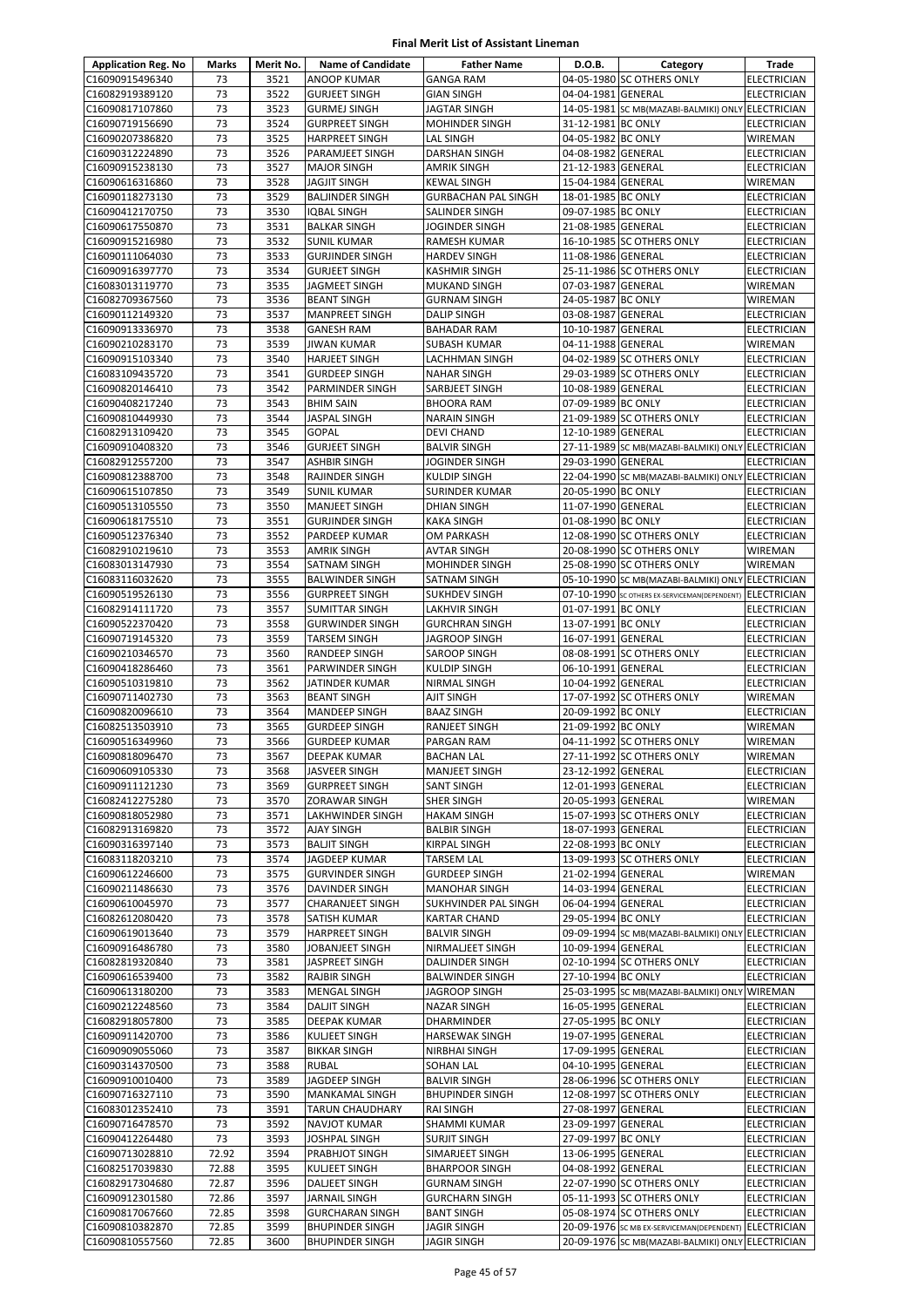| <b>Application Reg. No</b>         | Marks          | Merit No.    | <b>Name of Candidate</b>                   | <b>Father Name</b>                            | D.O.B.                                   | Category                                              | Trade                                    |
|------------------------------------|----------------|--------------|--------------------------------------------|-----------------------------------------------|------------------------------------------|-------------------------------------------------------|------------------------------------------|
| C16090117399550                    | 72.85          | 3601         | <b>SURINDER KUMAR</b>                      | <b>SANSAR CHAND</b>                           |                                          | 12-08-1978 SC OTHERS ONLY                             | <b>ELECTRICIAN</b>                       |
| C16090813506390                    | 72.85          | 3602         | <b>DALVIR SINGH</b>                        | <b>JASPAL SINGH</b>                           | 16-05-1981 BC ONLY                       |                                                       | <b>ELECTRICIAN</b>                       |
| C16082414261620                    | 72.85          | 3603         | AMANDEEP SINGH                             | <b>JASVIR SINGH</b>                           | 02-10-1981 BC ONLY                       |                                                       | <b>ELECTRICIAN</b>                       |
| C16090812501290                    | 72.85          | 3604         | <b>ANIL KUMAR</b>                          | <b>RAM MILAN</b>                              |                                          | 01-12-1984 PERSON WITH DISABILITY (ORTHO)             | <b>ELECTRICIAN</b>                       |
| C16090715441260                    | 72.85          | 3605         | <b>KEWAL KRISHAN</b>                       | SHINGARA SINGH                                |                                          | 02-04-1989 SC MB(MAZABI-BALMIKI) ONLY ELECTRICIAN     |                                          |
| C16090517226750                    | 72.85          | 3606         | <b>DEEP SINGH</b>                          | <b>BHOLA SINGH</b>                            |                                          | 10-06-1990 SPORTS PERSON                              | <b>ELECTRICIAN</b>                       |
| C16083012559820                    | 72.85          | 3607         | LAKHWINDER SINGH                           | <b>RAJ SINGH</b>                              |                                          | 05-10-1991 SC MB(MAZABI-BALMIKI) ONLY ELECTRICIAN     |                                          |
| C16090513453920                    | 72.85          | 3608         | <b>GURJANT SINGH</b>                       | LAKHWINDER SINGH                              | 12-12-1992 GENERAL                       |                                                       | <b>ELECTRICIAN</b>                       |
| C16090711308210                    | 72.83          | 3609         | <b>MANPREET SINGH</b>                      | <b>GURMEET SINGH</b>                          | 20-09-1994 GENERAL                       |                                                       | <b>ELECTRICIAN</b>                       |
| C16090912444920                    | 72.77          | 3610         | <b>BHARWINDER SINGH</b>                    | <b>JIT SINGH</b>                              | 28-07-1992 GENERAL                       |                                                       | ELECTRICIAN                              |
| C16083115451870                    | 72.74          | 3611         | SHUBHAM                                    | RAM JI LAL                                    | 01-04-1995 BC ONLY                       |                                                       | <b>ELECTRICIAN</b>                       |
| C16090810009270                    | 72.74          | 3612         | SHAMSHER SINGH                             | <b>NARENDER SINGH</b>                         | 05-10-1996 GENERAL                       |                                                       | <b>ELECTRICIAN</b>                       |
| C16082912388970                    | 72.72          | 3613         | ATINDERPAL SINGH                           | <b>AMRIK SINGH</b>                            | 12-02-1991 GENERAL                       |                                                       | <b>ELECTRICIAN</b>                       |
| C16090811473560                    | 72.71          | 3614         | NIRMALJEET SINGH                           | <b>AJIT SINGH</b>                             |                                          | 25-01-1979 SC OTHERS ONLY                             | <b>ELECTRICIAN</b>                       |
| C16090613305390                    | 72.71          | 3615         | KULDEEP SINGH                              | SATPAL SINGH                                  |                                          | 22-05-1980 EX-SERVICEMAN(DEPENDENT)                   | <b>WIREMAN</b>                           |
| C16082618218630                    | 72.71          | 3616         | <b>BHARPUR SINGH</b>                       | <b>TEJA SINGH</b>                             | 16-12-1980 GENERAL                       |                                                       | <b>ELECTRICIAN</b>                       |
| C16082509599850                    | 72.71          | 3617         | <b>RANBIR SINGH</b>                        | PARAMJIT SINGH                                | 12-04-1981 GENERAL                       |                                                       | <b>ELECTRICIAN</b>                       |
| C16090319139680                    | 72.71          | 3618         | <b>HARPREET SINGH</b>                      | <b>MASSA SINGH</b>                            | 19-04-1983 GENERAL                       |                                                       | <b>ELECTRICIAN</b>                       |
| C16090214584400                    | 72.71          | 3619         | <b>JASWEER SINGH</b>                       | <b>INDER SINGH</b>                            |                                          | 21-10-1983 SC OTHERS ONLY                             | ELECTRICIAN                              |
| C16083111314340                    | 72.71          | 3620         | PARDEEP SINGH                              | <b>TARSEM SINGH</b>                           | 12-12-1984 GENERAL                       |                                                       | WIREMAN                                  |
| C16090813114600                    | 72.71          | 3621         | <b>HARWINDER SINGH</b>                     | <b>BHOOLA SINGH</b>                           | 24-08-1987 GENERAL                       |                                                       | <b>ELECTRICIAN</b>                       |
| C16090711455290                    | 72.71          | 3622         | <b>GURVINDER SINGH</b>                     | <b>GULAB SINGH</b>                            | 02-07-1988 GENERAL                       |                                                       | <b>ELECTRICIAN</b>                       |
| C16090609364080                    | 72.71          | 3623         | <b>SAT PAL</b>                             | LAL CHAND                                     | 29-11-1988 GENERAL                       |                                                       | <b>WIREMAN</b>                           |
| C16090712102420                    | 72.71          | 3624         | JATINDER KUMAR                             | <b>SURAT SINGH</b>                            |                                          | 16-03-1990 SC OTHERS ONLY                             | <b>ELECTRICIAN</b>                       |
| C16090520087140                    | 72.71          | 3625         | <b>VICKY KUMAR</b>                         | <b>DEVILAL</b>                                |                                          | 04-11-1990 SC OTHERS ONLY                             | ELECTRICIAN                              |
| C16090117004910                    | 72.71          | 3626         | JASPREET NANDA                             | NIRMALJIT NANDA                               |                                          | 05-05-1991 SC OTHERS ONLY                             | WIREMAN                                  |
| C16082509517430                    | 72.71          | 3627         | RAHUL BHUTTA                               | <b>BHAJAN LAL</b>                             |                                          | 10-01-1992 SC OTHERS ONLY                             | ELECTRICIAN                              |
| C16090311135260                    | 72.71          | 3628         | PAWAN KUMAR                                | <b>SURJIT RAM</b>                             |                                          | 20-03-1992 SC OTHERS ONLY                             | ELECTRICIAN                              |
| C16083012120650                    | 72.71          | 3629         | <b>GAGANDEEP SINGH</b>                     | <b>KARNAIL SINGH</b>                          | 13-09-1992 GENERAL                       |                                                       | <b>ELECTRICIAN</b>                       |
| C16083111134890                    | 72.71          | 3630         | <b>AMRITPAL SINGH</b>                      | KULDEEP SINGH                                 | 05-03-1993 GENERAL                       |                                                       | <b>ELECTRICIAN</b>                       |
| C16090611460020                    | 72.71          | 3631         | <b>HEMANT KUMAR</b>                        | <b>ROOP RAM</b>                               | 10-11-1997 GENERAL                       |                                                       | <b>ELECTRICIAN</b>                       |
| C16090316349140                    | 72.62          | 3632         | KHUSHPREET SINGH                           | <b>JAGRAJ SINGH</b>                           | 28-05-1994 GENERAL                       |                                                       | ELECTRICIAN                              |
| C16090511156950                    | 72.61          | 3633         | RAJIV KUMAR                                | <b>KULWANT RAI</b>                            | 25-06-1979 GENERAL                       |                                                       | <b>ELECTRICIAN</b>                       |
| C16090209373600                    | 72.6           | 3634         | SONU RANI                                  | NARESH KUMAR                                  | 08-08-1997 GENERAL                       |                                                       | <b>ELECTRICIAN</b>                       |
| C16090815076870                    | 72.59          | 3635         | <b>SUBHAM</b>                              | RAM RATTAN                                    | 16-02-1996 GENERAL                       |                                                       | ELECTRICIAN                              |
| C16090520524830                    | 72.58          | 3636         | <b>BALWINDER SINGH</b>                     | <b>AVTAR SINGH</b>                            | 07-04-1994 GENERAL                       |                                                       | <b>ELECTRICIAN</b>                       |
| C16082615489660                    | 72.57          | 3637         | <b>BHUPINDER SINGH</b>                     | <b>DARSHAN SINGH</b>                          | 05-01-1980 BC ONLY                       |                                                       | <b>ELECTRICIAN</b>                       |
| C16090915141110                    | 72.57          | 3638         | AMARDEEP SINGH                             | <b>MAHINDER SINGH</b>                         |                                          | 10-01-1982 SC OTHERS ONLY                             | <b>ELECTRICIAN</b>                       |
| C16082413238030                    | 72.57          | 3639         | <b>BALWINDER SINGH</b>                     | <b>GURCHARAN SINGH</b>                        |                                          | 03-02-1987 SC OTHERS ONLY                             | <b>ELECTRICIAN</b>                       |
| C16090913571910                    | 72.57          | 3640         | SATNAM SINGH                               | <b>RURA RAM</b>                               | 31-03-1988 BC ONLY                       |                                                       | <b>ELECTRICIAN</b>                       |
| C16090815380730                    | 72.57          | 3641         |                                            | <b>JOGINDER PAL</b>                           |                                          | 04-01-1990 SC OTHERS ONLY                             | <b>ELECTRICIAN</b>                       |
| C16090912047360                    | 72.57          | 3642         | HARBANS LAL<br>SATGUR SINGH                | <b>SUKHDEV SINGH</b>                          | 25-03-1990 GENERAL                       |                                                       | WIREMAN                                  |
| C16090717479370                    | 72.57          | 3643         | SANDEEP KUMAR                              | <b>VIJAY KUMAR</b>                            | 28-02-1991 BC ONLY                       |                                                       | <b>ELECTRICIAN</b>                       |
| C16090717302550                    | 72.55          | 3644         | SUKHANPREET SINGH                          | <b>GURDEEP SINGH</b>                          | 28-08-1993 GENERAL                       |                                                       | <b>ELECTRICIAN</b>                       |
| C16090716440040                    | 72.55          | 3645         | <b>SUNITA</b>                              | <b>OM PRAKASH</b>                             | 12-07-1994 GENERAL                       |                                                       | <b>ELECTRICIAN</b>                       |
| C16090619456950                    | 72.54          | 3646         | PARVEEN KUMAR                              | RAMJI LAL                                     | 03-08-1990 GENERAL                       |                                                       | <b>ELECTRICIAN</b>                       |
| C16083012258350                    | 72.5           | 3647         | <b>GURDEEP SINGH</b>                       | <b>GIAN SINGH</b>                             |                                          | 21-03-1987 FREEDOM FIGHTER (DEPENDENT) ELECTRICIAN    |                                          |
| C16090713515610                    | 72.5           | 3648         | <b>AJAY</b>                                | RAMDIYA                                       | 04-04-1991 GENERAL                       |                                                       | WIREMAN                                  |
| C16083110429930                    | 72.5           | 3649         | <b>GURMEET SHARMA</b>                      | <b>HARMESH CHAND</b>                          |                                          | 20-04-1992 PERSON WITH DISABILITY (ORTHO) ELECTRICIAN |                                          |
| C16090715497390                    | 72.5           | 3650         | <b>BALKARAN SINGH</b>                      | SHAMSHER SINGH                                | 14-01-1993 GENERAL                       |                                                       | <b>ELECTRICIAN</b>                       |
| C16090214341280                    | 72.5           | 3651         | HARWEER                                    |                                               | 15-08-1994 GENERAL                       |                                                       | <b>ELECTRICIAN</b>                       |
| C16090316118750                    |                |              |                                            | <b>HARNEK SINGH</b>                           | 10-11-1980 BC ONLY                       |                                                       |                                          |
|                                    | 72.48          | 3652         | <b>GURMAIL SINGH</b>                       | <b>JAGTAR SINGH</b>                           |                                          |                                                       | WIREMAN                                  |
| C16090113047530                    | 72.48          | 3653<br>3654 | SUKHVEER SINGH                             | ANGREJ SINGH                                  | 26-02-1993 GENERAL                       | 07-06-1986 SC OTHERS ONLY                             | ELECTRICIAN                              |
| C16090513559120                    | 72.44          |              | <b>BALKAR SINGH</b>                        | AMAR SINGH<br><b>AMARJIT SINGH</b>            |                                          |                                                       | ELECTRICIAN                              |
| C16090110376070<br>C16090611478340 | 72.44<br>72.44 | 3655<br>3656 | SATNAM SINGH<br><b>NARESH KUMAR</b>        | <b>ROOP LAL</b>                               | 10-02-1992 GENERAL                       | 28-09-1994 SC OTHERS ONLY                             | <b>ELECTRICIAN</b><br><b>ELECTRICIAN</b> |
| C16090411159690                    | 72.42          | 3657         | <b>RAVI KANT</b>                           | SUDESH KUMAR                                  | 01-05-1976 BC ONLY                       |                                                       | ELECTRICIAN                              |
| C16090513089500                    | 72.42          | 3658         | <b>GURPREET SINGH</b>                      | <b>JASWANT SINGH</b>                          | 19-09-1980 GENERAL                       |                                                       | <b>ELECTRICIAN</b>                       |
| C16082409337100                    | 72.42          | 3659         | <b>SURESH KUMAR</b>                        | <b>MOOL CHAND</b>                             |                                          | 12-10-1980 SC OTHERS ONLY                             | ELECTRICIAN                              |
| C16090711295012                    | 72.42          | 3660         | AJAY KUMAR                                 | SHAM LAL                                      | 16-03-1981 GENERAL                       |                                                       | ELECTRICIAN                              |
| C16090914312040                    | 72.42          | 3661         | SUKHDEV KUMAR                              | SATPAL                                        | 06-12-1982 BC ONLY                       |                                                       | <b>ELECTRICIAN</b>                       |
| C16090114022220                    | 72.42          | 3662         | AMANDEEP SINGH                             | <b>MALKIAT SINGH</b>                          | 24-12-1983 GENERAL                       |                                                       | <b>ELECTRICIAN</b>                       |
| C16090100391480                    | 72.42          | 3663         | MANDEEP KUMAR                              | <b>KRISHAN KUMAR</b>                          |                                          | 09-12-1986 SC OTHERS ONLY                             | ELECTRICIAN                              |
| C16082319148850                    | 72.42          | 3664         | <b>GURPREET SINGH</b>                      | <b>KULWANT SINGH</b>                          | 08-06-1988 GENERAL                       |                                                       | ELECTRICIAN                              |
|                                    | 72.42          |              |                                            |                                               |                                          |                                                       |                                          |
| C16090610009400<br>C16090716364620 | 72.42          | 3665<br>3666 | JASWINDER SINGH<br>SANDEEP SINGH           | NACHHATAR SINGH<br><b>HARDEV SINGH</b>        | 23-03-1990 GENERAL                       | 13-03-1989 SC OTHERS ONLY                             | WIREMAN                                  |
|                                    | 72.42          | 3667         |                                            |                                               |                                          |                                                       | ELECTRICIAN                              |
| C16090713138870                    | 72.42          | 3668         | SANDEEP KUMAR                              | KULBHUSHAN KUMAR                              | 18-05-1991 GENERAL                       |                                                       | WIREMAN                                  |
| C16082416028410<br>C16082919564890 | 72.42          | 3669         | <b>GURJIT SINGH</b><br><b>HANISH KUMAR</b> | <b>KARNAIL SINGH</b><br><b>TARSEM LAL</b>     | 01-06-1991 GENERAL                       | 21-02-1992 SC OTHERS ONLY                             | <b>ELECTRICIAN</b><br>ELECTRICIAN        |
| C16090614509280                    | 72.42          | 3670         | PARWINDER                                  | <b>BALVIR RAM</b>                             |                                          | 13-10-1992 SC OTHERS ONLY                             | ELECTRICIAN                              |
| C16090619149890                    | 72.42          | 3671         | PARDEEP KUMAR                              | <b>MOHAN LAL</b>                              | 12-04-1994 GENERAL                       |                                                       | ELECTRICIAN                              |
|                                    |                | 3672         |                                            |                                               |                                          |                                                       |                                          |
| C16090512350410<br>C16090608548770 | 72.42<br>72.42 | 3673         | <b>BHUPENDER SINGH</b><br>JAY NARAYAN      | PAPPU SINGH<br>CHHAGAN LAL                    | 09-11-1994 GENERAL<br>30-07-1996 GENERAL |                                                       | ELECTRICIAN<br><b>ELECTRICIAN</b>        |
| C16090616327670                    | 72.4           | 3674         | DAVINDER SINGH                             | <b>NISHAN SINGH</b>                           | 31-12-1992 BC ONLY                       |                                                       | <b>ELECTRICIAN</b>                       |
|                                    | 72.4           |              |                                            |                                               |                                          |                                                       |                                          |
| C16090811159350<br>C16082911470530 | 72.4           | 3675<br>3676 | <b>BALJEET SINGH</b>                       | <b>CHANCHAL SINGH</b>                         | 27-07-1994 GENERAL<br>02-04-1997 GENERAL |                                                       | ELECTRICIAN                              |
|                                    |                |              | <b>CHANDER BHAN</b>                        | DAULAT RAM                                    | 16-07-1990 GENERAL                       |                                                       | ELECTRICIAN                              |
| C16090817118940<br>C16090610257690 | 72.37<br>72.28 | 3677<br>3678 | HARJEET SINGH<br>AJAY KUMAR                | <b>AVTAR SINGH</b><br><b>MADAN LAL KAPOOR</b> | 31-05-1976 BC ONLY                       |                                                       | <b>ELECTRICIAN</b><br><b>ELECTRICIAN</b> |
| C16090717577790                    | 72.28          | 3679         |                                            |                                               | 20-03-1979 GENERAL                       |                                                       |                                          |
| C16090613290940                    | 72.28          | 3680         | <b>BALWINDER SINGH</b><br>VIKRAM SINGH     | <b>KANSHI RAM</b>                             | 19-03-1980 GENERAL                       |                                                       | ELECTRICIAN<br>ELECTRICIAN               |
|                                    |                |              |                                            | <b>JAGIR SINGH</b>                            |                                          |                                                       |                                          |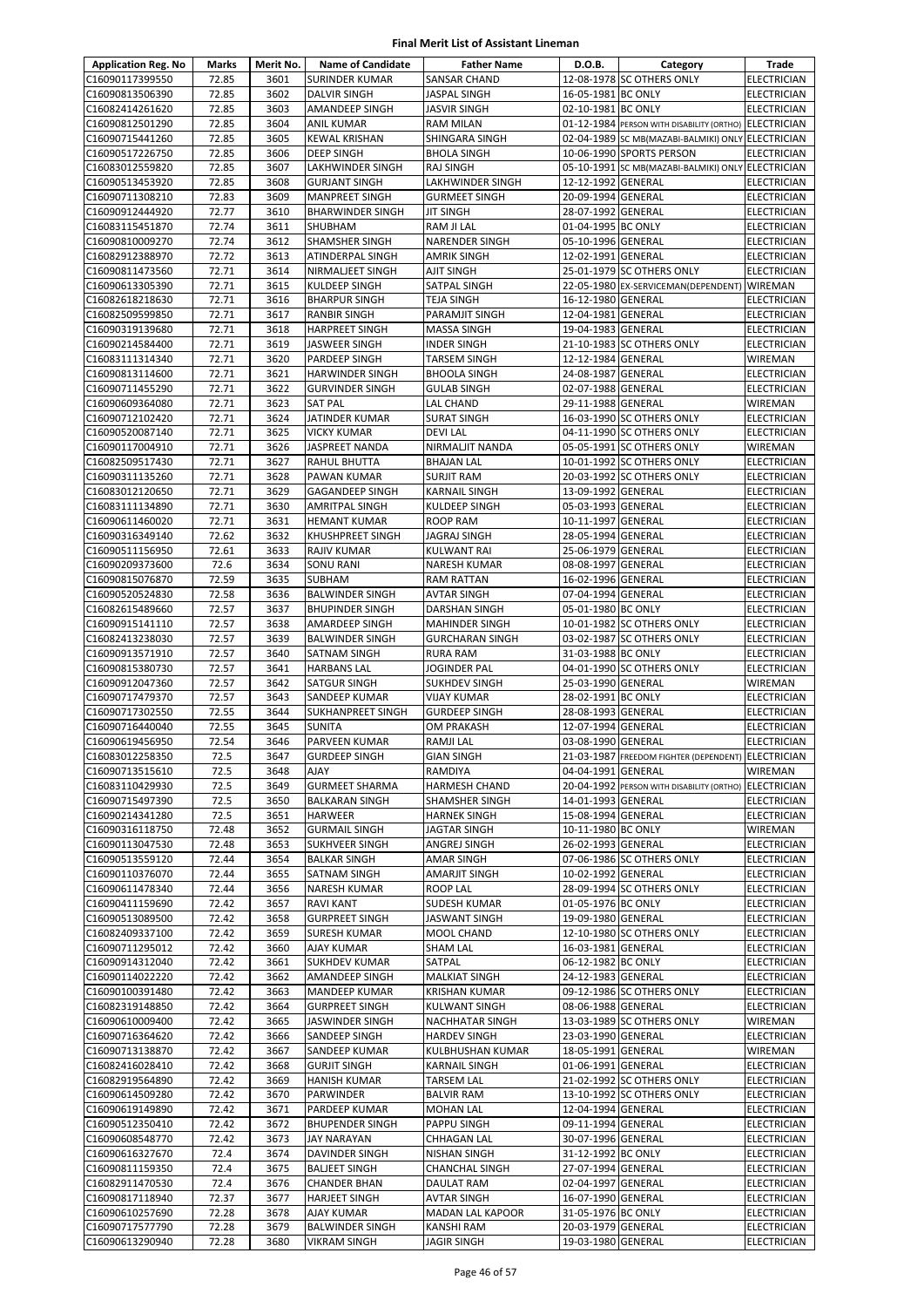| <b>Application Reg. No</b>         | Marks          | Merit No.    | <b>Name of Candidate</b>                  | <b>Father Name</b>                  | D.O.B.                                   | Category                                           | Trade                                    |
|------------------------------------|----------------|--------------|-------------------------------------------|-------------------------------------|------------------------------------------|----------------------------------------------------|------------------------------------------|
| C16082910333640                    | 72.28          | 3681         | <b>JAGJEET SINGH</b>                      | <b>MUKHTIAR SINGH</b>               | 05-12-1984 GENERAL                       |                                                    | <b>ELECTRICIAN</b>                       |
| C16082812508470                    | 72.28          | 3682         | <b>SUMEET SINGH</b>                       | <b>GIAN CHAND</b>                   | 23-03-1985 BC ONLY                       |                                                    | <b>ELECTRICIAN</b>                       |
| C16090208195810                    | 72.28          | 3683         | KULDEEP SINGH                             | <b>HAMIR SINGH</b>                  |                                          | 25-03-1990 SC OTHERS ONLY                          | <b>ELECTRICIAN</b>                       |
| C16090611306140                    | 72.28          | 3684         | KULDEEP SINGH                             | <b>AMRIK SINGH</b>                  | 15-08-1990 GENERAL                       |                                                    | ELECTRICIAN                              |
| C16083011510620                    | 72.28          | 3685         | KULWINDER KUMAR                           | OM PRAKASH                          |                                          | 11-10-1990 SC OTHERS ONLY                          | ELECTRICIAN                              |
| C16090512023060                    | 72.28          | 3686         | <b>SAHIL CHOPRA</b>                       | <b>BRIJ MOHAN CHOPRA</b>            | 15-09-1991 GENERAL                       |                                                    | <b>ELECTRICIAN</b>                       |
| C16090214572800                    | 72.28          | 3687         | ARSHDEEP SINGH                            | <b>GURSEVAK SINGH</b>               | 18-06-1992 BC ONLY                       |                                                    | <b>ELECTRICIAN</b>                       |
| C16090512437910                    | 72.28          | 3688         | SIMRANJIT SINGH                           | <b>SUKHDEV SINGH</b>                | 22-07-1992 GENERAL                       |                                                    | <b>ELECTRICIAN</b>                       |
| C16090915575660                    | 72.28          | 3689         | <b>TALWINDER SINGH</b>                    | <b>HARBHAJAN SINGH</b>              |                                          | 13-03-1993 SC OTHERS ONLY                          | ELECTRICIAN                              |
| C16090519117650                    | 72.28          | 3690         | <b>DEEPAK</b>                             | <b>HARJEET LAL</b>                  |                                          | 26-02-1994 SC OTHERS ONLY                          | ELECTRICIAN                              |
| C16090113543050                    | 72.28          | 3691         | <b>DAULAT RAM</b>                         | <b>BAL RAM</b>                      | 16-07-1995 GENERAL                       |                                                    | ELECTRICIAN                              |
| C16083016050730                    | 72.28          | 3692         | <b>PARGAT SINGH</b>                       | <b>KARAM SINGH</b>                  | 20-05-1996 GENERAL                       |                                                    | <b>ELECTRICIAN</b>                       |
| C16090711019820<br>C16090812203730 | 72.28<br>72.22 | 3693<br>3694 | PRADEEP KUMAR<br><b>HARJIT SINGH</b>      | PRABHU RAM<br><b>RAGHUBIR SINGH</b> | 30-06-1996 GENERAL<br>14-10-1993 BC ONLY |                                                    | <b>ELECTRICIAN</b><br><b>ELECTRICIAN</b> |
| C16082918097870                    | 72.2           | 3695         | <b>BEANT SINGH</b>                        | INDERJIT VERMA                      | 05-09-1986 GENERAL                       |                                                    | WIREMAN                                  |
| C16083116010680                    | 72.15          | 3696         | <b>JASWINDER SINGH</b>                    | SANTOKH SINGH                       | 18-11-1979 BC ONLY                       |                                                    | <b>ELECTRICIAN</b>                       |
| C16090419141060                    | 72.15          | 3697         | SIMERPREET SINGH                          | JOGINDER SINGH                      |                                          | 09-10-1983 FREEDOM FIGHTER (DEPENDENT) ELECTRICIAN |                                          |
| C16090211324550                    | 72.14          | 3698         | JATINDER SINGH                            | <b>MOHINDER SINGH</b>               |                                          | 10-03-1974 EX-SERVICEMAN(SELF)                     | <b>ELECTRICIAN</b>                       |
| C16090419127030                    | 72.14          | 3699         | <b>MUKESH KUMAR</b>                       | RATTI RAM                           |                                          | 01-04-1980 SC OTHERS ONLY                          | <b>ELECTRICIAN</b>                       |
| C16090910023480                    | 72.14          | 3700         | YOUSAF KHAN                               | <b>BABU KHAN</b>                    | 10-01-1981 BC ONLY                       |                                                    | WIREMAN                                  |
| C16082915441240                    | 72.14          | 3701         | <b>BIKRAMJIT SINGH</b>                    | NIRANJAN SINGH                      | 06-04-1982 GENERAL                       |                                                    | <b>ELECTRICIAN</b>                       |
| C16082611086590                    | 72.14          | 3702         | RAJESH KUMAR                              | SANSARA RAM                         |                                          | 02-03-1984 SC OTHERS ONLY                          | <b>ELECTRICIAN</b>                       |
| C16090518548600                    | 72.14          | 3703         | <b>RESHAM SINGH</b>                       | <b>BALBIR SINGH</b>                 |                                          | 15-01-1985 SC OTHERS ONLY                          | ELECTRICIAN                              |
| C16090219302140                    | 72.14          | 3704         | <b>RAM SINGH</b>                          | <b>BANT SINGH</b>                   | 02-02-1987 GENERAL                       |                                                    | WIREMAN                                  |
| C16090718040380                    | 72.14          | 3705         | <b>RAM SINGH</b>                          | <b>BANT SINGH</b>                   | 05-02-1987 GENERAL                       |                                                    | WIREMAN                                  |
| C16083117314130                    | 72.14          | 3706         | <b>VAKEEL SINGH</b>                       | <b>MAGHAR SINGH</b>                 |                                          | 08-09-1987 SC OTHERS ONLY                          | <b>ELECTRICIAN</b>                       |
| C16082615500500                    | 72.14          | 3707         | AVTAR SINGH                               | <b>RAM SINGH</b>                    |                                          | 04-10-1989 SC MB(MAZABI-BALMIKI) ONLY WIREMAN      |                                          |
| C16090212212710                    | 72.14          | 3708         | <b>GURVINDER SINGH</b>                    | <b>BOOTA SINGH</b>                  | 15-07-1993 GENERAL                       |                                                    | <b>ELECTRICIAN</b>                       |
| C16090112365850                    | 72.14          | 3709         | <b>ASHWANI</b>                            | <b>SHYAM LAL</b>                    | 29-09-1993 GENERAL                       |                                                    | <b>ELECTRICIAN</b>                       |
| C16083111240690                    | 72.14          | 3710         | <b>JASKARAN SINGH</b>                     | KARMJEET SINGH                      | 17-06-1994 BC ONLY                       |                                                    | <b>ELECTRICIAN</b>                       |
| C16090810163300                    | 72.11          | 3711         | JEET PAL                                  | <b>ARJUN LAL</b>                    | 01-12-1995 GENERAL                       |                                                    | <b>ELECTRICIAN</b>                       |
| C16090614387650                    | 72.1           | 3712         | RAHUL KUMAR                               | RAM MAGAN                           | 21-11-1987 GENERAL                       |                                                    | ELECTRICIAN                              |
| C16083018384820                    | 72.07          | 3713         | <b>MUNISH KALOTRA</b>                     | DAYA RAM                            |                                          | 11-04-1986 SC OTHERS ONLY                          | <b>ELECTRICIAN</b>                       |
| C16090113202140                    | 72.07          | 3714         | KULJEET SINGH                             | <b>BALVEER SINGH</b>                | 08-02-1991 GENERAL                       |                                                    | ELECTRICIAN                              |
| C16090909048140                    | 72.06          | 3715         | KULDEEP SINGH                             | PARGAT SINGH                        |                                          | 07-02-1996 SC OTHERS ONLY                          | ELECTRICIAN                              |
| C16090613227540                    | 72             | 3716         | <b>CHARANJIT SINGH</b>                    | DHARAM SINGH                        | 05-06-1976 BC ONLY                       |                                                    | <b>ELECTRICIAN</b>                       |
| C16090714386030                    | 72             | 3717         | <b>HARMEET SINGH</b>                      | LAL SINGH                           | 29-03-1978 BC ONLY                       |                                                    | <b>ELECTRICIAN</b>                       |
| C16090913253550                    | 72             | 3718         | JOGINDER SINGH                            | MILKHA SINGH                        |                                          | 04-03-1979 SC OTHERS ONLY                          | <b>ELECTRICIAN</b>                       |
| C16082614021950                    | 72             | 3719         | <b>GURMUKH SINGH</b>                      | <b>BHAG SINGH</b>                   |                                          | 05-03-1980 SC OTHERS ONLY                          | ELECTRICIAN                              |
| C16090717004170                    | 72             | 3720         | RAJINDER KUMAR                            | TARSEM KUMAR                        | 03-08-1980 GENERAL                       |                                                    | <b>ELECTRICIAN</b>                       |
| C16090410160560                    | 72             | 3721         | JEET BAHADUR THAPA                        | PREM BAHADUR THAPA                  |                                          | 12-11-1983 BC EX-SERVICEMAN(DEPENDENT)             | <b>ELECTRICIAN</b>                       |
| C16090911556240                    | 72<br>72       | 3722         | PARVEEN KUMAR                             | <b>KEWAL KRISHAN</b>                | 15-01-1984 GENERAL                       |                                                    | WIREMAN                                  |
| C16082911529240                    | 72             | 3723<br>3724 | <b>BOOTA SINGH</b>                        | JAGROOP SINGH                       |                                          | 10-03-1984 EX-SERVICEMAN(DEPENDENT) WIREMAN        |                                          |
| C16082515485400<br>C16090909335490 | 72             | 3725         | PARAMJEET SINGH<br><b>GURPINDER SINGH</b> | LABH SINGH<br><b>AMRIK SINGH</b>    | 22-03-1984 GENERAL<br>12-04-1984 GENERAL |                                                    | <b>ELECTRICIAN</b><br><b>ELECTRICIAN</b> |
| C16090518295330                    | 72             | 3726         | <b>GURWINDER SINGH</b>                    | <b>KASHMIR SINGH</b>                |                                          | 01-05-1984 SC OTHERS ONLY                          | <b>ELECTRICIAN</b>                       |
| C16090113240140                    | 72             | 3727         | <b>RAJ KHAN</b>                           | LAL KHAN                            | 10-11-1985 BC ONLY                       |                                                    | <b>ELECTRICIAN</b>                       |
| C16090712454930                    | 72             | 3728         | <b>JASVIR SINGH</b>                       | HARBHAJAN SINGH                     |                                          | 20-01-1986 SC OTHERS ONLY                          | <b>ELECTRICIAN</b>                       |
| C16083019409990                    | 72             | 3729         | JATINDER SINGH                            | <b>CHANCHAL SINGH</b>               |                                          | 04-05-1986 SC OTHERS ONLY                          | <b>ELECTRICIAN</b>                       |
| C16083118164530                    | 72             | 3730         | <b>JASVINDER SINGH</b>                    | RANJIT SINGH                        | 15-06-1986 GENERAL                       |                                                    | <b>ELECTRICIAN</b>                       |
| C16090115453880                    | 72             | 3731         | <b>BALWANT SINGH</b>                      | SATPAUL SINGH                       | 06-05-1987 GENERAL                       |                                                    | ELECTRICIAN                              |
| C16090911028110                    | 72             | 3732         | <b>WINNER KUMAR</b>                       | <b>KEWAL RAM</b>                    |                                          | 28-05-1987 SC OTHERS ONLY                          | ELECTRICIAN                              |
| C16090710474500                    | 72             | 3733         | MANDEEP SINGH                             | DARSHAN SINGH                       |                                          | 29-05-1987 SC OTHERS ONLY                          | ELECTRICIAN                              |
| C16082518525770                    | 72             | 3734         | PAWAN                                     | SH KEWAL SINGH                      |                                          | 12-10-1987 SC MB(MAZABI-BALMIKI) ONLY ELECTRICIAN  |                                          |
| C16083117221710                    | 72             | 3735         | <b>AMRINDER SINGH</b>                     | <b>CHARANJIT SINGH</b>              | 25-10-1987 GENERAL                       |                                                    | WIREMAN                                  |
| C16090318047530                    | 72             | 3736         | <b>SHIV KUMAR</b>                         | <b>KARTAR CHAND</b>                 |                                          | 07-11-1987 SC OTHERS ONLY                          | <b>ELECTRICIAN</b>                       |
| C16083110566870                    | 72             | 3737         | <b>BOOTA SINGH</b>                        | <b>NAJAR SINGH</b>                  | 04-01-1988 GENERAL                       |                                                    | <b>ELECTRICIAN</b>                       |
| C16090816480960                    | 72             | 3738         | <b>GURJINDER SINGH</b>                    | RANJIT SINGH                        |                                          | 16-02-1988 FREEDOM FIGHTER (DEPENDENT) ELECTRICIAN |                                          |
| C16090820349860                    | 72             | 3739         | RAMESH KUMAR                              | <b>BUDH RAM</b>                     |                                          | 01-05-1988 SC OTHERS ONLY                          | WIREMAN                                  |
| C16082916266910                    | 72             | 3740         | SANDEEP SINGH                             | MOHINDER SINGH                      |                                          | 12-05-1988 SC OTHERS ONLY                          | ELECTRICIAN                              |
| C16090714466950                    | 72             | 3741         | <b>HARISH KUMAR</b>                       | <b>MOHAN SINGH</b>                  | 15-06-1988 GENERAL                       |                                                    | WIREMAN                                  |
| C16090915540850                    | 72             | 3742         | DHARMINDER SINGH                          | PRABHDYAL SINGH                     |                                          | 25-10-1988 SC OTHERS ONLY                          | <b>ELECTRICIAN</b>                       |
| C16090520148730                    | 72             | 3743         | DHARMINDER KUMAR                          | <b>NAND KISHOR</b>                  | 27-04-1989 BC ONLY                       |                                                    | ELECTRICIAN                              |
| C16090710237600                    | 72             | 3744         | <b>HARMEET SINGH</b>                      | PRITAM SINGH                        | 10-09-1989 BC ONLY                       |                                                    | ELECTRICIAN                              |
| C16090711577870                    | 72             | 3745         | JAGSEER SINGH                             | JASWANT SINGH                       | 10-12-1989 GENERAL                       |                                                    | ELECTRICIAN                              |
| C16090714537450                    | 72             | 3746         | <b>SUMAN DEVI</b>                         | RAMESHWAR LAL                       | 01-04-1990 GENERAL                       |                                                    | ELECTRICIAN                              |
| C16083112288490                    | 72             | 3747         | PARMINDER SINGH                           | AVTAR SINGH                         | 04-05-1990 BC ONLY                       |                                                    | ELECTRICIAN                              |
| C16090815050870<br>C16090909128780 | 72<br>72       | 3748<br>3749 | <b>BHAWANJOT SINGH</b><br>RAKESH KAJLA    | SURJEET SINGH<br><b>TARSEM LAL</b>  | 06-08-1990 GENERAL                       | 14-09-1990 SC OTHERS ONLY                          | <b>ELECTRICIAN</b><br>ELECTRICIAN        |
| C16090612318650                    | 72             | 3750         | DHARAMVIR                                 | <b>HEM RAJ</b>                      | 26-09-1990 BC ONLY                       |                                                    | ELECTRICIAN                              |
| C16090813564440                    | 72             | 3751         | <b>JASPREET SINGH</b>                     | DARSHAN SINGH                       |                                          | 08-10-1990 SC OTHERS ONLY                          | ELECTRICIAN                              |
| C16090711456830                    | 72             | 3752         | <b>RAJ KUMAR</b>                          | SARBAN KUMAR                        |                                          | 08-11-1990 SC OTHERS ONLY                          | ELECTRICIAN                              |
| C16090913566540                    | 72             | 3753         | SANDEEP SINGH                             | SHASHI PAL                          | 22-01-1991 BC ONLY                       |                                                    | WIREMAN                                  |
| C16090513380920                    | 72             | 3754         | <b>SAHIL GILL</b>                         | <b>SUSHIL KUMAR</b>                 |                                          | 03-02-1991 SC MB(MAZABI-BALMIKI) ONLY ELECTRICIAN  |                                          |
| C16082218598280                    | 72             | 3755         | <b>GURCHARAN SINGH</b>                    | <b>SURJIT SINGH</b>                 |                                          | 19-07-1991 SC OTHERS ONLY                          | <b>ELECTRICIAN</b>                       |
| C16090112261160                    | 72             | 3756         | <b>SUKHCHAIN SINGH</b>                    | <b>GURCHARAN SINGH</b>              | 22-07-1991 BC ONLY                       |                                                    | ELECTRICIAN                              |
| C16082412031680                    | 72             | 3757         | SUKHWINDER SINGH                          | HARMANDER SINGH                     |                                          | 15-08-1991 SC OTHERS ONLY                          | ELECTRICIAN                              |
| C16090408052980                    | 72             | 3758         | <b>SUKHPAL SINGH</b>                      | PARKASH SINGH                       |                                          | 03-09-1991 SC OTHERS ONLY                          | <b>ELECTRICIAN</b>                       |
| C16090411556320                    | 72             | 3759         | <b>AMANPREET SINGH</b>                    | <b>KARTAR CHAND</b>                 | 01-12-1991 GENERAL                       |                                                    | ELECTRICIAN                              |
| C16090217189350                    | 72             | 3760         | <b>BALRAM SINGH</b>                       | SUKHA SINGH                         |                                          | 28-12-1991 SC OTHERS ONLY                          | WIREMAN                                  |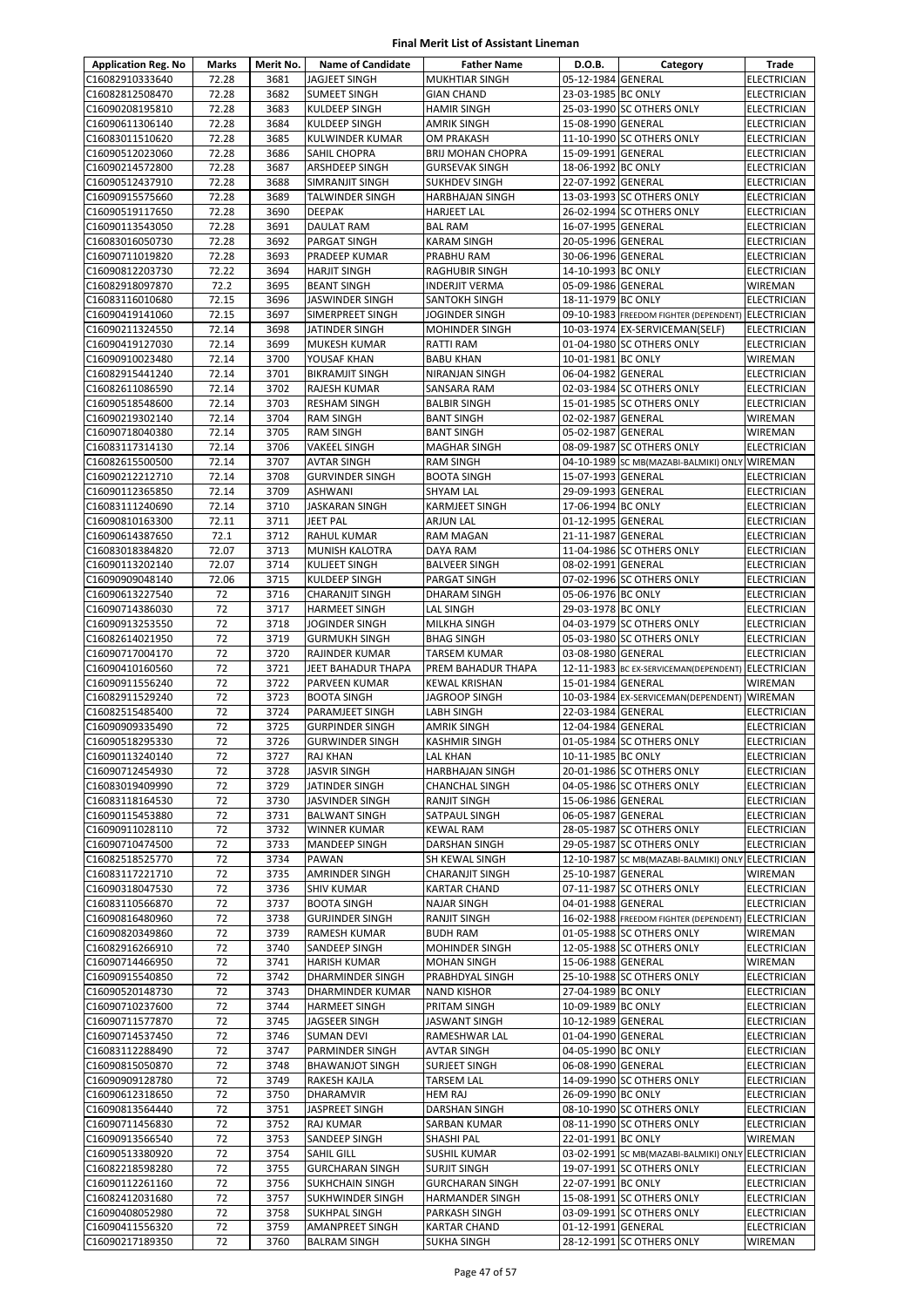| <b>Application Reg. No</b>         | Marks          | Merit No.    | <b>Name of Candidate</b>                  | <b>Father Name</b>                          | D.O.B.                                   | Category                                          | Trade                                    |
|------------------------------------|----------------|--------------|-------------------------------------------|---------------------------------------------|------------------------------------------|---------------------------------------------------|------------------------------------------|
| C16090111117860                    | 72             | 3761         | <b>NARINDER SINGH</b>                     | <b>PIYARE LAL</b>                           |                                          | 28-05-1992 SC OTHERS ONLY                         | <b>WIREMAN</b>                           |
| C16083112587140                    | 72             | 3762         | <b>GURPREET SINGH</b>                     | <b>HARBANS SINGH</b>                        |                                          | 27-06-1992 SC OTHERS ONLY                         | <b>ELECTRICIAN</b>                       |
| C16090111161510                    | 72             | 3763         | <b>NEERAJ RAI</b>                         | SINGARA RAM                                 | 08-08-1992 GENERAL                       |                                                   | ELECTRICIAN                              |
| C16082709503760                    | 72             | 3764         | <b>DALJIT SINGH</b>                       | <b>GURPAL SINGH</b>                         | 12-08-1992 GENERAL                       |                                                   | <b>ELECTRICIAN</b>                       |
| C16090217527930                    | 72             | 3765         | LOVEPREET SINGH                           | <b>DILBAG SINGH</b>                         | 20-11-1992 BC ONLY                       |                                                   | <b>ELECTRICIAN</b>                       |
| C16090610138520                    | 72             | 3766         | <b>TANU SHARMA</b>                        | <b>RAJ KUMAR</b>                            | 23-11-1992 GENERAL                       |                                                   | <b>ELECTRICIAN</b>                       |
| C16090818566850                    | 72             | 3767         | <b>HARPREET SINGH</b>                     | <b>BALWINDER SINGH</b>                      |                                          | 12-12-1992 SC OTHERS ONLY                         | <b>ELECTRICIAN</b>                       |
| C16090815465500                    | 72<br>72       | 3768<br>3769 | SARABJIT SINGH                            | RAVINDER SINGH                              | 12-01-1993 GENERAL                       | 14-12-1992 SC OTHERS ONLY                         | <b>ELECTRICIAN</b>                       |
| C16090815216060<br>C16082913450470 | 72             | 3770         | <b>KULVEER</b><br><b>SUKHJINDER SINGH</b> | <b>SAJAN RAM</b><br><b>BALDEV SINGH</b>     | 05-04-1993 GENERAL                       |                                                   | <b>ELECTRICIAN</b><br>ELECTRICIAN        |
| C16090309228730                    | 72             | 3771         | SHUBHAM KUMAR                             | <b>KRISHN KUMAR</b>                         | 17-04-1993 GENERAL                       |                                                   | <b>ELECTRICIAN</b>                       |
| C16090713340930                    | 72             | 3772         | <b>DILRAJ SINGH</b>                       | SATINDER SINGH                              | 22-06-1993 BC ONLY                       |                                                   | ELECTRICIAN                              |
| C16082617255070                    | 72             | 3773         | <b>SATNAM SINGH</b>                       | <b>JASWANT SINGH</b>                        |                                          | 04-10-1993 SC OTHERS ONLY                         | <b>ELECTRICIAN</b>                       |
| C16082917027000                    | 72             | 3774         | <b>HARJINDER SINGH</b>                    | <b>BHARPUR SINGH</b>                        |                                          | 07-10-1993 SC MB(MAZABI-BALMIKI) ONLY             | <b>ELECTRICIAN</b>                       |
| C16090817464990                    | 72             | 3775         | DILPREET SINGH                            | <b>BAHADUR SINGH</b>                        | 21-10-1993 BC ONLY                       |                                                   | ELECTRICIAN                              |
| C16090811296870                    | 72             | 3776         | <b>GAGANDEEP SINGH</b>                    | ANGREJ SINGH                                |                                          | 22-01-1994 SC MB(MAZABI-BALMIKI) ONLY ELECTRICIAN |                                          |
| C16083013343300                    | 72             | 3777         | HARMANPREET SINGH                         | <b>GURANDITTA SINGH</b>                     | 02-05-1994 GENERAL                       |                                                   | <b>ELECTRICIAN</b>                       |
| C16083113403320                    | 72             | 3778         | JASDEEP SINGH                             | <b>KAWEL SINGH</b>                          | 15-08-1994 GENERAL                       |                                                   | <b>ELECTRICIAN</b>                       |
| C16082418541650                    | 72             | 3779         | <b>GURMUKH SINGH</b>                      | SARWAN SINGH                                |                                          | 01-09-1994 SC OTHERS ONLY                         | <b>WIREMAN</b>                           |
| C16090514126140                    | 72             | 3780         | <b>SUKHJINDER SINGH</b>                   | <b>JAGTAR SINGH</b>                         | 01-01-1995 BC ONLY                       |                                                   | <b>ELECTRICIAN</b>                       |
| C16082615319220                    | 72             | 3781         | PARAMJEET SINGH                           | <b>JARNAIL SINGH</b>                        | 12-01-1995 BC ONLY                       |                                                   | ELECTRICIAN                              |
| C16090710136420<br>C16090620227050 | 72<br>72       | 3782<br>3783 | RAJVEER SINGH<br>AJITINDER SINGH          | <b>GURTEJ SINGH</b><br><b>GURMEET SINGH</b> | 30-01-1995 GENERAL<br>04-03-1995 BC ONLY |                                                   | ELECTRICIAN<br><b>ELECTRICIAN</b>        |
| C16090711296290                    | 72             | 3784         | MANDEEP SINGH                             | <b>SURJEET SINGH</b>                        | 01-05-1995 BC ONLY                       |                                                   | <b>ELECTRICIAN</b>                       |
| C16090707393140                    | 72             | 3785         | <b>MANDEEP SINGH</b>                      | <b>GURCHARAN SINGH</b>                      |                                          | 12-06-1995 SC OTHERS ONLY                         | ELECTRICIAN                              |
| C16090513477740                    | 72             | 3786         | <b>JASWINDER SINGH</b>                    | <b>RAMESH SINGH</b>                         |                                          | 07-07-1995 SC OTHERS ONLY                         | <b>ELECTRICIAN</b>                       |
| C16090613536120                    | 72             | 3787         | <b>MOHIT SHARMA</b>                       | GULSHAN KUMAR SHARMA                        | 06-10-1995 GENERAL                       |                                                   | <b>ELECTRICIAN</b>                       |
| C16090518488530                    | 72             | 3788         | <b>ROHIT KUMAR</b>                        | <b>MANOHAR LAL</b>                          |                                          | 11-11-1995 SC OTHERS ONLY                         | <b>ELECTRICIAN</b>                       |
| C16090310278280                    | 72             | 3789         | SATPAL SINGH                              | PRITAM SINGH                                |                                          | 15-01-1996 SC OTHERS ONLY                         | ELECTRICIAN                              |
| C16090915081270                    | 72             | 3790         | AMANDEEP SINGH                            | PARAMJEET SINGH                             | 25-01-1997 GENERAL                       |                                                   | <b>ELECTRICIAN</b>                       |
| C16090215294040                    | 71.85          | 3791         | <b>KARAMJIT SINGH</b>                     | <b>DIYA SINGH</b>                           |                                          | 03-02-1974 SC OTHERS ONLY                         | <b>ELECTRICIAN</b>                       |
| C16090617060760                    | 71.85          | 3792         | AMRIK SINGH                               | <b>GURBAX SINGH</b>                         |                                          | 18-02-1977 SC OTHERS ONLY                         | ELECTRICIAN                              |
| C16090814506200                    | 71.85          | 3793         | <b>GURJIT SINGH</b>                       | <b>MITHU SINGH</b>                          | 25-01-1982 GENERAL                       |                                                   | ELECTRICIAN                              |
| C16090817214100<br>C16090315557040 | 71.85<br>71.85 | 3794<br>3795 | <b>GAJJAN SINGH</b>                       | <b>GURBACHAN SINGH</b><br><b>HANS RAJ</b>   | 24-05-1983 BC ONLY<br>30-03-1984 GENERAL |                                                   | ELECTRICIAN<br><b>WIREMAN</b>            |
| C16082518276970                    | 71.85          | 3796         | <b>ANIL KUMAR</b><br>PANKAJ KUMAR         | SH NEK CHNAD                                |                                          | 13-04-1985 SC OTHERS ONLY                         | <b>ELECTRICIAN</b>                       |
| C16090714257030                    | 71.85          | 3797         | DAVINDER SINGH                            | <b>BALJIT SINGH</b>                         |                                          | 05-03-1986 EX-SERVICEMAN(DEPENDENT) ELECTRICIAN   |                                          |
| C16083011165580                    | 71.85          | 3798         | JASPREET SINGH                            | <b>HARDEEP SINGH</b>                        | 14-06-1986 GENERAL                       |                                                   | <b>ELECTRICIAN</b>                       |
| C16090610506310                    | 71.85          | 3799         | <b>BALJINDER SINGH</b>                    | <b>BALKAR SINGH</b>                         | 25-05-1987 GENERAL                       |                                                   | <b>ELECTRICIAN</b>                       |
| C16090909423560                    | 71.85          | 3800         | ROHTASH KUMAR                             | <b>SOHAN LAL</b>                            | 18-07-1987 GENERAL                       |                                                   | <b>ELECTRICIAN</b>                       |
| C16090311198510                    | 71.85          | 3801         | <b>HARDEEP SINGH</b>                      | <b>MALKIT SINGH</b>                         | 10-01-1988 GENERAL                       |                                                   | <b>ELECTRICIAN</b>                       |
| C16090718039500                    | 71.85          | 3802         | SANDEEP SINGH                             | <b>NEHRU SINGH</b>                          |                                          | 10-09-1988 SC MB(MAZABI-BALMIKI) ONLY ELECTRICIAN |                                          |
| C16090210132640                    | 71.85          | 3803         | <b>KRISHAN KUMAR</b>                      | <b>RAM PRATAP</b>                           | 07-12-1989 GENERAL                       |                                                   | ELECTRICIAN                              |
| C16090210420130                    | 71.85          | 3804         | SONI SINGH                                | <b>DARSHAN SINGH</b>                        |                                          | 07-07-1991 SC MB(MAZABI-BALMIKI) ONLY WIREMAN     |                                          |
| C16083111271810                    | 71.85          | 3805         | MANDEEP SINGH                             | <b>BALVINDER RAM</b>                        | 16-12-1992 GENERAL                       |                                                   | <b>ELECTRICIAN</b>                       |
| C16090911246150                    | 71.85          | 3806         | <b>AMAR CHAND</b>                         | <b>MITHU RAM</b>                            | 16-07-1995 GENERAL                       |                                                   | <b>ELECTRICIAN</b>                       |
| C16090907384310<br>C16082617256970 | 71.84<br>71.84 | 3807<br>3808 | MANDEEP SINGH<br>LOVEDEEP SINGH           | <b>BHAGWAN SINGH</b><br>SEWA SINGH          | 28-10-1981 BC ONLY                       | 08-10-1987 SC OTHERS ONLY                         | <b>ELECTRICIAN</b><br><b>ELECTRICIAN</b> |
| C16090815124510                    | 71.8           | 3809         | JASWINDER SINGH                           | <b>SUKHDEV SINGH</b>                        | 10-03-1990 GENERAL                       |                                                   | WIREMAN                                  |
| C16083113152630                    | 71.77          | 3810         | RAJU SINGH                                | <b>JAGGA SINGH</b>                          |                                          | 13-07-1991 SC OTHERS ONLY                         | ELECTRICIAN                              |
| C16090315183210                    | 71.73          | 3811         | <b>GURPREET SINGH</b>                     | <b>KARNAIL SINGH</b>                        | 15-09-1988 GENERAL                       |                                                   | <b>ELECTRICIAN</b>                       |
| C16090911544860                    | 71.73          | 3812         | SANJAY KUMAR                              | <b>GORAKH NATH</b>                          |                                          | 20-11-1990 SC MB(MAZABI-BALMIKI) ONLY ELECTRICIAN |                                          |
| C16090819001480                    | 71.71          | 3813         | KULWINDER SINGH                           | <b>TAR SINGH</b>                            |                                          | 31-12-1977 PERSON WITH DISABILITY (ORTHO) WIREMAN |                                          |
| C16090915383650                    | 71.71          | 3814         | NARINDER SINGH                            | <b>ARJUN SINGH</b>                          |                                          | 19-04-1981 SC OTHERS ONLY                         | <b>ELECTRICIAN</b>                       |
| C16090611225760                    | 71.71          | 3815         | <b>HARCHAND SINGH</b>                     | <b>RAGHBIR SINGH</b>                        |                                          | 18-05-1987 SC MB(MAZABI-BALMIKI) ONLY ELECTRICIAN |                                          |
| C16090115016050                    | 71.71          | 3816         | <b>BALWINDER SINGH</b>                    | <b>RAM GOPAL</b>                            | 25-04-1989 BC ONLY                       |                                                   | ELECTRICIAN                              |
| C16090619559390                    | 71.71          | 3817         | <b>GOLDI KUMAR</b>                        | RAJ KUMAR                                   |                                          | 21-08-1989 SC OTHERS ONLY                         | <b>ELECTRICIAN</b>                       |
| C16090219468380<br>C16090515500780 | 71.71<br>71.71 | 3818<br>3819 | PAWAN KUMAR<br><b>JAGDISH SINGH</b>       | ASHA RAM<br><b>MOHINDER SINGH</b>           | 15-05-1990 BC ONLY                       | 20-03-1993 SC OTHERS ONLY                         | ELECTRICIAN<br>ELECTRICIAN               |
| C16090815473710                    | 71.71          | 3820         | DILJIT SINGH                              | SANTOKH SINGH                               |                                          | 18-02-1994 SC MB(MAZABI-BALMIKI) ONLY ELECTRICIAN |                                          |
| C16082917335760                    | 71.71          | 3821         | PARMINDER SINGH                           | <b>BALJEET SINGH</b>                        |                                          | 10-06-1994 SC OTHERS ONLY                         | <b>ELECTRICIAN</b>                       |
| C16090812300660                    | 71.71          | 3822         | <b>BHAGIRATH</b>                          | <b>NAND LAL</b>                             | 01-01-1998 GENERAL                       |                                                   | <b>ELECTRICIAN</b>                       |
| C16090312109830                    | 71.7           | 3823         | <b>SUNNY KUMAR</b>                        | <b>KRISHN LAL</b>                           | 07-08-1995 GENERAL                       |                                                   | ELECTRICIAN                              |
| C16083113557210                    | 71.59          | 3824         | <b>GURJEET SINGH</b>                      | <b>CHARANJIT SINGH</b>                      | 03-04-1991 GENERAL                       |                                                   | <b>ELECTRICIAN</b>                       |
| C16090716370100                    | 71.57          | 3825         | <b>GURMIT SINGH</b>                       | <b>JASWANT SINGH</b>                        | 31-01-1976 BC ONLY                       |                                                   | ELECTRICIAN                              |
| C16090916134590                    | 71.57          | 3826         | KULWINDER JEET SINGH                      | <b>JAGIR SINGH</b>                          |                                          | 22-06-1976 SC MB EX-SERVICEMAN(DEPENDENT)         | <b>ELECTRICIAN</b>                       |
| C16083016405570                    | 71.57          | 3827         | DALBIR SINGH                              | <b>SANT RAM</b>                             |                                          | 07-07-1976 SC OTHERS ONLY                         | ELECTRICIAN                              |
| C16090516085080                    | 71.57          | 3828         | RAMPAL                                    | <b>GURMAIL SINGH</b>                        |                                          | 08-03-1978 SC OTHERS ONLY                         | <b>ELECTRICIAN</b>                       |
| C16083113226740<br>C16082812407150 | 71.57<br>71.57 | 3829<br>3830 | SUKHDARSHAN<br>ZAFFAR IQBAL KHAN          | DES RAJ<br><b>JEON KHAN</b>                 | 02-04-1979 GENERAL<br>16-02-1984 BC ONLY |                                                   | ELECTRICIAN<br><b>ELECTRICIAN</b>        |
| C16082515294290                    | 71.57          | 3831         | MANDEEP SINGH                             | <b>CHANAN SINGH</b>                         | 07-06-1984 GENERAL                       |                                                   | <b>ELECTRICIAN</b>                       |
| C16083015161120                    | 71.57          | 3832         | JASVIR SINGH                              | <b>GURMIT SINGH</b>                         |                                          | 15-09-1984 SC OTHERS ONLY                         | ELECTRICIAN                              |
| C16090816300220                    | 71.57          | 3833         | RAMAN KUMAR                               | AJIT KUMAR                                  |                                          | 23-02-1987 SC OTHERS ONLY                         | <b>ELECTRICIAN</b>                       |
| C16090818280690                    | 71.57          | 3834         | AVTAR SINGH                               | <b>HARBANS LAL</b>                          | 03-05-1987 BC ONLY                       |                                                   | <b>ELECTRICIAN</b>                       |
| C16090521286010                    | 71.57          | 3835         | <b>MANINDER SINGH</b>                     | <b>RESHAM SINGH</b>                         |                                          | 25-10-1987 SC OTHERS ONLY                         | ELECTRICIAN                              |
| C16090511351770                    | 71.57          | 3836         | LAKHWINDER SINGH                          | PRITAM SINGH                                |                                          | 13-04-1989 SC MB(MAZABI-BALMIKI) ONLY             | <b>ELECTRICIAN</b>                       |
| C16090914287990                    | 71.57          | 3837         | SOURAV KUMAR                              | PARVEEN KUMAR                               | 07-05-1990 GENERAL                       |                                                   | ELECTRICIAN                              |
| C16083118499660                    | 71.57          | 3838         | DHARAM RAJ                                | <b>SHAM LAL</b>                             | 05-12-1990 GENERAL                       |                                                   | ELECTRICIAN                              |
| C16082319403350                    | 71.57          | 3839         | <b>GURWINDER SINGH</b>                    | <b>KULWANT SINGH</b>                        |                                          | 25-12-1991 SC MB(MAZABI-BALMIKI) ONLY ELECTRICIAN |                                          |
| C16090215069320                    | 71.57          | 3840         | <b>GAGANPREET SINGH</b>                   | JASWINDER SINGH                             | 03-05-1993 GENERAL                       |                                                   | ELECTRICIAN                              |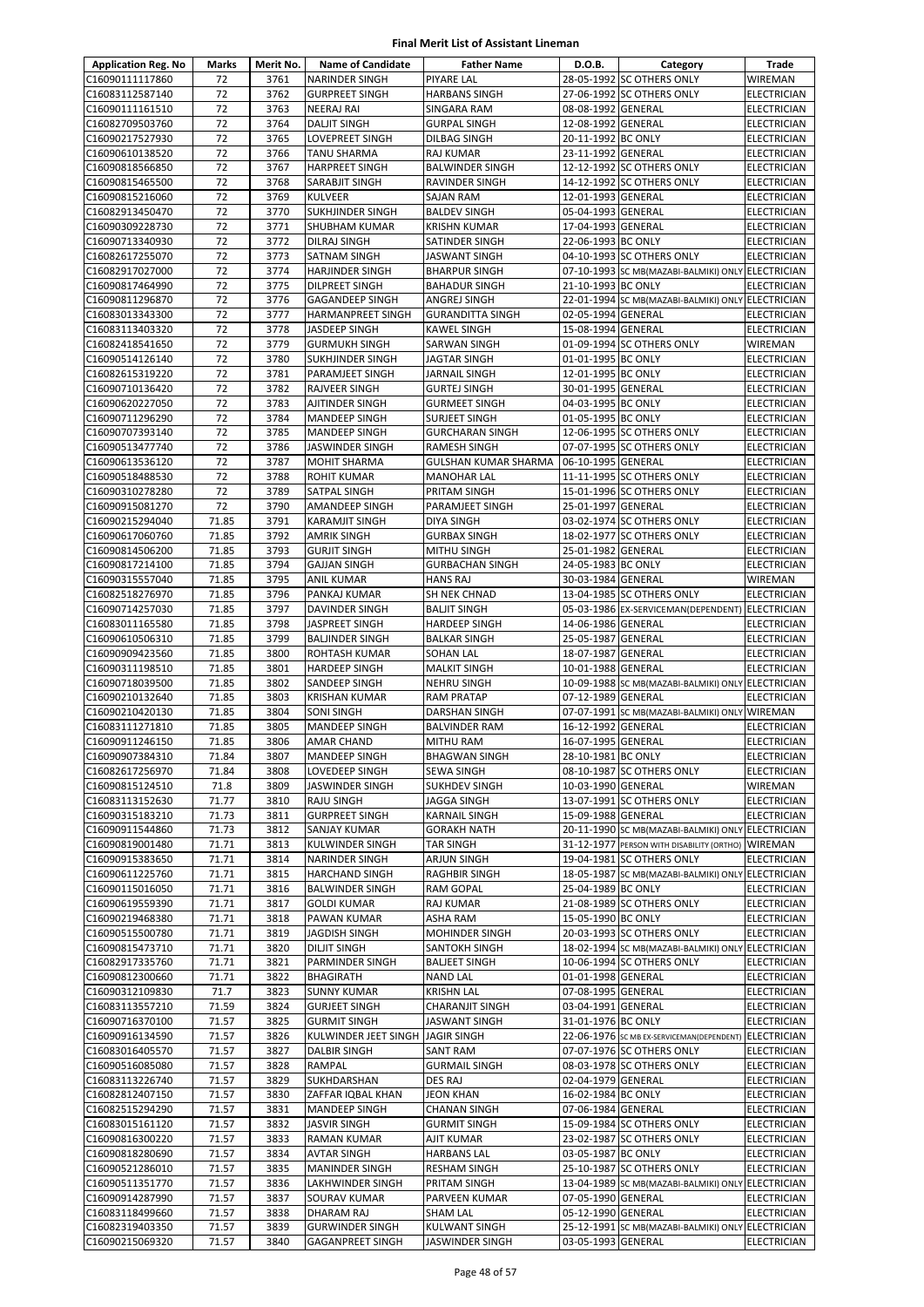| <b>Application Reg. No</b>         | Marks          | Merit No.    | <b>Name of Candidate</b>                         | <b>Father Name</b>                            | D.O.B.                                   | Category                                                                       | Trade                                |
|------------------------------------|----------------|--------------|--------------------------------------------------|-----------------------------------------------|------------------------------------------|--------------------------------------------------------------------------------|--------------------------------------|
| C16090320094350                    | 71.57          | 3841         | <b>SONU VERMA</b>                                | <b>RAM KISHAN</b>                             | 06-12-1994 GENERAL                       |                                                                                | <b>ELECTRICIAN</b>                   |
| C16090712123560                    | 71.57          | 3842         | <b>SUNIL KUMAR</b>                               | <b>RAMCHANDER</b>                             | 10-07-1995 GENERAL                       |                                                                                | <b>ELECTRICIAN</b>                   |
| C16090213373940                    | 71.51          | 3843         | ARVINDER SINGH                                   | <b>BALJINDER SINGH</b>                        |                                          | 22-04-1990 SC MB(MAZABI-BALMIKI) ONLY ELECTRICIAN                              |                                      |
| C16083013441800                    | 71.45          | 3844         | <b>MUKESH KUMAR</b>                              | <b>RAM PAL</b>                                | 22-12-1993 BC ONLY                       |                                                                                | ELECTRICIAN                          |
| C16090118372870<br>C16090608154780 | 71.43<br>71.42 | 3845<br>3846 | <b>HARMESH LAL</b><br><b>KARAMJEET SINGH</b>     | <b>MANOHAR LAL</b><br><b>KIRPAL SINGH</b>     | 22-04-1981 GENERAL                       | 20-05-1985 SC OTHERS ONLY                                                      | ELECTRICIAN<br><b>ELECTRICIAN</b>    |
| C16090811029780                    | 71.42          | 3847         | <b>BALKARN SINGH</b>                             | <b>RANJIT SINGH</b>                           | 10-03-1987 GENERAL                       |                                                                                | ELECTRICIAN                          |
| C16082511136110                    | 71.42          | 3848         | PUNEET KUMAR                                     | RAMESH KUMAR                                  | 29-05-1988 GENERAL                       |                                                                                | ELECTRICIAN                          |
| C16090609431070                    | 71.42          | 3849         | <b>SAHIB SINGH</b>                               | <b>CHHINDER SINGH</b>                         |                                          | 06-04-1989 SC MB(MAZABI-BALMIKI) ONLY                                          | <b>WIREMAN</b>                       |
| C16090810235980                    | 71.42          | 3850         | <b>PRAGAT SINGH</b>                              | <b>KALA SINGH</b>                             | 10-05-1989 GENERAL                       |                                                                                | WIREMAN                              |
| C16090811164020                    | 71.42          | 3851         | <b>HARPREET SINGH</b>                            | <b>CHANCHAL SINGH</b>                         |                                          | 03-05-1990 SC OTHERS ONLY                                                      | WIREMAN                              |
| C16082913245010                    | 71.42          | 3852         | PRABHJOT SINGH                                   | <b>TARSEM SINGH</b>                           |                                          | 05-07-1990 SC OTHERS ONLY                                                      | ELECTRICIAN                          |
| C16082511493350                    | 71.42          | 3853         | <b>KULWINDER SINGH</b>                           | <b>BALWINDER SINGH</b>                        | 10-11-1991 GENERAL                       |                                                                                | <b>ELECTRICIAN</b>                   |
| C16090809140710                    | 71.42          | 3854         | PARMOD KUMAR                                     | <b>BALWAN SINGH</b>                           | 17-07-1993 GENERAL                       |                                                                                | ELECTRICIAN                          |
| C16090615341500<br>C16090909543500 | 71.42<br>71.42 | 3855<br>3856 | <b>SUKHCHAIN SINGH</b><br><b>KULDEEP KUMAR</b>   | <b>GURJANT SINGH</b><br><b>RAM KUMAR</b>      | 28-09-1993 BC ONLY<br>10-03-1995 GENERAL |                                                                                | ELECTRICIAN<br>ELECTRICIAN           |
| C16090611473560                    | 71.42          | 3857         | <b>BIKRAMJEET SINGH</b>                          | <b>KARNAIL SINGH</b>                          | 09-03-1996 GENERAL                       |                                                                                | ELECTRICIAN                          |
| C16090520085740                    | 71.42          | 3858         | <b>USHA RANI</b>                                 | ARJUN RAM                                     | 05-07-1996 GENERAL                       |                                                                                | ELECTRICIAN                          |
| C16090217150710                    | 71.4           | 3859         | <b>MANJIT SINGH</b>                              | <b>AMAR SINGH</b>                             |                                          | 25-12-1982 SC OTHERS ONLY                                                      | <b>WIREMAN</b>                       |
| C16090719567290                    | 71.4           | 3860         | <b>VED PRAKASH</b>                               | <b>SULTAN RAM</b>                             | 28-08-1993 GENERAL                       |                                                                                | <b>ELECTRICIAN</b>                   |
| C16090818115740                    | 71.38          | 3861         | <b>JUGAL KISHORE</b>                             | <b>KARTAR CHAND</b>                           |                                          | 13-05-1975 SC OTHERS ONLY                                                      | ELECTRICIAN                          |
| C16090111277220                    | 71.33          | 3862         | RAVI KUMAR                                       | SATNAM                                        | 05-03-1992 GENERAL                       |                                                                                | ELECTRICIAN                          |
| C16090810366100                    | 71.33          | 3863         | <b>VINOD KUMAR</b>                               | <b>KRISHAN LAL</b>                            | 20-06-1995 GENERAL                       |                                                                                | <b>ELECTRICIAN</b>                   |
| C16082815105700                    | 71.3           | 3864         | <b>BHUPINDER KUMAR</b>                           | <b>AMRIT PAL</b>                              | 02-11-1989 GENERAL                       |                                                                                | ELECTRICIAN                          |
| C16090813079490<br>C16090612293670 | 71.29<br>71.28 | 3865<br>3866 | <b>GURMEET SINGH</b><br><b>JAGJIT SINGH</b>      | <b>KEWAL KRISHAN</b><br><b>DARSHAN SINGH</b>  |                                          | 20-05-1979 SC OTHERS ONLY<br>16-03-1972 PERSON WITH DISABILITY (ORTHO)         | <b>ELECTRICIAN</b><br><b>WIREMAN</b> |
| C16090911451900                    | 71.28          | 3867         | <b>RAKESH KUMAR</b>                              | <b>RATTAN LAL</b>                             |                                          | 21-07-1978 SC OTHERS ONLY                                                      | ELECTRICIAN                          |
| C16090618209780                    | 71.28          | 3868         | <b>SHAMSHER SINGH</b>                            | <b>DES RAJ</b>                                |                                          | 20-04-1979 SC OTHERS ONLY                                                      | WIREMAN                              |
| C16090611271600                    | 71.28          | 3869         | AMANDEEP SINGH                                   | SATPAL SINGH                                  | 03-01-1981 GENERAL                       |                                                                                | ELECTRICIAN                          |
| C16083010054330                    | 71.28          | 3870         | <b>MALKEET SINGH</b>                             | PREETAM SINGH                                 |                                          | 09-01-1981 SC MB(MAZABI-BALMIKI) ONLY ELECTRICIAN                              |                                      |
| C16090812393250                    | 71.28          | 3871         | <b>RAMANDEEP SINGH</b>                           | SHAMBHU SINGH                                 | 08-12-1987 GENERAL                       |                                                                                | <b>ELECTRICIAN</b>                   |
| C16090613179560                    | 71.28          | 3872         | <b>JAGMOHAN SINGH</b>                            | <b>KHAZAN SINGH</b>                           | 21-09-1988 GENERAL                       |                                                                                | ELECTRICIAN                          |
| C16090810517200                    | 71.28          | 3873         | <b>AMRITPAL SINGH</b>                            | <b>BALDEV SINGH</b>                           | 26-03-1989 GENERAL                       |                                                                                | WIREMAN                              |
| C16090914157580                    | 71.28          | 3874<br>3875 | JITENDER KUMAR DABI                              | PREM CHAND                                    | 05-06-1989 GENERAL                       |                                                                                | ELECTRICIAN                          |
| C16082912383020<br>C16090619156190 | 71.28<br>71.28 | 3876         | <b>KULWINDER SINGH</b><br><b>BALWINDER SINGH</b> | <b>ONKAR SINGH</b><br><b>MAHINDER SINGH</b>   | 10-02-1990 BC ONLY                       | 20-01-1991 SC OTHERS ONLY                                                      | ELECTRICIAN<br>WIREMAN               |
| C16090717550980                    | 71.28          | 3877         | SARBJEET SINGH                                   | <b>MAJOR SINGH</b>                            |                                          | 05-02-1991 FREEDOM FIGHTER (DEPENDENT)                                         | <b>ELECTRICIAN</b>                   |
| C16082518141770                    | 71.28          | 3878         | GAGANDEEP                                        | <b>CHAMAN LAL</b>                             |                                          | 15-08-1993 SC OTHERS ONLY                                                      | ELECTRICIAN                          |
| C16090912380730                    | 71.27          | 3879         | <b>HARDEEP SINGH</b>                             | <b>BALDEV SINGH</b>                           |                                          | 13-04-1990 SC OTHERS ONLY                                                      | ELECTRICIAN                          |
| C16083013545990                    | 71.27          | 3880         | <b>BALWINDER SINGH</b>                           | KULDEEP SINGH                                 | 02-08-1993 GENERAL                       |                                                                                | ELECTRICIAN                          |
| C16090717431250                    | 71.26          | 3881         | <b>SUKHMINDER SINGH</b>                          | <b>BALWINDER SINGH</b>                        | 04-11-1984 GENERAL                       |                                                                                | ELECTRICIAN                          |
| C16090213043220                    | 71.25          | 3882         | <b>MUNISH KUMAR</b>                              | PARKASH CHAND                                 |                                          | 18-01-1990 SC OTHERS ONLY                                                      | <b>ELECTRICIAN</b>                   |
| C16090611129050                    | 71.15          | 3883         | <b>BIKRAMJIT SINGH</b>                           | <b>MANJIT SINGH</b>                           | 27-05-1987 GENERAL                       |                                                                                | ELECTRICIAN                          |
| C16090419575270<br>C16083019019900 | 71.15<br>71.14 | 3884<br>3885 | <b>SATNAM SINGH</b>                              | <b>GURMUKH SINGH</b>                          | 06-11-1974 BC ONLY                       | 09-03-1988 SC OTHERS ONLY                                                      | ELECTRICIAN<br><b>ELECTRICIAN</b>    |
| C16082514576410                    | 71.14          | 3886         | <b>HARJINDER SINGH</b><br><b>CHANCHAL SINGH</b>  | <b>GANDA SINGH</b><br>AMARJEET SINGH          |                                          | 10-06-1979 SC OTHERS ONLY                                                      | WIREMAN                              |
| C16090914420240                    | 71.14          | 3887         | JASWINDER SINGH                                  | <b>DARSHAN SINGH</b>                          |                                          | 08-01-1980 SC OTHERS ONLY                                                      | <b>ELECTRICIAN</b>                   |
| C16090723369830                    | 71.14          | 3888         | <b>MAKHAN SINGH</b>                              | <b>KAKKA SINGH</b>                            |                                          | 13-04-1980 SC OTHERS ONLY                                                      | <b>ELECTRICIAN</b>                   |
| C16082816122540                    | 71.14          | 3889         | <b>KULBEER SINGH</b>                             | SWARANJEET SINGH                              | 25-01-1981 GENERAL                       |                                                                                | ELECTRICIAN                          |
| C16090911296150                    | 71.14          | 3890         | <b>GURPREET SINGH</b>                            | <b>GURBACHAN SINGH</b>                        |                                          | 26-06-1986 SC OTHERS ONLY                                                      | WIREMAN                              |
| C16090722404150                    | 71.14          | 3891         | <b>HARMINDER SINGH</b>                           | <b>BALWINDER SINGH</b>                        |                                          | 25-06-1988 SC OTHERS ONLY                                                      | WIREMAN                              |
| C16090612322090                    | 71.14          | 3892         | <b>RAMAN KUMAR</b>                               | <b>NEK CHAND</b>                              | 01-11-1988 BC ONLY                       |                                                                                | ELECTRICIAN                          |
| C16090220506560                    | 71.14          | 3893         | <b>HARPAL SINGH</b>                              | DARSHAN SINGH                                 | 28-01-1990 BC ONLY                       |                                                                                | ELECTRICIAN                          |
| C16090712066710                    | 71.14          | 3894         | <b>RAKESH KUMAR</b>                              | OM PRAKASH                                    | 20-05-1991 GENERAL                       |                                                                                | ELECTRICIAN                          |
| C16082812109420<br>C16090513086210 | 71.14<br>71.14 | 3895<br>3896 | <b>HARPINDER SINGH</b><br><b>MANGAL SINGH</b>    | <b>RANJIT SINGH</b><br><b>KIRISHAN SIGNGH</b> | 23-06-1993 GENERAL                       | 09-08-1993 SC MB(MAZABI-BALMIKI) ONLY ELECTRICIAN                              | <b>ELECTRICIAN</b>                   |
| C16083013592490                    | 71.14          | 3897         | <b>VIKRAM SINGH</b>                              | RAM LAL                                       |                                          | 05-02-1994 SC OTHERS ONLY                                                      | <b>ELECTRICIAN</b>                   |
| C16090913111400                    | 71.14          | 3898         | <b>SUNIL KUMAR</b>                               | RANNA RAM                                     | 27-06-1994 GENERAL                       |                                                                                | ELECTRICIAN                          |
| C16090714210300                    | 71.14          | 3899         | <b>GOPI RAM</b>                                  | <b>HET RAM</b>                                | 11-08-1995 GENERAL                       |                                                                                | ELECTRICIAN                          |
| C16090212507160                    | 71.11          | 3900         | RAKESH KUMAR                                     | <b>KASHMIR CHAND</b>                          | 06-07-1986 GENERAL                       |                                                                                | ELECTRICIAN                          |
| C16082911596250                    | 71.11          | 3901         | AMANDEEP                                         | <b>MUKAND LAL</b>                             |                                          | 12-01-1996 SC OTHERS ONLY                                                      | <b>ELECTRICIAN</b>                   |
| C16090716548410                    | 71.1           | 3902         | <b>MANBIR SINGH</b>                              | <b>JAGDISH SINGH</b>                          | 21-04-1987 GENERAL                       |                                                                                | ELECTRICIAN                          |
| C16090622122410                    | 71.1           | 3903         | <b>VERINDER SINGH</b>                            | PARAMJEET SINGH                               | 15-04-1990 BC ONLY                       |                                                                                | ELECTRICIAN                          |
| C16090508050780                    | 71.05          | 3904<br>3905 | <b>NAVTEJ SINGH</b>                              | SAJJAN SINGH                                  | 23-06-1989 GENERAL                       |                                                                                | ELECTRICIAN                          |
| C16090815579310<br>C16090712003340 | 71<br>71       | 3906         | JOGINDER SINGH<br><b>PARAMJIT SINGH</b>          | NIRANJAN SINGH<br><b>MOHINDER SINGH</b>       |                                          | 15-10-1974 SC MB(MAZABI-BALMIKI) ONLY ELECTRICIAN<br>07-07-1976 SC OTHERS ONLY | ELECTRICIAN                          |
| C16090513029350                    | 71             | 3907         | <b>SAROOP SINGH</b>                              | <b>HARNEK SINGH</b>                           |                                          | 15-03-1978 SC OTHERS ONLY                                                      | ELECTRICIAN                          |
| C16090912035670                    | 71             | 3908         | PARAMJIT LAL                                     | <b>SOM NATH</b>                               |                                          | 18-04-1980 SC OTHERS ONLY                                                      | ELECTRICIAN                          |
| C16090611462230                    | 71             | 3909         | <b>JARNAIL SINGH</b>                             | <b>HANS SINGH</b>                             |                                          | 01-05-1980 PERSON WITH DISABILITY (ORTHO)                                      | <b>ELECTRICIAN</b>                   |
| C16090717519180                    | 71             | 3910         | RAJPAL SINGH                                     | <b>GURJIT SINGH</b>                           | 01-07-1980 GENERAL                       |                                                                                | ELECTRICIAN                          |
| C16090314419060                    | 71             | 3911         | <b>GURTEJ SINGH</b>                              | <b>CHARN SINGH</b>                            |                                          | 16-06-1981 SC OTHERS ONLY                                                      | WIREMAN                              |
| C16090518217940                    | 71             | 3912         | NAVDEEP KUMAR                                    | <b>GOPAL KRISHAN</b>                          | 14-03-1982 GENERAL                       |                                                                                | ELECTRICIAN                          |
| C16090812322870                    | 71             | 3913         | <b>JOGINDERPAL</b>                               | <b>ASHOK KUMAR</b>                            | 28-08-1982 GENERAL                       |                                                                                | WIREMAN                              |
| C16082919394790                    | 71             | 3914         | PAWAN KUMAR                                      | <b>RAJPAL SINGH</b>                           |                                          | 31-03-1983 SC OTHERS ONLY                                                      | ELECTRICIAN                          |
| C16090813327840<br>C16082313103050 | 71<br>71       | 3915<br>3916 | <b>SUKHWINDER SINGH</b><br><b>AMRIK SINGH</b>    | <b>GURNAM SINGH</b><br>LABH SINGH             | 19-01-1984 GENERAL<br>11-07-1984 GENERAL |                                                                                | ELECTRICIAN<br>ELECTRICIAN           |
| C16090913548540                    | 71             | 3917         | JAGPAL SINGH                                     | <b>RAM SINGH</b>                              |                                          | 17-11-1984 SC OTHERS ONLY                                                      | ELECTRICIAN                          |
| C16090518482280                    | 71             | 3918         | JASWINDER SINGH                                  | PIARA SINGH                                   |                                          | 20-04-1985 SC OTHERS ONLY                                                      | ELECTRICIAN                          |
| C16090717385360                    | 71             | 3919         | <b>GURSEWAK SINGH</b>                            | <b>MAJOR SINGH</b>                            |                                          | 12-06-1985 SC OTHERS ONLY                                                      | WIREMAN                              |
| C16090312192190                    | 71             | 3920         | <b>GURPREET SINGH</b>                            | JASPAL SINGH                                  | 07-08-1985 GENERAL                       |                                                                                | ELECTRICIAN                          |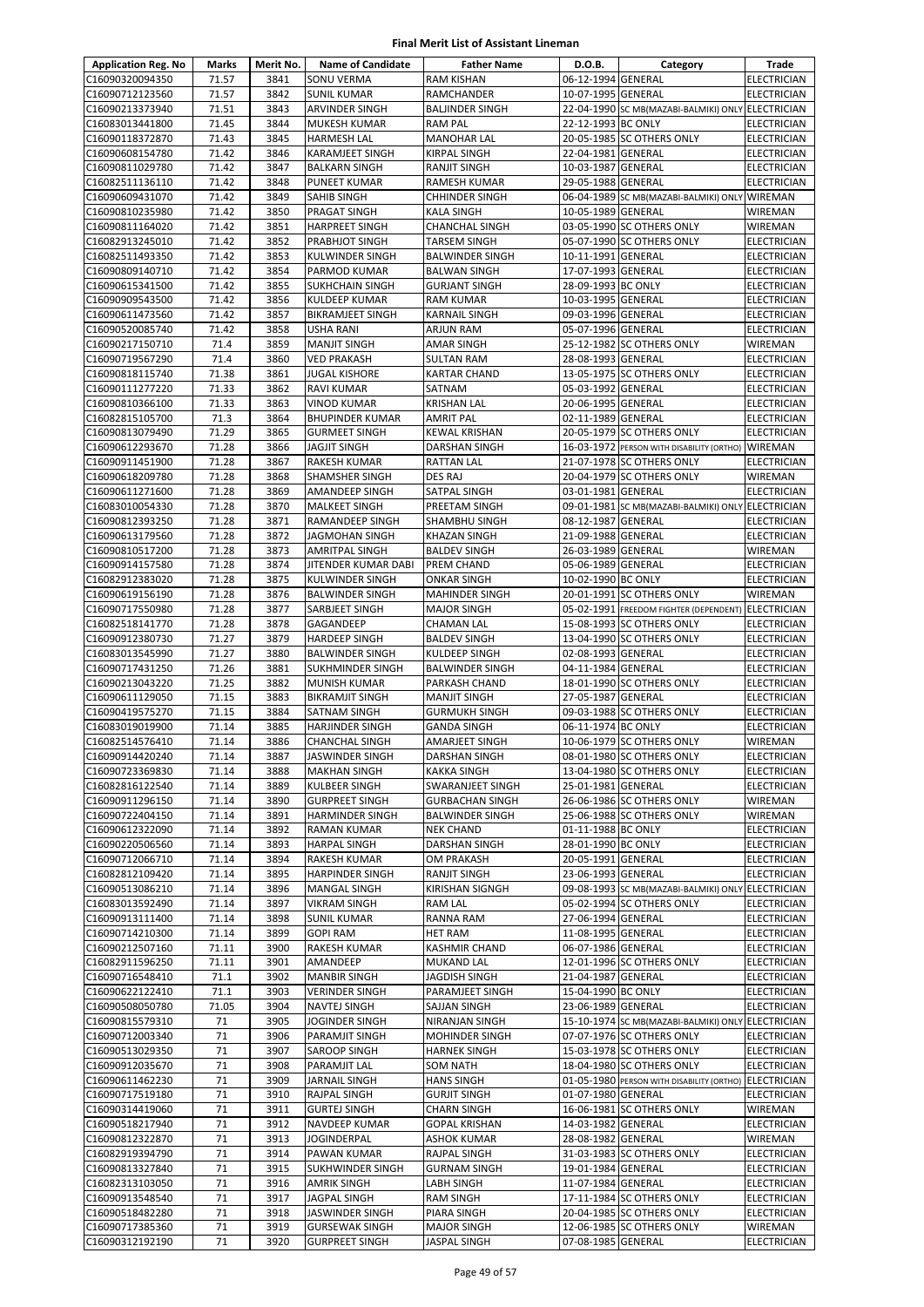| <b>Application Reg. No</b>         | Marks          | Merit No.    | <b>Name of Candidate</b>                 | <b>Father Name</b>                               | D.O.B.                                   | Category                                                                       | Trade                                    |
|------------------------------------|----------------|--------------|------------------------------------------|--------------------------------------------------|------------------------------------------|--------------------------------------------------------------------------------|------------------------------------------|
| C16090111362750                    | 71             | 3921         | <b>ANIL KUMAR</b>                        | RAMESH CHAND THAKUR                              | 14-11-1985 GENERAL                       |                                                                                | <b>ELECTRICIAN</b>                       |
| C16090512085150                    | 71             | 3922         | <b>JAGSEER SINGH</b>                     | <b>MOHINDER SINGH</b>                            | 02-04-1986 GENERAL                       |                                                                                | <b>ELECTRICIAN</b>                       |
| C16090910488830                    | 71             | 3923         | <b>JAGTAR DASS</b>                       | DARSHAN RAM                                      | 23-01-1987 BC ONLY                       |                                                                                | ELECTRICIAN                              |
| C16083017315560                    | 71             | 3924         | SARVJEET SINGH                           | <b>MAJOR SINGH</b>                               |                                          | 20-04-1988 SC OTHERS ONLY                                                      | ELECTRICIAN                              |
| C16090419416840                    | 71             | 3925         | <b>GURNAM SINGH</b>                      | SH JAGIR SINGH                                   | 03-06-1988 GENERAL                       |                                                                                | <b>ELECTRICIAN</b>                       |
| C16090913475930                    | 71             | 3926         | <b>RAVINDER KUMAR</b>                    | <b>JOGINDER SINGH</b>                            | 03-08-1989 BC ONLY                       |                                                                                | <b>ELECTRICIAN</b>                       |
| C16090215061910                    | 71             | 3927         | <b>JAGMEET SINGH</b>                     | <b>GURDARSHAN SINGH</b>                          | 01-08-1990 GENERAL                       |                                                                                | WIREMAN                                  |
| C16082910172610<br>C16090911270810 | 71<br>71       | 3928<br>3929 | SHABAZ<br><b>MANWINDER SINGH</b>         | PREM<br>SUKHMANDER SINGH                         | 25-09-1990 GENERAL                       | 16-08-1990 SC MB(MAZABI-BALMIKI) ONLY ELECTRICIAN                              | <b>ELECTRICIAN</b>                       |
| C16083114061520                    | 71             | 3930         | AMANDEEP KUMAR                           | PAWAN KUMAR                                      | 20-10-1990 BC ONLY                       |                                                                                | <b>ELECTRICIAN</b>                       |
| C16090516200810                    | 71             | 3931         | SANDEEP SINGH                            | <b>GURTEJ SINGH</b>                              | 02-02-1991 BC ONLY                       |                                                                                | <b>ELECTRICIAN</b>                       |
| C16090611294430                    | 71             | 3932         | <b>RANDHIR SINGH</b>                     | <b>GURDEV SINGH</b>                              | 24-05-1991 GENERAL                       |                                                                                | <b>ELECTRICIAN</b>                       |
| C16090515213850                    | 71             | 3933         | ATINDER PAL SINGH                        | SUKHPAL SINGH                                    | 10-09-1992 BC ONLY                       |                                                                                | <b>ELECTRICIAN</b>                       |
| C16090309129520                    | 71             | 3934         | <b>SOHAN LAL</b>                         | PRITHVE RAJ                                      | 06-10-1992 GENERAL                       |                                                                                | ELECTRICIAN                              |
| C16083115014620                    | 71             | 3935         | <b>JAGBIR SINGH</b>                      | DEVA SINGH                                       | 02-12-1992 GENERAL                       |                                                                                | ELECTRICIAN                              |
| C16090713053880                    | 71             | 3936         | <b>BALRAJ SINGH</b>                      | AMARJIT SINGH                                    | 29-12-1992 GENERAL                       |                                                                                | <b>ELECTRICIAN</b>                       |
| C16090616001110                    | 71             | 3937         | <b>GUNITA</b>                            | SARABJIT                                         |                                          | 29-01-1993 SC OTHERS ONLY                                                      | <b>ELECTRICIAN</b>                       |
| C16090617401290                    | 71             | 3938         | GAGANDEEP                                | <b>MANGAL DASS</b>                               |                                          | 07-03-1993 SC OTHERS ONLY                                                      | WIREMAN                                  |
| C16090119228490                    | 71<br>71       | 3939         | <b>BALJEET SINGH</b>                     | JAGJEET SINGH<br><b>DARSHAN SINGH</b>            | 30-07-1993 GENERAL                       | 12-11-1993 SC OTHERS ONLY                                                      | ELECTRICIAN                              |
| C16083016015510<br>C16090513129700 | 71             | 3940<br>3941 | SWARNJEET SINGH<br><b>NISHAN SINGH</b>   | JASWANT SINGH                                    | 01-01-1994 BC ONLY                       |                                                                                | ELECTRICIAN<br><b>ELECTRICIAN</b>        |
| C16090423584790                    | 71             | 3942         | <b>VISHAL KUMAR</b>                      | <b>CHANDER SINGH</b>                             | 06-01-1994 GENERAL                       |                                                                                | ELECTRICIAN                              |
| C16082817262850                    | 71             | 3943         | <b>GOLDI SINGH</b>                       | <b>GIAN SINGH</b>                                |                                          | 10-04-1994 SC OTHERS ONLY                                                      | ELECTRICIAN                              |
| C16090711153940                    | 71             | 3944         | <b>RAJESH SINGH</b>                      | <b>DESA SINGH</b>                                |                                          | 21-07-1994 SC OTHERS ONLY                                                      | <b>ELECTRICIAN</b>                       |
| C16083019475690                    | 71             | 3945         | <b>JASPREET SINGH</b>                    | <b>BHUPINDER SINGH</b>                           | 19-08-1994 GENERAL                       |                                                                                | <b>ELECTRICIAN</b>                       |
| C16090811091680                    | 71             | 3946         | SANJEEV SHARMA                           | NARINDER KUMAR                                   | 20-06-1995 GENERAL                       |                                                                                | <b>ELECTRICIAN</b>                       |
| C16090410502340                    | 71             | 3947         | PRINCE KUMAR                             | <b>KISHORE KUMAR</b>                             | 15-08-1995 BC ONLY                       |                                                                                | ELECTRICIAN                              |
| C16090710478830                    | 71             | 3948         | <b>ASHWANI</b>                           | RAMESH CHAND                                     |                                          | 16-02-1996 SC OTHERS ONLY                                                      | <b>ELECTRICIAN</b>                       |
| C16090311413580                    | 71             | 3949         | <b>GURDEEP SINGH</b>                     | DAVINDER SINGH                                   | 22-07-1997 GENERAL                       |                                                                                | ELECTRICIAN                              |
| C16090818406770                    | 70.92          | 3950         | <b>GURDEEP SINGH</b>                     | DAVINDER SINGH                                   |                                          | 22-09-1984 SC OTHERS ONLY                                                      | <b>ELECTRICIAN</b>                       |
| C16083013035990<br>C16090817457440 | 70.85<br>70.85 | 3951<br>3952 | PARDEEP SINGH<br><b>JASWINDER SINGH</b>  | <b>AMRIK SINGH</b><br>VARINDER SINGH             | 27-05-1984 GENERAL                       | 10-10-1990 SC OTHERS ONLY                                                      | <b>ELECTRICIAN</b><br><b>ELECTRICIAN</b> |
| C16090908258460                    | 70.85          | 3953         | <b>NETAR SINGH</b>                       | DARSHAN SINGH                                    | 15-08-1991 GENERAL                       |                                                                                | ELECTRICIAN                              |
| C16090713254760                    | 70.85          | 3954         | KOMAL PREET SINGH                        | MANGAL SINGH                                     | 03-05-1994 GENERAL                       |                                                                                | ELECTRICIAN                              |
| C16090821413500                    | 70.84          | 3955         | <b>ANIL KUMAR</b>                        | RAMSWAROOP                                       | 07-11-1993 GENERAL                       |                                                                                | ELECTRICIAN                              |
| C16090810485880                    | 70.81          | 3956         | <b>GURDEEPAK SINGH</b>                   | SUKHWINDER SINGH                                 | 19-10-1992 GENERAL                       |                                                                                | <b>ELECTRICIAN</b>                       |
| C16090514454620                    | 70.8           | 3957         | <b>HARPREET SINGH</b>                    | <b>GURCHARAN SINGH</b>                           |                                          | 30-11-1982 SC MB(MAZABI-BALMIKI) ONLY ELECTRICIAN                              |                                          |
| C16090709477460                    | 70.77          | 3958         | SIKANDER SINGH                           | SANTOKH SINGH                                    | 19-08-1994 GENERAL                       |                                                                                | <b>ELECTRICIAN</b>                       |
| C16090507450850                    | 70.76          | 3959         | <b>GURSEWAK SINGH</b>                    | <b>GURCHARN SINGH</b>                            | 18-12-1989 GENERAL                       |                                                                                | <b>ELECTRICIAN</b>                       |
| C16090513276810                    | 70.75          | 3960         | <b>RAJBIR SINGH</b>                      | SANTOKH SINGH                                    | 26-10-1997 BC ONLY                       |                                                                                | <b>ELECTRICIAN</b>                       |
| C16083112385820                    | 70.71          | 3961         | <b>KULWANT CHAND</b>                     | <b>GURDEEP CHAND</b>                             |                                          | 20-04-1977 SC OTHERS ONLY                                                      | <b>WIREMAN</b>                           |
| C16082814424740<br>C16090611598570 | 70.71<br>70.71 | 3962<br>3963 | <b>GUPREET SINGH</b><br>KULWINDER SINGH  | DARSHAN SINGH<br><b>MOTI SINGH</b>               | 17-01-1981 GENERAL<br>27-08-1984 GENERAL |                                                                                | <b>ELECTRICIAN</b><br><b>ELECTRICIAN</b> |
| C16090315380880                    | 70.71          | 3964         | <b>BALVEER SINGH</b>                     | <b>HARPAL SINGH</b>                              |                                          | 20-12-1984 SC OTHERS ONLY                                                      | <b>ELECTRICIAN</b>                       |
| C16090916227460                    | 70.71          | 3965         | SATNAM SINGH                             | JEET SINGH                                       | 10-09-1985 GENERAL                       |                                                                                | ELECTRICIAN                              |
| C16090519460840                    | 70.71          | 3966         | <b>AJAY KUMAR</b>                        | DES RAJ                                          | 18-08-1986 GENERAL                       |                                                                                | <b>ELECTRICIAN</b>                       |
| C16090110228700                    | 70.71          | 3967         | <b>DIWAN SINGH</b>                       | <b>SURJIT SINGH</b>                              | 11-04-1988 BC ONLY                       |                                                                                | <b>ELECTRICIAN</b>                       |
| C16090115079000                    | 70.71          | 3968         | <b>JAGMEET SINGH</b>                     | <b>SUKHDEV SINGH</b>                             | 15-07-1988 GENERAL                       |                                                                                | <b>ELECTRICIAN</b>                       |
| C16082913486660                    | 70.71          | 3969         | RAMAN KUMAR                              | RAJINDER KUMAR                                   |                                          | 27-12-1988 SC OTHERS ONLY                                                      | <b>ELECTRICIAN</b>                       |
| C16090811396960                    | 70.71          | 3970         | HARMANPREET SINGH                        | <b>MAJOR SINGH</b>                               | 05-08-1989 GENERAL                       |                                                                                | ELECTRICIAN                              |
| C16090820194040                    | 70.71          | 3971         | NARINDER SINGH                           | AJAIB SINGH                                      |                                          | 07-04-1991 SC OTHERS ONLY                                                      | <b>ELECTRICIAN</b>                       |
| C16083021191710<br>C16090220157890 | 70.71<br>70.71 | 3972<br>3973 | <b>SANDEEP GILL</b><br>RAVINDERPAL SINGH | <b>KRISHAN KUMAR GILL</b><br><b>BALBIR SINGH</b> |                                          | 16-07-1992 SC MB(MAZABI-BALMIKI) ONLY ELECTRICIAN<br>27-08-1992 SC OTHERS ONLY | ELECTRICIAN                              |
| C16090909573220                    | 70.71          | 3974         | <b>SHALU RANI</b>                        | <b>TARSEM LAL</b>                                | 10-07-1994 GENERAL                       |                                                                                | <b>ELECTRICIAN</b>                       |
| C16082615272350                    | 70.7           | 3975         | <b>HARDEV SINGH</b>                      | NOHARIA SINGH                                    |                                          | 26-04-1984 SC OTHERS ONLY                                                      | ELECTRICIAN                              |
| C16090817336720                    | 70.61          | 3976         | HARDEEP SINGH                            | <b>BANTA SINGH</b>                               |                                          | 17-05-1991 SC OTHERS ONLY                                                      | <b>ELECTRICIAN</b>                       |
| C16090316116350                    | 70.57          | 3977         | <b>BALDEV SINGH</b>                      | <b>MAJOR SINGH</b>                               |                                          | 29-09-1975 SC OTHERS ONLY                                                      | ELECTRICIAN                              |
| C16090420431300                    | 70.57          | 3978         | <b>GURMUKH SINGH</b>                     | JIT SINGH                                        |                                          | 31-07-1976 SC OTHERS ONLY                                                      | ELECTRICIAN                              |
| C16090717171860                    | 70.57          | 3979         | <b>BALKAR SINGH</b>                      | SANTA SINGH                                      |                                          | 12-04-1980 SC OTHERS ONLY                                                      | WIREMAN                                  |
| C16090609311480                    | 70.57          | 3980         | SANJAY KUMAR                             | ROSHAN LAL                                       |                                          | 19-09-1980 SC MB(MAZABI-BALMIKI) ONLY WIREMAN                                  |                                          |
| C16090718244600                    | 70.57          | 3981         | <b>BALJINDER SINGH</b>                   | <b>GURMAIL SINGH</b>                             |                                          | 20-04-1981 SC OTHERS ONLY                                                      | <b>ELECTRICIAN</b>                       |
| C16082817435420<br>C16083012326990 | 70.57<br>70.57 | 3982<br>3983 | SUKHPAL SINGH<br><b>MANJEET SINGH</b>    | <b>SHYAM SINGH</b><br><b>BALDEV SINGH</b>        | 15-03-1984 GENERAL                       | 19-05-1985 SC MB(MAZABI-BALMIKI) ONLY ELECTRICIAN                              | <b>ELECTRICIAN</b>                       |
| C16090118281790                    | 70.57          | 3984         | <b>SUKHDEEP SINGH</b>                    | JAGROOP SINGH                                    | 06-03-1986 GENERAL                       |                                                                                | <b>ELECTRICIAN</b>                       |
| C16090114474440                    | 70.57          | 3985         | HARMOHIT JASSAL                          | ONKAR SINGH                                      |                                          | 24-04-1988 SC OTHERS ONLY                                                      | ELECTRICIAN                              |
| C16090518576750                    | 70.57          | 3986         | SOURAV VERMA                             | <b>MANDHIR VERMA</b>                             | 25-09-1988 GENERAL                       |                                                                                | ELECTRICIAN                              |
| C16090819193550                    | 70.57          | 3987         | <b>SUKHVIR SINGH</b>                     | NATHA SINGH                                      | 14-12-1990 GENERAL                       |                                                                                | ELECTRICIAN                              |
| C16090312137190                    | 70.57          | 3988         | MANOJ KUMAR                              | JAI RAM                                          | 26-02-1991 GENERAL                       |                                                                                | ELECTRICIAN                              |
| C16090712049260                    | 70.57          | 3989         | <b>MANDEEP KUMAR</b>                     | PURAN CHAND                                      |                                          | 04-10-1992 SC OTHERS ONLY                                                      | ELECTRICIAN                              |
| C16090912571340                    | 70.57          | 3990         | PARVINDER SINGH                          | CHETAN SINGH                                     |                                          | 24-02-1994 SC MB(MAZABI-BALMIKI) ONLY ELECTRICIAN                              |                                          |
| C16090909549180                    | 70.57          | 3991         | <b>HARBANS KUMAR</b>                     | MAHENDER PRATAP                                  | 05-07-1994 GENERAL                       |                                                                                | <b>ELECTRICIAN</b>                       |
| C16090820187700<br>C16090112105530 | 70.56<br>70.55 | 3992<br>3993 | DES RAJ<br><b>SANJAY KUMAR</b>           | KOSHAL KISHORE<br><b>TARSEM LAL</b>              |                                          | 07-03-1989 SC OTHERS ONLY<br>08-05-1992 SC OTHERS ONLY                         | ELECTRICIAN<br><b>ELECTRICIAN</b>        |
| C16090313387590                    | 70.51          | 3994         | <b>MOHAN LAL</b>                         | <b>MUNI RAM</b>                                  | 06-06-1992 GENERAL                       |                                                                                | <b>ELECTRICIAN</b>                       |
| C16090612278730                    | 70.51          | 3995         | JAGJEEVAN SINGH                          | JARNAIL SINGH                                    | 19-01-1994 GENERAL                       |                                                                                | ELECTRICIAN                              |
| C16090818424240                    | 70.5           | 3996         | <b>RANVIR SINGH</b>                      | RANJEET SINGH                                    |                                          | 30-08-1989 SC OTHERS ONLY                                                      | ELECTRICIAN                              |
| C16090511165910                    | 70.46          | 3997         | <b>JASVIR SINGH</b>                      | JOGINDER SINGH                                   |                                          | 10-05-1985 SC OTHERS ONLY                                                      | ELECTRICIAN                              |
| C16090716566170                    | 70.44          | 3998         | SIMRANJEET KAUR                          | MAHENDER SINGH                                   | 06-12-1995 GENERAL                       |                                                                                | ELECTRICIAN                              |
| C16090214510380                    | 70.44          | 3999         | JAGMEET SINGH                            | <b>GURBACHAN SINGH</b>                           | 19-02-1996 GENERAL                       |                                                                                | ELECTRICIAN                              |
| C16090718458710                    | 70.43          | 4000         | KULDEEP SINGH                            | <b>GURDEEP SINGH</b>                             |                                          | 13-06-1992 SC OTHERS ONLY                                                      | ELECTRICIAN                              |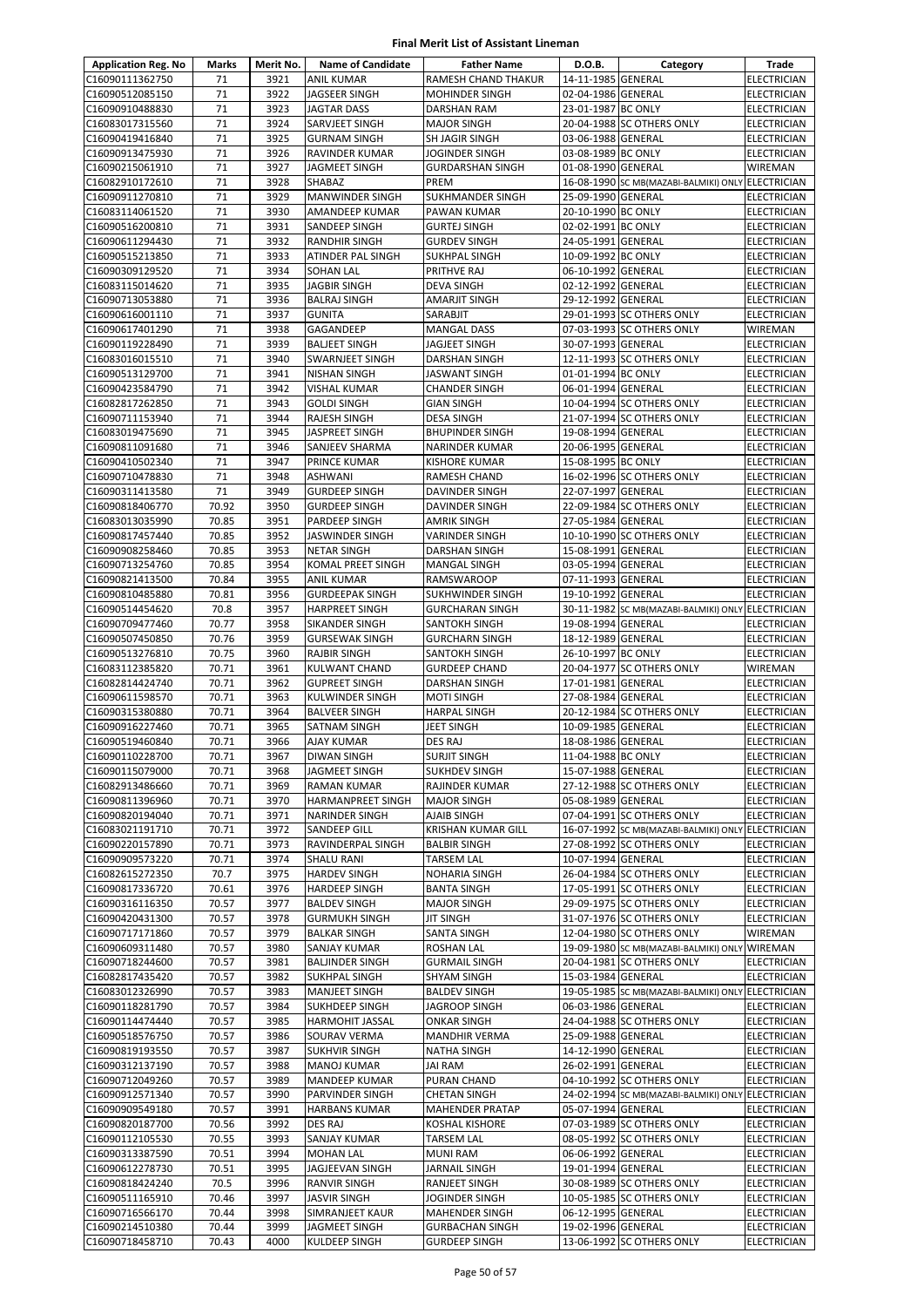| <b>Application Reg. No</b>         | Marks          | Merit No.    | <b>Name of Candidate</b>                       | <b>Father Name</b>                             | D.O.B.                                   | Category                                               | Trade                                    |
|------------------------------------|----------------|--------------|------------------------------------------------|------------------------------------------------|------------------------------------------|--------------------------------------------------------|------------------------------------------|
| C16090118267920                    | 70.42          | 4001         | JASWINDER KUMAR                                | <b>HARI RAM</b>                                |                                          | 15-03-1977 SC OTHERS ONLY                              | <b>ELECTRICIAN</b>                       |
| C16090516505740                    | 70.42          | 4002         | <b>BITTU KUMAR</b>                             | RAM ASRA                                       | 19-04-1978 BC ONLY                       |                                                        | <b>ELECTRICIAN</b>                       |
| C16090315553290                    | 70.42          | 4003         | <b>AVTAR SINGH</b>                             | KULWINDER SINGH                                | 10-11-1982 GENERAL                       |                                                        | <b>WIREMAN</b>                           |
| C16090516452610                    | 70.42          | 4004         | <b>HARJINDER SINGH</b>                         | NACHHATAR SINGH                                |                                          | 17-11-1987 SC OTHERS ONLY                              | <b>ELECTRICIAN</b>                       |
| C16090912465350                    | 70.42          | 4005         | <b>NAVDEEP SINGH</b>                           | NARINDERPAL SINGH                              | 23-01-1990 GENERAL                       |                                                        | ELECTRICIAN                              |
| C16082510132430                    | 70.42          | 4006         | ARWINDER SINGH                                 | JUGRAJ SINGH                                   | 11-05-1994 GENERAL                       |                                                        | <b>ELECTRICIAN</b>                       |
| C16090912367040                    | 70.42          | 4007         | <b>GURPREET SINGH</b>                          | <b>MANJIT SINGH</b>                            | 06-03-1995 GENERAL                       |                                                        | WIREMAN                                  |
| C16090913238380<br>C16090813205970 | 70.4<br>70.4   | 4008<br>4009 | SONU VERMA<br><b>KULJEET SINGH</b>             | <b>BRIJ LAL</b><br><b>BEANT SINGH</b>          | 09-04-1995 GENERAL<br>29-04-1995 GENERAL |                                                        | ELECTRICIAN<br>WIREMAN                   |
| C16090419392090                    | 70.28          | 4010         | SUKHWINDER SINGH                               | <b>BIR SINGH</b>                               | 01-01-1978 BC ONLY                       |                                                        | ELECTRICIAN                              |
| C16090908347860                    | 70.28          | 4011         | <b>GURPREET SINGH</b>                          | RAVINDER SINGH                                 | 27-07-1987 GENERAL                       |                                                        | <b>ELECTRICIAN</b>                       |
| C16090412049530                    | 70.28          | 4012         | <b>RAJVEER SINGH</b>                           | <b>HARDEV SINGH</b>                            | 08-08-1987 GENERAL                       |                                                        | <b>ELECTRICIAN</b>                       |
| C16090511217180                    | 70.28          | 4013         | <b>INDERJEET SINGH</b>                         | <b>MANDAR SINGH</b>                            |                                          | 10-03-1989 SC MB(MAZABI-BALMIKI) ONLY ELECTRICIAN      |                                          |
| C16090510447380                    | 70.28          | 4014         | <b>CHOPA RAM</b>                               | <b>RAM KISHAN</b>                              | 07-08-1993 GENERAL                       |                                                        | <b>ELECTRICIAN</b>                       |
| C16090710338910                    | 70.28          | 4015         | JAGWINDER SINGH                                | RANJIT SINGH                                   | 26-08-1993 GENERAL                       |                                                        | <b>ELECTRICIAN</b>                       |
| C16090115331850                    | 70.28          | 4016         | <b>BHAGIRATH</b>                               | DATA RAM                                       | 04-11-1996 GENERAL                       |                                                        | <b>ELECTRICIAN</b>                       |
| C16090112351620                    | 70.19          | 4017         | JATINDERPAL SINGH                              | <b>BHUPINDER SINGH</b>                         | 17-12-1996 BC ONLY                       |                                                        | ELECTRICIAN                              |
| C16090910042800                    | 70.18          | 4018         | <b>BALWANT SINGH</b>                           | KASHMIRI LAL                                   | 04-11-1991 GENERAL                       |                                                        | <b>ELECTRICIAN</b>                       |
| C16090716363420                    | 70.16          | 4019         | <b>SHARVAN KUMAR</b>                           | RAMSAWROOP                                     | 20-06-1995 GENERAL                       |                                                        | <b>ELECTRICIAN</b>                       |
| C16090518067420                    | 70.15          | 4020         | <b>GURPREET SINGH</b>                          | SOHAN SINGH                                    | 20-09-1989 GENERAL                       |                                                        | <b>ELECTRICIAN</b>                       |
| C16090615466150<br>C16090916378270 | 70.14<br>70.14 | 4021<br>4022 | <b>JAGDISH SINGH</b><br><b>NARINDER KUMAR</b>  | <b>GURBACHAN SINGH</b><br><b>KEWAL KRISHAN</b> |                                          | 21-05-1977 SC OTHERS ONLY<br>21-04-1978 SC OTHERS ONLY | ELECTRICIAN<br><b>ELECTRICIAN</b>        |
| C16090612035510                    | 70.14          | 4023         | <b>NANAK MASIH</b>                             | <b>BAKSHISH MASIH</b>                          |                                          | 18-03-1985 SC MB(MAZABI-BALMIKI) ONLY ELECTRICIAN      |                                          |
| C16090915082070                    | 70.14          | 4024         | <b>JAGMEET SINGH</b>                           | JOGINDER SINGH                                 |                                          | 07-03-1988 FREEDOM FIGHTER (DEPENDENT) ELECTRICIAN     |                                          |
| C16083117410980                    | 70.14          | 4025         | KULWINDER SINGH                                | DALJEET SINGH                                  |                                          | 25-07-1988 EX-SERVICEMAN(DEPENDENT) ELECTRICIAN        |                                          |
| C16090310433610                    | 70.14          | 4026         | ANGREJ SINGH                                   | <b>GURNAM SINGH</b>                            | 17-12-1990 GENERAL                       |                                                        | WIREMAN                                  |
| C16090614597500                    | 70.14          | 4027         | <b>JAGDIP SINGH</b>                            | RANJIT SINGH                                   | 09-01-1993 GENERAL                       |                                                        | <b>ELECTRICIAN</b>                       |
| C16090516044270                    | 70.14          | 4028         | DEEP CHAND VERMA                               | RAM SWROOP VERMA                               | 11-10-1994 GENERAL                       |                                                        | ELECTRICIAN                              |
| C16090312227180                    | 70.14          | 4029         | <b>GURPREET SINGH</b>                          | <b>SUKHWANT SINGH</b>                          | 03-07-1995 GENERAL                       |                                                        | <b>ELECTRICIAN</b>                       |
| C16090613127700                    | 70.11          | 4030         | <b>KULWINDER SINGH</b>                         | <b>MADAN LAL</b>                               | 11-09-1992 BC ONLY                       |                                                        | <b>ELECTRICIAN</b>                       |
| C16090111519060                    | 70.11          | 4031         | <b>NAND KISHORE</b>                            | JAGDISH PARSAD                                 | 07-08-1994 GENERAL                       |                                                        | <b>ELECTRICIAN</b>                       |
| C16090717476340                    | 70.03          | 4032         | <b>GURSEWAK SINGH</b>                          | MALKEET SINGH                                  | 17-09-1990 GENERAL                       |                                                        | ELECTRICIAN                              |
| C16090715144120                    | 70             | 4033         | KULWINDER SINGH                                | <b>BALDEV SINGH</b>                            |                                          | 25-09-1976 SC OTHERS ONLY                              | <b>ELECTRICIAN</b>                       |
| C16082616137260                    | 70<br>70       | 4034<br>4035 | JOGINDER PAL                                   | <b>MANGAL DASS</b>                             |                                          | 30-03-1977 SC OTHERS ONLY                              | ELECTRICIAN                              |
| C16090121098880<br>C16090717399620 | 70             | 4036         | SATNAM SINGH<br><b>KULDIP SINGH</b>            | <b>GURMAIL SINGH</b><br>DYAL SINGH             |                                          | 15-09-1977 SC OTHERS ONLY<br>30-05-1979 SC OTHERS ONLY | ELECTRICIAN<br>ELECTRICIAN               |
| C16082318022520                    | 70             | 4037         | <b>GANESH SINGH</b>                            | JARNAIL SINGH                                  |                                          | 28-04-1980 SC OTHERS ONLY                              | ELECTRICIAN                              |
| C16083013340960                    | 70             | 4038         | <b>NARINDER PAL</b>                            | DIWAN CHAND                                    | 11-02-1981 BC ONLY                       |                                                        | ELECTRICIAN                              |
| C16090915062440                    | 70             | 4039         | SIKANDER SINGH                                 | <b>BHARPUR SINGH</b>                           | 27-08-1982 GENERAL                       |                                                        | <b>ELECTRICIAN</b>                       |
| C16090913186410                    | 70             | 4040         | <b>JAGSIR SINGH</b>                            | <b>GAMDUR SINGH</b>                            | 02-12-1982 BC ONLY                       |                                                        | <b>ELECTRICIAN</b>                       |
| C16090815086210                    | 70             | 4041         | <b>ASHU KUMAR</b>                              | LATE ASHOK KUMAR                               |                                          | 03-04-1983 SC MB(MAZABI-BALMIKI) ONLY ELECTRICIAN      |                                          |
| C16090822162110                    | 70             | 4042         | RAM LUBHAYA                                    | <b>S NACHHATTAR SINGH</b>                      |                                          | 25-05-1983 SC OTHERS ONLY                              | <b>ELECTRICIAN</b>                       |
| C16090111318700                    | 70             | 4043         | <b>DALJIT SINGH</b>                            | <b>HARDEV SINGH</b>                            |                                          | 25-01-1984 SC MB(MAZABI-BALMIKI) ONLY ELECTRICIAN      |                                          |
| C16090210365400                    | 70             | 4044         | <b>GURWINDER SINGH</b>                         | <b>BALVIR SINGH</b>                            |                                          | 20-03-1984 SC OTHERS ONLY                              | <b>ELECTRICIAN</b>                       |
| C16090612510270                    | 70             | 4045         | <b>RUPINDER SINGH</b>                          | <b>HARJINDER SINGH</b>                         | 24-03-1984 BC ONLY                       |                                                        | <b>ELECTRICIAN</b>                       |
| C16090317378090                    | 70             | 4046         | LAKHWINDER SINGH                               | <b>BALKAR SINGH</b>                            |                                          | 15-04-1984 SC OTHERS ONLY                              | <b>ELECTRICIAN</b>                       |
| C16090620009270<br>C16090816574840 | 70<br>70       | 4047<br>4048 | <b>AMRITPAL SINGH</b><br><b>MANISH KUMAR</b>   | <b>MANJIT SINGH</b><br>HARI KRISHAN            | 12-08-1984 GENERAL<br>25-10-1985 GENERAL |                                                        | <b>ELECTRICIAN</b><br><b>ELECTRICIAN</b> |
| C16090809003450                    | 70             | 4049         | <b>GURSEVAK SINGH</b>                          | PREM SINGH                                     | 01-01-1986 GENERAL                       |                                                        | <b>ELECTRICIAN</b>                       |
| C16083016578740                    | 70             | 4050         | <b>RANJIT SINGH</b>                            | AMAR SINGH                                     |                                          | 15-03-1986 SC OTHERS ONLY                              | WIREMAN                                  |
| C16090820088430                    | 70             | 4051         | PARDEEP SINGH                                  | <b>ISHAR SINGH</b>                             | 20-10-1986 GENERAL                       |                                                        | ELECTRICIAN                              |
| C16083117503690                    | 70             | 4052         | <b>AVTAR SINGH</b>                             | <b>GURCHARAN SINGH</b>                         | 06-01-1987 GENERAL                       |                                                        | ELECTRICIAN                              |
| C16082611335610                    | 70             | 4053         | RANJEET SINGH                                  | DARSHAN SINGH                                  | 15-01-1987 GENERAL                       |                                                        | ELECTRICIAN                              |
| C16090210449890                    | 70             | 4054         | <b>SURINDER KUMAR</b>                          | RAJPAL                                         |                                          | 10-03-1987 SC OTHERS ONLY                              | <b>ELECTRICIAN</b>                       |
| C16090816512230                    | 70             | 4055         | ARJUN SINGH                                    | <b>MADAN LAL</b>                               | 24-04-1987 GENERAL                       |                                                        | <b>ELECTRICIAN</b>                       |
| C16090412176320                    | 70             | 4056         | LAKHWINDER VERMA                               | <b>TARSEM LAL</b>                              | 28-04-1987 GENERAL                       |                                                        | <b>ELECTRICIAN</b>                       |
| C16090813549940                    | 70             | 4057         | <b>MANPREET SINGH</b>                          | RAM MOORTI                                     |                                          | 11-07-1987 SC OTHERS ONLY                              | ELECTRICIAN                              |
| C16090913201160<br>C16083014233330 | 70<br>70       | 4058<br>4059 | <b>NARESH KUMAR</b><br><b>LAKHVINDER SINGH</b> | RAMESH KUMAR<br><b>GURCHARAN SINGH</b>         |                                          | 10-08-1987 SC OTHERS ONLY<br>15-08-1987 SC OTHERS ONLY | ELECTRICIAN                              |
| C16090915174290                    | 70             | 4060         | JAGDEEP SINGH                                  | <b>GURDEV SINGH</b>                            | 12-10-1987 BC ONLY                       |                                                        | ELECTRICIAN<br>ELECTRICIAN               |
| C16090613031000                    | 70             | 4061         | <b>BIRJ BHUSHAN</b>                            | CHRANJI LAL                                    |                                          | 13-10-1987 SC OTHERS ONLY                              | WIREMAN                                  |
| C16082918047340                    | 70             | 4062         | <b>GURPREET SINGH</b>                          | <b>MOHAN SINGH</b>                             |                                          | 08-01-1988 SC OTHERS ONLY                              | ELECTRICIAN                              |
| C16082913573220                    | 70             | 4063         | <b>GURJINDER SINGH</b>                         | <b>BALJIT SINGH</b>                            | 07-04-1988 BC ONLY                       |                                                        | WIREMAN                                  |
| C16082517575180                    | 70             | 4064         | <b>RAHUL</b>                                   | <b>TILAK RAJ</b>                               | 14-06-1988 BC ONLY                       |                                                        | WIREMAN                                  |
| C16090912015510                    | 70             | 4065         | JAGDEEP SINGH                                  | RANJIT SINGH                                   | 04-08-1988 GENERAL                       |                                                        | ELECTRICIAN                              |
| C16083118568550                    | 70             | 4066         | DAVINDER PAL SINGH                             | <b>JARNAIL SINGH</b>                           | 12-08-1988 GENERAL                       |                                                        | ELECTRICIAN                              |
| C16090817472420                    | 70             | 4067         | <b>MOHANDEEP SINGH</b>                         | <b>SURJIT SINGH</b>                            |                                          | 17-04-1989 SC OTHERS ONLY                              | ELECTRICIAN                              |
| C16090512249690                    | 70             | 4068         | <b>HARJIT SINGH</b>                            | JAGPAL SINGH                                   |                                          | 05-05-1989 SC OTHERS ONLY                              | WIREMAN                                  |
| C16090511014600                    | 70             | 4069         | SUKHWINDER SINGH                               | <b>TEJA SINGH</b>                              |                                          | 12-06-1989 SC OTHERS ONLY                              | ELECTRICIAN                              |
| C16090813571710<br>C16090912248140 | 70<br>70       | 4070<br>4071 | <b>GURDAS SINGH</b>                            | MAHINDER SINGH                                 | 08-07-1989 GENERAL                       |                                                        | ELECTRICIAN                              |
| C16082916133810                    | 70             | 4072         | ANUJ KUMAR<br><b>GAGANDEEP SINGH</b>           | <b>GURDAS SINGH</b><br><b>GURCHARAN SINGH</b>  | 22-10-1989 GENERAL                       | 08-01-1990 SC MB(MAZABI-BALMIKI) ONLY ELECTRICIAN      | <b>ELECTRICIAN</b>                       |
| C16090915231460                    | 70             | 4073         | PAWAN KUMAR                                    | OM PARKASH                                     |                                          | 18-09-1990 SC OTHERS ONLY                              | <b>ELECTRICIAN</b>                       |
| C16082821092990                    | 70             | 4074         | DAVINDER PAL SINGH                             | <b>GURMUKH SINGH</b>                           |                                          | 13-10-1990 SC OTHERS ONLY                              | ELECTRICIAN                              |
| C16090308123460                    | 70             | 4075         | <b>HARPREET SINGH</b>                          | <b>JEET SINGH</b>                              |                                          | 18-01-1991 SC OTHERS ONLY                              | WIREMAN                                  |
| C16090311495340                    | 70             | 4076         | <b>GURBHEJ SINGH</b>                           | <b>GURDEV SINGH</b>                            | 25-02-1991 GENERAL                       |                                                        | ELECTRICIAN                              |
| C16090518241760                    | 70             | 4077         | <b>GURDIAL SINGH</b>                           | <b>GURCHAIN SINGH</b>                          |                                          | 04-03-1991 SC OTHERS ONLY                              | ELECTRICIAN                              |
| C16090610342290                    | 70             | 4078         | <b>SURJEET SINGH</b>                           | <b>BACHITTAR SINGH</b>                         | 13-05-1991 GENERAL                       |                                                        | <b>ELECTRICIAN</b>                       |
| C16082916004030                    | 70             | 4079         | RAVINDER SINGH                                 | DALBARA SINGH                                  |                                          | 04-07-1991 SC OTHERS ONLY                              | ELECTRICIAN                              |
| C16090118348490                    | 70             | 4080         | <b>MANPREET SINGH</b>                          | <b>BALBIR SINGH</b>                            |                                          | 23-06-1992 SC OTHERS ONLY                              | ELECTRICIAN                              |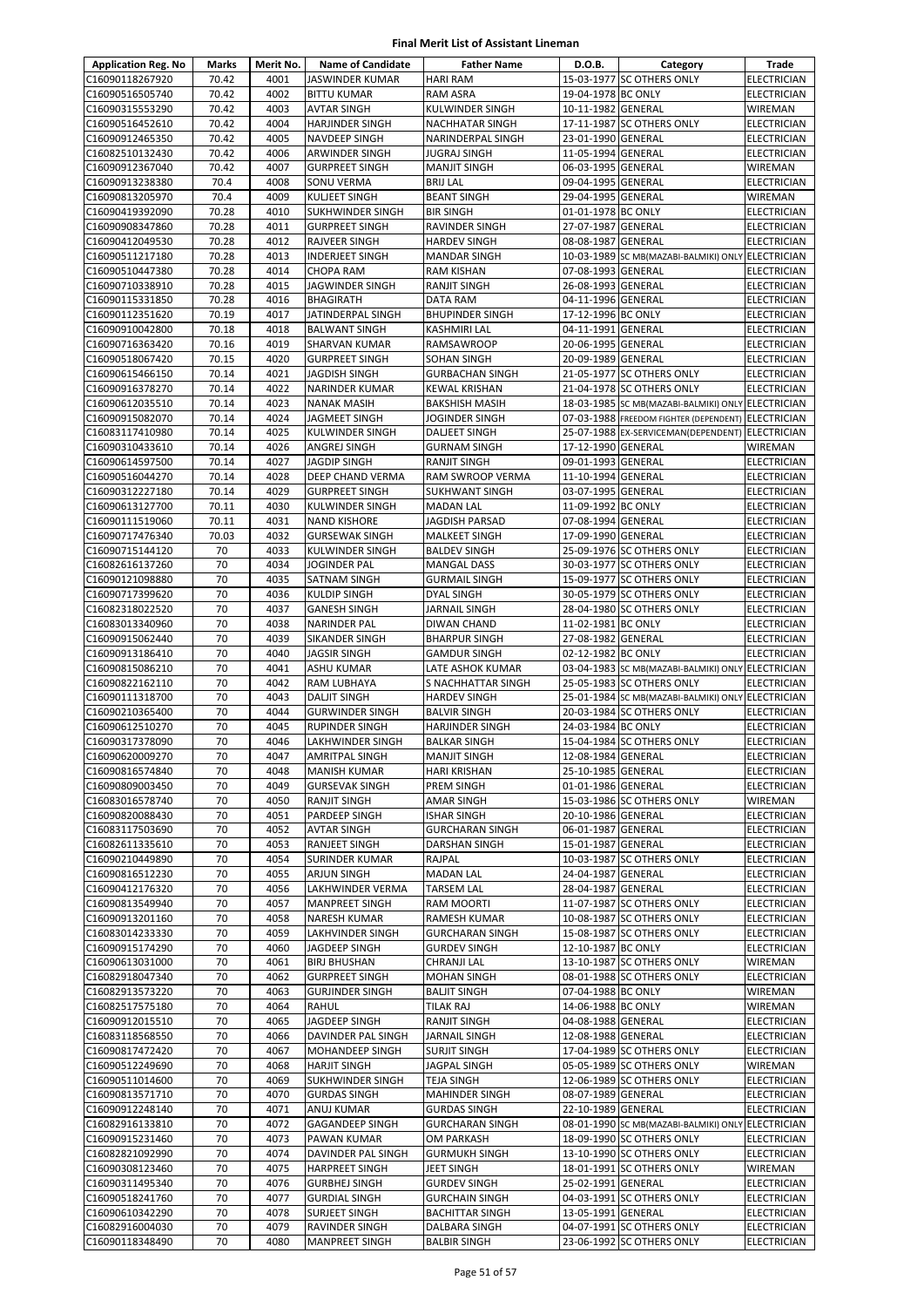| <b>Application Reg. No</b>         | Marks          | Merit No.    | <b>Name of Candidate</b>                      | <b>Father Name</b>                            | D.O.B.                                   | Category                                                                       | Trade                             |
|------------------------------------|----------------|--------------|-----------------------------------------------|-----------------------------------------------|------------------------------------------|--------------------------------------------------------------------------------|-----------------------------------|
| C16090208200380                    | 70             | 4081         | <b>RAMANDEEP SINGH</b>                        | <b>HARWINDER SINGH</b>                        | 23-06-1992 GENERAL                       |                                                                                | <b>ELECTRICIAN</b>                |
| C16090912166200                    | 70             | 4082         | <b>SALMAN KHAN</b>                            | SAFI MOHAMMAD                                 | 25-07-1992 BC ONLY                       |                                                                                | ELECTRICIAN                       |
| C16090714199060                    | 70             | 4083         | <b>AMRITPAL SINGH</b>                         | <b>GYAN SINGH</b>                             | 15-08-1992 BC ONLY                       |                                                                                | ELECTRICIAN                       |
| C16090915107210                    | 70             | 4084         | LAKHWINDER SINGH                              | <b>BALDEV SINGH</b>                           | 07-03-1993 BC ONLY                       |                                                                                | ELECTRICIAN                       |
| C16090815114970                    | 70             | 4085         | <b>SUKHBIR SINGH</b>                          | LAKHWINDER SINGH                              | 17-04-1993 BC ONLY                       |                                                                                | <b>ELECTRICIAN</b>                |
| C16090311042570                    | 70             | 4086         | <b>GURSHARANJEET SINGH AVTAR SINGH</b>        |                                               | 19-04-1993 GENERAL                       |                                                                                | ELECTRICIAN                       |
| C16090914404540                    | 70             | 4087         | <b>KAPIL DEV</b>                              | PREM CHAND                                    | 18-07-1993 BC ONLY                       |                                                                                | WIREMAN                           |
| C16090708285490                    | 70<br>70       | 4088<br>4089 | <b>JAI PAL</b>                                | <b>KANHAIYA LAL</b>                           | 05-02-1994 GENERAL                       |                                                                                | <b>ELECTRICIAN</b>                |
| C16090815016260<br>C16090910392840 | 70             | 4090         | <b>JASWANT SINGH</b><br><b>JASVEER SINGH</b>  | <b>KARNAIL SINGH</b><br><b>TARA SINGH</b>     | 21-08-1994 GENERAL                       | 20-02-1994 SC OTHERS ONLY                                                      | ELECTRICIAN<br><b>ELECTRICIAN</b> |
| C16082814172480                    | 70             | 4091         | PANKAJ SHARMA                                 | LAJJA RAM                                     | 08-09-1994 GENERAL                       |                                                                                | <b>ELECTRICIAN</b>                |
| C16090609456670                    | 70             | 4092         | <b>JASPREET SINGH</b>                         | <b>SAWARN SINGH</b>                           | 05-11-1994 GENERAL                       |                                                                                | ELECTRICIAN                       |
| C16083018356190                    | 70             | 4093         | <b>PARDEEP KUMAR</b>                          | RAVINDER KUMAR                                | 01-08-1995 GENERAL                       |                                                                                | <b>ELECTRICIAN</b>                |
| C16083112560090                    | 70             | 4094         | <b>LAKHWINDER SINGH</b>                       | <b>HARBANS SINGH</b>                          |                                          | 13-12-1995 SC OTHERS ONLY                                                      | ELECTRICIAN                       |
| C16090312328620                    | 69.92          | 4095         | ANIL KUMAR                                    | <b>MOHAN LAL</b>                              | 02-06-1991 GENERAL                       |                                                                                | ELECTRICIAN                       |
| C16090511596300                    | 69.92          | 4096         | <b>GURPREET SINGH</b>                         | <b>GURMEL SINGH</b>                           | 15-06-1997 GENERAL                       |                                                                                | ELECTRICIAN                       |
| C16082513539960                    | 69.85          | 4097         | <b>BHINDERJIT SINGH</b>                       | LAL SINGH                                     | 09-04-1976 BC ONLY                       |                                                                                | ELECTRICIAN                       |
| C16082415303740                    | 69.85          | 4098         | <b>BALJINDER SINGH</b>                        | AMRIK SINGH                                   | 10-11-1982 GENERAL                       |                                                                                | <b>ELECTRICIAN</b>                |
| C16082914105560                    | 69.85          | 4099         | <b>AMRIK SINGH</b>                            | <b>SEGLI RAM</b>                              |                                          | 06-06-1984 SC OTHERS ONLY                                                      | ELECTRICIAN                       |
| C16090722126780                    | 69.85          | 4100         | <b>MANDEEP SINGH</b>                          | <b>TIRATH RAM</b>                             |                                          | 18-02-1991 SC OTHERS ONLY                                                      | <b>ELECTRICIAN</b>                |
| C16090910299440                    | 69.85          | 4101<br>4102 | <b>GURWINDER SINGH</b>                        | PRITAM SINGH                                  | 05-10-1992 GENERAL<br>18-07-1996 GENERAL |                                                                                | ELECTRICIAN                       |
| C16090614451720<br>C16090616460800 | 69.85<br>69.81 | 4103         | VIJAY KUMAR<br><b>SURINDER SINGH</b>          | <b>UDIAVEER</b><br>JEET RAM                   |                                          | 19-03-1993 SC OTHERS ONLY                                                      | ELECTRICIAN<br><b>ELECTRICIAN</b> |
| C16090611093350                    | 69.8           | 4104         | <b>HARDEEP SINGH</b>                          | <b>MOHINDER SINGH</b>                         | 05-11-1983 GENERAL                       |                                                                                | <b>ELECTRICIAN</b>                |
| C16090811239260                    | 69.8           | 4105         | <b>RESHAM SINGH</b>                           | <b>BHURA SINGH</b>                            |                                          | 13-03-1995 SC MB(MAZABI-BALMIKI) ONLY WIREMAN                                  |                                   |
| C16090720215030                    | 69.8           | 4106         | <b>BADAL SINGH</b>                            | <b>RAM SINGH</b>                              |                                          | 08-08-1995 SC OTHERS ONLY                                                      | <b>ELECTRICIAN</b>                |
| C16082614335480                    | 69.77          | 4107         | <b>DEEPAK SHARMA</b>                          | <b>TARSEM LAL</b>                             | 19-05-1993 GENERAL                       |                                                                                | ELECTRICIAN                       |
| C16082613060470                    | 69.76          | 4108         | <b>MUKESH KUMAR</b>                           | <b>TILAK RAJ</b>                              | 16-09-1993 BC ONLY                       |                                                                                | <b>ELECTRICIAN</b>                |
| C16090311595730                    | 69.75          | 4109         | GAGANDEEP                                     | <b>MADAN LAL</b>                              | 10-04-1980 GENERAL                       |                                                                                | ELECTRICIAN                       |
| C16090323322280                    | 69.71          | 4110         | <b>CHARANJIT SINGH</b>                        | <b>GURDEEP SINGH</b>                          |                                          | 25-10-1979 SC OTHERS ONLY                                                      | <b>ELECTRICIAN</b>                |
| C16083021174610                    | 69.71          | 4111         | <b>RAMAN GUGLANI</b>                          | <b>AMARNATH GUGLANI</b>                       | 25-09-1980 GENERAL                       |                                                                                | <b>ELECTRICIAN</b>                |
| C16082411592810                    | 69.71          | 4112         | <b>SURESH KUMAR</b>                           | <b>ASHOK KUMAR</b>                            | 22-02-1982 GENERAL                       |                                                                                | <b>ELECTRICIAN</b>                |
| C16090309422980                    | 69.71          | 4113         | SAHIB SINGH                                   | <b>GURMEET SINGH</b>                          | 21-03-1982 GENERAL                       |                                                                                | ELECTRICIAN                       |
| C16082911536610<br>C16090510451600 | 69.71<br>69.71 | 4114<br>4115 | <b>GURJIT SINGH</b>                           | <b>HARBANS SINGH</b><br><b>TARSEM LAL</b>     |                                          | 01-07-1986 SC MB(MAZABI-BALMIKI) ONLY ELECTRICIAN                              |                                   |
| C16090211103280                    | 69.71          | 4116         | <b>MANJEET SINGH</b><br><b>NAVDEEP SINGH</b>  | <b>BHUPINDER SINGH</b>                        | 01-09-1988 GENERAL                       | 21-07-1986 SC OTHERS ONLY                                                      | ELECTRICIAN<br>ELECTRICIAN        |
| C16090911395500                    | 69.71          | 4117         | CHARANJEET                                    | <b>BANARSI DASS</b>                           |                                          | 10-04-1989 SC OTHERS ONLY                                                      | <b>ELECTRICIAN</b>                |
| C16090512302320                    | 69.71          | 4118         | <b>GURPREET SINGH</b>                         | <b>MALKIT SINGH</b>                           | 04-01-1990 GENERAL                       |                                                                                | ELECTRICIAN                       |
| C16090512237050                    | 69.71          | 4119         | <b>MANGJOT SINGH</b>                          | <b>MEHNGA SINGH</b>                           | 04-06-1991 BC ONLY                       |                                                                                | ELECTRICIAN                       |
| C16090421124140                    | 69.71          | 4120         | <b>SUKHJINDER SINGH</b>                       | <b>HARDYAL SINGH</b>                          | 29-06-1992 GENERAL                       |                                                                                | ELECTRICIAN                       |
| C16082710375540                    | 69.7           | 4121         | <b>ONKAR SINGH</b>                            | <b>BALDEV SINGH</b>                           | 12-12-1985 GENERAL                       |                                                                                | WIREMAN                           |
| C16090312204890                    | 69.7           | 4122         | <b>GURPREET SINGH</b>                         | <b>MOHAN SINGH</b>                            |                                          | 12-08-1986 SC MB(MAZABI-BALMIKI) ONLY ELECTRICIAN                              |                                   |
| C16090610494350                    | 69.69          | 4123         | ASHWANI KUMAR                                 | <b>BALWINDER NATH</b>                         | 05-05-1985 GENERAL                       |                                                                                | ELECTRICIAN                       |
| C16090320493660                    | 69.68          | 4124         | <b>JASPAL SINGH</b>                           | <b>AVTAR SINGH</b>                            | 22-07-1991 BC ONLY                       |                                                                                | <b>ELECTRICIAN</b>                |
| C16090915356840                    | 69.57          | 4125         | VIKAS KUMAR SHUKLA                            | VINOD KUMAR SHUKLA                            | 10-03-1981 GENERAL                       |                                                                                | ELECTRICIAN                       |
| C16090410364540<br>C16090516274970 | 69.57<br>69.57 | 4126<br>4127 | <b>AMIT KUMAR</b><br><b>MANPREET SINGH</b>    | SUDARSHAN KUMAR<br><b>TARLOCHAN SINGH</b>     | 14-10-1982 GENERAL<br>19-12-1991 GENERAL |                                                                                | ELECTRICIAN<br><b>ELECTRICIAN</b> |
| C16090913366300                    | 69.53          | 4128         | PREETAMAN                                     | PREM CHAND                                    | 09-07-1982 BC ONLY                       |                                                                                | WIREMAN                           |
| C16083118016860                    | 69.53          | 4129         | <b>NARESH KUMAR</b>                           | JEET RAM                                      | 25-08-1991 BC ONLY                       |                                                                                | <b>ELECTRICIAN</b>                |
| C16090319036800                    | 69.53          | 4130         | <b>SURAJ KUMAR</b>                            | <b>BANSHI LAL</b>                             | 18-01-1994 GENERAL                       |                                                                                | ELECTRICIAN                       |
| C16090723006420                    | 69.42          | 4131         | <b>SUNIL KUMAR</b>                            | <b>TARSAM CHAND</b>                           | 28-05-1986 BC ONLY                       |                                                                                | ELECTRICIAN                       |
| C16083013284950                    | 69.42          | 4132         | <b>DALJIT SINGH</b>                           | <b>BANTA SINGH</b>                            |                                          | 28-08-1987 PERSON WITH DISABILITY (ORTHO) ELECTRICIAN                          |                                   |
| C16082615083030                    | 69.42          | 4133         | <b>HARDEEP SINGH</b>                          | DARSHAN SINGH                                 |                                          | 15-12-1988 SC MB(MAZABI-BALMIKI) ONLY WIREMAN                                  |                                   |
| C16090117266570                    | 69.42          | 4134         | <b>MANPREET SINGH</b>                         | DEVINDER PAL SINGH                            | 19-10-1989 GENERAL                       |                                                                                | ELECTRICIAN                       |
| C16090810102650                    | 69.42          | 4135         | PRABHDEEP SINGH                               | JAGDEV SINGH                                  |                                          | 25-06-1990 SC OTHERS ONLY                                                      | WIREMAN                           |
| C16090516314770                    | 69.42          | 4136         | <b>SUNIL KUMAR</b>                            | <b>DARSHAN KUMAR</b>                          |                                          | 20-11-1992 SC OTHERS ONLY                                                      | ELECTRICIAN                       |
| C16090819199020                    | 69.42          | 4137         | JASPREET SINGH                                | <b>GURCHARAN SINGH</b>                        | 30-04-1996 GENERAL                       |                                                                                | ELECTRICIAN                       |
| C16082312567090<br>C16090620476470 | 69.4<br>69.29  | 4138<br>4139 | <b>SUKHVIR SINGH</b><br><b>GURPREET RAHUL</b> | <b>DHARAM PAL</b><br>LAKHWINDER LAL           |                                          | 05-01-1981 SC MB(MAZABI-BALMIKI) ONLY ELECTRICIAN<br>20-03-1992 SC OTHERS ONLY | ELECTRICIAN                       |
| C16090517180050                    | 69.28          | 4140         | RAKESH KUMAR                                  | PIARE LAL                                     |                                          | 12-09-1976 SC MB(MAZABI-BALMIKI) ONLY ELECTRICIAN                              |                                   |
| C16082920205520                    | 69.28          | 4141         | <b>BALBIR SINGH</b>                           | <b>BALJEET SINGH</b>                          | 04-03-1979 GENERAL                       |                                                                                | <b>ELECTRICIAN</b>                |
| C16090519247490                    | 69.28          | 4142         | <b>DUNI SINGH</b>                             | <b>MOHINDER SINGH</b>                         |                                          | 03-10-1979 SC OTHERS ONLY                                                      | ELECTRICIAN                       |
| C16082615017030                    | 69.28          | 4143         | <b>NITIN KUMAR</b>                            | <b>CHAMAN LAL</b>                             | 24-09-1980 GENERAL                       |                                                                                | ELECTRICIAN                       |
| C16090614250460                    | 69.28          | 4144         | KULDEEP SINGH                                 | <b>RANJIT SINGH</b>                           |                                          | 05-02-1981 SC OTHERS ONLY                                                      | ELECTRICIAN                       |
| C16090617462890                    | 69.28          | 4145         | <b>BHAGWANT SINGH</b>                         | LABH SINGH                                    | 12-04-1981 GENERAL                       |                                                                                | WIREMAN                           |
| C16090717045150                    | 69.28          | 4146         | <b>MANPREET SINGH</b>                         | <b>BHUR SINGH</b>                             |                                          | 12-07-1982 SC OTHERS ONLY                                                      | WIREMAN                           |
| C16090811423820                    | 69.28          | 4147         | <b>VANEET KUMAR</b>                           | <b>VIJAY KUMAR</b>                            | 27-02-1986 GENERAL                       |                                                                                | ELECTRICIAN                       |
| C16090818197820                    | 69.28          | 4148         | RAJEEV KUMAR                                  | SHAKTI KUMAR                                  |                                          | 15-03-1986 SC OTHERS ONLY                                                      | ELECTRICIAN                       |
| C16083013562750<br>C16090612155800 | 69.28<br>69.28 | 4149<br>4150 | <b>SATISH KUMAR</b>                           | <b>BHAVANI PARSHAD</b><br><b>HARDEV SINGH</b> | 19-02-1989 GENERAL                       | 10-09-1987 SC OTHERS ONLY                                                      | ELECTRICIAN<br>ELECTRICIAN        |
| C16090615382520                    | 69.28          | 4151         | HARJINDER SINGH<br><b>NITISH KUMAR</b>        | <b>DES RAJ</b>                                | 10-12-1989 BC ONLY                       |                                                                                | ELECTRICIAN                       |
| C16090309313900                    | 69.28          | 4152         | <b>VIJAY KUMAR</b>                            | VIDYA RAM                                     | 11-09-1990 BC ONLY                       |                                                                                | ELECTRICIAN                       |
| C16090710424160                    | 69.28          | 4153         | JATINDER KUMAR                                | <b>RAM PHAL</b>                               |                                          | 11-04-1991 SC OTHERS ONLY                                                      | ELECTRICIAN                       |
| C16090618588710                    | 69.28          | 4154         | <b>UGRA SEN</b>                               | <b>MADAN LAL</b>                              | 02-05-1991 GENERAL                       |                                                                                | ELECTRICIAN                       |
| C16090212390660                    | 69.28          | 4155         | <b>BHUPINDER SINGH</b>                        | PARMJEET SINGH                                |                                          | 13-05-1991 SC MB(MAZABI-BALMIKI) ONLY                                          | <b>ELECTRICIAN</b>                |
| C16090416036060                    | 69.28          | 4156         | <b>JAGDEEP THAPER</b>                         | AMRIK RAJ                                     |                                          | 04-09-1991 SC MB(MAZABI-BALMIKI) ONLY                                          | ELECTRICIAN                       |
| C16082508516030                    | 69.28          | 4157         | PARGAT SINGH                                  | <b>GURJANT SINGH</b>                          |                                          | 28-01-1992 SC OTHERS ONLY                                                      | <b>ELECTRICIAN</b>                |
| C16090621151230                    | 69.28          | 4158         | <b>MADAN LAL</b>                              | RAM ASREY                                     |                                          | 22-07-1992 SC OTHERS ONLY                                                      | <b>ELECTRICIAN</b>                |
| C16090619037260                    | 69.28          | 4159         | <b>SHIV PARKASH</b>                           | <b>BADRI PRASAD</b>                           | 16-12-1992 GENERAL                       |                                                                                | ELECTRICIAN                       |
| C16090513412990                    | 69.28          | 4160         | LAKHWINDER SINGH                              | <b>HARMINDER SINGH</b>                        | 17-02-1994 GENERAL                       |                                                                                | ELECTRICIAN                       |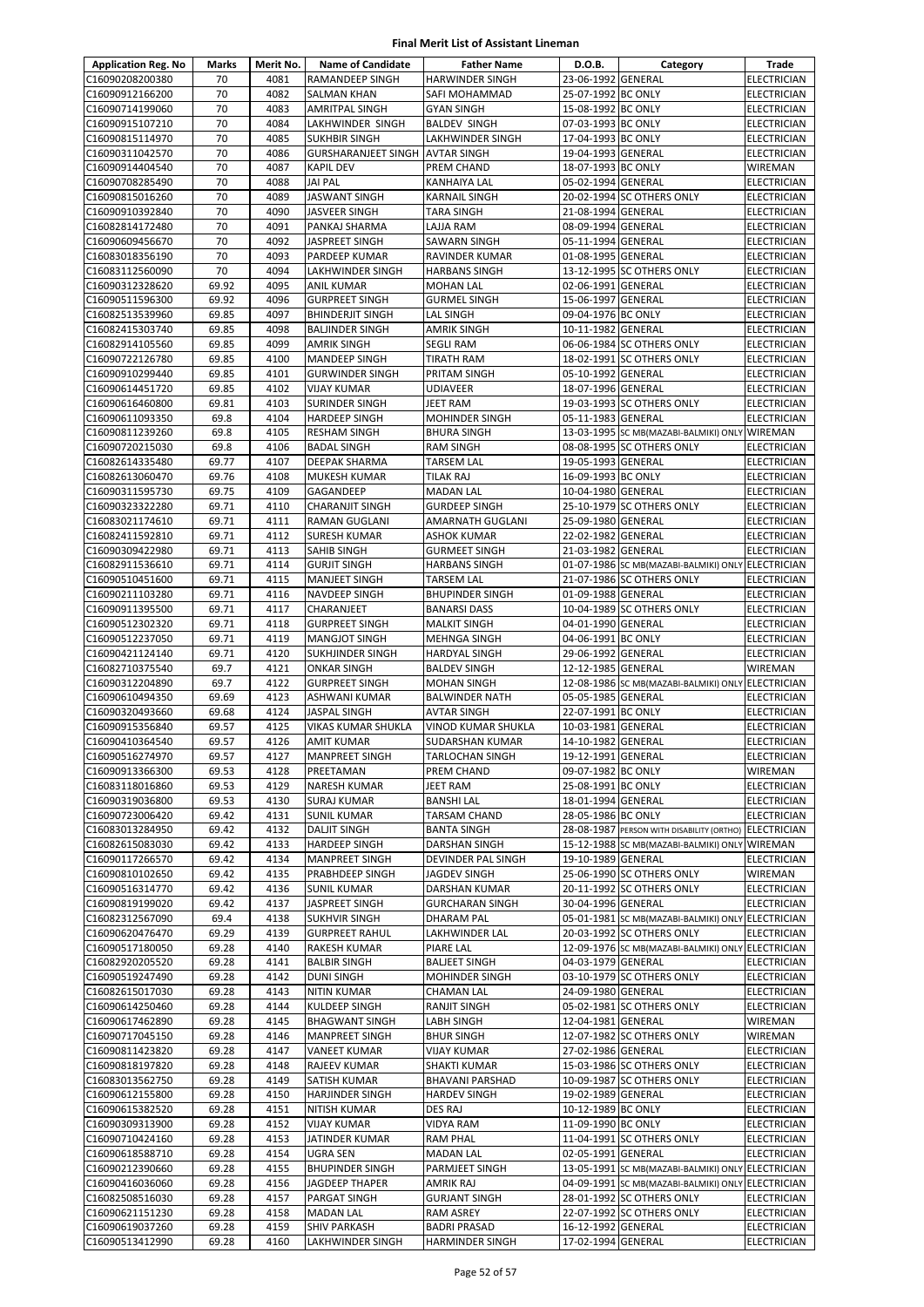| <b>Application Reg. No</b>         | Marks          | Merit No.    | <b>Name of Candidate</b>                   | <b>Father Name</b>                         | D.O.B.                                   | Category                                                                       | Trade                                    |
|------------------------------------|----------------|--------------|--------------------------------------------|--------------------------------------------|------------------------------------------|--------------------------------------------------------------------------------|------------------------------------------|
| C16090911536860                    | 69.28          | 4161         | <b>AMANDEEP</b>                            | RAJENDER KUMAR                             | 15-06-1994 GENERAL                       |                                                                                | <b>ELECTRICIAN</b>                       |
| C16083111422460                    | 69.28          | 4162         | <b>HARJANT SINGH</b>                       | <b>SUKHDEV SINGH</b>                       | 02-01-1996 BC ONLY                       |                                                                                | <b>ELECTRICIAN</b>                       |
| C16090714213420                    | 69.25          | 4163         | JATINDER SINGH                             | JASHMER SINGH                              |                                          | 28-08-1993 SC OTHERS ONLY                                                      | ELECTRICIAN                              |
| C16090211215130                    | 69.2           | 4164         | SANDEEP SINGH                              | SITALSINGH                                 |                                          | 22-02-1988 SC OTHERS ONLY                                                      | ELECTRICIAN                              |
| C16090911567380                    | 69.2           | 4165         | <b>VIDYA SAGAR</b>                         | OM PARKASH                                 | 04-03-1994 GENERAL                       |                                                                                | <b>ELECTRICIAN</b>                       |
| C16083112021840                    | 69.2           | 4166         | <b>AJAY KAINTH</b>                         | <b>MOHAN LAL</b>                           |                                          | 08-04-1995 SC OTHERS ONLY                                                      | <b>ELECTRICIAN</b>                       |
| C16090810090590                    | 69.18          | 4167         | <b>GURVINDER SINGH</b>                     | <b>RESHAM SINGH</b>                        | 08-12-1995 GENERAL                       |                                                                                | <b>ELECTRICIAN</b>                       |
| C16083011553700<br>C16082912065610 | 69.14<br>69.14 | 4168<br>4169 | <b>BEANT SINGH</b><br><b>DARSHAN SINGH</b> | DHARAM SINGH<br>SUKHMINDER SINGH           | 28-09-1985 BC ONLY                       | 08-01-1967 EX-SERVICEMAN(SELF)                                                 | <b>ELECTRICIAN</b><br><b>ELECTRICIAN</b> |
| C16090420574200                    | 69.14          | 4170         | <b>PARMINDER SINGH</b>                     | <b>KARAM SINGH</b>                         | 09-11-1986 GENERAL                       |                                                                                | <b>ELECTRICIAN</b>                       |
| C16090211134410                    | 69.14          | 4171         | <b>BHEEM SINGH</b>                         | NIRMAL SINGH                               |                                          | 09-05-1994 SC MB(MAZABI-BALMIKI) ONLY ELECTRICIAN                              |                                          |
| C16090610223020                    | 69.14          | 4172         | <b>TARLOCHAN SINGH</b>                     | <b>MANJIT SINGH</b>                        | 01-07-1994 GENERAL                       |                                                                                | <b>ELECTRICIAN</b>                       |
| C16090311418350                    | 69             | 4173         | RAJESH KUMAR KATOCH NAND LAL KATOCH        |                                            | 20-10-1975 BC ONLY                       |                                                                                | <b>ELECTRICIAN</b>                       |
| C16090512015960                    | 69             | 4174         | <b>BALJIT SINGH</b>                        | DATU RAM                                   | 12-02-1976 BC ONLY                       |                                                                                | <b>ELECTRICIAN</b>                       |
| C16090614393370                    | 69             | 4175         | <b>BALJIT SINGH</b>                        | <b>BHAN SINGH</b>                          |                                          | 15-03-1977 SC OTHERS ONLY                                                      | WIREMAN                                  |
| C16090120217150                    | 69             | 4176         | <b>BALJINDER SINGH</b>                     | <b>GURJANT SINGH</b>                       | 25-08-1979 GENERAL                       |                                                                                | <b>ELECTRICIAN</b>                       |
| C16090519083460                    | 69             | 4177         | <b>MUKESH KUMAR</b>                        | <b>MOHAN LAL</b>                           | 25-09-1979 BC ONLY                       |                                                                                | <b>ELECTRICIAN</b>                       |
| C16083021351450                    | 69             | 4178         | <b>GURDEV SINGH</b>                        | PIARA SINGH                                |                                          | 23-10-1981 SC OTHERS ONLY                                                      | <b>ELECTRICIAN</b>                       |
| C16090510397560                    | 69             | 4179         | PARDEEP KUMAR                              | <b>ARJUN DEV</b>                           | 26-08-1982 GENERAL                       |                                                                                | WIREMAN                                  |
| C16083016036690                    | 69             | 4180         | AMANPREET SINGH                            | RANJEET SINGH                              | 24-11-1986 BC ONLY                       |                                                                                | <b>ELECTRICIAN</b>                       |
| C16090813352470                    | 69             | 4181         | <b>HARDAYAL SINGH</b>                      | <b>VIRAM SINGH</b>                         | 17-07-1987 GENERAL                       |                                                                                | <b>ELECTRICIAN</b>                       |
| C16090513499770                    | 69             | 4182         | <b>GURPREET SINGH</b>                      | <b>KARNAIL SINGH</b>                       | 15-06-1988 GENERAL                       |                                                                                | ELECTRICIAN                              |
| C16090712095220                    | 69             | 4183         | RAMAN KUMAR                                | <b>BALWANT RAI</b>                         |                                          | 25-06-1988 SC OTHERS ONLY                                                      | <b>ELECTRICIAN</b>                       |
| C16090517249870                    | 69<br>69       | 4184<br>4185 | <b>BHAJAN SINGH</b>                        | <b>KASHMIR SINGH</b><br><b>GURMAIL LAL</b> |                                          | 01-08-1989 SC MB(MAZABI-BALMIKI) ONLY ELECTRICIAN<br>05-01-1990 SC OTHERS ONLY |                                          |
| C16090809567400<br>C16083116007460 | 69             | 4186         | <b>SUNIL KUMAR</b><br>AMANDEEP SINGH       | <b>BALWINDER SINGH</b>                     | 28-02-1990 GENERAL                       |                                                                                | <b>ELECTRICIAN</b><br><b>ELECTRICIAN</b> |
| C16083112449830                    | 69             | 4187         | RAKESH KUMAR                               | <b>BHAG SINGH</b>                          | 14-03-1990 GENERAL                       |                                                                                | <b>ELECTRICIAN</b>                       |
| C16090111562850                    | 69             | 4188         | <b>KUNDAN</b>                              | <b>JUGAL KISHORE</b>                       | 26-08-1990 GENERAL                       |                                                                                | ELECTRICIAN                              |
| C16082919165550                    | 69             | 4189         | <b>KAVI KUMAR</b>                          | <b>KRISHAN NAND</b>                        |                                          | 09-10-1990 SC MB(MAZABI-BALMIKI) ONLY ELECTRICIAN                              |                                          |
| C16090117375080                    | 69             | 4190         | <b>GURSHARN SINGH</b>                      | <b>MANJEET SINGH</b>                       |                                          | 03-03-1991 SC OTHERS ONLY                                                      | WIREMAN                                  |
| C16090513076790                    | 69             | 4191         | <b>GURWINDER SINGH</b>                     | SATNAM SINGH                               | 10-09-1992 GENERAL                       |                                                                                | <b>ELECTRICIAN</b>                       |
| C16083017348160                    | 69             | 4192         | GAGANDEEP                                  | <b>BABAN LAL</b>                           |                                          | 12-12-1992 SC OTHERS ONLY                                                      | <b>ELECTRICIAN</b>                       |
| C16090618176240                    | 69             | 4193         | <b>INDERJEET SINGH</b>                     | KULDEEP SINGH                              |                                          | 02-07-1993 SC OTHERS ONLY                                                      | ELECTRICIAN                              |
| C16090719173110                    | 69             | 4194         | PRITPAL SINGH                              | <b>GURJEET SINGH</b>                       | 20-08-1993 GENERAL                       |                                                                                | ELECTRICIAN                              |
| C16090817473750                    | 69             | 4195         | PARMESHRA BAI                              | <b>BALVINDER SINGH</b>                     | 18-06-1995 GENERAL                       |                                                                                | <b>ELECTRICIAN</b>                       |
| C16090417200390                    | 69             | 4196         | <b>GURGEET SINGH</b>                       | <b>BALKAR SINGH</b>                        | 26-10-1997 BC ONLY                       |                                                                                | <b>ELECTRICIAN</b>                       |
| C16090916059890                    | 68.88          | 4197         | <b>HARJINDER SINGH</b>                     | <b>BALKAR SINGH</b>                        | 02-02-1992 GENERAL                       |                                                                                | <b>ELECTRICIAN</b>                       |
| C16090811434050                    | 68.88          | 4198         | <b>RAVINDER KUMAR</b>                      | <b>SHIV KUMAR</b>                          | 06-12-1997 GENERAL                       |                                                                                | <b>ELECTRICIAN</b>                       |
| C16082310515720                    | 68.86          | 4199         | <b>DALVIR SINGH</b>                        | SAROOP SINGH                               |                                          | 07-04-1991 SC OTHERS ONLY                                                      | <b>ELECTRICIAN</b>                       |
| C16083016305060                    | 68.85          | 4200         | <b>SADAJIT SINGH</b>                       | <b>BALDEV SINGH</b>                        |                                          | 15-11-1982 SC OTHERS ONLY                                                      | <b>ELECTRICIAN</b>                       |
| C16090810428630<br>C16090110262300 | 68.85<br>68.85 | 4201<br>4202 | <b>MAKHAN SINGH</b>                        | <b>BABU SINGH</b><br>RAMESH KUMAR          | 10-11-1985 GENERAL                       | 20-03-1984 SC OTHERS ONLY                                                      | ELECTRICIAN<br><b>ELECTRICIAN</b>        |
| C16083112104500                    | 68.85          | 4203         | VISHAL SHARMA<br><b>VINOD KUMAR</b>        | CHIRANJI LAL                               | 04-05-1987 GENERAL                       |                                                                                | <b>ELECTRICIAN</b>                       |
| C16090909418180                    | 68.85          | 4204         | SATISH KUMAR                               | <b>RAJ KUMAR</b>                           | 23-12-1990 GENERAL                       |                                                                                | <b>ELECTRICIAN</b>                       |
| C16090710478020                    | 68.85          | 4205         | JASPREET SINGH                             | <b>AVTAR SINGH</b>                         |                                          | 14-06-1994 SC OTHERS ONLY                                                      | WIREMAN                                  |
| C16083113282400                    | 68.85          | 4206         | VIKAS KUMAR TEHARPUR RANJEET SINGH         |                                            | 04-07-1994 GENERAL                       |                                                                                | <b>ELECTRICIAN</b>                       |
| C16090419252300                    | 68.85          | 4207         | JATINDER KUMAR                             | <b>KHRAIT LAL</b>                          |                                          | 12-10-1994 SC MB(MAZABI-BALMIKI) ONLY ELECTRICIAN                              |                                          |
| C16090819454100                    | 68.85          | 4208         | JATINDER KUMAR                             | <b>KHRAIT LAL</b>                          |                                          | 12-10-1994 SC OTHERS ONLY                                                      | <b>ELECTRICIAN</b>                       |
| C16090710262890                    | 68.85          | 4209         | <b>VIPLUS KUMAR</b>                        | OM PRAKASH                                 | 20-09-1996 GENERAL                       |                                                                                | <b>ELECTRICIAN</b>                       |
| C16090909479430                    | 68.76          | 4210         | <b>BAHADUR SINGH</b>                       | <b>GURCHARAN SINGH</b>                     |                                          | 25-10-1977 PERSON WITH DISABILITY (ORTHO) ELECTRICIAN                          |                                          |
| C16082815370360                    | 68.71          | 4211         | NACHHATTAR SINGH                           | SAHIB SINGH                                | 01-01-1985 GENERAL                       |                                                                                | <b>ELECTRICIAN</b>                       |
| C16090111226690                    | 68.71          | 4212         | <b>BALRAM JOSHI</b>                        | SUBHASH CHANDER                            |                                          | 13-07-1987 EX-SERVICEMAN(DEPENDENT) ELECTRICIAN                                |                                          |
| C16090110552760                    | 68.71          | 4213         | RANJIT SINGH                               | PRITAM SINGH                               | 12-04-1989 BC ONLY                       |                                                                                | ELECTRICIAN                              |
| C16090320491430                    | 68.71          | 4214         | <b>GURWINDER SINGH</b>                     | DARSHAN SINGH                              |                                          | 01-06-1989 SC OTHERS ONLY                                                      | <b>ELECTRICIAN</b>                       |
| C16090711265710                    | 68.71          | 4215         | RAKESH KUMAR                               | SUBHASH CHAND                              | 06-09-1990 GENERAL                       |                                                                                | <b>ELECTRICIAN</b>                       |
| C16082709453130<br>C16090914491700 | 68.71<br>68.71 | 4216<br>4217 | PYARA SINGH<br><b>ASHISH KUMAR</b>         | <b>SURJEET SINGH</b><br>SARVAN KUMAR       | 15-08-1991 GENERAL<br>10-04-1995 GENERAL |                                                                                | ELECTRICIAN<br>ELECTRICIAN               |
| C16090910033420                    | 68.7           | 4218         | <b>MANI SINGH</b>                          | PARAMJEET SINGH                            |                                          | 04-01-1996 SC OTHERS ONLY                                                      | ELECTRICIAN                              |
| C16082619330070                    | 68.63          | 4219         | <b>BALJINDER SINGH</b>                     | <b>AMRIK SINGH</b>                         |                                          | 15-11-1990 SC OTHERS ONLY                                                      | ELECTRICIAN                              |
| C16090709019180                    | 68.6           | 4220         | TEJINDER SINGH                             | SATWANT SINGH                              | 03-09-1981 GENERAL                       |                                                                                | ELECTRICIAN                              |
| C16083114292420                    | 68.57          | 4221         | <b>AMREEK SINGH</b>                        | RANJIT SINGH                               |                                          | 01-04-1982 SC OTHERS ONLY                                                      | <b>ELECTRICIAN</b>                       |
| C16090208454640                    | 68.57          | 4222         | <b>GURINDER SINGH</b>                      | JORA SINGH                                 | 04-10-1982 GENERAL                       |                                                                                | <b>ELECTRICIAN</b>                       |
| C16090216552010                    | 68.57          | 4223         | <b>GURPREET SINGH</b>                      | SEWA SINGH                                 |                                          | 01-01-1985 SC MB(MAZABI-BALMIKI) ONLY ELECTRICIAN                              |                                          |
| C16090916509330                    | 68.57          | 4224         | <b>AMAR SINGH</b>                          | SHAM SINGH                                 |                                          | 09-09-1986 SC OTHERS ONLY                                                      | ELECTRICIAN                              |
| C16090512327050                    | 68.57          | 4225         | <b>GURMEET SINGH BHATTI SURAIN SINGH</b>   |                                            |                                          | 17-05-1988 SC OTHERS ONLY                                                      | ELECTRICIAN                              |
| C16090812042770                    | 68.57          | 4226         | PARAMJEET SINGH                            | DARSHAN SINGH                              | 15-06-1988 GENERAL                       |                                                                                | WIREMAN                                  |
| C16083109315330                    | 68.57          | 4227         | SIMRANJIT SINGH                            | <b>BALWINDER SINGH</b>                     | 06-09-1988 GENERAL                       |                                                                                | ELECTRICIAN                              |
| C16090616050730                    | 68.57          | 4228         | NIRMAL SINGH                               | JOGINDER SINGH                             | 27-09-1990 GENERAL                       |                                                                                | ELECTRICIAN                              |
| C16090512160210                    | 68.57          | 4229         | <b>GURMAIL SINGH</b>                       | MANGAL SINGH                               | 22-09-1991 BC ONLY                       |                                                                                | WIREMAN                                  |
| C16090216314010                    | 68.57          | 4230         | <b>VARINDER SINGH</b>                      | <b>BAHADUR SINGH</b>                       |                                          | 31-03-1992 SC OTHERS ONLY                                                      | ELECTRICIAN                              |
| C16083019036480                    | 68.5           | 4231         | ANOOP SAMBER                               | <b>HAWA SINGH</b>                          | 17-06-1986 BC ONLY                       |                                                                                | ELECTRICIAN                              |
| C16090219476740<br>C16090815072070 | 68.43<br>68.42 | 4232<br>4233 | <b>GURJANT SINGH</b><br>KAMALJEET SINGH    | HARCHAND SINGH<br>JOGINDER SINGH           |                                          | 02-10-1993 SC OTHERS ONLY<br>10-05-1976 SC OTHERS ONLY                         | ELECTRICIAN<br><b>ELECTRICIAN</b>        |
| C16090911134550                    | 68.42          | 4234         | <b>IQBAL SINGH</b>                         | NIRMAL SINGH                               | 10-06-1982 GENERAL                       |                                                                                | <b>ELECTRICIAN</b>                       |
| C16090720227900                    | 68.42          | 4235         | RAMANDEEP SINGH                            | JORA SINGH                                 | 12-05-1983 GENERAL                       |                                                                                | ELECTRICIAN                              |
| C16090718595130                    | 68.42          | 4236         | SHAILENDER SINGH                           | LAKHA SINGH                                | 07-08-1990 GENERAL                       |                                                                                | ELECTRICIAN                              |
| C16083109132290                    | 68.42          | 4237         | <b>LAKHVIR SINGH</b>                       | NIRANJAN SINGH                             | 13-03-1991 GENERAL                       |                                                                                | ELECTRICIAN                              |
| C16090814113400                    | 68.28          | 4238         | <b>ROHIT KUMAR</b>                         | KRISHAN CHAND                              | 28-09-1980 GENERAL                       |                                                                                | WIREMAN                                  |
| C16090716401550                    | 68.28          | 4239         | <b>TARSEM SINGH</b>                        | <b>GURNAM SINGH</b>                        | 29-04-1981 BC ONLY                       |                                                                                | ELECTRICIAN                              |
| C16083112358470                    | 68.28          | 4240         | <b>MANDEEP SINGH</b>                       | RANJEET SINGH                              | 30-04-1984 GENERAL                       |                                                                                | WIREMAN                                  |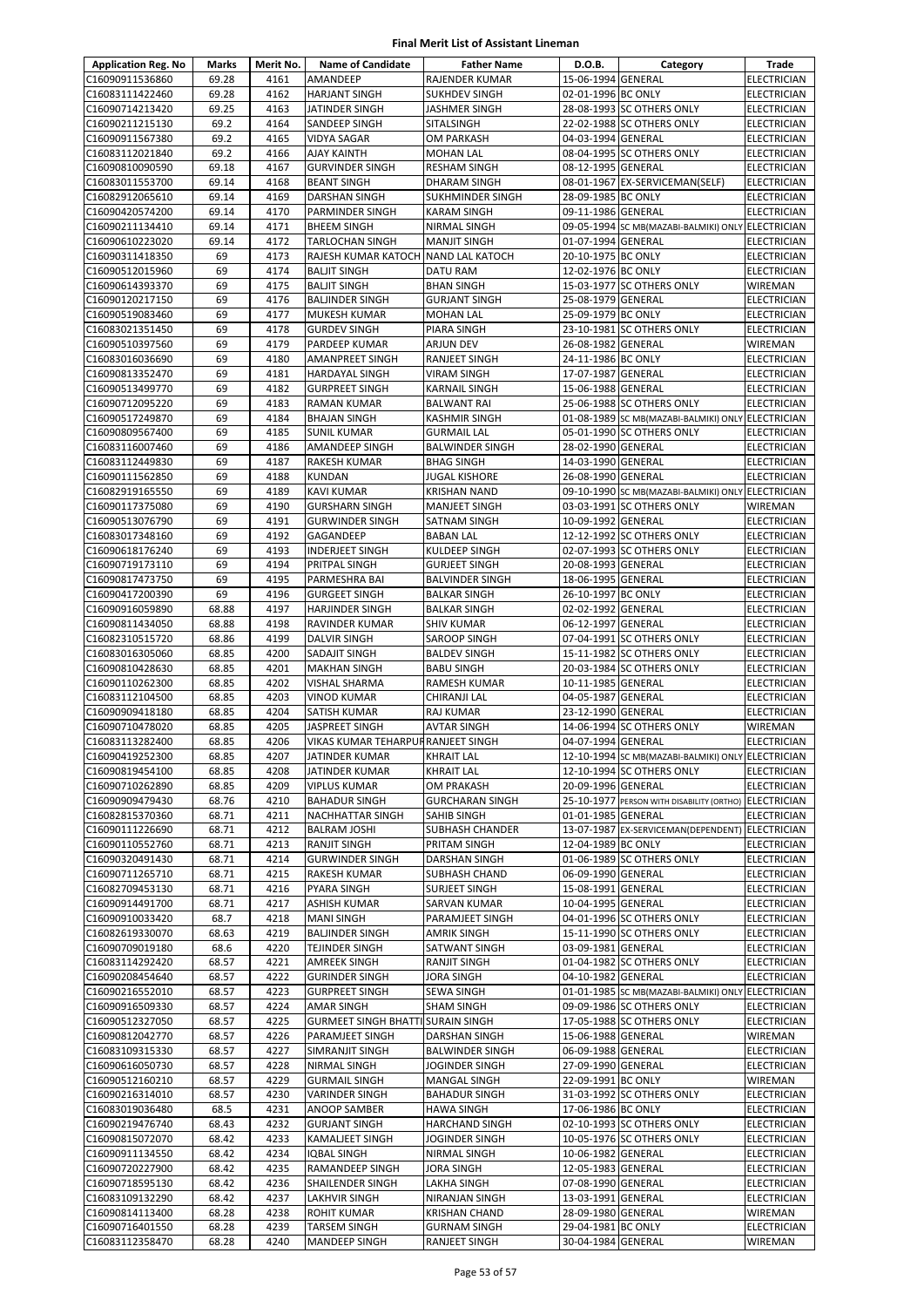| <b>Application Reg. No</b>         | Marks          | Merit No.    | <b>Name of Candidate</b>                         | <b>Father Name</b>                         | D.O.B.                                   | Category                                                                        | Trade                                    |
|------------------------------------|----------------|--------------|--------------------------------------------------|--------------------------------------------|------------------------------------------|---------------------------------------------------------------------------------|------------------------------------------|
| C16090811272730                    | 68.28          | 4241         | <b>RAM SINGH</b>                                 | <b>JARNAIL SINGH</b>                       |                                          | 10-11-1986 SC OTHERS ONLY                                                       | <b>ELECTRICIAN</b>                       |
| C16090414009130                    | 68.28          | 4242         | YADWINDER SINGH                                  | <b>CHAMKAUR SINGH</b>                      | 27-06-1989 GENERAL                       |                                                                                 | <b>ELECTRICIAN</b>                       |
| C16083013106180                    | 68.28          | 4243         | <b>RACHHPAL SINGH</b>                            | <b>HARBANS SINGH</b>                       |                                          | 19-04-1992 SC OTHERS ONLY                                                       | ELECTRICIAN                              |
| C16083018217050                    | 68.27          | 4244         | SIMRANJEET SINGH                                 | JOGINDER SINGH                             | 12-01-1997 BC ONLY                       |                                                                                 | ELECTRICIAN                              |
| C16090912528800                    | 68.2           | 4245         | <b>GURPREET SINGH</b>                            | <b>GURJANT SINGH</b>                       | 10-05-1990 GENERAL                       |                                                                                 | WIREMAN                                  |
| C16082811174630                    | 68.14          | 4246         | PRITAM SINGH                                     | <b>CHHOTA SINGH</b>                        |                                          | 15-05-1972 EX-SERVICEMAN(SELF)                                                  | <b>WIREMAN</b>                           |
| C16082514341840                    | 68.12          | 4247         | <b>HARISH CHANDER</b>                            | <b>BAL MUKAND SHARMA</b>                   | 04-02-1980 GENERAL                       |                                                                                 | <b>ELECTRICIAN</b>                       |
| C16090915436590                    | 68.08          | 4248<br>4249 | LAKHWINDER SINGH                                 | <b>GULZAR SINGH</b>                        |                                          | 16-08-1995 SC OTHERS ONLY                                                       | <b>ELECTRICIAN</b>                       |
| C16090714336180<br>C16083119067220 | 68<br>68       | 4250         | <b>GURNAM SINGH</b><br><b>RANJIT SINGH</b>       | <b>BARAHM DAS</b><br><b>GURNAM SINGH</b>   | 17-12-1974 BC ONLY                       | 20-04-1976 SC OTHERS ONLY                                                       | <b>ELECTRICIAN</b><br><b>ELECTRICIAN</b> |
| C16090116033240                    | 68             | 4251         | <b>DARA SINGH</b>                                | AJAIB SINGH                                |                                          | 05-01-1979 SC OTHERS ONLY                                                       | <b>ELECTRICIAN</b>                       |
| C16090516400490                    | 68             | 4252         | <b>ARUN KUMAR</b>                                | <b>JAGAT RAM</b>                           |                                          | 20-06-1979 SC OTHERS ONLY                                                       | <b>ELECTRICIAN</b>                       |
| C16090915155890                    | 68             | 4253         | <b>RAJWINDER SINGH</b>                           | <b>NAHAR SINGH</b>                         |                                          | 05-08-1979 SC OTHERS ONLY                                                       | <b>ELECTRICIAN</b>                       |
| C16090717394460                    | 68             | 4254         | <b>RASHPAL SINGH</b>                             | <b>GURDEEP SINGH</b>                       | 27-06-1981 GENERAL                       |                                                                                 | ELECTRICIAN                              |
| C16090514106880                    | 68             | 4255         | <b>BUTA SINGH</b>                                | <b>BALDEV SINGH</b>                        | 12-03-1982 GENERAL                       |                                                                                 | ELECTRICIAN                              |
| C16082914221040                    | 68             | 4256         | <b>JAGJIT SINGH</b>                              | <b>BALDEV SINGH</b>                        | 24-11-1982 GENERAL                       |                                                                                 | <b>ELECTRICIAN</b>                       |
| C16090115462990                    | 68             | 4257         | <b>HARPREET SINGH</b>                            | <b>ONKAR SINGH</b>                         |                                          | 28-04-1983 PERSON WITH DISABILITY (ORTHO) ELECTRICIAN                           |                                          |
| C16082813516140                    | 68             | 4258         | <b>HARPREET SINGH</b>                            | <b>BHARPUR SINGH</b>                       | 09-01-1985 GENERAL                       |                                                                                 | <b>ELECTRICIAN</b>                       |
| C16082615569090                    | 68             | 4259         | <b>SUKHPREET SINGH</b>                           | <b>SOM NATH</b>                            | 05-04-1985 GENERAL                       |                                                                                 | ELECTRICIAN                              |
| C16090511529580                    | 68             | 4260         | <b>MANDEEP SINGH</b>                             | RAVINDER SINGH                             | 06-09-1985 GENERAL                       |                                                                                 | <b>ELECTRICIAN</b>                       |
| C16090910478540                    | 68             | 4261<br>4262 | <b>LALIT PARKASH</b>                             | <b>VIJAY PARKASH</b>                       |                                          | 28-08-1987 SC OTHERS ONLY                                                       | <b>ELECTRICIAN</b>                       |
| C16082919421090<br>C16082913227460 | 68<br>68       | 4263         | <b>CHARANJIT SINGH</b><br><b>KULBIR SINGH</b>    | JASWANT SINGH<br>JAGTAR SINGH              |                                          | 10-11-1987 FREEDOM FIGHTER (DEPENDENT) ELECTRICIAN<br>08-12-1989 SC OTHERS ONLY |                                          |
| C16090820068330                    | 68             | 4264         | <b>KAMALJIT SINGH</b>                            | <b>GURDEV SINGH</b>                        | 09-10-1990 GENERAL                       |                                                                                 | <b>ELECTRICIAN</b><br><b>ELECTRICIAN</b> |
| C16082915071650                    | 68             | 4265         | <b>RAMAN KUMAR</b>                               | DARSHAN LAL                                |                                          | 08-07-1992 SC OTHERS ONLY                                                       | <b>ELECTRICIAN</b>                       |
| C16090515456800                    | 68             | 4266         | <b>SUKHWINDER SINGH</b>                          | <b>GURJANT SINGH</b>                       |                                          | 07-08-1992 SC OTHERS ONLY                                                       | <b>ELECTRICIAN</b>                       |
| C16090513112460                    | 68             | 4267         | <b>BHAG SINGH</b>                                | RAJA SINGH                                 | 09-01-1993 GENERAL                       |                                                                                 | <b>ELECTRICIAN</b>                       |
| C16090913236380                    | 68             | 4268         | PAWAN KUMAR                                      | <b>SUKHDEV</b>                             | 10-07-1994 GENERAL                       |                                                                                 | <b>ELECTRICIAN</b>                       |
| C16082613539120                    | 68             | 4269         | <b>PARAMJIT SINGH</b>                            | <b>SUKHWINDER SINGH</b>                    | 07-09-1994 BC ONLY                       |                                                                                 | <b>ELECTRICIAN</b>                       |
| C16090312227250                    | 68             | 4270         | HITESH ADVANI                                    | RAJ KUMAR                                  | 10-09-1996 GENERAL                       |                                                                                 | <b>ELECTRICIAN</b>                       |
| C16090216534720                    | 67.85          | 4271         | <b>HARPREET RAM</b>                              | <b>HARDEV RAM</b>                          | 06-06-1982 GENERAL                       |                                                                                 | <b>ELECTRICIAN</b>                       |
| C16082311472560                    | 67.85          | 4272         | <b>GURDEEP SINGH</b>                             | SHINGARA SINGH                             |                                          | 03-03-1991 SC OTHERS ONLY                                                       | <b>ELECTRICIAN</b>                       |
| C16090519535680                    | 67.85          | 4273         | <b>INDERJIT SINGH</b>                            | JOGINDER SINGH                             |                                          | 11-04-1991 SC MB(MAZABI-BALMIKI) ONLY ELECTRICIAN                               |                                          |
| C16090511179460                    | 67.85          | 4274         | RAM CHANDER                                      | <b>INDRAJ</b>                              | 11-06-1991 GENERAL                       |                                                                                 | ELECTRICIAN                              |
| C16083119245480<br>C16090312320320 | 67.85<br>67.85 | 4275<br>4276 | <b>SUKHRAJ SINGH</b><br><b>CHANDER SHARMA</b>    | HARMANDER SINGH<br>AZAD KUMAR              | 12-01-1992 GENERAL<br>01-04-1994 GENERAL |                                                                                 | <b>ELECTRICIAN</b><br><b>ELECTRICIAN</b> |
| C16090309073280                    | 67.8           | 4277         | <b>HARDEEP SINGH</b>                             | <b>NACHATAR SINGH</b>                      | 09-09-1986 GENERAL                       |                                                                                 | WIREMAN                                  |
| C16090811303250                    | 67.71          | 4278         | <b>ANIL KUMAR</b>                                | PREM CHAND                                 | 23-03-1984 GENERAL                       |                                                                                 | WIREMAN                                  |
| C16082918172870                    | 67.71          | 4279         | <b>SURJIT SINGH</b>                              | <b>GIAN SINGH</b>                          |                                          | 09-12-1987 SC OTHERS ONLY                                                       | ELECTRICIAN                              |
| C16090811599640                    | 67.71          | 4280         | <b>SATGUR SINGH</b>                              | <b>BARU SINGH</b>                          | 15-04-1990 GENERAL                       |                                                                                 | <b>WIREMAN</b>                           |
| C16090811145810                    | 67.57          | 4281         | <b>MANJIT SINGH</b>                              | <b>BUTA SINGH</b>                          |                                          | 01-06-1976 SC OTHERS ONLY                                                       | <b>ELECTRICIAN</b>                       |
| C16090715279040                    | 67.57          | 4282         | LAKHVIR SINGH                                    | KARAM SINGH                                | 10-03-1979 GENERAL                       |                                                                                 | WIREMAN                                  |
| C16090809425670                    | 67.57          | 4283         | <b>AJAY KUMAR</b>                                | VED PARKASH                                |                                          | 15-03-1985 SC OTHERS ONLY                                                       | <b>ELECTRICIAN</b>                       |
| C16090310537560                    | 67.57          | 4284         | RAJAN                                            | CHHOTE LAL                                 |                                          | 09-10-1985 SC OTHERS ONLY                                                       | WIREMAN                                  |
| C16090112133450                    | 67.57          | 4285         | <b>ANIL KUMAR</b>                                | <b>KULWANT</b>                             | 10-07-1988 GENERAL                       |                                                                                 | WIREMAN                                  |
| C16083011152760                    | 67.57          | 4286         | SUWESH RATTAN SHARM DHARAM PAL SHARMA            |                                            | 17-08-1989 GENERAL                       |                                                                                 | <b>ELECTRICIAN</b>                       |
| C16082410072780                    | 67.57          | 4287<br>4288 | <b>KULDEEP SINGH</b>                             | JAGSEER SINGH                              | 05-05-1994 GENERAL                       |                                                                                 | <b>ELECTRICIAN</b>                       |
| C16082411545850<br>C16090812073740 | 67.55<br>67.48 | 4289         | <b>AMRITPAL SINGH</b><br>RAKESH KUMAR            | SURINDER SINGH<br>DESH RAJ                 | 02-05-1996 GENERAL                       | 26-01-1991 SC OTHERS ONLY                                                       | <b>ELECTRICIAN</b><br><b>ELECTRICIAN</b> |
| C16090614527440                    | 67.33          | 4290         | NAVJOT SINGH                                     | <b>NAROTAM SINGH</b>                       | 05-05-1987 BC ONLY                       |                                                                                 | ELECTRICIAN                              |
| C16090312489790                    | 67.25          | 4291         | <b>MANROOP KUMAR</b>                             | LILU RAM                                   | 20-09-1997 GENERAL                       |                                                                                 | <b>ELECTRICIAN</b>                       |
| C16090218153920                    | 67.14          | 4292         | <b>HARDEEP SINGH</b>                             | DARSHAN LAL                                | 25-12-1990 BC ONLY                       |                                                                                 | WIREMAN                                  |
| C16083115454220                    | 67.14          | 4293         | <b>AMRITPAL SINGH</b>                            | <b>MOHAN SINGH</b>                         |                                          | 11-02-1993 SC OTHERS ONLY                                                       | ELECTRICIAN                              |
| C16090515312890                    | 67             | 4294         | <b>INDERJEET SINGH</b>                           | LACHHMAN SINGH                             |                                          | 23-08-1979 SC OTHERS ONLY                                                       | ELECTRICIAN                              |
| C16090617387840                    | 67             | 4295         | RAJIV MASIH                                      | SALAMAT MASIH                              |                                          | 10-09-1980 BC EX-SERVICEMAN(DEPENDENT)                                          | <b>ELECTRICIAN</b>                       |
| C16090810034570                    | 67             | 4296         | <b>JASPAL SINGH</b>                              | JAGROOP SINGH                              |                                          | 09-02-1981 SC OTHERS ONLY                                                       | WIREMAN                                  |
| C16090816346940                    | 67             | 4297         | DAVINDER SINGH                                   | SWARAN SINGH                               |                                          | 20-12-1981 SC OTHERS ONLY                                                       | ELECTRICIAN                              |
| C16082821061260<br>C16090522149280 | 67<br>67       | 4298<br>4299 | <b>KAPIL SHARMA</b><br><b>NAVEEN KUMAR</b>       | SATPAL SHARMA                              | 21-05-1986 GENERAL<br>10-08-1986 GENERAL |                                                                                 | ELECTRICIAN                              |
| C16090915288640                    | 67             | 4300         | <b>AMRITPAL SINGH</b>                            | CHARANJEET KUMAR<br><b>GURCHARAN SINGH</b> | 13-10-1987 GENERAL                       |                                                                                 | <b>ELECTRICIAN</b><br><b>ELECTRICIAN</b> |
| C16090907035290                    | 67             | 4301         | KARAMVEER SINGH                                  | MOHINDERJEET SINGH                         | 21-10-1987 GENERAL                       |                                                                                 | <b>ELECTRICIAN</b>                       |
| C16090511256650                    | 67             | 4302         | MANDEEP SINGH                                    | <b>GIAN SINGH</b>                          |                                          | 10-11-1987 SC MB(MAZABI-BALMIKI) ONLY ELECTRICIAN                               |                                          |
| C16082506164950                    | 67             | 4303         | MANPREET SINGH                                   | AMARJEET SINGH                             | 13-11-1987 GENERAL                       |                                                                                 | ELECTRICIAN                              |
| C16082912289480                    | 67             | 4304         | <b>AVTAR SINGH</b>                               | PRITAM SINGH                               |                                          | 28-04-1988 SC OTHERS ONLY                                                       | <b>ELECTRICIAN</b>                       |
| C16090511201370                    | 67             | 4305         | <b>AMRIK CHAND</b>                               | MAINU LAL                                  |                                          | 07-01-1989 SC OTHERS ONLY                                                       | ELECTRICIAN                              |
| C16090714448340                    | 67             | 4306         | RAJWINDER SINGH                                  | HARCHARAN SINGH                            | 15-09-1989 GENERAL                       |                                                                                 | ELECTRICIAN                              |
| C16090814269240                    | 67             | 4307         | <b>GURJINDER SINGH</b>                           | <b>GURMAIL SINGH</b>                       |                                          | 01-05-1991 SC MB(MAZABI-BALMIKI) ONLY ELECTRICIAN                               |                                          |
| C16090915189210                    | 67             | 4308         | DAVINDER SINGH                                   | <b>CHINDER SINGH</b>                       | 15-06-1991 GENERAL                       |                                                                                 | <b>ELECTRICIAN</b>                       |
| C16090609190930                    | 67             | 4309         | <b>MANOJ KUMAR</b>                               | RAMESHWAR DASS PUNIA                       |                                          | 31-05-1993 SC OTHERS ONLY                                                       | ELECTRICIAN                              |
| C16090211163760<br>C16090816172440 | 67<br>67       | 4310<br>4311 | <b>GURBACHAN SINGH</b><br><b>BHUPINDER SINGH</b> | RAJINDER KUMAR                             | 16-05-1994 GENERAL                       | 03-03-1994 SC OTHERS ONLY                                                       | ELECTRICIAN<br><b>ELECTRICIAN</b>        |
| C16090712534040                    | 67             | 4312         | <b>HARWINDER SINGH</b>                           | <b>KEHAR SINGH</b><br>JASVIR SINGH         |                                          | 29-06-1995 SC OTHERS ONLY                                                       | ELECTRICIAN                              |
| C16090712573110                    | 67             | 4313         | <b>HARPREET SINGH</b>                            | <b>GURDIAL SINGH</b>                       |                                          | 25-08-1997 SC OTHERS ONLY                                                       | <b>ELECTRICIAN</b>                       |
| C16090709273480                    | 67             | 4314         | JAGDEEP SINGH                                    | RAJA RAM                                   |                                          | 10-10-1997 SC OTHERS ONLY                                                       | <b>ELECTRICIAN</b>                       |
| C16083117438960                    | 66.92          | 4315         | <b>GURDEEP SINGH</b>                             | <b>BAKHSHISH SINGH</b>                     |                                          | 20-01-1987 SC OTHERS ONLY                                                       | ELECTRICIAN                              |
| C16090613009310                    | 66.88          | 4316         | <b>GURINDER SINGH</b>                            | NARINDER SINGH                             | 26-12-1994 BC ONLY                       |                                                                                 | ELECTRICIAN                              |
| C16082618254210                    | 66.86          | 4317         | <b>HARMAIL SINGH</b>                             | AJAIB SINGH                                |                                          | 26-11-1974 SC OTHERS ONLY                                                       | ELECTRICIAN                              |
| C16083114485690                    | 66.85          | 4318         | JARNAIL SINGH                                    | LABH SINGH                                 |                                          | 18-10-1972 BC EX-SERVICEMAN(SELF)                                               | <b>ELECTRICIAN</b>                       |
| C16083109580090                    | 66.85          | 4319         | <b>GURJEET SINGH</b>                             | <b>BABU SINGH</b>                          | 12-10-1989 GENERAL                       |                                                                                 | ELECTRICIAN                              |
| C16082916292700                    | 66.85          | 4320         | <b>GURPREET SINGH</b>                            | HIMMAT SINGH                               |                                          | 29-04-1991 SC OTHERS ONLY                                                       | ELECTRICIAN                              |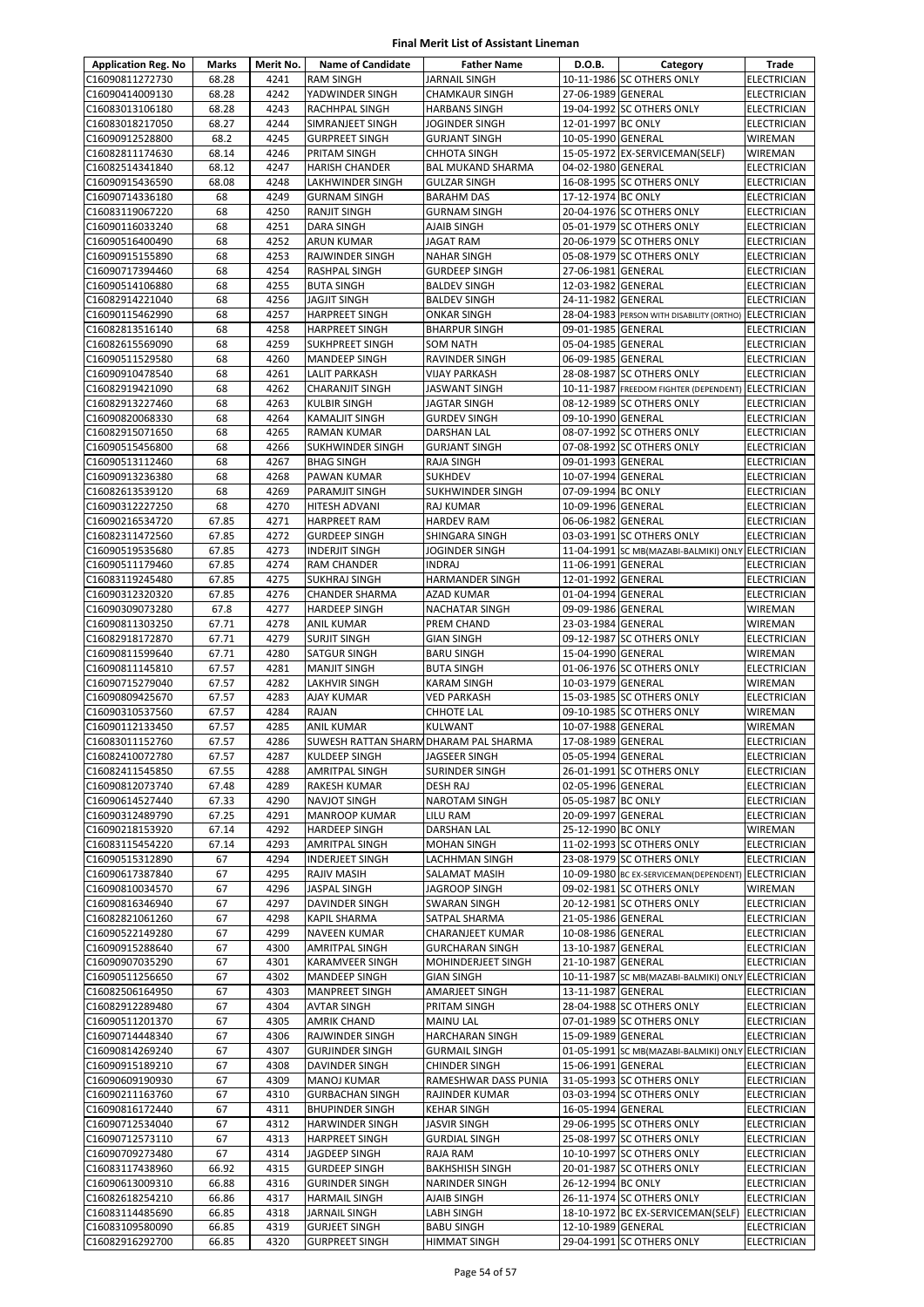| <b>Application Reg. No</b>         | Marks          | Merit No.    | <b>Name of Candidate</b>                         | <b>Father Name</b>                        | D.O.B.             | Category                                               | Trade                                    |
|------------------------------------|----------------|--------------|--------------------------------------------------|-------------------------------------------|--------------------|--------------------------------------------------------|------------------------------------------|
| C16090111482740                    | 66.85          | 4321         | DAVINDER PAL                                     | RANJIT CHAND                              | 29-04-1992 GENERAL |                                                        | <b>ELECTRICIAN</b>                       |
| C16090615104740                    | 66.77          | 4322         | <b>SUKHJIWAN SINGH</b>                           | <b>DARSHAN SINGH</b>                      |                    | 05-08-1987 SC MB(MAZABI-BALMIKI) ONLY ELECTRICIAN      |                                          |
| C16090213582370                    | 66.71          | 4323         | SUKHWINDER SINGH                                 | SATNAM SINGH                              |                    | 20-01-1988 FREEDOM FIGHTER (DEPENDENT) ELECTRICIAN     |                                          |
| C16090916268750                    | 66.6           | 4324         | <b>GURPREET</b>                                  | <b>MAKHAN LAL</b>                         | 14-11-1989 GENERAL |                                                        | <b>ELECTRICIAN</b>                       |
| C16090119156430                    | 66.57          | 4325         | SHAMBU LAL                                       | RAM SAHAI                                 | 21-11-1984 GENERAL |                                                        | ELECTRICIAN                              |
| C16090312276470                    | 66.57          | 4326         | <b>DARSHAN SINGH</b>                             | <b>MOHINDER SINGH</b>                     | 25-04-1987 GENERAL |                                                        | <b>WIREMAN</b>                           |
| C16090610408740                    | 66.57<br>66.57 | 4327<br>4328 | <b>GAGANDEEP SINGH</b><br><b>GURJINDER SINGH</b> | <b>BALWINDER SINGH</b>                    | 08-10-1988 BC ONLY |                                                        | <b>ELECTRICIAN</b>                       |
| C16090709253580<br>C16082412179760 | 66.42          | 4329         | KAMALPREET SINGH                                 | AVTAR SINGH<br>SOHAN SINGH                | 28-03-1992 GENERAL | 30-12-1987 SC OTHERS ONLY                              | <b>ELECTRICIAN</b><br>ELECTRICIAN        |
| C16083112115120                    | 66.42          | 4330         | <b>SUKHPAL RAM</b>                               | <b>HIRA RAM</b>                           | 01-01-1990 BC ONLY |                                                        | ELECTRICIAN                              |
| C16090519452380                    | 66.42          | 4331         | <b>SATNAM SINGH</b>                              | <b>HARPAL SINGH</b>                       |                    | 07-08-1991 SC OTHERS ONLY                              | ELECTRICIAN                              |
| C16090616555400                    | 66.28          | 4332         | <b>BHUPINDER SINGH</b>                           | <b>HARBHAJAN SINGH</b>                    |                    | 10-02-1978 SC OTHERS ONLY                              | WIREMAN                                  |
| C16090811542210                    | 66.28          | 4333         | SATNAM SINGH                                     | MUKHTIAR SINGH                            |                    | 07-01-1980 SC OTHERS ONLY                              | <b>ELECTRICIAN</b>                       |
| C16090319161580                    | 66.28          | 4334         | <b>ABJINDER SINGH</b>                            | SUKHDARSHAN SINGH                         |                    | 15-07-1980 SC MB(MAZABI-BALMIKI) ONLY                  | <b>ELECTRICIAN</b>                       |
| C16090712053510                    | 66.28          | 4335         | AMANDEEP SINGH                                   | KULWANT SINGH                             |                    | 21-07-1992 SC OTHERS ONLY                              | WIREMAN                                  |
| C16090913105630                    | 66.28          | 4336         | <b>SANTOKH SINGH</b>                             | SURJEET SINGH                             | 08-01-1994 GENERAL |                                                        | <b>ELECTRICIAN</b>                       |
| C16090715233340                    | 66.22          | 4337         | PARVEERTAN SINGH                                 | RANJEET SINGH                             | 07-10-1988 GENERAL |                                                        | <b>ELECTRICIAN</b>                       |
| C16090519106130                    | 66.14          | 4338         | <b>SAROOP SINGH</b>                              | RATTAN CHAND                              | 04-01-1977 BC ONLY |                                                        | <b>ELECTRICIAN</b>                       |
| C16090914502750                    | 66.14          | 4339         | PANKAJ KUMAR                                     | RAM LAL                                   | 22-05-1995 GENERAL |                                                        | <b>ELECTRICIAN</b>                       |
| C16090615463490                    | 66.14          | 4340         | <b>DEVENDER SINGH</b>                            | <b>BALDEV SINGH</b>                       | 17-07-1995 GENERAL |                                                        | <b>ELECTRICIAN</b>                       |
| C16090910418740                    | 66             | 4341         | PRITAM SINGH                                     | <b>BALVIR SINGH</b>                       |                    | 10-04-1975 SC OTHERS ONLY                              | ELECTRICIAN                              |
| C16090113567890                    | 66             | 4342         | KULWINDER SINGH                                  | PRITAM SINGH                              | 16-06-1977 BC ONLY |                                                        | ELECTRICIAN                              |
| C16082821040170<br>C16090811407100 | 66<br>66       | 4343<br>4344 | DHARAMVIR SINGH                                  | <b>CHUNI SINGH</b><br><b>SOBHAN SINGH</b> | 25-09-1978 BC ONLY |                                                        | <b>ELECTRICIAN</b>                       |
| C16082911545410                    | 66             | 4345         | <b>SUNIL SINGH</b><br><b>GURDEEP SINGH</b>       | LAL SINGH                                 | 16-05-1980 GENERAL | 05-10-1982 SC OTHERS ONLY                              | <b>ELECTRICIAN</b><br><b>ELECTRICIAN</b> |
| C16090211131330                    | 66             | 4346         | <b>MOHAN LAL</b>                                 | <b>GURBHAG SINGH</b>                      | 03-09-1986 GENERAL |                                                        | <b>ELECTRICIAN</b>                       |
| C16090213028150                    | 66             | 4347         | MANDEEP KUMAR                                    | LAKHWINDER PAL                            |                    | 15-01-1988 SC MB(MAZABI-BALMIKI) ONLY WIREMAN          |                                          |
| C16090818304770                    | 66             | 4348         | <b>DHARAMJIT SINGH</b>                           | JAGMAIL SINGH                             | 07-08-1988 GENERAL |                                                        | ELECTRICIAN                              |
| C16083110315750                    | 66             | 4349         | <b>DINESH KUMAR</b>                              | <b>MOHAN LAL</b>                          |                    | 20-08-1989 SC OTHERS ONLY                              | <b>ELECTRICIAN</b>                       |
| C16082419572470                    | 66             | 4350         | <b>VINOD KUMAR</b>                               | <b>GOGI LAL</b>                           |                    | 15-11-1989 SC MB(MAZABI-BALMIKI) ONLY ELECTRICIAN      |                                          |
| C16090511371540                    | 66             | 4351         | <b>AVTAR SINGH</b>                               | <b>INDERJIT SINGH</b>                     |                    | 04-03-1990 SC OTHERS ONLY                              | ELECTRICIAN                              |
| C16083011182230                    | 66             | 4352         | KAWALJEET SINGH                                  | JAIMAL SINGH                              | 06-09-1990 GENERAL |                                                        | ELECTRICIAN                              |
| C16090515190150                    | 66             | 4353         | <b>DHARMINDER SINGH</b>                          | <b>BALDEV SINGH</b>                       |                    | 02-01-1991 SC OTHERS ONLY                              | <b>ELECTRICIAN</b>                       |
| C16090119134840                    | 66             | 4354         | RAJINDER SINGH                                   | KULDEEP SINGH                             |                    | 03-08-1991 SC OTHERS ONLY                              | ELECTRICIAN                              |
| C16090516320380                    | 66             | 4355         | <b>BALWINDERJIT SINGH</b>                        | RANJIT SINGH                              | 08-10-1992 GENERAL |                                                        | ELECTRICIAN                              |
| C16090710176370                    | 66             | 4356         | JASVINDER RAM                                    | SADHA RAM                                 |                    | 05-01-1994 SC OTHERS ONLY                              | ELECTRICIAN                              |
| C16090714523400                    | 66             | 4357         | AMIT KUMAR                                       | SURJEET SINGH                             | 17-07-1997 BC ONLY |                                                        | <b>ELECTRICIAN</b>                       |
| C16082611516600                    | 65.85          | 4358         | <b>DAVINDER SINGH</b>                            | <b>KAKA SINGH</b>                         |                    | 26-06-1980 SC OTHERS ONLY                              | <b>ELECTRICIAN</b>                       |
| C16082619558600<br>C16090516106640 | 65.85<br>65.85 | 4359<br>4360 | <b>BUTA SINGH</b><br><b>HARJEET SINGH</b>        | HARJEET SINGH<br><b>BALVIR SINGH</b>      | 07-12-1985 GENERAL | 02-03-1989 SC OTHERS ONLY                              | ELECTRICIAN<br><b>WIREMAN</b>            |
| C16090811054080                    | 65.85          | 4361         | <b>BHALINDER SINGH</b>                           | <b>GURMEET SINGH</b>                      | 04-08-1990 GENERAL |                                                        | ELECTRICIAN                              |
| C16090616190010                    | 65.84          | 4362         | <b>HARWINDER SINGH</b>                           | <b>KARNAIL SINGH</b>                      |                    | 12-04-1980 SC OTHERS ONLY                              | ELECTRICIAN                              |
| C16090109151310                    | 65.71          | 4363         | <b>MANPREET SINGH</b>                            | PARKASH SINGH                             |                    | 07-12-1988 SC OTHERS ONLY                              | <b>ELECTRICIAN</b>                       |
| C16090614598770                    | 65.71          | 4364         | <b>ANIL BHATT</b>                                | <b>SUNDER LAL BHATT</b>                   | 08-08-1990 GENERAL |                                                        | <b>ELECTRICIAN</b>                       |
| C16082414257850                    | 65.63          | 4365         | SATNAM SINGH                                     | <b>HARMINDER SINGH</b>                    |                    | 25-11-1988 SC OTHERS ONLY                              | ELECTRICIAN                              |
| C16090718001820                    | 65.57          | 4366         | <b>TAJINDER SINGH</b>                            | JASWANT SINGH                             | 31-08-1992 GENERAL |                                                        | WIREMAN                                  |
| C16090816247050                    | 65.5           | 4367         | <b>HARVIR SINGH</b>                              | <b>KESAR SINGH</b>                        | 16-12-1991 BC ONLY |                                                        | <b>ELECTRICIAN</b>                       |
| C16090910196800                    | 65.43          | 4368         | <b>SUKHWINDER SINGH</b>                          | <b>KHAJAN SINGH</b>                       |                    | 01-08-1990 SC OTHERS ONLY                              | <b>ELECTRICIAN</b>                       |
| C16090614416020                    | 65.42          | 4369         | <b>SUKHDEV SINGH</b>                             | <b>SHER SINGH</b>                         |                    | 02-06-1976 SC OTHERS ONLY                              | <b>ELECTRICIAN</b>                       |
| C16090712115880                    | 65.42          | 4370         | <b>GURDIT SINGH</b>                              | <b>MANGA SINGH</b>                        | 15-02-1990 GENERAL |                                                        | <b>ELECTRICIAN</b>                       |
| C16090609260140                    | 65.4           | 4371         | <b>SUKHPAL SINGH</b>                             | <b>GURJANT SINGH</b>                      | 15-09-1984 GENERAL |                                                        | <b>WIREMAN</b>                           |
| C16090215115840                    | 65.28          | 4372         | <b>BALKARAN SINGH</b>                            | <b>RAM SINGH</b>                          |                    | 10-09-1988 SC MB(MAZABI-BALMIKI) ONLY ELECTRICIAN      |                                          |
| C16090615019230<br>C16090612284730 | 65<br>65       | 4373<br>4374 | <b>AMIR CHAND</b><br><b>HARBANS SINGH</b>        | MOHINDER LAL<br>HARPAL SINGH              |                    | 27-05-1981 SC OTHERS ONLY<br>05-05-1984 SC OTHERS ONLY | ELECTRICIAN<br><b>ELECTRICIAN</b>        |
| C16082512535750                    | 65             | 4375         | PARDEEP SINGH                                    | <b>KARAM SINGH</b>                        |                    | 04-05-1988 SC OTHERS ONLY                              | <b>ELECTRICIAN</b>                       |
| C16090115314770                    | 65             | 4376         | <b>INDERJEET SINGH</b>                           | <b>BHAJAN SINGH</b>                       |                    | 15-07-1988 SC MB(MAZABI-BALMIKI) ONLY ELECTRICIAN      |                                          |
| C16090114193640                    | 65             | 4377         | <b>AMANDEEP SINGH</b>                            | <b>GURMAIL SINGH</b>                      | 12-12-1990 BC ONLY |                                                        | WIREMAN                                  |
| C16090319493070                    | 65             | 4378         | TEJINDER SINGH                                   | PREM SINGH                                | 14-07-1991 BC ONLY |                                                        | <b>ELECTRICIAN</b>                       |
| C16090513415760                    | 65             | 4379         | <b>AMANDEEP SINGH</b>                            | SUKHDEV SINGH                             |                    | 03-04-1992 SC OTHERS ONLY                              | <b>ELECTRICIAN</b>                       |
| C16082918363450                    | 65             | 4380         | JAGSEER SINGH                                    | <b>MAKHAN SINGH</b>                       |                    | 15-07-1992 SC OTHERS ONLY                              | ELECTRICIAN                              |
| C16090213353670                    | 65             | 4381         | <b>HARDEEP SINGH</b>                             | SAROOP SINGH                              |                    | 21-08-1992 SC OTHERS ONLY                              | WIREMAN                                  |
| C16090915575840                    | 65             | 4382         | <b>GURMEET SINGH</b>                             | <b>MANGAT SINGH</b>                       |                    | 20-02-1993 SC OTHERS ONLY                              | <b>ELECTRICIAN</b>                       |
| C16090913325540                    | 65             | 4383         | MANPREET                                         | DHARAMPAL                                 |                    | 27-07-1993 SC MB(MAZABI-BALMIKI) ONLY ELECTRICIAN      |                                          |
| C16090818156040                    | 65             | 4384         | <b>MANJIT SINGH</b>                              | <b>NARESH PAL</b>                         |                    | 11-04-1994 SC OTHERS ONLY                              | ELECTRICIAN                              |
| C16090613309280                    | 65             | 4385         | GAGANDEEP SINGH CHAHCHHINDERPAL SINGH            |                                           | 06-10-1994 GENERAL |                                                        | ELECTRICIAN                              |
| C16083118325720                    | 65<br>65       | 4386<br>4387 | <b>JASHANDEEP</b>                                | <b>BHAGWAN DASS</b>                       |                    | 28-12-1994 SC OTHERS ONLY                              | ELECTRICIAN                              |
| C16090210473250<br>C16090211314310 | 65             | 4388         | SATNAM SINGH<br>ARSHDEEP SINGH                   | JOGINDER SINGH<br><b>GURJEET SINGH</b>    | 13-03-1995 GENERAL | 10-02-1995 SC MB(MAZABI-BALMIKI) ONLY WIREMAN          | <b>ELECTRICIAN</b>                       |
| C16082814498260                    | 65             | 4389         | <b>HARPAL SINGH</b>                              | <b>BARA SINGH</b>                         |                    | 08-04-1995 SC OTHERS ONLY                              | <b>ELECTRICIAN</b>                       |
| C16090708528100                    | 65             | 4390         | <b>BIKRAMJIT SINGH</b>                           | RAJINDER KUMAR                            |                    | 20-12-1995 SC OTHERS ONLY                              | ELECTRICIAN                              |
| C16090506446330                    | 64.92          | 4391         | <b>AJAY PAL</b>                                  | <b>SUNDER LAL</b>                         |                    | 13-12-1975 SC OTHERS ONLY                              | WIREMAN                                  |
| C16090610003140                    | 64.85          | 4392         | RAJINDER KUMAR                                   | <b>RAM PARTAP</b>                         |                    | 22-04-1974 SC MB(MAZABI-BALMIKI) ONLY ELECTRICIAN      |                                          |
| C16090311527060                    | 64.85          | 4393         | <b>SATNAM SINGH</b>                              | <b>SUKHRAM SINGH</b>                      |                    | 23-04-1977 SC OTHERS ONLY                              | <b>ELECTRICIAN</b>                       |
| C16090210059170                    | 64.85          | 4394         | DHALWINDER SINGH                                 | <b>BALDEV SINGH</b>                       | 07-12-1991 GENERAL |                                                        | <b>ELECTRICIAN</b>                       |
| C16090913165520                    | 64.7           | 4395         | HARJINDER SINGH                                  | KASHMIR SINGH                             | 20-03-1983 GENERAL |                                                        | WIREMAN                                  |
| C16090310415150                    | 64.57          | 4396         | <b>ACHHRA SINGH</b>                              | NIRBHAI SINGH                             | 26-02-1978 BC ONLY |                                                        | ELECTRICIAN                              |
| C16090711538980                    | 64.57          | 4397         | <b>HARJINDER SINGH</b>                           | <b>BINDER SINGH</b>                       |                    | 15-05-1990 SC MB(MAZABI-BALMIKI) ONLY ELECTRICIAN      |                                          |
| C16090813572240                    | 64.57          | 4398         | <b>GURDEEP SINGH</b>                             | SH RAM SINGH                              | 20-11-1992 GENERAL |                                                        | <b>ELECTRICIAN</b>                       |
| C16090811566130                    | 64.42          | 4399         | <b>VIKAS KUMAR</b>                               | ASHOK KUMAR                               | 07-06-1995 GENERAL |                                                        | ELECTRICIAN                              |
| C16090820413860                    | 64.4           | 4400         | KULWINDER SINGH                                  | SHINGARA SINGH                            |                    | 08-10-1988 SC OTHERS ONLY                              | ELECTRICIAN                              |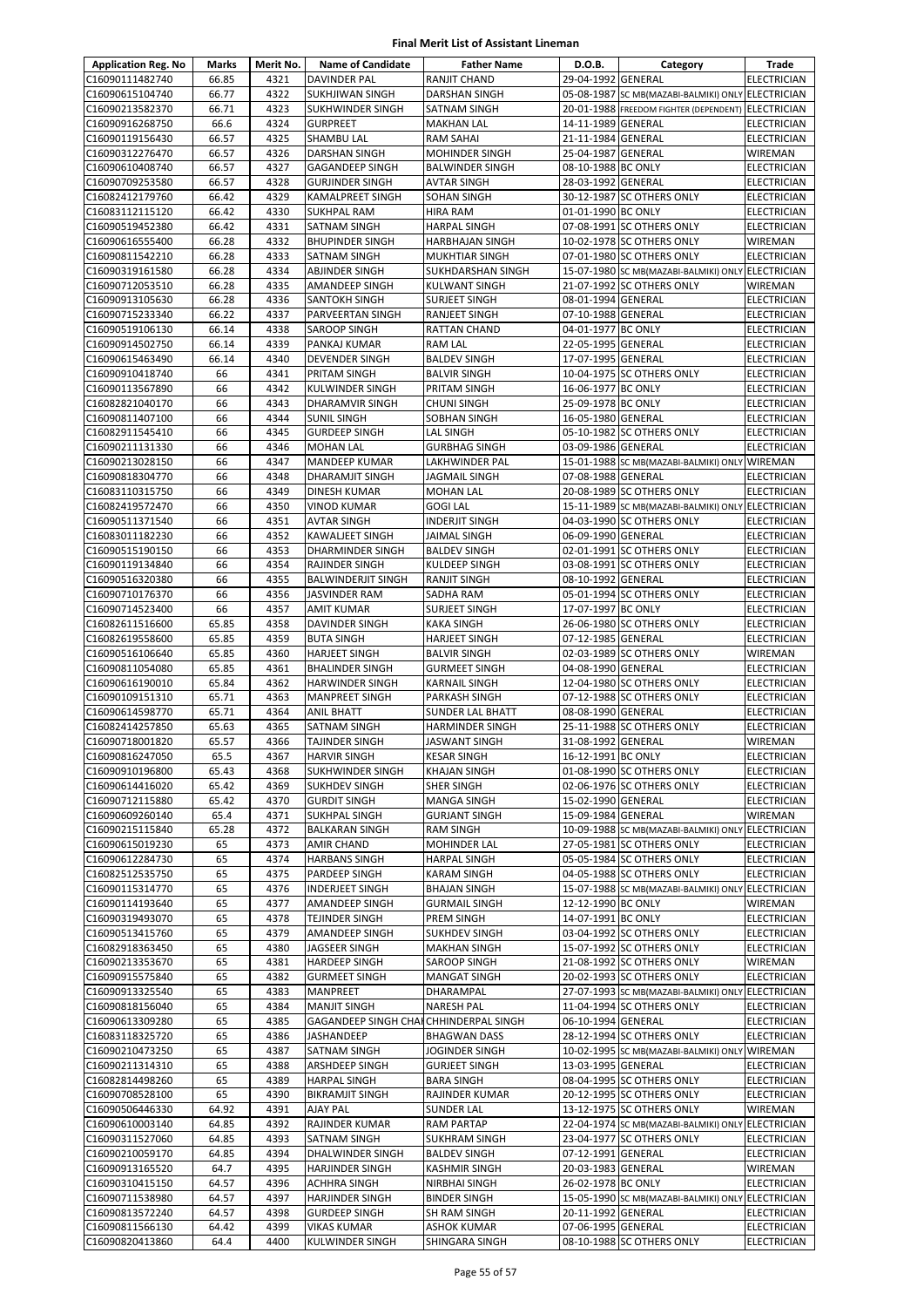| <b>Application Reg. No</b>         | <b>Marks</b> | Merit No.    | <b>Name of Candidate</b>                   | <b>Father Name</b>                           | D.O.B.                                   | Category                                              | Trade                             |
|------------------------------------|--------------|--------------|--------------------------------------------|----------------------------------------------|------------------------------------------|-------------------------------------------------------|-----------------------------------|
| C16082417128550                    | 64.37        | 4401         | <b>MANISH KUMAR</b>                        | RAMESH KUMAR                                 | 28-03-1991 GENERAL                       |                                                       | WIREMAN                           |
| C16083010036840                    | 64.28        | 4402         | JAGDEEP SINGH                              | TEJA SINGH                                   |                                          | 02-04-1981 SC OTHERS ONLY                             | <b>ELECTRICIAN</b>                |
| C16090820341700                    | 64.28        | 4403         | <b>KIRANDEEP KAUR</b>                      | <b>BACHITTER SINGH</b>                       |                                          | 21-02-1995 SC OTHERS ONLY                             | <b>ELECTRICIAN</b>                |
| C16090709173740                    | 64           | 4404         | RAVINDER SINGH                             | JASBIR SINGH                                 |                                          | 08-01-1972 PERSON WITH DISABILITY (ORTHO) ELECTRICIAN |                                   |
| C16083019317520                    | 64           | 4405         | <b>GURJIT SINGH</b>                        | DARSHAN SINGH                                | 08-10-1980 BC ONLY                       |                                                       | WIREMAN                           |
| C16083016488610                    | 64           | 4406         | KARAMJIT SINGH                             | <b>NACHHATTAR SINGH</b>                      | 15-02-1985 GENERAL                       |                                                       | <b>ELECTRICIAN</b>                |
| C16090818440430                    | 64           | 4407         | <b>GURVEER SINGH</b>                       | <b>CHARANJEET SINGH</b>                      |                                          | 08-12-1989 SC OTHERS ONLY                             | ELECTRICIAN                       |
| C16082519066450                    | 64           | 4408         | <b>DEEP SINGH</b>                          | <b>SUKHDEV</b>                               | 09-04-1990 BC ONLY                       |                                                       | ELECTRICIAN                       |
| C16090912293240                    | 64           | 4409         | <b>RAJ KUMAR</b>                           | TEJ RAM                                      | 06-11-1990 GENERAL                       |                                                       | <b>ELECTRICIAN</b>                |
| C16090714533020                    | 64           | 4410         | <b>JAGJIT SINGH</b>                        | JOGINDER SINGH                               | 17-01-1993 GENERAL                       |                                                       | <b>ELECTRICIAN</b>                |
| C16082915492210                    | 64           | 4411         | <b>JAGTAR SINGH</b>                        | GIYAN SINGH                                  | 11-10-1994 BC ONLY                       | 19-06-1993 SC OTHERS ONLY                             | <b>ELECTRICIAN</b>                |
| C16082616282040<br>C16090811480360 | 64<br>63.85  | 4412<br>4413 | <b>KARAMJIT SINGH</b><br>AMANDEEP SINGH    | KULDEEP SINGH<br><b>BALVINDER SINGH</b>      | 07-10-1993 GENERAL                       |                                                       | ELECTRICIAN<br><b>ELECTRICIAN</b> |
| C16083117384470                    | 63.75        | 4414         | RAVINDER SINGH                             | SUKHMANDER SINGH                             |                                          | 28-11-1980 EX-SERVICEMAN(SELF)                        | <b>ELECTRICIAN</b>                |
| C16090806430330                    | 63.69        | 4415         | <b>MAJOR SINGH</b>                         | <b>GULZAR SINGH</b>                          |                                          | 06-04-1964 SC OTHERS EX-SERVICEMAN(SELF) ELECTRICIAN  |                                   |
| C16090420365920                    | 63.65        | 4416         | MANSA RAM                                  | <b>MATA PARSHAD</b>                          |                                          | 04-02-1989 SC OTHERS ONLY                             | <b>ELECTRICIAN</b>                |
| C16090910367780                    | 63.57        | 4417         | <b>AMRIK SINGH</b>                         | <b>GURMEET SINGH</b>                         | 25-11-1986 GENERAL                       |                                                       | ELECTRICIAN                       |
| C16090317538450                    | 63.57        | 4418         | LAKHVEER SINGH                             | <b>BALDEV SINGH</b>                          | 03-07-1992 BC ONLY                       |                                                       | WIREMAN                           |
| C16090613302150                    | 63.25        | 4419         | <b>GURPREET SINGH</b>                      | <b>MANGAL SINGH</b>                          | 09-05-1997 BC ONLY                       |                                                       | <b>ELECTRICIAN</b>                |
| C16082918068420                    | 63.23        | 4420         | RAJINDER SINGH                             | PIARA SINGH                                  | 17-10-1982 BC ONLY                       |                                                       | ELECTRICIAN                       |
| C16090719331750                    | 63           | 4421         | <b>BALWANT SINGH</b>                       | <b>CHET SINGH</b>                            | 05-06-1984 GENERAL                       |                                                       | WIREMAN                           |
| C16090219550640                    | 63           | 4422         | <b>GURJANT SINGH</b>                       | <b>HARMEET SINGH</b>                         | 28-01-1994 GENERAL                       |                                                       | ELECTRICIAN                       |
| C16090514144570                    | 63           | 4423         | RAVI CHOPRA                                | <b>BIMAL KUMAR</b>                           |                                          | 15-09-1997 SC OTHERS ONLY                             | <b>ELECTRICIAN</b>                |
| C16090916343020                    | 62.8         | 4424         | <b>JAGTAR SINGH</b>                        | JARNAIL SINGH                                |                                          | 01-04-1983 SC OTHERS ONLY                             | <b>ELECTRICIAN</b>                |
| C16082910373930                    | 62.42        | 4425         | <b>PARDEEP SINGH</b>                       | <b>SWARNJEET SINGH</b>                       |                                          | 09-04-1992 SC MB(MAZABI-BALMIKI) ONLY WIREMAN         |                                   |
| C16090613422830                    | 62.25        | 4426         | <b>NARINDERJIT SINGH</b>                   | <b>HARJIT SINGH</b>                          | 17-02-1997 BC ONLY                       |                                                       | <b>ELECTRICIAN</b>                |
| C16090510422890                    | 62.22        | 4427         | <b>GULJAR SINGH</b>                        | <b>BALKAR SINGH</b>                          | 24-10-1987 GENERAL                       |                                                       | ELECTRICIAN                       |
| C16090118027420                    | 62.1         | 4428         | JITENDER KUMAR                             | AWADESH KUMAR                                | 11-11-1987 GENERAL                       |                                                       | <b>ELECTRICIAN</b>                |
| C16083119196630                    | 62.07        | 4429         | <b>DALJIT SINGH</b>                        | <b>HARJINDER SINGH</b>                       | 23-11-1992 BC ONLY                       |                                                       | <b>ELECTRICIAN</b>                |
| C16083110506330                    | 62           | 4430         | <b>PARVEEN KUMAR</b>                       | <b>BABU RAM</b>                              |                                          | 10-05-1985 SC OTHERS ONLY                             | ELECTRICIAN                       |
| C16090911331940                    | 62           | 4431         | <b>SANJAY KUMAR</b>                        | <b>BEAS DEV</b>                              | 02-02-1988 BC ONLY                       |                                                       | <b>ELECTRICIAN</b>                |
| C16090915368630                    | 62           | 4432         | <b>SUKHPREET SINGH</b>                     | <b>GURMUKH SINGH</b>                         |                                          | 05-01-1991 SC OTHERS ONLY                             | <b>ELECTRICIAN</b>                |
| C16090615344090                    | 62<br>62     | 4433<br>4434 | <b>JAGRAJ SINGH</b>                        | <b>GURDEEP SINGH</b>                         | 14-06-1991 GENERAL                       |                                                       | <b>ELECTRICIAN</b>                |
| C16082609370510<br>C16090910099910 | 61.71        | 4435         | LOVEPREET SINGH<br><b>JASWINDER SINGH</b>  | <b>MALKIT SINGH</b><br>SURJEET SINGH         | 05-11-1979 GENERAL                       | 01-07-1993 SC OTHERS ONLY                             | ELECTRICIAN<br><b>ELECTRICIAN</b> |
| C16090413080350                    | 61.69        | 4436         | <b>HARMANDEEP SINGH</b>                    | JASPAL SINGH                                 | 28-01-1990 BC ONLY                       |                                                       | <b>ELECTRICIAN</b>                |
| C16090513476550                    | 61.5         | 4437         | <b>MALOOK SINGH</b>                        | PALLA SINGH                                  |                                          | 10-10-1996 SC OTHERS ONLY                             | <b>ELECTRICIAN</b>                |
| C16090715378380                    | 61.42        | 4438         | <b>GURJANT SINGH</b>                       | MEGH RAJ                                     |                                          | 25-09-1991 SC OTHERS ONLY                             | ELECTRICIAN                       |
| C16090319089030                    | 61.14        | 4439         | DAVINDER SINGH                             | <b>BUTA SINGH</b>                            |                                          | 05-09-1993 SC OTHERS ONLY                             | WIREMAN                           |
| C16082911458650                    | 61.11        | 4440         | <b>SUKHJIT SINGH</b>                       | <b>NISHAN SINGH</b>                          |                                          | 28-07-1972 EX-SERVICEMAN(SELF)                        | <b>ELECTRICIAN</b>                |
| C16082313377860                    | 61           | 4441         | <b>SATNAM SINGH</b>                        | SHAM LAL                                     |                                          | 26-02-1985 SC MB(MAZABI-BALMIKI) ONLY ELECTRICIAN     |                                   |
| C16090312163210                    | 61           | 4442         | <b>NAVJOT SINGH</b>                        | ZORA SINGH                                   |                                          | 28-09-1995 SC OTHERS ONLY                             | <b>ELECTRICIAN</b>                |
| C16090814139210                    | 60.85        | 4443         | SATVINDER SINGH                            | <b>AMAR SINGH</b>                            | 29-05-1989 BC ONLY                       |                                                       | ELECTRICIAN                       |
| C16083012181610                    | 60.75        | 4444         | SANDEEP KUMAR                              | OM PARKASH                                   | 05-02-1988 BC ONLY                       |                                                       | ELECTRICIAN                       |
| C16090820471140                    | 60.55        | 4445         | DAVINDER SINGH                             | <b>BALWANT SINGH</b>                         | 28-09-1989 GENERAL                       |                                                       | <b>ELECTRICIAN</b>                |
| C16090912311850                    | 60.5         | 4446         | <b>JASBIR SINGH</b>                        | <b>GURMAIL SINGH</b>                         | 01-08-1986 GENERAL                       |                                                       | WIREMAN                           |
| C16090315223500                    | 60.28        | 4447         | <b>KASHMIRI RAM</b>                        | OM PARKASH                                   |                                          | 15-02-1977 SC OTHERS ONLY                             | <b>ELECTRICIAN</b>                |
| C16090914182750                    | 60.2         | 4448         | <b>GURMEET SINGH</b>                       | <b>MANJEET KAUR</b>                          | 07-09-1984 GENERAL                       |                                                       | <b>WIREMAN</b>                    |
| C16090112025340                    | 60           | 4449         | MANPREET SINGH                             | <b>GURMUKH SINGH</b>                         | 28-02-1983 GENERAL                       |                                                       | <b>ELECTRICIAN</b>                |
| C16090309046740                    | 60           | 4450         | <b>KANWALJIT SINGH</b>                     | <b>MUKHTAR SINGH</b>                         | 10-05-1991 BC ONLY                       |                                                       | ELECTRICIAN                       |
| C16090808552270                    | 60           | 4451         | <b>SUNNY KUMAR</b>                         | DEV ANAND                                    |                                          | 13-04-1993 SC OTHERS ONLY                             | <b>ELECTRICIAN</b>                |
| C16090810275640                    | 60           | 4452         | <b>MANPREET SINGH</b>                      | <b>INDERJIT SINGH</b>                        |                                          | 04-03-1994 EX-SERVICEMAN(DEPENDENT)                   | <b>ELECTRICIAN</b>                |
| C16090914101680                    | 60           | 4453         | PREM SINGH                                 | MOHINDER SINGH                               | 07-12-1994 GENERAL                       |                                                       | ELECTRICIAN                       |
| C16090914071050                    | 60           | 4454         | <b>KULVEER SINGH</b>                       | <b>SUKHMINDER SINGH</b>                      | 30-12-1994 GENERAL                       |                                                       | <b>ELECTRICIAN</b>                |
| C16090112218140<br>C16090807188900 | 60<br>60     | 4455<br>4456 | ARJUN PASWAN<br><b>HARJOT SINGH</b>        | <b>MANCHUR PASWAN</b><br><b>HARDEV SINGH</b> | 30-08-1995 GENERAL                       | 14-01-1995 SC OTHERS ONLY                             | <b>ELECTRICIAN</b><br>ELECTRICIAN |
| C16090813215930                    | 59.71        | 4457         | <b>JAGBIR SINGH</b>                        | RAMPHAL                                      | 08-11-1991 GENERAL                       |                                                       | ELECTRICIAN                       |
| C16083109347080                    | 59.71        | 4458         | <b>GURSEWAK SINGH</b>                      | JASWANT SINGH                                | 21-11-1994 GENERAL                       |                                                       | ELECTRICIAN                       |
| C16090611171370                    | 59.57        | 4459         | HARJINDER PAL SINGH                        | <b>FOUJA SINGH</b>                           |                                          | 25-12-1984 SC OTHERS ONLY                             | WIREMAN                           |
| C16083114043080                    | 59.53        | 4460         | LAKHVEER SINGH                             | <b>KARTAR SINGH</b>                          |                                          | 21-02-1978 SC OTHERS ONLY                             | <b>ELECTRICIAN</b>                |
| C16090714575050                    | 59.53        | 4461         | <b>BALWINDER SINGH</b>                     | SUKHDARSHAN SINGH                            | 09-09-1992 GENERAL                       |                                                       | ELECTRICIAN                       |
| C16090217221220                    | 59.42        | 4462         | <b>MANDEEP SINGH SIDHU</b>                 | AJIT PAL SINGH SIDHU                         |                                          | 29-01-1987 SC MB(MAZABI-BALMIKI) ONLY                 | <b>WIREMAN</b>                    |
| C16090916367280                    | 59.33        | 4463         | <b>HARSHDEEP SINGH</b>                     | SUKHDEV SINGH                                |                                          | 12-07-1991 SC MB(MAZABI-BALMIKI) ONLY ELECTRICIAN     |                                   |
| C16090214019260                    | 59           | 4464         | <b>MADAN LAL</b>                           | CHIRANJI LAL                                 | 08-02-1984 GENERAL                       |                                                       | <b>ELECTRICIAN</b>                |
| C16090810381060                    | 59           | 4465         | JAGRAJ SINGH                               | <b>BHUPINDER SINGH</b>                       | 09-10-1991 GENERAL                       |                                                       | ELECTRICIAN                       |
| C16082913384150                    | 59           | 4466         | PARMINDER SINGH                            | AJAIB SINGH                                  |                                          | 08-02-1994 SC OTHERS ONLY                             | <b>ELECTRICIAN</b>                |
| C16090312079790                    | 59           | 4467         | <b>HARPAL SINGH</b>                        | RAM SINGH                                    |                                          | 15-05-1994 SC OTHERS EX-SERVICEMAN(DEPENDENT)         | <b>ELECTRICIAN</b>                |
| C16090910351340                    | 59           | 4468         | <b>MOHIT KUMAR</b>                         | SHASHIPAL                                    |                                          | 09-01-1997 SC OTHERS ONLY                             | ELECTRICIAN                       |
| C16082918489010                    | 58.9         | 4469         | <b>BALWINDER SINGH</b>                     | <b>KARNAIL SINGH</b>                         |                                          | 07-12-1991 SC OTHERS ONLY                             | WIREMAN                           |
| C16090312466640                    | 58.6         | 4470         | LOVEPREET KUMAR                            | <b>GURDIAL SINGH</b>                         |                                          | 30-05-1992 SC OTHERS ONLY                             | ELECTRICIAN                       |
| C16090311459680                    | 58.23        | 4471         | JASPREET SINGH                             | SHINGARA SINGH                               |                                          | 01-01-1995 SC OTHERS ONLY                             | ELECTRICIAN                       |
| C16090815521380                    | 58           | 4472         | <b>IQBAL SINGH</b>                         | <b>GOBIND SINGH</b>                          |                                          | 15-05-1975 SC MB(MAZABI-BALMIKI) ONLY ELECTRICIAN     |                                   |
| C16090518527420                    | 58           | 4473         | <b>BALKARAN SINGH</b>                      | MOHINDER SINGH                               | 18-03-1985 GENERAL                       |                                                       | WIREMAN                           |
| C16090913525770                    | 58<br>58     | 4474         | <b>RANJEET SINGH</b>                       | <b>BALBIR SINGH</b>                          | 26-08-1986 BC ONLY<br>23-04-1989 GENERAL |                                                       | <b>ELECTRICIAN</b>                |
| C16082911555060<br>C16090316074880 | 58           | 4475<br>4476 | <b>SUNNY KUMAR</b><br><b>RANJEET SINGH</b> | <b>VED PARKASH</b><br>NARINDER SINGH         |                                          | 03-07-1993 SC MB(MAZABI-BALMIKI) ONLY ELECTRICIAN     | <b>ELECTRICIAN</b>                |
| C16090911061550                    | 58           | 4477         | KOMAL PREET SINGH                          | DALBIR SINGH                                 |                                          | 11-10-1994 PERSON WITH DISABILITY (ORTHO) ELECTRICIAN |                                   |
| C16090812083600                    | 57.57        | 4478         | <b>SUKHJINDER SINGH</b>                    | JASKARAN SINGH                               | 16-09-1989 GENERAL                       |                                                       | WIREMAN                           |
| C16082913381490                    | 57.31        | 4479         | <b>GAGANDEEP SINGH</b>                     | <b>BALDEV SINGH</b>                          |                                          | 25-03-1995 SC OTHERS ONLY                             | ELECTRICIAN                       |
| C16090815348870                    | 57.23        | 4480         | <b>HARPREET SINGH</b>                      | RANJIT SINGH                                 | 28-08-1995 GENERAL                       |                                                       | ELECTRICIAN                       |